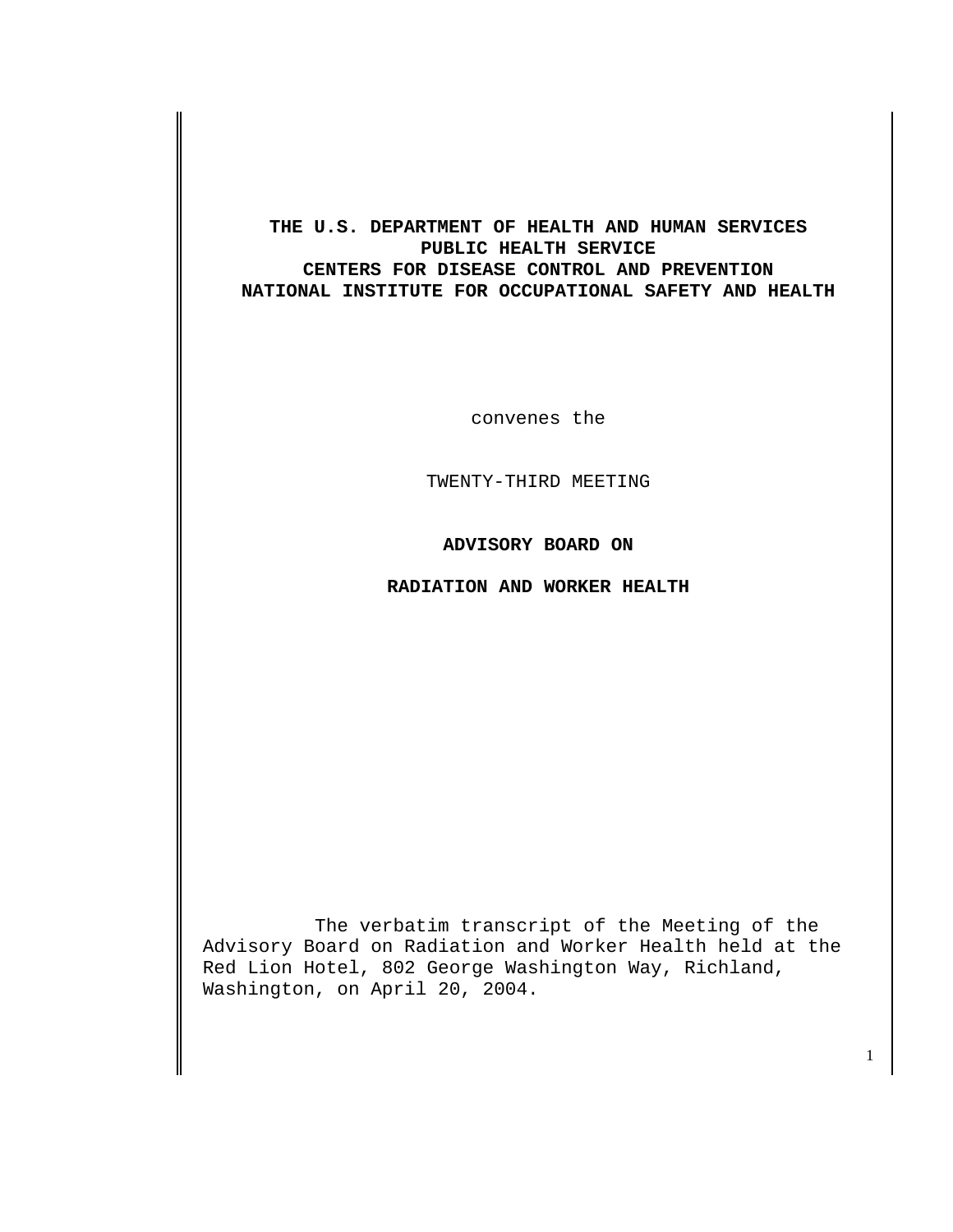# **C O N T E N T S**

## April 20, 2004

| REGISTRATION AND WELCOME<br>Dr. Paul Ziemer, Chair. 11<br>Mr. Larry Elliott, Executive Secretary 16  |
|------------------------------------------------------------------------------------------------------|
| REVIEW AND APPROVAL OF DRAFT MINUTES, MEETINGS 21, 22<br>Dr. Paul Ziemer, Chair 16                   |
| PROGRAM STATUS REPORT<br>Dr. Jim Neton, NIOSH. 26                                                    |
| STATUS AND OUTREACH - DEPARTMENT OF LABOR<br>Mr. Pete Turcic, DOL54                                  |
| STATUS REPORT - DOE<br>Mr. Tom Rollow, DOE. 77                                                       |
| SITE PROFILE STATUS, USE IN DOSE RECONSTRUCTIONS, AND<br>ROLL-OUT, Dr. Jim Neton, NIOSH $\ldots$ 113 |
| RESEARCH ISSUES STATUS<br>Mr. Russ Henshaw, NIOSH. 155                                               |
| INTRODUCTION<br>Dr. Paul Ziemer, Chair. 191                                                          |
|                                                                                                      |
|                                                                                                      |
| COURT REPORTER'S CERTIFICATE. 263                                                                    |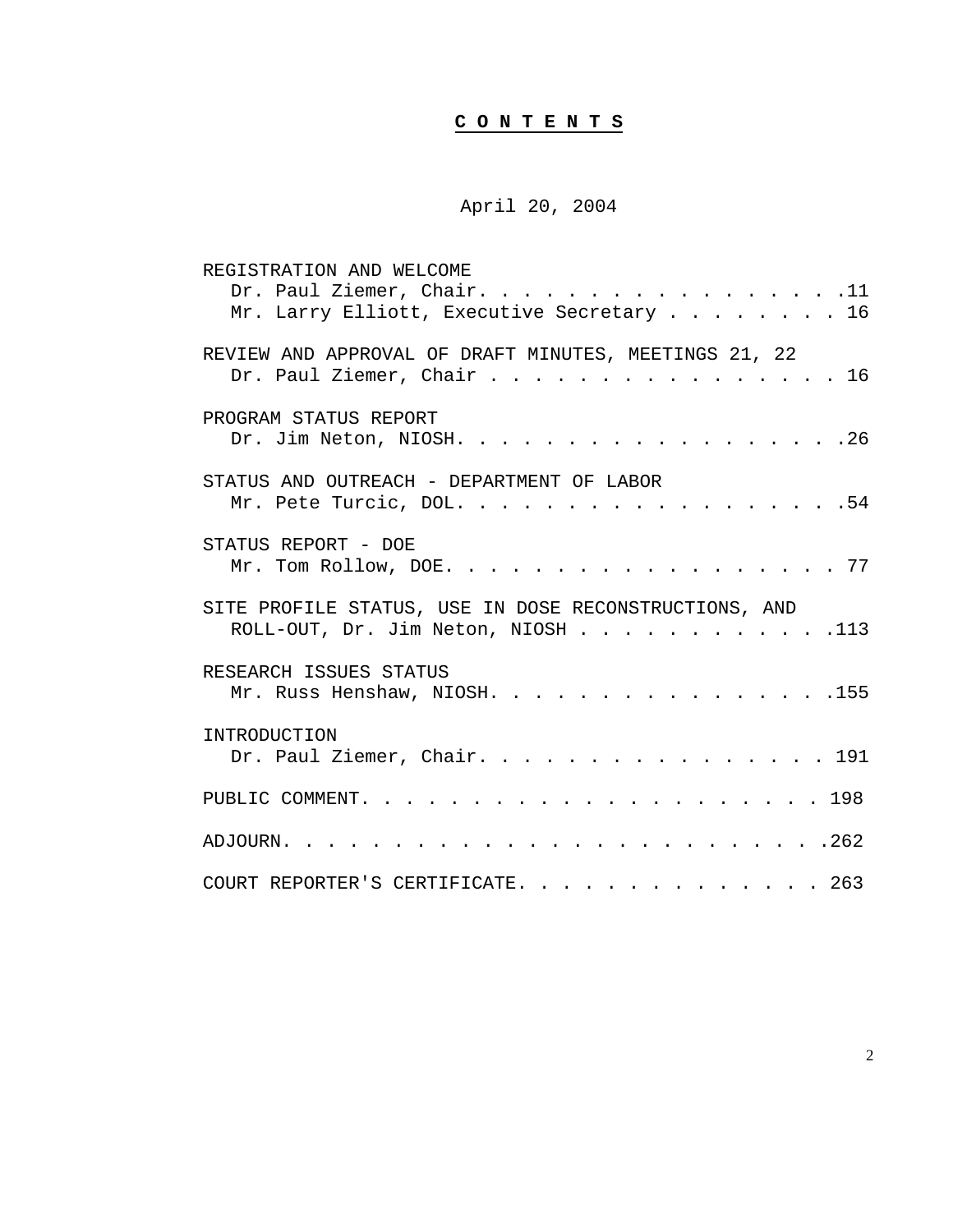#### **TRANSCRIPT LEGEND**

The following transcript contains quoted material. Such material is reproduced as read or spoken.

In the following transcript a dash (--) indicates an unintentional or purposeful interruption of a sentence. An ellipsis (. . .) indicates halting speech or an unfinished sentence in dialogue or omission(s) of word(s) when reading written material.

In the following transcript (sic) denotes an incorrect usage or pronunciation of a word which is transcribed in its original form as reported.

In the following transcript (phonetically) indicates a phonetic spelling of the word if no confirmation of the correct spelling is available.

In the following transcript "uh-huh" represents an affirmative response, and "uh-uh" represents a negative response.

In the following transcript "\*" denotes a spelling based on phonetics, without reference available.

In the following transcript (inaudible) signifies speaker failure, usually failure to use a microphone.

In the following transcript (off microphone) refers to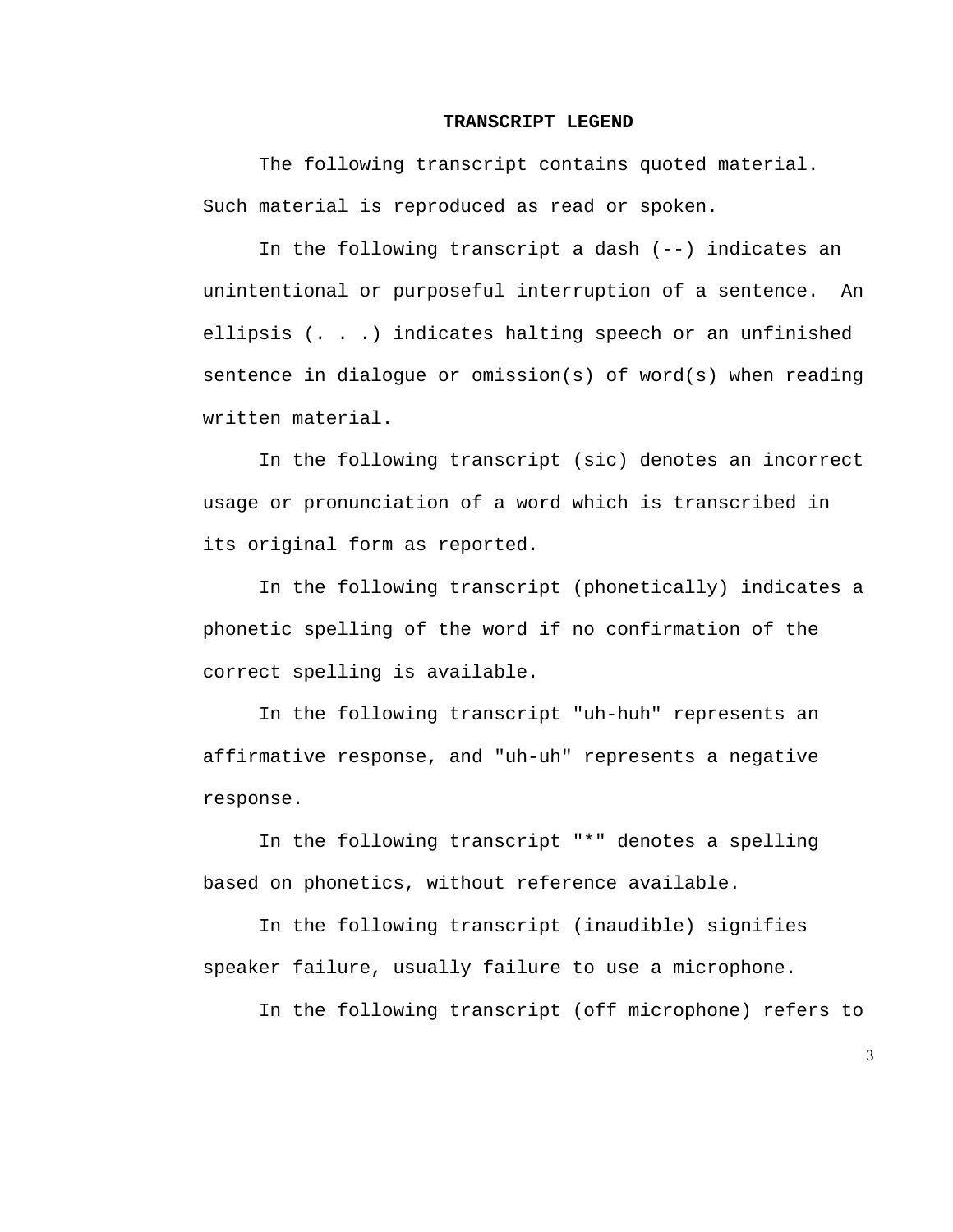microphone malfunction or speaker's neglect to depress "on" button.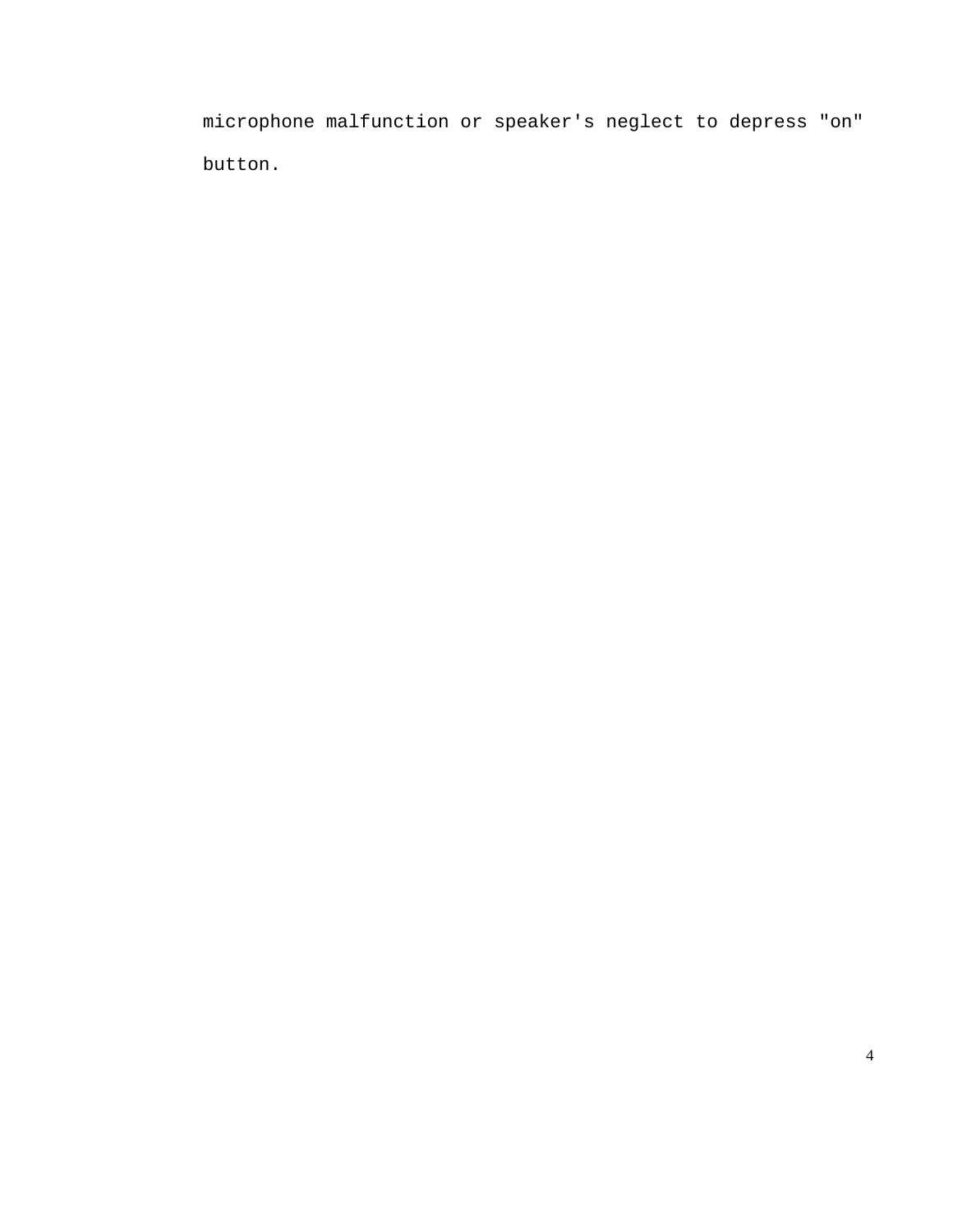#### **P A R T I C I P A N T S**

(By Group, in Alphabetical Order)

#### BOARD MEMBERS

CHAIR ZIEMER, Paul L., Ph.D. Professor Emeritus School of Health Sciences Purdue University Lafayette, Indiana

EXECUTIVE SECRETARY

ELLIOTT, Larry J. Director, Office of Compensation Analysis and Support National Institute for Occupational Safety and Health Centers for Disease Control and Prevention Cincinnati, Ohio

MEMBERSHIP

ANDERSON, Henry A., M.D. Chief Medical Officer Occupational and Environmental Health Wisconsin Division of Public Health Madison, Wisconsin

ANDRADE, Antonio, Ph.D. Group Leader Radiation Protection Services Group Los Alamos National Laboratory Los Alamos, New Mexico

DeHART, Roy Lynch, M.D., M.P.H. Director The Vanderbilt Center for Occupational and Environmental Medicine Professor of Medicine Nashville, Tennessee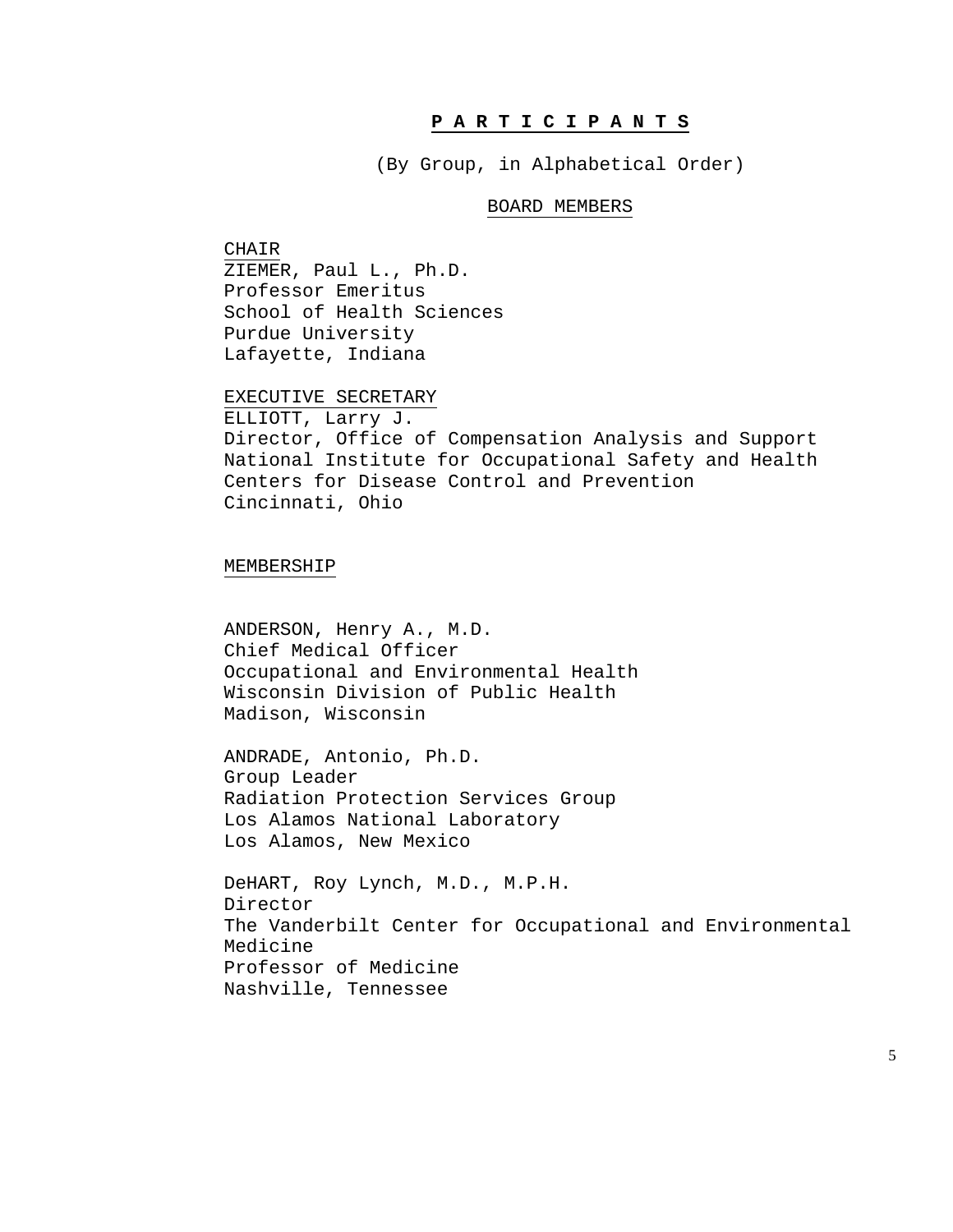ESPINOSA, Richard Lee Sheet Metal Workers Union Local #49 Johnson Controls Los Alamos National Laboratory Espanola, New Mexico GIBSON, Michael H. President Paper, Allied-Industrial, Chemical, and Energy Union Local 5-4200 Miamisburg, Ohio GRIFFON, Mark A. President Creative Pollution Solutions, Inc. Salem, New Hampshire MELIUS, James Malcom, M.D., Ph.D. Director New York State Laborers' Health and Safety Trust Fund Albany, New York MUNN, Wanda I. Senior Nuclear Engineer (Retired) Richland, Washington OWENS, Charles Leon President Paper, Allied-Industrial, Chemical, and Energy Union Local 5-550 Paducah, Kentucky PRESLEY, Robert W. Special Projects Engineer BWXT Y12 National Security Complex Clinton, Tennessee ROESSLER, Genevieve S., Ph.D. Professor Emeritus University of Florida Elysian, Minnesota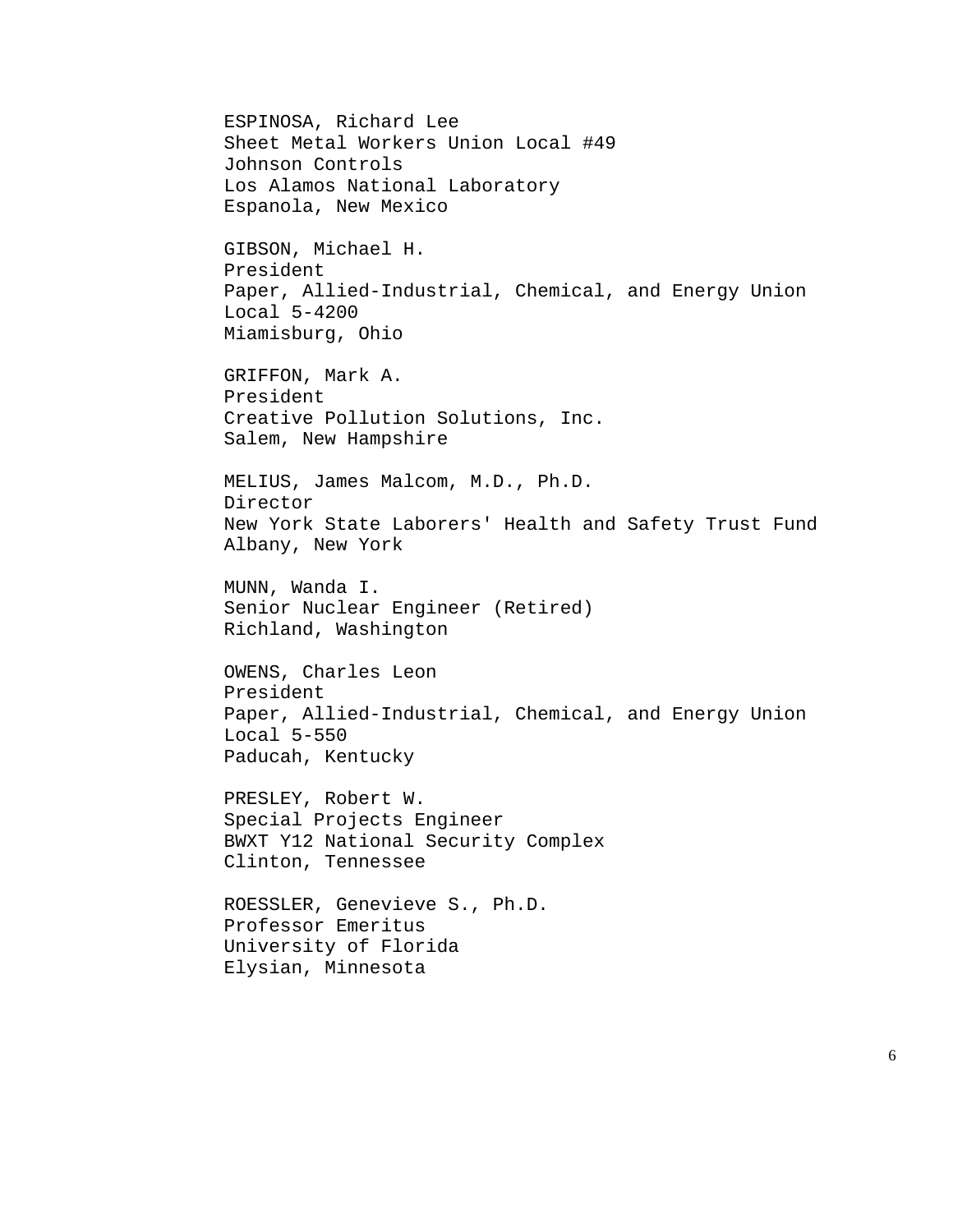#### AGENDA SPEAKERS

(in order of appearance)

- Dr. Jim Neton, NIOSH
- Mr. Pete Turcic, DOL
- Mr. Tom Rollow, DOE
- Dr. Jim Neton, NIOSH
- Mr. Russ Henshaw, NIOSH

#### STAFF/VENDORS

CORI HOMER, Committee Management Specialist, NIOSH STEVEN RAY GREEN, Certified Merit Court Reporter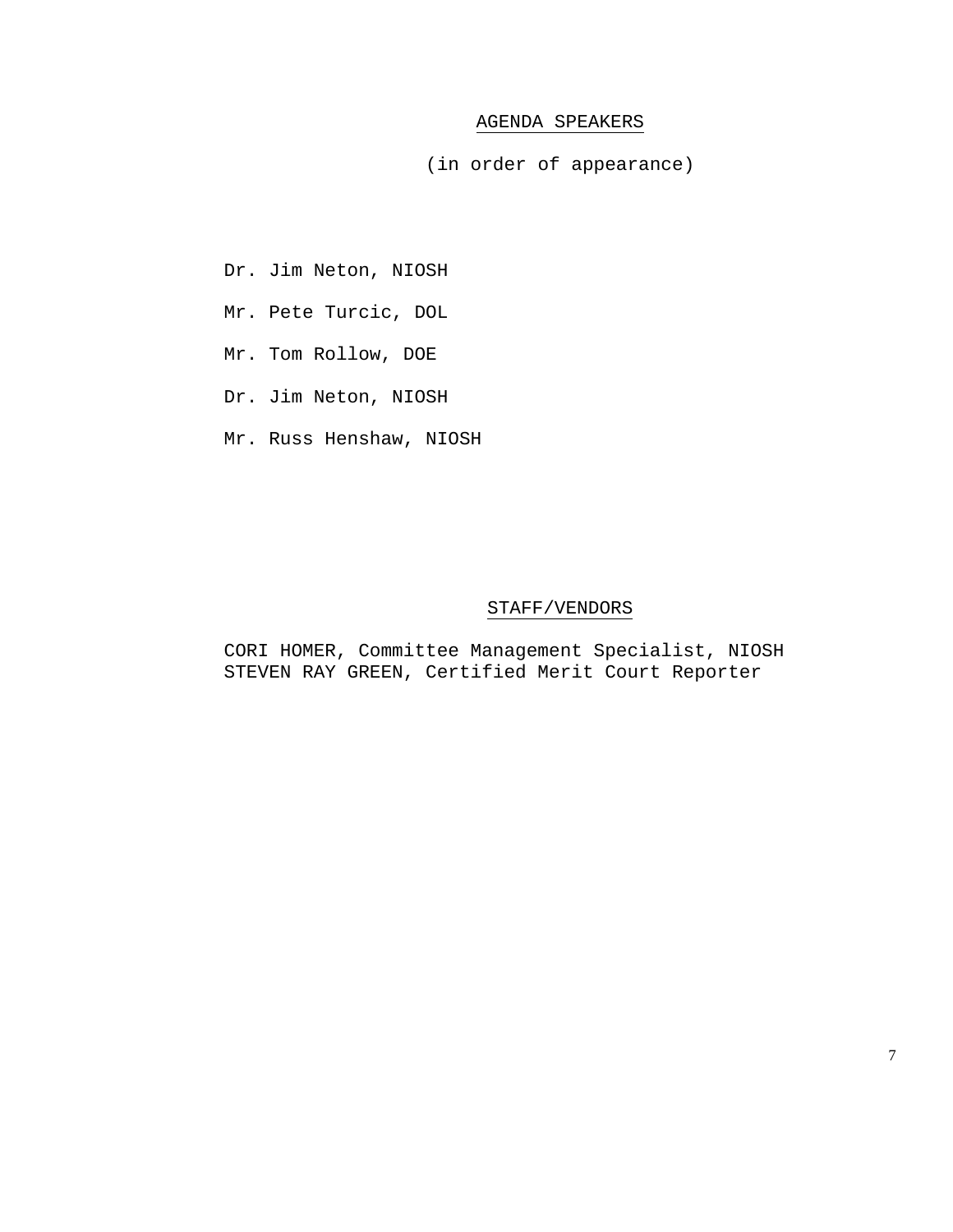### AUDIENCE PARTICIPANTS

```
 DAY
```
CARY, ANNETTE COLLEY, ROBERT G. DEHART, JULIA EBY, KRISTIN ELDER, DIANA ELDER, ROBERT D. KUDING, SYLVIA LOVE, MARGUERITE E. MAST, VERN OLSON, JOYCE RINGEN, KNUT SCHAEFFER, D. MICHAEL SMITH, ROBERT L. STALEY, KENNETH D. TOOHEY, DICK TRENT, FRANK WILLIS, T.L.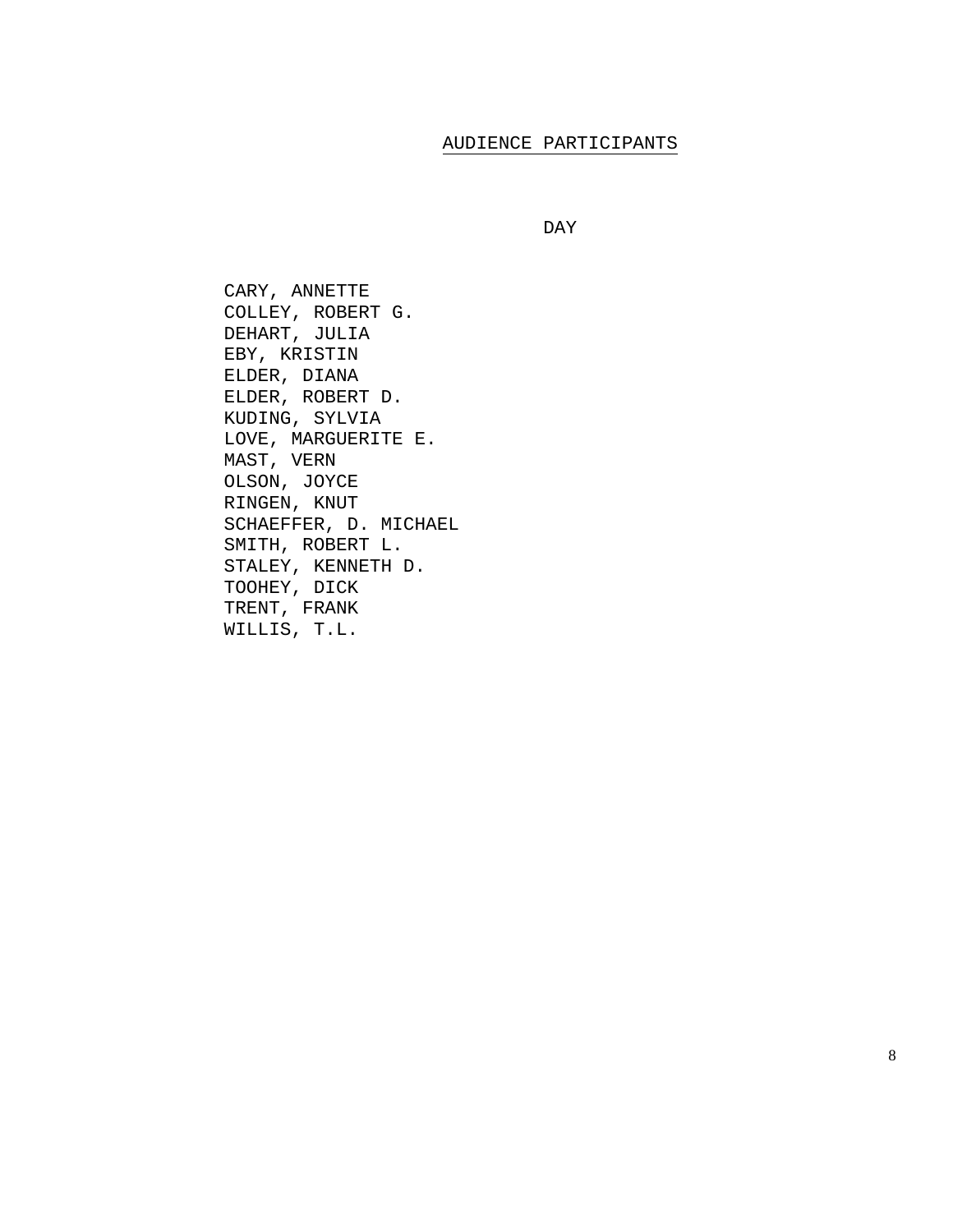#### AUDIENCE PARTICIPANTS

#### EVENING

ADAMS, HUGH AMADOR, ROBERT BARKER, DIRK BATES, CHARLES R. BEECROFT, DONNA ALLRED BERENETT, ROSE S. BERGSTROM, AGNES BIERLONI, THEO K. BONE, SYLVIA BOOKER, GARY P. BROWN, E.B. BROWN, PAUL CHAMBERLAIN, TAPLEY B. CHAMBERS, DONNA CLAPHAN, F.D. COLLEY, BOB COOK, BETTY G. DAUGHERTY, DOUGLAS C. DAVID, JOHN DUNCAN, HEATHER EBY, KRISTIN FESHUM, VIRGINIA P. FLEMING, R.M. HALSTEAD, CHARLES M. HARRISON, B.W. HAYS, CAROL HARTLEY, DAN R. HENNING, MICHAEL E. HENSLEY, JANEL JAHNKE, LOUISA JARMSON, E.R. KNIGHT, LAURA M. KNOWLES, RANDY KOLEBER, MARGARET LEDFORD, CLIFF AND PEGGY LEWIS, MARK LILLION, ERIC LOZIER, VERNON W.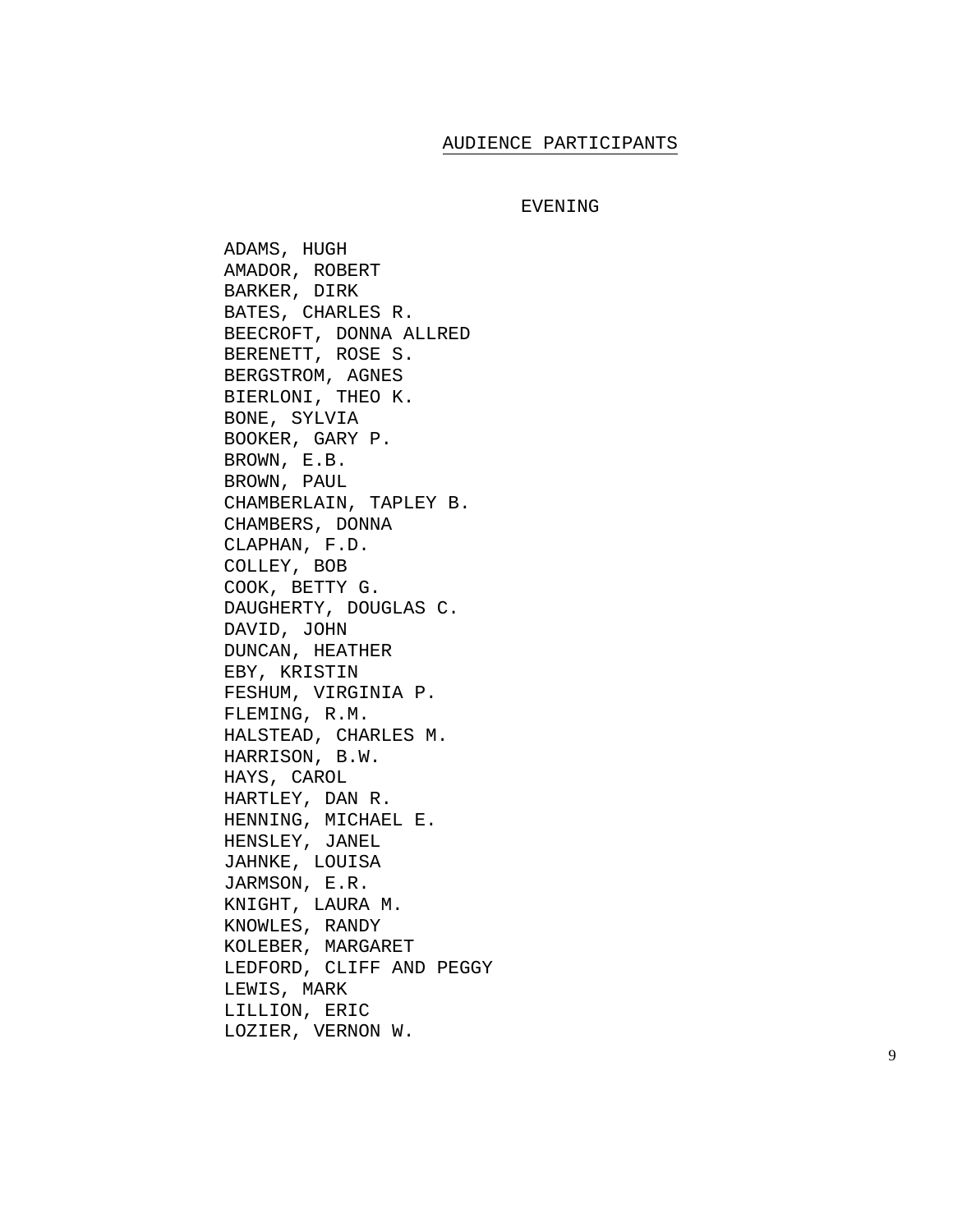LOZIER, VIRGINIA R. MANUEL, MR. AND MRS. JAMES L. MARTIN, KEITH A. MASTROGIUSEPPE, RON MCCALLUM, ROBERT MERCER, CHRIS MILLER, RICHARD MITCHELL, C.J. MOORE, CHARLES W. MORSE, ROCCO J., SR. MULLEN, LOIS MYERS, CHESTER B. NEWBILL, MATT OGLESBEE, GAI O'NEILL, ED OVERSTREET, ROBERT W. PATRICK, LINDA FOR LAURENCE PATRICK PHILLIPS, CHESLEY W. PHILLIPS, NATHAN PIERCE, BRENDA PRINGLE POWAUKEE, SHIRLEY RAY, VELMA RICHMOND, OLDEN RUGGLES, ROBERT SAMSON, E.R. SCHNECK, LESTER SHATELL, CHARLES W. SMITH, MARY S. STALEY, KEN THOMPSON, BARBARA J. TORRES, HENRY B. TRENT, FRANK UNDERWOOD, DAVID H. VAN DYKE, KATHY WALLACE, STEVEN L. WALLACE, VIRGINIA WELCH, MERLAINE E. WERST, KENNETH E. WILLIAMS, ROSIE LEE WILLIAMSON, JIM WILLIAMSON, NINA YATES, ROY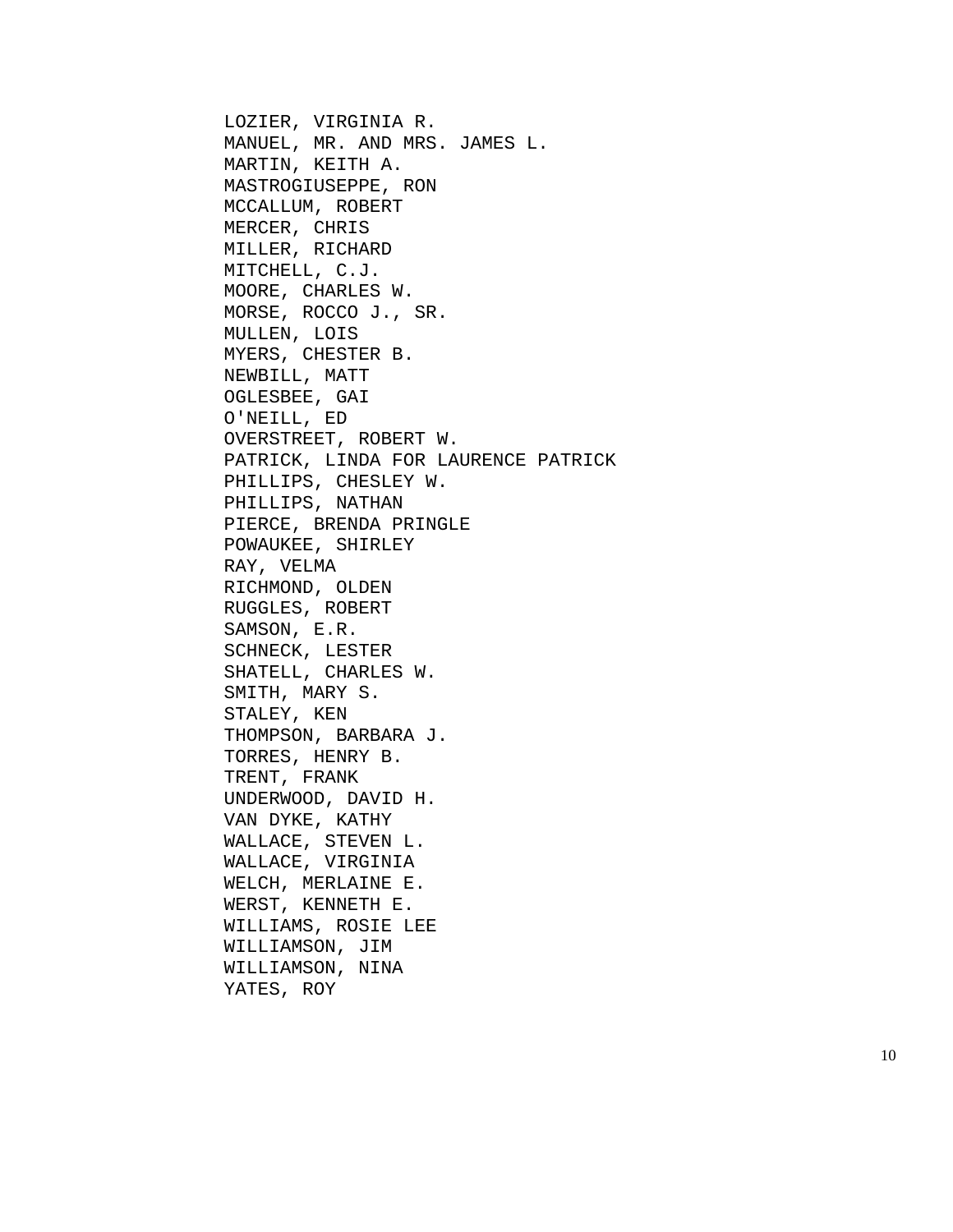| 1  | P R O C E E D I N G S                                   |
|----|---------------------------------------------------------|
| 2  | (9:00 a.m.)                                             |
| 3  | REGISTRATION AND WELCOME                                |
| 4  | DR. ZIEMER: Good morning, everyone. We welcome          |
| 5  | you to this meeting of the Advisory Board on Radiation  |
| 6  | and Worker Health. This is the 23rd meeting of this     |
| 7  | I was reflecting on that earlier today. I've<br>Board.  |
| 8  | been on a number of boards in my lifetime, but I don't  |
| 9  | think I've been on any that have met 23 times in two    |
| 10 | years, but this is a hard-working group.                |
| 11 | My name is Paul Ziemer. I serve as Chairman of          |
| 12 | this Board. You -- those who are visitors, members of   |
| 13 | the public and others, you will notice the placards in  |
| 14 | front of each individual, and that will serve as an     |
| 15 | introduction to who the various members are.            |
| 16 | Mark Griffon is not here this morning, but he           |
| 17 | would certainly want you to know that he ran the Boston |
| 18 | marathon yesterday and is on his way here from Boston,  |
| 19 | so Mark has bragging rights on that accomplishment, I   |
| 20 | guess. But he will be joining us a little later in the  |
| 21 | meeting.                                                |
| 22 | Let's see, and the Board is a little bit confused       |
| 23 | here because we've changed the seating arrangement.     |
| 24 | Dr. Roessler is sitting where the Chair usually does    |
| 25 | and I'm sitting over on the side today, so we've        |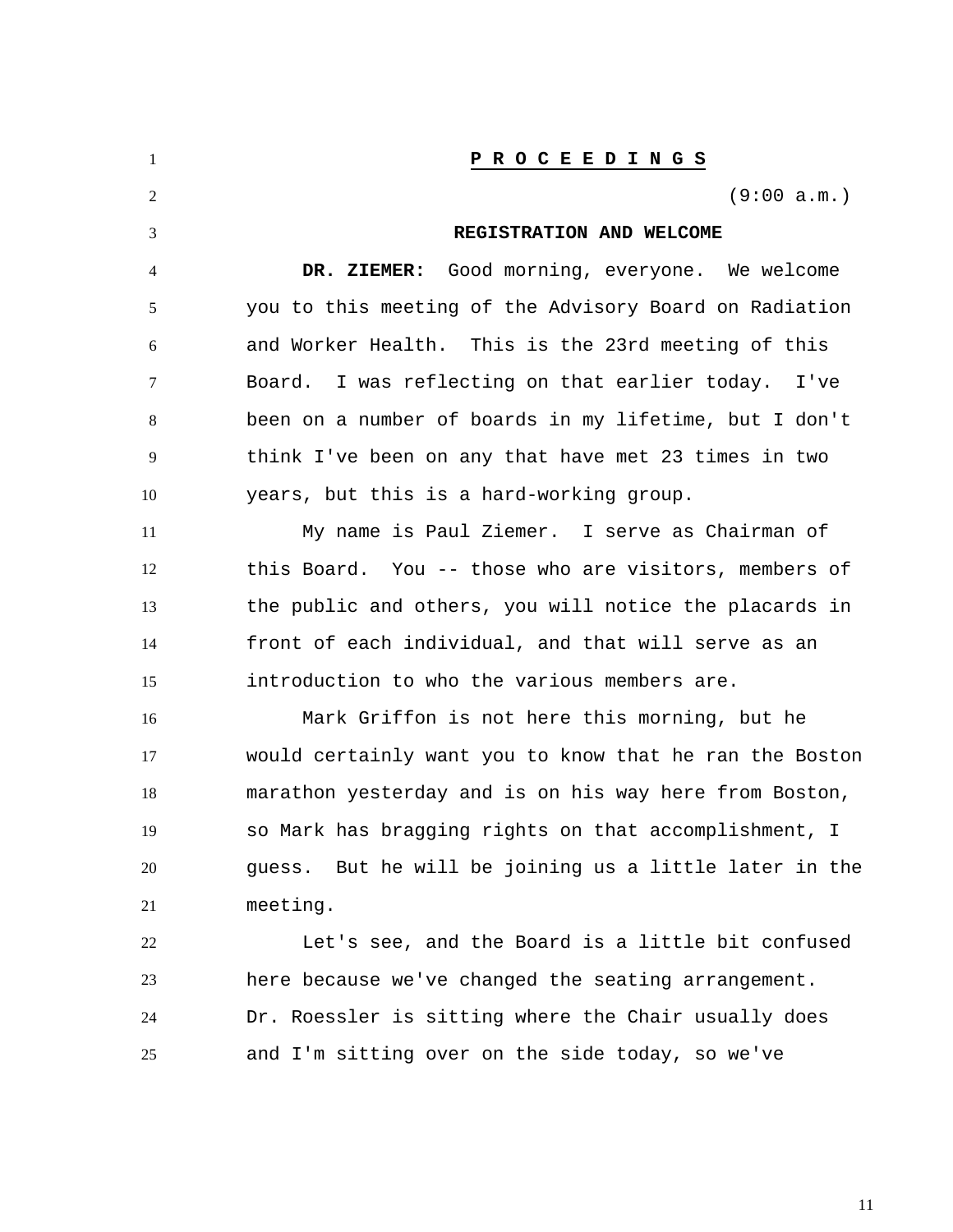1 2 shuffled things around. It helps keep the Board alert, you know.

3 4 5 6 7 We would like to remind everyone, including Board members, to please register your attendance. There are registration books in the back on the table. If you've not already done that, please do that sometime yet this morning.

8 9 10 11 12 13 14 15 16 17 18 19 20 Also, for members of the public who wish to address the Board, there's a sign-up sheet there. You may realize that as you look at the agenda that we have set aside an evening session at 7:00 p.m. this evening here for -- devoted to public comment, and you're welcome to sign up for that. If the agenda permits during the daytime hour here -- and we have a number of members of the public here -- we might be able to squeeze in some comments even earlier than that for those who might be interested before the afternoon session is over. I can't guarantee that; we'll see how things go. But if we have time, we may be able to permit some public comment as well this afternoon.

21 22 23 24 25 There are also handouts on the table to my right. This includes not only the agenda, but various presentation materials that are being utilized by some of our speakers today, as well as various documents involved with past actions of this Board that might be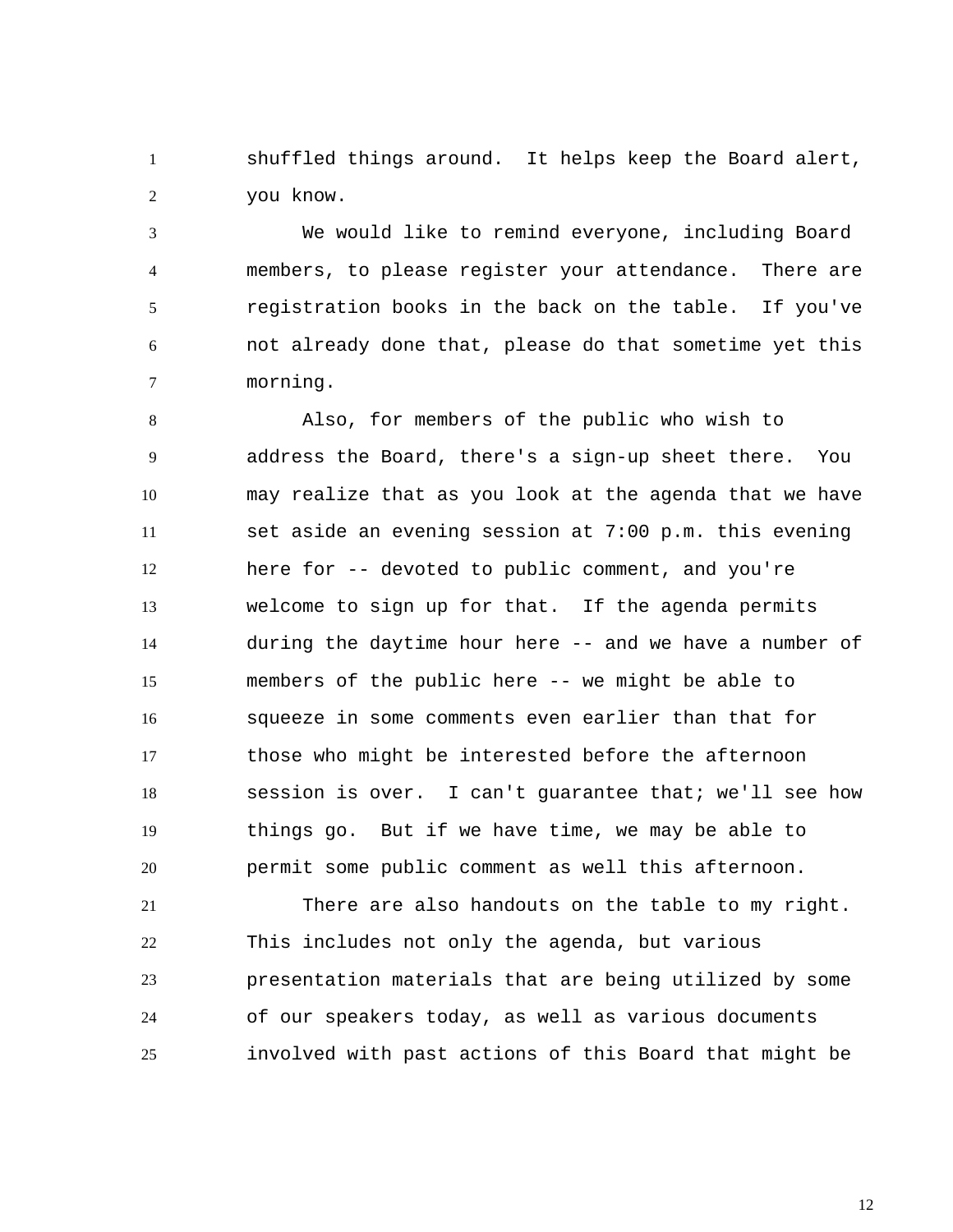of interest to you. So please avail yourselves of any of those that you think might be of interest to you.

1

2

3 4 5 6 7 8 9 10 11 We're pleased to have with us today some special guests. Well, you're all special, but we do want to recognize a couple of individuals. Shawn Bills, who is with Senator Patty Murray's office -- and Shawn is over here (indicating), and then Joyce Olson, who's chief of staff for the tri-cities office for Congressman Doc Hastings. Joyce is here and Joyce, being a local person, has agreed to give us a few words of welcome, as well. So Joyce, the podium is yours.

12 13 14 15 16 17 18 19 20 21 22 23 24 25 **MS. OLSON:** Good morning, everyone. On behalf of Congressman Doc Hastings, welcome to the tri-cities. Welcome to a special corner of this world. Your fellow Board member, Wanda Munn, invited Doc to be here today to greet you in person, and first of all, you should know that Doc (sic) is well-known in this community as a leader and she's held in high regard for her service to the city of Richland and organizations like Girl Scouts of America and also on a committee called Citizens for Medical Isotopes that promotes the use of medical isotopes for the treatment and diagnosis of cancer. And so Doc considers Wanda to be a very knowledgeable person and appreciates her expertise on issues especially pertaining to the nuclear industry.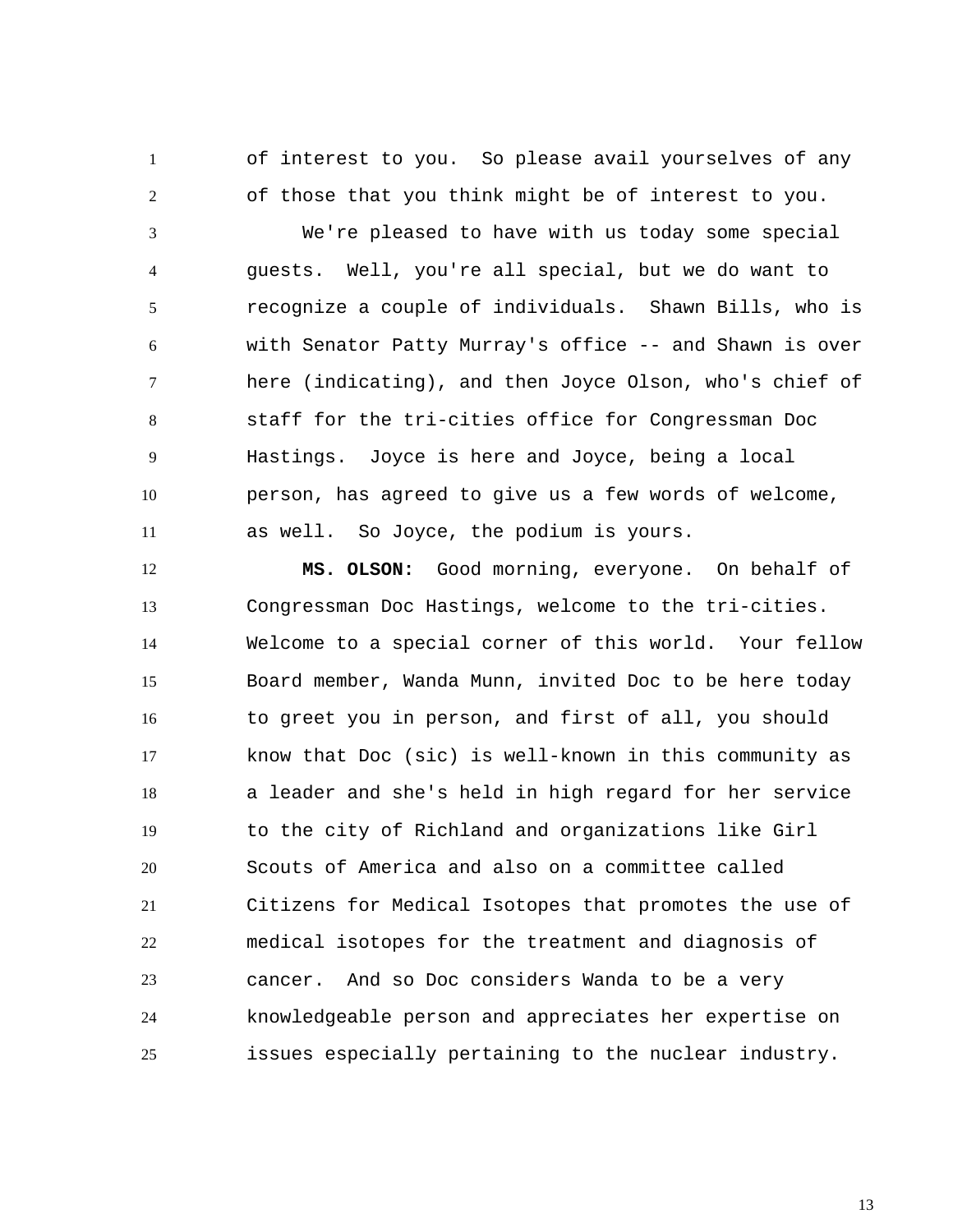1 2 3 4 So Wanda invited Doc and Doc is very sorry he couldn't be here in person to say hello to Wanda and to extend a special welcome to each of you, but I have the pleasure of doing that on his behalf.

5 6 7 To make your visit here a little bit more intriguing as you're doing your work, I just wanted to share a few local factoids with you.

8 9 10 11 12 13 14 Did you know the tri-cities is situated in one of the world's most productive and diversified agricultural growing regions? Perhaps last night you had a chance to sample some of the wines produced in this region. Everything from apples and asparagus to mint and grapes and potatoes and alfalfa is grown here in abundance.

15 16 17 18 19 20 21 22 23 24 25 And did you know that this region had two very special visitors about 200 years ago, Lewis and Clark, and they were part of the corps of discovery expedition dispatched by President Thomas Jefferson, and they came through and explored this region. And in a book written by Walter (Inaudible) and also referred to in Lewis and Clark's journals, they mention that when Lewis and Clark camped at the confluence of the Snake and Columbia River, they were greeted by 200 men singing and beating their drums. I think you'll find my greeting to you a little bit far less dramatic, but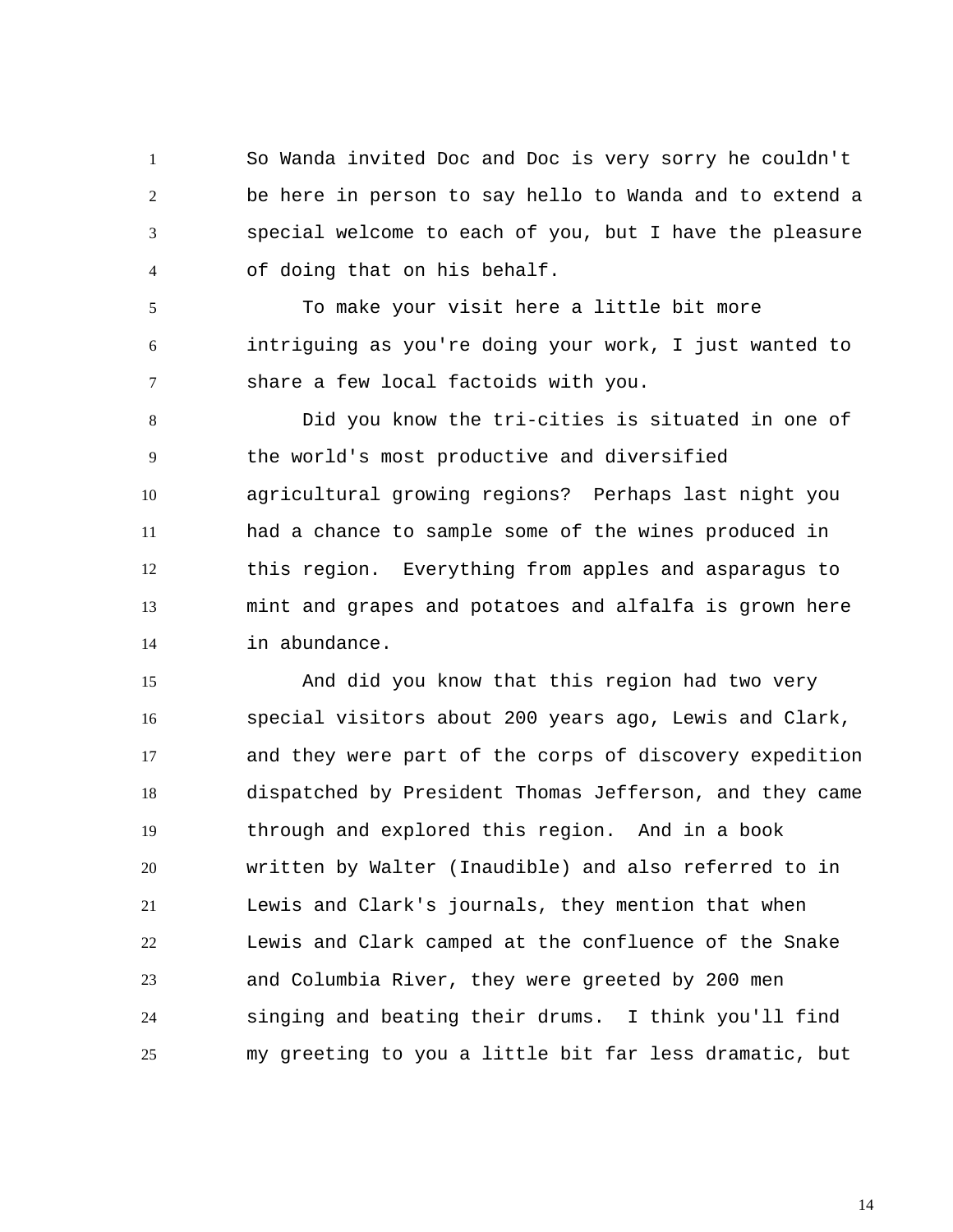1 2 I hope that some day you can explore our Native American heritage and early history.

3 4 5 6 7 8 9 10 11 12 13 14 15 16 17 Did you know that the towns in this area, particularly Richland, are the legacy of the secret Manhattan Project developed during World War II to produce plutonium for our nation's first atomic bomb? And actually that's a fact you probably do already know, and on that note, I'd like to tell you that Congressman Hastings is very interested in the work that you are doing. It's important to promote and encourage healthy and safe workplaces. And in looking back at Hanford and the number of workers that worked at Hanford during World War II and on the Cold War effort, he recognizes that many of them possibly suffered from exposures. And he has acknowledged that our nation has the responsibility to aid in the care of those who suffered during their service at Hanford.

18 19 20 21 22 23 24 25 Lastly, Congressman Hastings appreciates the progress that you're making in dealing with some of these very tough and sensitive and emotional issues. And finally, it is his sincere hope that your meeting here in Richland today and tomorrow is very productive and informative. Thank you very much, and welcome. (Applause)  **DR. ZIEMER:** And thank you, Joyce, for that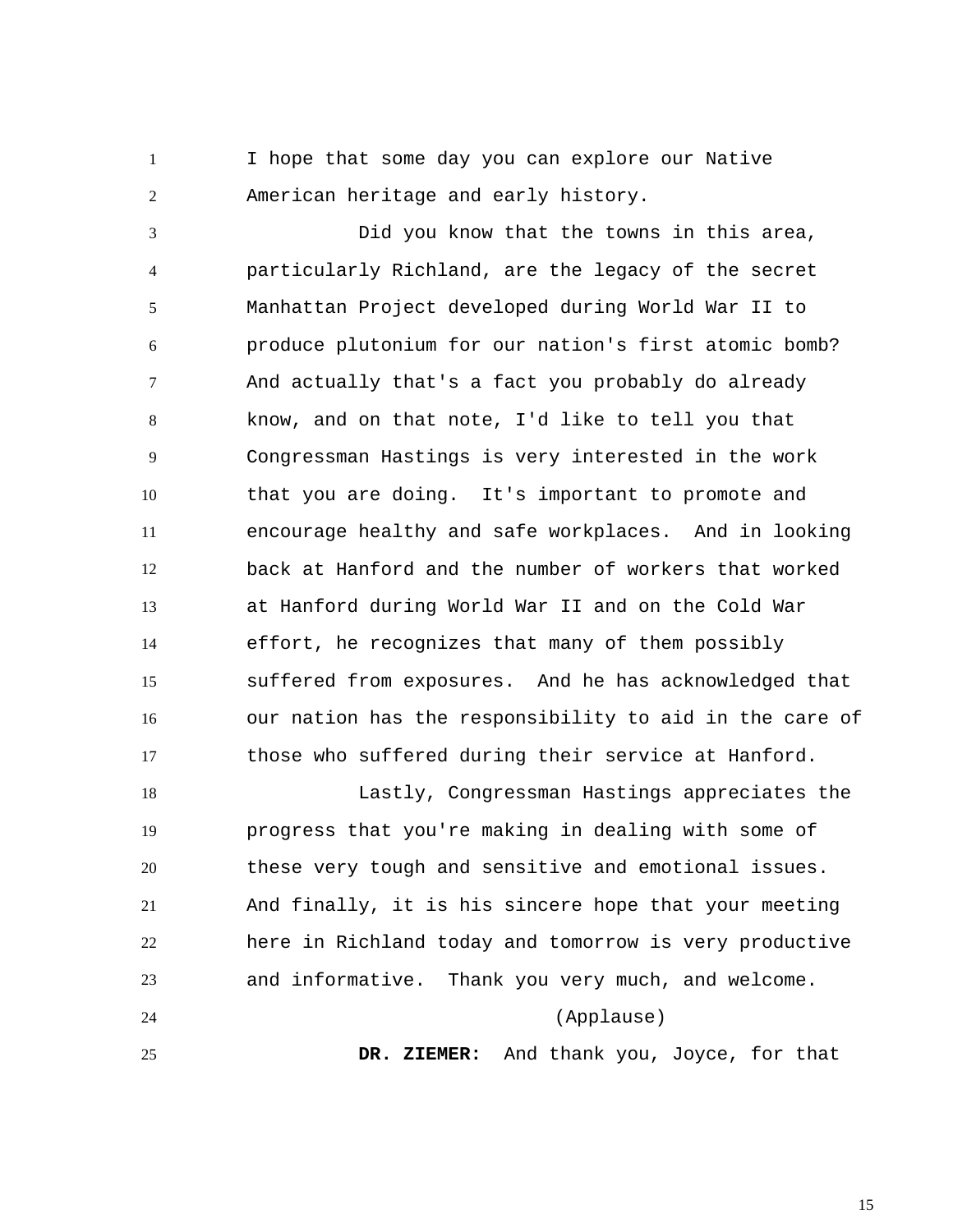welcome to all of us here today.

1

2 3 4 5 6 7 8 9 10 11 12 13 14 15 16 17 18 19 20 21 22 23 24 25 We're going to now proc-- oh, I almost overlooked our distinguished Executive Secretary, Larry Elliott, who usually has an opportunity also to officially greet us at this point. Larry?  **MR. ELLIOTT:** Thank you, Dr. Ziemer. On behalf of the Secretary Thompson, Department of Health and Human Services; Dr. John Howard, the director of NIOSH, I'd like to welcome the Board to Richland. And to the public, we welcome you to this meeting. We think it's very beneficial and informative. We hope that the public finds the work of the Board to be such and to find how the Board does its work in this open public setting. We look forward to a productive and informative two days. Thank you. **REVIEW AND APPROVAL OF DRAFT MINUTES DR. ZIEMER:** Thank you, Larry. We're now going to proceed with the agenda as you have it in your booklets, the first items being the review and approval of draft minutes. We have two sets of minutes to review and approve today. One is for our meeting - the 21st meeting which was held in Augusta, Georgia on February 5th and 6th, 2004. And then the second one is the 22nd meeting, which was actually a telephone conference call meeting held March 11th, 2004.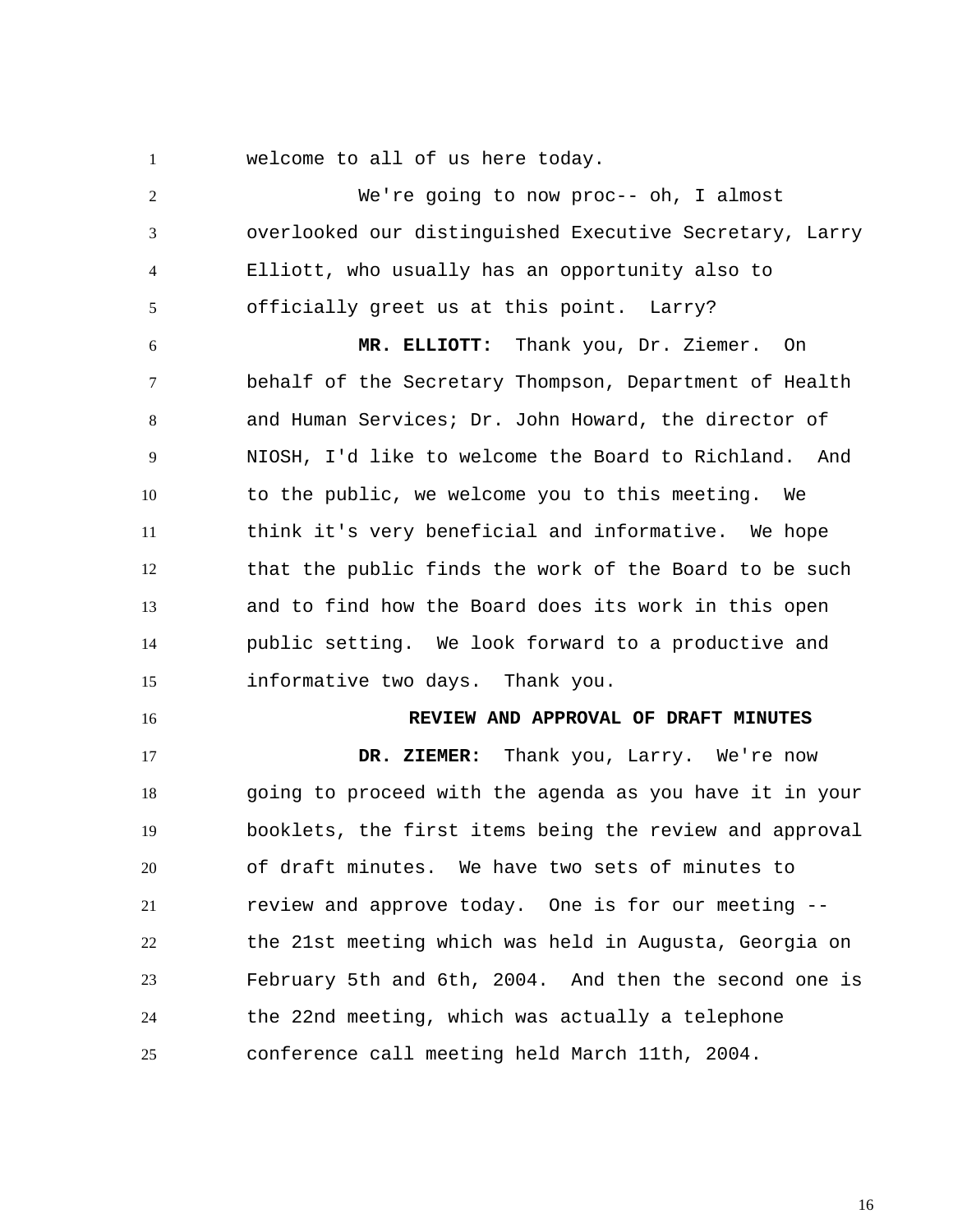1 2 3 4 5 6 7 8 9 10 11 12 13 14 15 16 The minutes of the Augusta meeting were distributed to the Board members about a week ago so that they would have an opportunity to read them before they came to the meeting. Our Board minutes, I might point out -- particularly for members of the public - are rather extensive. They include more than simply the actions of the Board, but they do give a fairly detailed summary of the discussions so that you have context for the various things that were done. So for example, this last set of minutes comprises somewhat over 50 pages. In fact, one could argue that it was a good thing we left the page numbers off so the Board members didn't realize how long they were. But we will instruct our keepers of the minutes next time to include page numbers so that we have a little easier time tracking where changes may need to be made.

17 18 19 20 21 22 But with that being said, let me now call for any additions or corrections to the minutes of the February meeting held in Augusta, Georgia. And again we are looking for substantive changes. If you have minor typographicals, you can pass those on to Cori or to me later. Dr. Roessler?

23 24 25  **DR. ROESSLER:** On the second page of the Executive Summary, right at the top, this was a summary of Pete Turcic's talk. There's a very impressive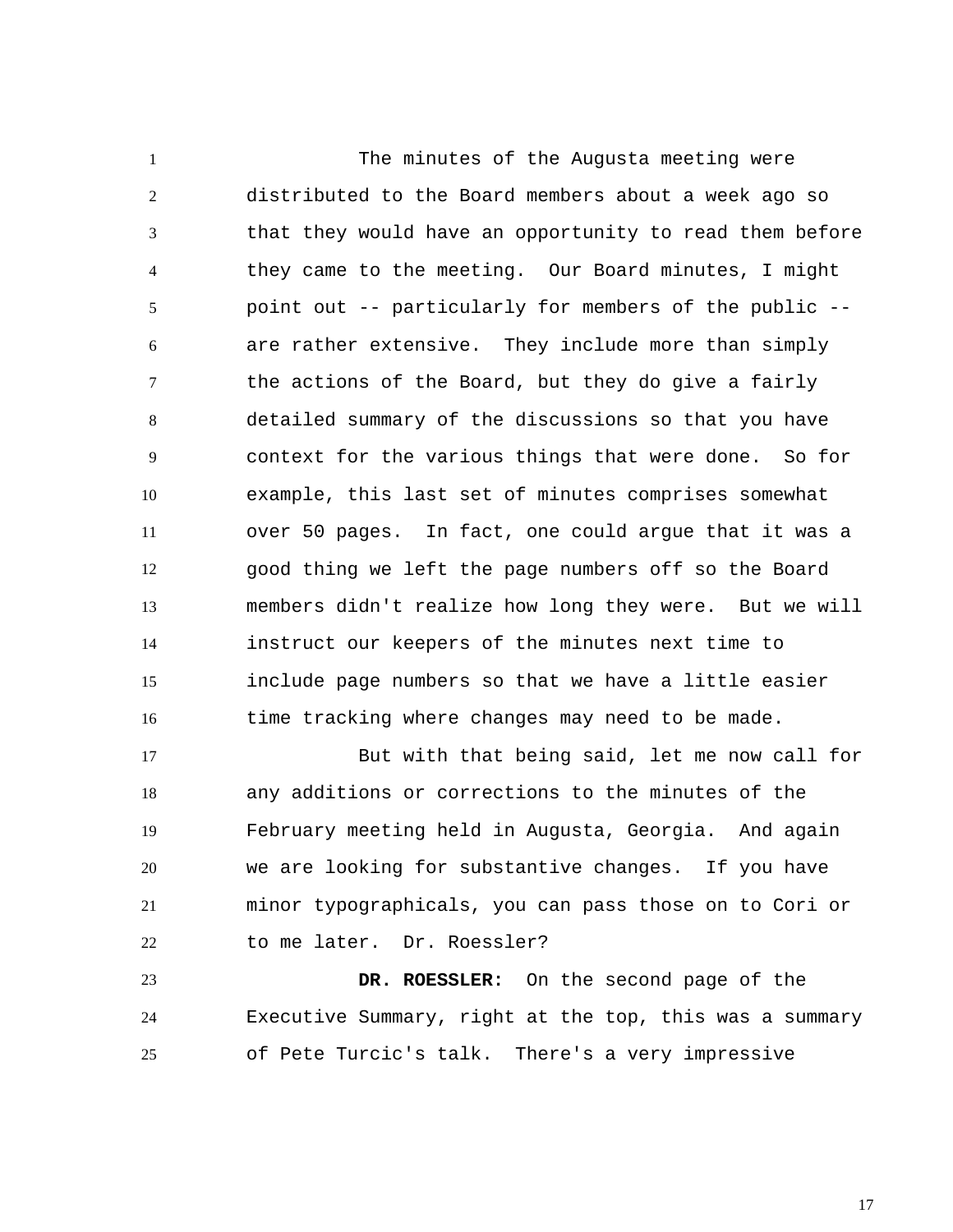1 2 3 4 5 6 7 8 9 10 11 12 13 14 15 16 17 18 19 20 21 22 23 24 25 number there, \$742 million. I think that that needs more detail because I think that number refers to more than just radiation compensation. And I looked later in the rest of the minutes and I couldn't find any detail later on on that.  **DR. ZIEMER:** Yes, this --  **DR. ROESSLER:** Do you see where I'm --  **DR. ZIEMER:** -- this is the Department of Labor report and could -- you're asking for a clarification of that number or --  **DR. ROESSLER:** Well, I think it could be misleading since -- I think it's probably not just radiation compensation.  **DR. ZIEMER:** It's not -- it's not the number for payouts from the portion of the program that -- for which this Board is responsible.  **DR. ROESSLER:** And since the minutes are related to this, I think we need another line in there explaining that.  **MR. ELLIOTT:** You are correct. I don't believe that -- I think Mr. Turcic stepped out, but I - - this number, \$742 million, is for beryllium, silicosis, the SEC cancers and cancers that have been dose reconstructed.  **DR. ZIEMER:** So can we agree that we will ask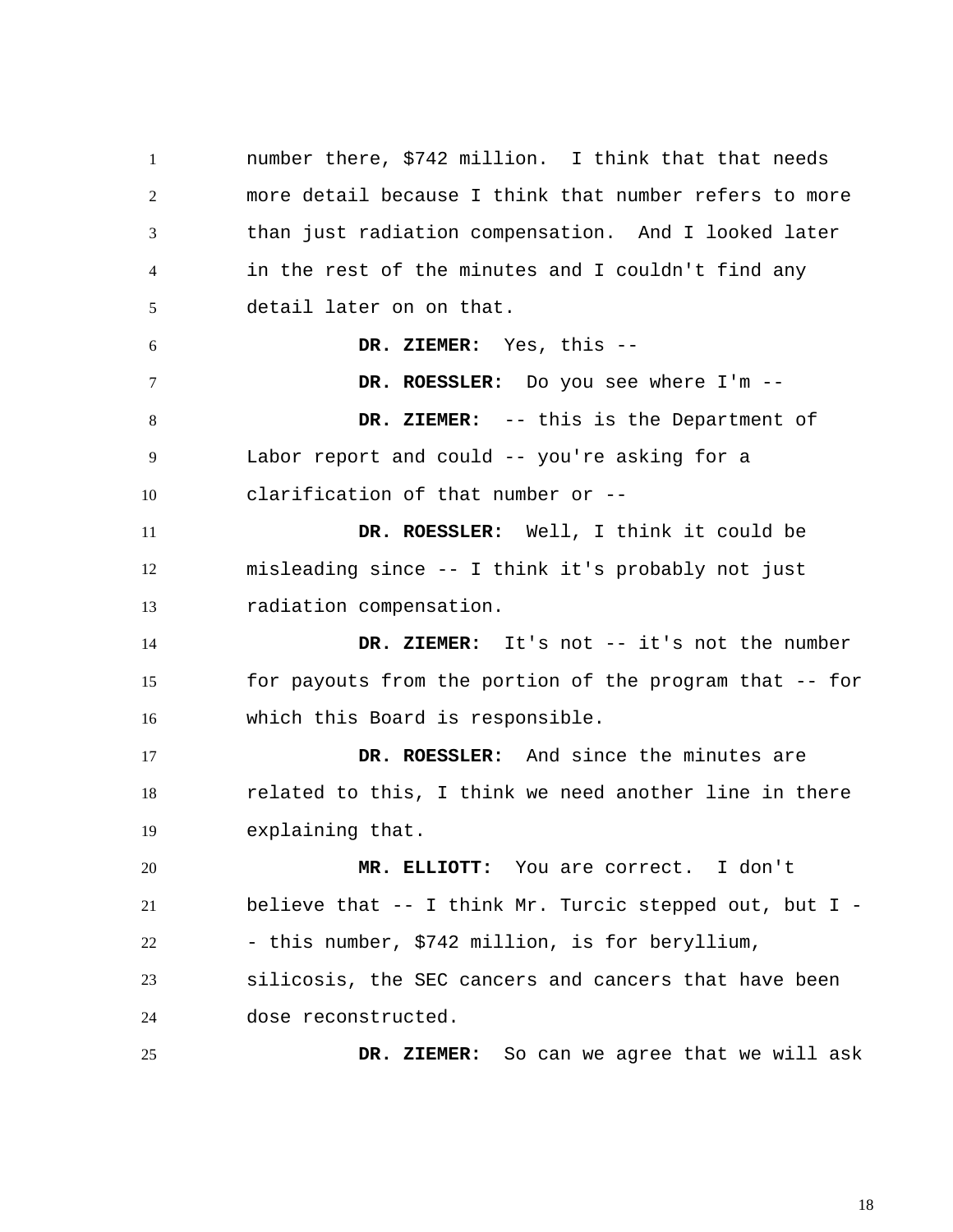1 2 3 4 that that clarification be added to the minutes? We'll put the proper words in there, basically to describe what Larry Elliott has just said and we will make that correction. Okay.

5 Dr. Andrade?

6 7 8 9 10 11 12 13 14 15 16 17 18  **DR. ANDRADE:** If we move beyond the summary section and just into the actual minutes themselves, on the OCAS program status report -- let's see, one, two - - three pages in there's a comment made by myself noted about halfway down the page, starts that I noted that while I was anxious to see the SEC rule completed, et cetera, et cetera -- it goes on to say that it has nothing to do with dose reconstruction except for the fact that the rule proclaims that if dose reconstructions cannot be done -- and I think some words were left out -- parties might be eligible to apply for SEC status. I think those words would change the entire context of that statement.

19 20 21 22 23 24  **DR. ZIEMER:** Does everyone see the paragraph that's being referred to? (Reading) Dr. Andrade noted that while he's anxious to see the SEC rule completed, it has nothing to do with dose reconstructions except for the fact that the rule proclaims that -- and then you're asking that it say if?

25  **DR. ANDRADE:** That if -- and then dose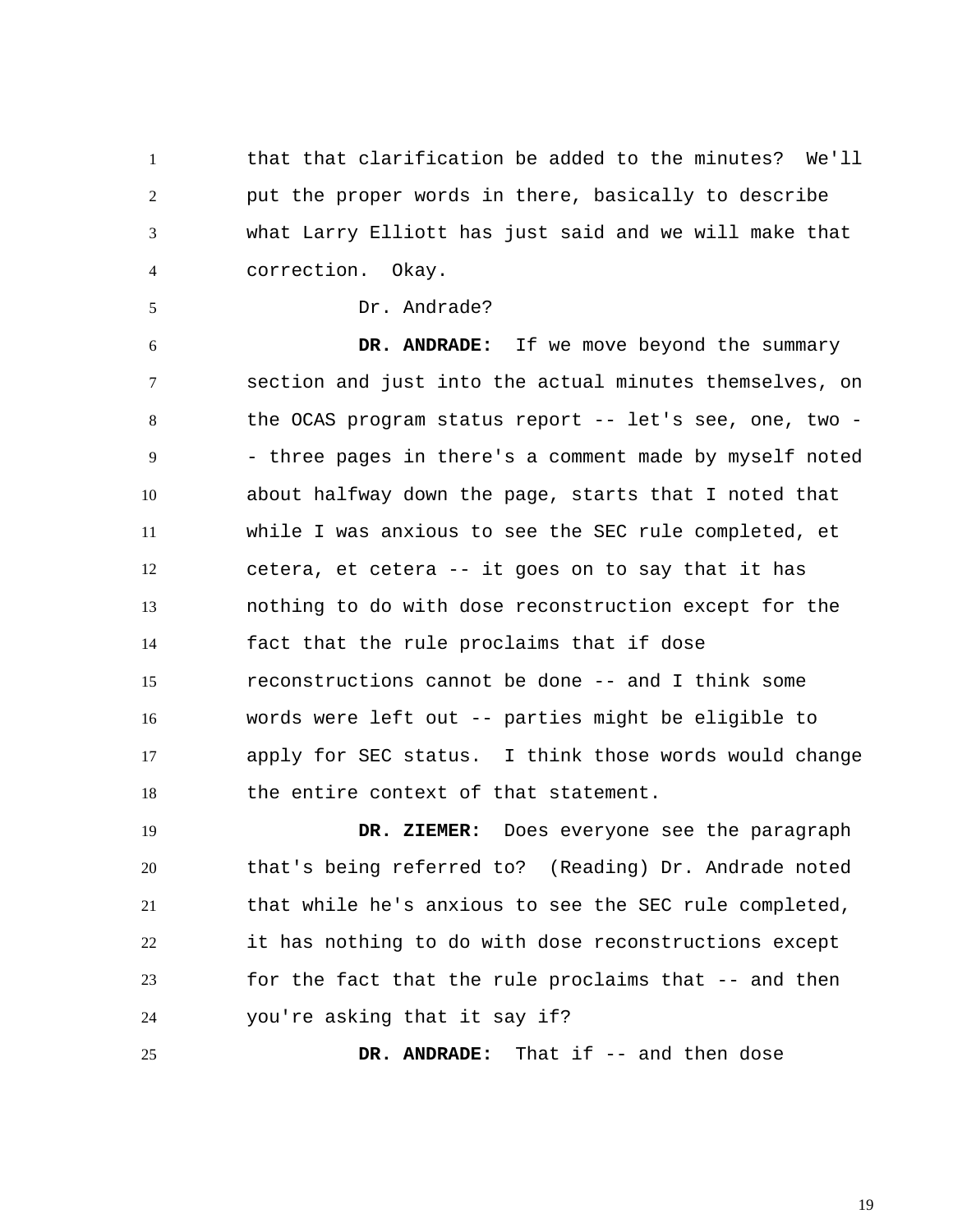1 2 3 4 5 6 7 8 9 10 11 12 13 14 15 16 17 18 19 20 21 22 23 24 25 reconstructions cannot be done as stated there --  **DR. ZIEMER:** Uh-huh.  **DR. ANDRADE:** -- parties might be eligible to appeal for SEC status.  **DR. ZIEMER:** And then what about the rest of the sentence there?  **DR. ANDRADE:** The rest of the sentence stands.  **DR. ZIEMER:** So that he doesn't see any connectivity... Okay. Is there any objection to adding this clarification phrase that Dr. Andrade's suggested? (No responses)  **DR. ZIEMER:** Without objection, we'll make that correction. Any others? Dr. Roessler?  **DR. ROESSLER:** This is a bit difficult without page numbers, but under site profile updates, when Dr. Neton was talking -- it's maybe ten pages into the minutes.  **DR. ZIEMER:** Main topic, site profile updates?  **DR. ROESSLER:** Right, now go back --  **DR. ZIEMER:** It starts on the left side of the double page. Right?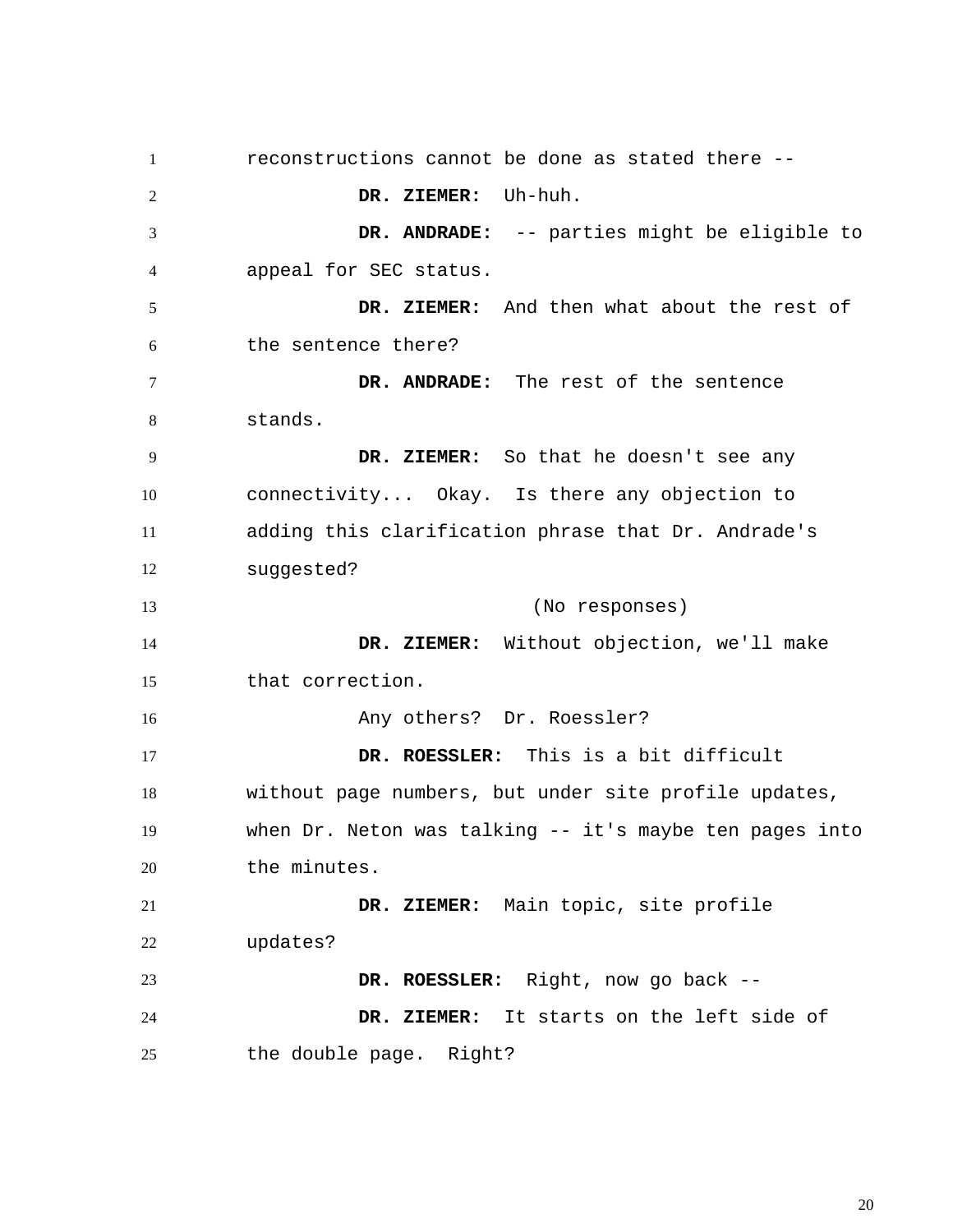1 2 3 4 5 6 7 8 9 10 11 12 13 14 15 16 17 18 19 20 21 22 23 24 25  **DR. ROESSLER:** Now I'm looking at the minutes. Mine are not --  **DR. ZIEMER:** Oh, okay.  **DR. ROESSLER:** Anyway, but then go back about four pages -- and of course this is one of my favorite topics --  **DR. ZIEMER:** Back toward the front or --  **DR. ROESSLER:** No, toward the back, go four more pages --  **DR. ZIEMER:** All right.  **DR. ROESSLER:** A paragraph that starts with occupational medical dose, and you recall that that is one of my favorite topics.  **DR. ZIEMER:** Yes.  **DR. ROESSLER:** When you find it, I'll tell you what my question is. Okay, in the middle of that paragraph it says an X-ray is taken with a collimated beam. Other organs not in the field of view would be irradiated, and I think that's probably true. I mean I think that's what was said, but I wonder if that might be confusing because it would seem to me that other organs not in the field of view would not be irradiated.  **DR. ZIEMER:** Well, technically that's certainly correct, they would possibly received some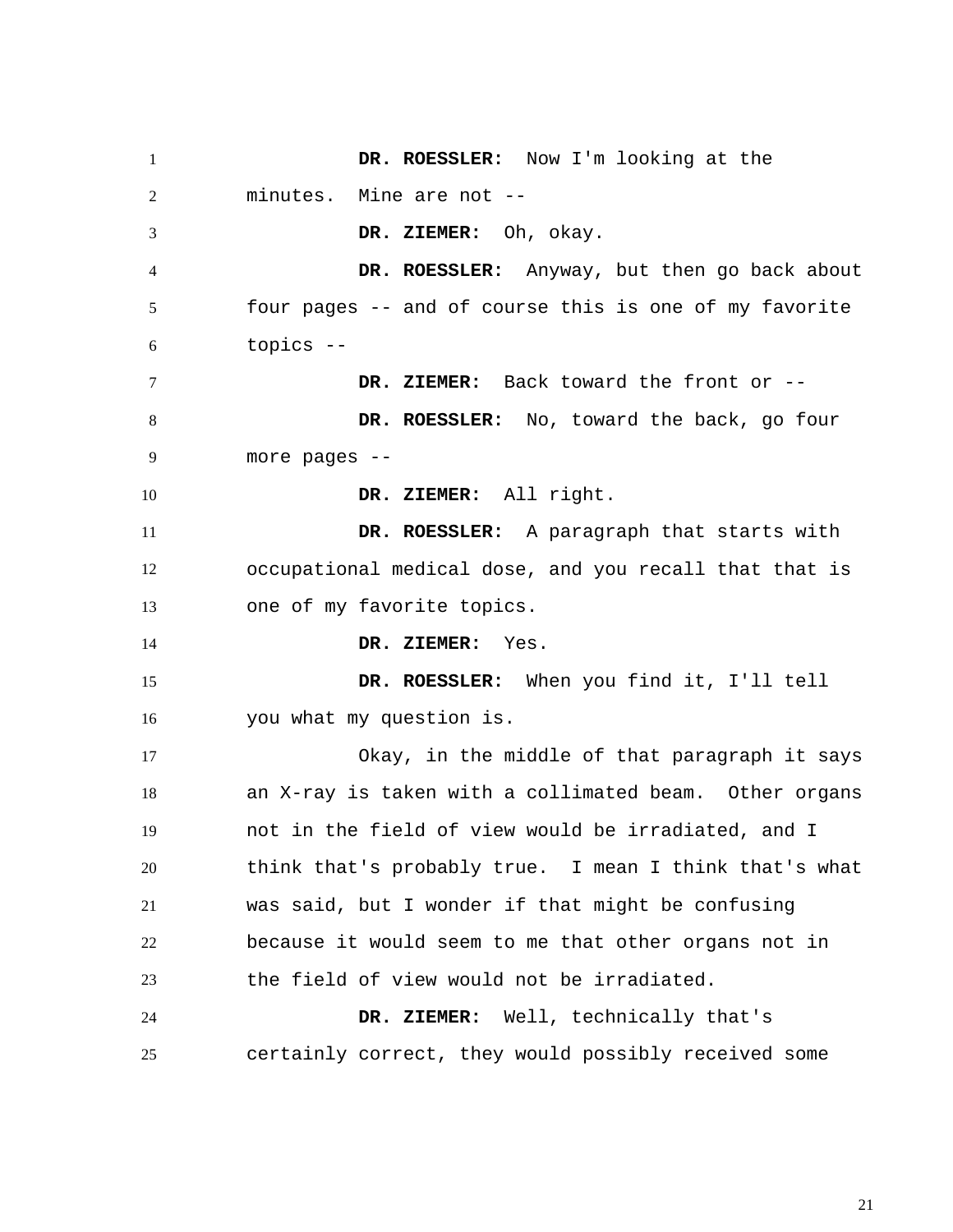1 2 3 4 5 6 7 8 9 10 11 12 13 14 15 16 17 18 19 20 21 22 23 24 25 scatter radiation, but this --  **DR. ROESSLER:** I think maybe this sentence --  **DR. ZIEMER:** This is summarizing what Dr. Neton said. An X-ray is taken with a collimated beam. Other organs not in the field --  **DR. ROESSLER:** ... of view might -- I think it means that it might be included, to be claimantfriendly, or something along that line, because we talked last time about --  **DR. ZIEMER:** Well, Dr. Neton is here, maybe he can clarify -- were you referring to scatter here or... (Pause)  **DR. NETON:** Okay, let me just get my bearings here. An X-ray taken with a collimated beam -- other organs not in the field of view would be irradiated. That's true, even if they had a collimated beam, there would be scatter and would irradiate the organs, so that statement is true.  **DR. ZIEMER:** Right.  **DR. ROESSLER:** That's what I suspected.  **DR. ZIEMER:** So that's what you're referring to?  **DR. NETON:** Yes, that's what I was referring to, scatter radiation from -- from even a well-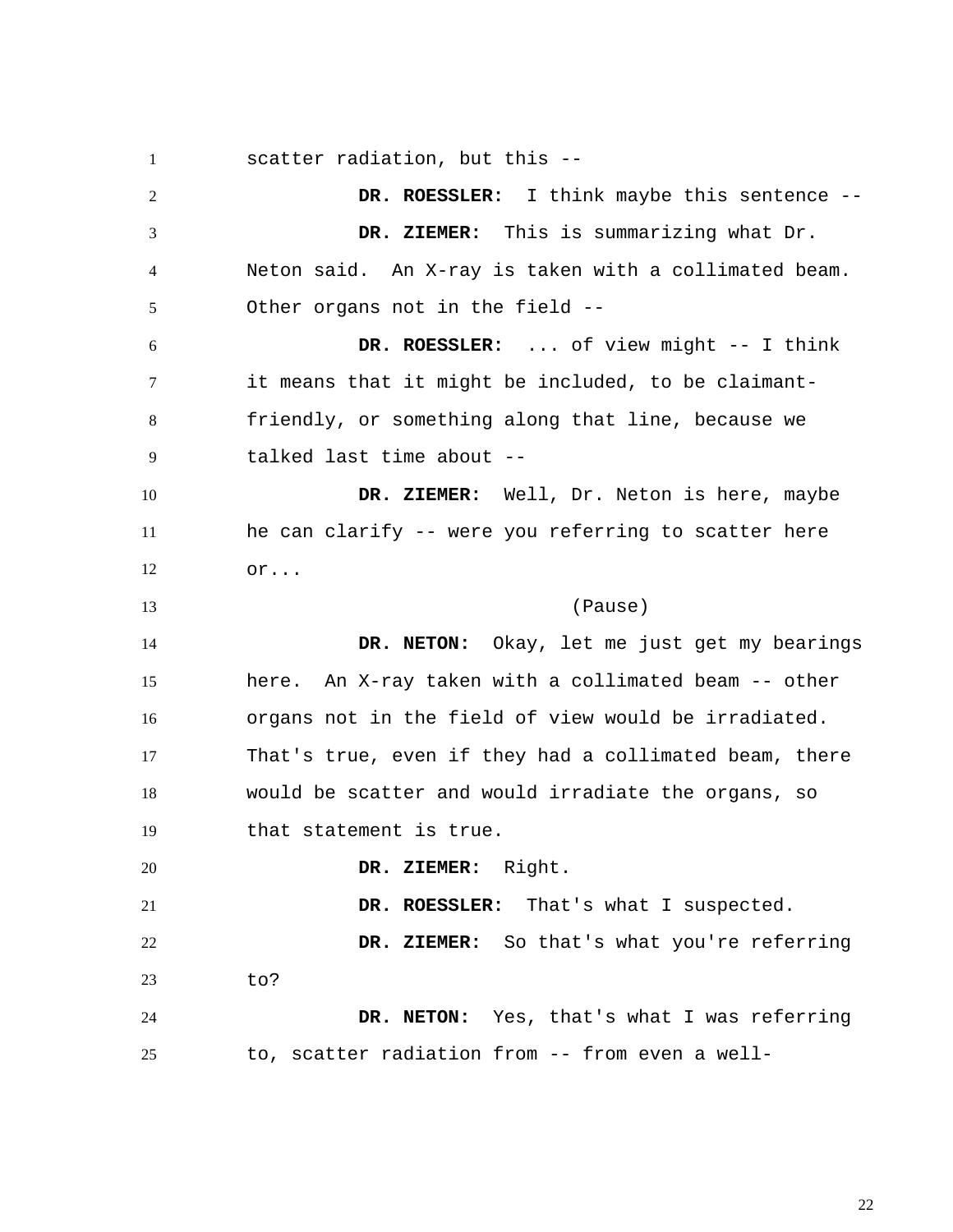1 2 3 4 5 6 7 8 9 10 11 12 13 14 15 16 17 18 19 20 21 22 23 24 25 collimated beam would have scattered radiation in the body.  **DR. ROESSLER:** Maybe just to --  **DR. ZIEMER:** So other organs in the field of view would still be irradiated from scatter.  **DR. ROESSLER:** Due to scatter.  **DR. NETON:** Due to scatter.  **DR. ROESSLER:** I guess I'd say might still be irradiated due to scatter.  **DR. NETON:** Correct.  **DR. ROESSLER:** Okay.  **DR. ZIEMER:** So the proposed change then would be might be irradiated due to scatter -- simply a technical clarification. Thank you very much. Tony, you have another one?  **DR. ANDRADE:** Right. One double page over, same section, near the top of the page. There was a question that I asked about -- I asked it of Dr. Neton and it says Dr. Neton referred to whether -- Dr. Neton referred to natural. He meant whether it was processed in its natural form. It's -- processing it naturally does not make any sense.  **DR. ZIEMER:** He meant -- insert the word "whether"?  **DR. ANDRADE:** Whether it --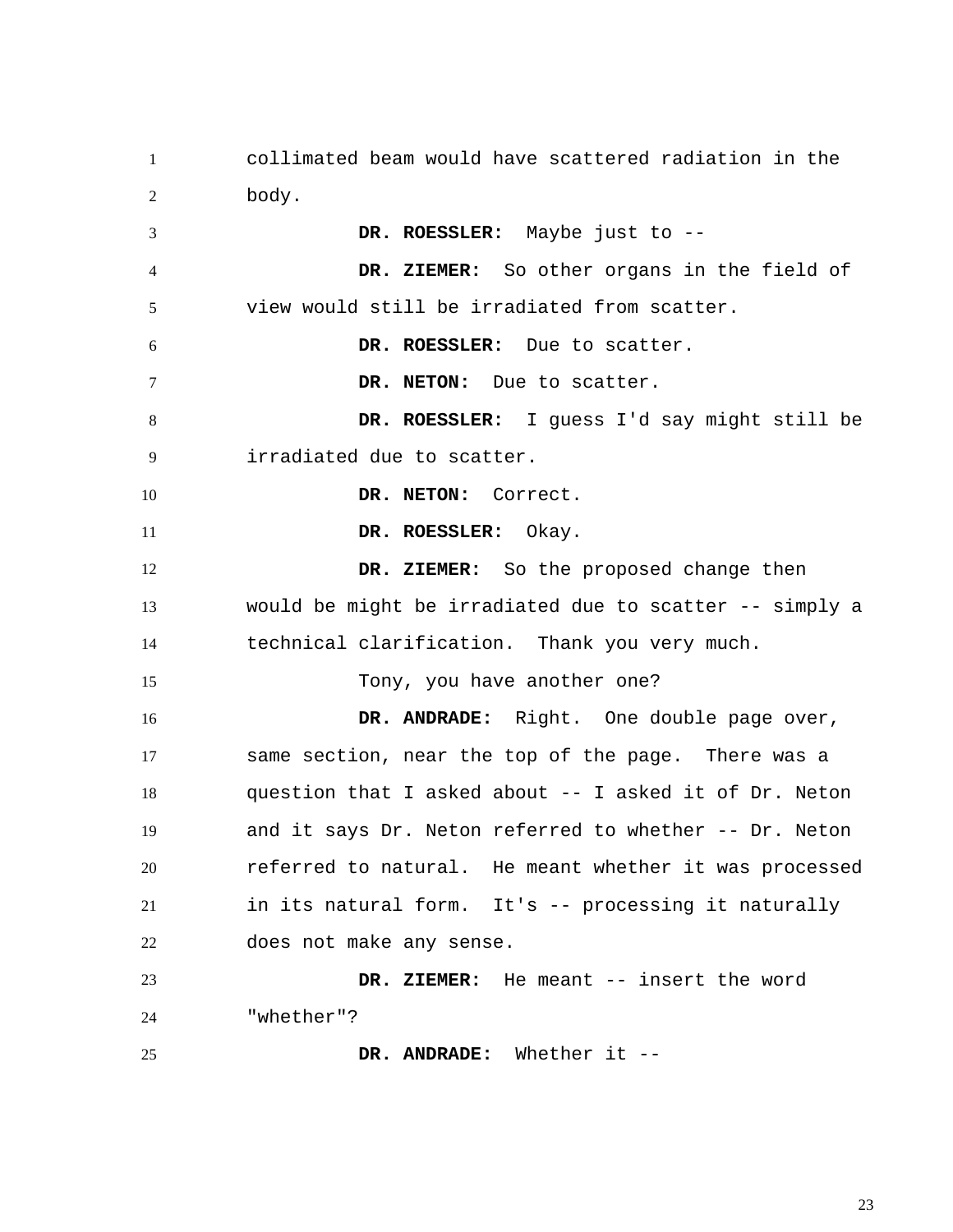1 2 3 4 5 6 7 8 9 10 11 12 13 14 15 16 17 18 19 20 21 22 23 24 25  **DR. ZIEMER:** Was --  **DR. ANDRADE:** -- was processed --  **DR. ZIEMER:** In its natural form.  **DR. ANDRADE:** -- in its natural form.  **DR. ZIEMER:** As opposed to processed naturally.  **DR. ANDRADE:** Right.  **DR. ZIEMER:** Any objection to that clarification? (No responses)  **DR. ZIEMER:** Thank you. Without objection, we'll make that change. Others? (No responses)  **DR. ZIEMER:** If there's no changes, we can have a formal motion to approve the minutes as corrected. DR. ROESSLER: So moved.  **MR. PRESLEY:** Second.  **DR. ZIEMER:** Moved and seconded to approve the minutes as corrected. Any final comments or discussion? All in favor, aye? (Affirmative responses)  **DR. ZIEMER:** Any opposed, no? (No responses)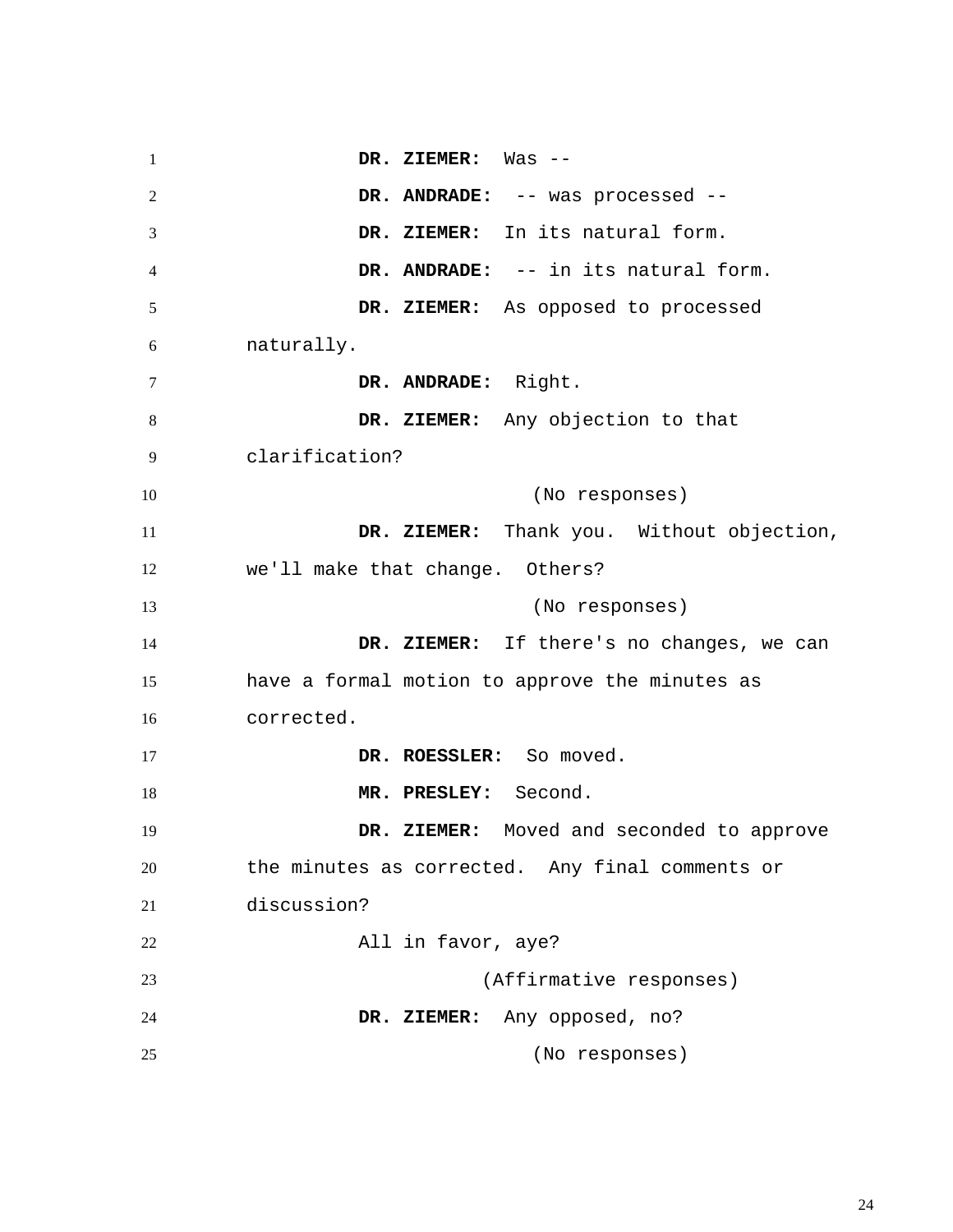1 2 3 4 5 6 7 8 9 10 11 12 13 14 15 16 17 18 19 20 21 22 23 24 25  **DR. ZIEMER:** Any abstentions? (No responses)  **DR. ZIEMER:** No, okay. Dr. DeHart, do you have a comment?  **DR. DEHART:** We have been changing format of the minutes almost continuously. I would urge that we hold to his format. It's the easiest to read and to follow and I commend this document.  **DR. ZIEMER:** You like it without the page numbers, is that -- with page numbers, if we could. So noted. Is that -- that's Dr. DeHart's view, but others like some other version better? It appears not. Thank you. If we can turn to the 22nd meeting, these minutes you did not have in advance. This is a summary of the telephone call. It's a single topic discussion. These are very brief; however, if you have not had a chance -- well, you got your packet last night. If you did not have a chance to read these, the Chair is willing to have action deferred until tomorrow. I'd point out, however, this is a very short set of minutes.  **MS. MUNN:** I'd appreciate tomorrow.  **DR. ZIEMER:** We can delay till tomorrow.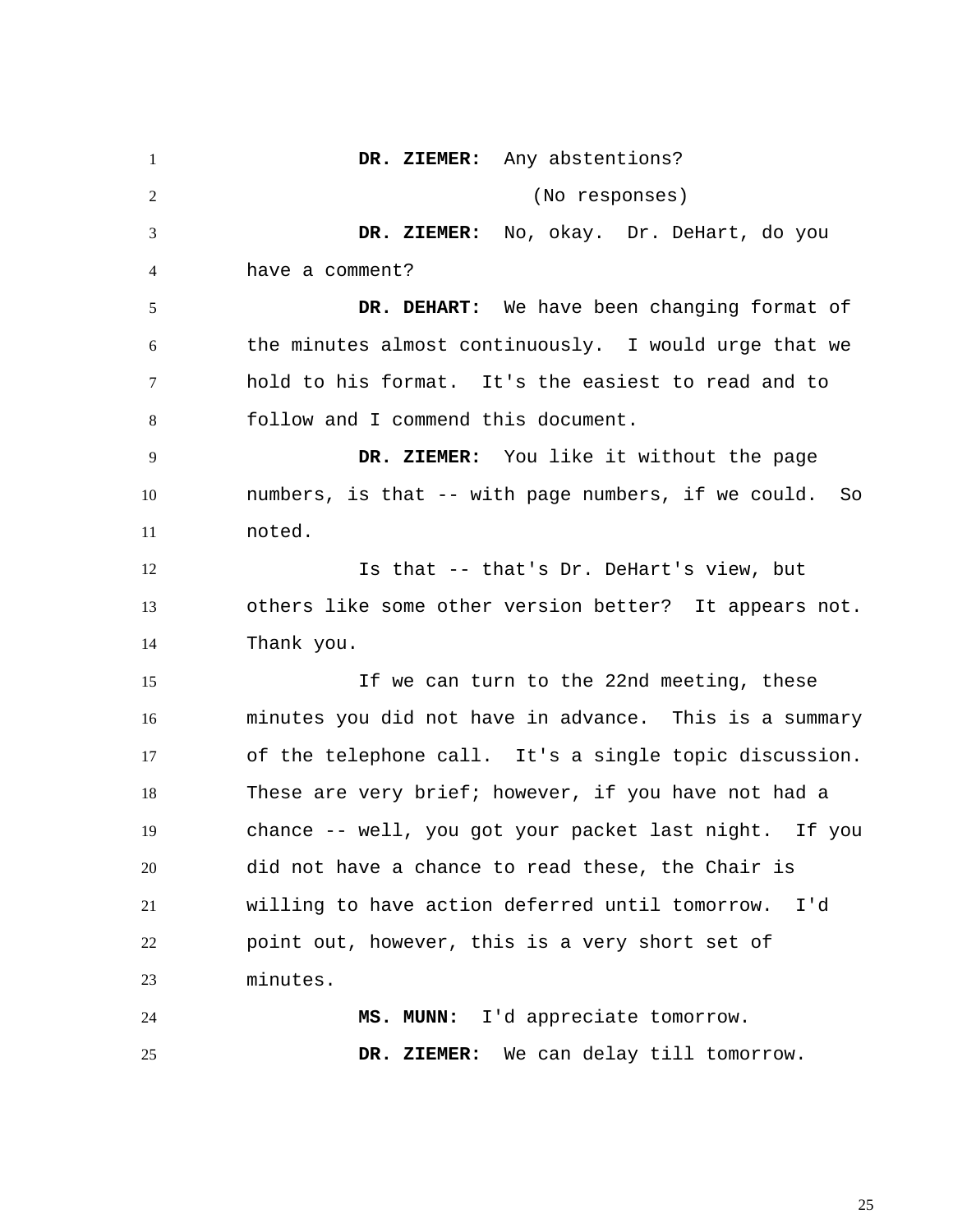1 2 3 4 5 6 7 8 9 10 11 12 13 14 15 16 17 18 19 20 21 22 23 24 25 Others -- okay, it seems to be a consensus that we delay action on those meetings unt-- or minutes until tomorrow, and we will take those up during the housekeeping session in the morning. **PROGRAM STATUS REPORT**  We'll go ahead then with the next item on the agenda which is the program status update. Jim Neton is going to make that presentation.  **DR. NETON:** Thank you, Dr. Ziemer. Is that  $-$  **DR. ZIEMER:** Is that a rheostat behind you there? Can we lower the --  **DR. NETON:** There's a lot of them. Is that too low? Okay. Thank you, Dr. Ziemer. It's my pleasure to be here in Richland to present the NIOSH program statistics -- appreciate the nice weather that was arranged for us to be here. The last time I was here, in January, I think we had ten inches of snow on the ground, which is unusual around here. This is the standard format -- or standard presentation that you've received over the last few Board meetings, but it's gotten a little bit of a facelift and I think you'll find there's more graphics in here, a little prettier to look at, anyway, and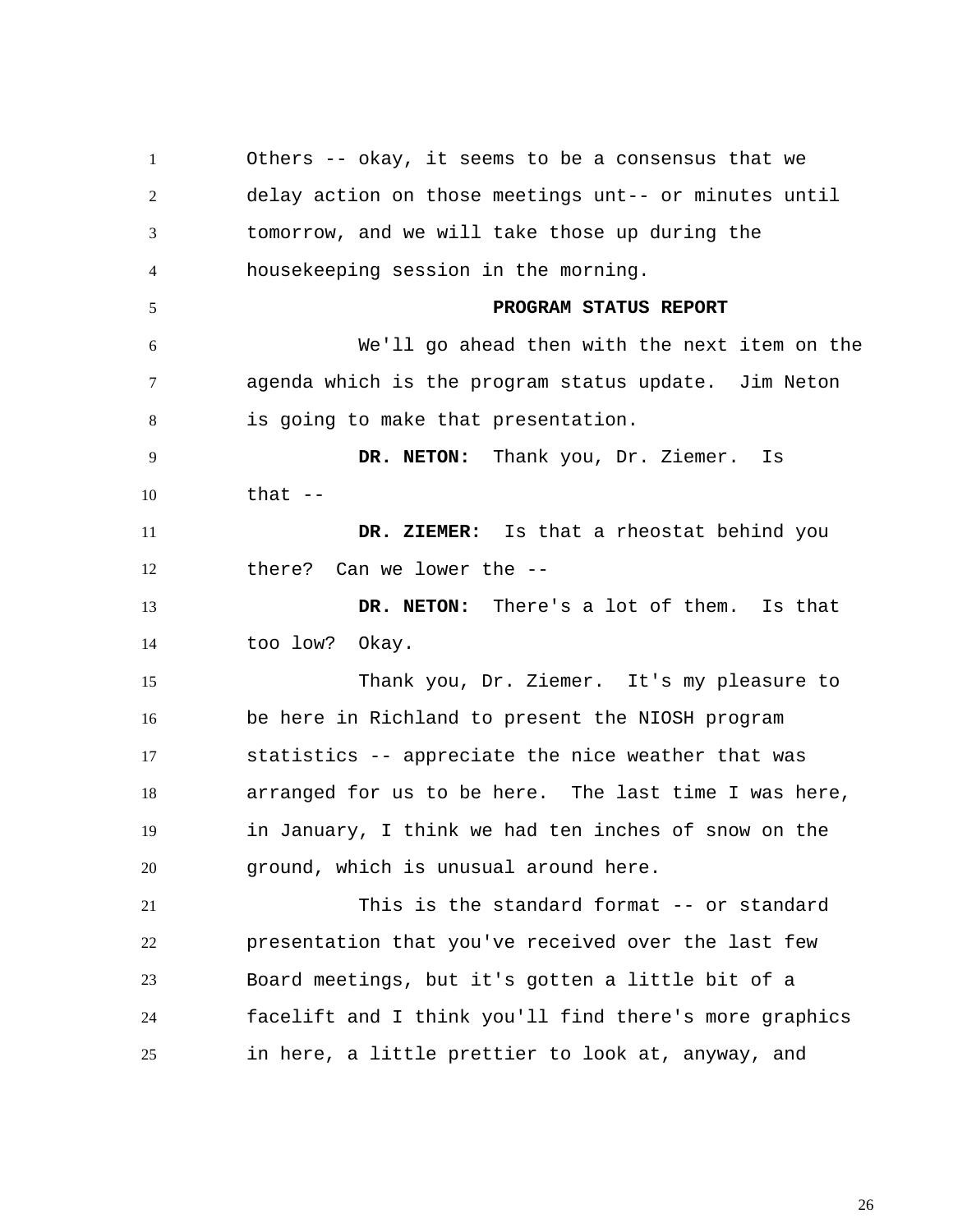1 2 organized a little differently, and maybe a slide or two that you haven't seen before.

3 4 5 6 7 8 9 10 11 12 13 14 15 16 The first slide shows the number of cases that have been referred to us from the Department of Labor. This is as of April 15th. We've popped over the 16,000 mark, so we're steadily increasing. The proportions from the different district offices of the Department of Labor are remaining fairly constant. We have about two-thirds of the claims from Seattle and Jacksonville combined, and Cleveland and Denver constitute about a third of the other claims. Of course Seattle and Jacksonville encompass some of the major DOE facilities such as Savannah River, Hanford and the Oak Ridge reservation, which largely accounts for the number of claims we're seeing in that -- in those district offices.

17 18 19 20 21 22 23 This is a histogram that shows the cases received by quarter from the Department of Labor. As you can see, we popped at almost -- over 2,900 claims in the summer of -- end of the summer of calendar year 2004 and have been dropping steadily down to around 200 claims a week on average right now, although I think we're -- pardon?

24  **MR. ELLIOTT:** 2002.

25  **DR. NETON:** 2002, yeah -- 2002, I'm sorry.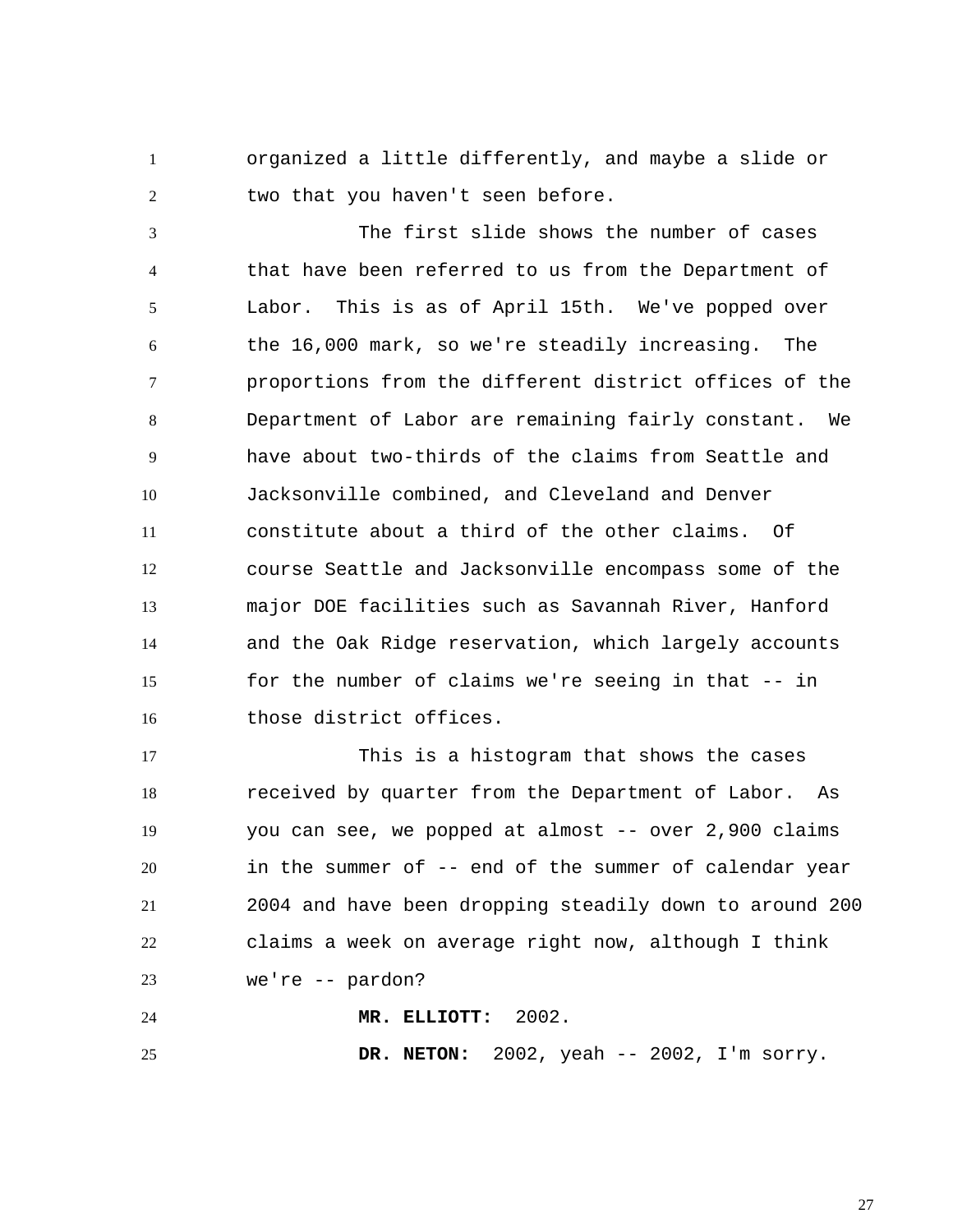1 2 3 4 5 6 And we're seeing about 200 claims a week coming in the last month of the quarter for -- quarter three in '04 is just for the first half of April statistics, so that's why the numbers seem so low. We expect that that will be at least as equal to quarter two after the end of the month is over.

7 8 9 10 11 12 13 14 15 16 17 18 19 20 21 22 This slide depicts the number of requests we sent out to the Department of Labor -- I mean Department of Energy. We've sent out 15,373 requests that represent 13,897 cases. The number of requests of course exceeds the number of cases because we have multiple work histories for a number of our claimants. The other thing I'd point out is even though we have 16,000 cases in-house, a couple thousand of those are from Atomic Weapons Employer sites, therefore the number is lower. We're fairly -- we keep fairly close with the requests for information to the Department of Energy. There's rarely a one or two-week backlog in getting those requests out to -- to Energy. So if you add the 2,000 AWE claims which we don't request information from Energy for most of the cases, we're right around 16,000 -- pretty close.

23 24 We've received 14,711 responses, representing over 13,000 cases.

25

We do request that we receive a response from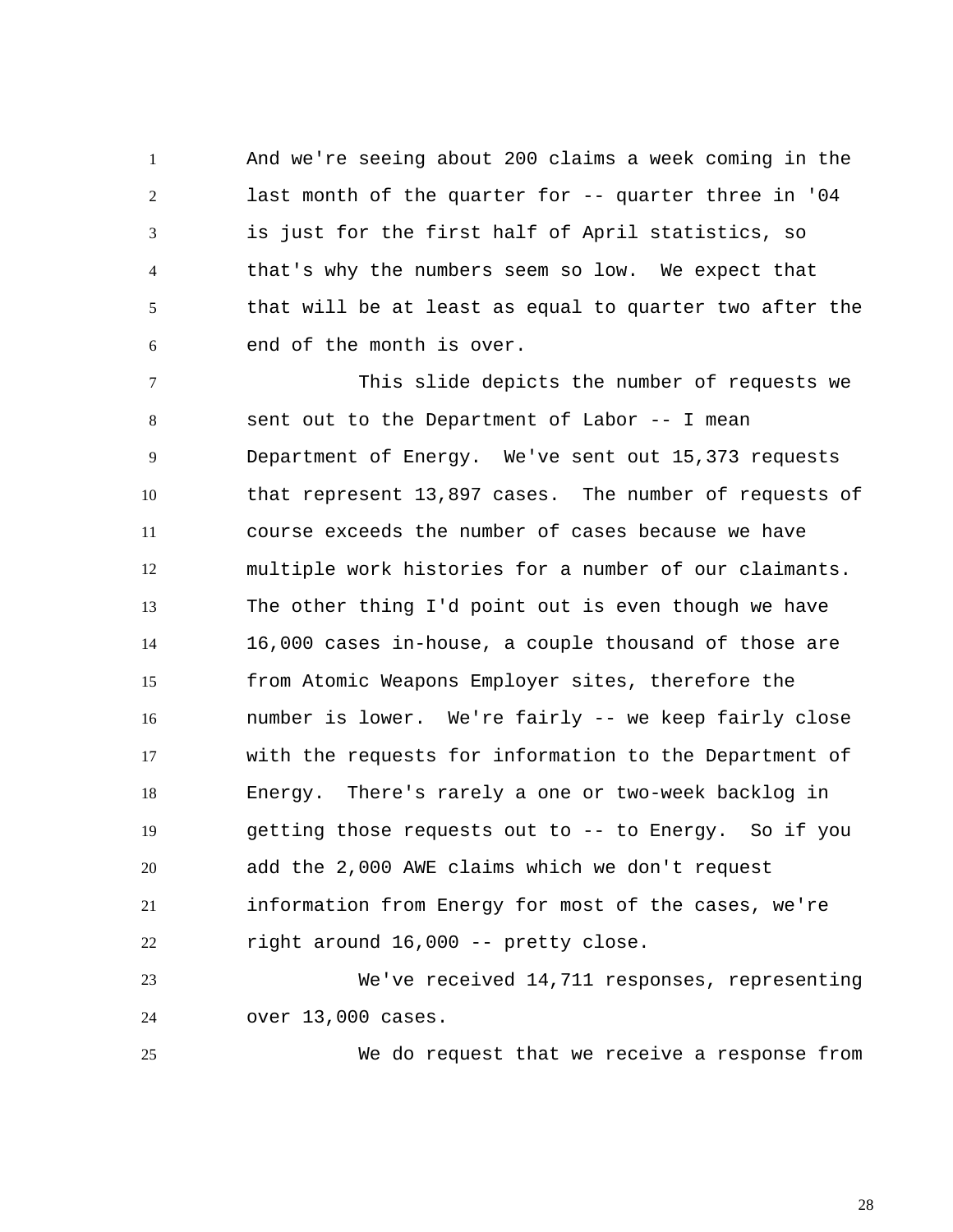1 2 3 4 5 6 7 8 9 10 11 12 13 14 15 16 17 18 19 20 21 22 the Department of Energy within 60 days. If they cannot provide a response within 60 days, we ask that they notify us and provide a reason why that response can't be met. And we've had a fairly good relationship, as you know over past Board meetings, in getting these responses in from Labor -- or Energy. They've been quite responsive. We do show some claims that are outstanding over 60 days, and in fact we have a few -- a few, actually 114 -- that are over 150 days. Those claims -- we're working with Energy on those to try to move those forward. They typically represent claims that are either very early in the process -- you know, late '40's or even mid-'40's -- or have some bioassay records, particularly for internal dosimetry, that we're trying to capture that don't exist in retrievable form. They're either in databases or something to that effect where we actually need to - they need to write a little database to get them to us. But we're working very closely. We do put out a monthly report to Energy informing of their performance and coordinate our effort to make sure that we both agree as to which claims are still outstanding.

23 24 25 Telephone interviews I think has been a fairly successful program. ORAU has done an excellent job at keeping up with these interviews. We've done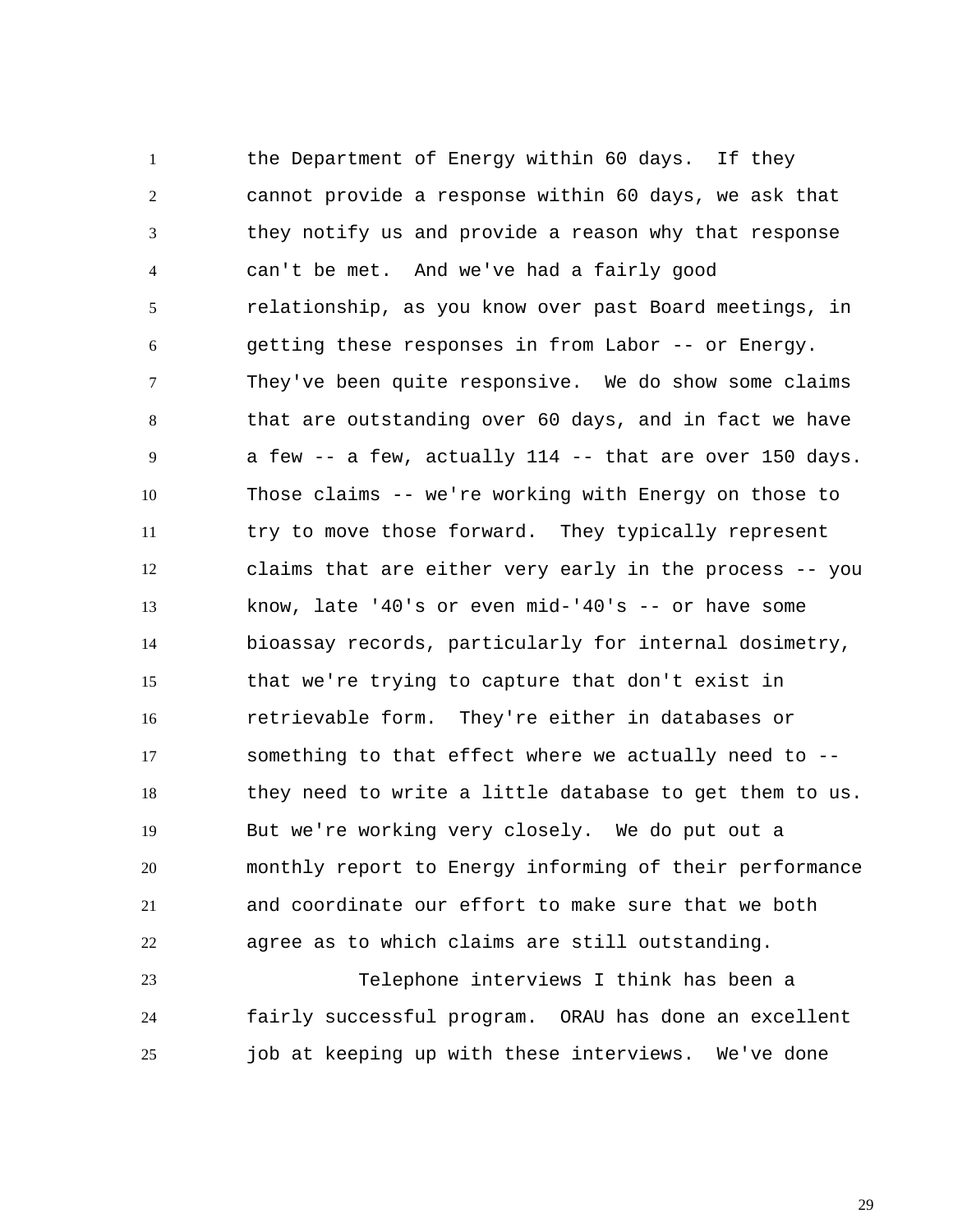1 2 3 4 5 13,127 interviews for -- at least one interview per case. Many cases have multiple interviews required because there are multiple claimants per case. And we've sent some reports out to  $12,000$  -- almost  $12,300$ drafts to the claimants.

6 7 8 9 The capacity of 200 to 300 is well in place. The interview process is not the pinch point in this process at all, and I think it's a fairly well-running machine at this point.

10 11 12 13 14 15 16 17 This is a histogram of the number of interviews done by month since 2002. And as you can see, it's sort of an inverse of the number of claims received from Labor. Where in Labor we had the big bolus here and then going down, you can see that we're going up. It's kind of like a reverse lognormal distribution. But you can see we've had months where we've done over 1,700 interviews.

18 19 20 21 22 23 24 25 This is the statistics for where we are in the dose reconstruction process. We have 4,338 claims staged for dose reconstruction. And what that means is that the claimant has received a letter notifying them of one of the select-- one of the -- from ORAU telling them that their dose reconstructor will be assigned. We also have received some response from the Department of Energy indicating that there is some available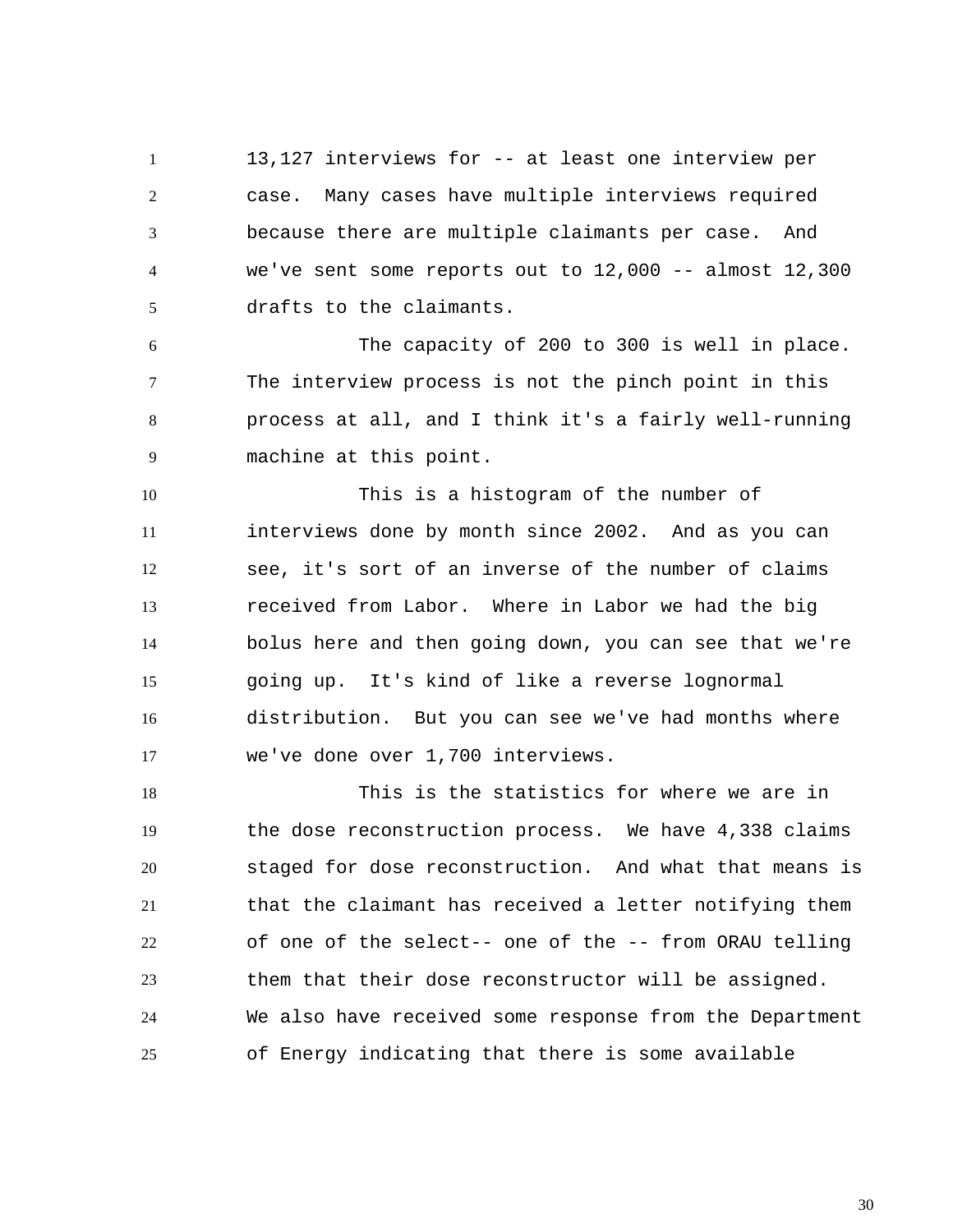1 2 3 4 exposure information. And most often the site profile for that site has been done, or some other technical document that would allow us to move the dose reconstruction forward.

5 6 7 8 9 10 11 12 13 14 We also have -- this is a cumulative process, so there's 4,338 staged. There's also 1,020 that have been assigned to dose reconstructors. That means that a dose reconstructor has physically been assigned. There's a name attached to that file and it's in the person's queue to be done. These claims are what we call our hoppers. We fill the hoppers, ready to move out, and they would be the next -- they would -- these would be very close to having completed dose reconstructions.

15 16 17 18 19 20 21 22 23 24 25 We've sent out over 2,700 draft reports to claimants, of which 2,319 -- well, we sent 2,714 and we've sent 2,319 finals to the Department of Labor. The disconnect here is that we require the OCAS-1 form to be signed before we can move it to the Department of Labor. That can take time. A claimant has up to 60 days to sign the OCAS-1, so there's always a slight lag between the number that we have in the hands of the claimants and the number that are in Department of Labor. In some cases where you have multiple claimants, there may be ten claimants per case, it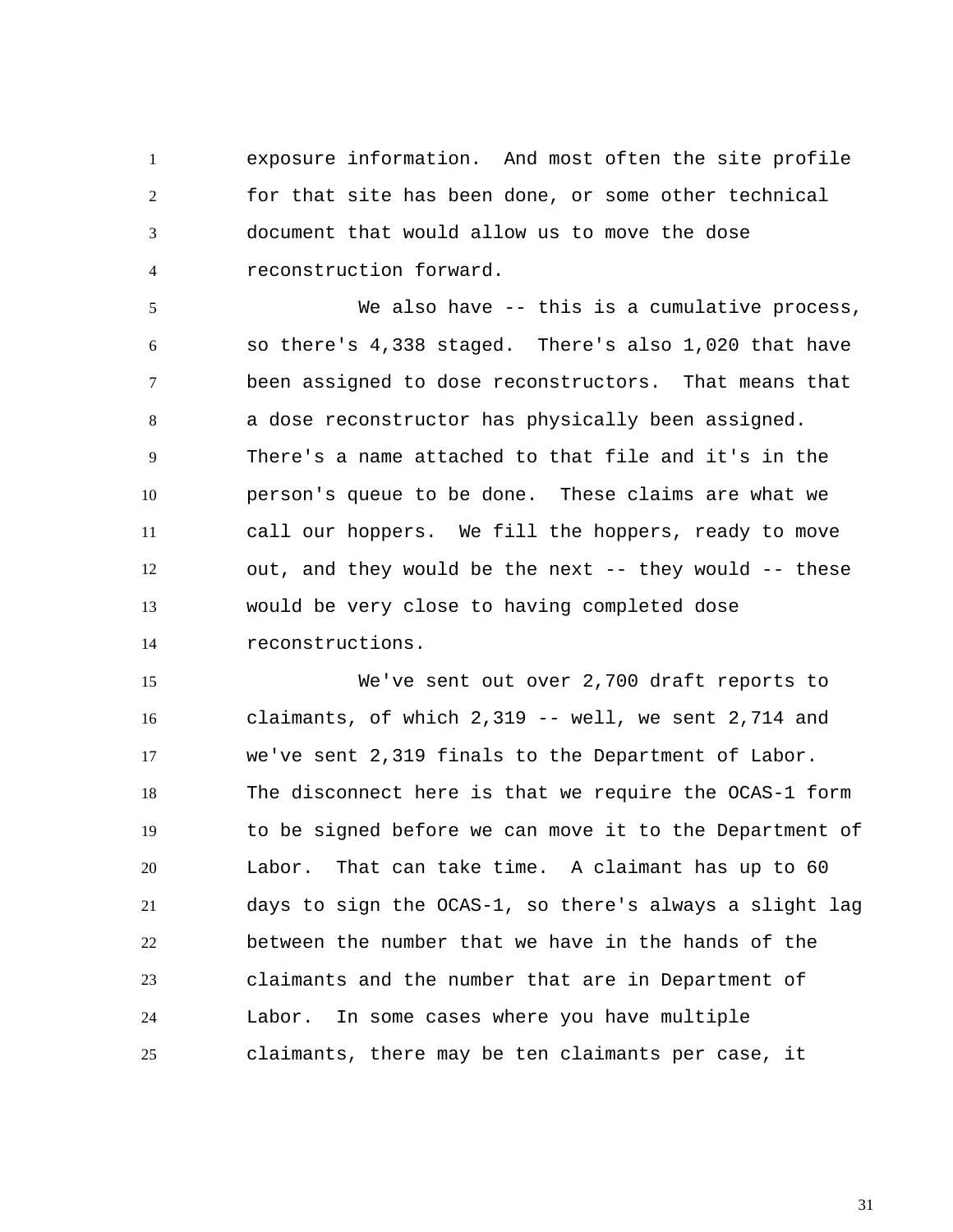1 2 takes some time to accumu-- do all the close-out interviews and acquire the OCAS-1 forms.

3 4 5 6 7 8 9 10 11 12 13 14 15 This is just a histogram that shows our production by month. And you can see within the last year, starting in April of last year, those 2,700 claims have been put -- most of those have been put out in the last 12 months. Our production is increasing. The month of April of course is not complete. We're optimistic that this histogram will exceed the March production goals. We're working very hard to do that. And I think -- if you can bear with my imagination, I think you can see a nice trend going upwards. I might argue that a linear quadratic equation could be fit to that. But we are -- we are moving forward and moving towards our goal of 200 dose reconstructions per week.

16 17 18 19 20 21 The final dose reconstruction reports, as I indicated, should mirror the drafts that go out, the only difference being the waiting on the OCAS-1's to be signed -- close-out interviews and the OCAS-1's being forwarded to Labor. So this fairly closely mirrors our experience with the drafts going out the door.

22 23 24 25 This is a new slide I don't think you've seen before. It might need a little explanation. The X axis here is claimant number. As you may know, we assign every claimant a unique I.D. number starting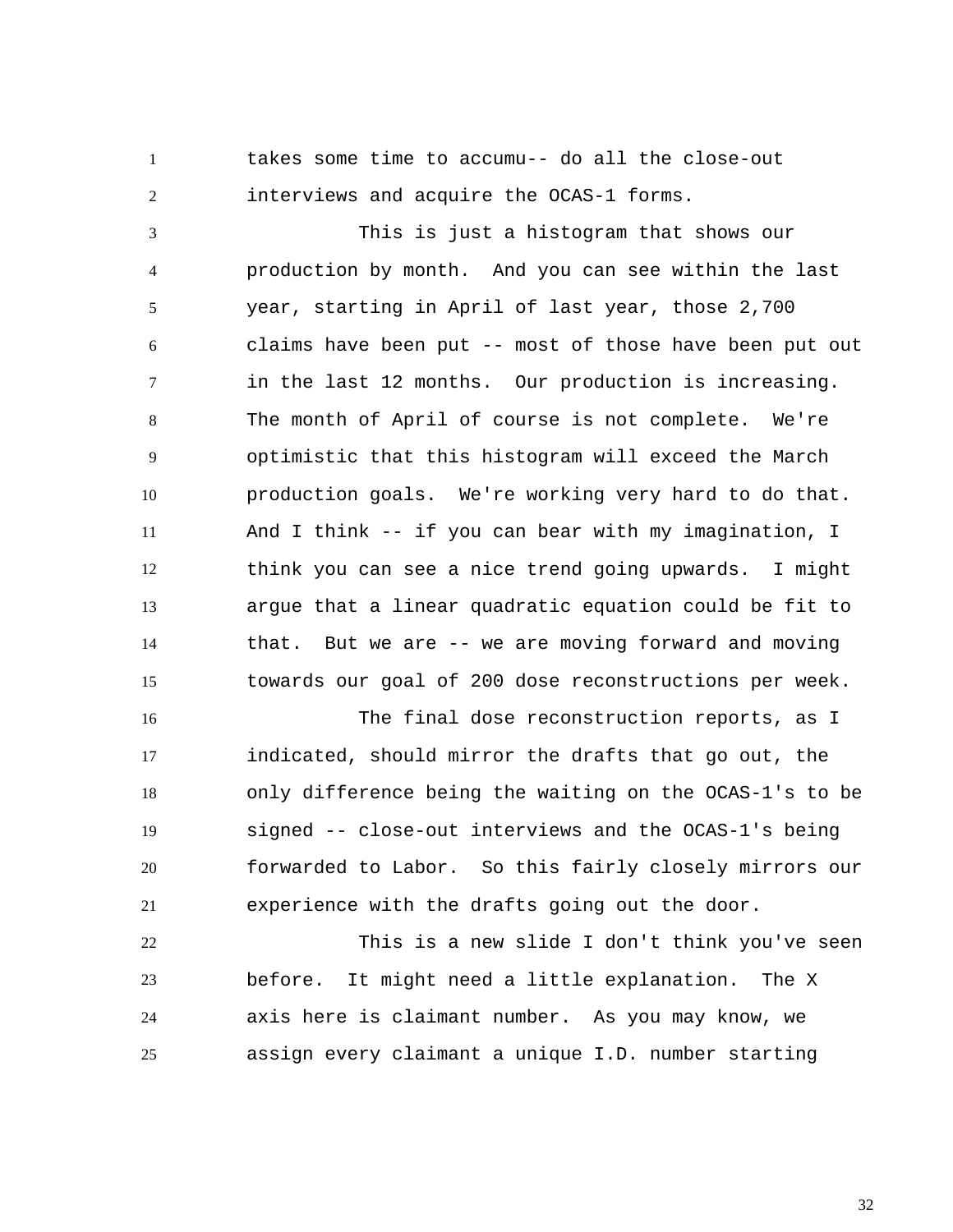1 2 3 4 5 from claimant 1 and moving out through claimant 16. So what this portrays in blocks of 1,000 is how many claims we've done per block of 1,000 claims. So we've done 253 dose reconstructions out of the first 1,000 claims we received.

6 7 8 9 10 11 12 13 14 15 16 I think it's interesting to see that the slope does tend to go in the right direction, that being that we are concentrating efforts to move out claimants earlier in the process when we can. However, we also have a policy that if a claim can be done and processed with the information that we have at hand, we're not going to hold them up, either. So that's why you see a fair number of these being done, as well. But in general, I think the trend shows our efforts to try to move the earlier claims out in a priority manner.

17 18 19 20 21 22 23 24 25 This is a little busy, I suppose, but it's really a combination of the three histograms I showed before, this being the number of claims that we've received from the Department of Labor, the orange or reddish line -- or the yellow line is the draft dose reconstructions sent to claimants, and the red line is the final dose reconstructions sent to the Department of Labor. I like to look over in this area where I think in the month of -- two months, February and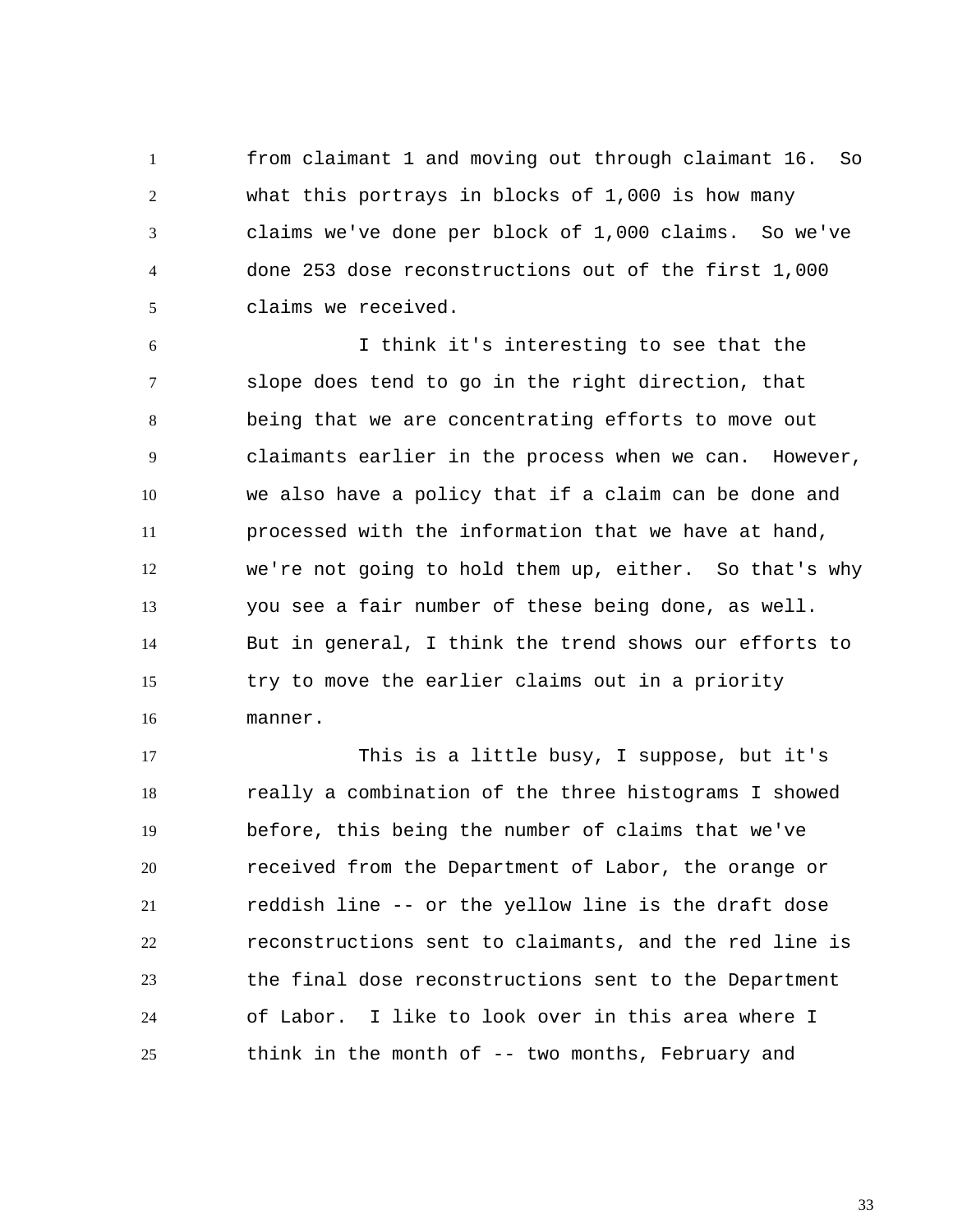1 2 3 4 5 6 April, I believe, we actually exceeded the number of claims going back to Labor than we received from them. So in a small way, we're starting to reduce the backlog of claims that are in our possession. We hope that this trend continues and we can rapidly start to chew into the backlog a bit faster.

7 8 9 10 11 12 13 14 15 16 17 18 19 20 This slide depicts the administratively closed analysis records that we have in-house. What this means is that the number of claims that have been in the hands of the claimants for more than 60 days and an OCAS-1 form has not been received and the claimant is not forthcoming with any additional information. Per our regulations, we can administratively close the dose reconstruction, send a letter to the claimant notifying them that we have done so, and copy the Department of Labor. At that point the Department of Labor may close the case itself. So there have been a number of these -- not a tremendous number, but there's 14 claims or cases that have -- people have received administrative closure letters from us.

21 22 23 Of course the dose reconstruction is -- can be reopened if the claimant signs the OCAS-1 form or provides additional information.

24 Dr. Ziemer?

25

 **DR. ZIEMER:** Jim, you have an extra slide on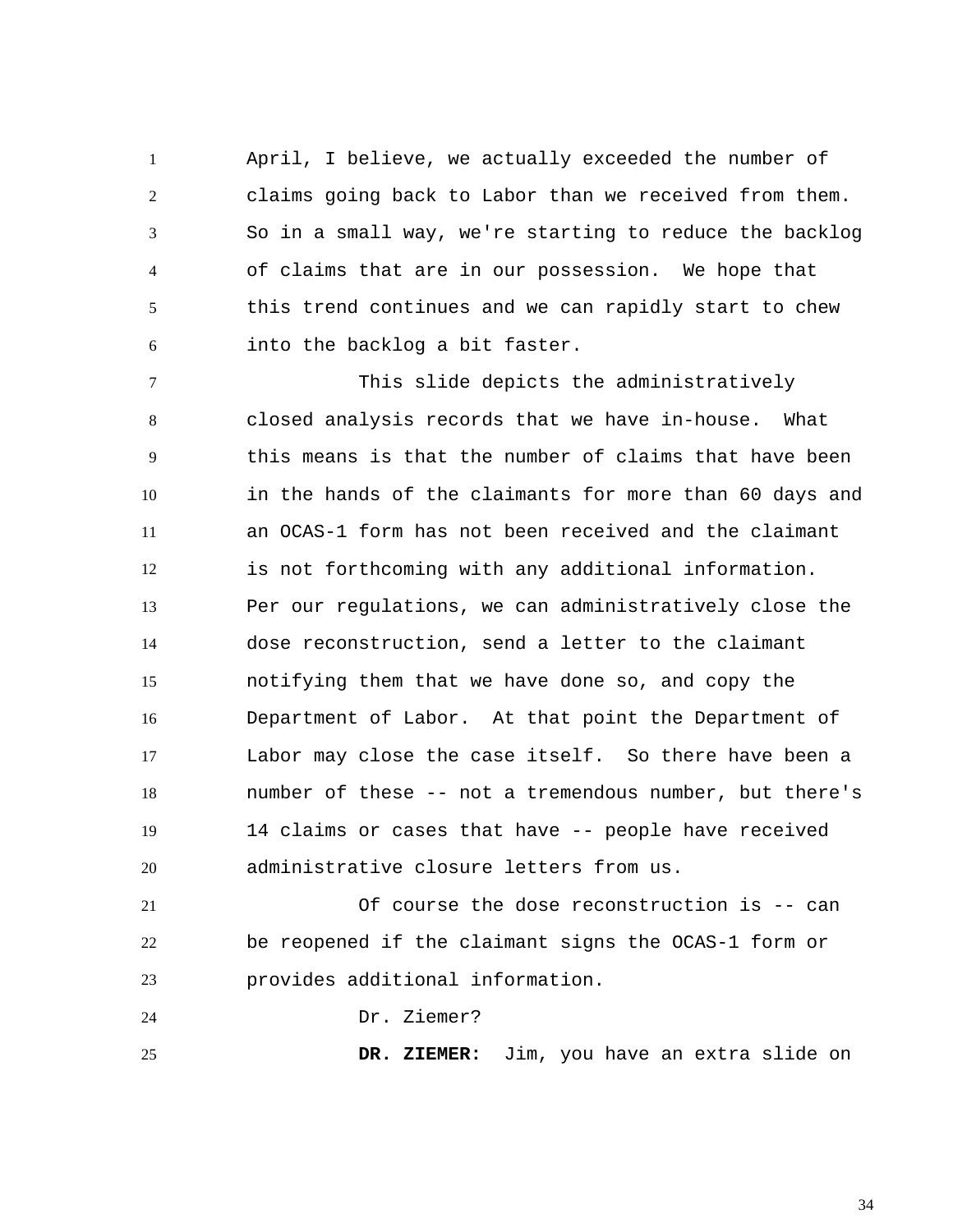1 2 3 4 5 6 7 8 9 10 11 12 13 14 15 16 17 18 19 20 21 22 23 24 25 your handout. Did one get skipped or --  **DR. NETON:** That's possible. Which one is it?  **DR. ZIEMER:** Well, it appears just before this one in our handout.  **DR. NETON:** Just before this one... **UNIDENTIFIED:** The reworks.  **DR. NETON:** Oh, the reworks. Maybe -- yeah, maybe the... (Pause)  **DR. NETON:** Somehow they got swapped in the computer. Okay. This is a slide that's titled "Reworks". What this depicts is number of claims during those time periods that have been returned to us from the Department of Labor. They've been through the entire process. The claimants received the draft, they signed the OCAS-1, the close-out interview's done. We sent it to the Department of Labor and, for a variety of reasons, it comes back to us to be redone. There are a number of reasons. They can range from the claimant has developed an additional cancer in the time period that the dose reconstruction was being processed. There could be an issue with the ICD-9 coding, the type of cancer coding that was on the original referral. There could be differences in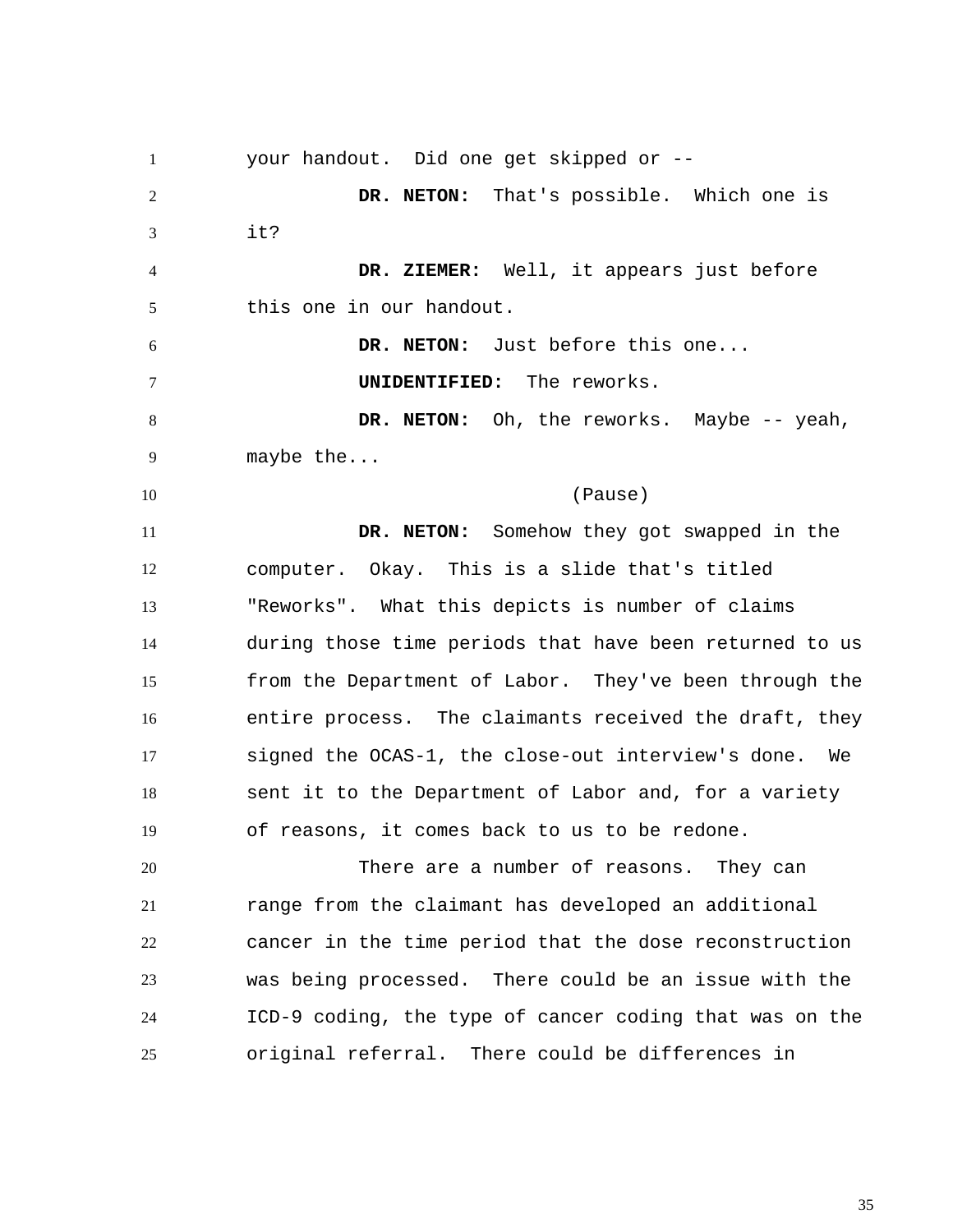1 2 3 employment dates. The claimant will look at it and point out that their employment record was not exactly as depicted -- those type of issue.

4 5 6 7 8 9 10 It doesn't look like a large number, but if you add those all up, it constitutes about five percent of our workload going back to -- that goes to Labor comes back to us for a rework. We have committed and negotiated this, that we would like to get these reworks done within 60 days because the claimant's already received it, they've signed the OCAS-1.

11 12 13 14 15 16 17 18 19 20 21 22 23 In general, it's possible for us to do that because many of these reworks are adding a month or two of employment or an additional cancer that isn't very difficult to reconstruct. However, there are some cases where there are blocks of cancers or unique cancers that require -- if we'd done the efficiency process, for example, for a cancer and then the claim has a very low probability of causation, and then an additional cancer comes in that would require us to do a full analysis, it would require a lot of additional work, and sometimes it's not possible for us to do those in 60 days. But we do our best to get those out -- out the door.

24 25 I think you see -- it looks like there's a trend here going up, but I think this is just an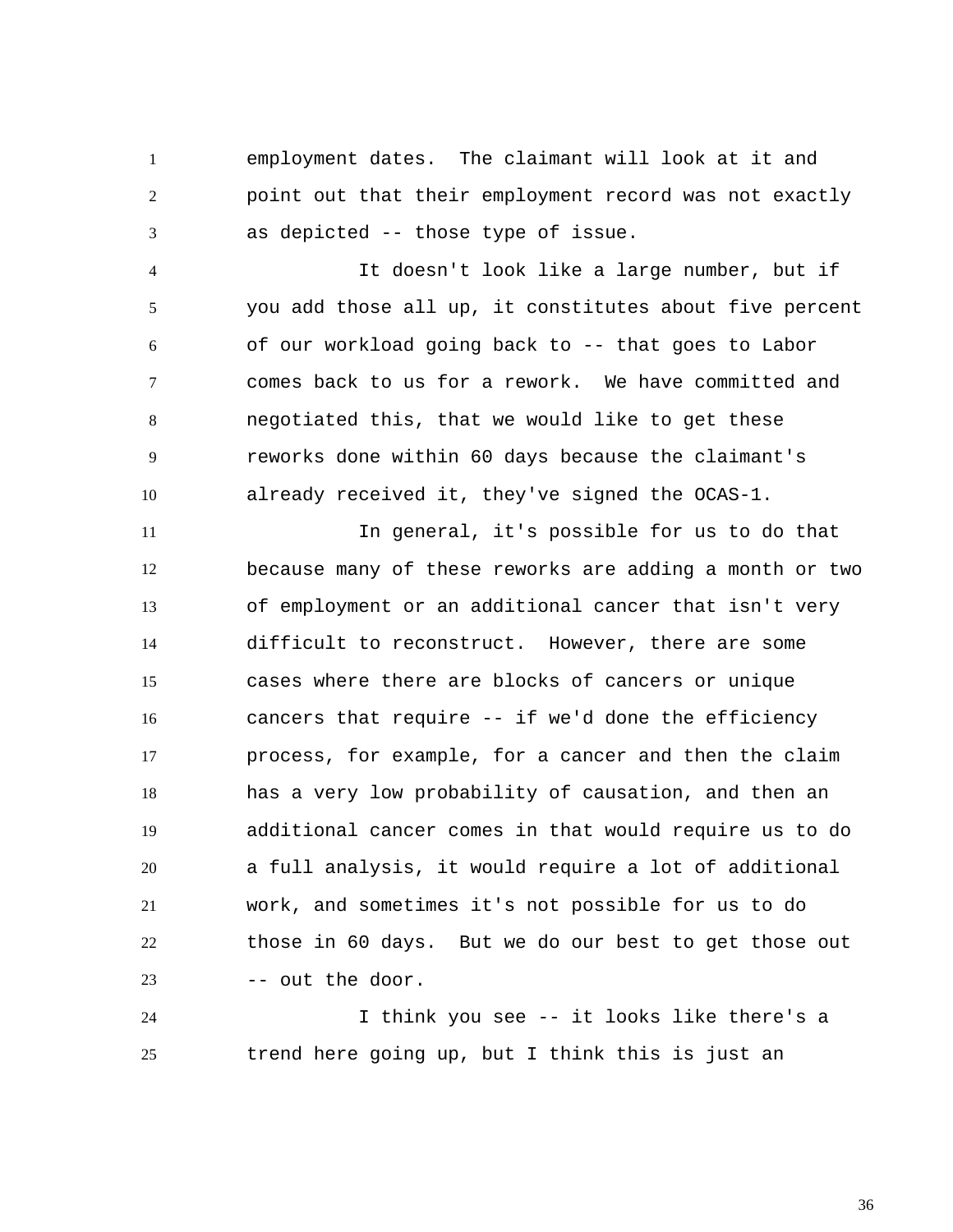1 2 artifact of the number of claims we're starting to process.

3 4 5 6 7 8 9 10 11 Okay. The phone calls continue to be heavy. OCAS has received over 29,000 phone calls since the program started. However, I've been told that since we've started issuing these quarterly activity reports in the mail to claimants, that has actually reduced our phone burden somewhat. The claimants, after the first round, got the idea of what was in -- what was -- what this activity report was all about and they're able to interpret it. Our phone calls have gone down somewhat.

12 13 14 15 16 17 18 19 20 ORAU has apparently -- there seems to be a very large number there, over 84,000 phone calls. I believe this includes the interviews that are done, as well as scheduling of interviews and close-outs, that sort of thing. So it includes some of that -- routine operations, but nonetheless, they've taken over a large burden of handling the phones. They have their own 800 number that the claimants are aware of and I think they do a pretty good job at that.

21 22 23 24 25 E-mail continues to be popular, over 3,900 emails we've received. We try to respond to those in a timely manner. Hopefully we can answer these within a day of when we receive them, sometimes a little longer depending on the nature of the question.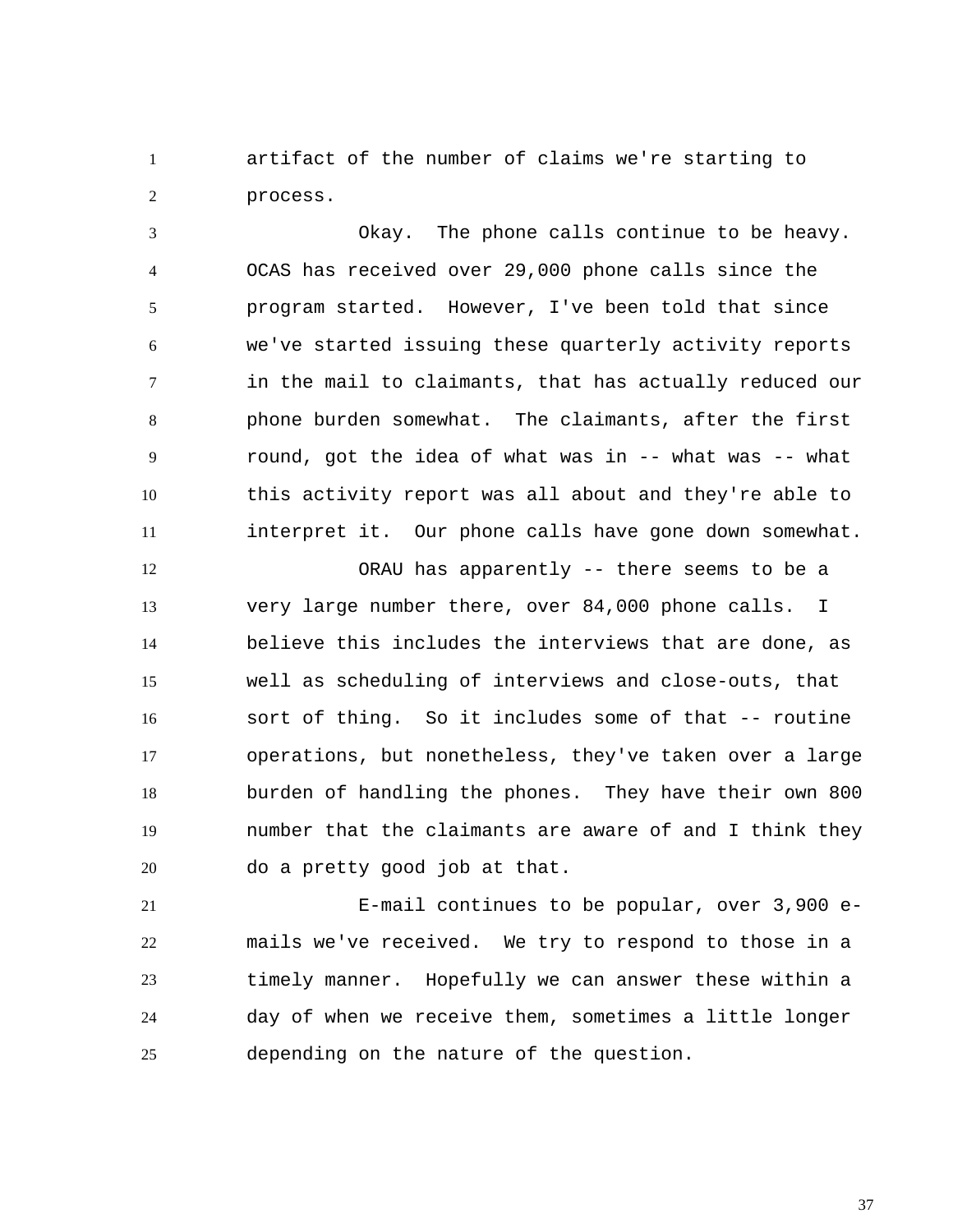1 2 3 4 5 Okay, recent accomplishments. Physician panel -- in the area of physician panels, 40 new appointments were made on April 12th to bring our -- NIOSH has appointed 215 total physicians for the Department of Energy's activities under Subpart D.

6 7 8 9 10 11 12 13 14 Site profiles continue to be developed and approved. I don't want to steal my thunder in my subsequent presentation, but we have four of the major DOE sites now covered with site profiles, those being Savannah River, Hanford, Y-12 and Rocky Flats. And as of Friday, we generated and issued the Iowa Ordnance Plant site profile, which was long in coming. I'll talk a little bit more in detail about that later on today.

15 16 17 18 19 20 21 22 Quarterly dose reconstruction activity reports I alluded to a little earlier. Every quarter we send out an activity report that details the status of the claim to each claimant. We just finished the third issuance of those or third quarterly report last week, and I believe we sent out over 20,000 mailings to the claimants. I think that's been a very positive activity.

23 24 25 The web site, if you haven't visited it recently, I would encourage you to. It's been somewhat redesigned. The site profile page that used to be part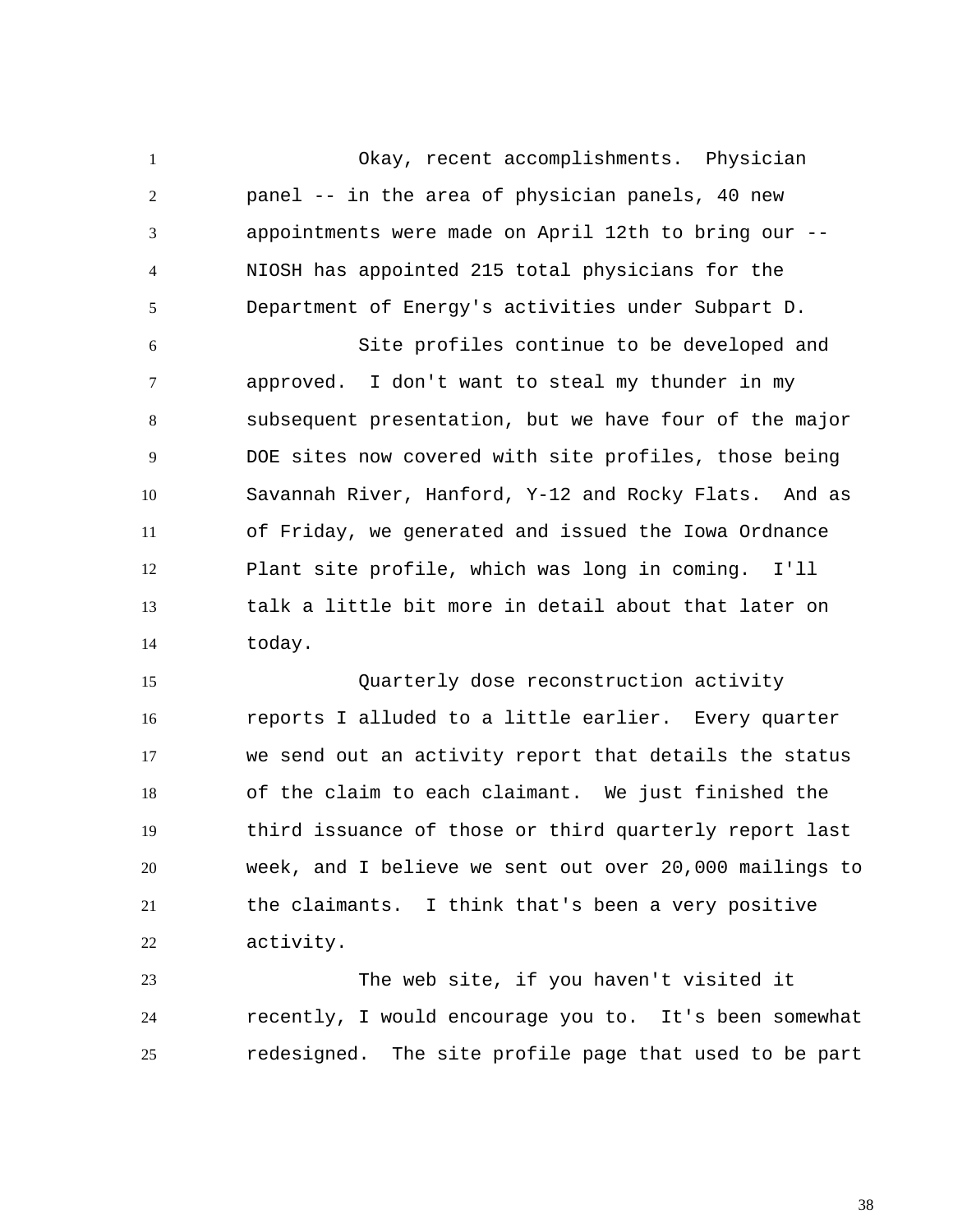1 2 3 4 5 6 7 8 of the dose reconstruction page now has its own page. There's some explanatory text in there about what a profile is and what the definition of facility is that we use for those profiles, that sort of thing. There's an archive page now for previous site profiles that are -- have been revised. So even if we -- if we revise a site profile now, all versions are still maintained on the web and it can be viewed by anyone who so chooses.

9 10 11 12 13 14 15 16 17 18 19 20 21 22 23 24 25 The claimant status request is a new feature we've added. We've allowed now for claimants to request a status report of their claim via e-mail. If they send an e-mail to the OCAS box, they will be - they will receive a written response from us. We try very hard to maintain claimant privacy with this process, and it was not -- it was virtually not possible to verify a claimant is who they said they were via e-mail. That's why if you send a request and we do some basic validation to make sure the person is either a claimant or an authorized representative, then we will send the e-mail -- the response directly to the claimant or the authorized rep's home address. In that case, if they haven't been the one to send in a response (sic), then there's no harm done. They'll receive a response that they didn't request. And we've been starting to get some of those in the door and we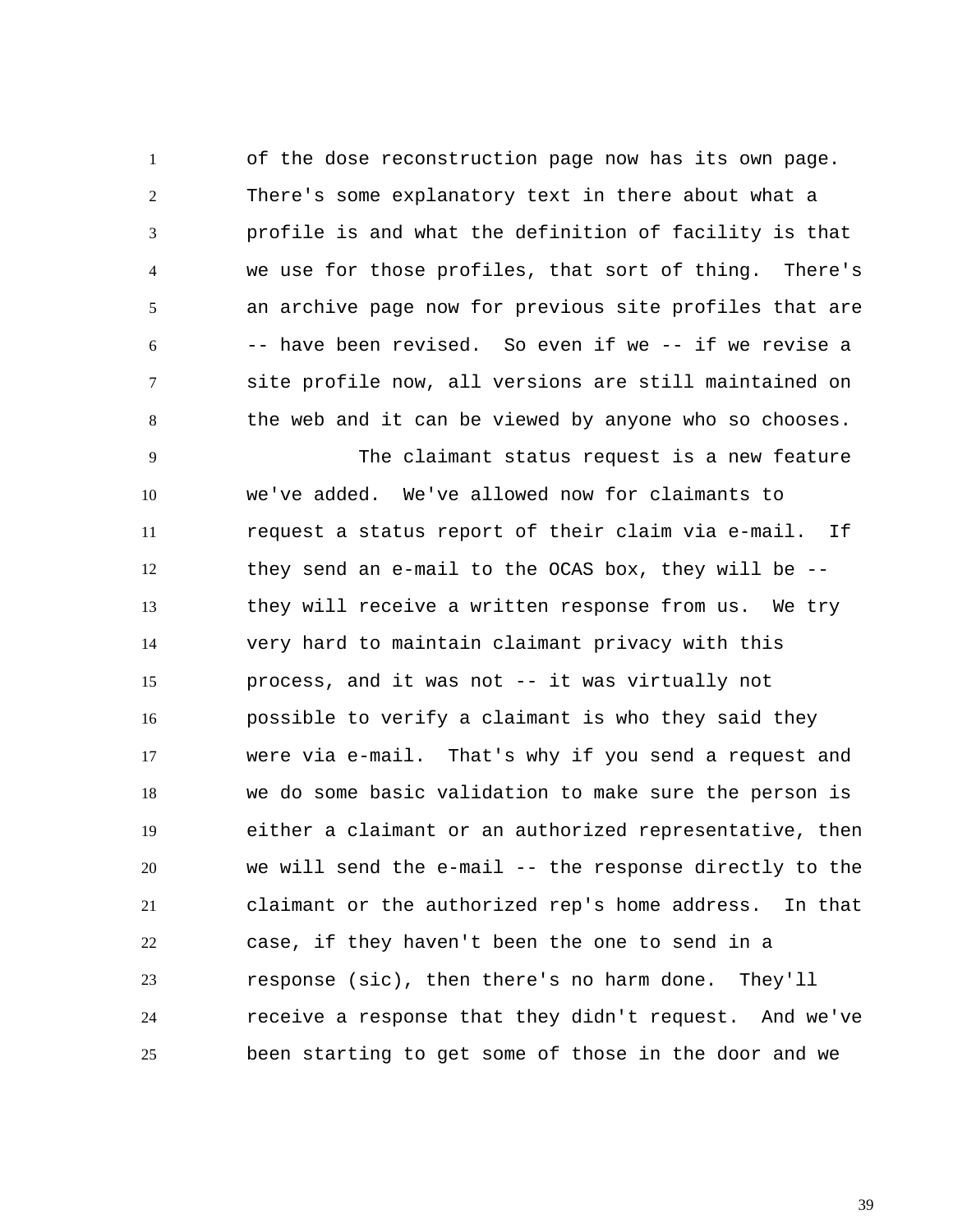process those in a fairly quick manner.

1

2 3 4 5 6 7 8 9 10 11 The claim information page is updated somewhat, and I really an excited about this update. It provides some very good statistics. There's a flow chart there that has six boxes that depict where we are -- essentially a summary of the status that I just gave; how many claims in-house, how many responses from the Department of Energy, how many interviews, how many back in the hands of claimants, how many at Department of Labor, so it's a really nice linear flow chart that depicts what the status is.

12 13 14 15 16 But what I really like is the feature that you can view all claim sites. If you click on the cases by covered facility, it is organized by state and you can look up where we are with every covered facility in each of those six boxes by site.

17 18 19 20 21 22 So for example, if one wanted to know where we are -- we were with the Hanford claims, you could go to Washington state, find Hanford and find out that we have 1,865 I think claims from Hanford -- 1,875 claims, 233 which have been returned to the Department of Labor with completed dose reconstructions.

23 24 25 It's a dynamic site. It's updated once a day, so the numbers change daily. One needs to be aware of that, so when you quote statistics you have to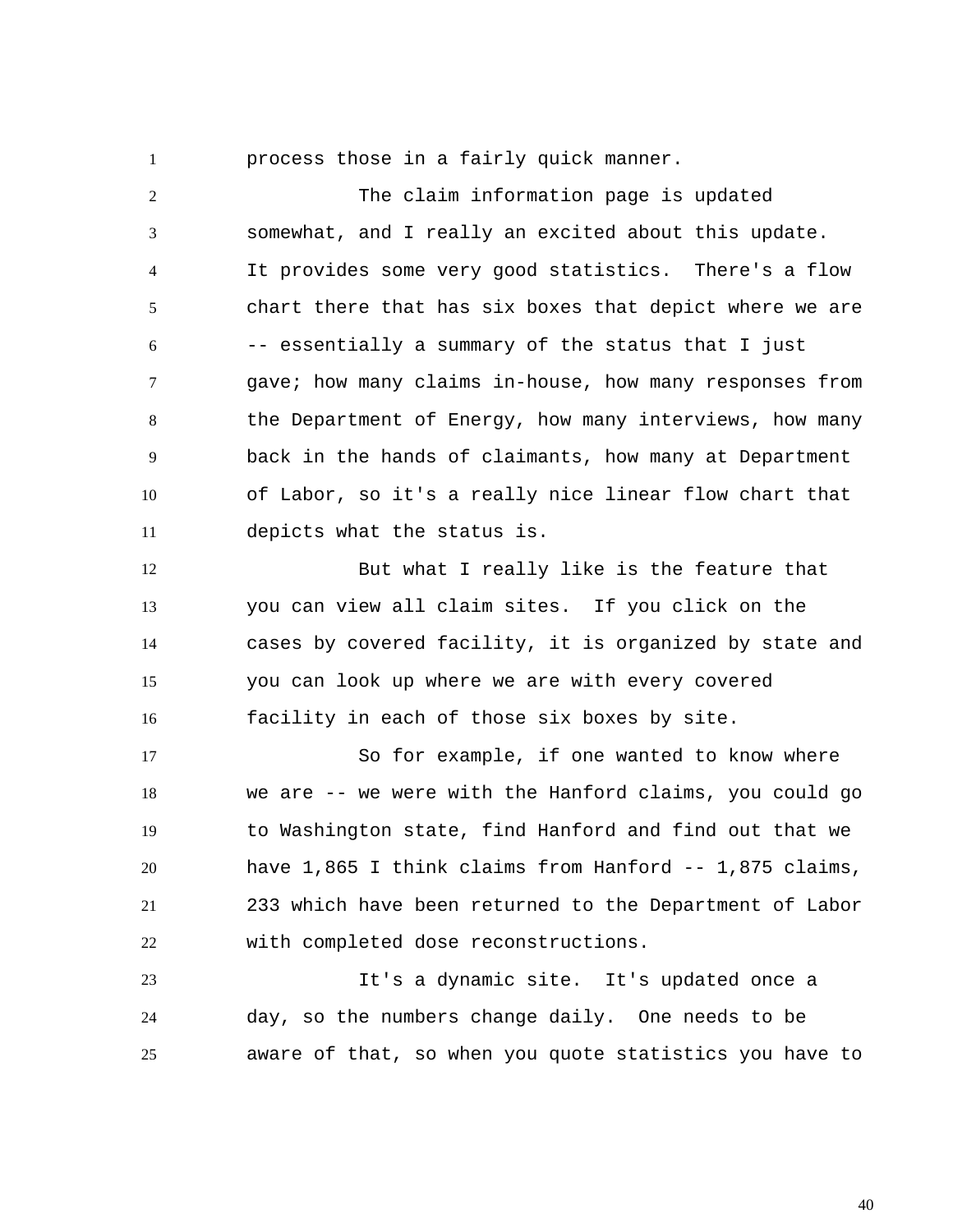1 2 3 4 be careful on what day you're quoting the statistic. Okay, I think that concludes my formal remarks. I'd be happy to answer any questions if there are any.

5 6  **DR. ZIEMER:** Thank you, Jim. Let's open the floor now for questions. Dr. Melius?

7 8 9 10 11 12 13 14 15 16 17 18 19 20 21 22 23 24 25  **DR. MELIUS:** Yeah, I have a couple -- about three questions, to be exact. The first question concerns the backlog and how -- explain a little bit more how you're sort of triaging the requests. I get I guess a little concerned. I was a little surprised to see that one new chart you gave with the -- the group of 1,000 at a, you know, time, where they were that - we've got a lot of requests that are very old in there. Some of the first ones that come in that aren't being handled yet, and without knowing which sites they came from and so forth, it's hard for me to, you know, project how soon you get into those. But it -- could you describe a little bit more how you're balancing between doing -- assuming you're doing batches as the site profiles get done, but what's happening to the other cases that aren't going to get -- that are old but aren't sort of covered by the site profiles or - either within a facility or because you're not doing a site profile on that facility for a while yet.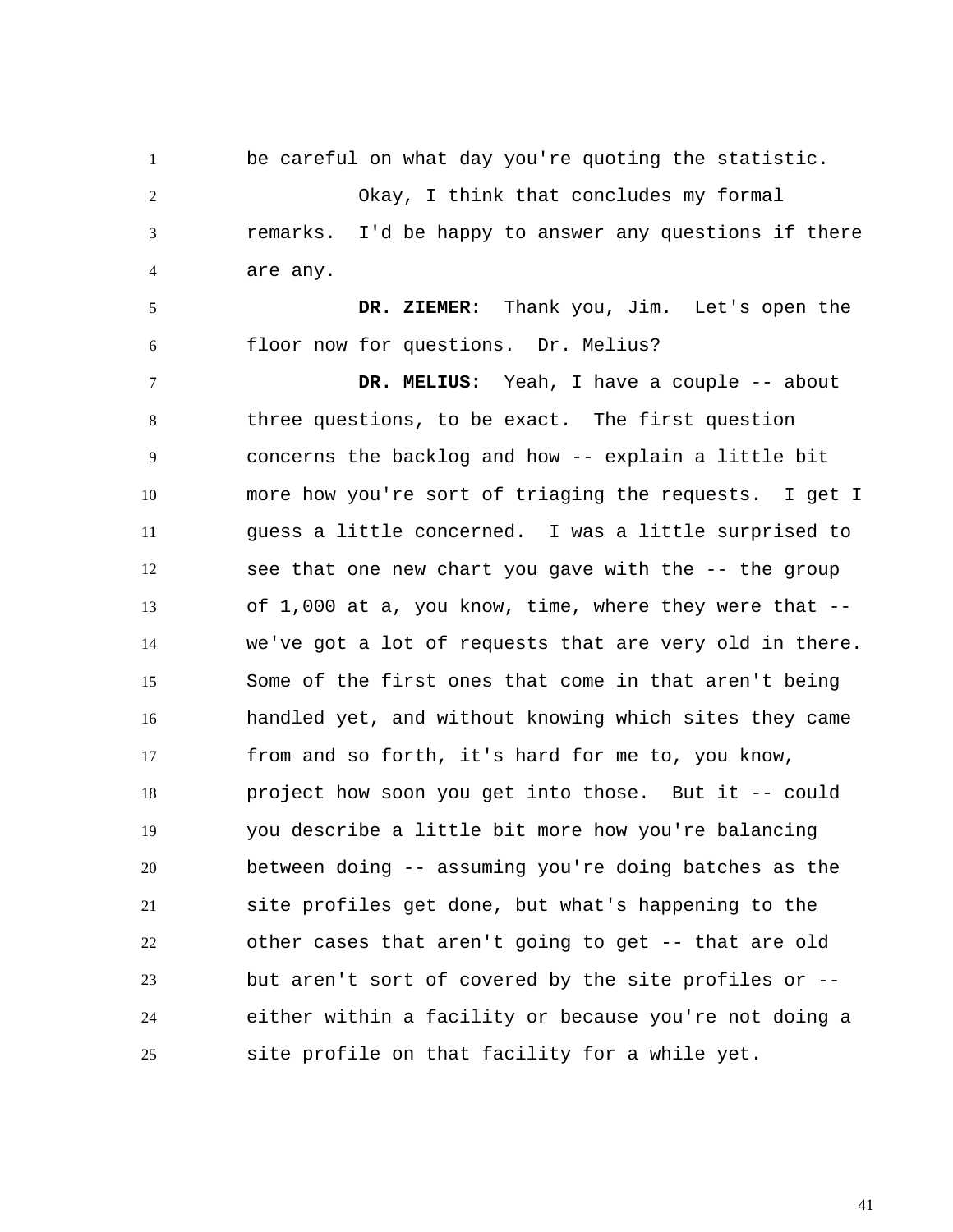1 2 3 4 5 6 7 8 9 10 11 12 13 14 15 16 17 18 19 20 21 22 23 24 25  **DR. NETON:** Uh-huh, where was that -- that's the one you're talking about (indicating)?  **DR. MELIUS:** No, no, I'm talking about the one where you broke it up by -- by thousands of claims.  **DR. NETON:** Oh, okay.  **DR. MELIUS:** That one, yeah.  **DR. NETON:** Okay. Both slides I guess are sort of connected. There are 4,000 claims that are staged -- what we call staged for dose reconstruction. And really that -- that's a function of where we are with our technical documentation on the programs. We have -- those four major site profiles for DOE facilities that I mentioned constitute roughly about 40 percent of our cases that we can start to do. It doesn't mean we can do them all, but at least we're eligible now. We've got a pretty good handle on the technical issues at those sites, so those are going to be in the hopper, so to speak, we like to call them. But we also have other technical documentation that we can use. I believe at the last Board meeting I talked about these complex-wide approaches where we take a DOE complex-wide or an Atomic Weapons Employer complex-wide where we assign these very large exposures and we can move certain claims through that way. Those tend to go across many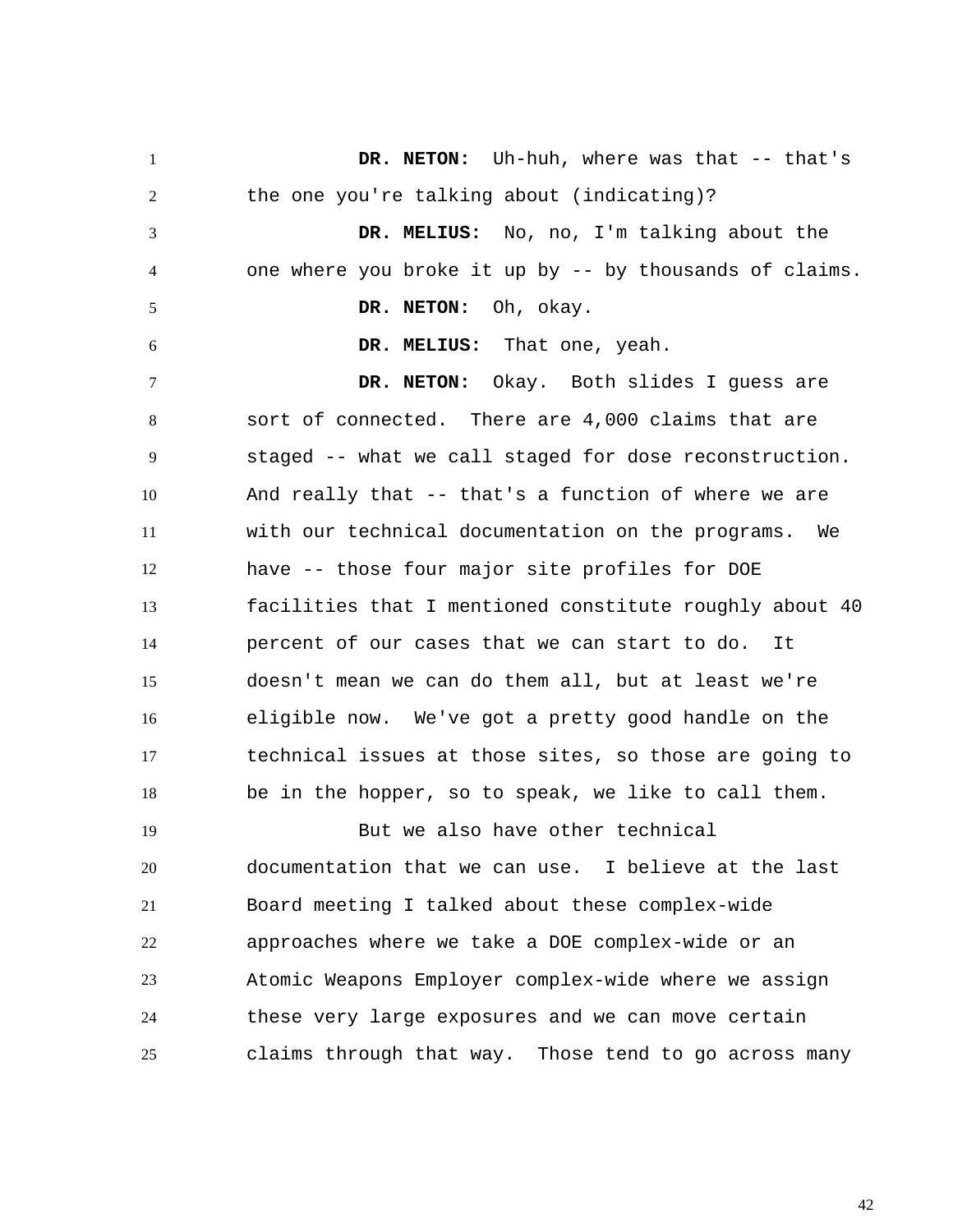1 2 3 4 5 sites. I've forgotten the statistic now, but the last time I looked, we had done dose reconstructions at 65 different sites. I think it's much more than that now, and that's primarily a function of these complex-wide documents.

6 7 8 9 10 11 12 But the bulk of the ones that you're going to see move forward are the ones that are covered by these -- the major site profiles. Savannah River Site, we've done a large number. Hanford, we're moving forward now. We expect Rocky Flats to start moving. Iowa should start moving. So that's sort of how we triage them.

13 14 15 16 17 18 19 20 21 22 23 24 25  **DR. MELIUS:** 'Cause if I look at this chart, it looks as if you've taken the first 11,000 or so -- I don't even know where the cutoff is -- and just sort of treated them as one group that applied at the same time and -- or just going through that process rather -- and then you're sort of triaging by when they applied for the most recent, you know, few thousand that have come in. I guess my concern is that if we get -- as you start to go through this backlog, you get -- however long that's going to take, a year or more, I don't know, it's hard to say -- but that you're going to be left over with some people that have, you know, filed claims four or five years ago and aren't being --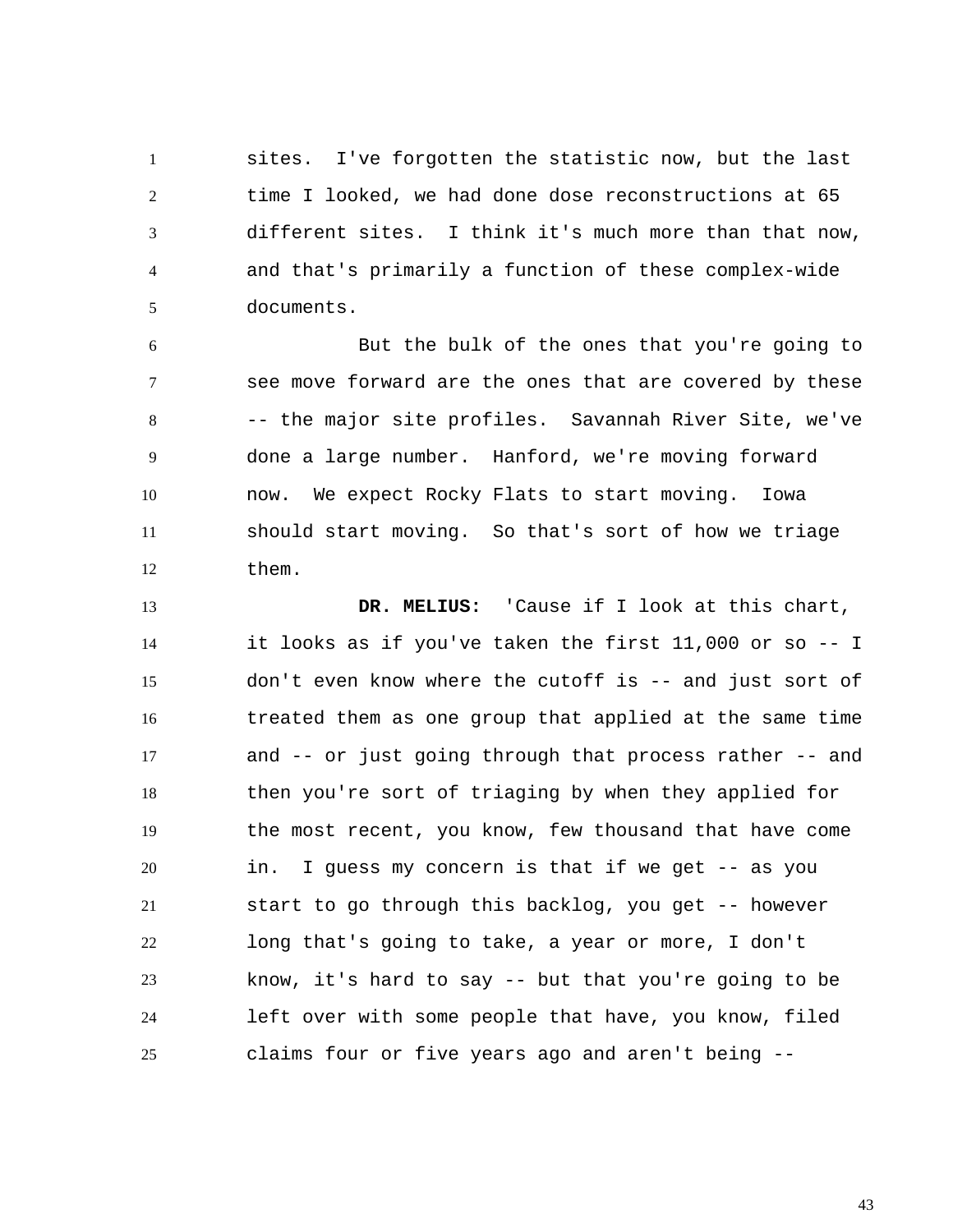1 2 3 4 5 6 7 8 9 10 11 12 13 14 15 16 17 18 19 20 21 22 23 24 25  **DR. NETON:** I hear what you're saying. I agree with that, but the -- the problem is, once you have a site profile and you can do it, you know, we will do these first because those are the older claims. But however, if these can be done because we have the profile, we feel that it's in the claimants' interests not to hang onto it and wait until, you know, someone else back here can get done. So we will move a claim forward if we can --  **DR. MELIUS:** Uh-huh.  **DR. NETON:** -- given that we'll put most emphasis on moving these first.  **DR. MELIUS:** Yeah, I guess I would just get worried if we got six months down the road or a year down the road and we still had 500 claims left in that first 1,000 that, for whatever reasons, aren't being dealt with yet. Meanwhile we've got a lot more recent claims that you're going through. And I don't  $-$ - not saying it's an easy answer and I'm just trying to get a sense of what -- where -- where it goes and, you know, what approach might be used to help that.  **DR. NETON:** I understand. We're very sensitive to that and we -- we constantly -- I think I mentioned this in past Board meetings -- are moving through the claims and looking at them to see which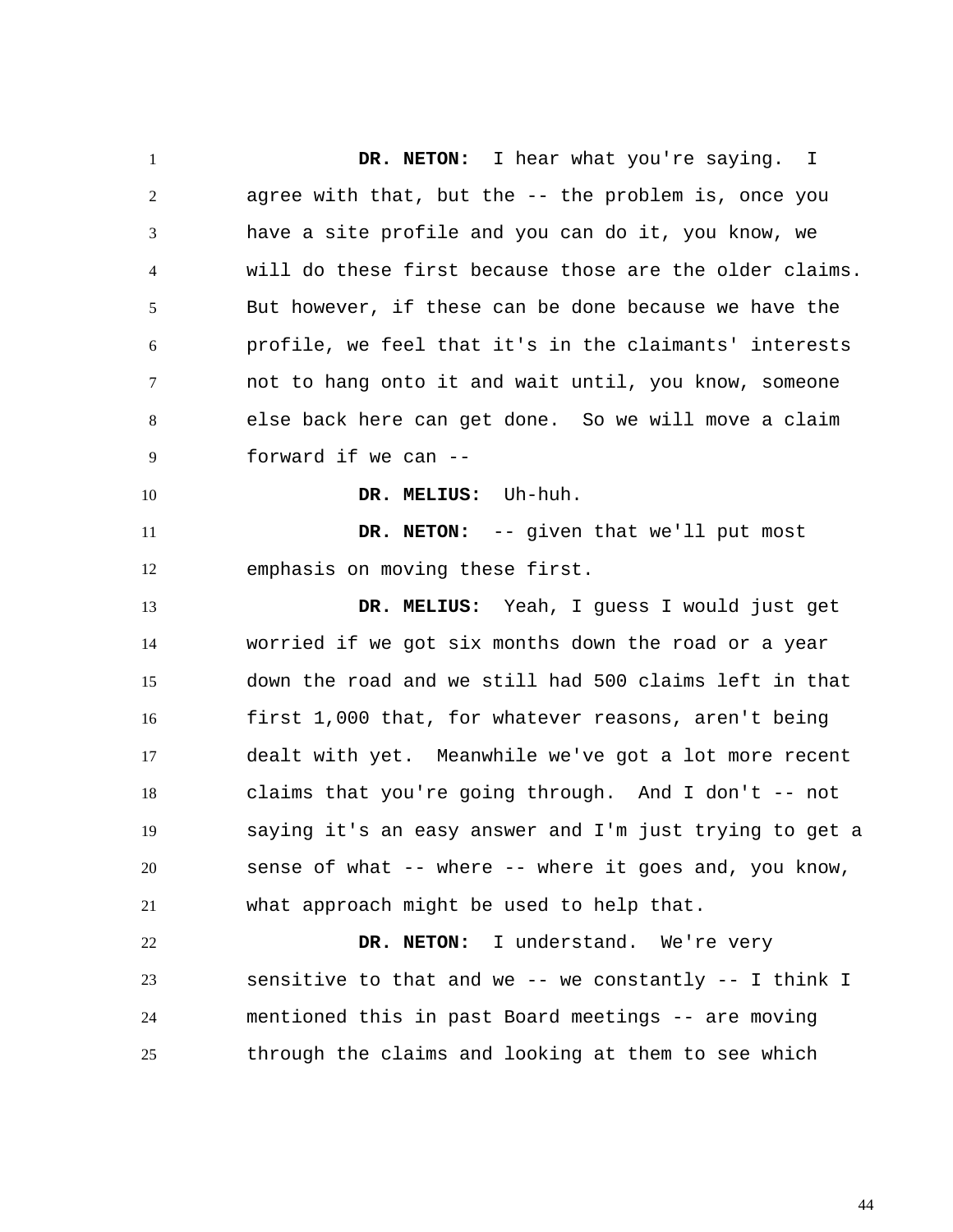1 2 ones, you know, can -- can be done preferentially in the lower numbers.

3 4 5 6 7 8 9 10 11 12 13 14 15 16 17 18 19 20  **DR. MELIUS:** My second --  **DR. NETON:** Sorry, I think Dick Toohey might have an additional comment to make.  **DR. TOOHEY:** Dick Toohey, ORAU. I just want to remind you that we do have a small group -- it's only about four people, but we call them the supplemental dose reconstruction team, and their mission is to work on the oldest cases. They've started with claim number one and if it can be done in the absence of a completed site profile, they do it. Also, our other efficiency process is to look at some of the easily-compensable cases. For example, lung cancer cases with positive lung counts for transuranic inhalation. Those turn out to be pretty compensable without having to do a lot of work on the dose reconstruction. And most of those, also - apparently, at least from what I've seen -- are some of the earlier cases. So we are -- it's not a huge effort

21 22 on knocking out some of the oldest cases, but there is some additional effort going on on that.

 **DR. NETON:** Thanks, Dick.

24 25  **DR. MELIUS:** Another one of my questions really may be a third part of that efficiency process,

23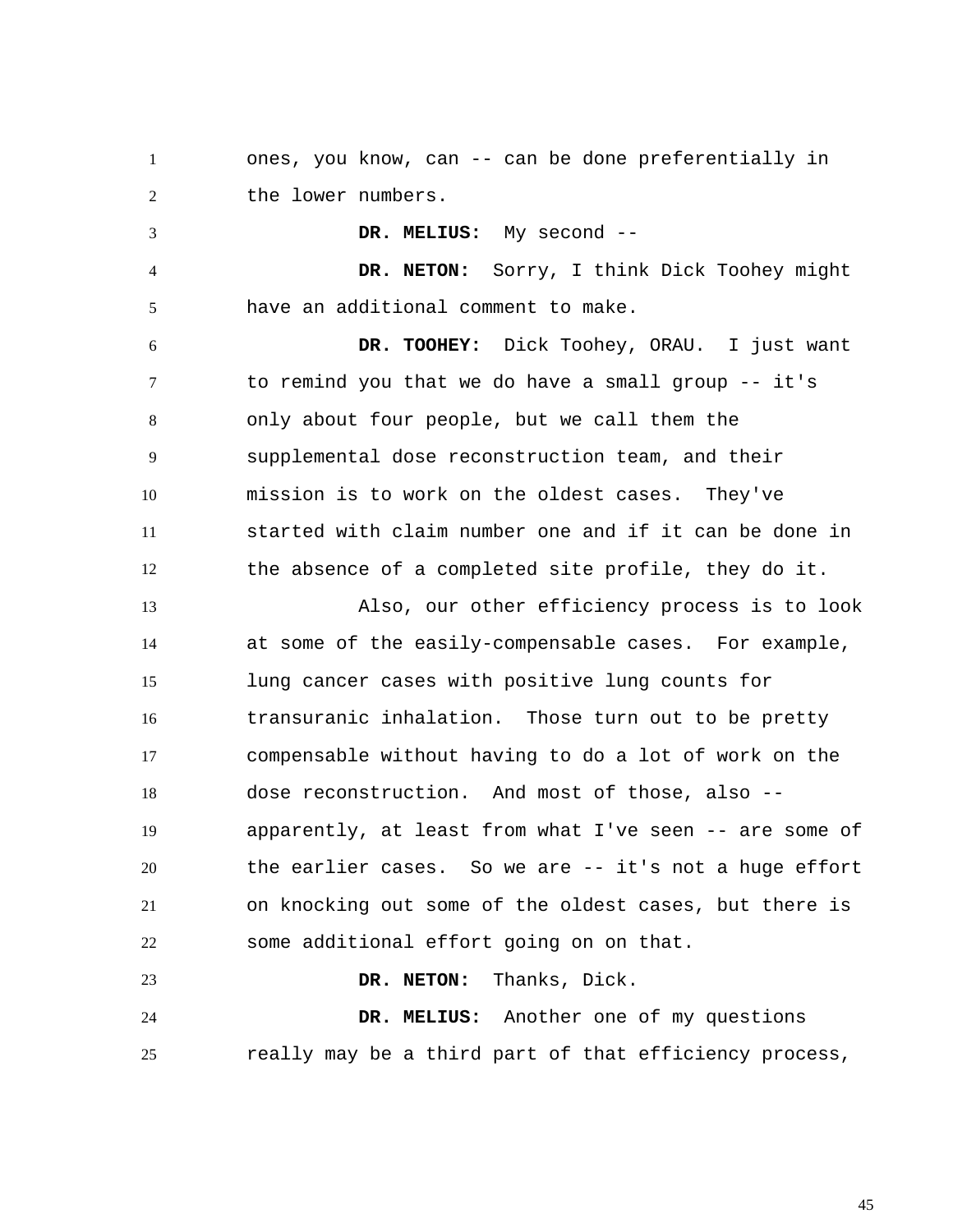1 2 3 4 5 6 7 8 9 10 11 12 13 14 15 16 17 18 19 20 21 22 23 24 25 which would be in Special Exposure Cohort process. Can we have an update on that or is...  **DR. NETON:** I'll refer that question to --  **DR. MELIUS:** To Larry?  **DR. NETON:** -- Larry. I know. I know.  **MR. ELLIOTT:** We should just make that part of the progress report and say we're not making any progress. Seriously, the rule has been revised according to public comment, which we carefully considered, and it has cleared through our Department and we're waiting on clearance from Office of Management and Budget.  **DR. ZIEMER:** Let me insert at this point that I have just received a letter from Secretary Tommy Thompson in reply to the letter from this Board. Did we get copies of this to distribute? We just got this. Why don't you go ahead and distribute that. It simply says we, the Department, have completed our work on the rule and its publication awaits clearance by the Office of Management and Budget. We realize that potentially eligible classes of workers have been blocked from filing petitions to become members of the Cohort, and we look forward to publishing the rule shortly so that petitions may be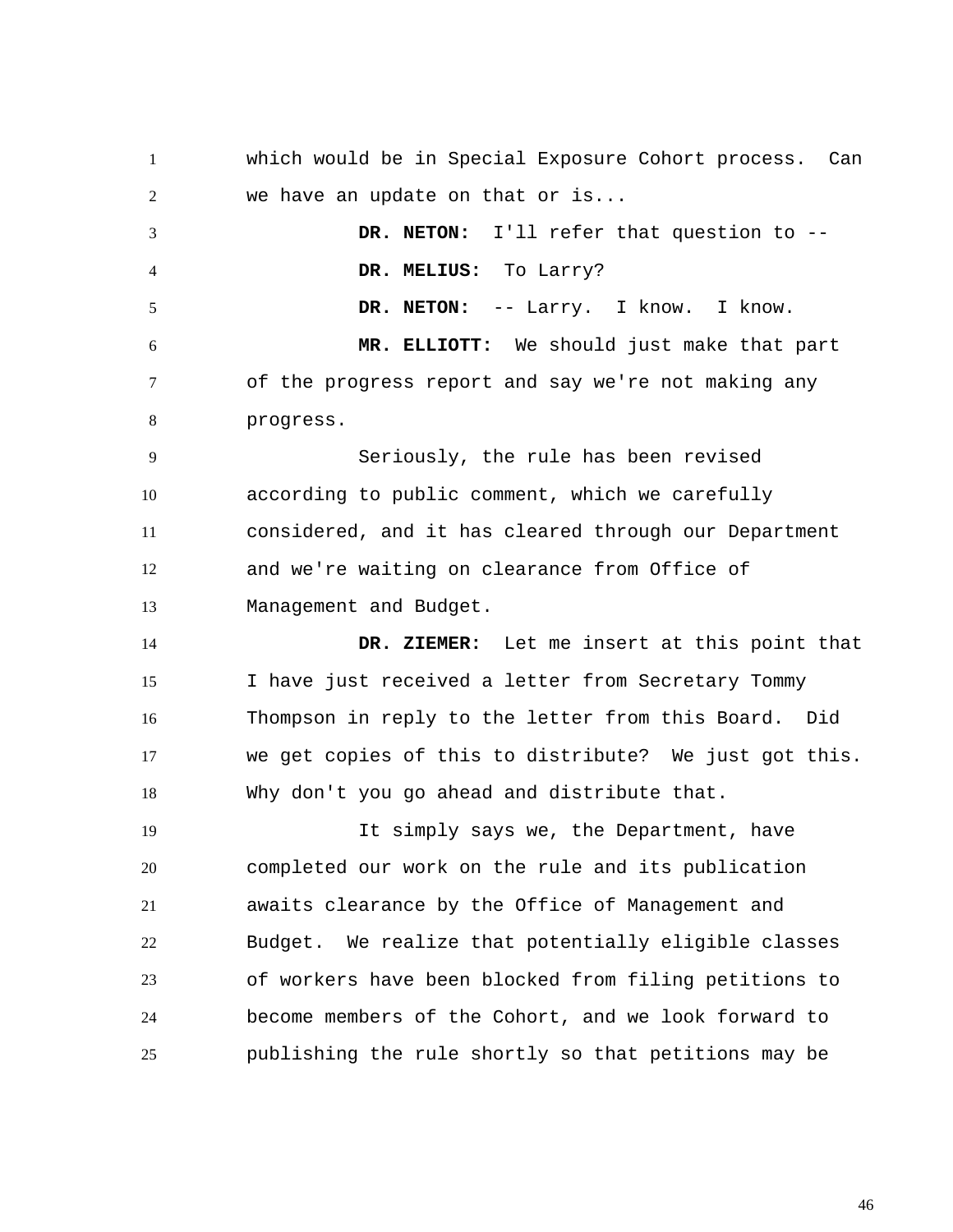1 filed.

2 3 4 5 6 7 8 9 10 11 12 13 14 15 16 17 18 19 20 21 22 23 24 25 So I believe that's all we can say at this point. This is from the Secretary of Health and Human Services. You'll each get a copy of that letter and copies will be available for the public, as well. You had a third question though?  **DR. MELIUS:** I had a third question. I'm not going to suggest we write a letter to OMB yet, but... My third question goes back to the interview process, and we had a working group that dealt with some of those issues and I think we reported -- I believe it was about six months ago or so, but is - and I guess my question is sort of where are you in some of the sort of the quality assurance steps that were being -- that we recommended and I think everyone sort of agreed on at the time that were sort of being implemented that would allow for better -- sort of - better quality control in that process as what's sort of an ongoing evaluation of that process and -- this may be something that we put on the agenda for the next meeting or something, it's really up to you, but I think it would be nice to get an update on that.  **DR. NETON:** Yeah, I'm not 100 percent familiar with where they are with that right now. I know that they've drafted some procedures. Maybe I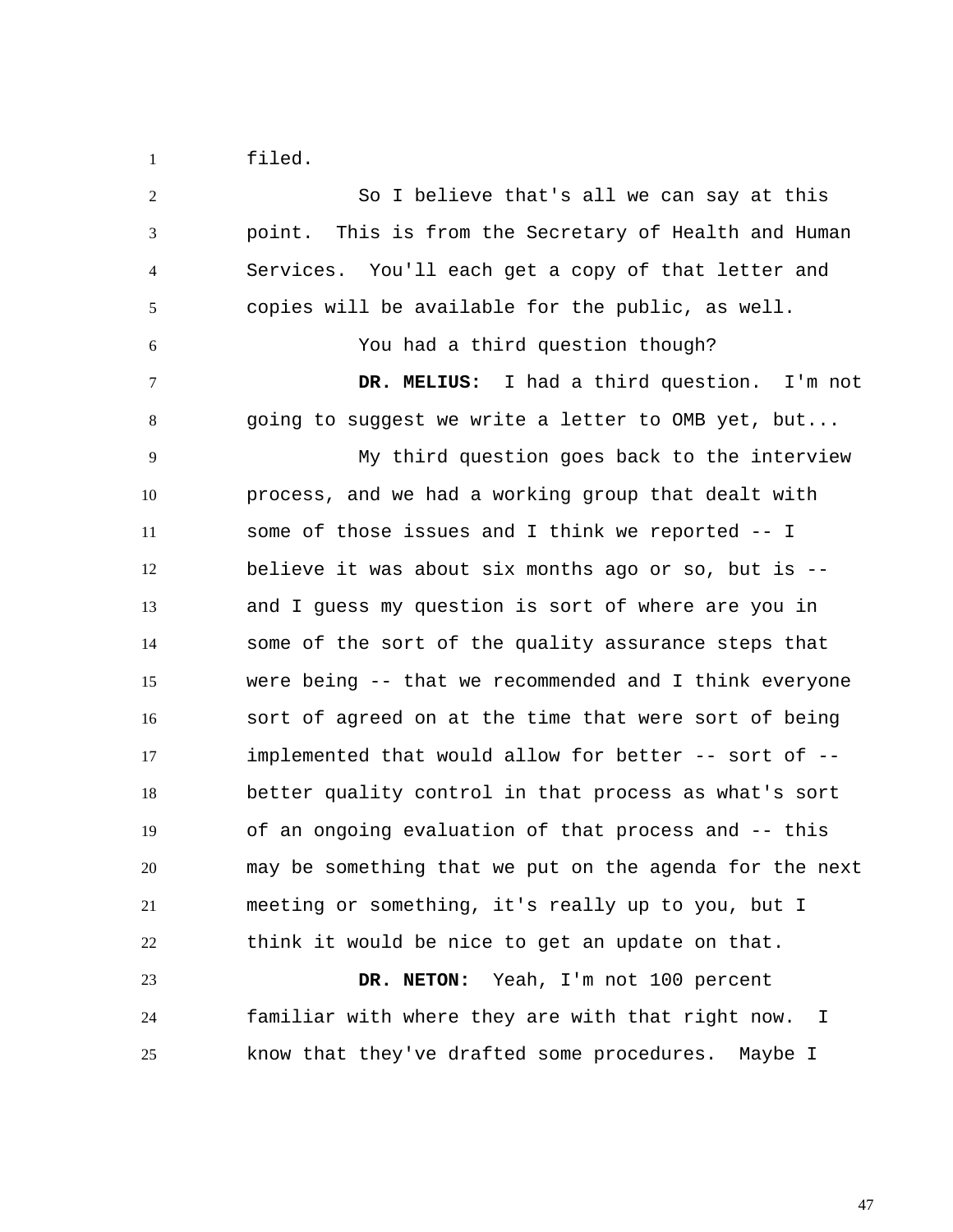1 2 could ask Dick Toohey to inform us -- for a sentence or two on that issue.

3 4 5 6 7 8 9 10 11 12 13  **DR. TOOHEY:** I should learn to sit closer to the microphone. The procedures have been drafted. They're in internal review. Some of them are in internal review, some we've sent over to NIOSH for review. We also have our internal QA group who completed a semi-annual -- oh, everybody hates the term "audit" so we say quality conformance assessment of our operations in February, and that report is out. And they also took a look at how the interview procedure is working and what additional procedures or controls, if any, may be needed.

14 15 16 17 18 19 20  **DR. MELIUS:** I'd just suggest that we consider sort of a -- one of the -- maybe next couple of meetings consider putting the interview -- sort of an update on that whole process on agenda on that 'cause I think in terms of our review of the individual dose reconstructions that would sort of be timely and helpful.

21 22  **DR. ZIEMER:** Henry Anderson and then Robert Presley.

23 24 25  **DR. ANDERSON:** Yes, I just want to commend you for -- we're sort of getting into a routine on the slides for tracking, and I think they're very helpful.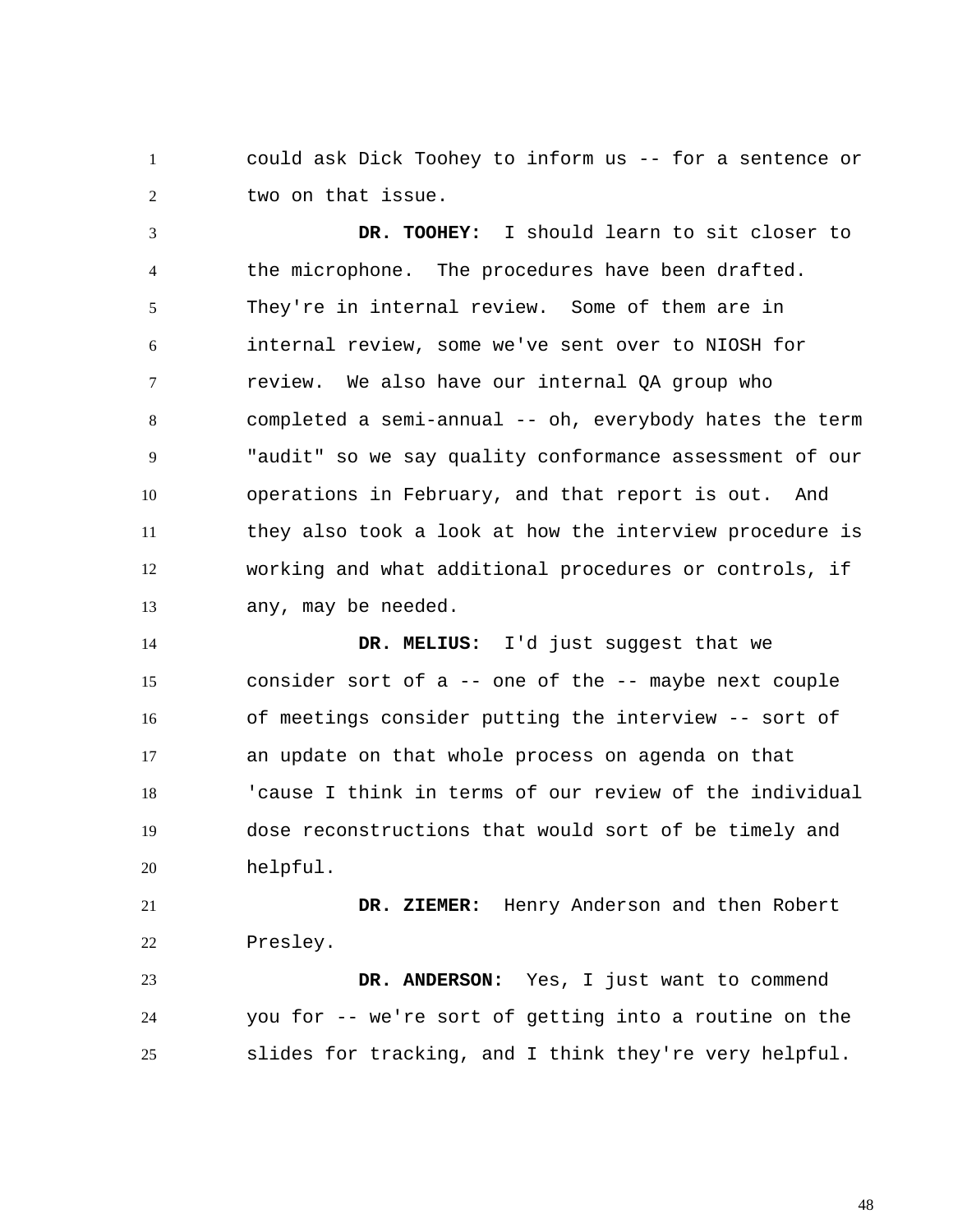1 2 3 4 5 6 7 8 9 10 11 12 13 14 I would only add two things -- and I find this one very helpful, but what you might want to do is even make it more complex, which I know you've tried to simplify, is one along the base there it would be helpful to know what are the time frames, because 1,000, 2,000, 3,000 might have been in a four-week period or some of those, so some sense -- I like the slides that show, you know, kind of the dynamics of time, so  $I$  -- and this is somewhat time, but it's also -- at times you have a bolus come in, so 6,000 to 7,000 might really be a arbitrary split and I wouldn't want people to think that because their number is, you know, 2,001, that that's somehow -- they've been waiting a whole lot longer than somebody at 3,000, so that might help.

15 16 17 18 19 20 The other would be if you do have your staged ones, you could put the bar on top so we could have a sense -- not -- completed is obviously the finality, but get a sense of how many in fact are moving versus just sitting waiting for something else might be helpful.

21 22 23 24 25 The other is the phone calls. I think that would also be helpful to look at that over time or spread it out in some way so -- you'd like to be able to see that the load on NIOSH has been coming down at the same time the others are going up, where you don't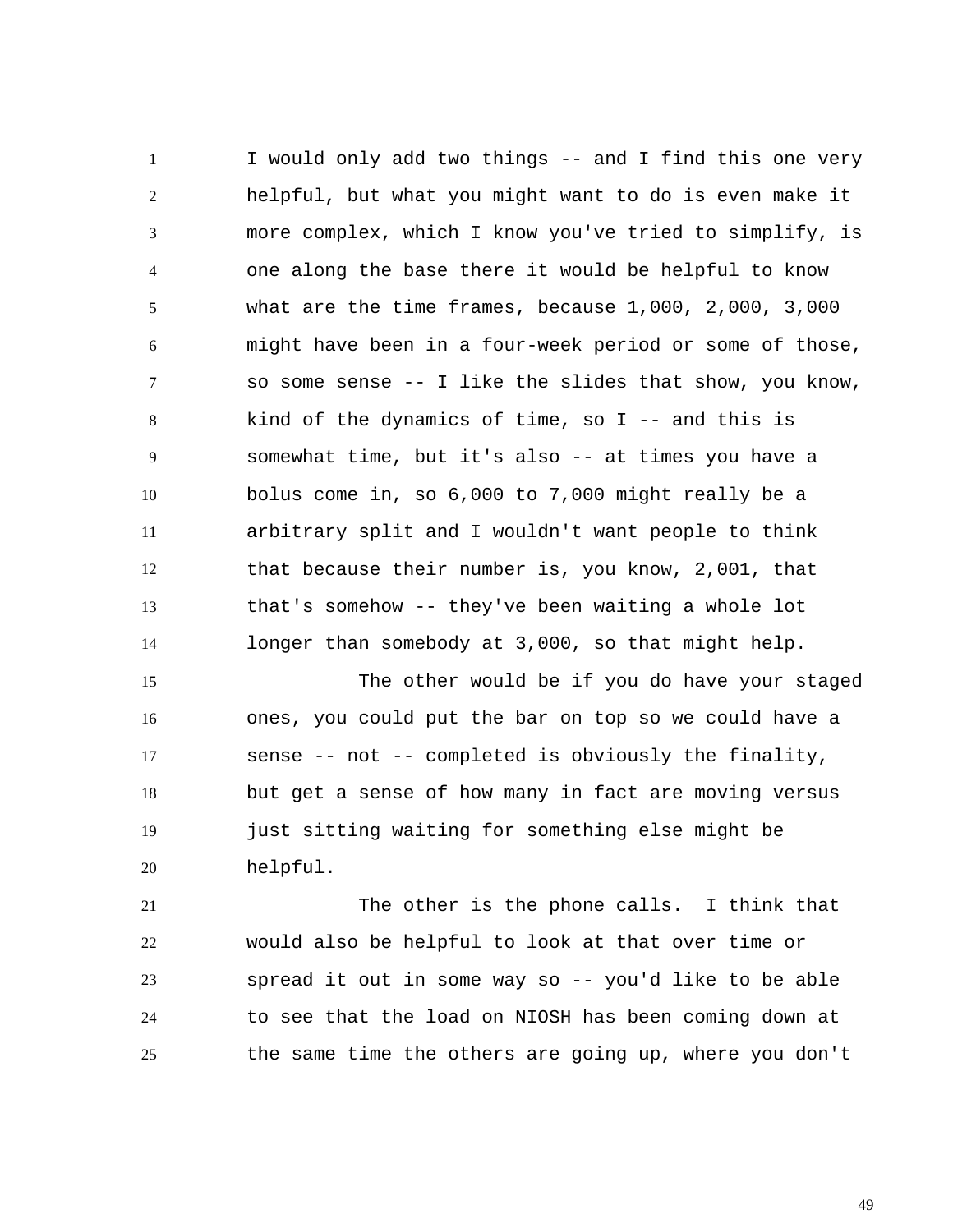1

get that dynamic sense from just the totals.

2 3 4 5 6 7 8 The other would be to add -- I think the web site certainly has become more user-friendly providing information, and it would be helpful to see the hits on various components to see are claimants actually using it more than they were in the past. I mean you put a lot of resource into that, so you'd like to be able to show that in fact that's been effective.

9 10 11 12 13 14 15  **DR. NETON:** Thank you, very good suggestions.  **MR. PRESLEY:** Bob Presley. Jim, on the fourth slide, the age of outstanding requests, from 60 days to 150 days, are these outstanding requests -- are they more prevalent from one site or two or three sites, or are they pretty much scattered out all over the AWE?

16 17 18 19 20 21 22 23 24 25  **DR. NETON:** You know, we used to have that statistic on these slides and we took it off for this one, so now you've caught me a little short. I would say they're probably reflective of a few sites, some sites -- I can't give you the exact details. I know that at Los Alamos we have some issues with bioassay results. That's when I alluded to the database issues where we're working with them very closely to get the data into the proper form so we can get those numbers. But I honestly can't give you the statistics off the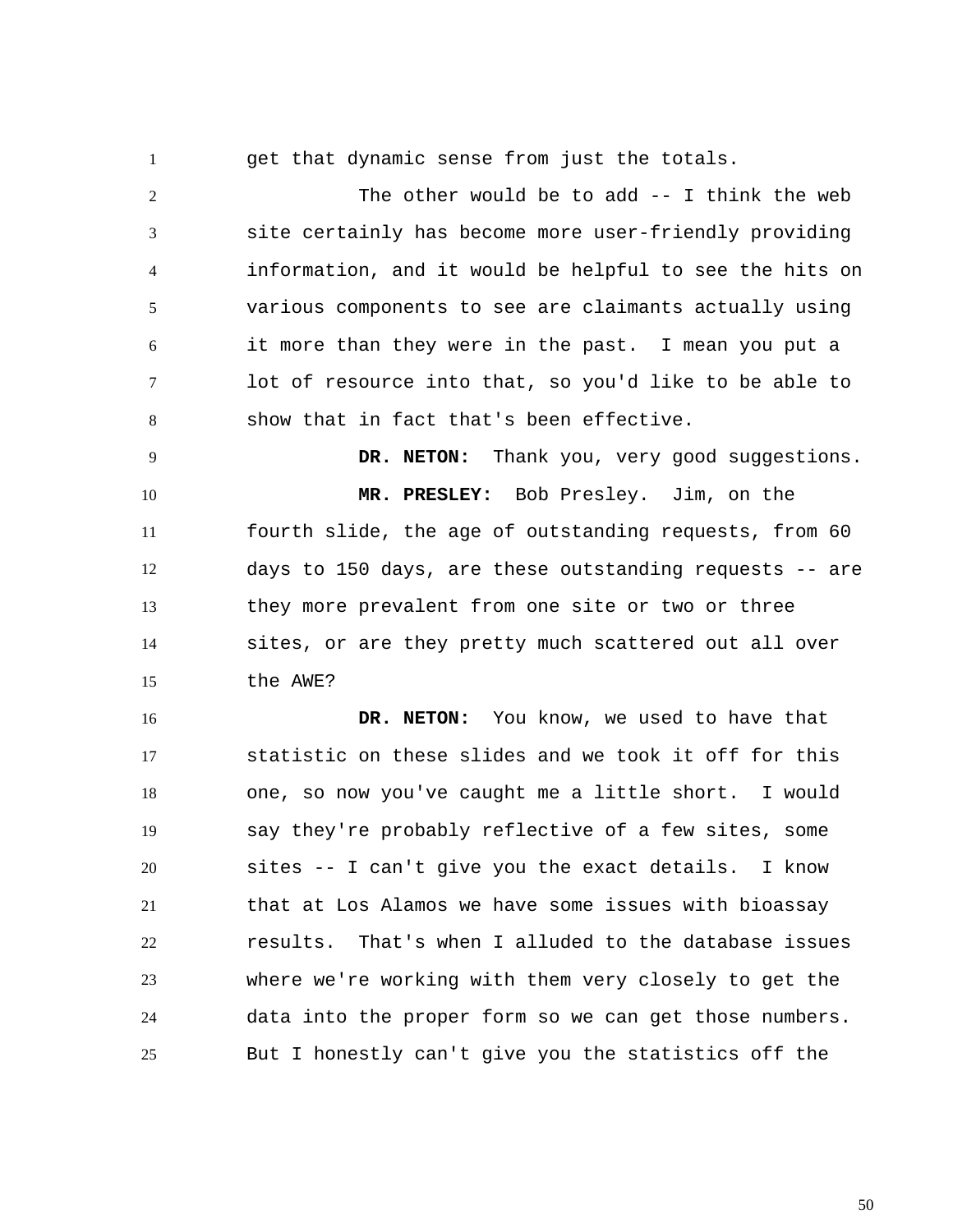1 2 3 4 top of my head which sites those are. I do suspect, though, that they're some sites -- you know, some selected sites that constitute the bulk of those delinquent -- what I'll call delinquent requests.

5 6 7 8  **MR. PRESLEY:** I'm just wondering if it would help  $-$ - if some of these sites  $-$ - if we put a letter out asking that a little bit more attention be given to helping these sites get their information in.

9 10 11 12 13 14 15  **DR. NETON:** I don't know, I guess -- I can't answer that, other than I know we coordinate very well with the Department of Energy. They're aware and, as far as I can tell, the appropriate level of resources appear to be dedicated to these efforts. It's not a resource issue, I don't think. It's really availability of the information.

16  **DR. ZIEMER:** Dr. Melius?

17 18 19 20 21 22  **DR. MELIUS:** Yeah, along those lines, I believe on our -- one of the agendas -- draft agendas we saw, there was a -- I think Ted Katz or someone was going to give a report that had to do with access to exposure -- you know, dose records and so forth. What was that, Larry? I'm...

23 24 25  **MR. ELLIOTT:** That was a -- we had scheduled an agenda item for this meeting to have Ted report on matters that influence dose reconstruction.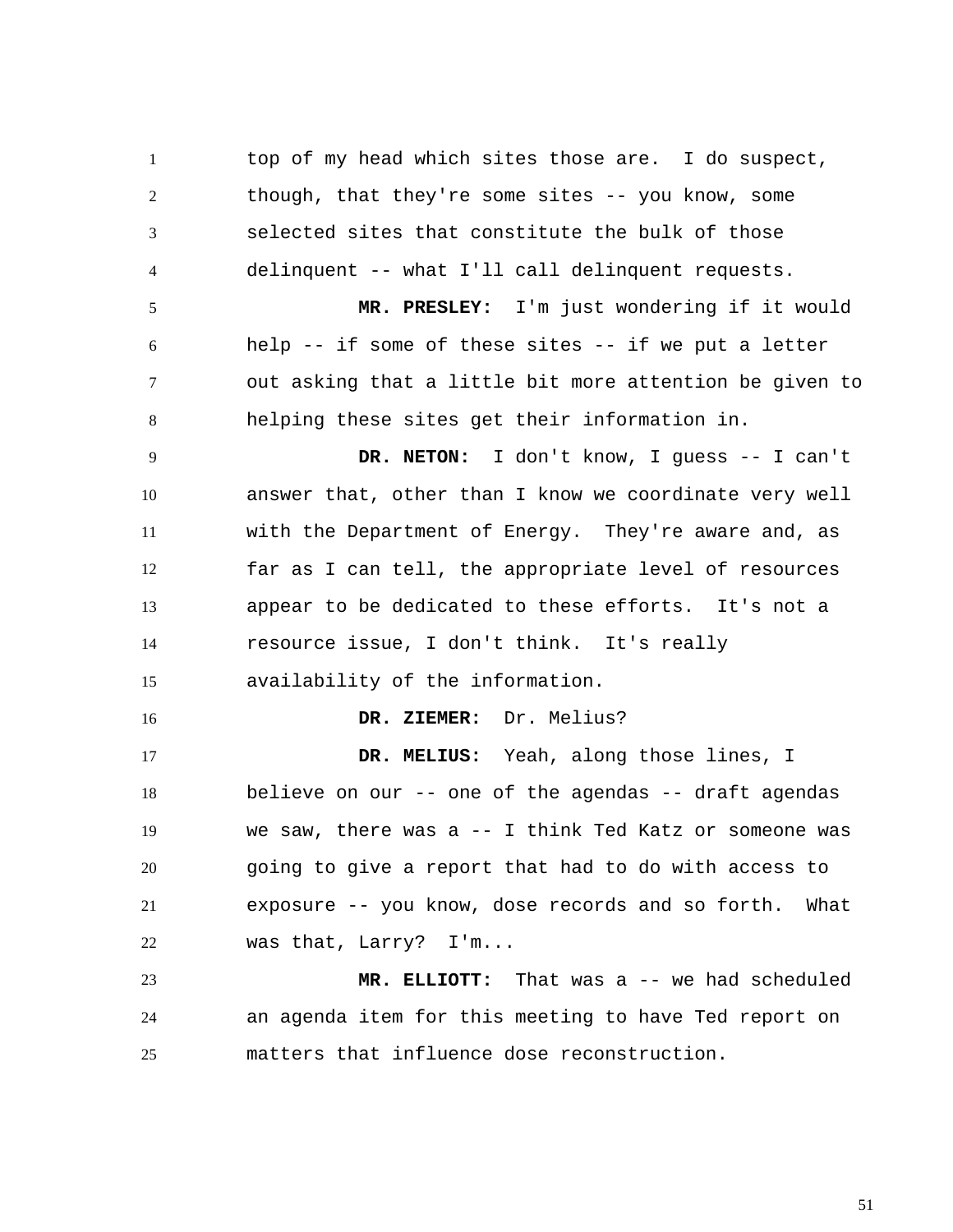1 2 3 4 5 6 7 8 9 10 11 12 13 14 15 16 17 18 19 20 21 22 23 24 25  **DR. MELIUS:** Oh, okay.  **MR. ELLIOTT:** This was actually a report that we were asked to prepare for Congress on that subject matter. We had envisioned that report would be available to present to you all. We think it's very educational and informative. But unfortunately, that report is not available to speak from today. So hopefully next meeting we'll have that.  **DR. MELIUS:** Okay, thanks. Could -- just - it would be helpful, along Bob's question, to -- the next time you present this is to -- little more information on the sites that -- where there is a problem and we can get a better understanding of that and not put you on the spot by trying to -- making someone remember where --  **DR. NETON:** We'll add that back next time.  **DR. MELIUS:** 'Cause if my memory's right, it appears you -- a lot of the backlog has been cleared and  $--$  **DR. NETON:** Oh, yeah.  **MR. ELLIOTT:** We think there's a very good relationship here and we're working really hard with the DOE to be coordinated on this. And I think -- is ETEC -- is Boeing in that mix? Is that one of those sites --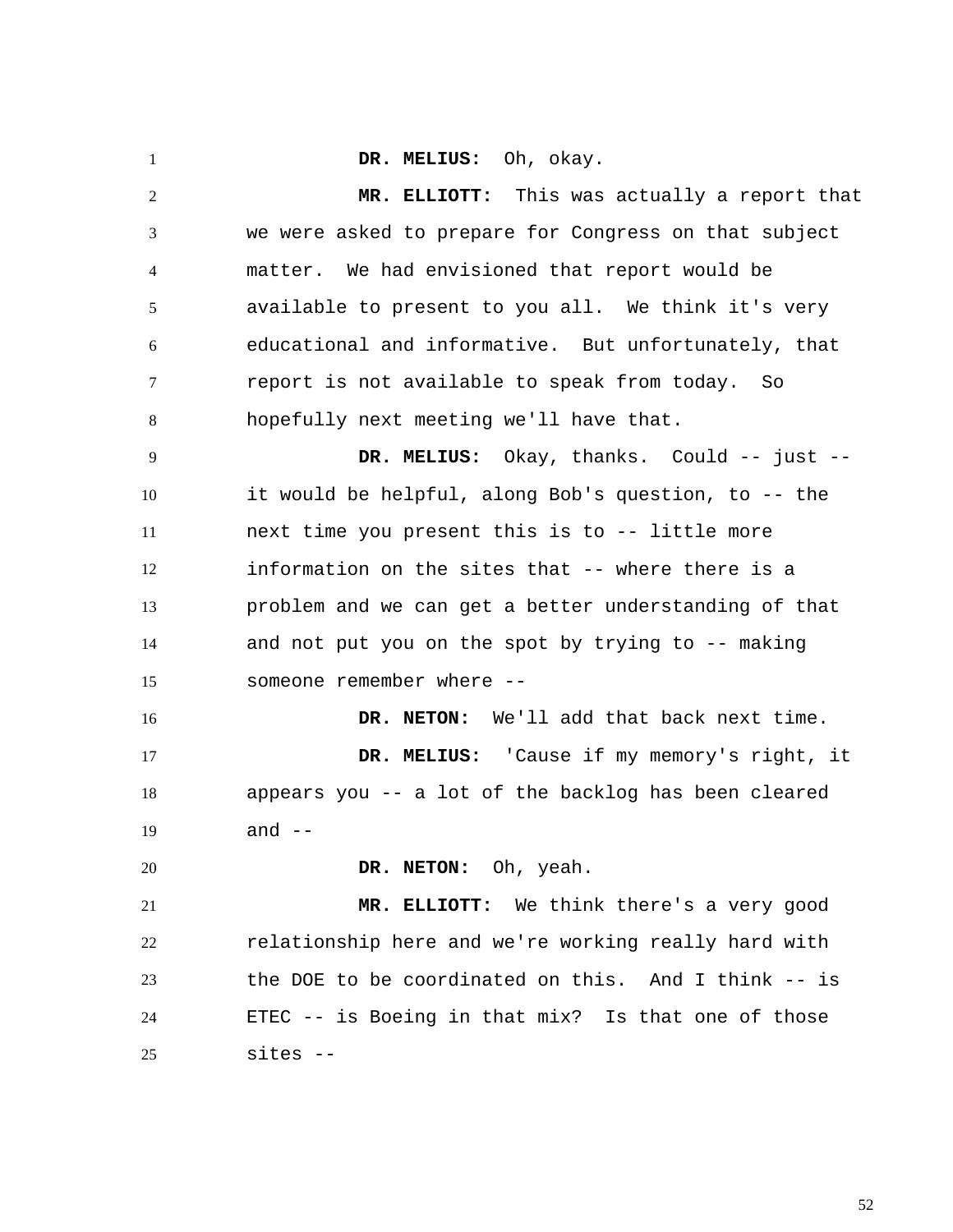1 2 3 4 5 6 7 8 9 10 11 12 13 14 15 16 17 18 19 20 21 22 23 24 25  **DR. NETON:** Yes.  **MR. ELLIOTT:** -- where we've got like 30 that are over 150 days --  **DR. NETON:** Yes.  **MR. ELLIOTT:** -- and the issue is is that - we're working with them and -- the Department of Labor, Department of Energy, to make sure that they're eligible in -- claimants, first of all, and then if so, can we actually get out hands on the exposure records. So there's a little reluctance in that regard but we're working through that.  **DR. NETON:** I suspect there's an individual story behind every one of those.  **MR. ELLIOTT:** And I think -- also I would say that those that are over 150 days, there is an individual story, there's some circumstance relevant to each individual claim as to why they're that -- they're overdue that long --  **DR. NETON:** Yeah.  **MR. ELLIOTT:** -- and we're working with DOE on that.  **DR. ZIEMER:** Any further questions or comments for Jim Neton? (No responses)  **DR. ZIEMER:** Thank you. If not, we'll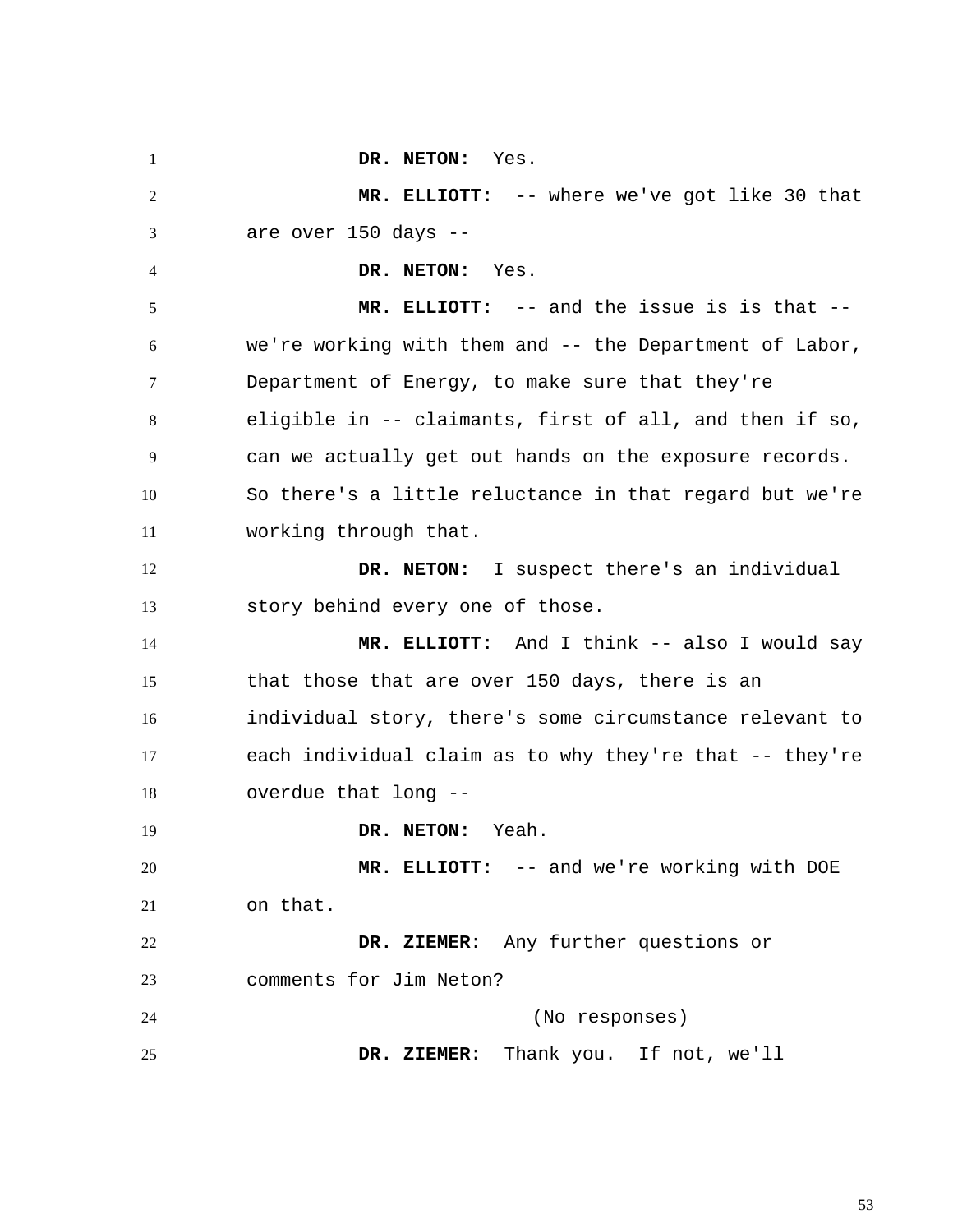1 proceed on the agenda.

2 3 4 5 6 7 8 9 10 11 12 13 14 15 16 17 18 19 20 21 22 23 24 **STATUS AND OUTREACH - DEPARTMENT OF LABOR**  Next we'll have the status report from the Department of Labor. Pete Turcic is here today. Pete -- oh, hang on just a moment. Comment from Jim Neton.  **DR. NETON:** I'm going to steal the microphone from Pete -- we'll add back Pete's time. I forgot to mention one important thing that we're working on right now, and that is connected with recent accomplishments. We're working to get IMBA available to members of the public through our web site. We will entertain requests for IMBA outputs and runs to the OCAS inbox at this time. We do -- we are aware, though, that it's a complex program and is going to need some assistance from us, more than likely, to guide a person as to what type of input we need. And we're working to that end as we speak to develop a template for people to fill in to request, via e-mail, outputs from IMBA. So we're working very closely with Oak Ridge Associated Universities to make that happen. In addition, we will entertain calls to their 800 number for guidance as to how to submit a request, as well. I don't -- we don't believe that it's practical to do on-line -- on telephone with IMBA runs.

25 It's just too complicated. So we'll work with people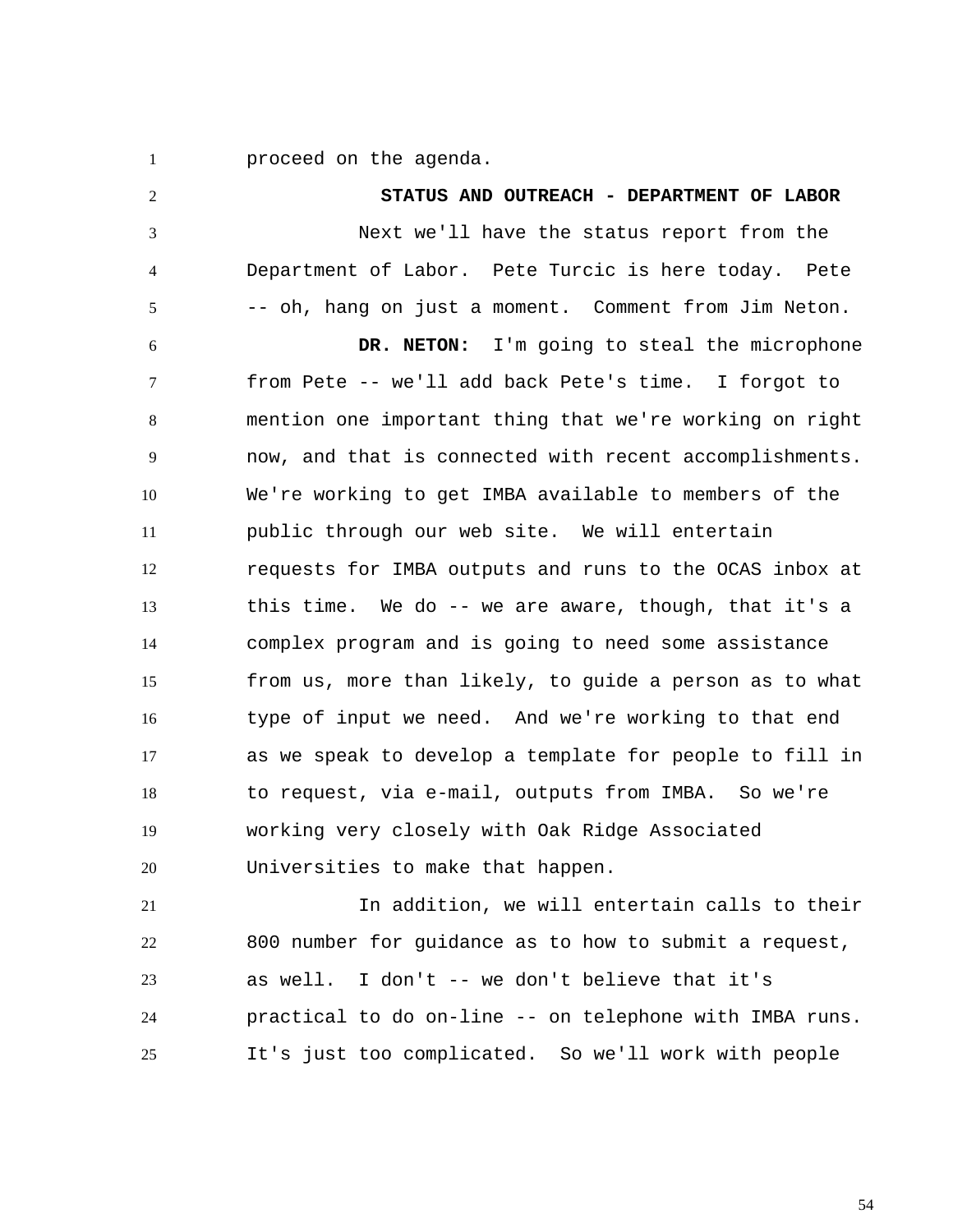1 2 3 4 5 6 7 8 9 10 11 12 13 14 15 16 17 18 19 20 21 22 23 24 25 on the telephone to nail down what parameters they're really interested in obtaining information for, and we'll put that in writing and then we'll issue a request via e-mail or regular mail, whatever - whatever makes sense. We'll also of course at any time entertain written requests via regular mail to our office. Sorry for not mentioning that, but I think it's very important that I bring that up.  **DR. ZIEMER:** All right. Thank you. A question on that.  **DR. MELIUS:** I believe -- this is Mark Griffon's question -- (Inaudible) running out here, but there was I believe a commitment to try to make -- to make IMBA available to the Board members?  **DR. NETON:** Yes.  **DR. MELIUS:** Has that been resolved yet?  **DR. NETON:** No, not yet, but we're working very diligently to work through the licensing issues. I believe that we're close, but at this time a decision has not been made how that will work. That's the best I can say.  **DR. MELIUS:** How soon will we have a decision?  **DR. NETON:** Larry, can you help me with that?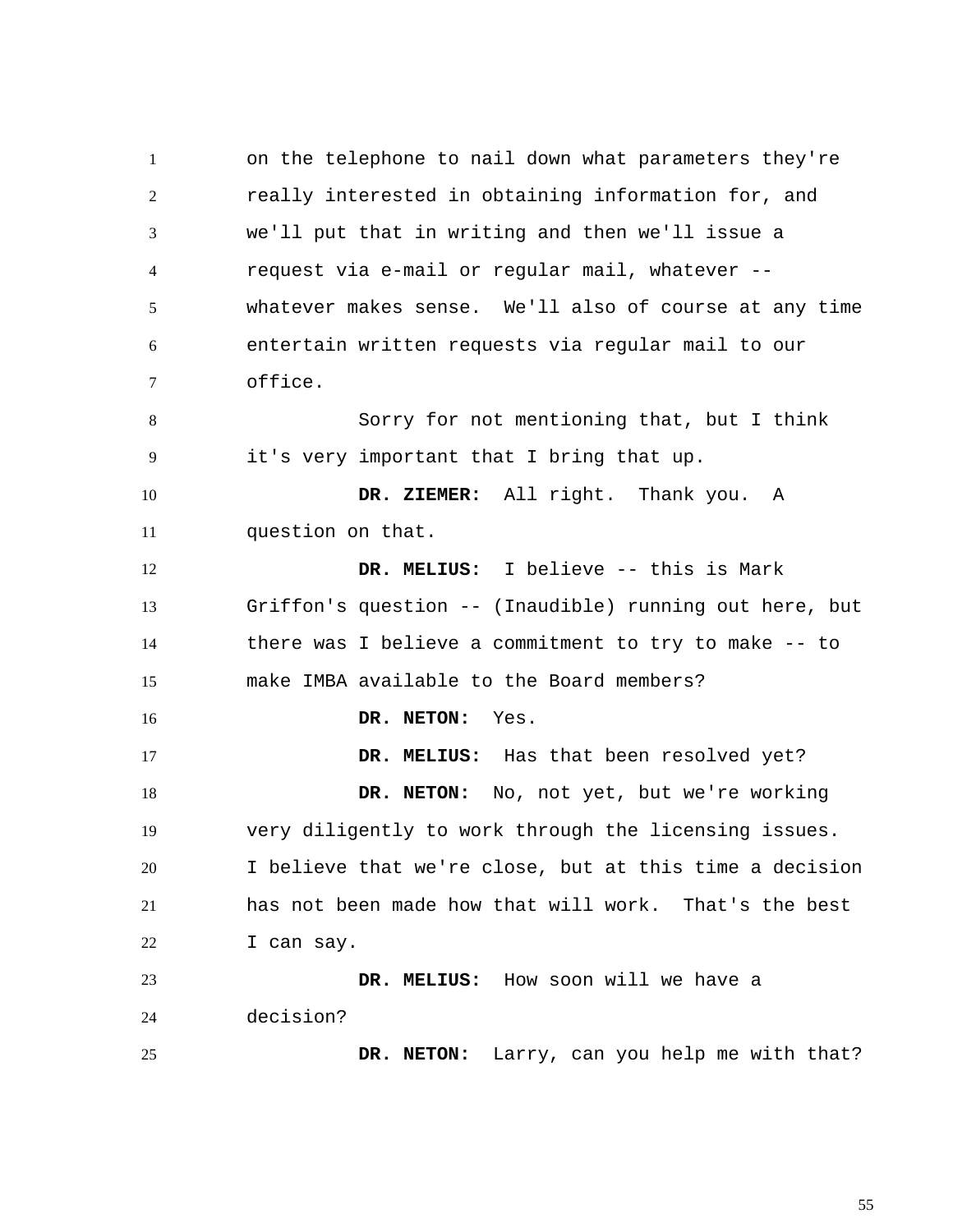1 2 3 4 5 6 7 8 9 10 11 12 13 14 15 16 17 18 19 20 21 22 23 24 25  **MR. ELLIOTT:** As soon as we can get it to you. We want it sooner. We realize that the Board needs IMBA, your contractor needs IMBA, and each - each of those two entities, as well as our contractor. We are currently operating under a different user's license agreement and we have to put all of that into place. So as soon as we can work out those details - we're full aware of the Board's time schedule for reviewing dose reconstructions. You want to get started on that, and to do that you have to have IMBA. We realize that. So we're working as diligently as we can to get it to you.  **DR. ZIEMER:** Thank you. Now, Pete.  **MR. TURCIC:** Thank you. It's a pleasure to be here to give you a status update on the DOL portion of the program. The number of claims -- we're up to over 53,000 claims. And as you can see, the vast majority now are cancer claims. And here's the status. This chart gives the status. It shows where -- the status of the claims in the process. As you can see, there's about 15,600 pending at NIOSH, another 2,000 -- over 2,000 that are pending action in our district offices. So those would be claims that have not received a recommended decision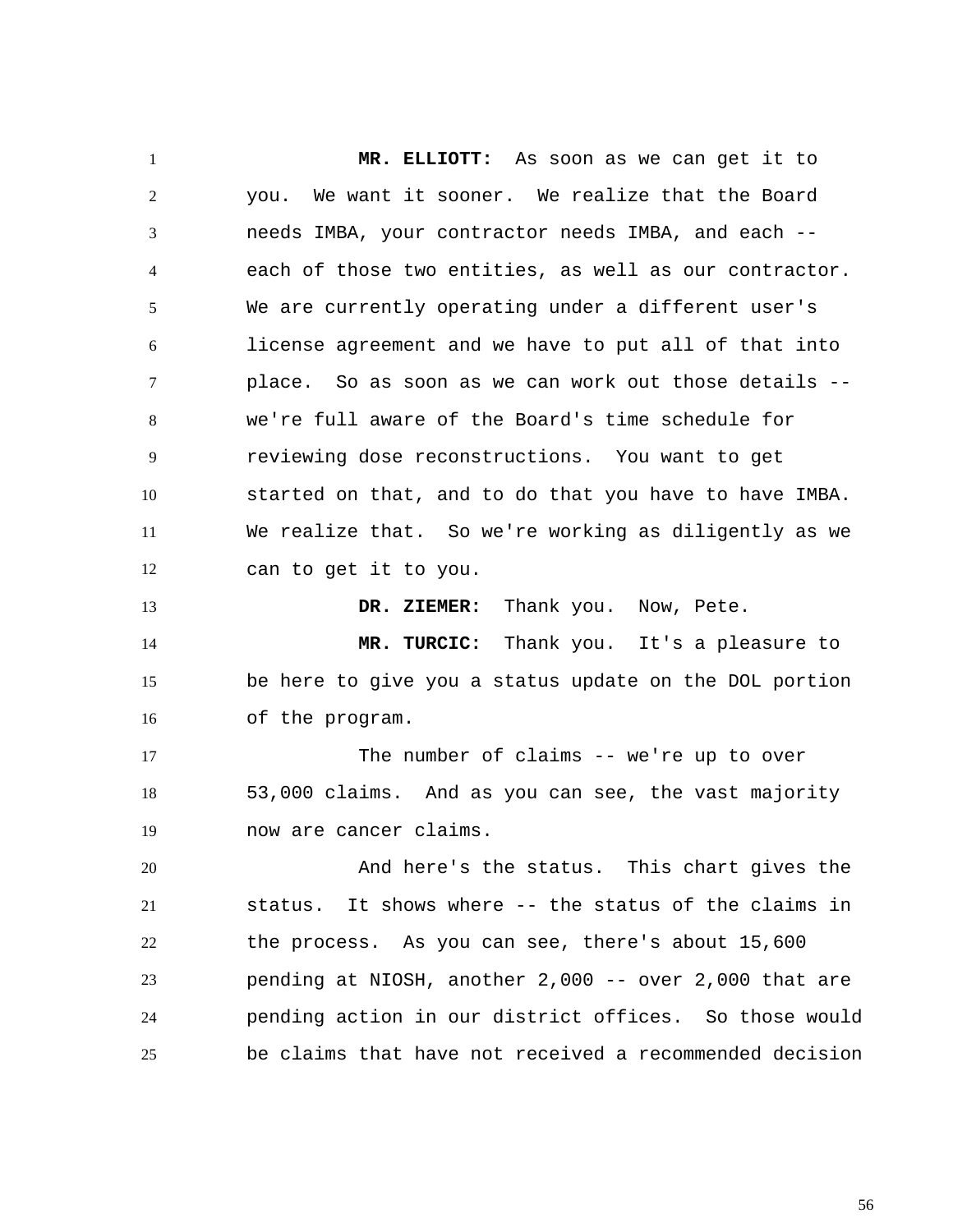1 2 3 4 5 6 7 8 9 10 11 12 13 14 15 16 17 18 19 20 21 22 23 24 25 yet. One thing that's affecting that number is that due to our recent efforts in enhancing our outreach, our number of claims have -- received have considerably gone up. For the last several months we've been averaging anywhere from 250 to 300, 320 claims per week. And in addition, another aspect of that is that the claims are now also -- that we're looking at, they're far -- far fewer percentage -- far less percentage are non-covered conditions. So we -- you know, the number of claims are up  $-$  is up and so is the number of claims that are covered conditions. Another 1,900 are -- have a recommended decision and are in the process of, you know, awaiting a final decision -- either review of the record or for a -- for a hearing -- requested hearing. And to date we've issued over 22,000 final decisions out of the total of 39,000 -- almost 40,000 cases that we have received. The breakdown, recommended decisions, you can see almost 13 -- over 12,500 recommended decisions to approve benefits; 19,000 to deny; final decisions, almost 12,000 to approve benefits and 16,000 to deny. Again, 16,000 -- that number is getting closer, Larry - - 16,035 that -- referred to NIOSH. We've issued payments in 10,619 and we're approaching \$800 million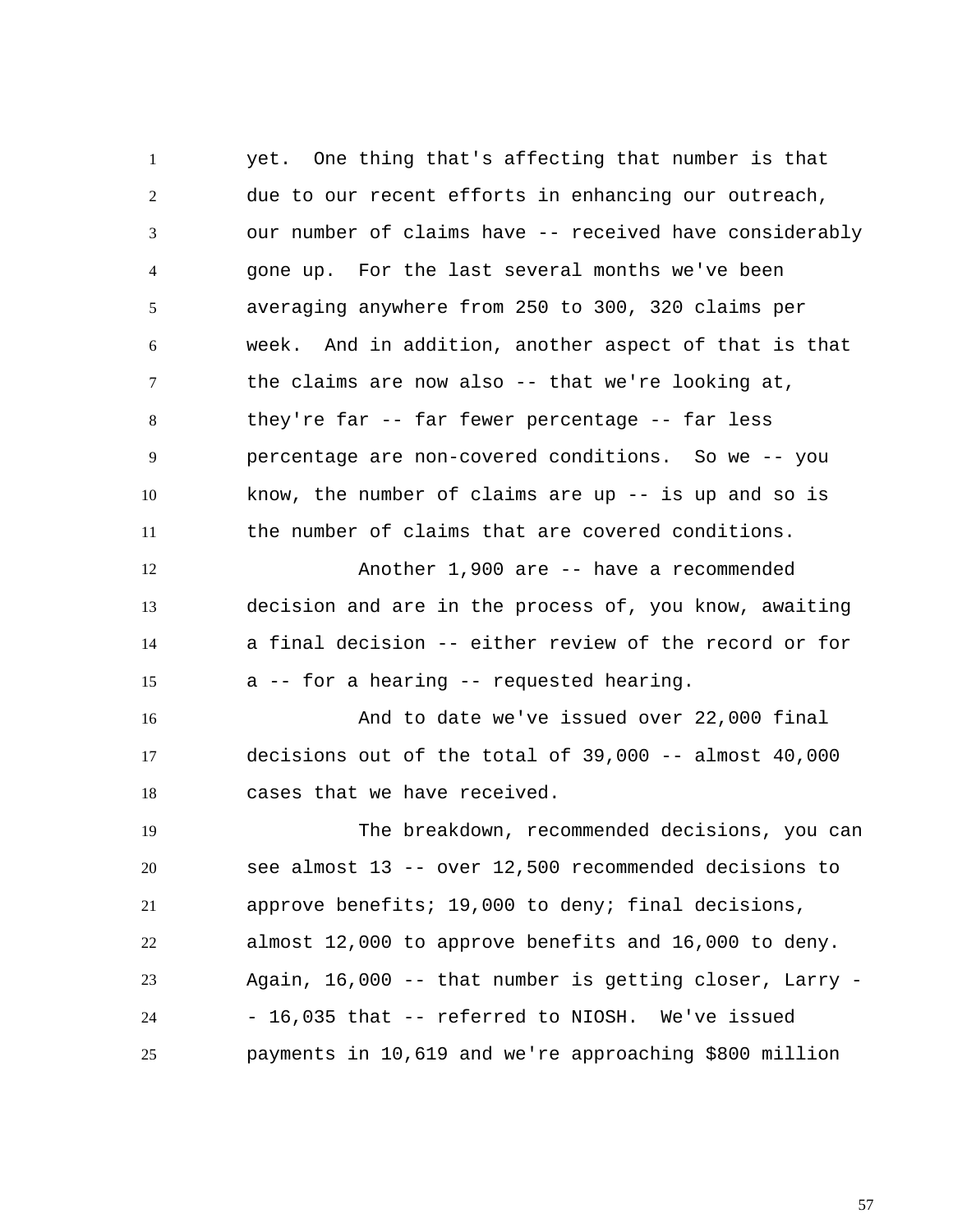1 2 in benefits and some -- over \$30 million in medical benefits have been paid.

3 4 5 6 7 8 9 Initial decisions, again we've issued recommended decisions in almost 32,000 claims or 24,000 cases. Again, there are 13,600 pending -- cases pending at NIOSH and we've issued what we call our initial decision in some 95 percent of the cases that we've received since the program became effective on July 31st, 2001.

10 11 12 13 14 Final decisions, final decisions in, again, 22,000 cases or almost 28,000 claims, and there are final decisions issued in over -- in about 56 percent of the cases received, you know, since the inception of the program.

15 16 17 18 19 20 21 22 23 24 Again here's a breakdown to show -- that shows the final decisions. Again, 11 -- almost 12,000 to approve benefits. Of the 16,000 to deny, as you can see, some 9,000 -- almost 9,600 were denied because of non-covered conditions; 25 -- 2,500 where employee was not covered; 700 and some the survivor was not eligible; and 2,200 was insufficient medical evidence to demonstrate a covered condition. And this number is going up, the -- now it's over 900 where the cancer was not related or had a POC of less than 50 percent. We track our -- we have -- do a lot of

25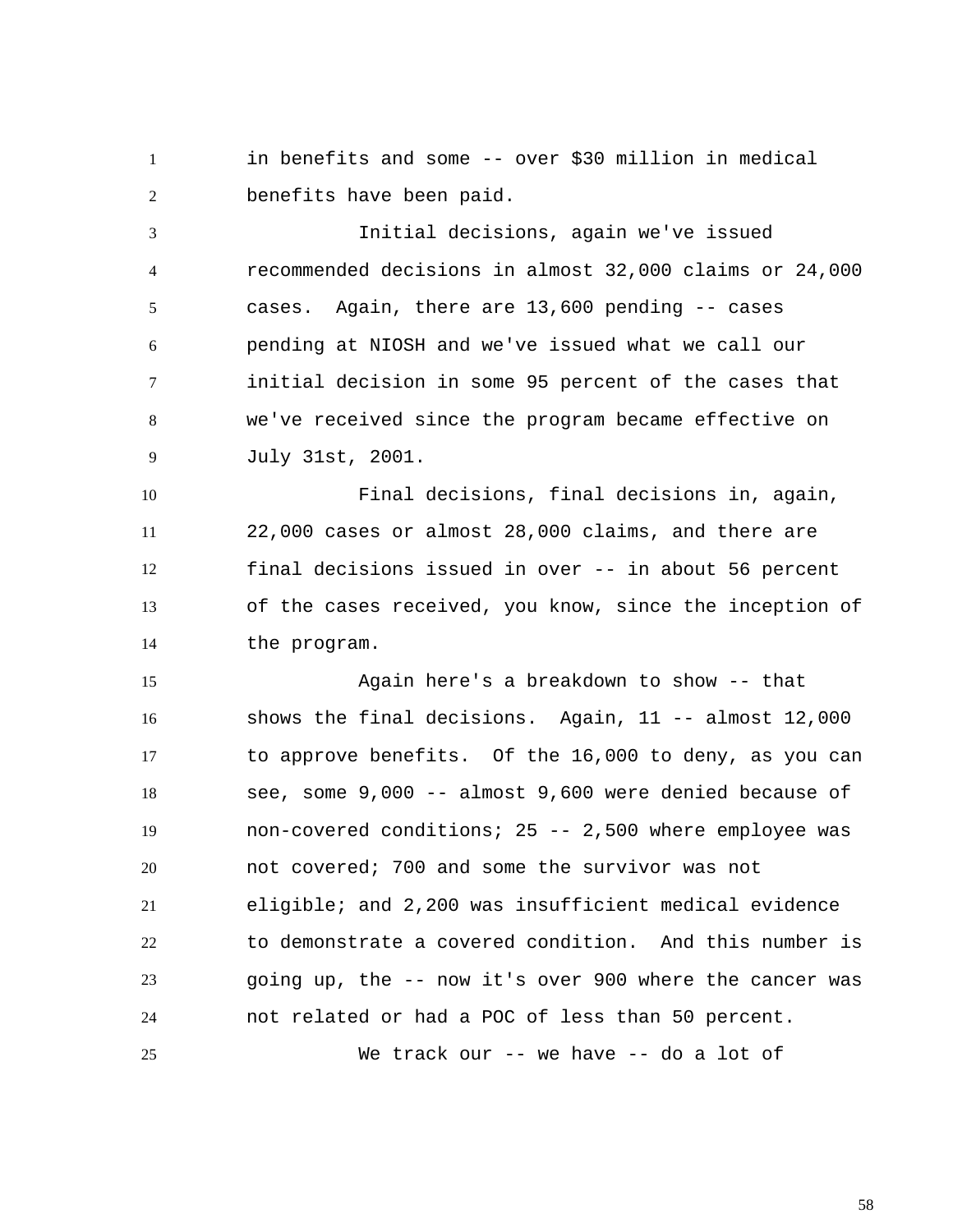1 2 3 4 5 6 7 8 9 10 internal measurement of our processes and our -- you know, have standards for the performance. And under the Government Performance Result Act, our standards for initial processing is for a timely decision. In this year we raised it from 75 percent to 77 percent, and the two standards that we used -- if it's a DOE facility or a RECA claim, within 120 days; 180 days if it's an AWE or a subcontractor claim. And as you can see, for this fiscal year we -- we did meet our GPRA goals for last year.

11 12 13 14 15 16 17 For this fiscal year, which we made in -- of the decisions that were made, the initial decisions this fiscal year, 93 percent were completed in - within those time frames and with an average of 92 days to complete that initial decision from the time we received the claim until the time the case is either referred to NIOSH or a recommended decision issued.

18 19 20 21 22 23 24 25 On final decisions, it's -- again we have - our standard is that we want a final decision within 75 days of either receipt of a waiver of objections or a request for a review of the written record, and within 250 days if the individual requests a hearing. And this fiscal year in the final decisions issued, 99 percent of the cases met the -- those standards. Again, on  $-$  we have a GPRA goal that  $-$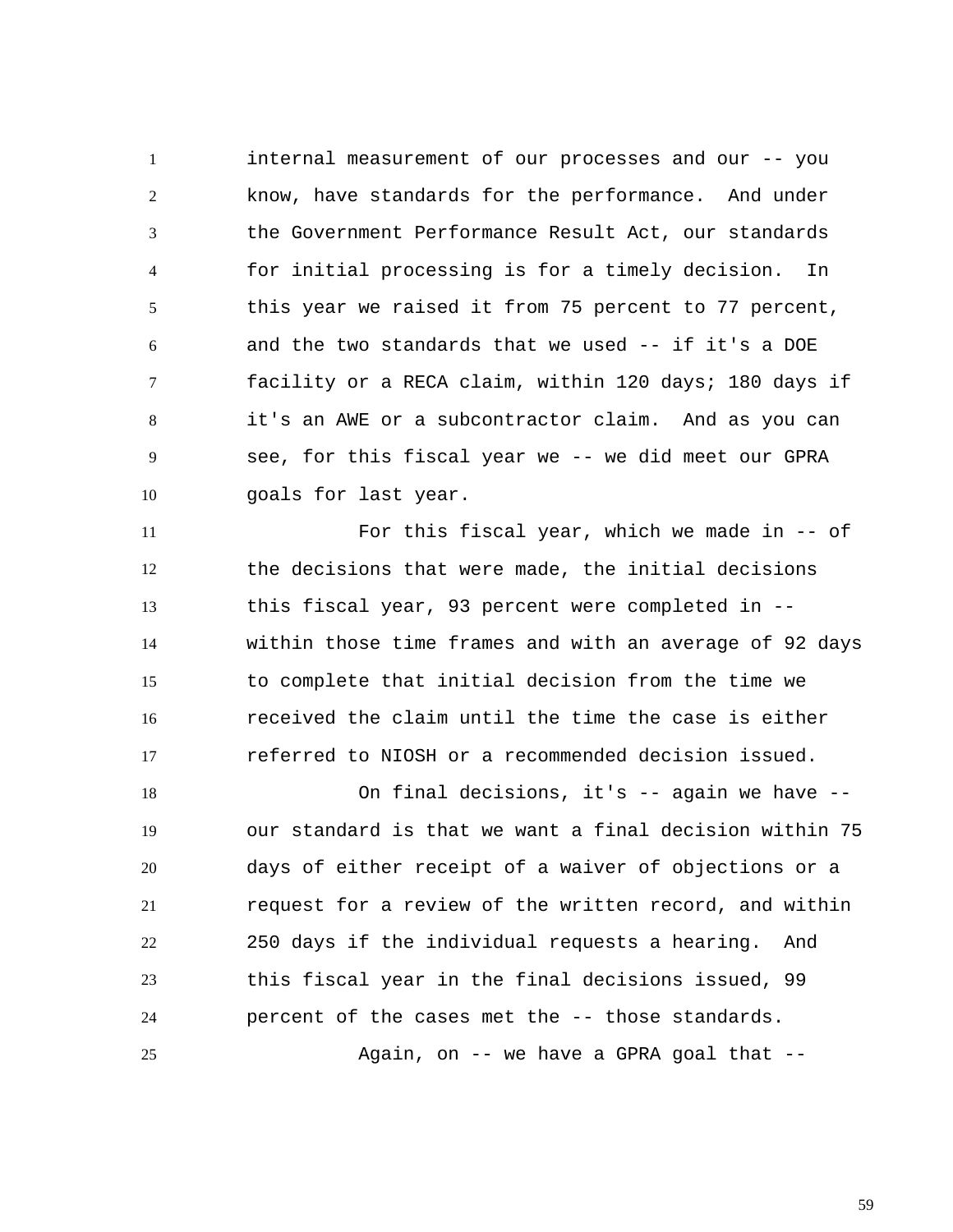1 2 3 4 5 6 7 8 9 10 11 processing time for the probability of causation, and we have a average -- we hold our district offices to an average of 21 days, from -- 21 days from the time a dose reconstruction is received from NIOSH that they have a recommended decision issued. And as you can see, in the first quarter we met it within 99 percent of the cases with an average of nine days. And the second quarter this fiscal year, 97 percent with an average of 13 days from the time of getting a recommended decision to the claimant from the time we receive the dose reconstruction back.

12 13 14 15 16 17 18 19 20 21 The status of the NIOSH referrals -- and again, we've received 2,213 that -- with completed dose reconstructions, 189 that they weren't com-- you know, dose reconstruction was not necessary. And that could be for various reasons. Most of them were early when we had sent the CLL cases and, you know, when those came back. Of those, the breakdown, the recommended decisions, 528 to approve benefits and 1,388 to deny benefits. Final decisions, 470 final decisions to pay benefits and 691 to deny benefits.

22 23 24 25 Some Hanford-specific statistics. Again, the nature -- we've -- this is -- we had an effort in the last two months that -- with PACE to try to increase the number of claims that we have received from the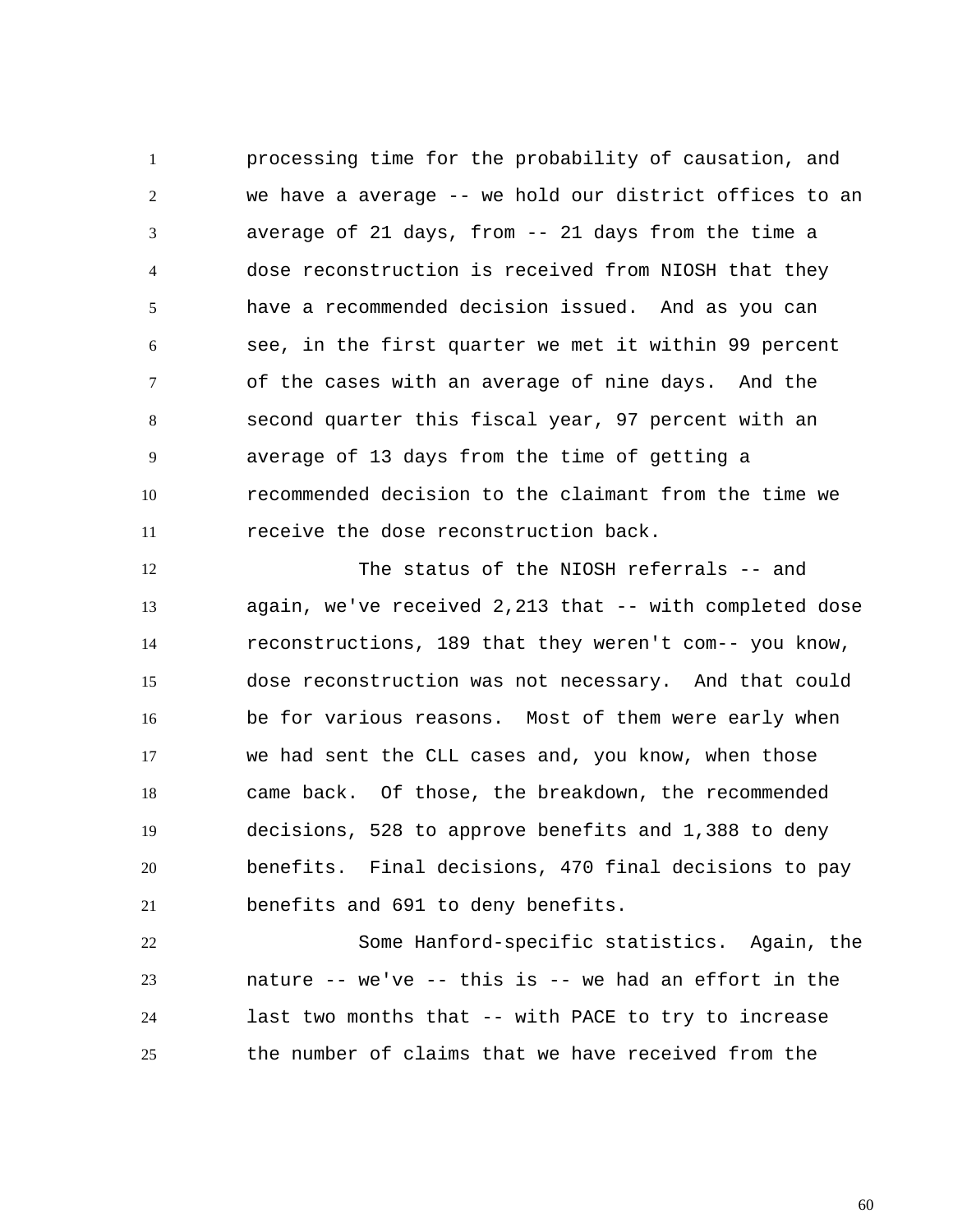1 2 3 4 5 6 7 8 9 10 Hanford site. That has been very successful. In the last two months we've received over 275 new claims, of which 200 -- yeah, the increase in the last two months since -- since that outreach effort began, and now we're up to 3,565 claims received from individuals claiming Hanford as a work site. The breakdown, again, most of them are cancer claims and 192 beryllium sensitivity, 126 CBD and other non-covered conditions, 607. And again, that is way down, also. Most of those were early -- early cases.

11 12 13 14 15 16 17 18 19 20 The breakdown, final decisions, 153 to approve benefits, 557 to deny. Recommended, 160 and - to approve, 785 to deny; 1,726 cases referred to NIOSH. We've issued 70 payments and over \$9 million paid to individuals at the Hanford work site. Just in the last two months since our increased outreach efforts, we had an additional 16 cases approved for benefits, 32 denied in those two months, with 14 additional that have been payments issued and 159 additional cases in that time period referred to NIOSH.

21 22 23 24 25 And the nature -- again, 70 payments issued, 30 of them were for cancer, 40 for chronic beryllium disease and we have 100 individuals that have been awarded benefits for beryllium sensitivity and receiving medical monitoring.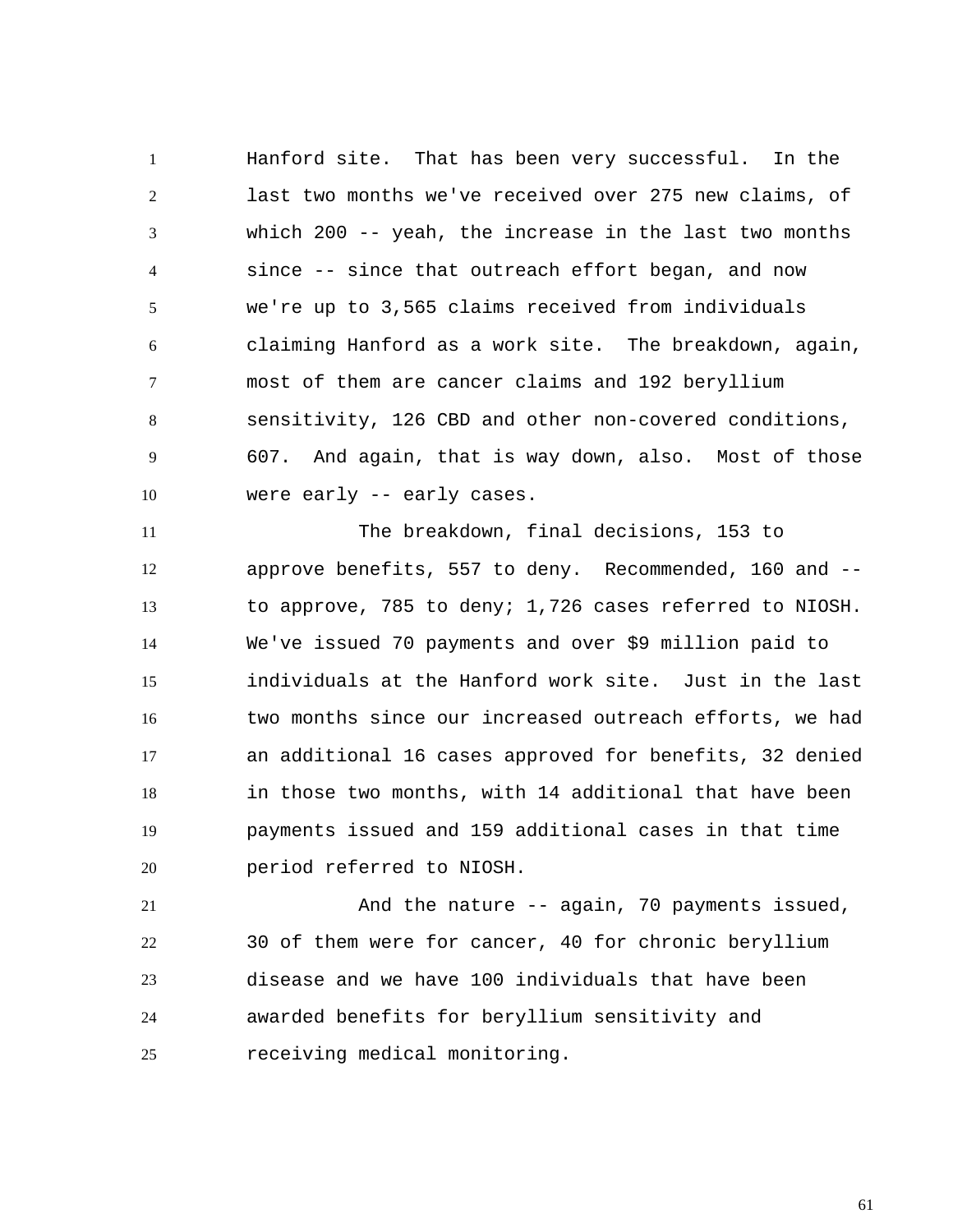The status of the NIOSH referrals from Hanford, 209 that we've received back, 205 with completed dose reconstructions. Recommended decisions in 28 cases to approve benefits, 138 to deny and 27 final decisions to approve benefits and 33 to deny.

1

2

3

4

5

6 7 8 9 10 11 12 13 14 15 16 Our outreach efforts, we've -- again, we've tried to -- been trying to greatly enhance our outreach efforts, and our goals are to identify potential claimant populations, solicit claims from non-filers. We've been tracking very closely and trying to look into various sites, more specifics of the nature of the claims. And where we're not getting the number of claims that we expected, we've been collecting a lot of facility information and to promote -- goal to promote public knowledge and awareness of the program and to provide assistance in filing claims, as necessary.

17 18 19 20 21 22 23 24 25 Our district office -- our district offices have been charged with coordinating the outreach efforts of the district offices, along with the resource centers in each of those areas, and to research employers at the covered facilities. And we've been focusing on trying to increase stakeholder involvement in our outreach efforts with unions, media outlets, advocacy groups and health care providers. We had a pilot program here with PACE that,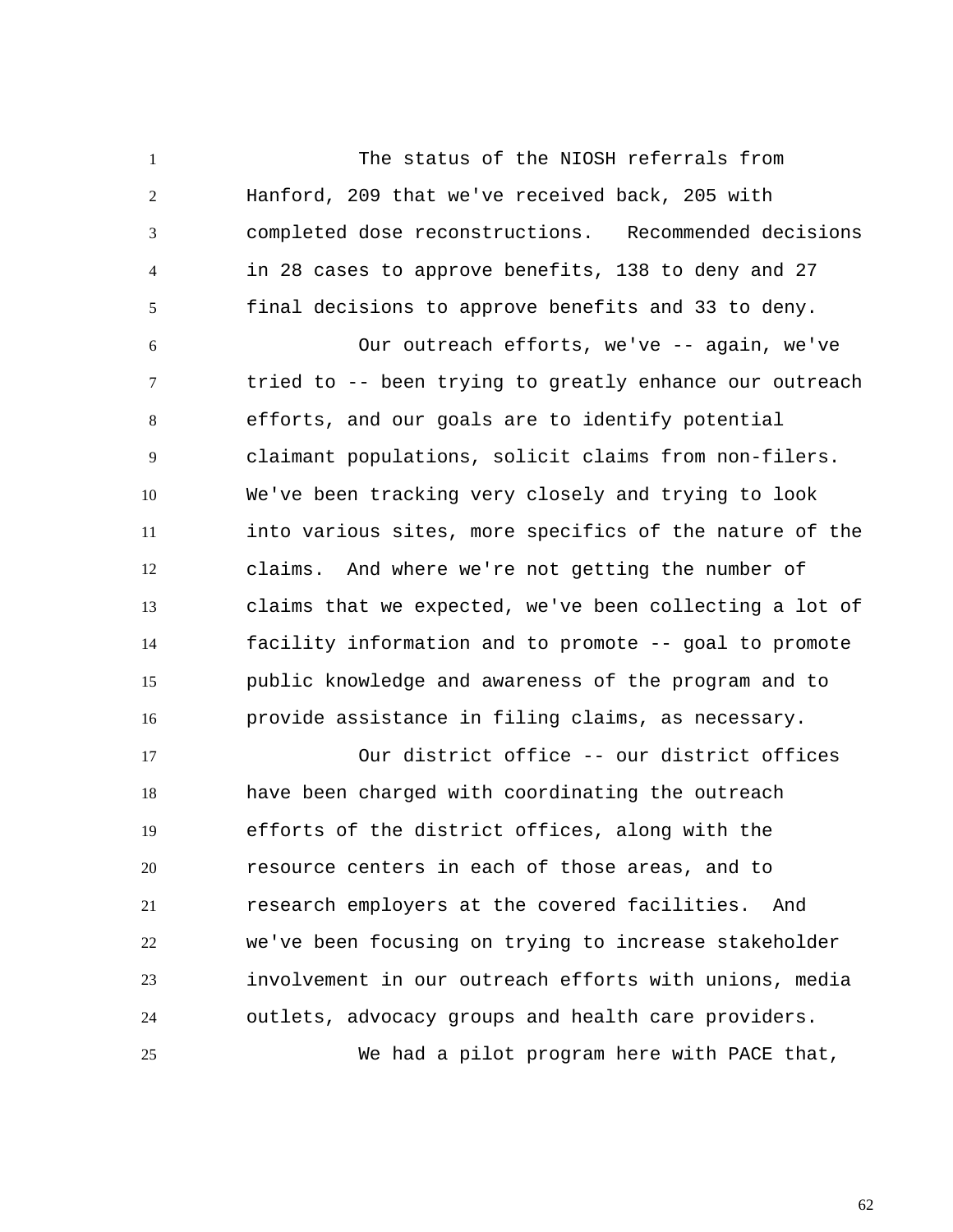1 2 3 4 5 6 7 8 9 again, has been very successful and I want to thank Randy Knowles again for -- for their efforts. It's been very successful. And we've had meetings, you know, with PACE here, public meetings. We've had a lot of media outreach. We've met with a number of the local law firms here. And based on that, our resource center has had -- just in those two months -- an additional 353 contacts have been made, people that have come in for interviews.

10 11 12 13 14 15 16 17 18 19 20 21 22 23 24 25 Some of -- on a national scope, some partners that we've been working with in our -- in our outreach efforts, the Center to Protect Workers' Rights. We have a -- an effort there where not only outreach, but the Center to Protect Workers' Rights -- we've had a difficult time, especially with some of the subcontractors, and they've -- we've put together a program and it's been very successful. They have performed well beyond what is called for in the contract and, as Knut liked to point out, under budget. So that's been a real good effort where they've - we've been able to get employment verification completed on a number of very difficult cases that we were having problems with that, you know, the records just didn't exist. And we were able to -- they have access to some record sources that have turned out to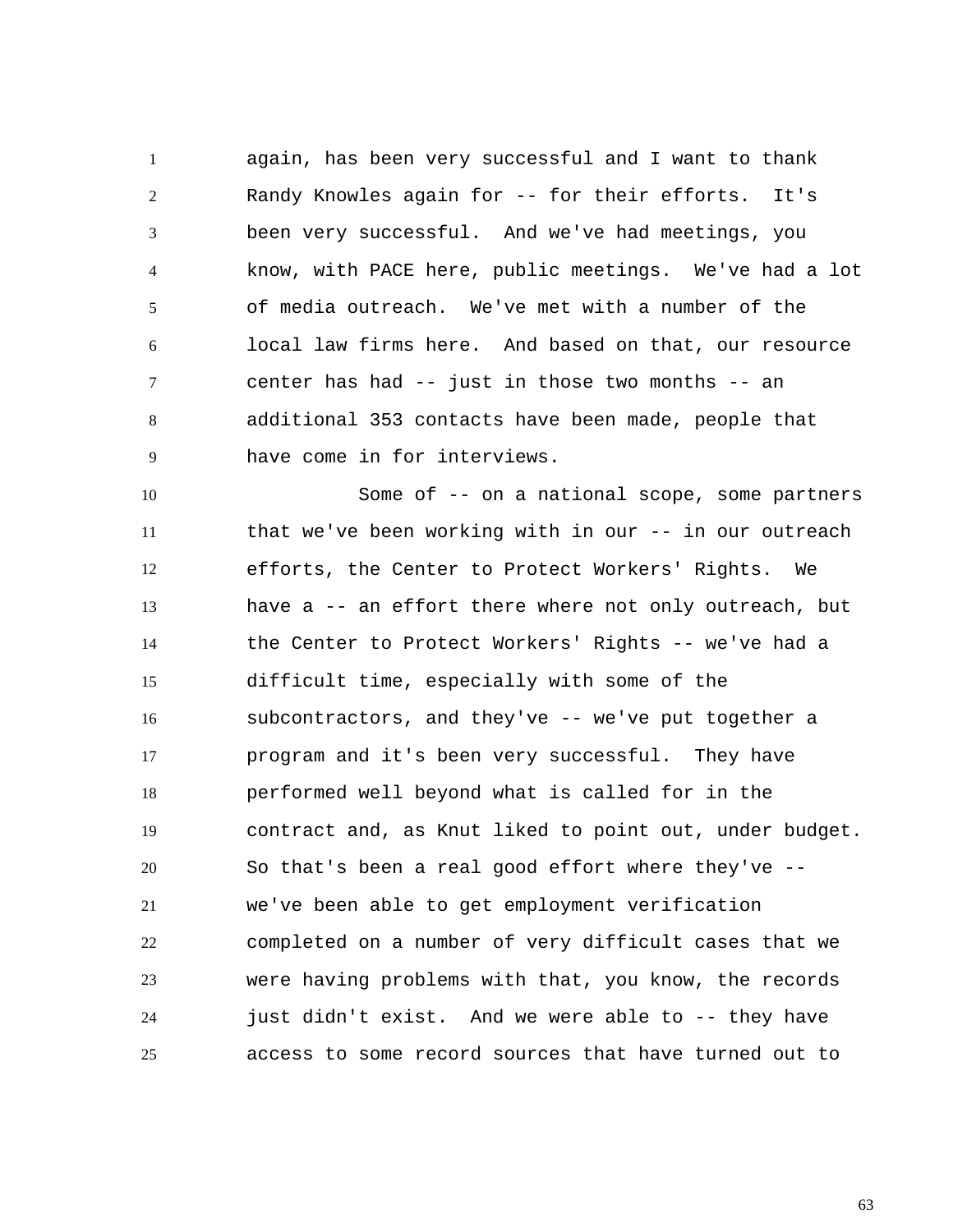1 2 3 4 5 6 7 be very useful in that. And then we're also working with them to try to increase and develop some outreach efforts -- one of the things we were just beginning discussions on is a national effort for construction workers -- national outreach effort to reach many of the construction workers that worked at the different sites.

8 9 10 11 We're in discussions with the National Cancer Society and there's going to be links on their web site to the program to identify, you know, potential sources of -- that people may come to for assistance.

12 13 14 15 16 17 18 19 20 21 22 23 We also have an effort going on with the Cancer Treatment Centers of America. This is an effort where we're -- a number of thing-- we're cross-matching -- we're going to give them a listing of employers at the -- different sites that we have identified and they'll cross-match on their records, and anyone who may have listed that employer as an employer, then they'll send a mailing -- a letter that we give them - to that current patient or former patient notifying them about the program and the elig-- you know, potential eligibility for benefits. So that effort is going on.

24 25 We have a strong effort with the California Beryllium Vendors. We've had a number of meetings with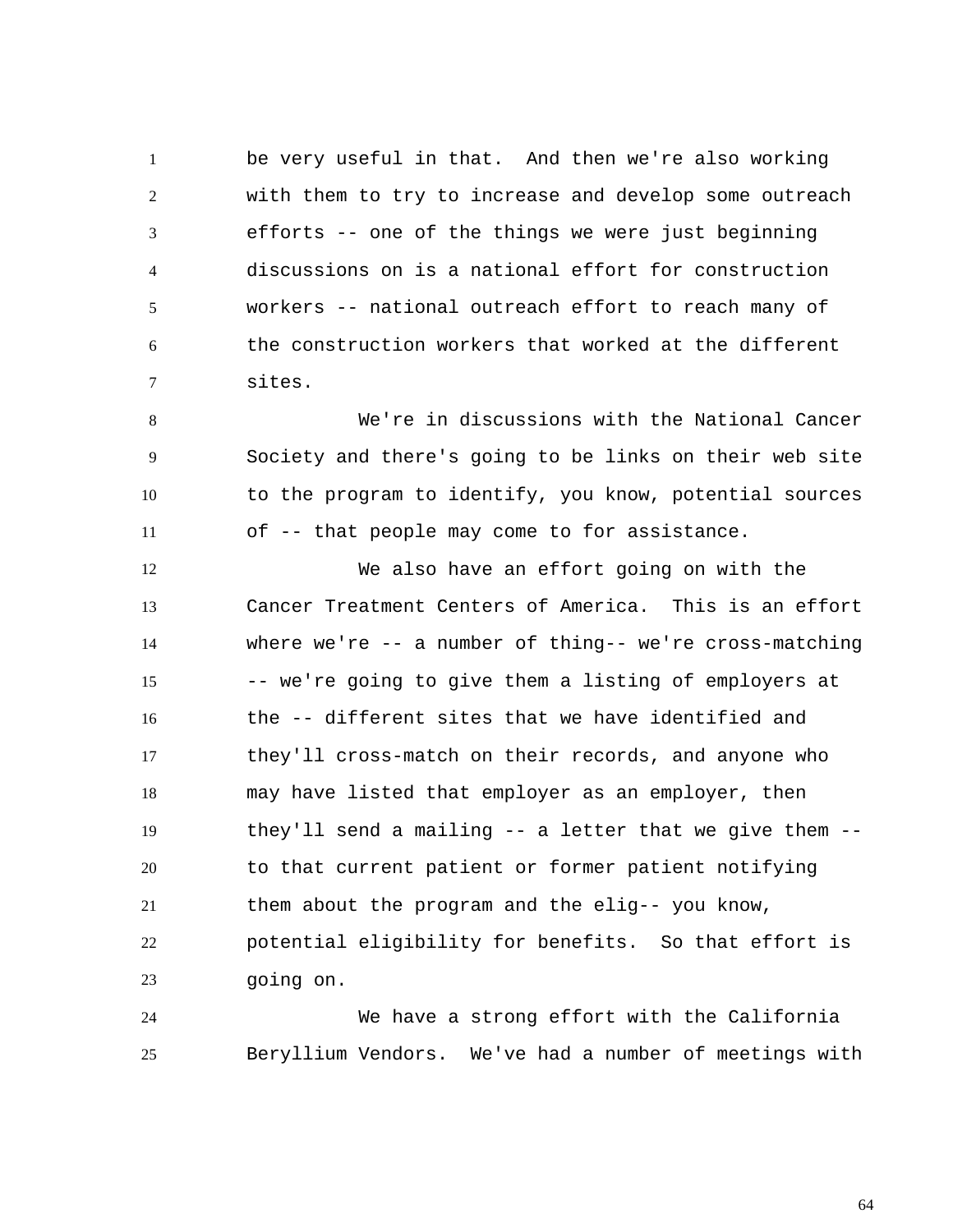1 2 3 4 5 -- with those folks to try to make them aware of the program. And in fact, one of our goals is to reach beryllium vendors across the country, particularly very -- we have gotten very little from subcontractors of beryllium vendors.

6 7 8 9 10 11 And a -- we have a effort going on with the National Councils of Laborers, and that's been very promising. And we're also working with them on some of their trust funds that -- in order to reimburse for payment of medical benefits and also to identify potential claimants there.

12 13 14 15 16 17 18 19 20 21 22 23 And we have an agreement with the Ohio Bureau of Workers' Compensation. This effort that -- we've had a number of joint claimants, particularly beryllium claimants up in, you know, the Toledo area and we've signed an agreement with the State of Ohio to do crossmatches of claimants, so -- also we're -- we have a process where we have reimbursed the State of Ohio for medical benefits that they may have paid for a claimant who then receives benefits under the DOL program. And that's going very well. In addition, there's a lot of exchange going on -- data exchange for -- particularly subcontractors at various sites in the state of Ohio.

24 25 And just as a -- each of our districts - we're in a process -- we've met with each of our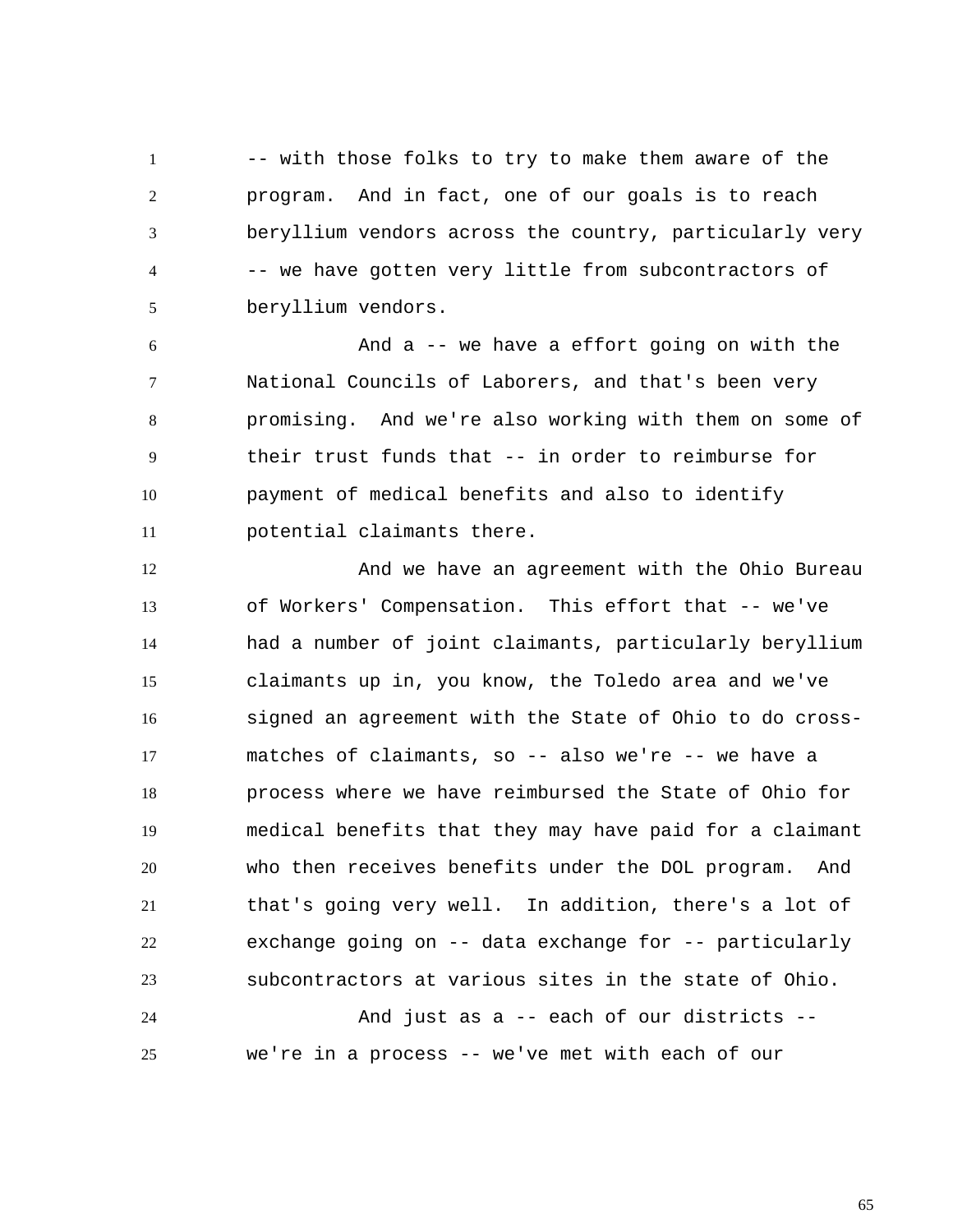1 2 3 4 5 6 7 8 9 10 11 12 13 14 15 districts and -- along with the affected resource centers and -- to come up with a strategic plan for the next six months in our outreach. We have Jacksonville to do. We've met with the other three districts so far and we'll be meeting with Jacksonville I think it's week after next to come up with their -- their plan. Basically what that amounts to is our Cleveland district office and the affected resource centers, the -- for the next three to six months they're going to focus on outreach to Fernald and Mound, with the rationale there being that those two sites are closing, and also the beryllium vendors. Again, we've -- the number of claims from beryllium vendors has dropped off considerably and they -- we haven't had a lot of claims from subcontractors of beryllium vendors.

16 17 18 19 20 Denver is going to be focusing on Rocky Flats and Los Alamos, and we're trying to do our outreach and tie it in with when the site profiles are completed and coordinate, you know, these efforts with -- with NIOSH and the site profiles.

21 22 23 24 25 Seattle will be focusing here in -- at Hanford and in California, and our Jacksonville office -- right now, again, we'll be meeting with them to nail down in a -- week after next, exactly what their outreach is going to be.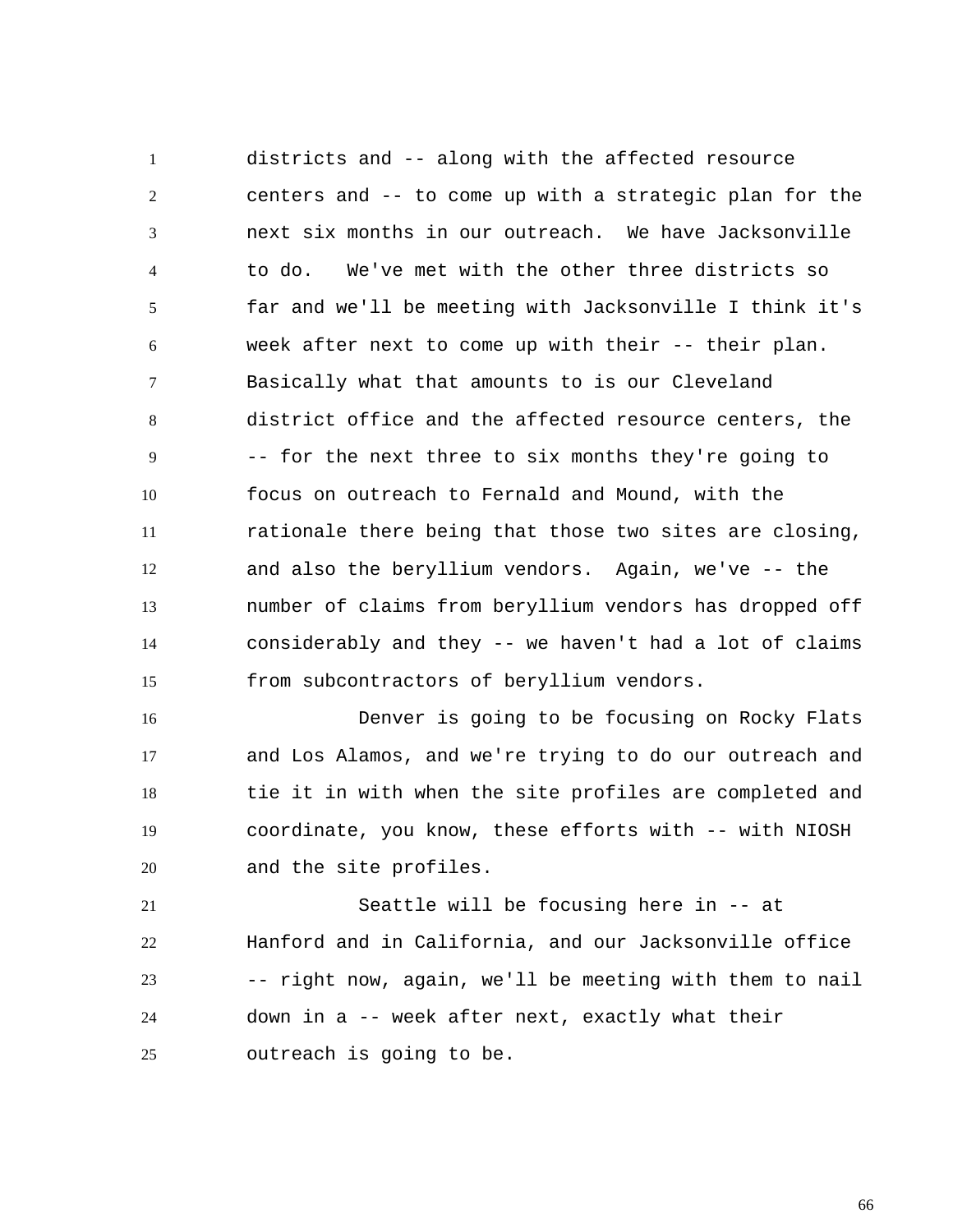1 2 3 4 5 6 7 8 9 10 11 12 13 14 15 16 17 18 19 20 21 22 23 24 25 Additionally, we have -- on a national basis we're going to begin doing some what I refer to as educational outreach. I think that we have not done a very good job of educating people of the process so that, you know, when we get these large numbers of decisions coming back, it's -- I don't think we've done a good job of explaining to people why two people that may have worked together -- one, you know, goes through a dose reconstruction, has a certain type of cancer, is being compensated; the person they worked next to is not. So we're -- we're trying to develop some educational outreach efforts there. The first one, we're scheduled -- we're trying to schedule is to go up to the Buffalo area to have such a meeting with the people from the - particularly from the Bethlehem Steel facility there. And with that, that -- open...  **DR. ZIEMER:** Thank you, Pete. I think you were out of the room during our earlier review of our minutes from our previous meeting, and then a question arose in the reporting of some of your statistics in our minutes. And I'm wondering if a similar confusion might not arise again. If we look at slides, for example, four and five of your presentation -- and I know that the specifics that I'm going to ask about are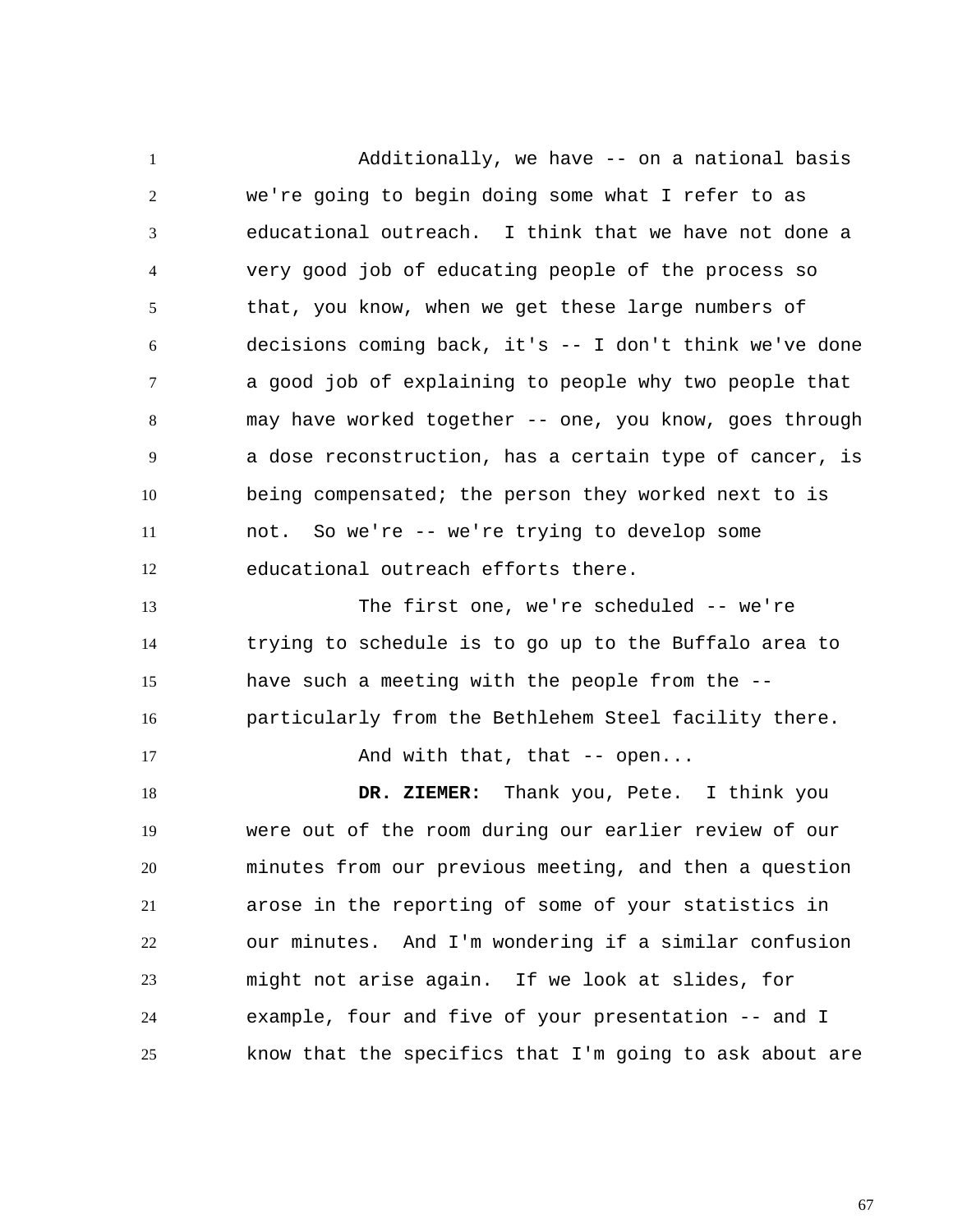1 2 3 4 5 6 7 8 9  $10$  --11 12 13 14 15 16 17 18 19 20 21 22 23 24 25 given in later slides, but I think what happens is that as people look at these slides, they may get misled. For example, a bullet on slide four says cases sent to NIOSH for dose reconstruction, 16,035. The very next bullet says payments issued, 10,619. The casual reader may be tempted to assume that there have been 10,619 NIOSH cases that have been issued payments, so perhaps in the future we could clarify -- for example, of the payments issued, what fraction of those  **MR. TURCIC:** Okay.  **DR. ZIEMER:** -- involve NIOSH. Similarly, in the following slide, cases pending at NIOSH, 13,633; initial process completed for 95 percent of the cases received. I don't know if that 95 percent is of all of Labor's cases or those NIOSH cases.  **MR. TURCIC:** Okay.  **DR. ZIEMER:** You understand?  **MR. TURCIC:** Okay.  **DR. ZIEMER:** So a little bit of clarification, really --  **MR. TURCIC:** Yeah, we'll restructure --  **DR. ZIEMER:** -- in connecting those with your later slides which are NIOSH-specific, which give the actual numbers.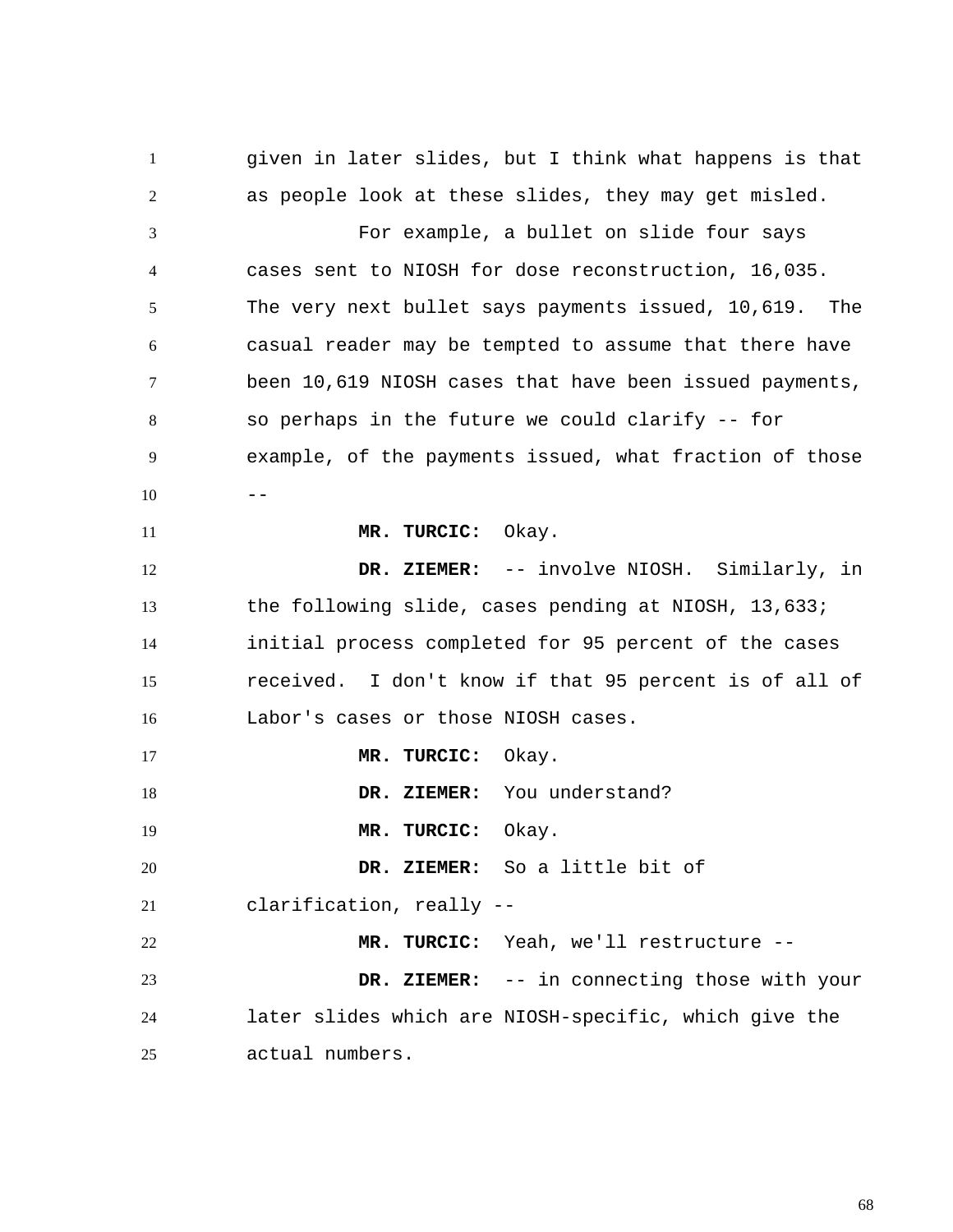1 2 3 4 5 6 7 8 9 10 11 12 13 14 15  **MR. TURCIC:** Okay, we'll restructure that and try to make it clearer.  **DR. ZIEMER:** Very good. Yes, Roy and then Jim.  **DR. DEHART:** Roy DeHart. My question is, you had mentioned that in the process -- the legal process of going through, that there are hearings that have been occurring. Could you expand on that a bit, the justi-- not the justification, but the issue around most of those hearings?  **MR. TURCIC:** What -- once a claimant gets a recommended decision, one of their options is to file objections. And they can raise objections and, if they so choose, they can ask for a hearing. And then they - - at the hearing they can present their objections and

16 17 18 19 20 21 22 23 24 to date -- we're starting to get a number of hearings that are dealing with issues in the dose reconstruction. Prior to that, most of the hearings dealt with -- objections dealt with factual information that -- or a lot of them dealt with, you know, noncovered condition, why -- or why are you saying it's - it's not covered. Now we're starting to get quite a number of requests for hearings that are dealing with the specifics on a dose reconstruction.

Now the way that works is that DOL will have

25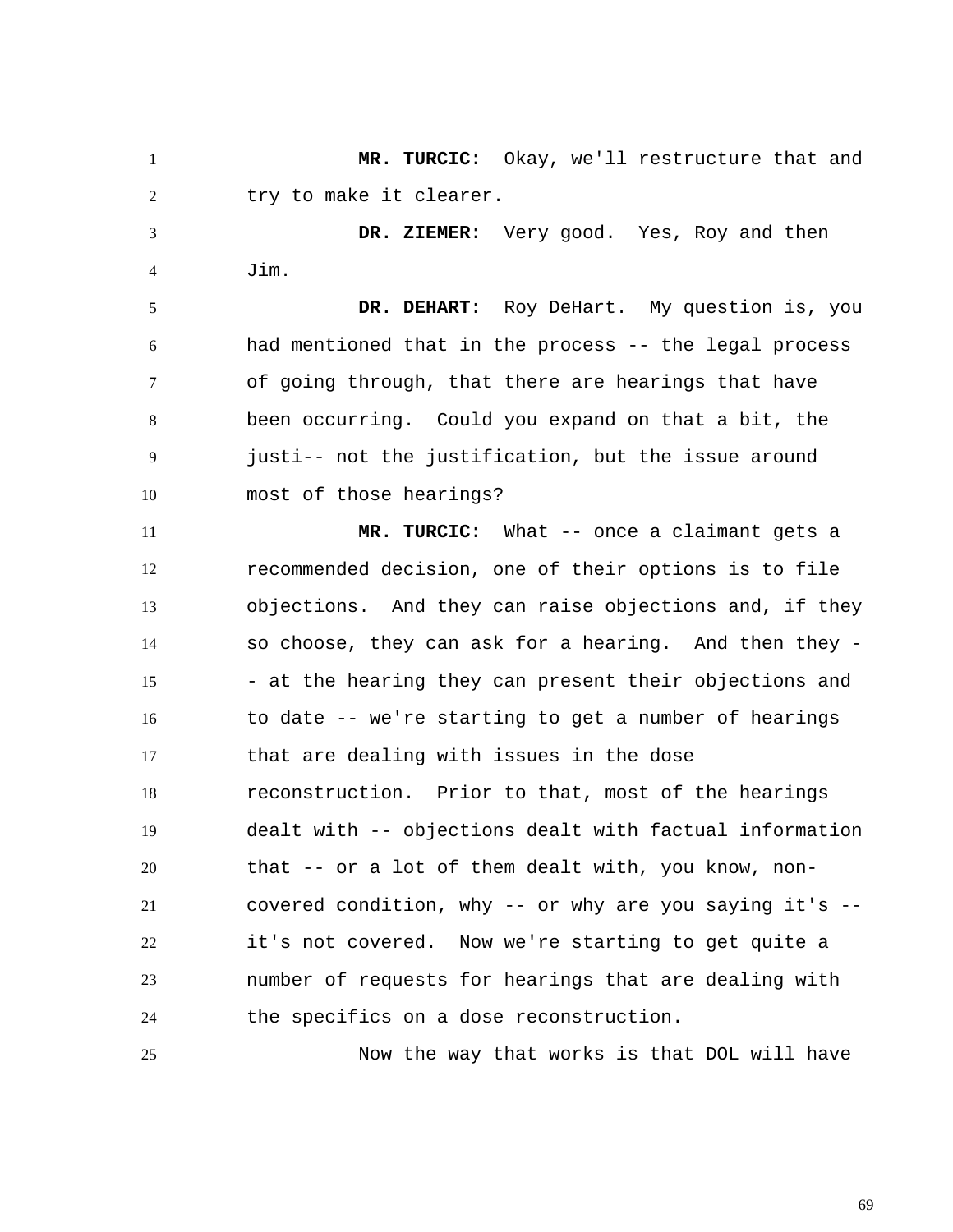1 2 3 4 5 6 7 8 9 10 11 to adjudicate factual information that goes into the dose reconstruction and the application of methodology. So someone can raise an issue that the -- in the dose reconstruction, either a factual piece of information was not covered -- then we would have to address that and either, you know, address it in the final decision or remand it back to NIOSH for -- to redo the dose reconstruction. Or they could also object to the application of methodology, saying that it's not - wasn't consistent with other cases or whatever, you know, the objection may be.

12 13 14 15 16 17 18 19 20 21 22 23 24 25 So far, we've gotten objections that range from that certain issues were not covered in the dose reconstruction and what we would do is we then go back to NIOSH and see how that was addressed, and then in the final decision would either be to address it, you know, at that point in time or remand. But we're - we're also -- instituted -- and maybe at the next meeting I'll have some hard, you know, data for you. We've asked our hearing representatives to identify and report issues that are coming up as, you know, that - that -- when claimants request a hearing. You know, what  $--$  what are the issues particular  $--$  you know, relative to the dose reconstructions that are -- that are being raised.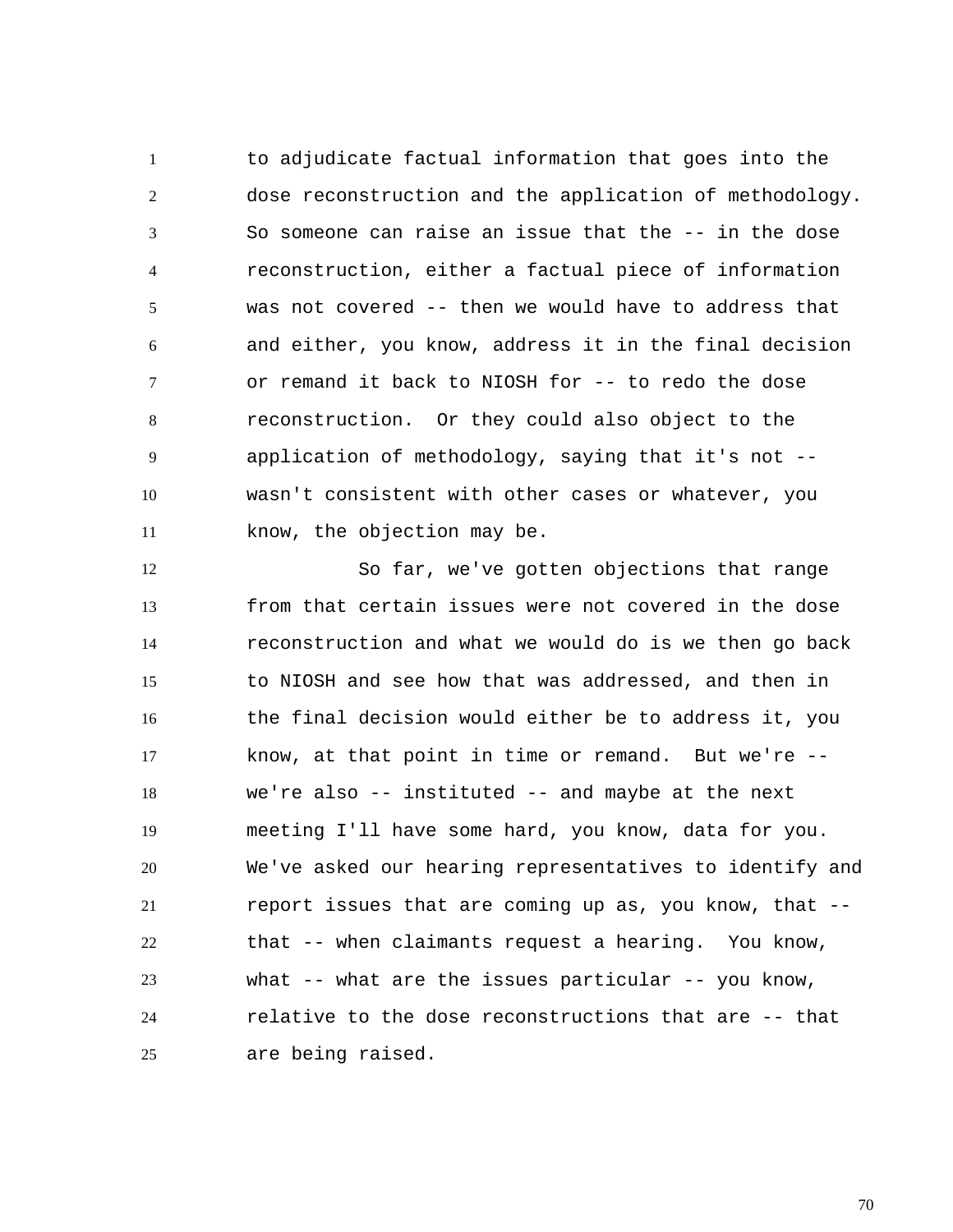1 2 3 4 5 6 7 8 9 10 11 12 13 14 15 16 17 18 19 20 21 22 23 24 25  **DR. MELIUS:** Actually first question's along those same lines and Jim Neton talked about -- I think you call them remakes or --  **MR. TURCIC:** Reworks.  **DR. MELIUS:** Reworks, okay, whatever the - and -- confuse me, but those are cases that have gone up -- this has nothing to do with the hearings. These are cases that have gone --  **MR. TURCIC:** Right.  **DR. MELIUS:** Could you talk -- explain a little bit about the process --  **MR. TURCIC:** Sure.  **DR. MELIUS:** -- there and what kind of issues...  **MR. TURCIC:** Sure. We found that in -- more often than we expected, the situation may change. For example, another cancer. The individual may have been diagnosed with another cancer that was not addressed in the dose reconstruction because they didn't have that cancer diagnosed at the time the dose reconstruction was done. So that case may have to go back to have that cancer covered. Another instance is that we -- we have sometimes -- you know, our district office may not have done a -- either a -- the form for the -- you know, for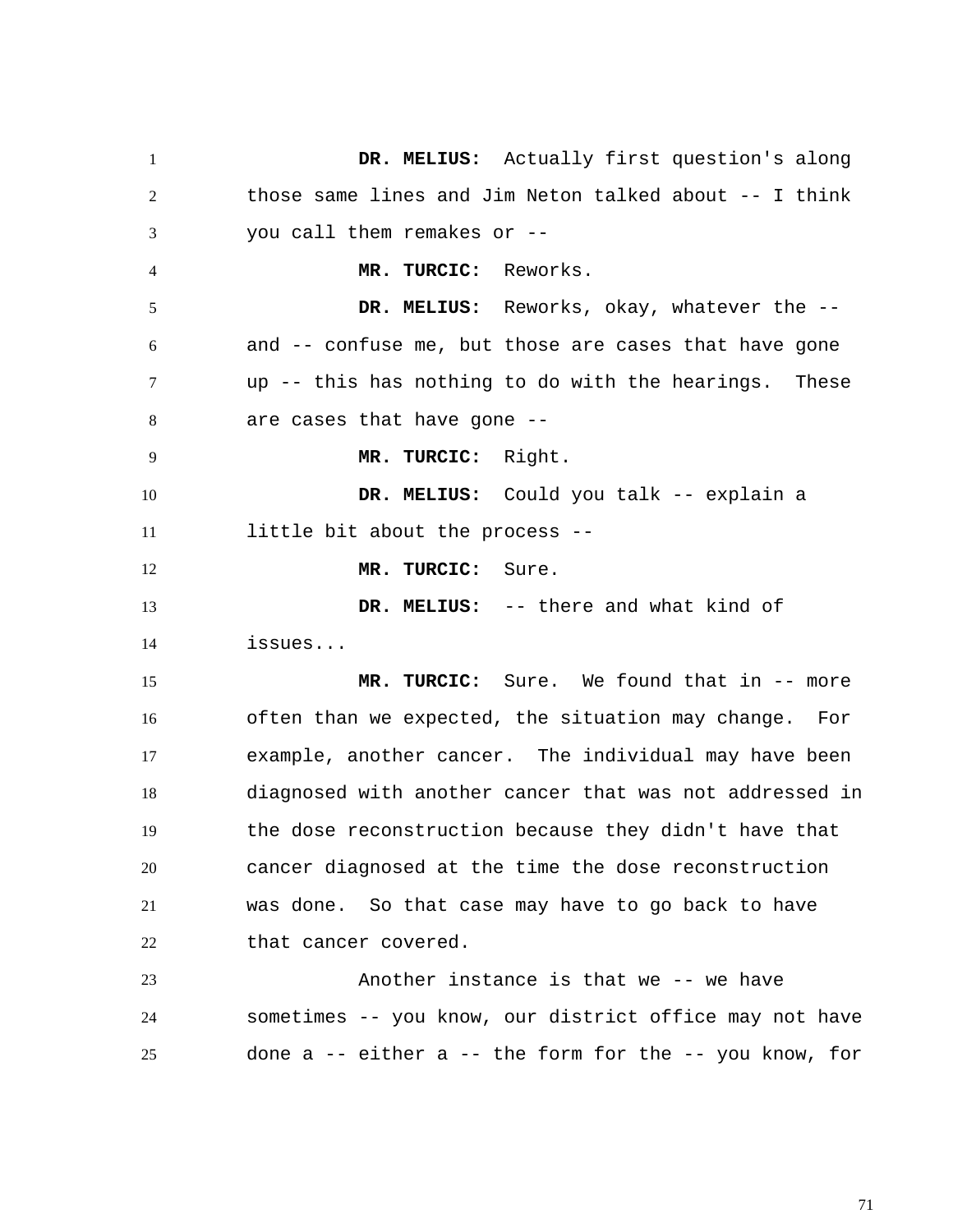1 2 3 4 5 6 7 8 9 10 11 12 13 14 15 16 17 18 19 20 21 22 23 24 25 skin cancer or smoking -- for lung cancer, and it may have to go back. There may have been errors in the - or changes in the ICD-9 codes. So there are - there's, you know, a number of reasons why these reworks have gone back. I don't think that to date - and again, we are just in the process of getting the requests for the hearings on dose reconstruction cases in large numbers -- that we have remanded any on dose reconstructions. I'm not aware of any that have been remanded yet.  **DR. MELIUS:** One of the topics that Jim Neton mentioned was the employment history discrepancies.  **MR. TURCIC:** Right.  **DR. MELIUS:** That was the one I was sort of trying to figure out how that could occur, though it seems to me -- I mean I know one of the issues has been figuring out how the employment history matches up with the exposure records.  **MR. TURCIC:** Uh-huh.  **DR. MELIUS:** So is it related to that or is it related -- that you get new information or more information about the person's --  **MR. TURCIC:** It could be both.  **DR. MELIUS:** Okay.  **MR. TURCIC:** It could be that we have gotten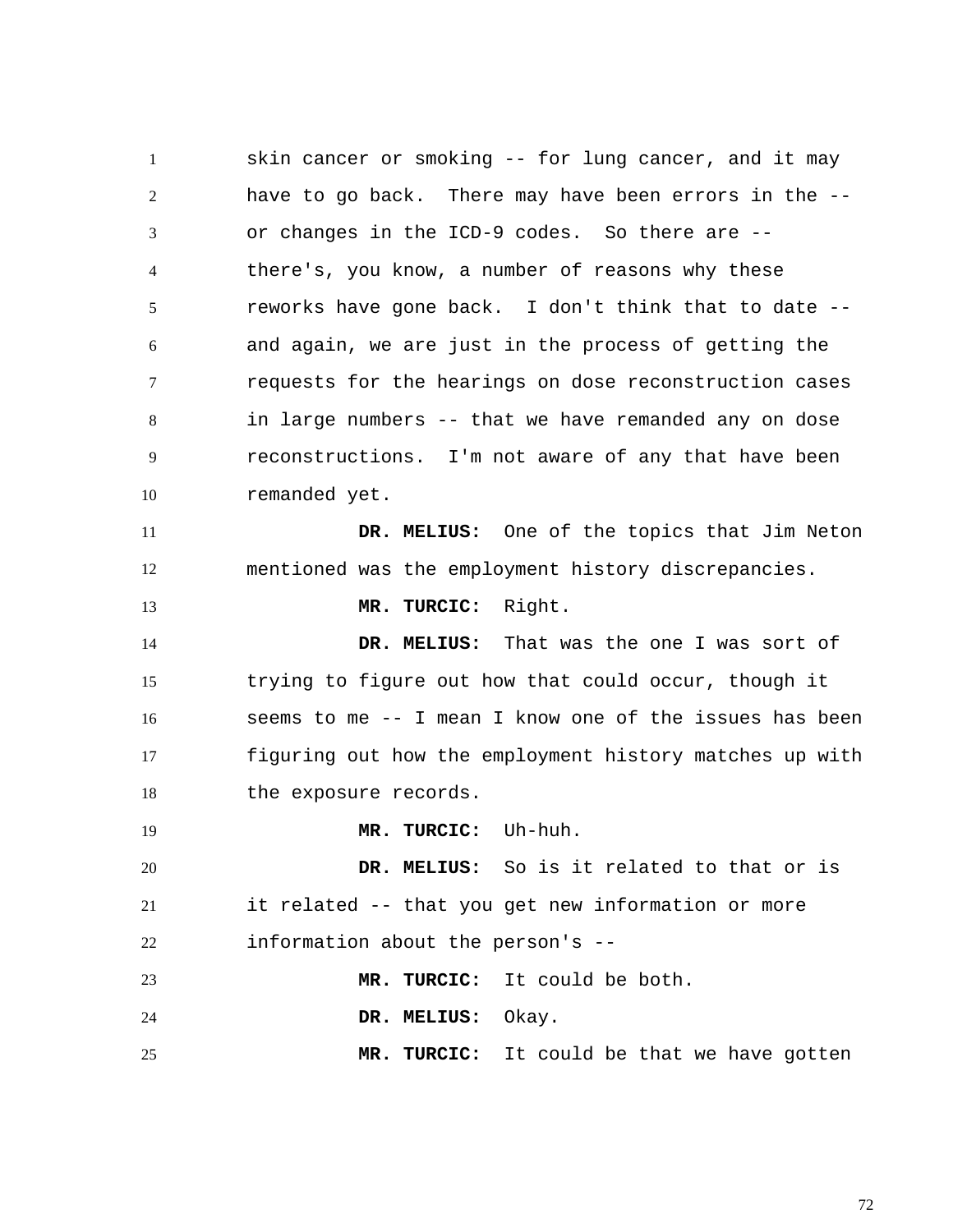1 2 3 4 5 6 7 8 9 10 11 12 13 14 15 16 17 18 19 20 21 22 23 24 more information. Sometimes we don't get that information till after a final decision and the individual asks for a reopening, and so we may get information -- additional employment on a number of cases. We -- we have the process set up because oftentimes in -- in NIOSH getting the exposure records, they find additional employment that was not -- was not verified up front. Those -- they continue working it and note it so that -- but then before the case can become final, we may have to verify that employment. You know, if that additional employment was found through records, that's very easy to verify. But if the additional employment was talked about in an interview, we may have to go back and redevelop that, so there -- there may be instances there that, you know, we need to rework the case.  **DR. MELIUS:** Okay.  **DR. ZIEMER:** Wanda Munn.  **MS. MUNN:** Thank you very much for these good statistics. Along the same vein that was discussed a little earlier with respect to breaking numbers out, I'm particularly pleased, obviously, so see the Hanford site statistics. I'm doubly pleased to do so because one of our nationally-elected officials was quoted

25 publicly here recently on a couple of occasions of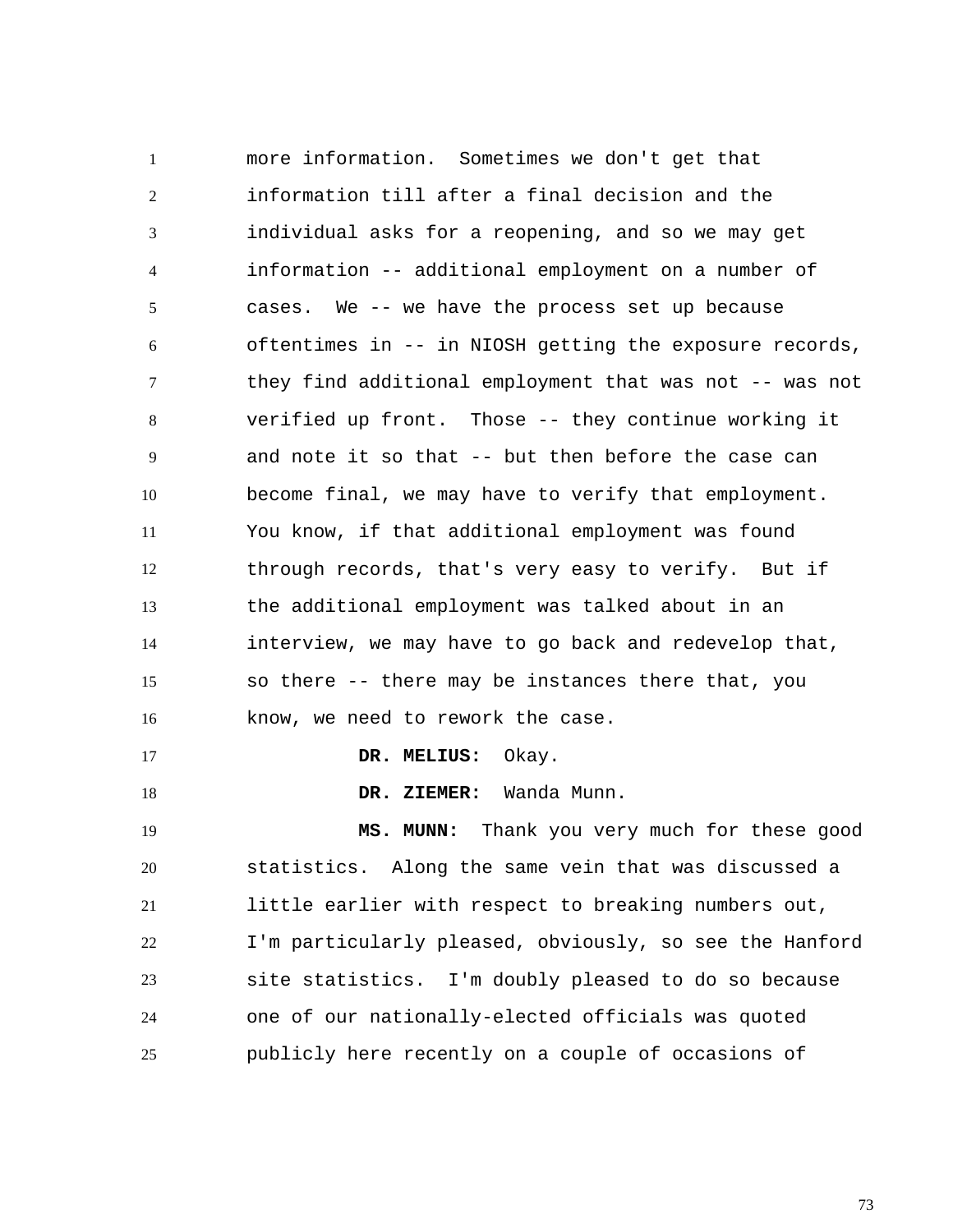1 2 3 4 5 6 7 8 9 10 11 12 13 14 15 16 17 18 19 20 21 22 23 24 25 saying out of 35,000 cases -- claims, only one had ever been paid. So I'm pleased that you have some more firm numbers than that. In the first Hanford site statistic, compensation figures, we had the same kind of problem that we previously mentioned --  **MR. TURCIC:** Yeah.  **MS. MUNN:** -- in that it is not clear to the casual reader or even to me, as a matter of fact --  **MR. TURCIC:** Uh-huh.  **MS. MUNN:** -- how much of this compensation is applicable to the concerns of this specific Board,  $SO - -$  **MR. TURCIC:** Okay, yeah, we'll do -- we'll break that out specifically, yeah.  **MS. MUNN:** As a -- as a sub-note, if you would break that out in the future.  **MR. TURCIC:** Okay.  **MS. MUNN:** Just so we know what our specific cases --  **MR. TURCIC:** Okay.  **MS. MUNN:** -- are doing, we'd certainly appreciate it. Thank you.  **MR. TURCIC:** Okay, no problem.  **DR. MELIUS:** Another question. We're going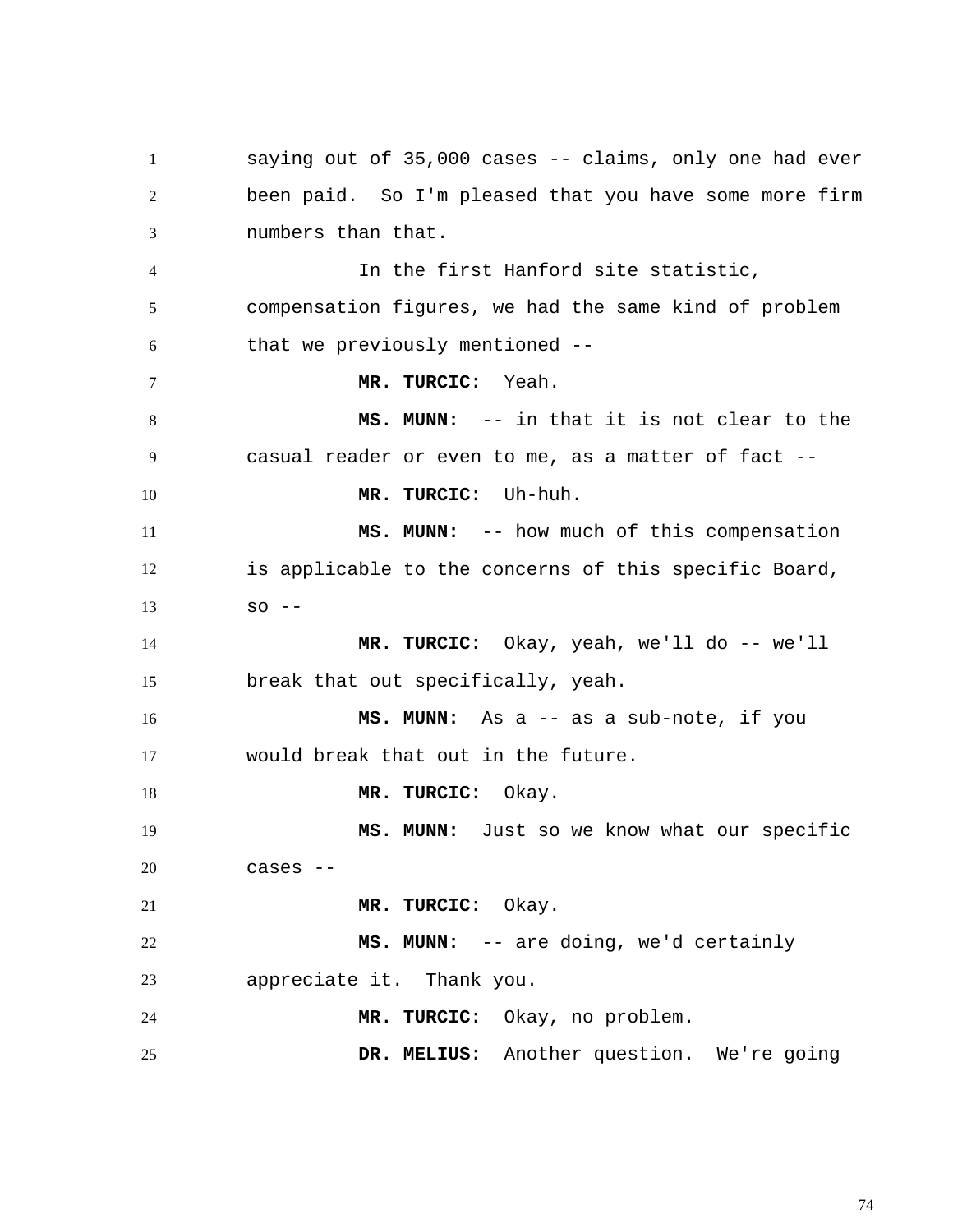1 2 3 4 5 6 7 8 9 10 11 to spend a lot of our time -- this Board -- tomorrow dealing with setting up the individual dose, you know, review process with our -- with our contractor and so forth, and I was just wondering if you had any views on how that process sort of ties into your efforts at the, you know, Department of Labor and issues -- obviously we're not, you know, reviewing individual cases per se and -- but -- but issues may arise during that process that may affect future claims or other claims and how that gets done and I'm just curious how you view it in terms of your overall process.

12 13 14 15 16 17 18 19 20 21 22 23 24 25  **MR. TURCIC:** I think it's -- it's very important to our overall process, and we would like to see it as early in the process as possible. You know, it's a quality control function. I would much rather have issues identified that can be addressed, you know, early rather than waiting until -- you know, from a particular site that we may have 2,000 final decisions and then find out that we may have to reopen all 2,000 cases. So as early as possible would be, you know, our -- of benefit to us. And you know, the Board's input on things like that would be very useful when we get into these hearings on, you know, specific issues relative to the -- you know, the dose reconstruction.  **DR. ZIEMER:** Gen Roessler?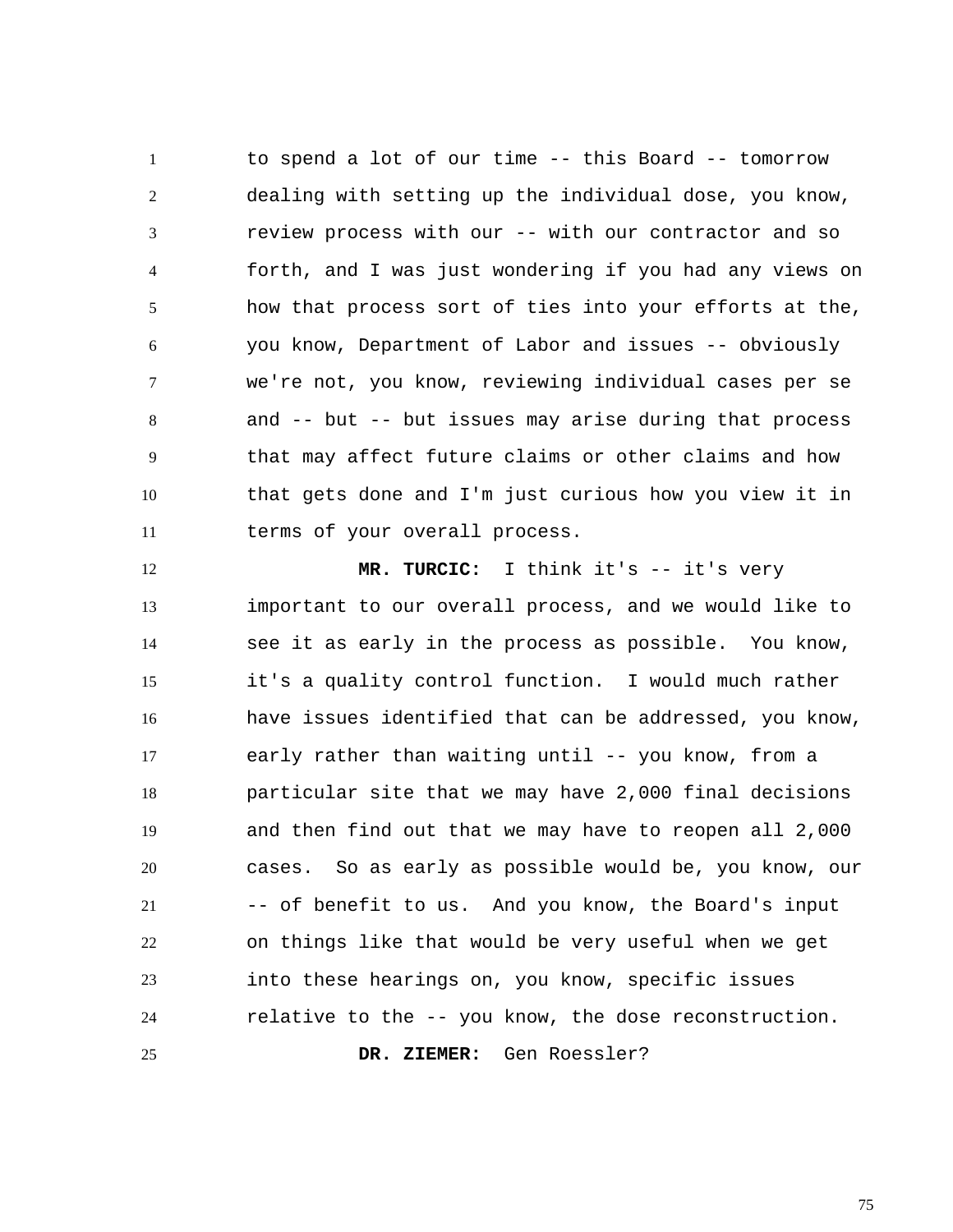1 2 3 4 5 6 7 8 9 10 11 12 13 14 15  **DR. ROESSLER:** Wanda's comment, along with Pete's discussion of outreach, has prompted me to bring up something that's been on my mind for some time, and it goes back to something John Till told us when he spoke to us about outreach. It appears that Pete's program is doing a real good outreach with potential claimants. But it appears that there's a big disconnect, either misinformation or lack of up-to-date information, with others -- the Congressmen and the public and the media, perhaps. And going back to what John said, I wonder if -- I don't know if it's the Board's responsibility or somewhere we should have maybe a quarterly newsletter that's written that could be handed out to interested people. That's just a beginning thought on that.

16 17 18 19 20 21 22 23 Now I know NIOSH has the web site, which is fantastic, but how many people out there -- other than us, and maybe including us -- what percentage of people really use the web site? And is it -- is there a statement on there that's concise enough to really convey the progress that it seems like is being made on this project? It's just a thought that I think we need to pursue a little bit further.

24 25  **DR. ZIEMER:** I don't know if those were rhetorical questions or if you want the NIOSH staff to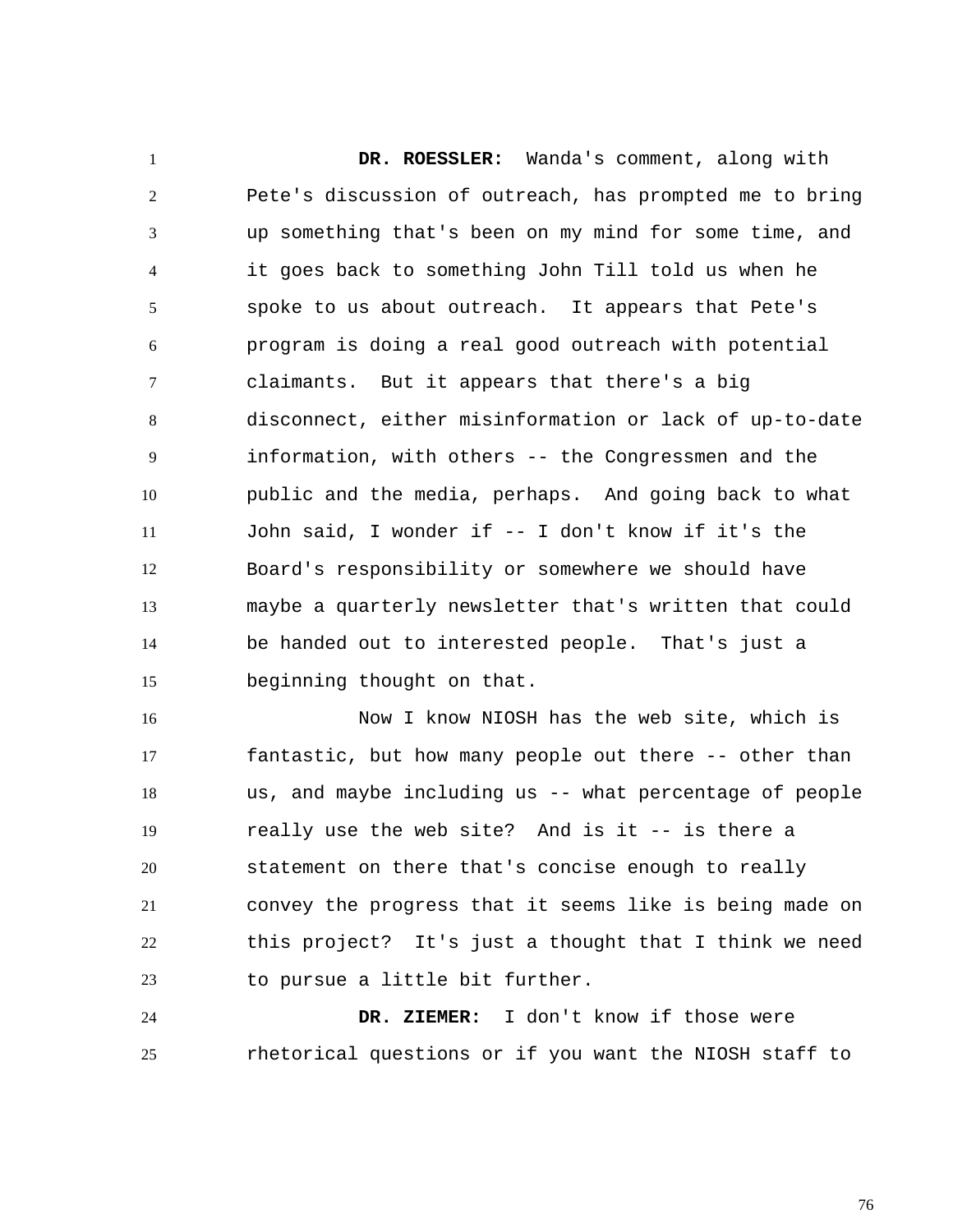1 2 3 4 5 6 7 8 9 10 11 12 13 14 15 16 17 18 19 20 21 22 23 24 25 answer, but certainly thought-provoking ideas. Other comments or questions? (No responses)  **DR. ZIEMER:** Pete, thank you again for --  **MR. TURCIC:** You're welcome.  **DR. ZIEMER:** -- updating us on the progress, and NIOSH. The Chair is going to declare a ten-minute comfort break, even though it's not on your agenda. But we will take ten minutes before our next speaker comes to the podium. So please avail yourselves of the ten minutes, but come back promptly. (Whereupon, a recess was taken.) **STATUS REPORT - DOE DR. ZIEMER:** Okay, I'd like to call the meeting back to order, please. Our next speaker will be Tom Rollow with the Department of Energy, and Tom's going to give us a status report and update on DOE's path forward. Okay, Tom.  **MR. ROLLOW:** Good morning. Since I talked to you folks last, I -- to this Board about -- in the fall -- last fall, I think it was in St. Louis, we've made a lot of progress. It's been real exciting. I think the main messages I want to share with you today are that we've put a maximum amount of our resources to work and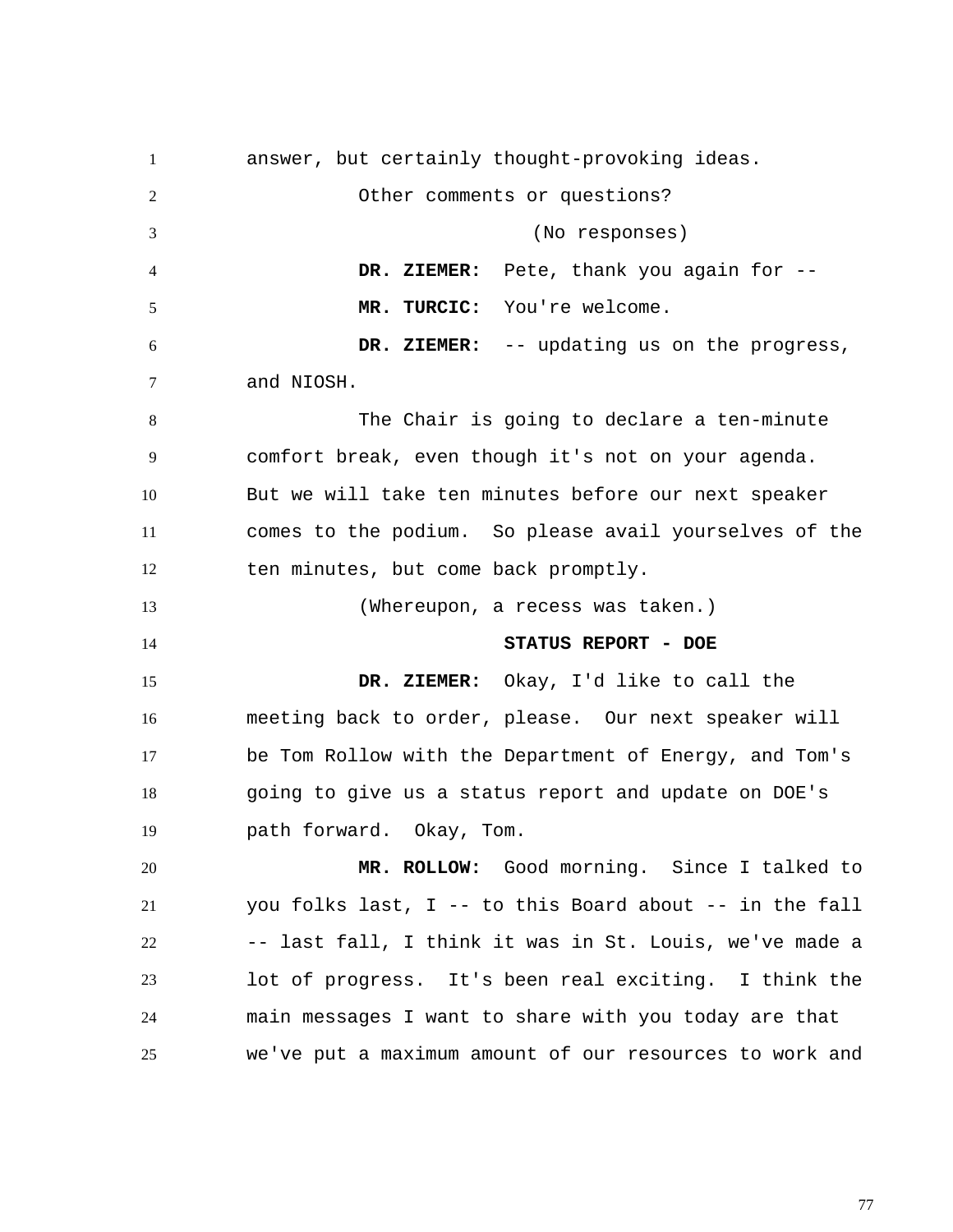1 2 3 4 5 made some great progress in processing cases for the Part D portion of the program. We have a new plan which I'm going to share a little bit with you today on how we get from here to eliminating the backlog over the next two and a half years.

6 7 8 9 10 11 12 13 14 And just as a reminder to the audience -- I know the Board is well aware of this -- Part D is the part of the program administered by the Department of Energy. It has to do with Workers Compensation and not with a compensation payment from the Department of Labor. And it's not necessarily under the auspices of this Board, but is basically a sister program to the program run by the Department of Labor and the National Institute of Occupational Safety and Health.

15 16 17 18 19 20 21 22 23 24 25 I'd just like to start out here and say that first -- as a reminder, the first bullet up there, DOE provides determinations on causation by qualified physicians on our applicants, and these are determinations that affect the processing of the cases to state workers compensation. The determinations - as you're going to see in a later slide, but the determinations that we've -- that we're now producing on a weekly basis have increased, but not nearly enough to reduce the backlog. Now we think it's a matter of resources and some legislative changes and some rule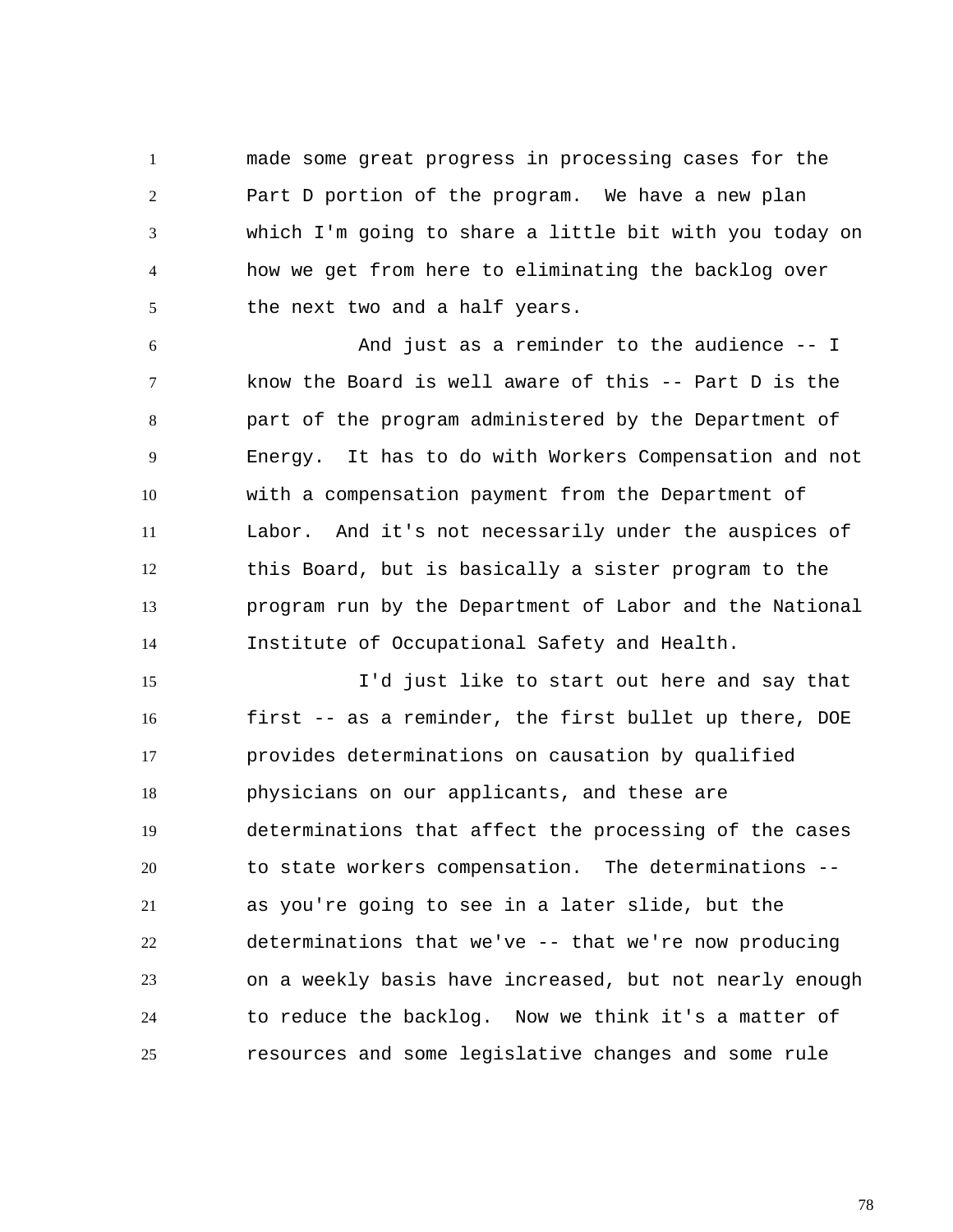changes, and I'll touch upon those.

1

2 3 4 5 6 7 8 9 10 11 12 Our plan to eliminate the backlog will take about two and a half years to achieve. That plan is a combination of increasing our current production, eliminating backlog. We need some Congressional help to do that, both financially and legislatively. Last bullet on this slide, DOE is maximizing our applicants' opportunity for state workers compensation benefits. Again, as a reminder, this program helps people to apply for state work comp and does not have a compensation payment associated with it.

13 14 15 16 17 18 19 20 21 22 23 Just contrasting the two programs, Part D and Part B, for everyone's information, the Part D program administered by DOE is assistance with state workers compensation, it's -- covers all illnesses related to radiation and toxic exposure. If we look over on the Part B side, the Department of Labor and NIOSH-run programs have to do with radiation-induced cancers, and in some cases beryllium and silicosis, as I'm sure you're aware. And a large part of the radiationinduced cancer determination is the dose reconstructions performed by NIOSH.

24 25 Back on the left side of this screen, we use physician panel determinations. NIOSH does enter into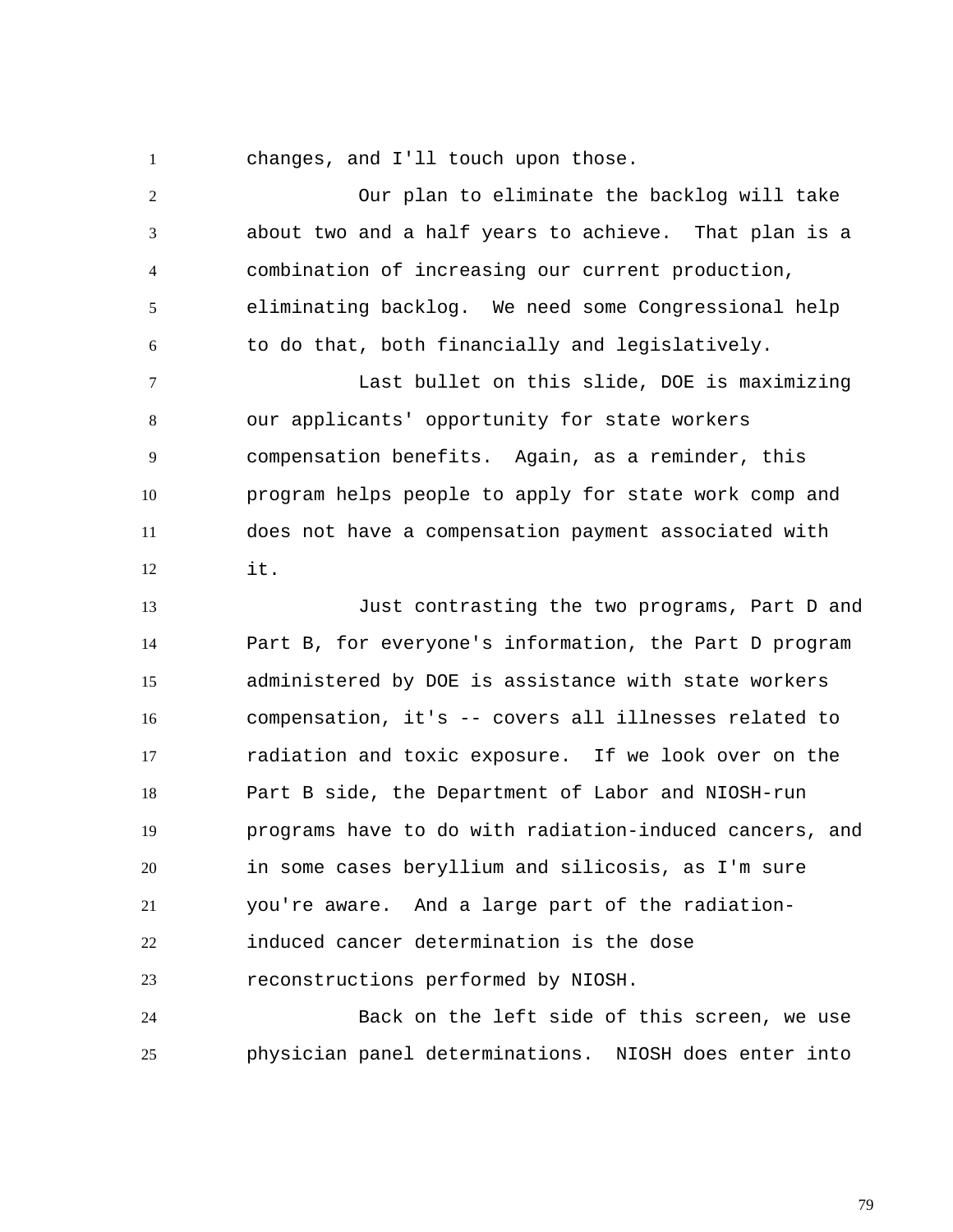1 2 3 4 5 the picture there because NIOSH helps us recruit and actually selects and certifies the -- or qualifies the physicians that serve on these panels for the Department of Energy. Lastly, we gather radiation and other medical and employment data at the sites.

6 7 8 9 10 11 12 13 14 We also do gather data for the Department of Labor and NIOSH programs. In fact, Mr. Turcic -- who was up here a few minutes ago -- talked about the Department of Labor program. Almost without exception, every case that has been acted on by the Department of Labor and by NIOSH on that side of the program, we collected the data and provided that to them for those programs, both employment -- mostly employment data and also the radiation data that -- that NIOSH uses.

15 16 17 18 19 20 21 22 23 24 25 This is a kind of a picture of where we are, just to -- and for purposes of summary, our process can be thought of as several different boxes in a time continuum processing these cases. There's an application made here, next step is for us to interview and work with the applicant to figure out what the illnesses they're claiming, where they worked. Then we go get records from the site. Once we have the records from the site, we put together a case, and once we put together the case, it goes before the physicians panel. This is a picture of the cases per week that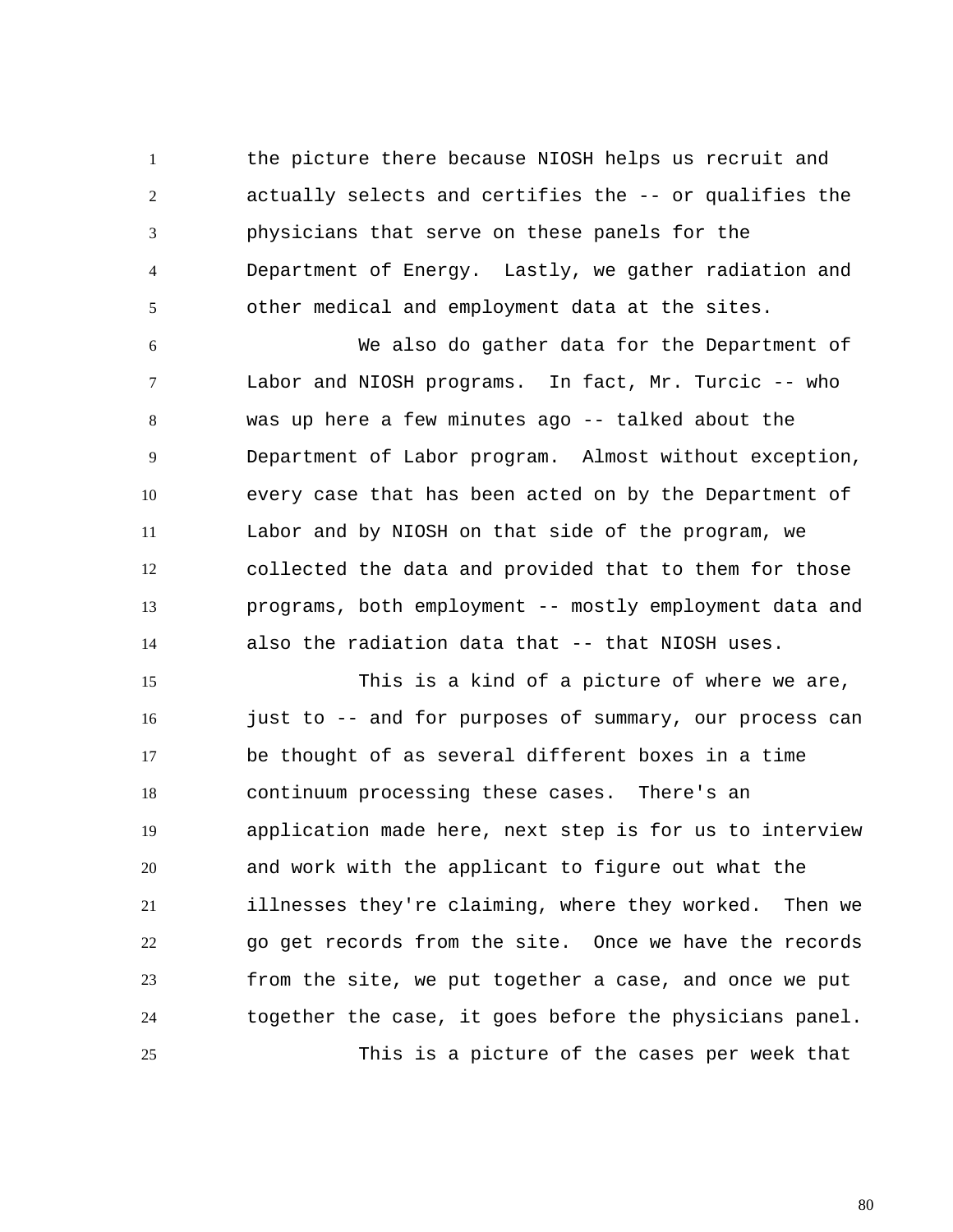1 2 3 4 5 6 we've actually been processing and preparing cases for the physicians panel. So these are not cases completed, but these are cases prepared by the Department of Energy for the physicians panel. On the left-hand side here, these are cases processed per week, and down on the bottom is a time line.

7 8 9 10 11 12 13 14 15 16 If you notice this dotted line right here, this has to do with some financial changes that occurred in our program last fall, but it also is about the same time I think I came out to St. Louis and talked to you folks, so at that time we were preparing about -- looks like about 30 or 35 cases per week for the physicians panels, the Department of Energy. Today we're actually producing somewhat greater than 100 cases per week. We're averaging about 120 cases per week for the physicians panels.

17 18 19 20 21 22 23 24 25 Let's see -- this chart -- as I was drawing this diagram in the mid-air up here, this chart represents the physician panel determinations, so it's kind of the downstream end of the process. This is after the physicians have actually finished reviewing the cases and a determination has been sent back to the applicant. And again you can see that in the early part of the program we were averaging somewhere less than five cases per week. And since middle or late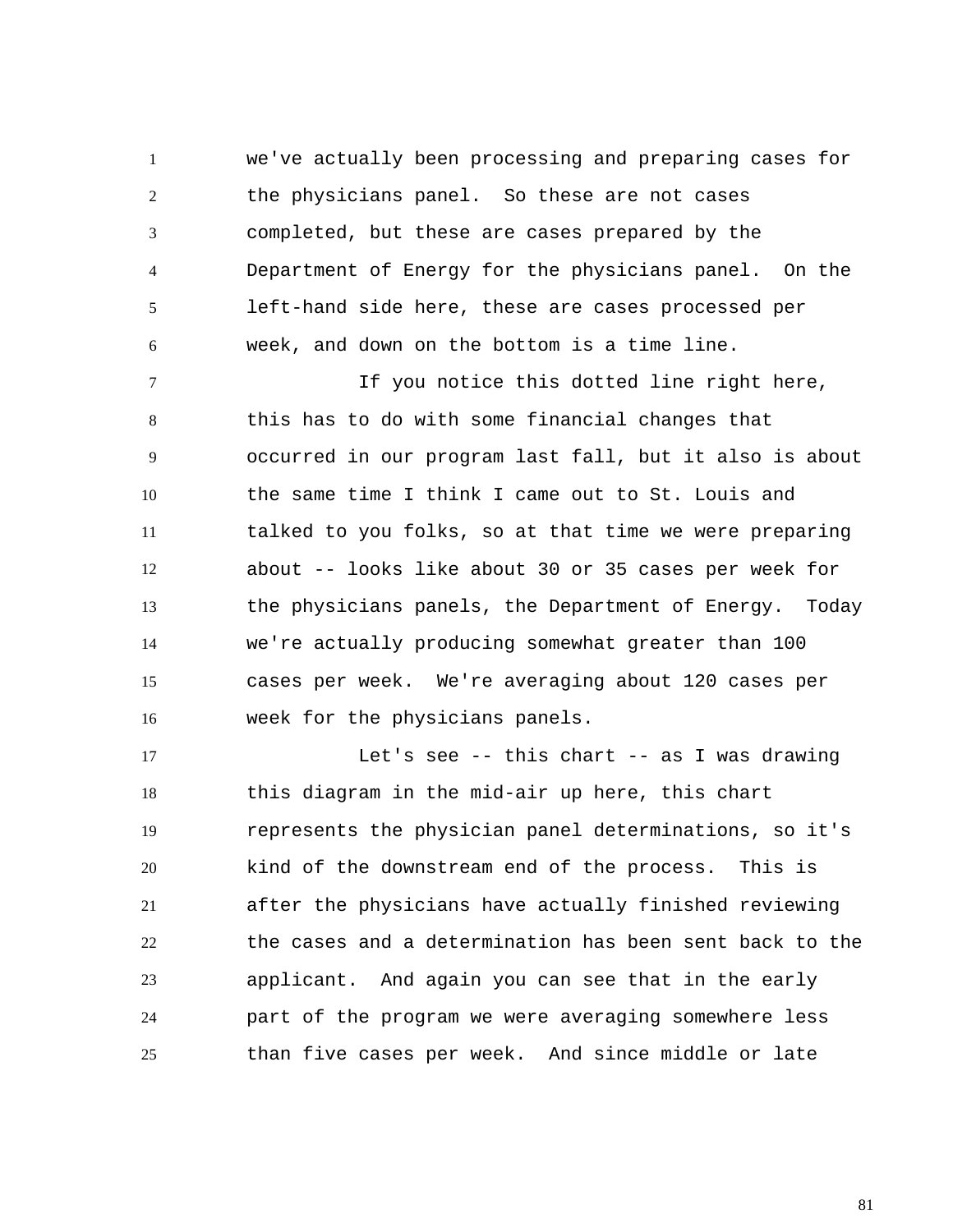2 January, we've actually -- are averaging up around 30 cases per week processing for the physicians panel.

1

3 4 5 6 7 8 9 10 11 12 13 14 15 16 17 18 19 20 The reason that these changes have taken place are -- there's several reasons for that. One of the main reasons is we did start full-time physician panels in Washington, D.C. The early concept in this program when I first took it over about a year ago was that we'd use part-time physicians. NIOSH would appoint these physicians and we would put them together part-time, working in the field, coordinating electronically to rule on these cases. We have since found that it's very efficient if we can get the physicians to meet all in one place at one time. So in early January we started bringing physicians to Washington -- one, two or three weeks at a time -- and putting them together in Washington and actually serving on a panel where they can work together in one room. And the productivity went up dramatically in our program for doing that, and we're trying to get more and more physicians interested in working that way.

21 22 23 24 25 Our plan to eliminate the backlog -- we have about 23,000 cases -- applications for this program. We've processed something over 1,000 -- I'll show you the numbers later in my package. But our plan to eliminate the backlog results from a four-month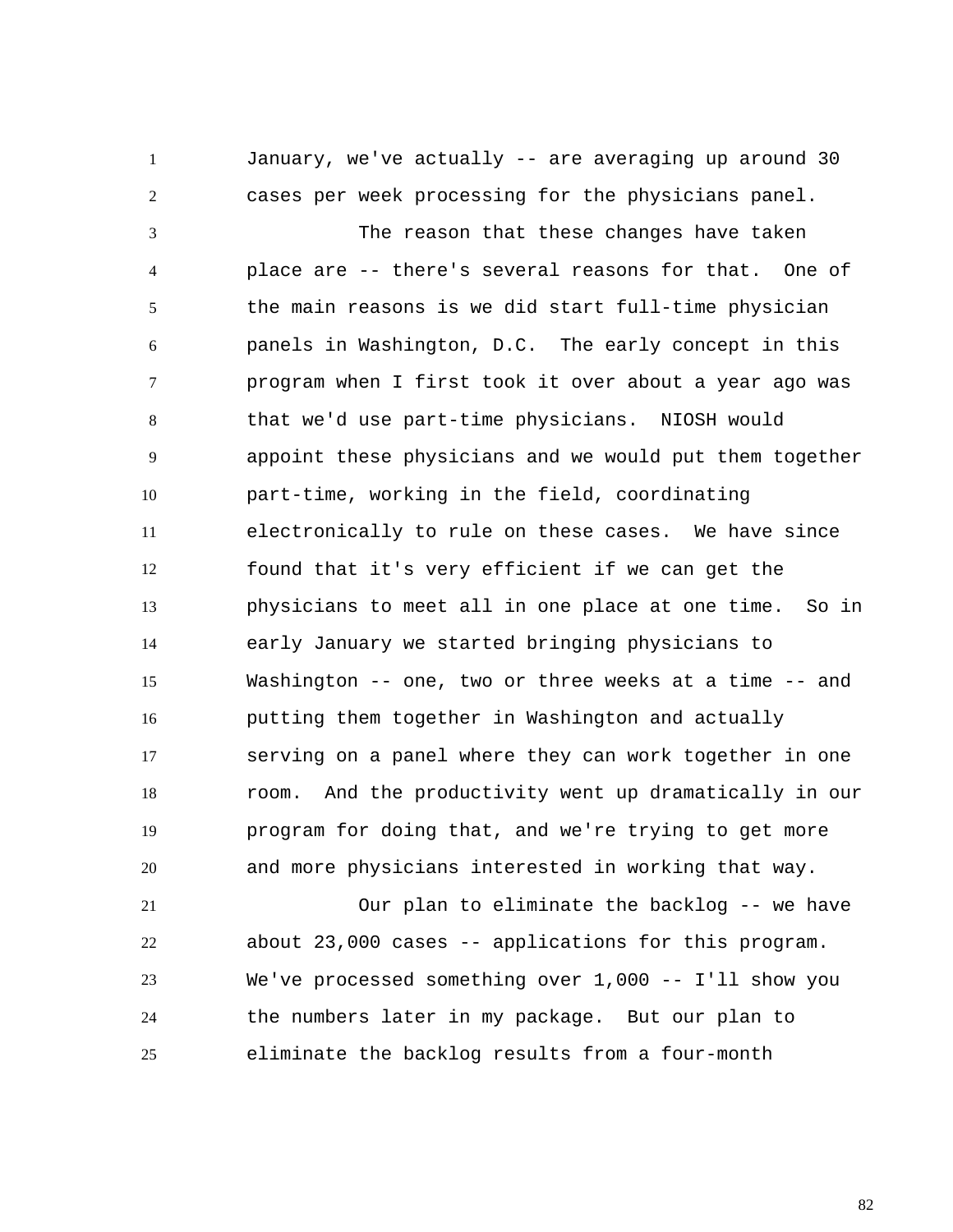1 2 comprehensive review which we finished about a month ago and has these aspects to it.

3 4 5 6 7 8 9 10 11 12 13 14 15 16 17 As far as the regulations go, we have actually issued a new rule about a month ago. It's out for comment -- for 30 days comment right now, but we're actually operating to it, and that new rule changes the number of physicians on a panel from three physicians to one physician. Now what that means is that one physician will look at a package in an application and rule on it. If that is in fact a positive, that application package is done and that person gets a positive determination. If that application is a negative, then it would go on to a second and to a third review to give the applicant the benefit of the doubt to make sure that -- before we give them a negative -- that two out of three physicians agree that that was a negative physicians panel finding.

18 19 20 21 22 23 24 25 The legislation component -- components of our plan involve changing the physicians' pay cap. As you may or may not be aware, the original legislation fixed the pay cap at a executive level three level, which basically comes out to be \$68 an hour, and we've found that physicians doing this kind of work typically see two -- a factor of two or more times that pay per - - on a per-hour basis, and that is affecting our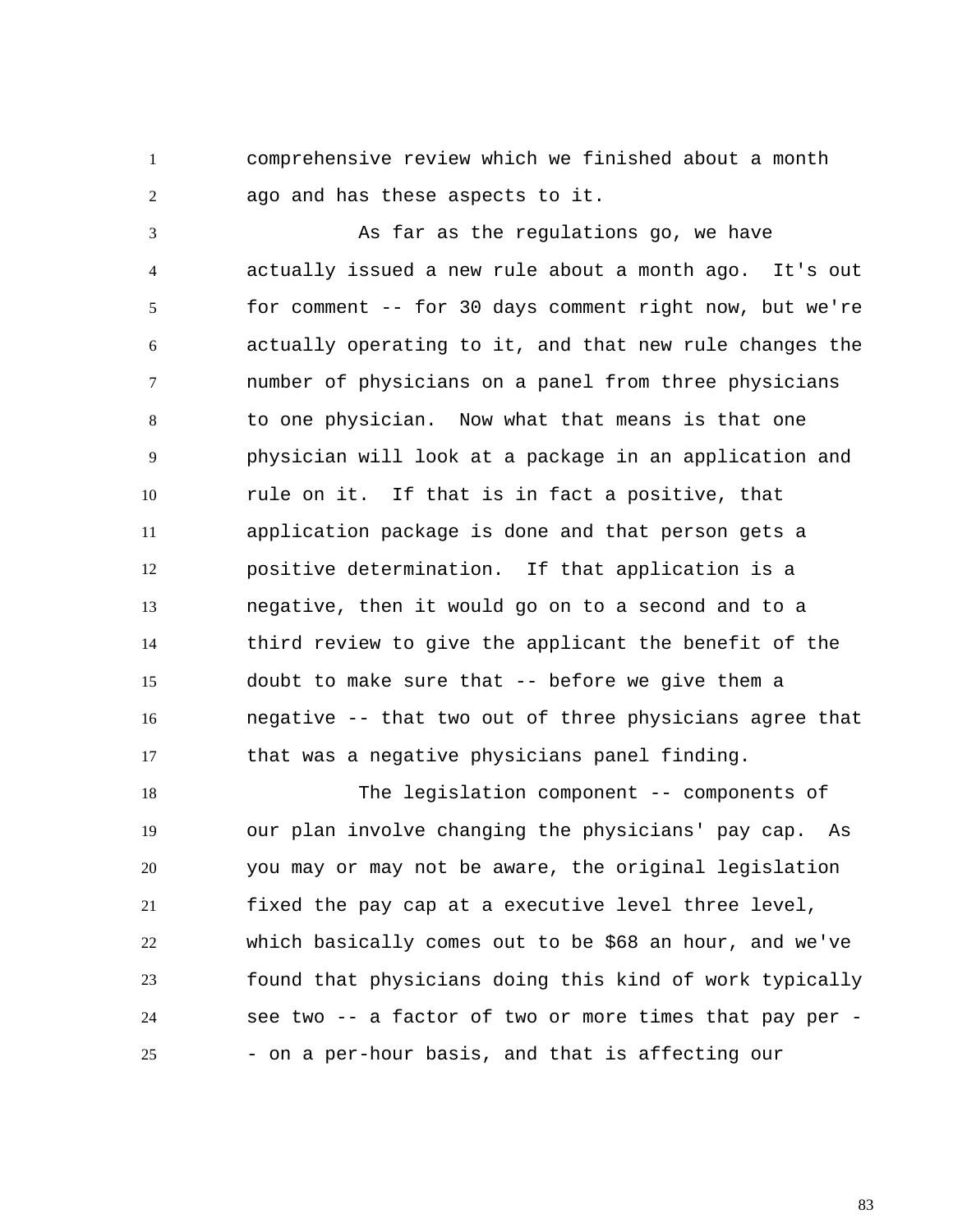1 2 ability to hire and attract physicians to work in this area.

3 4 5 6 7 8 9 10 Also we are looking for legislative changes to expand the hiring authority. Basically the - there's some restrictions in the current statute - when I say statute, I mean law -- in the current statute or law that restrict the physicians that NIOSH can nominate for this program, and so we're looking for some changes to the statute to expand that hiring authority.

11 12 13 14 15 16 17 18 19 20 And then also there's a requirement in there for a state memorandum of understanding with each state before we can process cases in each state. And that's really kind of a legacy or an antiquity for the program. At one time it was thought that this program might actually rule on each individual case on behalf of the state, and at that time you'd obviously have to have some kind of agreement with the state to spend their money -- their work comp money or make their work comp decisions for them.

21 22 23 24 The current program does not do that. The current program provides a positive physicians panel finding and then helps the employee make an application for state work compensation.

Those legislative fixes have been recommended

25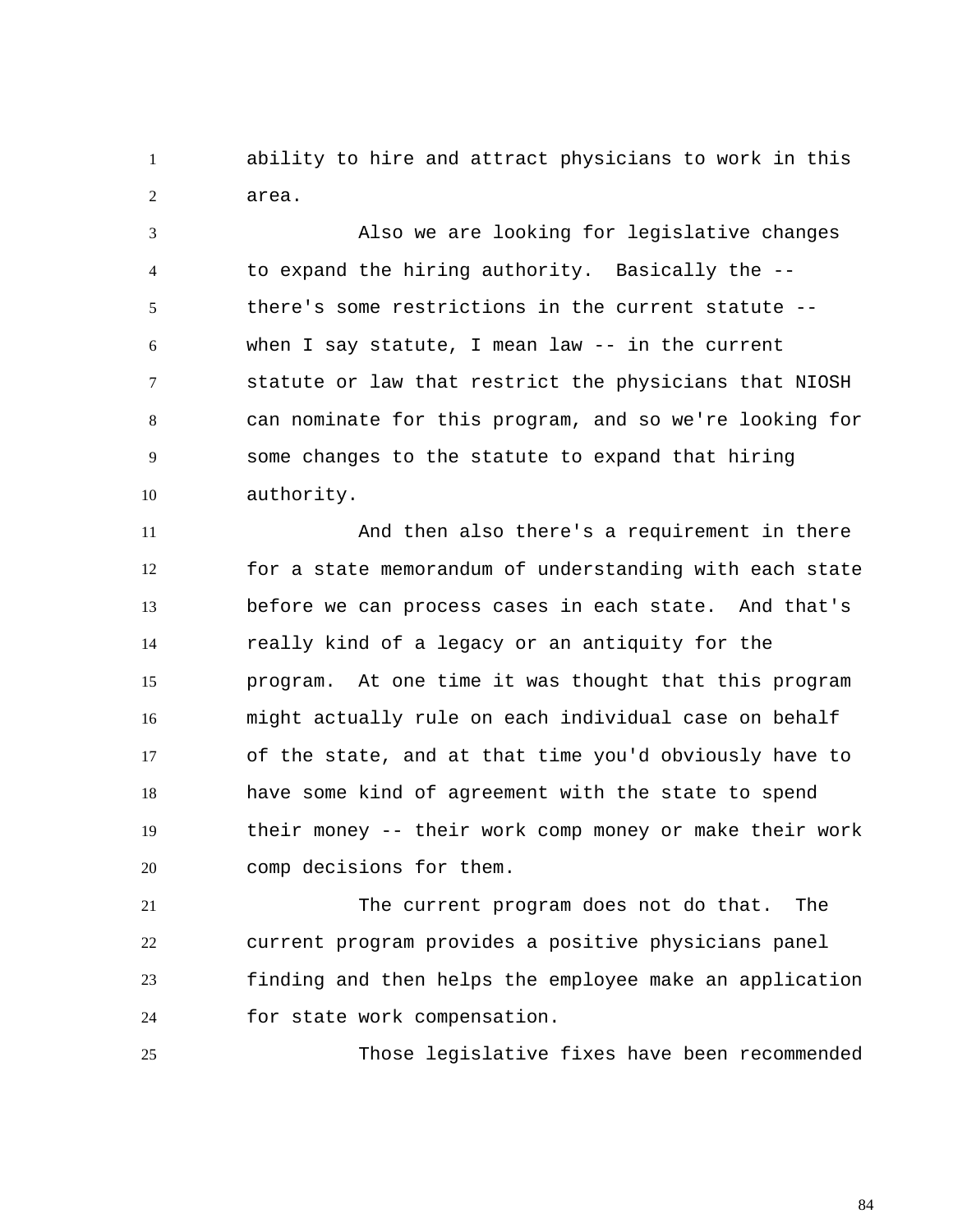1 2 3 to the Congress and we're looking forward to their action on those legislative changes sometime in the next few or many months.

4 5 6 7 8 9 10 11 12 13 As far as budget goes, year -- in FY 2004 currently we have a \$33 million appropriations transfer. I'll talk a little bit more about that in another slide, but we've asked Congress to allow the Department to move money from other tasks inside the Department to this task, and that request has been in to the Congress since about January and we're hoping to get action on that soon. That will allow us to apply more resources and process more cases, which I'll show you in just a minute.

14 15 16 17 18 19 20 In the year 2005 or FY 2005 we have a healthy budget, \$43 million budget request in. And when I say healthy, as I've shared with you last fall in St. Louis, we under-estimated the level of applications in this program early on and got a slow start, and these are monies that will help us catch up in the processing.

21 22 23 24 25 Lastly, we've also implemented or are in the process of implementing many process changes. We've increased physicians recruiting, working closely with NIOSH to try to get more physicians attracted to working in this program. The physicians panels are our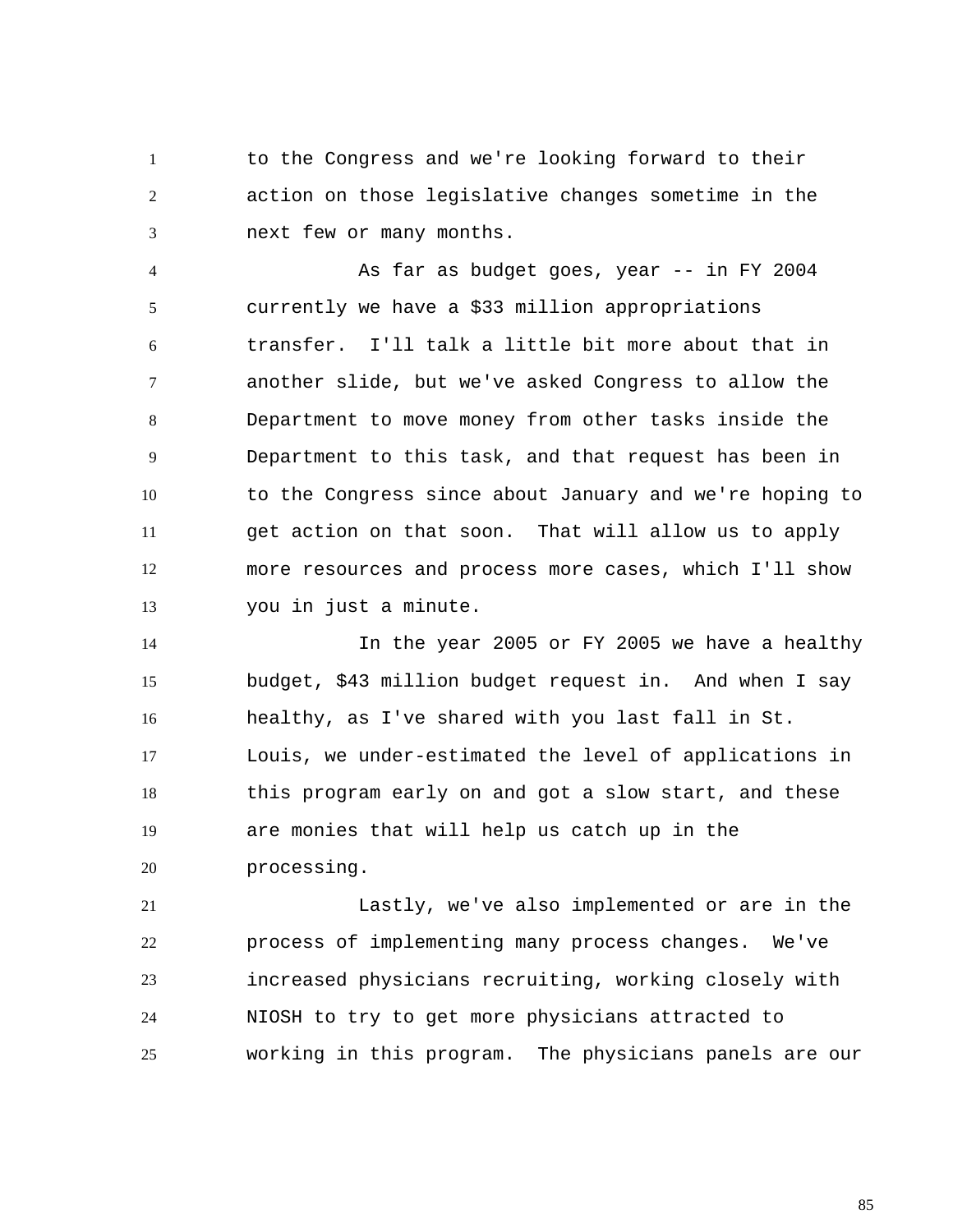1 2 3 major bottleneck in this program, and that cannot be solved just by resources. We've got to find qualified physicians to process the cases.

4 5 6 7 8 9 10 11 12 13 14 We're also going to put together a tiger team. The Department of Labor has agreed to work with the Department of Energy to put together a tiger team, and those of you that -- been around DOE sites for ten-plus years -- no, this is not that kind of tiger team. But put together a tiger team to help categorize and rate suggestions that have been made to date for this program and figure out which ones will give us the best bang for our buck and implement those kinds of changes. I'll touch on that in another slide here in a few minutes.

15 16 17 18 19 20 21 22 23 24 25 Also we are prioritizing cases -- living applicants before deceased applicants, for example. We try to process those first because those may have medical benefits which can benefit people sooner. Some of the cases involve dose reconstructions that NIOSH is performing. Previously we could have sent those to panel without a dose reconstruction and then waited some number of months or a year later to get the NIOSH dose reconstruction. It might have conflicted with the ruling of the panel, so we're going to hold back on those cases and await dose reconstruction before we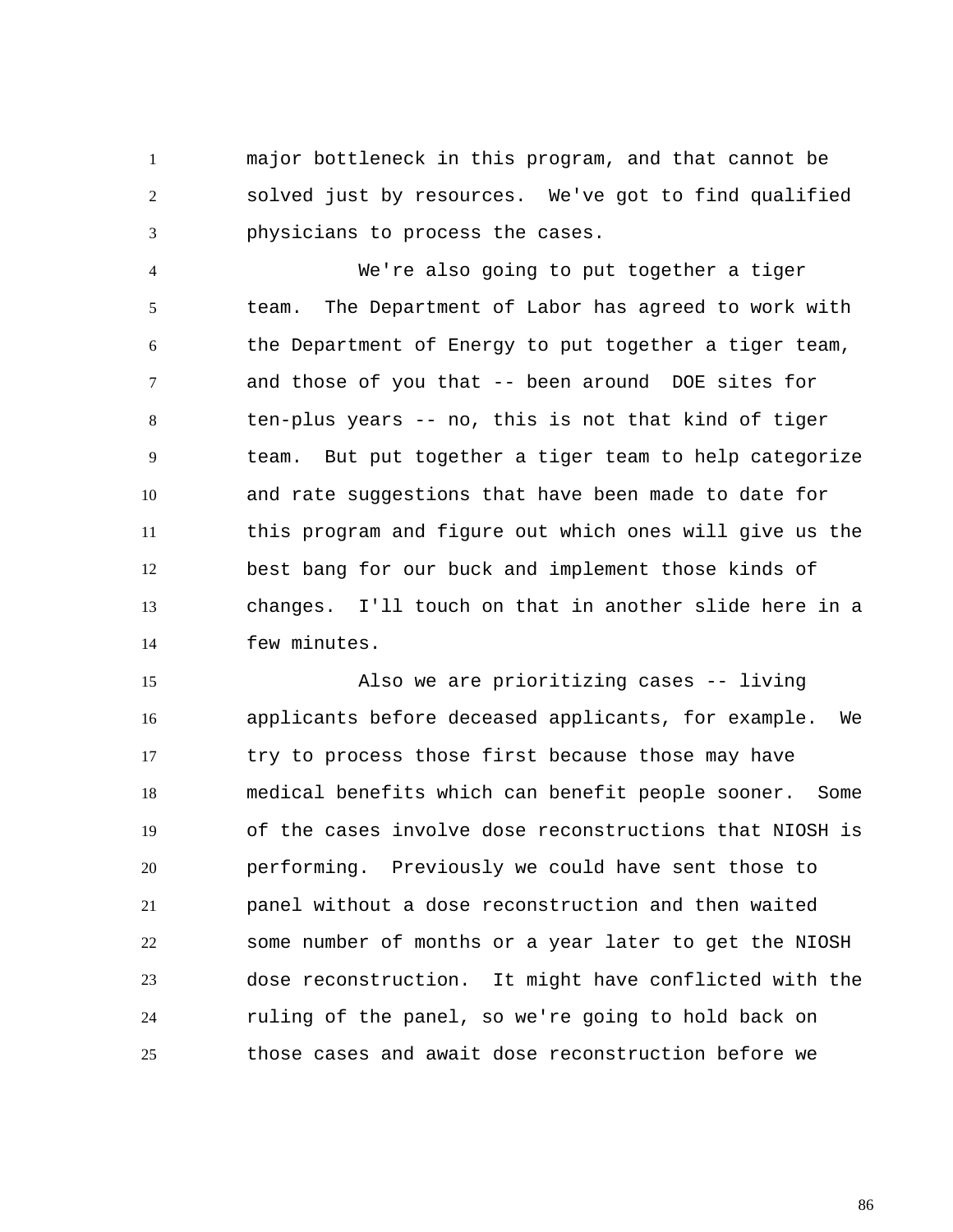1 2 3 4 send those to panel. That provides both consistency in the panel findings, as well as allowing some of our other cases to go forward while we're waiting for the dose reconstructions.

5 6 7 8 9 10 11 12 13 14 15 16 17 18 The supply of physicians, as I mentioned, is our number one challenge or number one bottleneck in this program, and I've touched on these issues before - - the inadequate compensation issue which is outlined there. Limited hiring authority is more of a bureaucratic challenge, but if you're interested, basically the law or the statute that we're allowed to hire physicians under kind of characterizes them as part-time workers, yet this is a two and a half year program to reduce the backlog, and we need physicians that can work hard, hot and heavy for us full time for two and a half years or more, so we need some changes in the statute to allow us to do that. I don't think there's much more to say on that particular slide.

19 20 21 22 23 24 25 This is an interesting slide. I'll take a minute and explain some of the aspects of it so you can kind of focus on it. On the left-hand side is full time equivalent hours. And full time equivalent hours, for those of you not familiar with the term FTE, if someone is working one hour a week for you and a full time person works 40 hours a week, then you get one-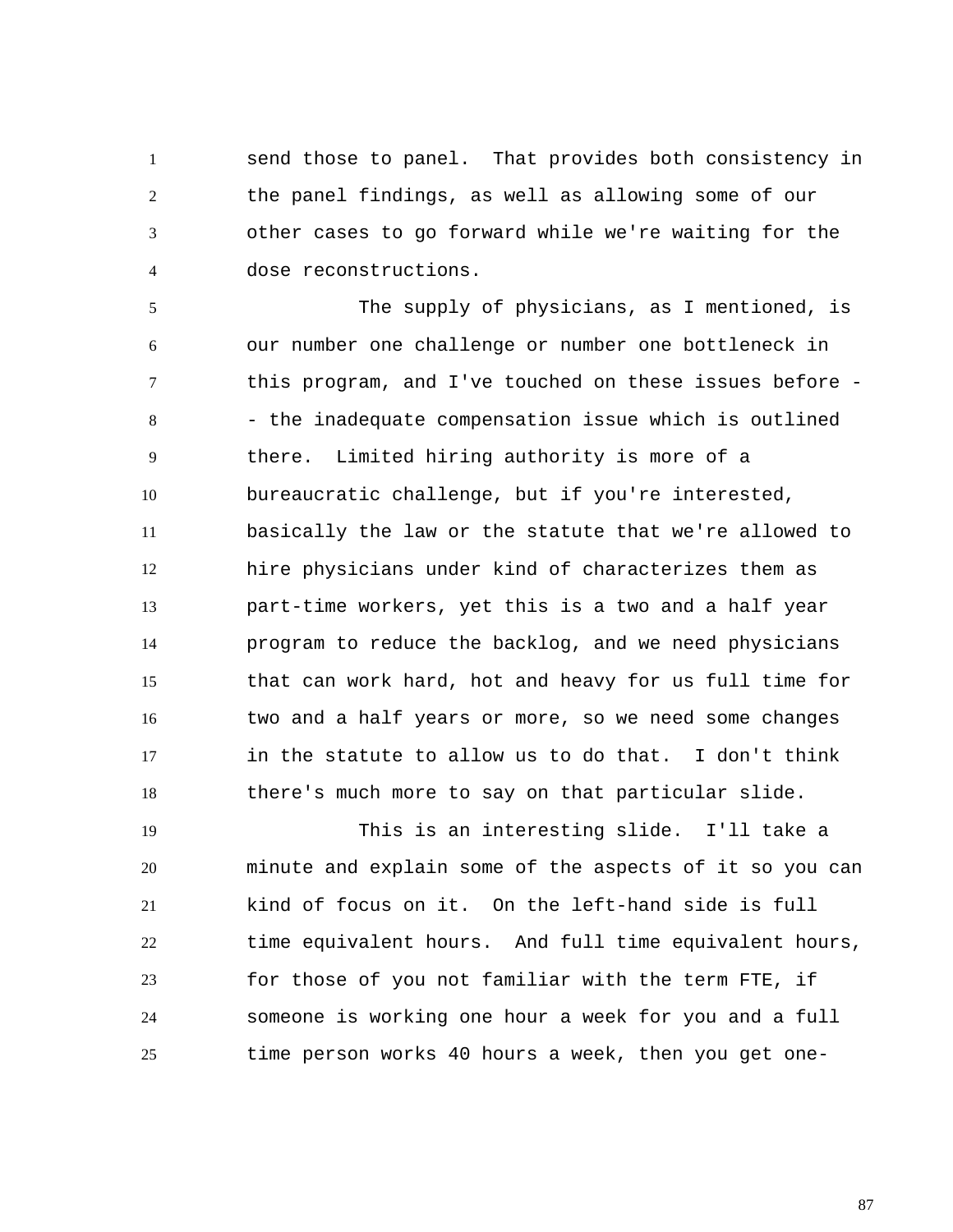1 2 3 fortieth full time equivalent. Okay? So that's actually a pretty good explanation on how this chart lays out.

4 5 6 7 8 9 10 11 12 13 14 15 If you see this -- the dark blue up here, it says 167. NIOSH has appointed for the Department of Energy program to day -- when I say to date, this was like a month ago because NIOSH actually sent us 40 more physicians in the past few weeks. But NIOSH has actually appointed 167 physicians to our program here. Of those 167, 129 are currently working actively in the program. And the difference between those two numbers is just basically some docs are on vacation or for whatever reason -- they got appointed to the program but they don't have time to work on the program, so basically we have about 129 docs that work full time.

16 17 18 19 20 21 22 23 24 But 129, we don't get 129 FTE from them. They originally committed to NIOSH that they would work for about 16 hours per month. If they worked for 16 hours per month, you'd get this many FTE -- I guess that looks like it's about eight or nine, ten FTE there in that brown bar. What we're actually getting from them right now on average is about four hours per month, so just a couple FTE down here in this purple. Where we need to go to accomplish our plan

25 and to process these cases is we need 20 FTE by June of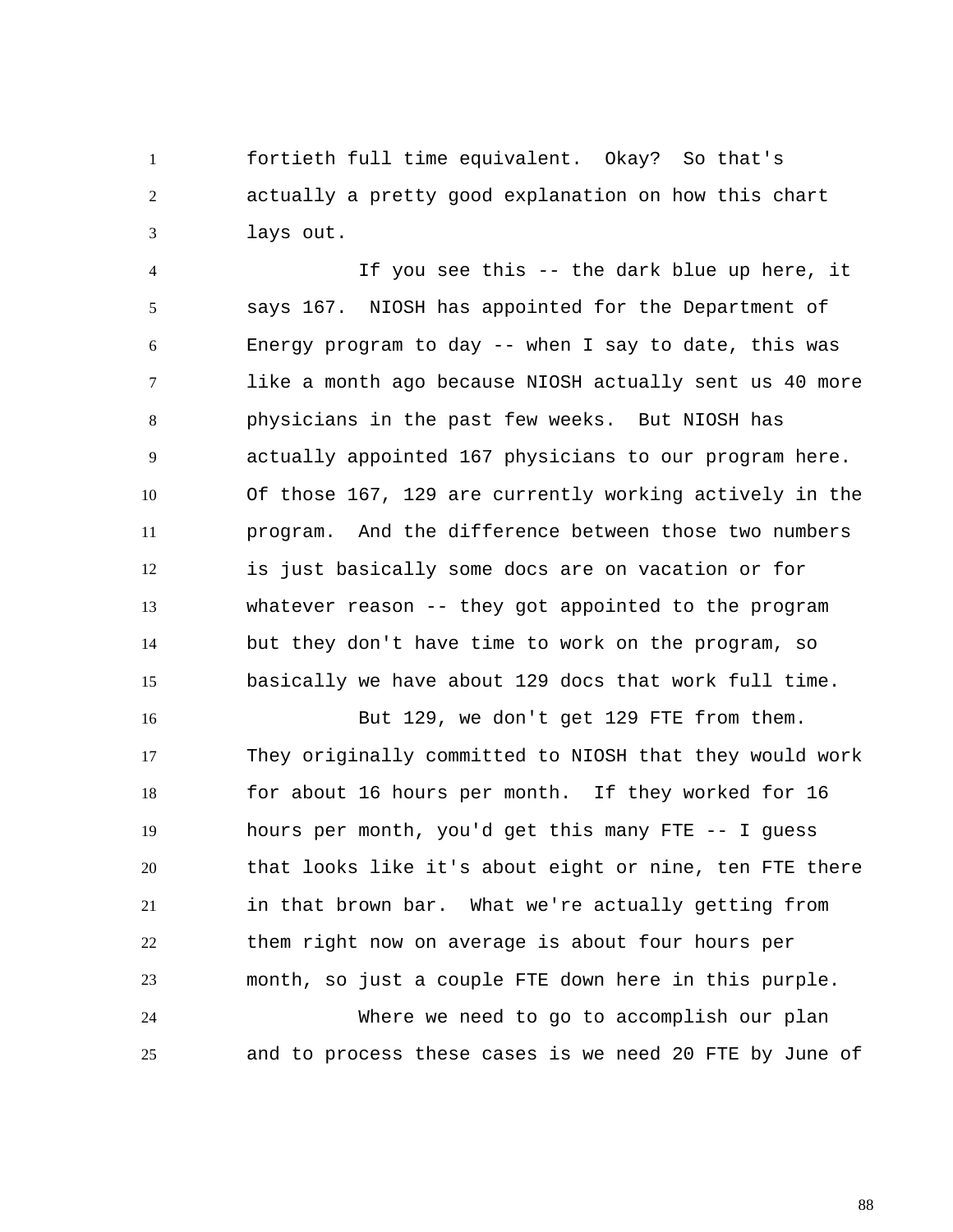1 2 3 4 5 6 7 8 9 2004, goes to 35 FTE in January of 2005, and we need 60 FTE in April, 2005 and then to the end of calendar year 2006 to make this program work. So that kind of gives you a picture of where we need to go. And this is - these are big steps. These are giant leaps to get from this little purple bar here to those yellow bars, and it's going to take a lot of work on our part and on NIOSH's part to identify and put to work those physicians.

10 11 12 13 14 15 16 17 18 19 Physician productivity issues, there were stumbling blocks or some challenges, some obstacles in the statute and in the DOE rule that was originally produced. I've touched on this before. The rule required three physicians. We're going to one. That we have seen near-unanimity of results from these panels. It's taken us two to four weeks to coordinate these three-physician panels by telephone and e-mail, and we think going to a single physician will give us some great efficiencies there, also.

20 21 22 23 24 25 I talked about dose reconstructions, there was a possibility of double determinations or conflicting determinations with dose reconstructions. If we sent through a case today and then got a NIOSH dose reconstruction that disagreed with that case a year from now, that would have presented some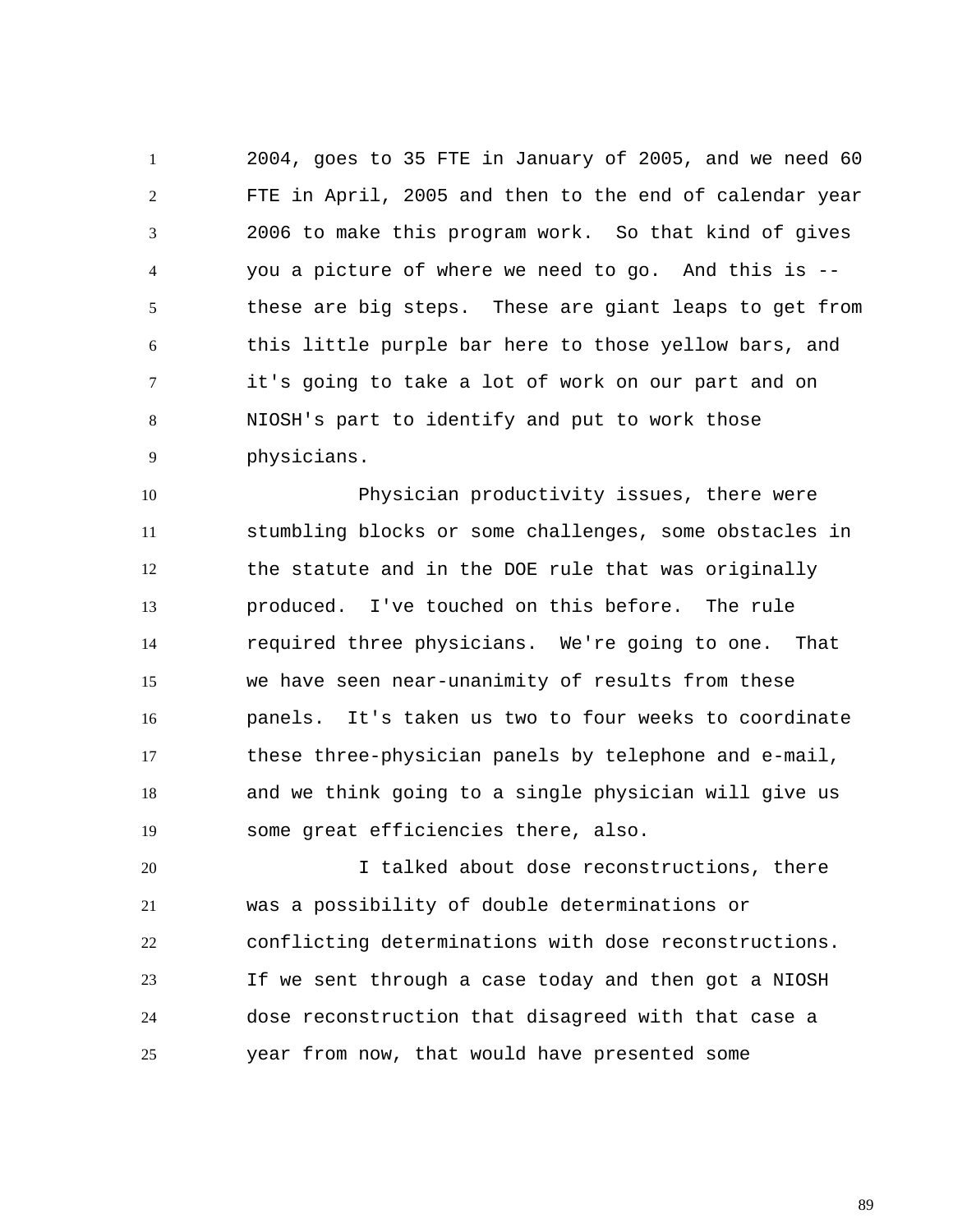1 2 3 4 5 6 7 8 9 10 11 12 challenges for the program as to how to deal with that. Also it's much more efficient for our physicians panels to deal with a dose reconstruction if it's already performed. They can just look at it. In fact, there may even be a possibility -- we talk about it down here in the lower right-hand corner -- of some presumptive determinations and not even have to go to the panel. Say if we had a positive dose reconstruction for a certain cancer from NIOSH, why even send it to the panel; just give it some kind of blanket approval and move it on. So those are some of the things that we're studying.

13 14 There's not much more I want to say on this slide. Let me move on to the next one.

15 16 17 18 19 20 21 22 23 24 25 Physician panel rule, I've touched on - provides a doubling of cases per physician. We calculate or we estimate that we'll get about a double -- a factor of two increase in our productivity going to a single physician's panel. Now you say well, gee, Tom, if it's one physician versus three, you ought to be three times faster. But it actually doesn't work out that way because there are negatives, and the negatives have to go to a second and a third physician. And if you take the number of -- the percentage of negatives that we have versus the percentages of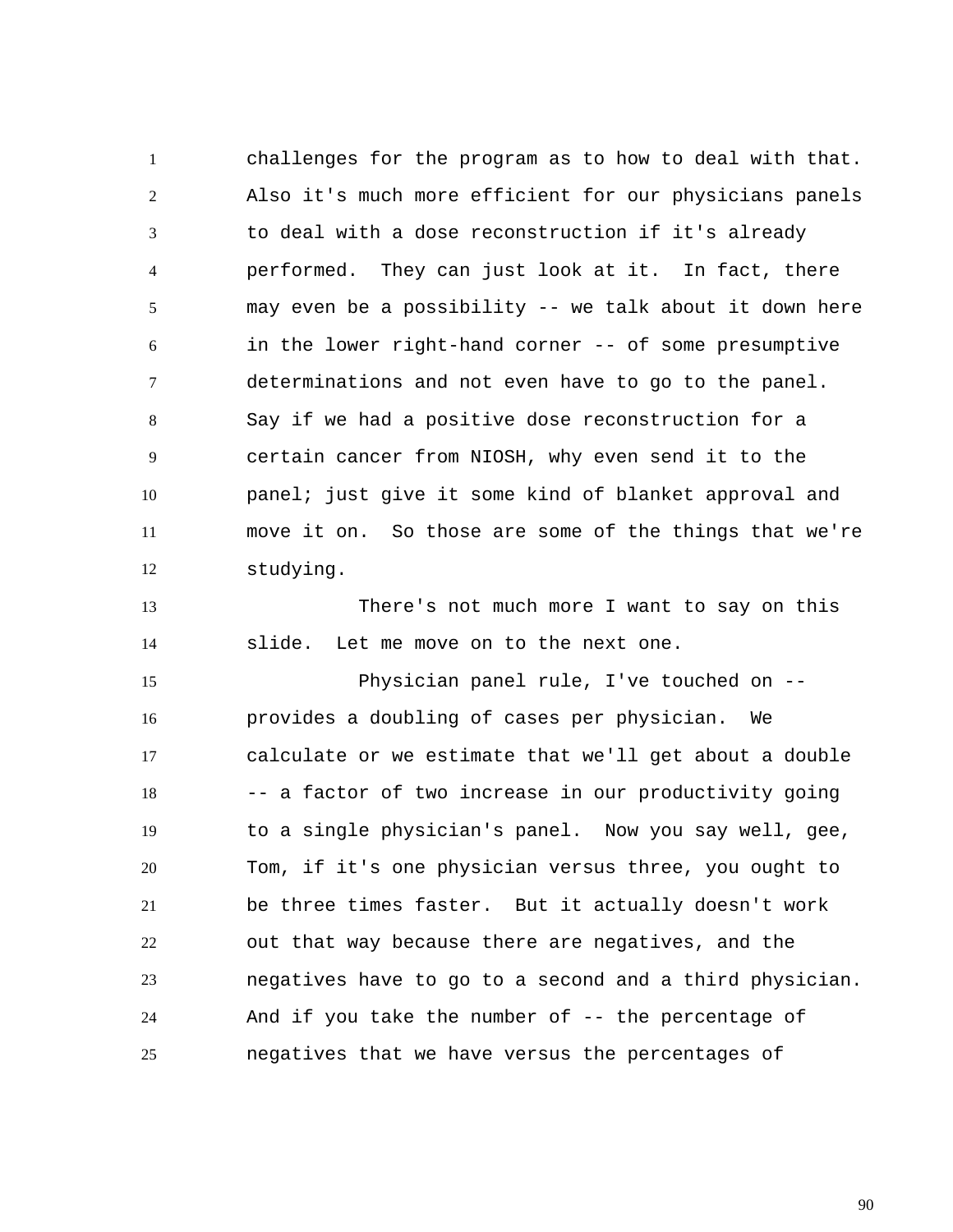1 2 3 4 5 6 7 8 9 positives and you do some simple math, you wouldn't see a doubling, you'd see a different number. But we also think that there's more efficiencies, as I mentioned before, by a single physician working alone than having to coordinate with two or three -- with two other physicians electronically and e-mail. So we think that the -- actually going to -- change the number of physicians should give us a reduction in physician hours per application by about 58 percent.

10 11 12 13 14 15 16 17 18 19 Also it will save us money. We calculated \$37 million in physician panel pay because there'll be less physician hours spent on these determinations. On the flip side, we plan to put that same \$37 million back to work again both in increased pay for physicians -- if we can get that legislation through the Congress -- as well as faster rate of production. So we're going to spend that money, so I don't want anybody in the room to think we can turn that back to the Treasury. We need to put that money back to work.

20 21 22 23 24 25 The case development process, when I was drawing this diagram in thin air up here - application, case development, physicians panel, notification to the employee -- case development process is a little bit back upstream. That process we're actually pretty comfortable with today with the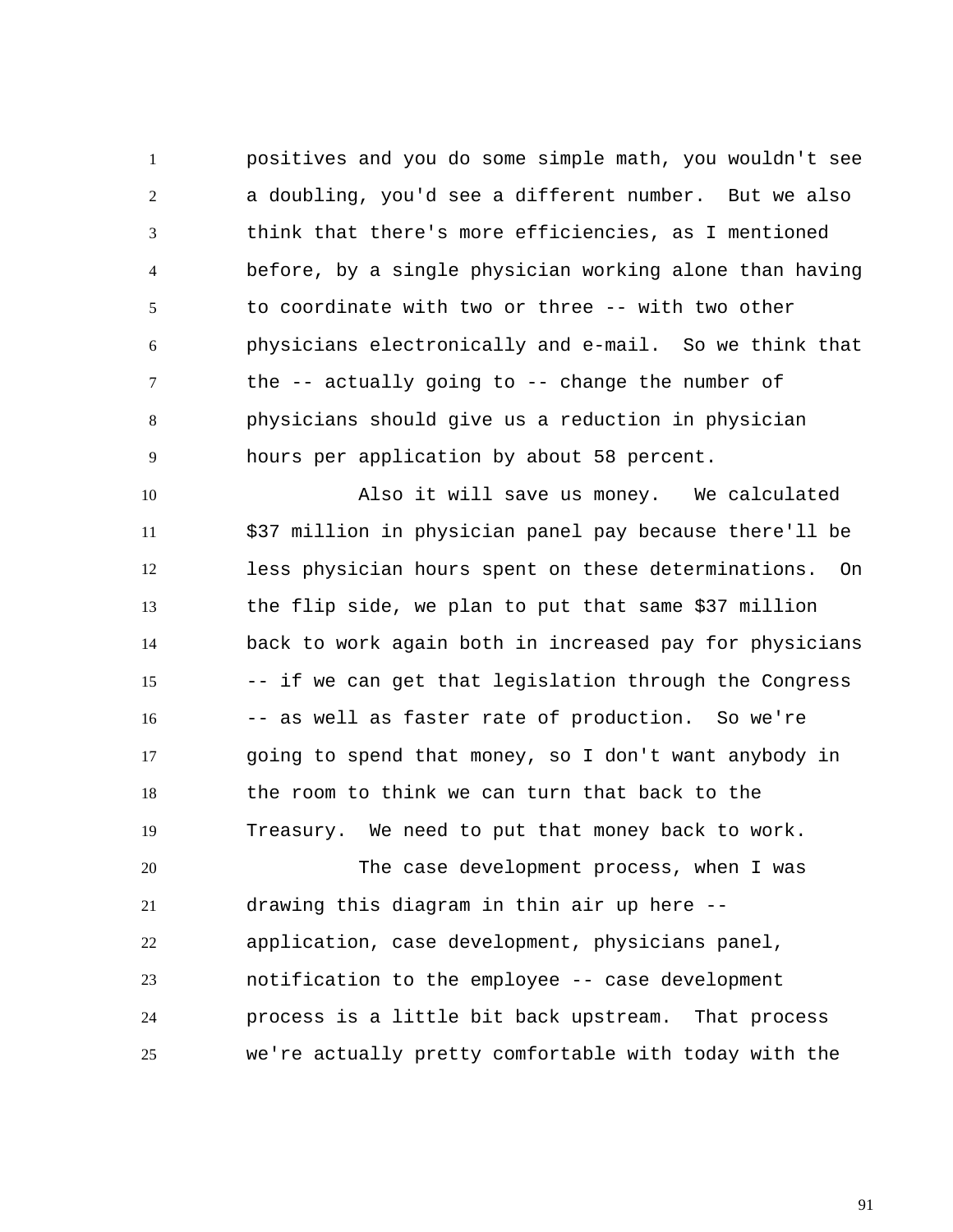1 2 3 resources that we have available. We have pretty much tweaked and optimized that process, and I'll show you some numbers here in a few minutes.

4 5 6 7 8 9 10 11 Some of the issues that we have as far as ramping up, when the funds are available, to processing sufficient cases to work off the backlog in two and a half years, number one, not enough case managers, but that's simply a resource issue. We know where the case managers are. We know how to hire them. We use contractors for this work and so they're very -- it's very quick to get them on board and trained up.

12 13 14 15 16 17 18 19 20 21 22 23 24 25 Additional productivity improvement still available, we're going to bring in DOL/DOE tiger team to help us categorize -- we've gotten a lot of suggestions from different organizations that have looked at our program. I brought in an independent review from a company called the Hayes Companies last August/September time frame. I also did an internal self-assessment of the program. We identified potential improvements from those activities. The General Accounting Office, the GAO, has also made suggestions. Government Accountability Project has made some suggestions. And so this DOL/DOE tiger team will take all those suggestions, prioritize it, figure out the cost benefit, the return on the investment, and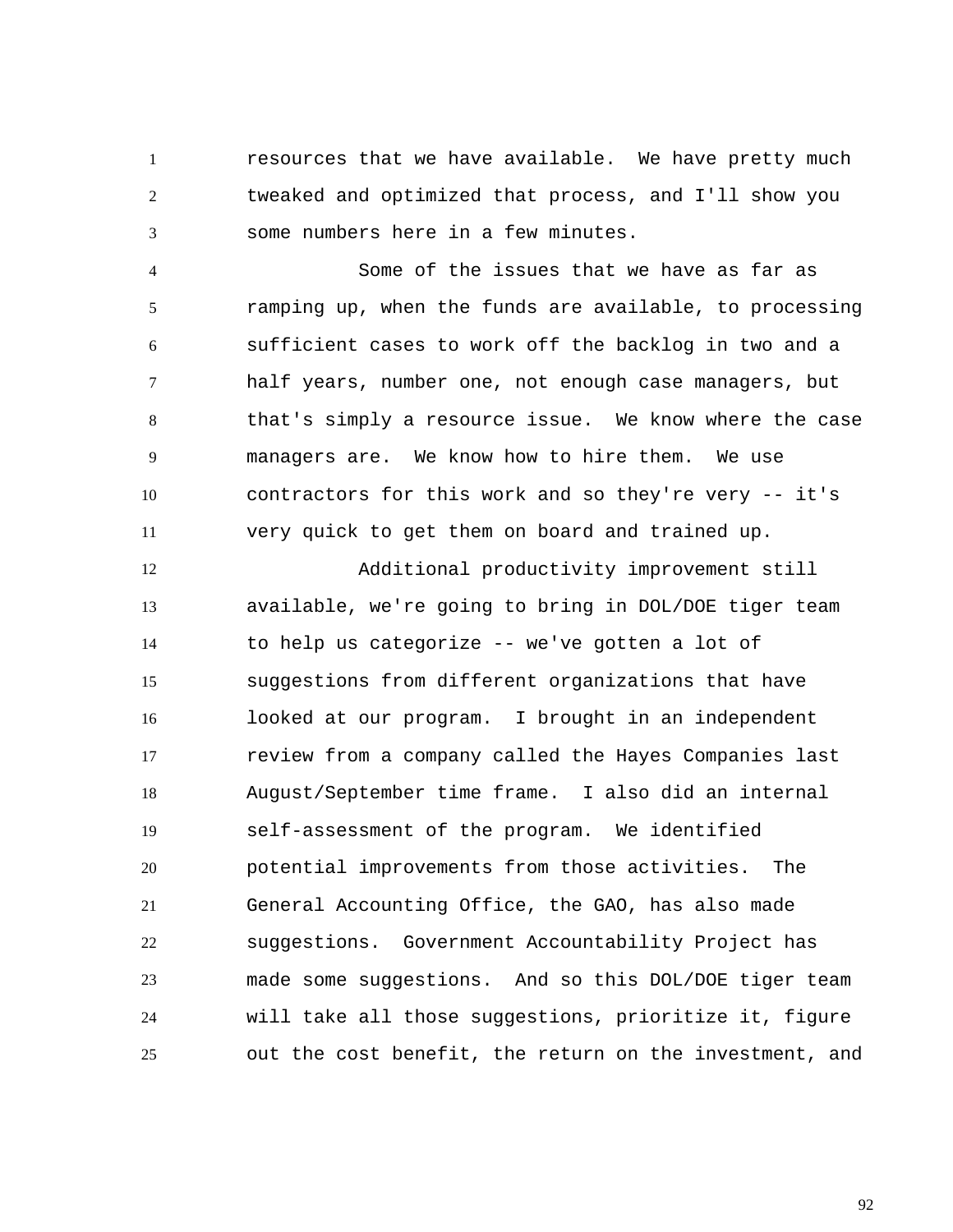implement the ones that make sense to implement.

1

2 3 4 5 6 7 8 9 10 Process is not standard throughout the field. We are -- this program has actually benefitted, it's actually been blessed, if you will, by having a lot of records available in the DOE system. Some of that's due to security. Stuff got classified in the past and stayed classified for many years and it made it harder to destroy. In the other cases, DOE -- the DOE program is just a pack rat and it has retained a lot of records.

11 12 13 14 15 16 17 18 19 20 In other cases, there are regulations for retaining records. For example, radiation exposure records have to be maintained for 75 years. So we're lucky that those records do exist. Because they exist in many different shapes and forms at different sites, the collection of those records, both to support NIOSH dose reconstructions as well as to support the Department of Energy's work, it looks a little bit different at each site as far as how those records are collected.

21 22 23 24 25 Over the years the records were treated differently at different sites. Some of them have been made electronic, digitized. Others are still stored in boxes. Some of them have people's names on them. Some of them had employee -- you know, employee numbers on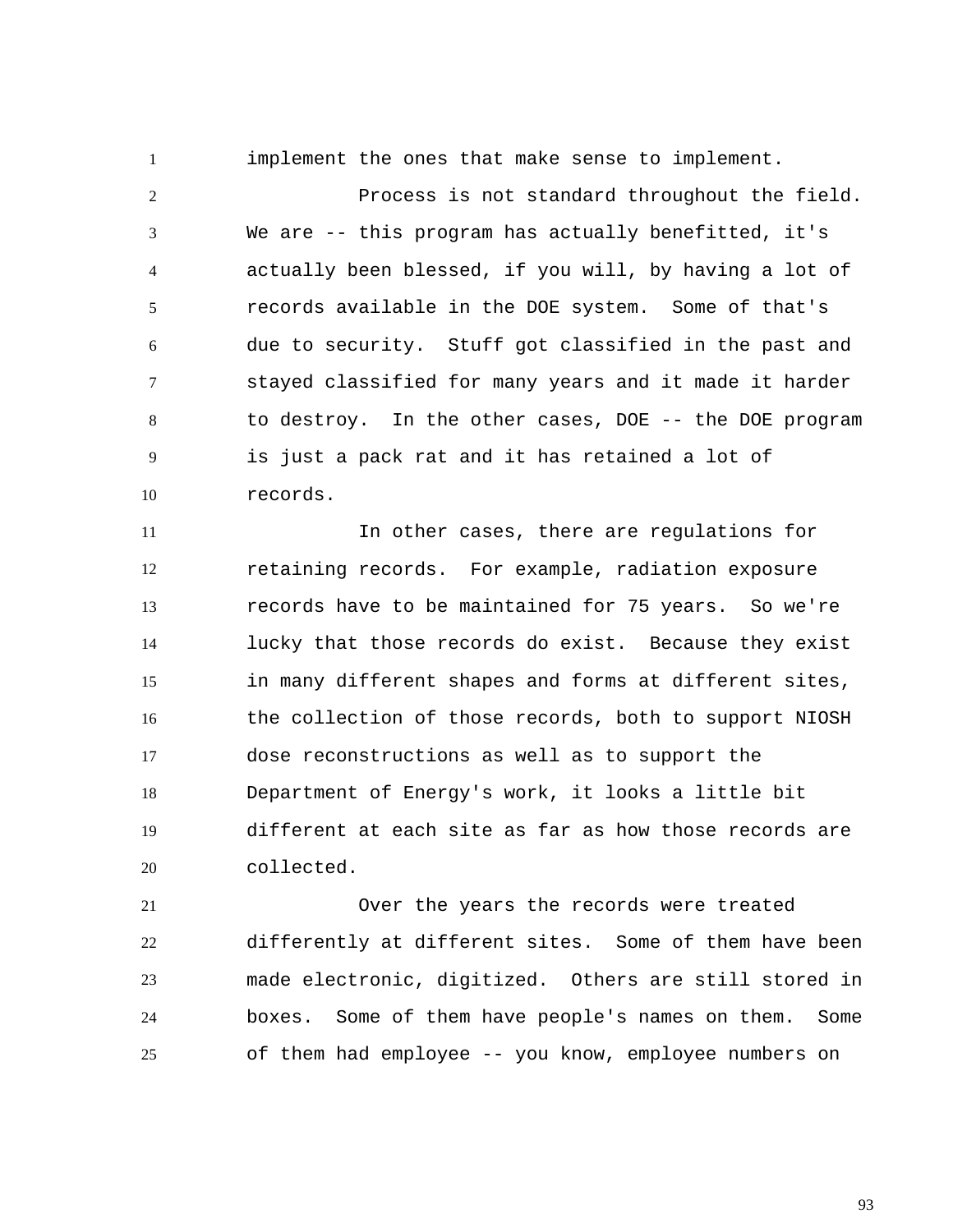1 2 3 4 5 6 them, so you have to go correlate those to the people's names and Social Security numbers. So it's been a real challenge all around the complex of putting these records together. There's probably some optimization we can do through some standardization of collecting those records, and we'll continue to work on that.

7 8 9 10 11 12 13 14 15 16 17 18 19 Additional operational improvements and reprioritization of cases, I touched upon this a little bit earlier. We have -- we allowed our advisory committee -- our board, not unlike you, to expire last January, and we are in the process of reauthorizing our advisory board -- our new advisory board. This board will be focused more on the production end of the business and less on the conceptualization of the program end of the business. But we expect the first meeting -- we expect those members to be appointed sometime in the next three or four weeks, and we expect to have our first meeting -- we hope in the month of May.

20 21 22 23 24 25 I talked about applications as far as prioritizing living applicants who are eligible for medical benefits. Some applications also -- the applicants will -- may never be avail-- eligible for workers compensation benefits, like survivors who were -- had reached the age of majority before their parent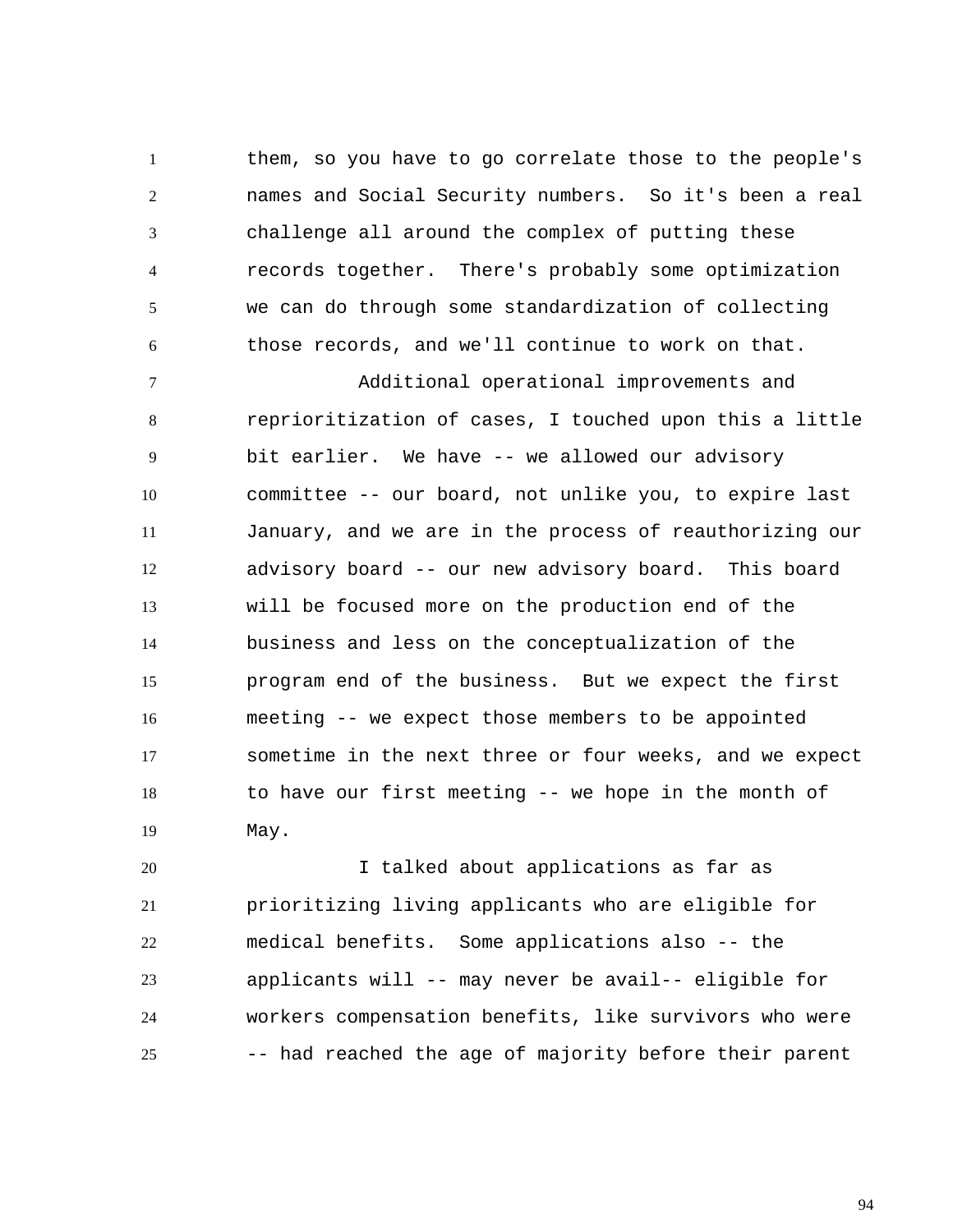1 2 3 4 passed away, and so those kind of applications may also be reprioritized to the back of the line so that we can get the more needy cases or the more compensable cases moving forward in the process faster.

5 6 7 8 9 10 11 12 13 14 15 16 17 18 This is another picture representing the overall plan, if you will, the scope of the program. And so let me just take a minute to kind of explain this to you, kind of let our eyes study it here for a minute. On the left-hand side is cumulative cases processed, and I mentioned the word -- the number 23,000. We have about 23,000 cases -- applications today, yet this -- this chart goes up to September '07 and has numbers up above 30,000 on it. We're still getting applications in at about 100 to 150 a week for this part of the program, and so whatever plan we have over the next three or four years working off this backlog has to take that into account, those cases still coming in.

19 20 21 22 23 24 25 The green line here is cases processed for the physicians panels. So this is mostly my people working with the sites to get the records and put together the cases. And if you look on this chart, we're somewhere right here before this point of inflection in the chart waiting for additional resources for Congress to let us move that money from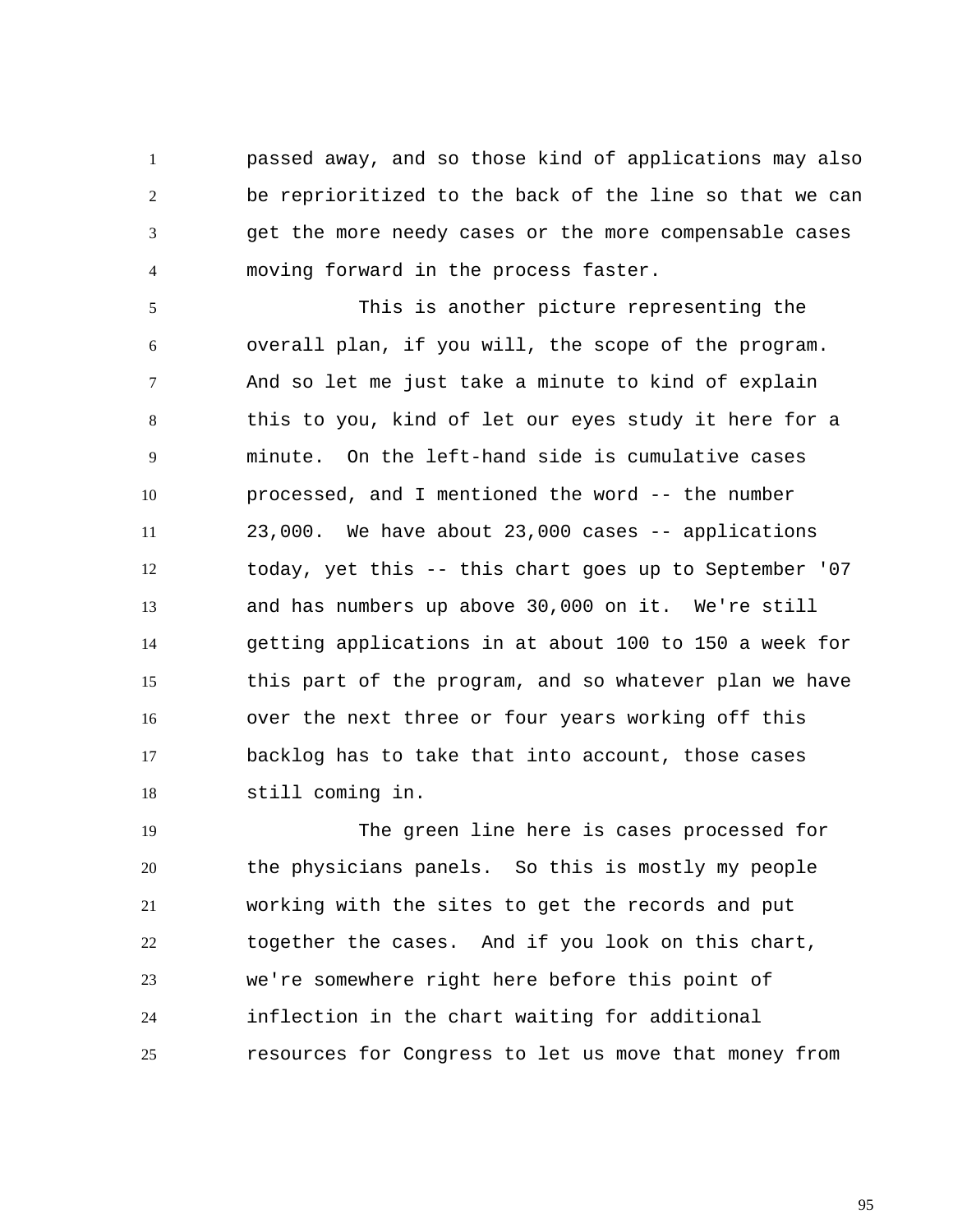1 2 3 4 5 one part of DOE to the other, and then we can put the case production past this point of inflection and put it in this -- this increase right here and process cases -- about 300-plus cases per week going up that green line.

6 7 8 9 10 11 12 13 14 15 16 17 18 19 The dotted blue line is the physicians panel process, which is much harder for us to manage, and it's not just a resource issue, but it's find physicians and work -- work smart in the physicians area so the physicians panels can process over 300 cases per week. And we anticipate that that increase is going to lag the green line by some number of months as we make these changes and get up to speed. For example, I made the rule happen a month ago. I can't make the legislation happen. That's the Congress's job. And so we have the proposal over on the Hill, but it could be well into the summer or the early fall before statute changes take place that can help this program.

20 21 22 23 24 25 This is just another picture of the plan, looking at it strictly from determinations per week of physicians panel. And so the left-hand side here is determinations per week. As I mentioned before, we're somewhere down around 30 or less than 30, so we're - that's the solid line -- and this is our plan over the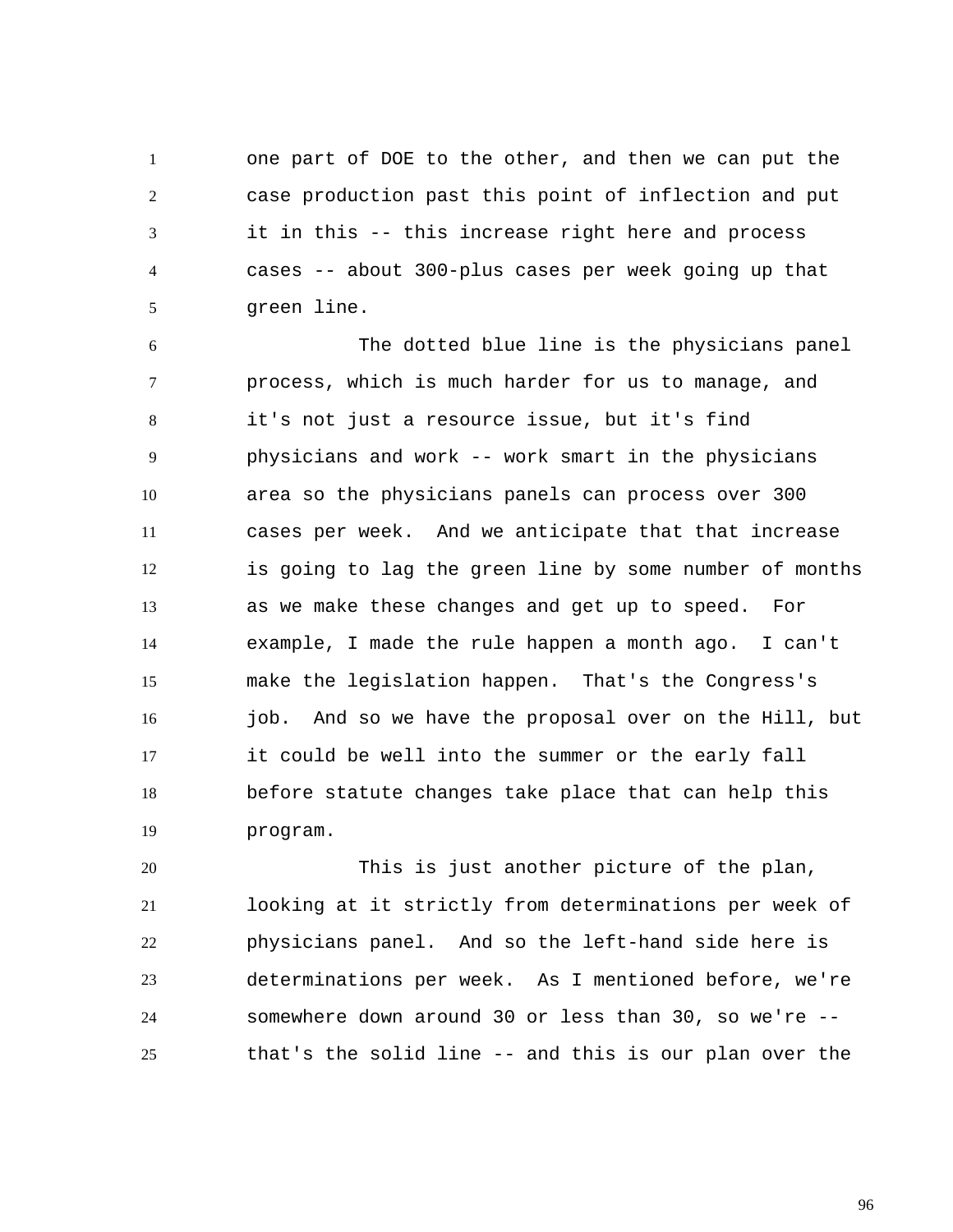1 2 3 4 5 6 7 8 9 10 11 12 13 next 12 months. If you recall when I was showing you that chart of FTE, how that stair stepped up over the - - over a 12-month period getting more and more physicians FTE time, that's what this sloping line reflects. At some point we hope to be processing physician panel determinations greater than 300 per week, and that will allow us to work off the backlog by the end of calendar year '06. And when we hit that point in calendar year '06 working off the backlog, then we're basically working in steady-state time, so that's why you see a dramatic drop-off in physicians panel determinations because we don't need as many physicians at that point in time.

14 15 16 17 18 19 20 21 22 Again, as I've emphasized to you in my presentation today, budget and legislation. We have worked hard on optimization up to this point. We think we've done a good job in maximizing the use of the current funds to do -- and the current physicians that we have to process as many cases as rapidly as we can. To move forward from here forward, we need budget and legislation, and I think I've touched on that adequately.

23 24 25 These are the numbers -- and I can come back to the Hanford numbers. I think what I'd like to do is go past Hanford and PNNL and just talk about the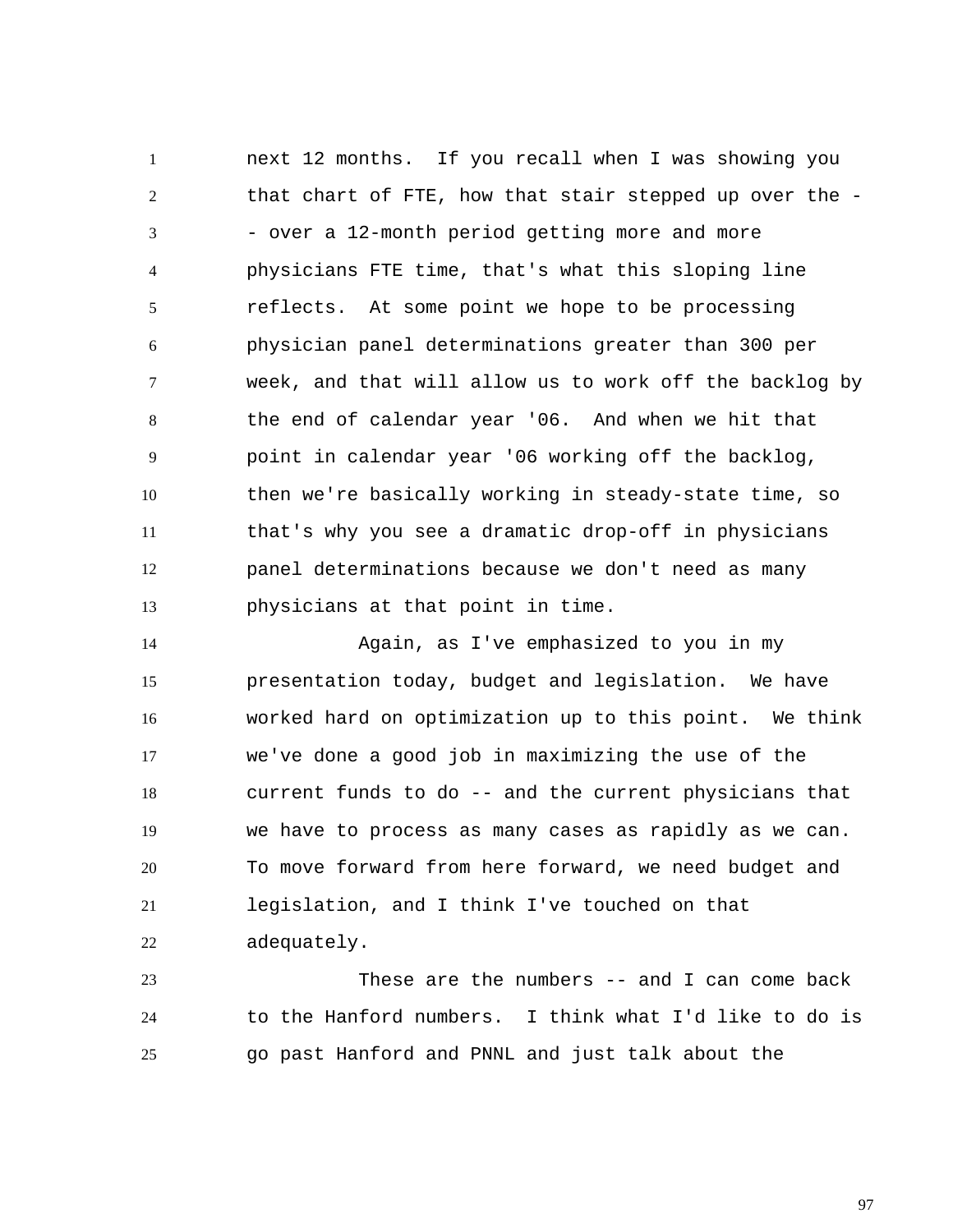1 2 3 4 national program statistics here for just -- just a minute. We can come back and talk about Hanford -- I don't want to shortchange Hanford and PNNL, but we can come back and talk to them here in a minute.

5 6 7 8 9 10 11 12 13 14 15 16 17 18 19 20 21 We have 23,000 applications to the program, 23,600. A couple of things to observe on this chart here. Of those 23,000, we are done, complete, with 2,140. Now we get -- we get complete in several different ways. Like Labor, we have applications that are ineligible. They applied for a disease that's not covered by the program, they applied for a facility that's not covered by the program, or they applied during a time period that's not covered by the program. And a large majority -- or a significant percentage of Labor's rejections are also in the -- in the same category. This also includes, though, physicians panel determinations -- looks like about 400 to 500, both positive and negative determinations. And then there are some situations where people withdraw -- withdrew their case for one reason or another. So we've finished 2,140 cases.

22 23 24 25 Now just to kind of focus on this for a minute, cases awaiting development, 9,600. So what - what that says to us is we have some  $12,000$  --  $14,000$ cases that we're currently working on, so we are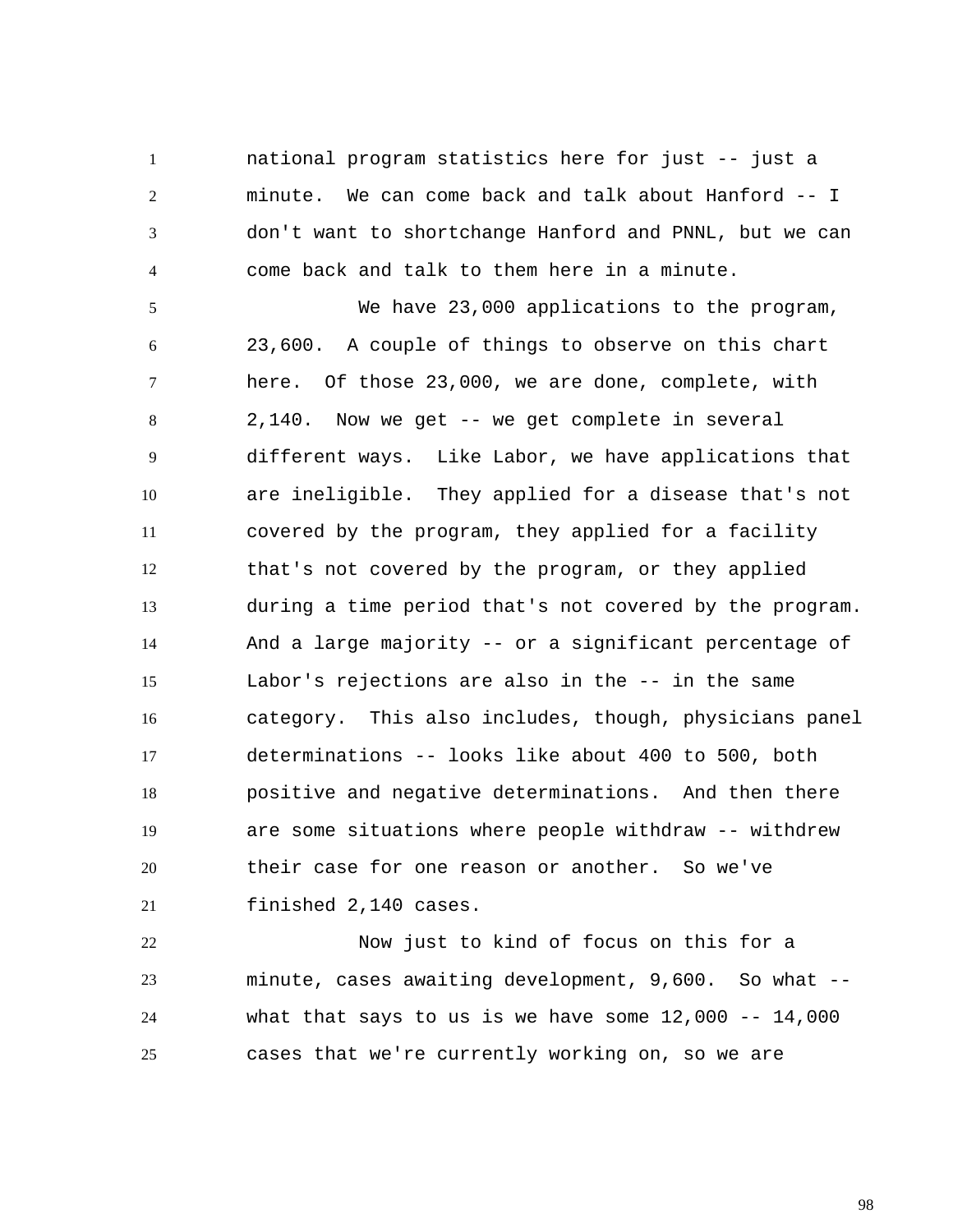1 2 3 4 5 working 14,000 cases. If you were to look at this chart over time, over the last six months, that number was up in the high teens just four or five months ago. We have significantly increased the number of cases that are actually being physically worked.

6 7 8 9 10 11 12 13 14 15 16 17 18 19 20 If you do a little mental math here and you take these 2,000 cases here that have been completed, you take these 1,500 that are in the physicians panel process today, and you take these 1,500 that were done with that are waiting to go into the physicians process, these -- these are the total cases that my people have put together in Washington -- assembled for these physicians panels -- and that says two, three, four, five -- about 5,000 of the 23,000 cases DOE is done with their work. DOE has finished their work on those cases. All they're waiting for now is the physicians panel, and so we need to solve that problem so we can move those cases forward. But that reflects a great leap in production since I think I talked to you last fall in St. Louis.

21 22 With that, I guess I'll ask if you have any questions that I can answer for you?

23 24  **DR. ZIEMER:** Thank you, Tom. Let's see, who has questions? Okay, Roy.

25  **DR. DEHART:** Thank you, Tom, for the update.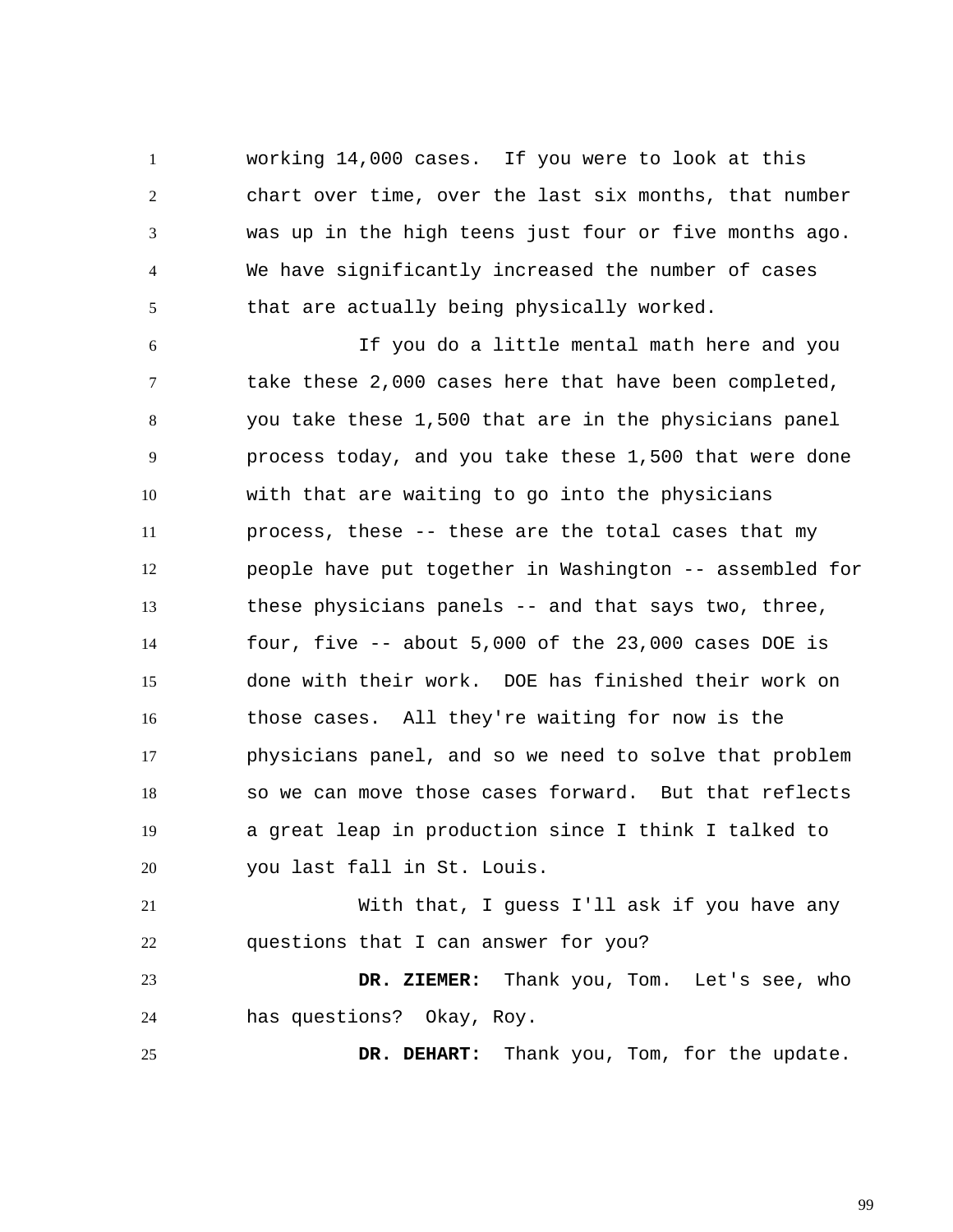1 2 3 4 5 6 7 8 9 10 11 12 13 14 15 16 17 18 19 20 21 22 23 24 25 I think the -- we all appreciate the new information. Particularly I was delighted to see that there's a reduction in potential conflict between Subpart B and Subpart D with regard to requirements now of having some kind of case reconstruction before you make a decision on the worker comp side of the house. On the advisory board, if I'm not mistaken, you're asking for those participants to be volunteers, not to be reimbursed. Right?  **MR. ROLLOW:** That is correct.  **DR. DEHART:** I don't understand why you would do that when you're -- you're having problems moving forward, but this Board is not all volunteer, I might add.  **MR. ROLLOW:** That's information I didn't know. I'll take that back to Washington.  **DR. DEHART:** You may find it helpful.  **MR. ROLLOW:** Okay. Thank you.  **DR. DEHART:** One other thing. In talking with physicians, and I think you're aware that I've been actively trying to recruit the program, one of the common questions is the insurance issue. Members of this Board may not realize that malpractice insurance is not covered under this. We are not practicing medicine in reviewing those records. It's an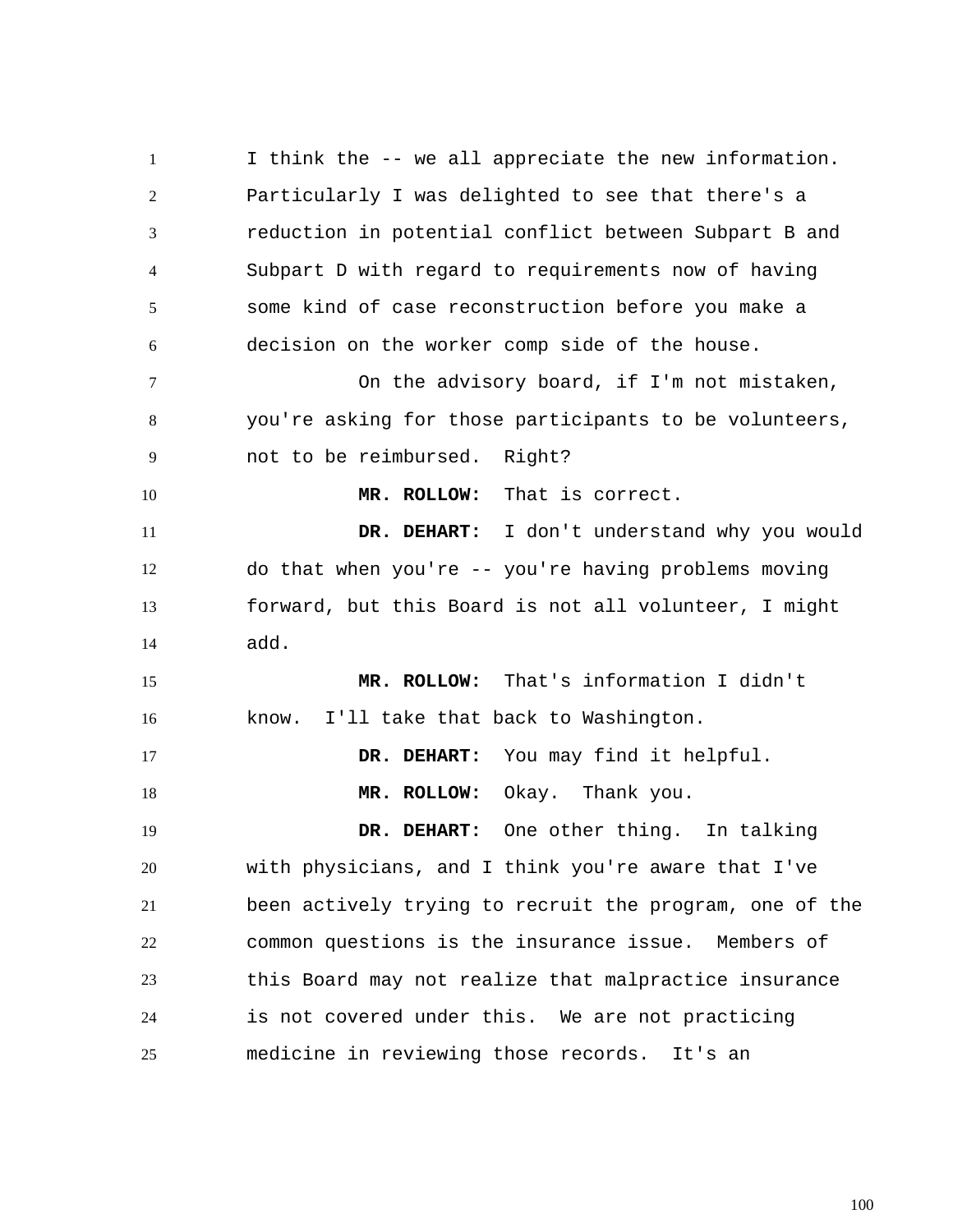1 2 3 4 5 6 7 8 9 10 11 12 13 14 15 16 17 18 19 20 21 22 23 24 25 omission/commission administrative insurance, and also many of the doctors are hired physicians by universities, by corporations, by whoever they happen to work with and for, and their insurance wouldn't cover them if they're doing this on their own time. And what is the status of that consideration?  **MR. ROLLOW:** That insurance is in place, and the fact that you're one of our practicing physicians and you didn't know that tells me I have a communications problem that I'll take back to Washington and work on.  **DR. DEHART:** It's been about two months since I've done a case, so that may be why, but thank you anyway.  **MR. ROLLOW:** Yes, sir.  **DR. ZIEMER:** Jim, then Tony.  **DR. MELIUS:** Hoping that Larry will assure us that this advisory panel is not going to expire -- had us a little bit concerned there for a second, Tom. I just wanted like first to clarify for the record one issue, I think it was the reference to what Wanda said during the previous -- when Department of Labor was presenting. The quote -- the data from Senator Cantwell was in reference to this program, Subpart D, and refers to -- I think at least as of a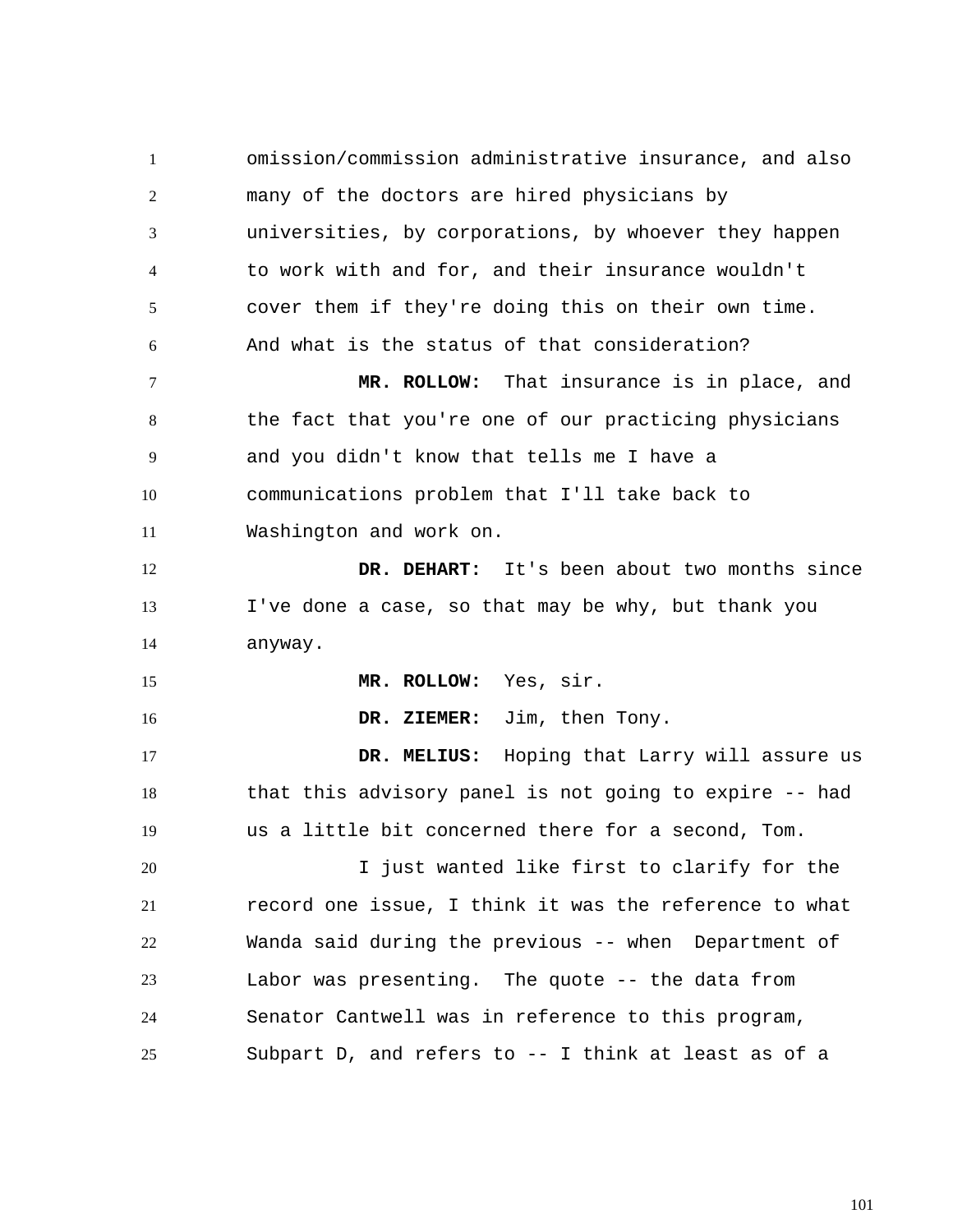1 2 3 4 5 6 7 8 9 few weeks ago, one person had gone through the entire program and got to the point of compensation. Now there's issues, not to belabor them, of what the intent of this program is and so forth, but that is an accurate -- accurate figure that Senator Cantwell was saying and it was something that Department of Energy, you know, testified about a few weeks ago -- at least former staff people at the Department of Energy -- do that.

10 11 12 13 14 One of the question I had is -- relates to some of your appropriations issues that you mentioned about cutting back staff and -- and so forth if you don't get the reprogramming. Are these staff at all involved in activities related to this program?

15 16 17 18  **MR. ROLLOW:** In my slides there may have been a couple of words that I didn't talk about today which talk about making some cut-backs later in the year if we don't see the appropriations. Is that what you're--

 **DR. MELIUS:** Yeah.

19

20

 **MR. ROLLOW:** -- talking about?

21  **DR. MELIUS:** Yeah.

22 23 24  **MR. ROLLOW:** Yes, those would be staff that work for us through the M&O contractors at the DOE sites that collect records.

25  **DR. MELIUS:** Uh-huh.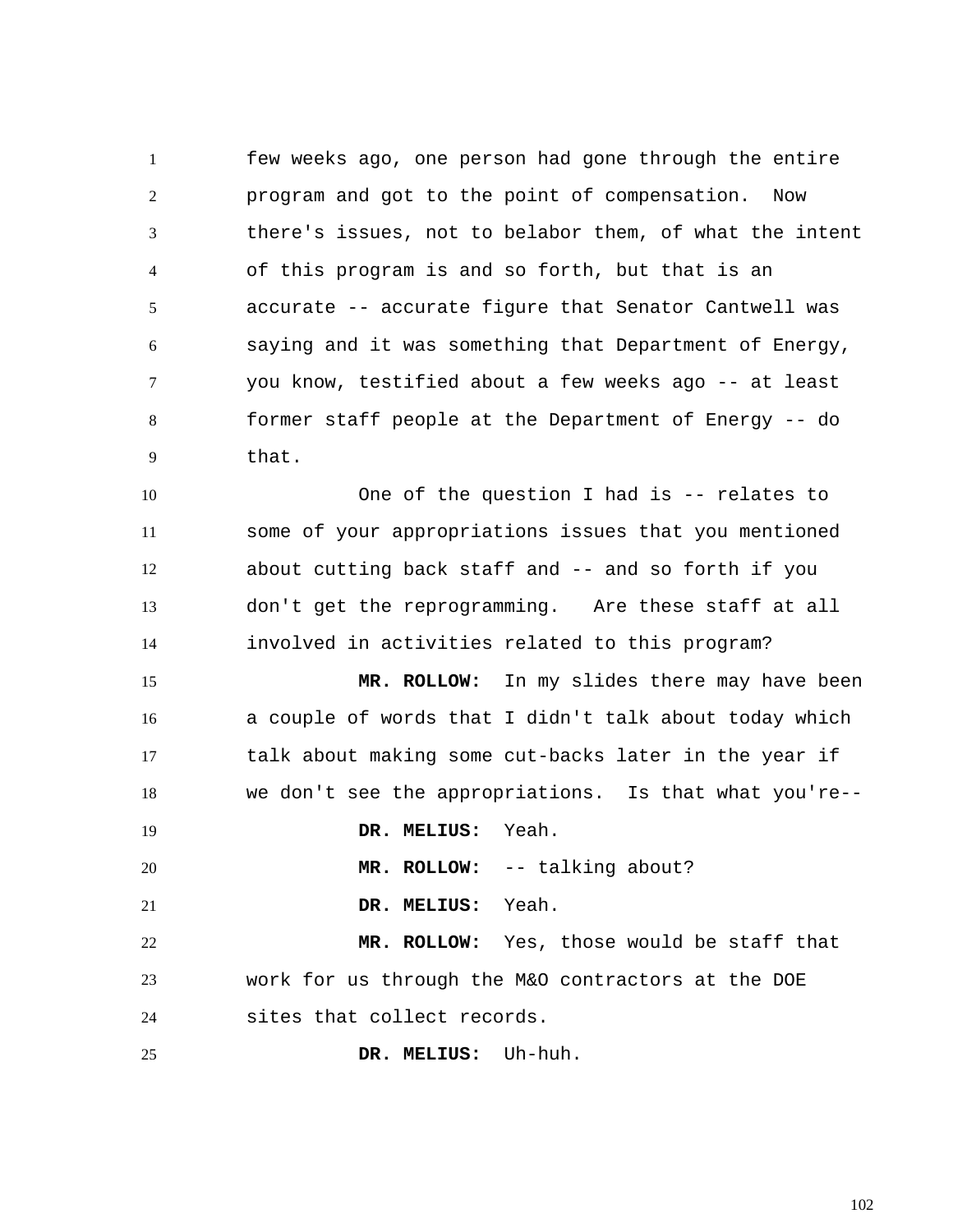1 2 3 4 5 6  **MR. ROLLOW:** In other words, we're -- in the records collection area we're working at a rate that exceeds a level budget, if you will, in anticipation of seeing this \$33 million reappropriation. If we don't see it, we'll have to start laying off staff in the next few months at sites.

 **DR. MELIUS:** So that would mean that the records coming to NIOSH would be cut back also?

9 10 11 12 13 14 15 16 17 18 19  **MR. ROLLOW:** That's a good question. We have from day one, since I took over this program about a year ago, I made the decision to put my customers first, which was NIOSH and Department of Labor, and we have never wavered in that -- on that commitment. And there are many reasons for that, but one was that their program was more mature and moving faster than ours was and so right now my intentions would be to continue that commitment and to put NIOSH and Department of Labor information requests first. But as I start to run out of resources, anything can happen.

20

7

8

 **DR. ZIEMER:** Tony?

21 22 23 24 25  **MR. ROLLOW:** Let me, if I could, also, just to add the -- the statement of one person has received compensation. Let me just clarify that if I could for the Board. We actually see that as light at the end of the tunnel, as a great -- great achievement. The first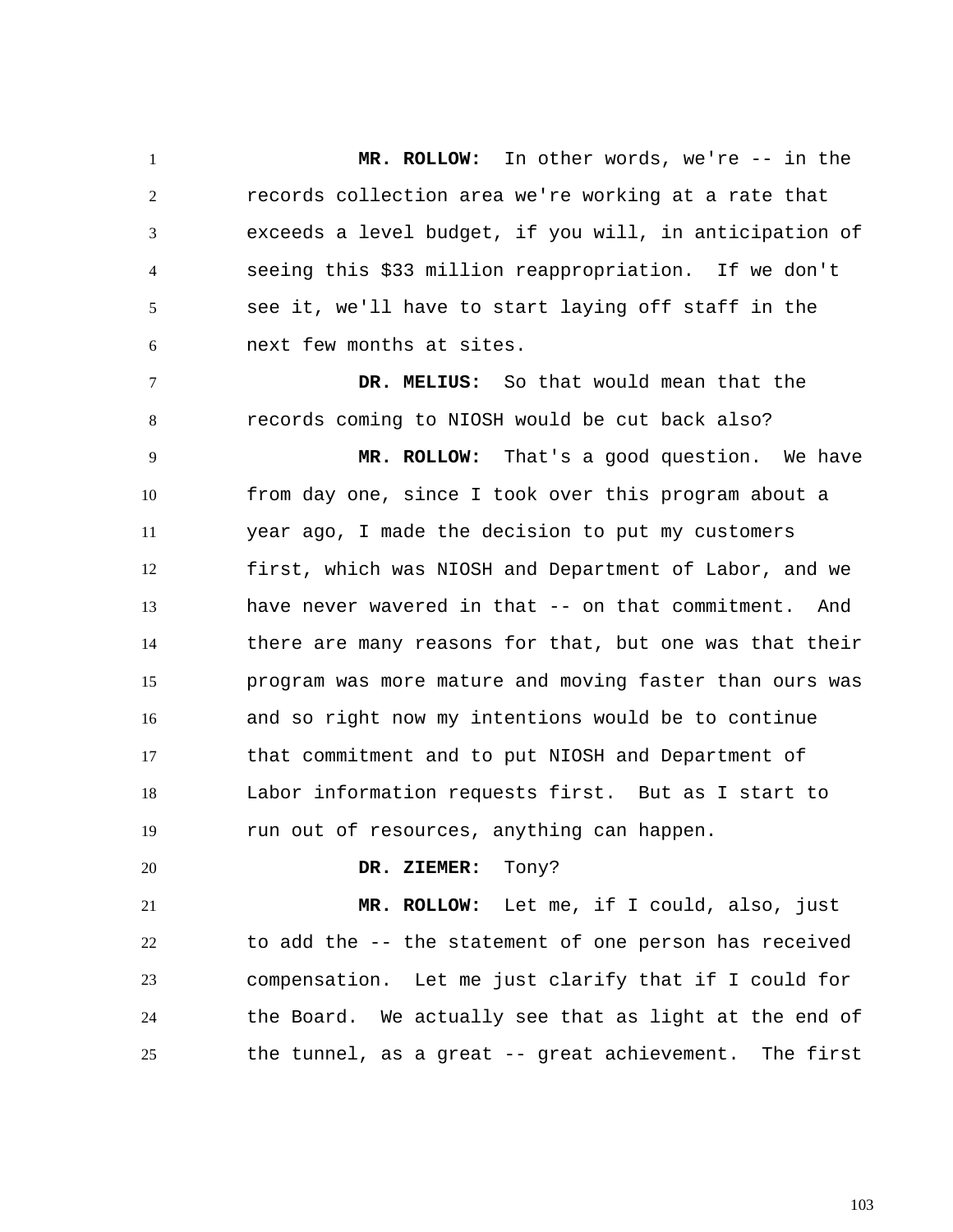1 2 3 4 5 6 7 8 9 10 11 12 13 14 15 16 17 person at the end of our program has received compensation from the state workers compensation program. When people say well, gee, you spent -- and they quote \$70-something million, it's really more in the \$50 million in setting up this program, and you try to divide that by a denominator of one, then it says okay, \$50 million to get, you know, one case \$15,000. That's not what actually has happened. What I just showed you here is that -- I can't make this thing go backward; there we go  $-$ - what I just showed you here was that as far as the numbers go, there's a lot of activity that's happening in the process. And not the least of which is that 14,000 cases are being worked on right now. So when you look at numerators and denominators, you need to divide by 14,000 or some much larger number than just one number in state workers comp.

18 19 20 21 22 We also expect many of these positives -right now our positives are standing at 163. One can forecast that within the next four, five or six months those positives might reach 1,000. And we expect many of those to also result in financial compensation.

23 24 25 Now let me also be clear. We don't control the financial compensation. That is controlled by state process; it's different in every state. The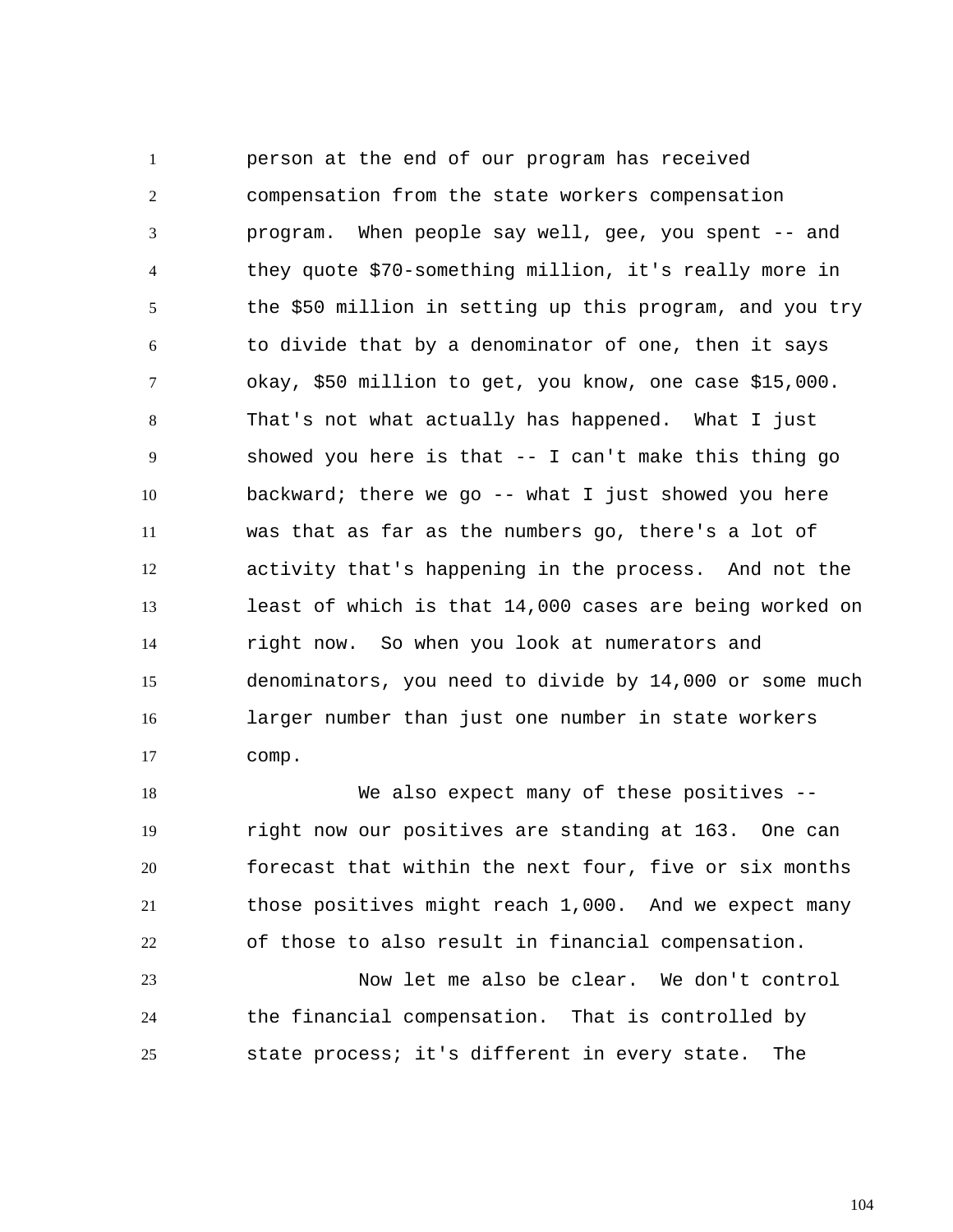1 2 3 4 Secretary puts us in a position for maximizing the probability of that compensation by ordering current contractors not to contest a claim. But the states and state laws actually govern that.

5 6  **DR. ZIEMER:** I think, Tony, you're next and then Leon.

7 8 9 10 11 12 13  **DR. ANDRADE:** Right. Perhaps I missed it during the course of your presentation, but during a change in -- a reprogramming action, the money has to come from somewhere. Did you mention where that somewhere was, what it was, and given whatever its origin may be, what your own personal assessment is that the reprogramming is likely?

14 15 16 17 18 19 20 21 22 23 24 25  **MR. ROLLOW:** Let me make just a couple of points on that. First of all, as far as the sources go, I'm the guy running the workers comp program and I've not spent a lot of time worrying about or studying where it comes from. Now holistically, I do represent the Department of Energy, and the Department of Energy of course is very much aware and concerned of that. And also our friends on the Hill in Congress look very close at that also because there are many projects in the Department of Energy besides the workers comp arena, and many, many more considerations need to go into those decisions as to where and when you move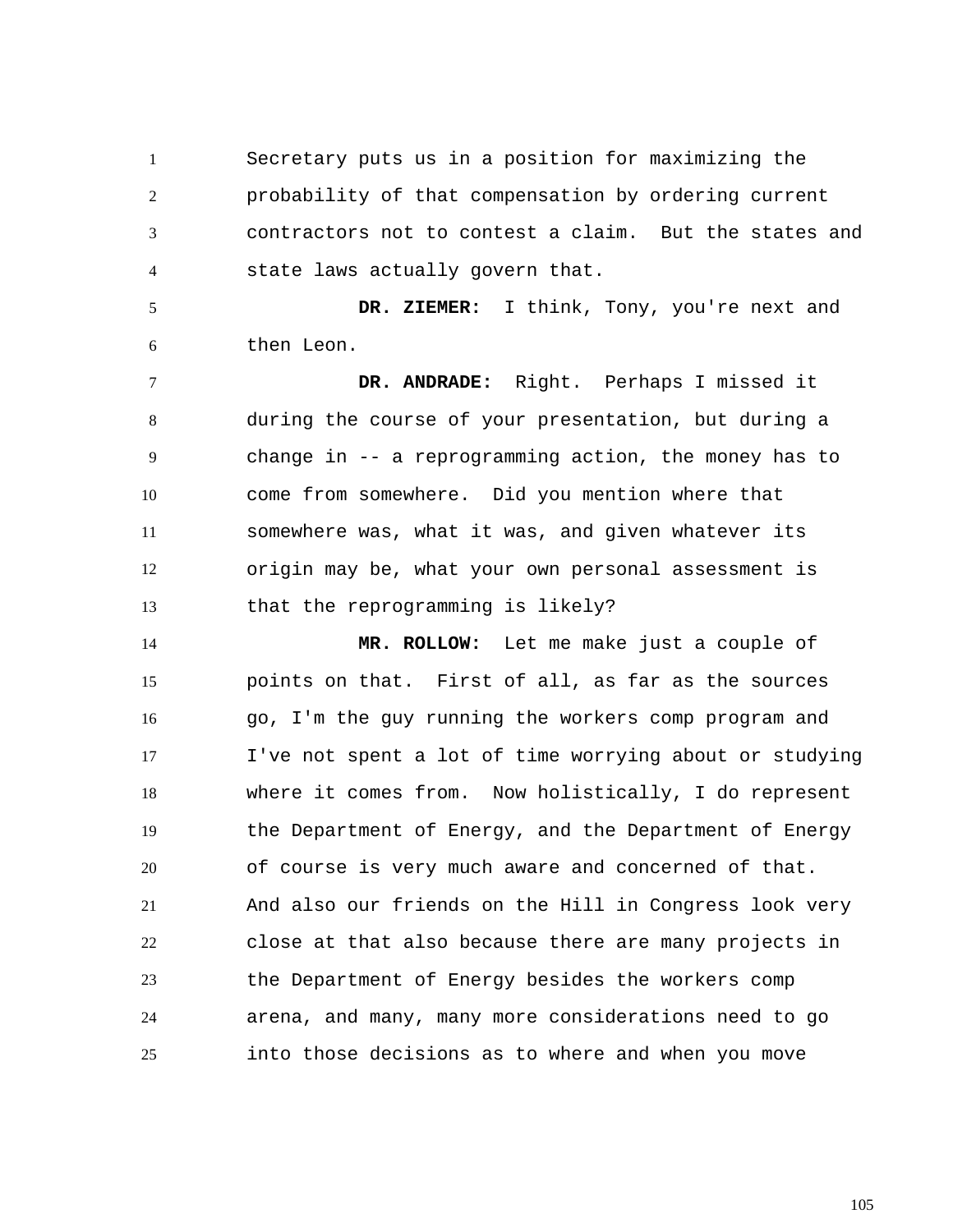1 money.

2 3 4 5 6 7 8 9 10 11 12 13 14 15 16 17 18 19 20 21 22 23 24 25 From my standpoint, though, I do believe that the sources that were identified, a large part of them were like construction projects where the money was not used and now just needs Congressional approval to go use let's say excess or leftover money from an earlier project, use them in this project. In a couple of cases it may represent projects that will not get moving as fast this year as they -- as some may - would like and therefore the Department says well, let's use this year's money from that project on Mr. Rollow's project and -- but I do think there's a high probability that the -- that our friends in Congress will agree that the sources, compared to the use of this money for this program, would be acceptable to them. So I do not expect that to be a stumbling block.  **DR. ZIEMER:** Okay, thank you. Leon?  **MR. OWENS:** Mr. Rollow, I've had several occasions to meet with you, talk with you, and I guess programs are measured in terms of success. And in regard to Subpart B and Subpart D, I guess we would measure them based on actual cases and claims that were paid for the individual workers and/or the survivors. And as I listened to your presentation, I think we know that there is one glaring deficiency at a lot of the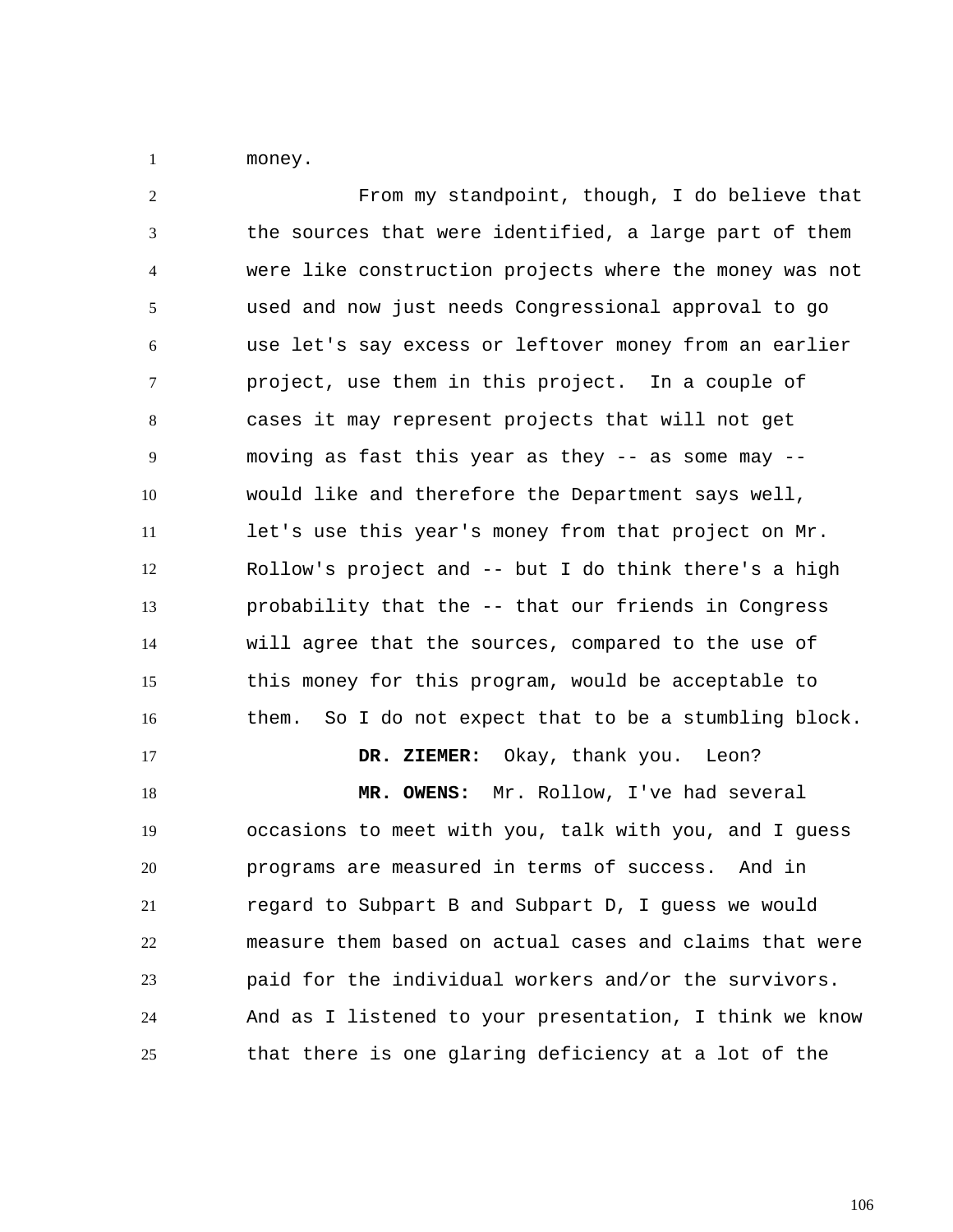1 2 3 4 sites in regard to a willing payer. And after reading the Hayes report and reading the report by the Office of Management and Budget, I think both of those point to that as a deficiency.

5 6 7 8 9 10 11 12 I'm also aware under the former leadership at the Department there was not as much interest in addressing the willing payer issue. I know specifically at my plant, Paducah Gaseous Diffusion Plant, for those workers who do not have a covered cancer, do not fall under Subpart B, there is basically no one there, even if they receive a positive physicians panel finding.

13 14 15 16 17 18 19 As part of the overall programmatic changes that have been made, has the Department considered a legislative fix to the willing payer issue coming from the Department -- not just from the standpoint of processing these claims and then getting an individual to the point where they have a piece of paper that is of no value?

20 21 22 23 24 25  **MR. ROLLOW:** That's a good question. Let me talk globally about the program at large and then I'll just touch upon Paducah here before we finish. The willing payer question, just to frame that up for everybody's information, is a term that was coined to describe a situation where if the Department -- the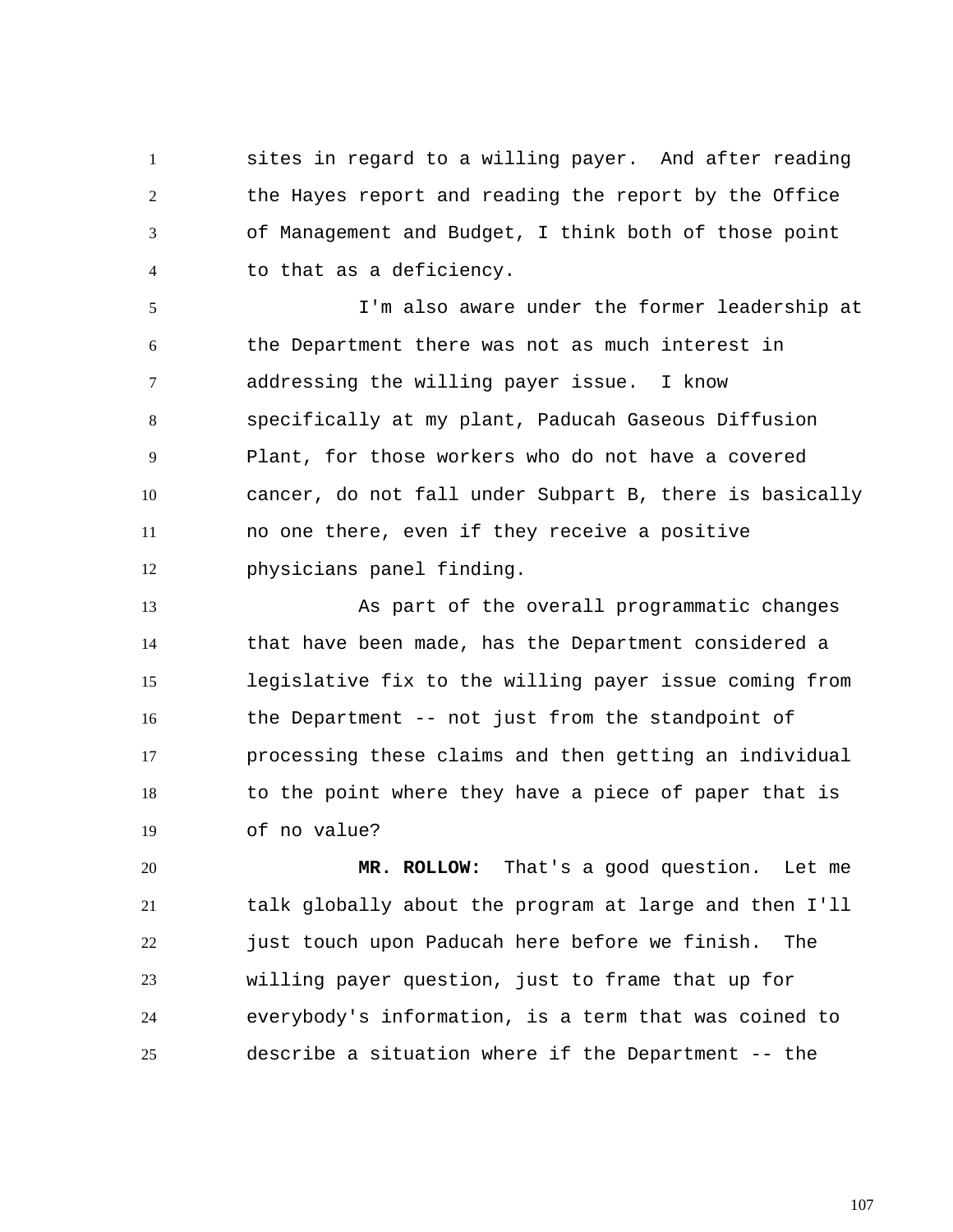1 2 3 4 5 6 7 8 9 physicians panels give a positive finding to an individual, to an applicant, and that applicant applied for state workers comp, a willing payer situation would be where the Department actually controls the contractor, has a contract with the contractor where we can tell that contractor when -- when Mr. Jones applies, do not contest his claim. And that would be to put the Department in the position of being a willing payer, if you will.

10 11 12 13 14 There might be many payers for a claim - insurance, state funds, other contractors -- that we don't control might pay. Willing or not, they might pay. But this situation is just the willing payer question that Mr. Owens is asking about.

15 16 17 18 19 20 21 22 23 24 There've been several estimates that have been put forth as far as what percentage of our applicants might have willing payers, and those percentages have varied from as high as 86 percent to as low as 50 percent. And so I think, Mr. Owens, your concern is that there's a -- that there's a group of people out there that may get a positive physicians panel finding that says yes, DOE harmed you, and they may not be able to get any compensation for that because of the willing payer issue.

25 The question is, what is the Department doing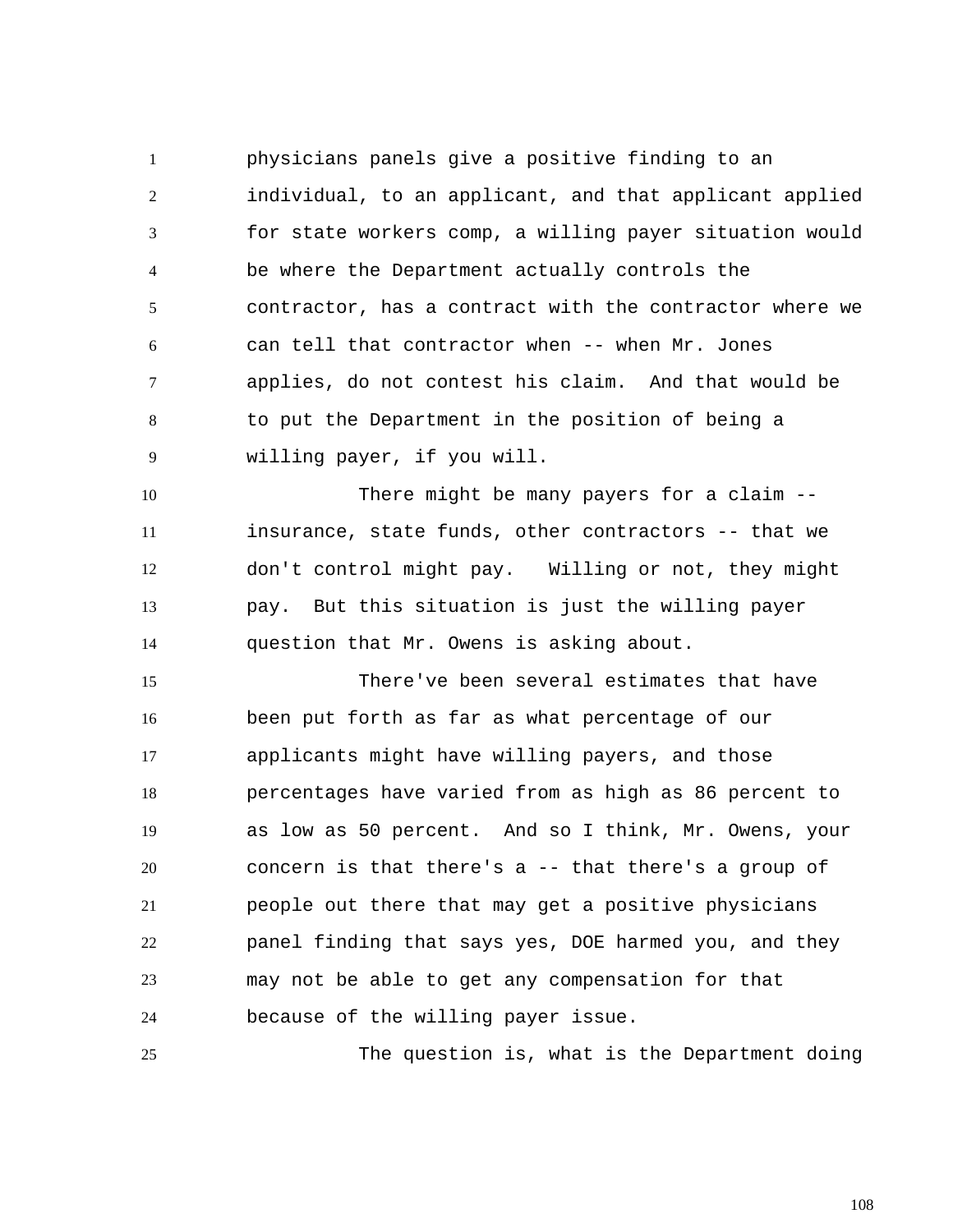1 2 3 4 5 6 7 8 9 about that. We are -- we are developing cases and moving cases forward to see how the cases react, if you will, in the state workers comp programs in each state. And we're also doing some work studying the contracts and insurance arrangements for all the contracts for the Department of Energy. That work'll take me a couple of months to do and that'll give me some good indication of where I can and cannot make orders to contractors to do not contest a claim.

10 11 12 13 14 15 16 17 18 As far as what's the final answer, is it 86 percent, is it 50 percent, we won't know that until we have more cases under our belt. The official position of the Department is that we will -- we're going to contract, we're going to the National Academies to go study this issue because it's not just a mechanical question of how many cases are covered. It's also a social question and it's a Congressional kind of legal -- legislative kind of question.

19 20 21 22 23 24 25 Congress passed a law that said use the state work comp system. The state work comp system in our country does not answer that kind of willing payer question. It's different -- it's different in every state and in different situations. And there's a lot of debate that went on on the Hill and we studied this debate, and it's  $-$  and it's  $-$  we have to let  $-$ - we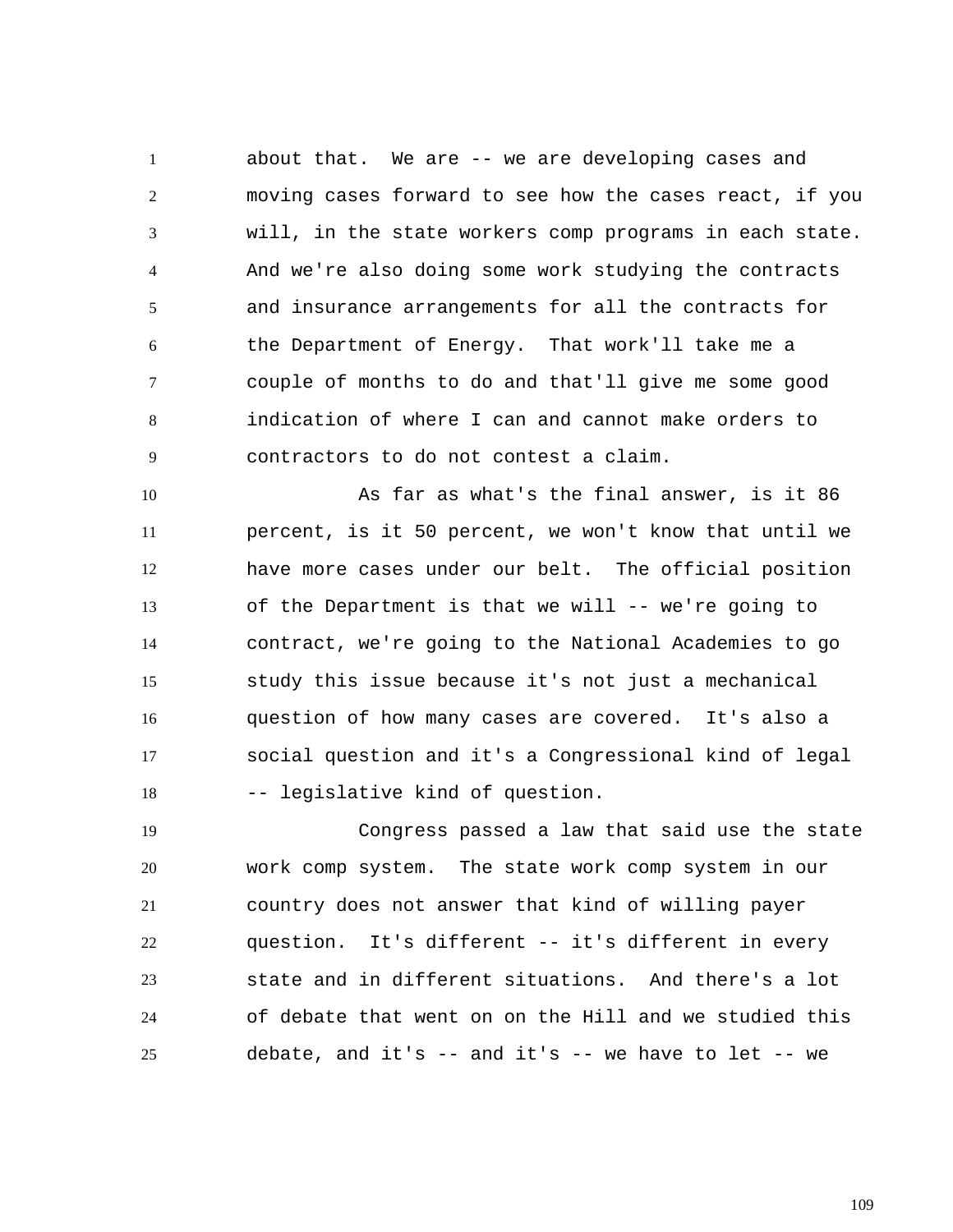1 2 3 have to let the law -- the law has to have meaning, and so we have to -- we have to abide by the law. That's what we're doing now.

4 5 6 7 8 9 10 11 So the answer to your question is we will not be coming forth with any legislative fixes to the willing payer problem this summer because we don't know if it is a problem. We need to characterize that through the summer, through the fall. Probably will take maybe upwards of about 12 months to finish the National Academy study and have more experience under our belt.

12 13 14 15 16 17 18 19 Paducah, this will be good news for you, I think. I guess I'm concerned you hadn't heard this before, but as far as Paducah goes, all cases for Paducah that -- for exposures that occurred prior to July of 1998 when the Paducah plant was turned over to USEC would be covered by Bechtel-Jacobs. In other words, DOE would issue an order to Bechtel-Jacobs Company not to contest.

20 21  **DR. ZIEMER:** Okay, Larry has a comment and then -- or Leon, go ahead and follow up.

22 23 24 25  **MR. OWENS:** I guess my concern there, Mr. Rollow, would be that it's just not positive if Bechtel-Jacobs is going to continue to be on the site. And so at the Congressional hearing that was held by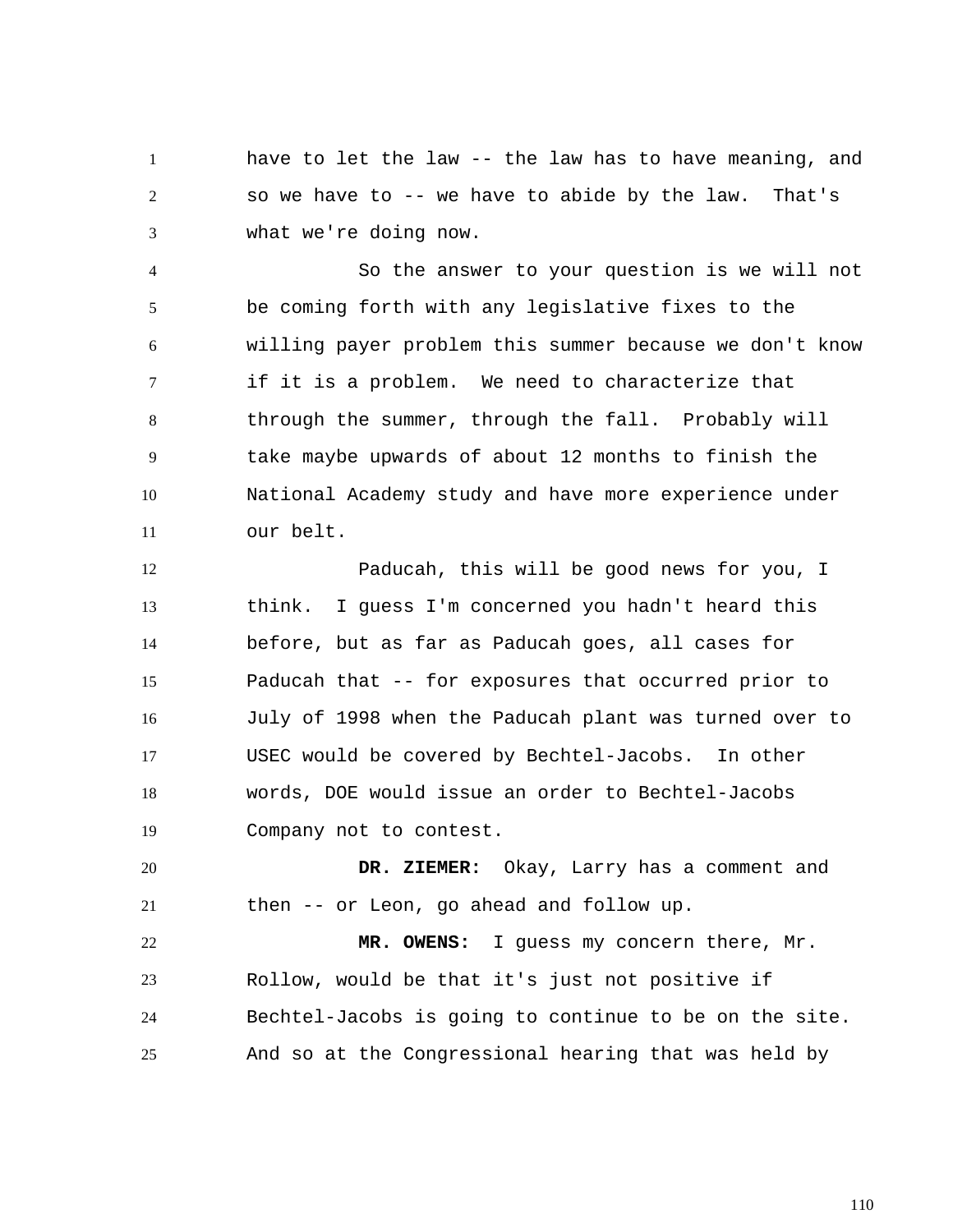1 2 3 4 5 6 7 8 Senator Bunning, Bechtel-Jacobs at that point in time stated that they had not been asked to be a willing payer, had no knowledge of that. So I guess -- you know, we're recompeting two contracts right now, and Bechtel's basically not going to be in position next fiscal year, so I -- you know, I'm struggling just a little bit in the event that they're not even on-site. I can't see them agreeing to serve as a payer, but...

9 10 11 12 13 14 15 16 17  **MR. ROLLOW:** Today, as you mentioned, Bechtel-Jacobs is a willing payer and will be until those contracts are placed for the Paducah and Portsmouth sites, and at that time I -- prior to that time it's the Department's intent that Bechtel-Jacobs would be ordered through the contracting officer at Oak Ridge to continue that responsibility. But that - that legal document has not been written yet, so you're correct -- you can't count on it until it's done.

19 20 21 22 23 24 25  **MR. ELLIOTT:** Tom, you mentioned your intent to establish an advisory committee. I assume and I think I'm pretty right here, that's going to be a Federal Advisory Committee Act chartered committee?  **MR. ROLLOW:** Right.  **MR. ELLIOTT:** What perspective of -- balance of perspective do you hope to bring in that committee,

 **DR. ZIEMER:** Larry Elliott.

18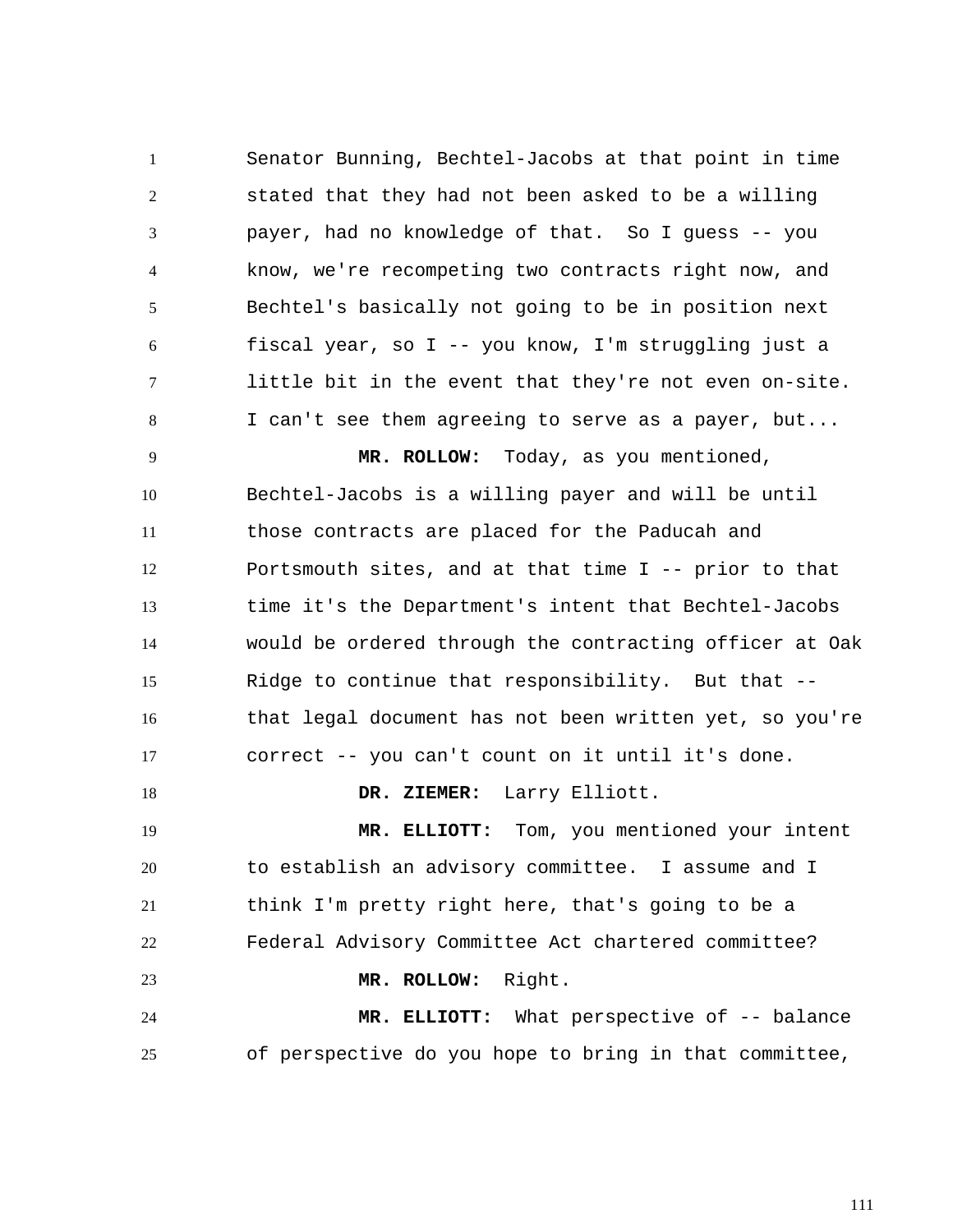and how large or how small do you see it being?

1

2 3 4 5 6 7 8 9 10 11 12 13 14 15 16 17  **MR. ROLLOW:** Well, the committee, as -- in the notice in *Federal Register*, I think it was in early January, was described I think as having representation from -- from labor, from -- I don't know the exact terms, but the insurance company, the DOE contractors, the DOE employees -- in other words, it could be both labor or it could be employee representatives -- people in the work comp industry -- I forget the exact -- the exact cross-section, and we expect it to have about 12 members. And we have already solicited and gotten a lot of recommendations into the Department of Energy, and the Secretary is in the process of making that decision to actually select the members, and then we'll send that over to the White House for the White House's endorsement. And so we expect to see that in three or four weeks.

18 19  **DR. ZIEMER:** Thank you. Any other comments? (No responses)

20 21 22  **DR. ZIEMER:** Again, thank you, Tom. We appreciate the input and updating us on the DOE program.

23 24 25 It's now time for our lunch break. We're a little bit behind the agenda, but we have some sort of flexible time at the other end, so we'll go ahead and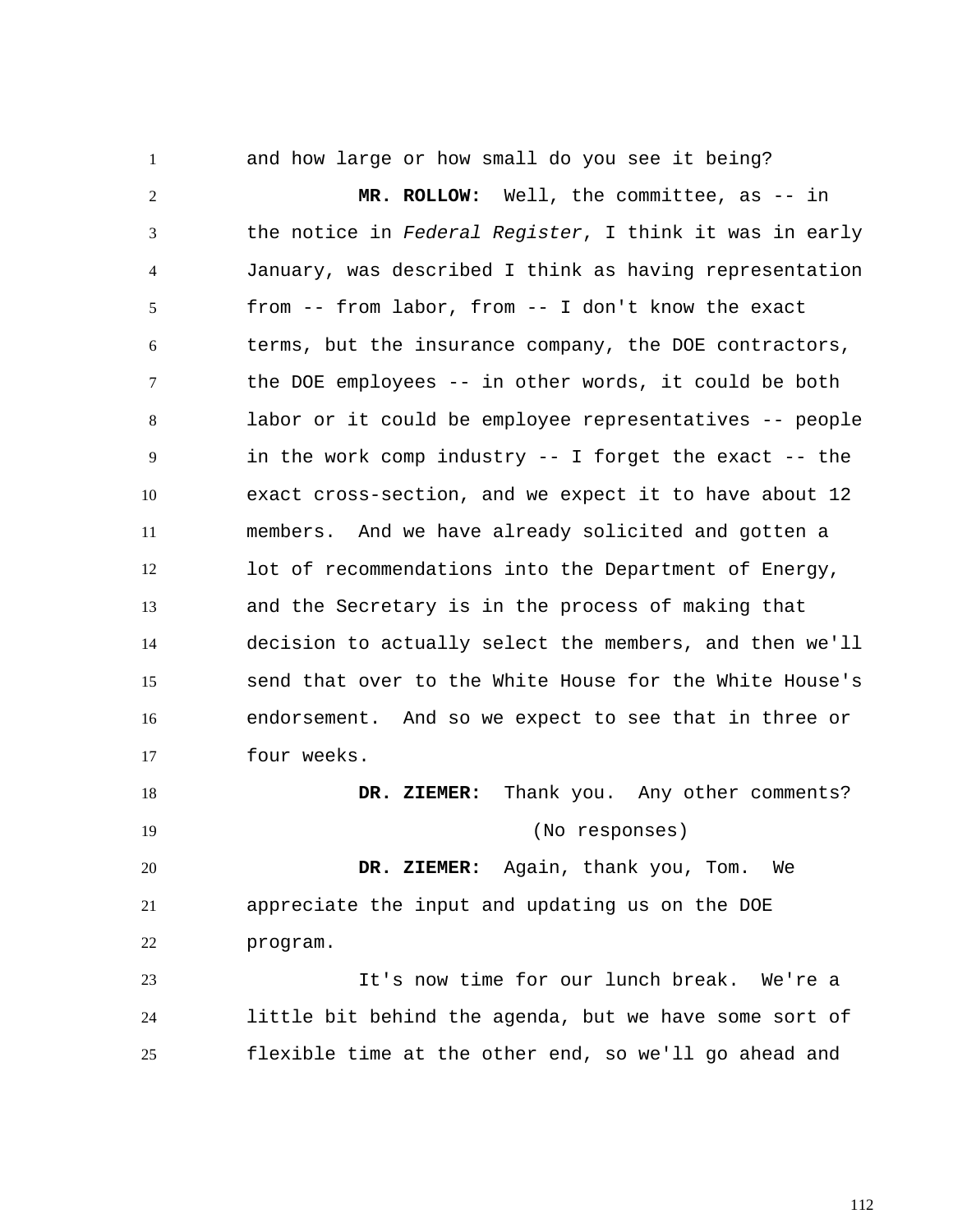1 2 3 4 5 6 7 8 9 10 11 12 13 14 15 16 17 18 19 20 21 22 23 24 25 take our hour-and-a-half lunch break and reconvene at 1:30. (Whereupon, a luncheon recess was taken.)  **DR. ZIEMER:** Let the record show that Mark Griffon has arrived back from the Boston Marathon and he did finish the race, and that's great -- good job. (Applause)  **DR. ZIEMER:** He's keeping the time a secret, so all I'll say is he finished the race, which is an accomplishment in itself.  **DR. MELIUS:** Finished it in time to catch his plane to get here. **SITE PROFILE STATUS, USE IN DOSE RECONSTRUCTIONS, AND ROLL-OUT DR. ZIEMER:** We're going to now return to the regular agenda, and we begin our afternoon session with report on site profile status, and Jim Neton is back on the roster. Jim?  **DR. NETON:** Thank you again, Dr. Ziemer. Had a nice lunch, I hope everyone can stay awake through this one. It's always tough addressing a crowd after a long lunch hour. I'm here to talk this time about DOE site profile status, where we are, a little bit of an update on what we've accomplished since the last Board meeting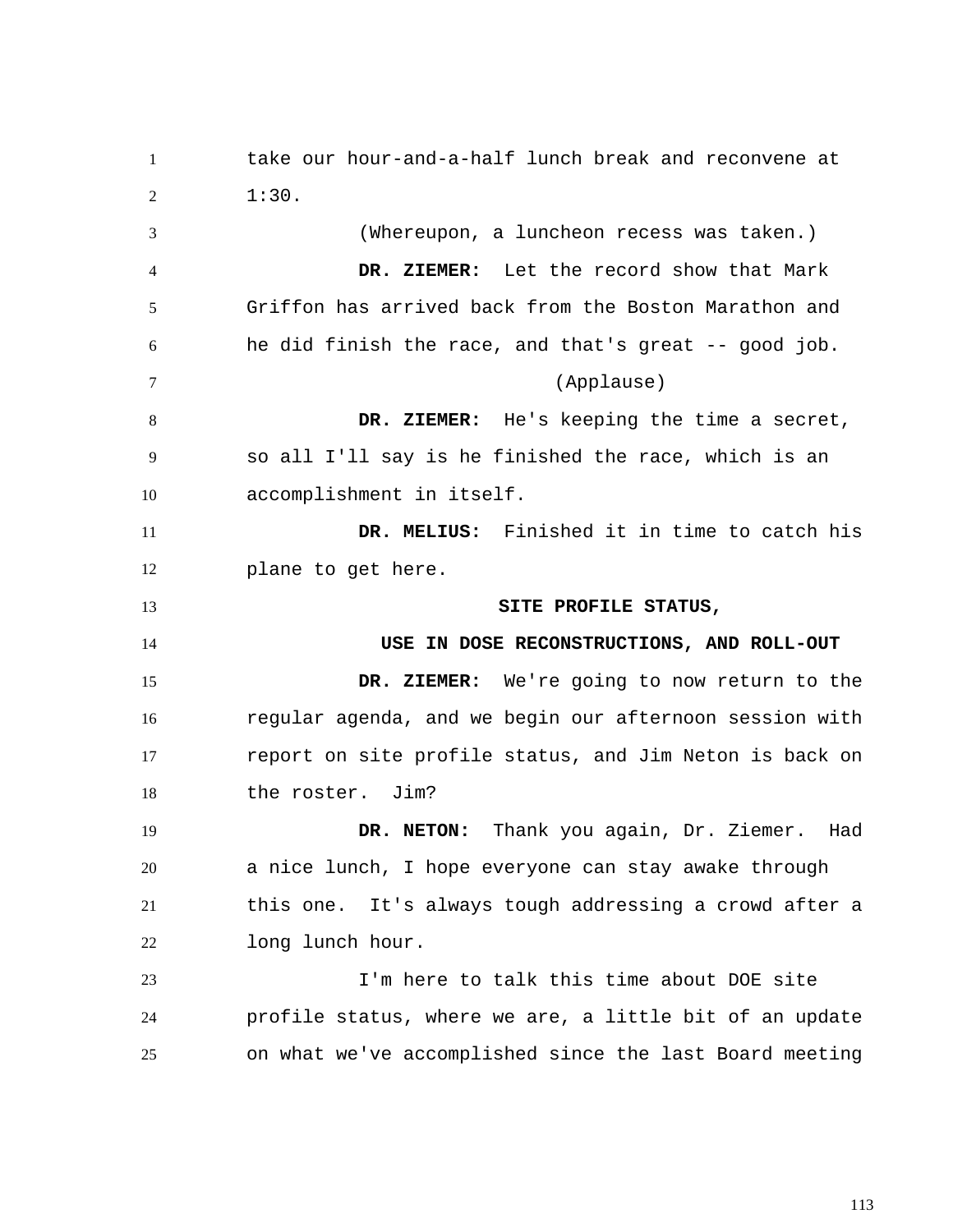1 2 3 4 5 two months ago. This is a companion piece to an AWE profile discussion that I'm going to -- I'm scheduled to present tomorrow -- I think morning sometime -- so if you'll hold your questions on AWEs till tomorrow, I'd appreciate it.

6 7 8 9 10 11 12 13 14 15 16 17 18 The first thing I'd just like to start with is the basic definition that we've put in our site profile web page so that people are all talking about the same thing. It's a document that contains information used to understand activities and radiation protection practices at a facility, and also attempts to flesh out the source terms that were there -- what types of radionuclides were there, what quantities were there, what chemical forms were there. And if you can marry those source terms with the radiation protection practices, particularly if you had decent monitoring data, then one should be able to move dose reconstructions forward.

19 20 21 22 23 24 25 One thing I'd like to say -- I think at the Board conference call we had, it was discussed -- I brought up the issue at one point that the site profiles did not intend to be comprehensive evaluations of incident reports, and they aren't. There are some incident report -- incident type information in there, some of the major incidents, but they are not all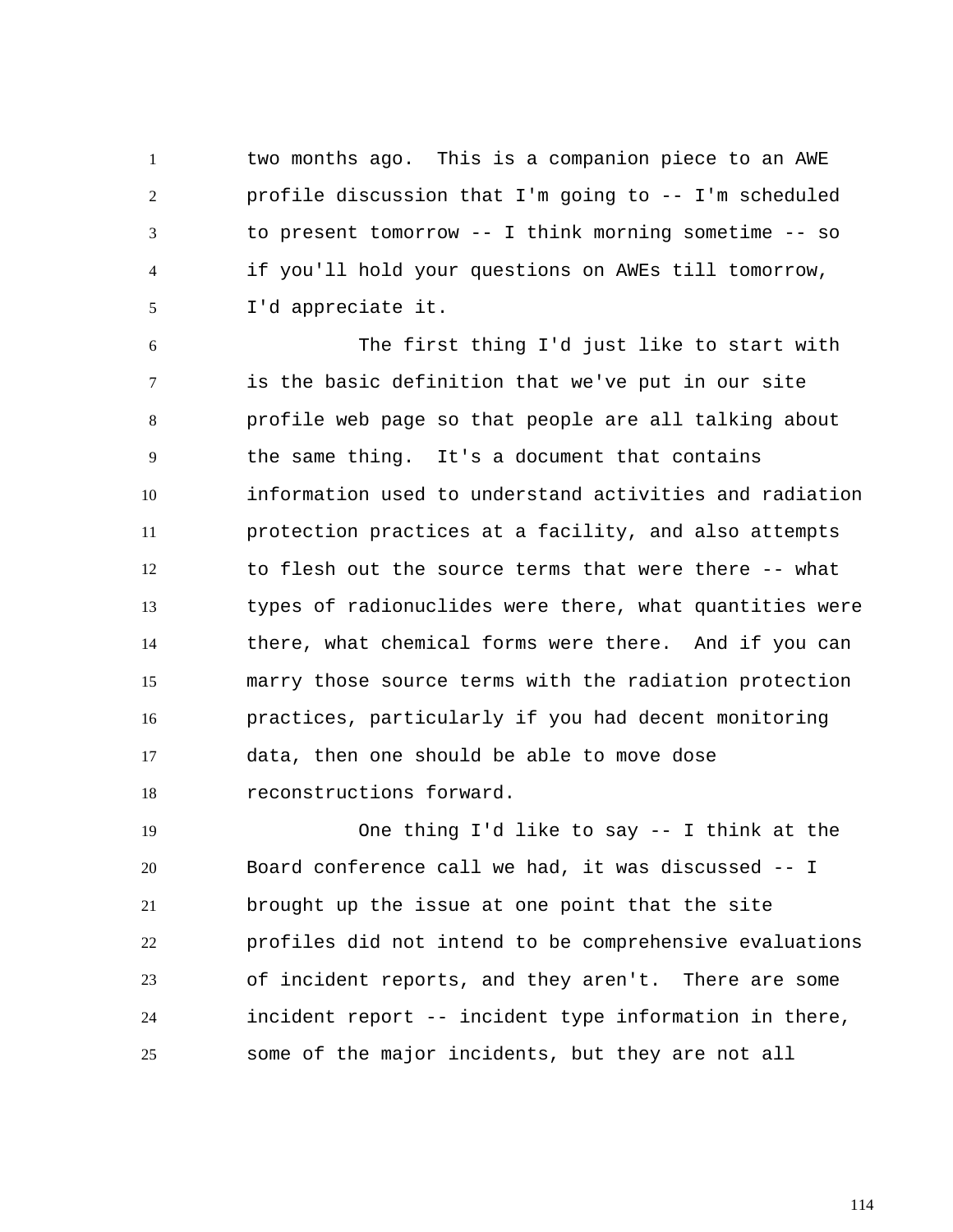1 2 3 4 5 6 7 8 9 10 11 12 inclusive for incidents. We maintain that information in a separate site images database where we collect - particularly the major incidents, catalog them. The site images database is searchable by keyword, that type of information. Some incidents are -- reports are very large. I mean the criticality -- Y-12 criticality incident report's very large. So I don't want you to - - give the impression that we don't include incidents in these, but they are not necessarily contained in these documents. Particularly when you're doing dose reconstructions for monitored workers, we wouldn't necessarily rely on the incident reports.

13 14 15 16 17 18 19 20 21 22 23 Just as a reminder, you've seen this slide before, but they are limited scope documents used as a guide, a road map to dose reconstructions, and used as a handbook. Again, if one has monitoring information - - urinalysis, TLD, film badge measurements -- one should be able to interpret, for instance, the missed dose that was there if a person was monitored. And in fact, if one looks at the internal dosimetry calculations that we do in many of these dose reconstructions, they almost presume that incidents occurred.

24 25 If one has a well-established monitoring program and you look at a bioassay point that was non-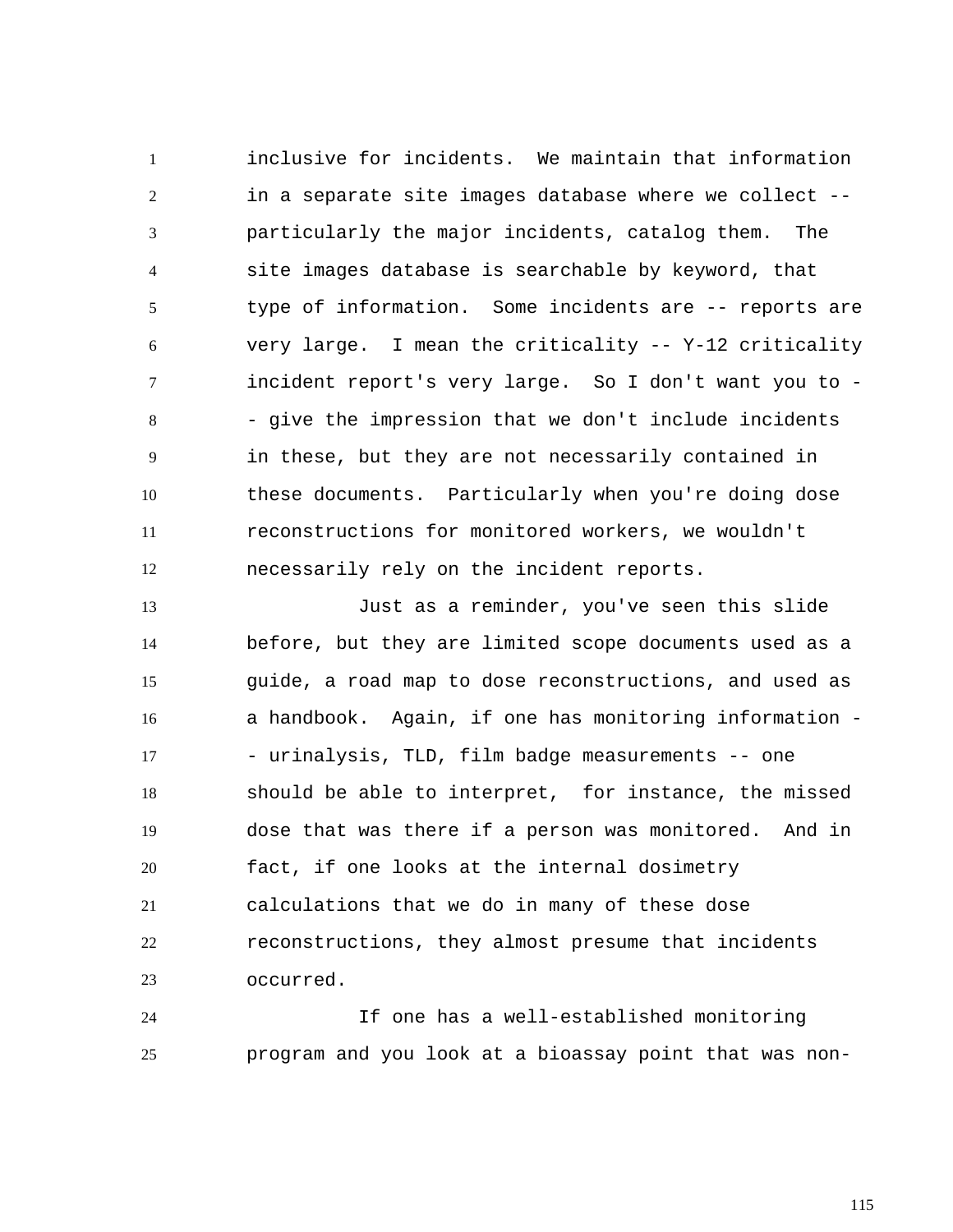1 2 3 4 detectable, we will assume that some sort of incident or chronic exposure occurred between those two periods and assign some sort of dose for that monitoring period.

5 6 7 8 9 These are dynamic documents. They are subject to revision any time we feel we have information available to us that was discovered that is new and would affect the dose reconstruction outcome for any of our claimants.

10 11 12 13 14 15 16 17 18 19 20 Again, they're a compilation of technical documents. There's six separate chapters. Each is a stand-alone chapter, so that when it's ready it is signed as a stand-alone document and if it can be used for a dose reconstruction -- to accomplish a dose reconstruction, it will be. We do not require that all six documents be signed and compiled for that individual chapter to be used. We call the individual chapters, if you remember, Technical Basis Documents. The compilation of all six would be called a site profile.

21 22 23 24 25 I want to say a little bit about the internal and external dose areas. There's been a number of questions since the last Board meeting that I've received from various sources regarding the concept of missed dose versus unmonitored dose. Those concepts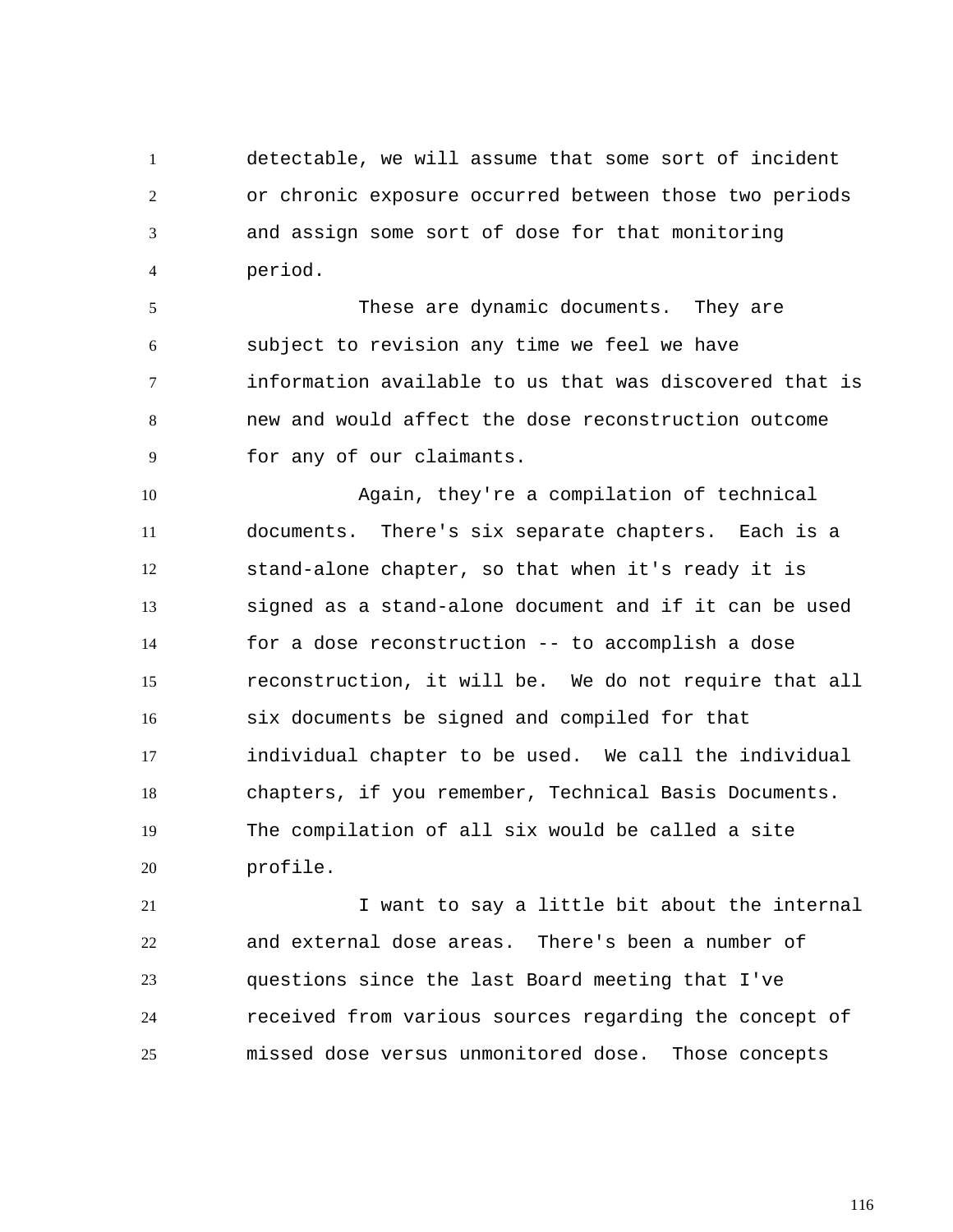1 2 3 4 5 6 7 are not necessarily addressed in the site profile, but are included in our implementation guides. So if a worker were monitored routinely, for every monitoring period we would assess and attempt to assign the missed dose; that is, what dose could the worker have received and had all of his measurements show up as nondetectable.

8 9 10 11 12 13 The example I would use is if you wore a film badge and every month they exchanged the film badge and that film badge could see no less than ten millirem, for an upper limit we would assign a 121 millirem dose to that monitored worker. There'd be a distribution about it, but the upper limit would be 120 millirem.

14 15 16 17 18 19 20 21 22 23 24 25 If a person were unmonitored, it is not necessarily appropriate to assign missed dose to unmonitored workers. In fact, it shouldn't be assigned unless one can demonstrate fairly conclusively that the missed dose would conservatively estimate the person's unmonitored exposure. An example I like to use in those situations are if a person was monitored for ten years and had non-detectable dosimetry results every time for ten years, and based on that they were removed from the monitoring program because they had very low potential for exposure and they did exactly the same job for the next two years, it may be appropriate to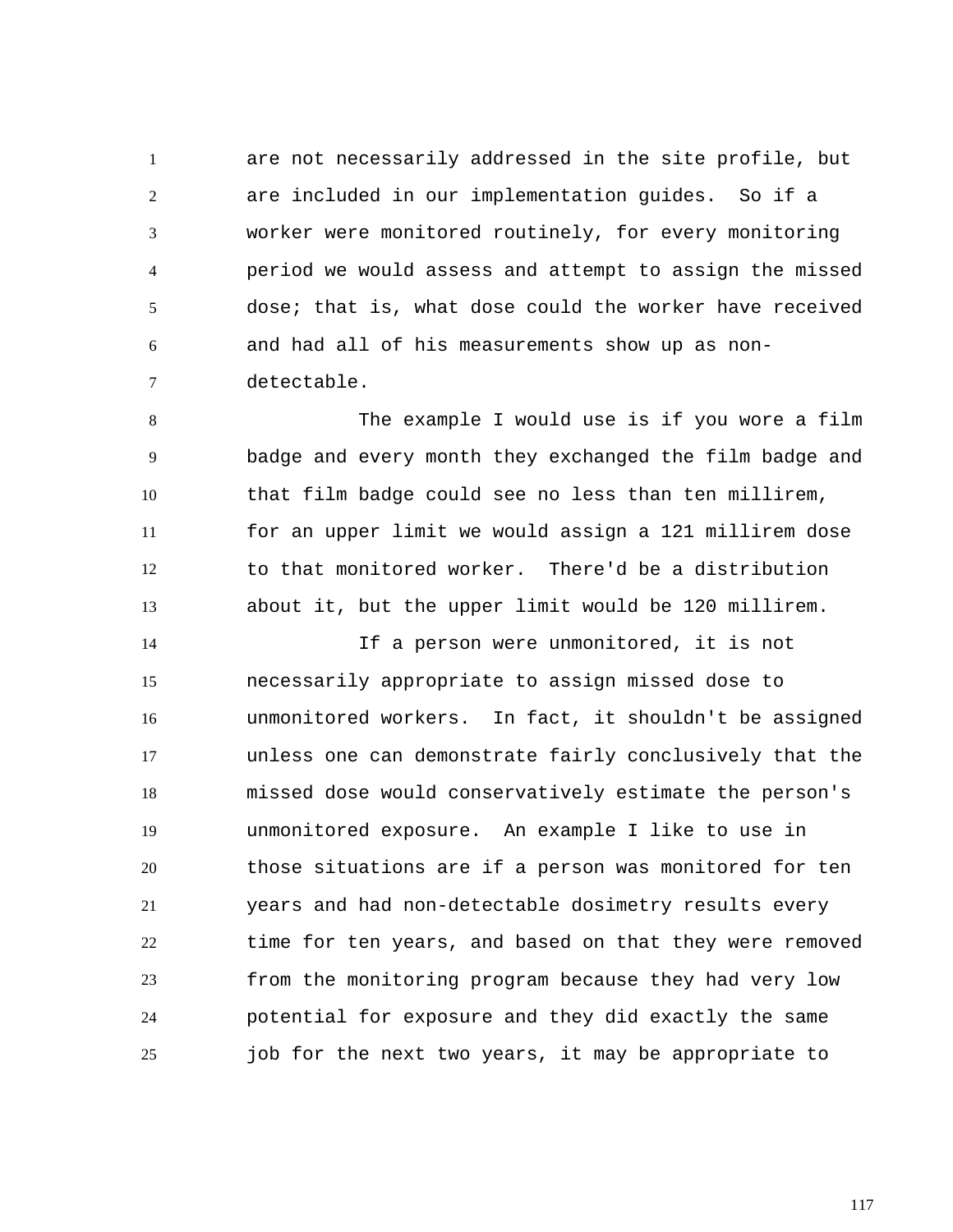1 2 3 4 5 substitute missed dose for that unmonitored dose if we can demonstrate that that job was the same. But we have to be careful there. It's not always an automatic. It has to be done with very good justification.

6 7 8 9 10 11 12 13 I hope that clarifies it 'cause I think it's a -- they're difficult concepts to grasp. They're sort of abstract, but we do assign -- and this is covered in our implementation guides. We do assign missed dose and we are recog-- we recognize unmonitored dose. An unmonitored dose cannot necessarily be substituted with missed dose unless there's some very careful analyses done.

14 15 16 17 18 19 20 21 22 23 24 25 Looks like I got a little tab out of place here, but we have issued six site profiles for DOE sites. I don't normally think of Huntington Pilot Plant and Mallinckrodt as DOE facilities, but that's in fact that way the OWA -- Office of Worker Advocacy - web site lists them. They're considered DOE facilities, so I've included them in this list. Many of these -- these have been done previously. I think the new ones on this list -- Rocky Flats is completed. That will allow us to start investigating 834 claims from that facility. Oak Ridge Y-12 is fairly recently completed. There's 2,088 claims from Y-12. And just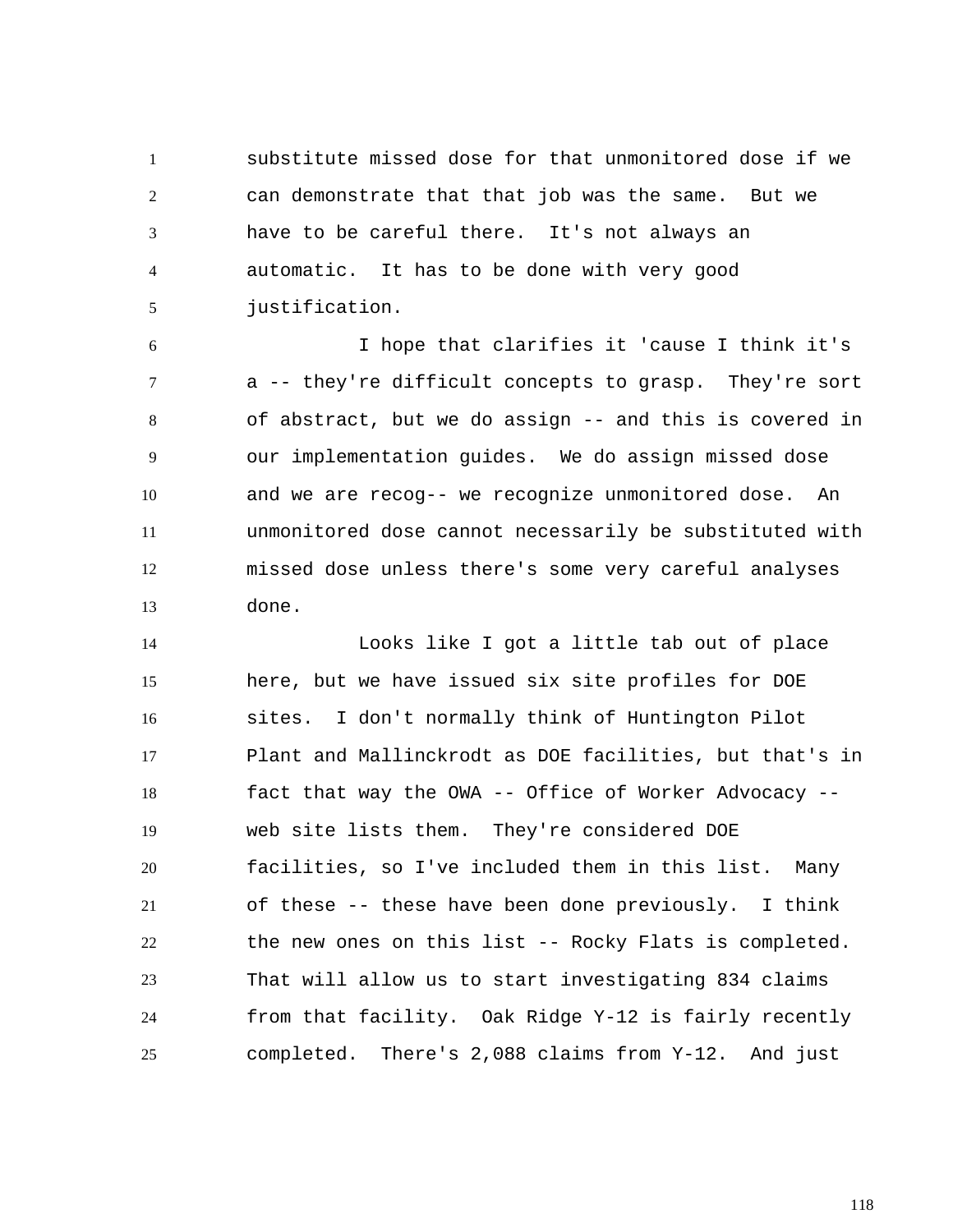1 2 3 4 5 6 7 8 9 10 11 Friday we approved the Iowa Ordnance site profile, which I believe there's around 400 claims from that facility -- 500 claims from that facility. So we've made some very good progress. I think collectively, if you add these up, you get somewhere around 7,000 cases that are affected -- that are from these different sites, and that represents somewhere approaching 45 to 50 percent of our claimant population -- not 50, about 40 percent of our claimant population is covered by the current site profiles in place at DOE facilities. So we've -- I think we've made some pretty good progress.

12 13 14 15 16 17 18 19 20 21 22 23 24 25 I do want to point attention to the fact that I've said "issued" and not "completed". We do, when necessary, issue a site profile without having every single piece of information in there. We will reserve sections -- I think the Board has become familiar with this. For example, at Rocky Flats in the external dosimetry Technical Basis Documents the neutron monitoring section for certain time periods is listed as reserved. We just can't use it. It's -- we're still trying to work out the details of what the neutron exposures really were during those time periods, but in fact anyone who didn't work in those time periods and had low potential for neutron exposures, we could start evaluating those cases. So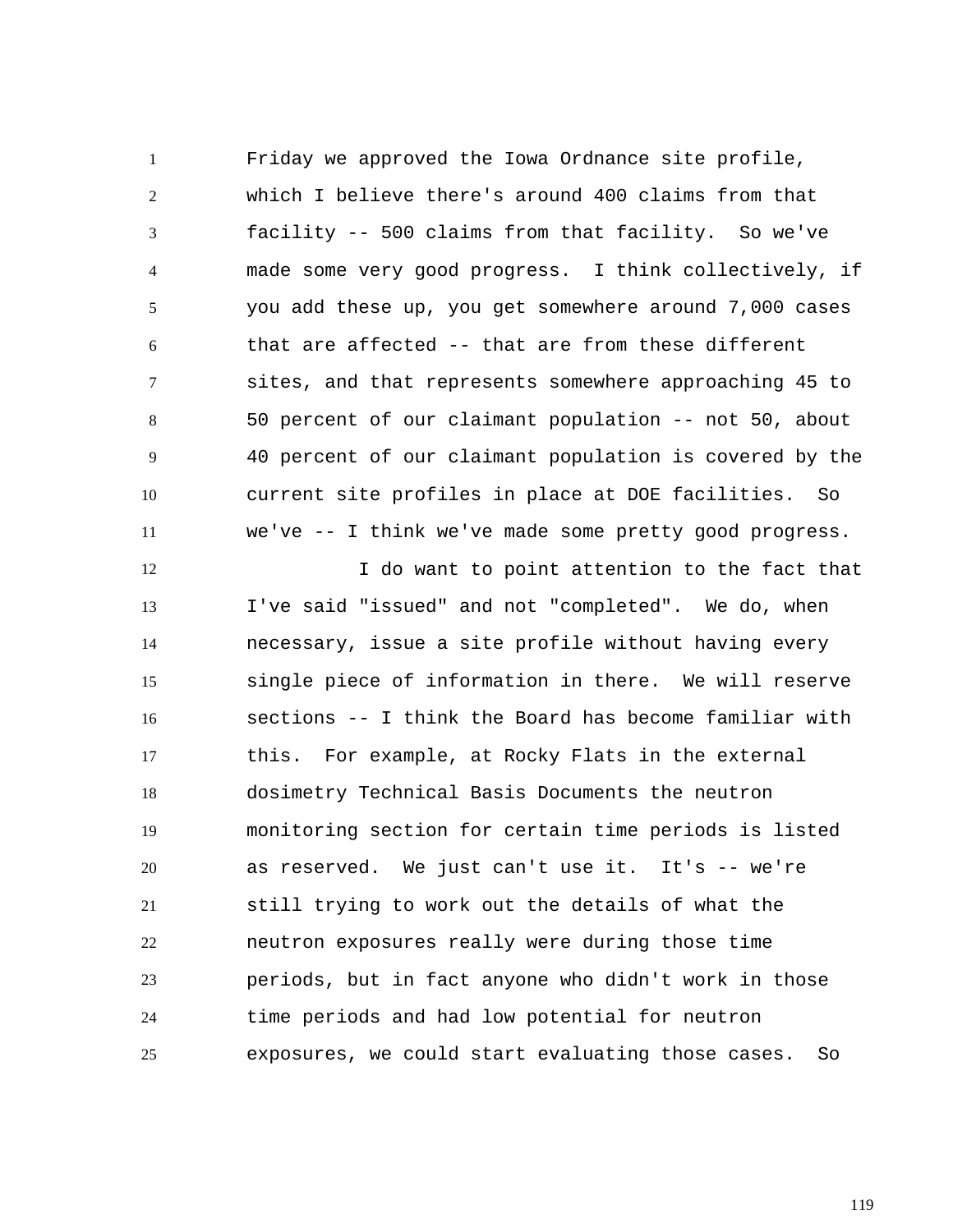1 2 3 4 5 that's the concept of pushing these out as soon as we feel that they're technically accurate, complete enough to address certain blocks of dose reconstructions. And then we continue to move forward with the completion after the fact.

6 7 8 9 10 11 12 13 14 15 16 They're also subject to revision. The Mallinckrodt site profile is undergoing revision one as we speak. If you remember from the St. Louis Board meeting, there were several gaps in that profile. It did not address exposures from decommissioning activities between 1959 and '61; also did not address residual contamination from '62 to 1995. So we're trying to flesh out those blocks of information so that we can move more Mallinckrodt claims through the process. I think Hanford site profile's also undergoing some limited amount of revision.

17 18 19 20 21 22 23 24 25 And most of these revisions tend to be additions to the information that we couldn't use before. However, occasionally a site profile will be modified from a technical perspective that may change the dose reconstructions that we have previously done with them, and of course if that happens, we are committed to going back and looking at all dose reconstructions that have been through the Department of Labor process and denied and evaluating what effect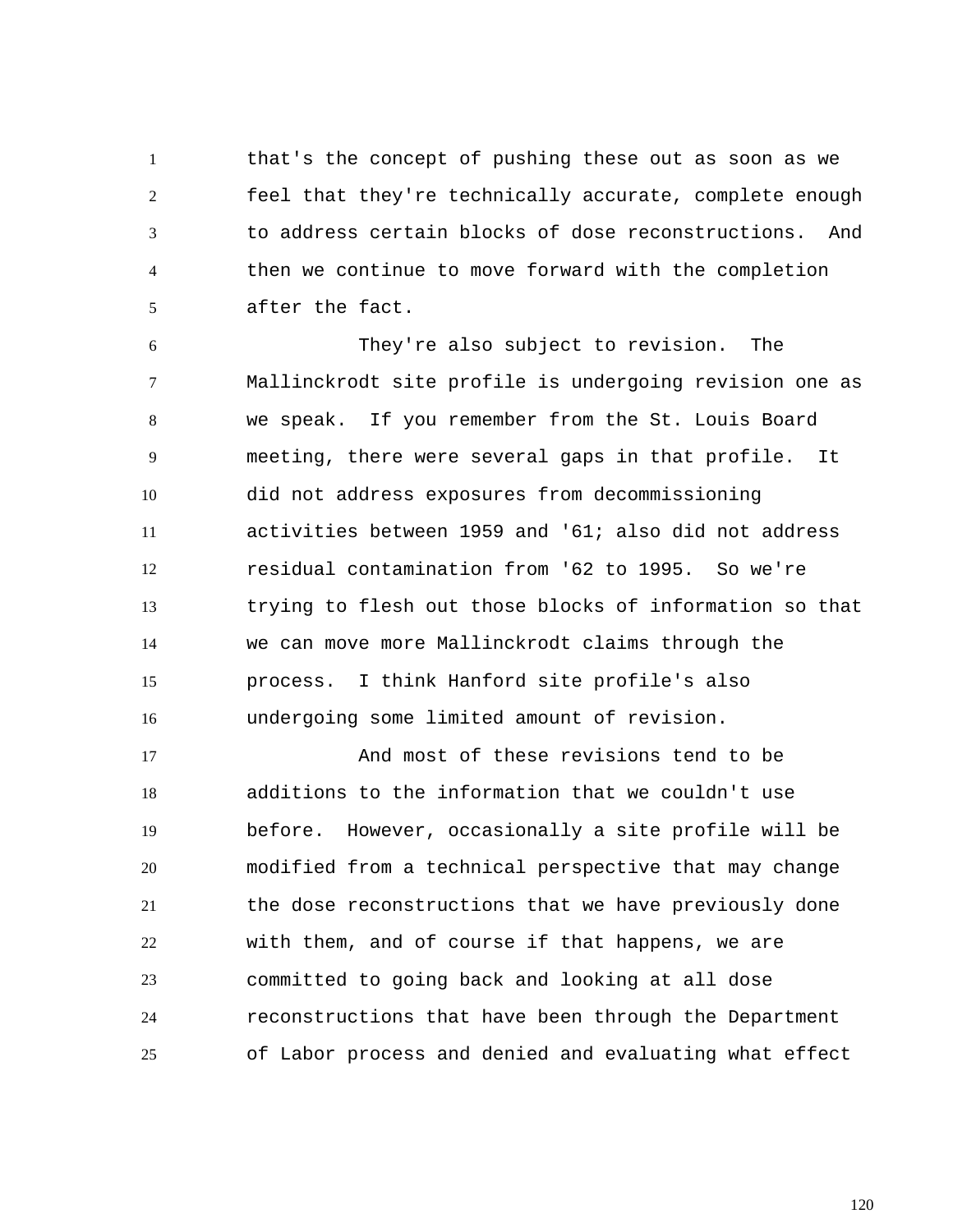1 2 3 those changes may have on the previous dose reconstructions. It's not an easy task, but we're committed to doing that.

4 5 6 7 8 9 10 11 12 13 14 15 16 17 18 19 Okay, this -- Dick Toohey likes to call these a measles chart -- really tries to depict where we are in the process. And a green circle is draft complete and in comment resolution. What this means is for these sites all of the site profile, the individual Technical Basis Documents, are complete and in draft form and have been seen by OCAS, the Office of Compensation Analysis and Support, so we're in comment resolution. We have some issues to iron out with ORAU, some technical issues -- some are substantive, some are not; it depends on the individual site. But I think it's very interesting to note that all but five of these sites are actually very near completion. So if you add that to what I just showed on the previous slide, we have a fair number of these DOE sites very nearing completion.

20 21 22 23 24 Once these are all done, we will have covered site profiles -- we have site profiles that will cover about 80 percent of the cases that we have in house. So that's a major success story, I think, on our part and on ORAU's part.

25

I know the question's going to be asked: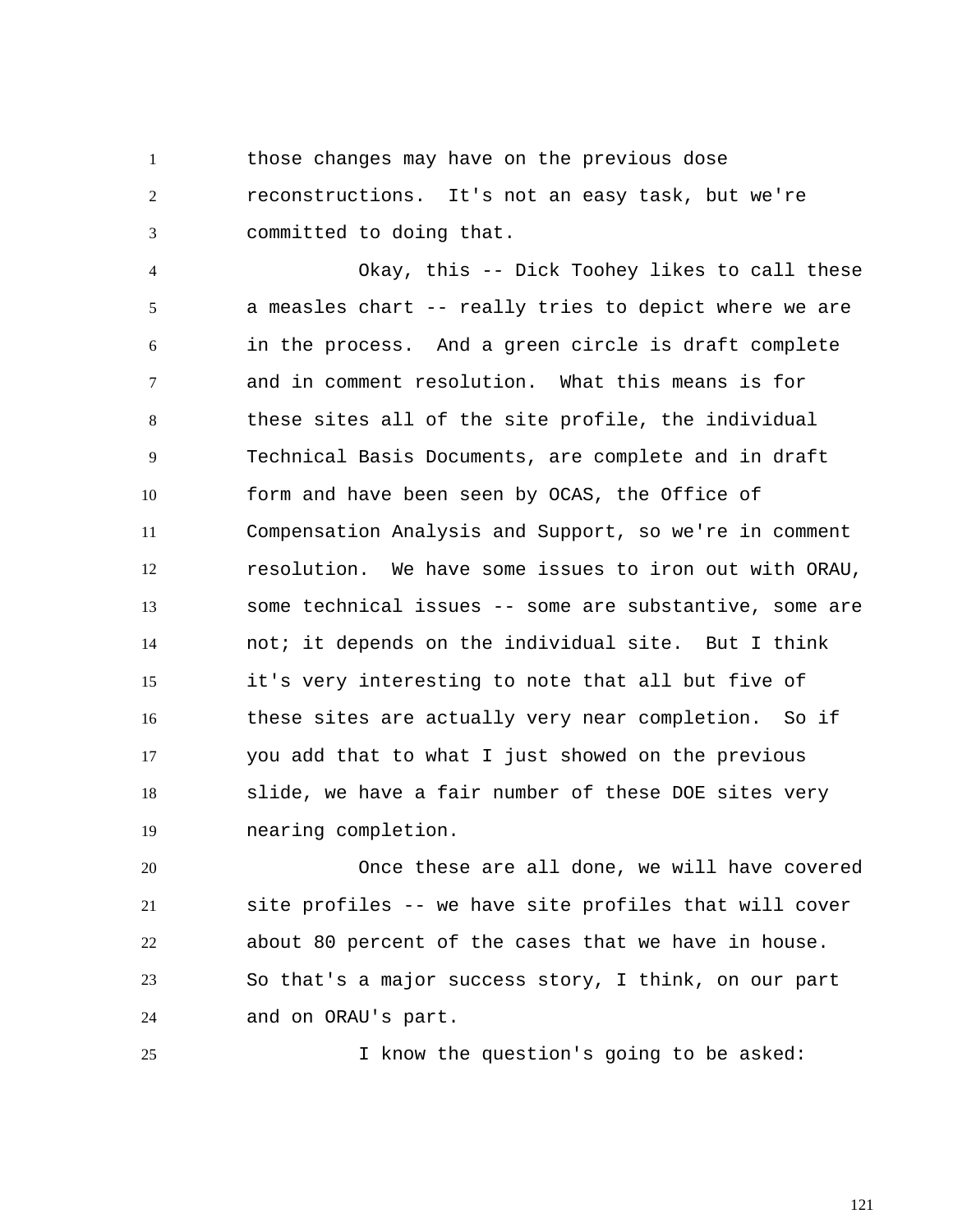1 2 3 4 5 6 Well, when are all of these going to be done? And that's difficult, but I think you could understand that if we have drafts in hand and we're ironing out the details, we're not talking six months, a year. We're talking a matter of months before all of these are - should be finalized and ready for use.

7 8 9 10 11 12 That doesn't mean, though, that there won't be small pieces of each individual Technical Basis Document that will need to have some additional work to flesh out some neutron dosimetry issue or some unmonitored period that we can't quite figure out without additional research.

13 14 15 16 17 18 19 20 21 I'll point out that this Iowa Ordnance Plant is now done. It can be taken off the list. Iowa Ordnance is a unique site. All the major DOE sites have these individual chapters. Iowa Ordnance is somewhat handled more like an Atomic Weapons Employer site. It's -- it had a limited operation for -- from DOE activities, and so it's covered with one -- one document rather than having these individual approved chapters.

22 23 24 25 There's additional site profiles under development. I've listed them here. ETEC is the Energy Technology Engineering Center a/k/a Rocketdyne, General Atomics -- I mean there's a number of different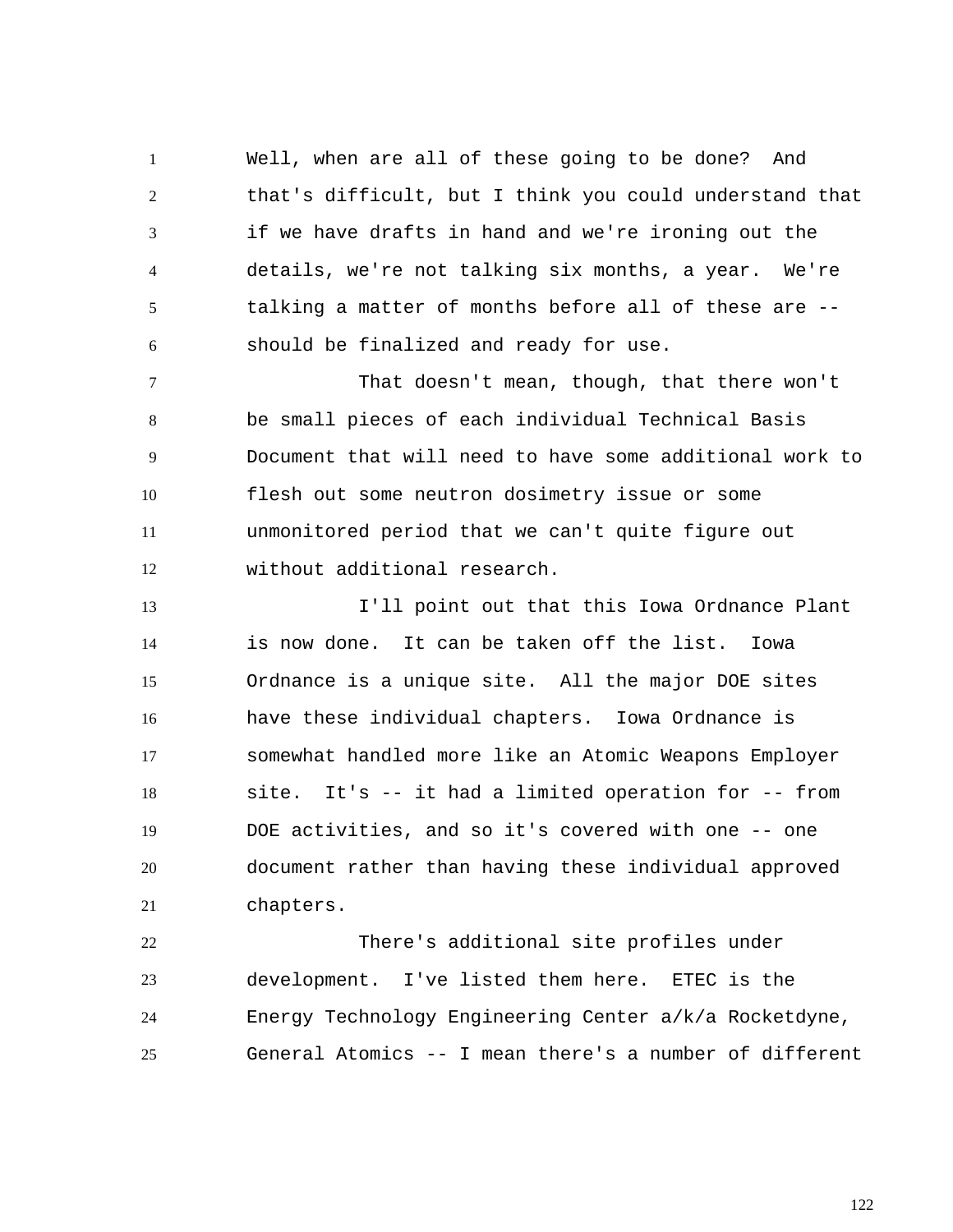1 2 3 4 facilities imbedded in -- or connected with that facility, but it's in California, 123 cases there. If one adds up these claims, that will enable another 1,400 cases to move forward.

5 6 7 8 9 10 11 It's not exactly 1, 400 cases, though, because some people work at multiple sites and so it's not an exact number, but it gives a fairly good approximation, within about 20 percent I think of the number of cases we could cover. Particularly at AWEs people didn't tend to jump around as much as maybe some of the DOE facilities, like the Oak Ridge reservation.

12 13 14 15 16 17 18 19 So these are under construction. Weldon Springs is a key one for us to finish to be able to move a number of Mallinkcrodt claims forward because a number of people that worked at Weldon Springs when it closed down moved to Mallinckrodt. That's one reason why you're not seeing more Mallinckrodt cases being completed. We just have not finished this site profile.

20 21 22 23 24 Again I know I'm going to be asked a question about time frame. I think the best I can say is we're hoping to have -- and this is a goal -- these completed by end of summer or early fall. That's our target goal for the remaining ones.

25

Once we get below a certain number of cases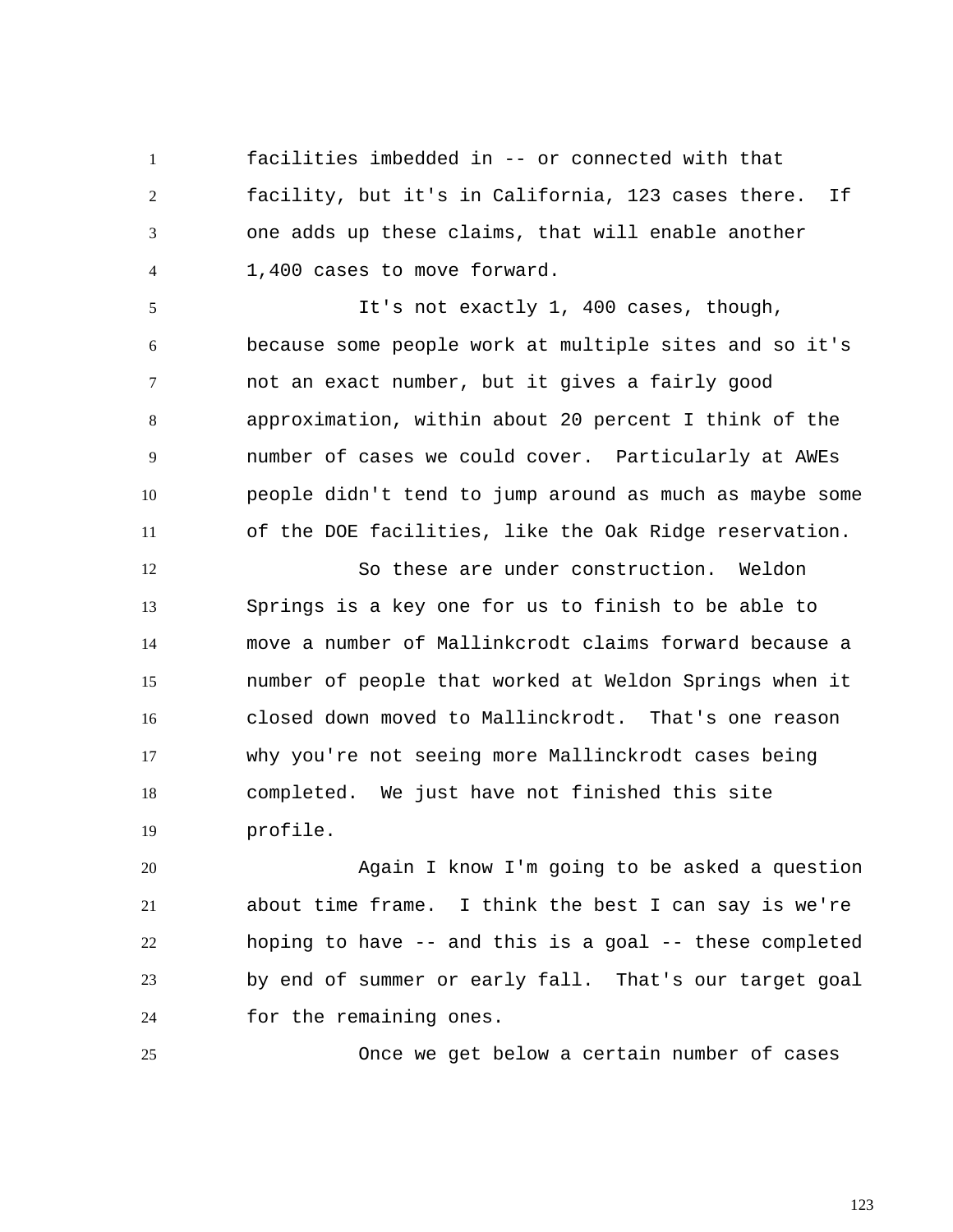1 2 3 4 5 6 7 for a site profile, we have to make a decision. Do we really want to invest the resources to generate a fairly extensive document that requires a lot of resources, or is it better just to do an individual - what we tend to call hand-crafted dose reconstructions at those facilities. I think after these are done, we're probably getting there.

8 9 10 11 12 13 14 15 16 17 18 19 20 21 22 23 24 25 I'd just like to switch gears a little bit and talk about the site profile -- what we call site profile roll-outs and the worker input activities that we've been trying to go around and obtain. ORAU, at the last meeting I indicated, had written a draft worker outreach plan. That document is now in fact completed and it's available here for distribution. I don't know if it's been passed out to the -- okay, so you all should have a copy of that. This is a controlled document that was written by ORAU, reviewed by us and approved by us, that essentially sketches out what the intent of this program is, and I just reiterated what the bullets are here. It establishes a worker outreach group. That worker outreach group is headed up by ORAU, Bill Murray -- who many of you may know -- is the ORAU representative there. Vern McDougal is also on board. He's a subcontractor to ORAU from ATL.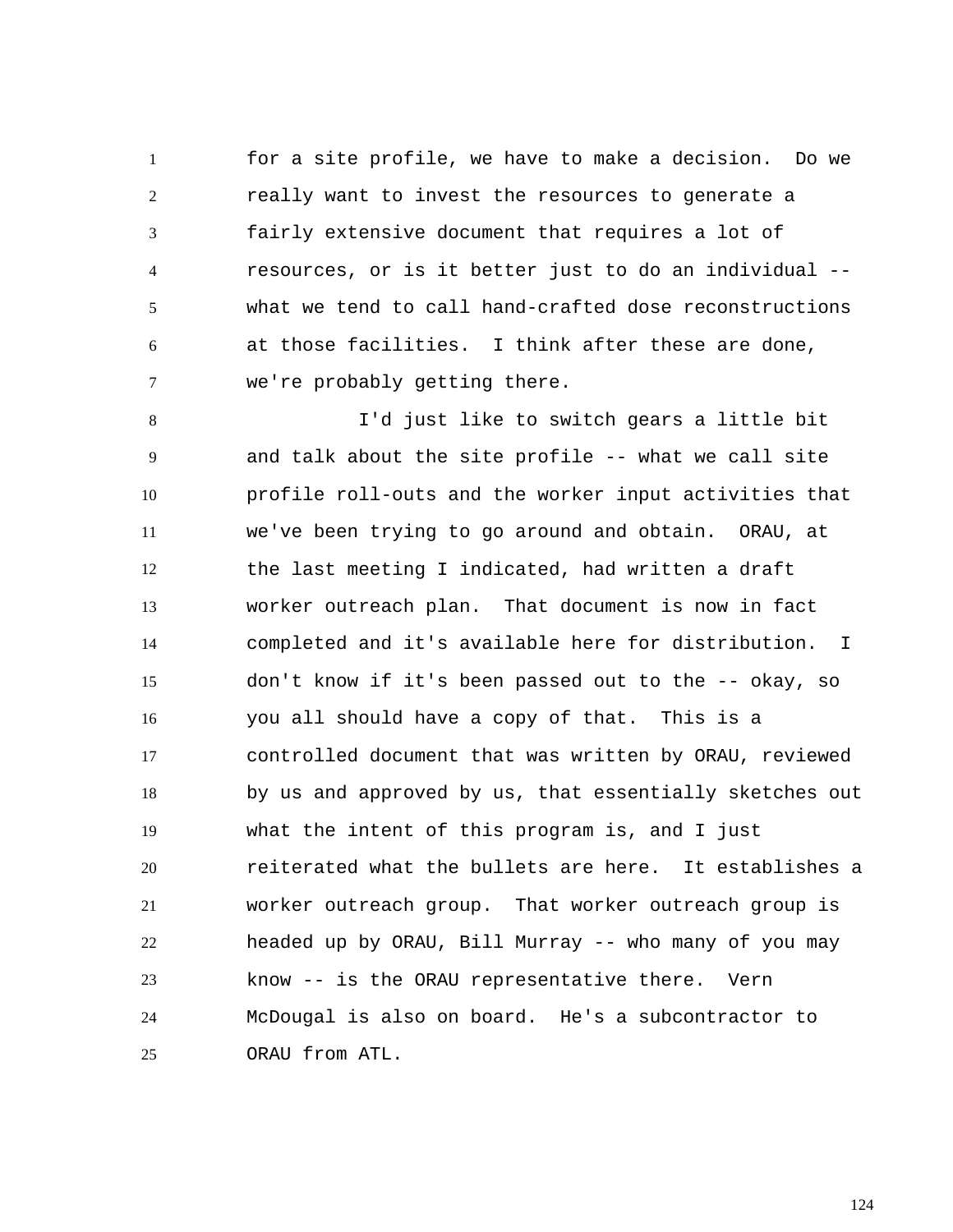1 2 3 4 5 6 7 8 9 They have also just recently hired -- many of you may know Mark Lewis, formerly of the Portsmouth facility. He is now actively engaged in arranging these worker reach-out meetings for us. We had a very successful, I think, meeting at Portsmouth last week. It was Mark's inaugural meeting and I'm very excited. I think that -- I see a lot of energy going into these meetings and I'm looking forward to productive input from these sessions.

10 11 12 13 14 15 16 17 18 19 They do provide an excellent input for worker -- worker input. As you recall, the site profiles - we were -- it was indicated to us that they were - they tended to be written in a vacuum, which we agreed, so we needed to go out to the workers, meet with the workers, get their input, let them know what these things are about, what type of information we may be missing or what they can share with us. This has been particularly productive -- I mentioned Portsmouth was a good example of that, good information-sharing.

20 21 22 23 24 25 The building trades of course also have a unique perspective on what was done and what was monitored that we need to incorporate. And in fact, we are committed to adding construction activity chapters to several of the site profiles to help flesh out those -- those gaps that we perceive to be there.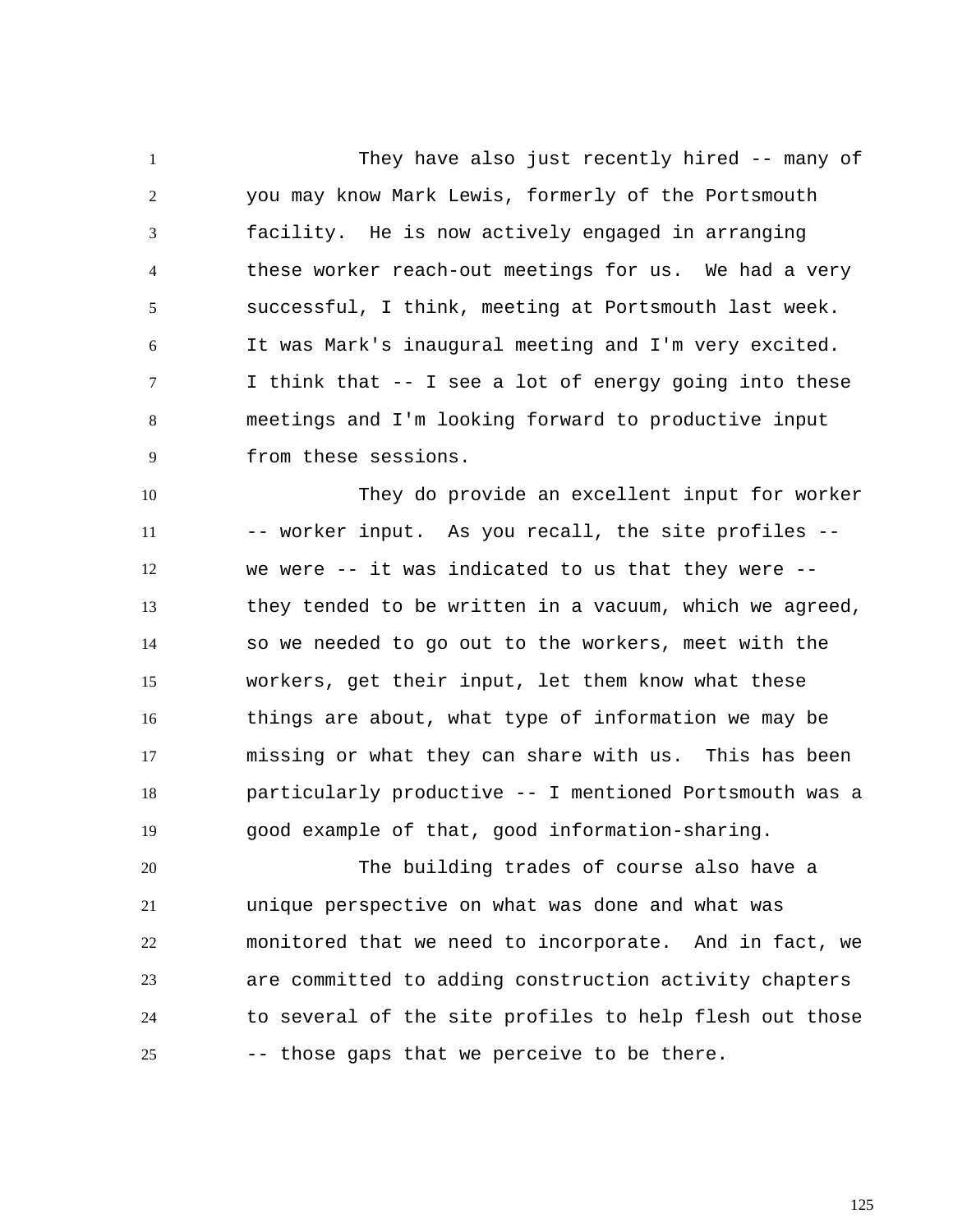1 2 3 4 5 6 7 8 9 10 These are -- we haven't done any public briefings yet, although we may be close at one facility. Occasionally you go to these sites and it appears that the lack of information is fairly low about the programs in general, about the difference between Subpart B and D and who does what. At that point, you know, we have to make a decision. Is it worth just having a public outreach type meeting to - for a general education session to get the information level up there.

11 12 13 14 15 16 17 18 19 20 We do take minutes at these meetings. It's not to intimidate anybody, but it's just to, you know, capture what we've done on paper, and we'll distribute them to a representative at the meeting to be distributed to the workers. We take a sign-up sheet and basically, you know, get people to input and say is that what we discussed, have we captured the relevant issues that you -- you rose (sic) at this meeting. All of this is detailed in that plan that's been circulated.

21 22 23 24 25 This is a listing of some of -- well, the worker input meetings that we've had so far. We've had five meetings. If you notice, we're going on our third one at Hanford on the 22nd -- that's Thursday after the Board meeting. Thursday morning we're meeting with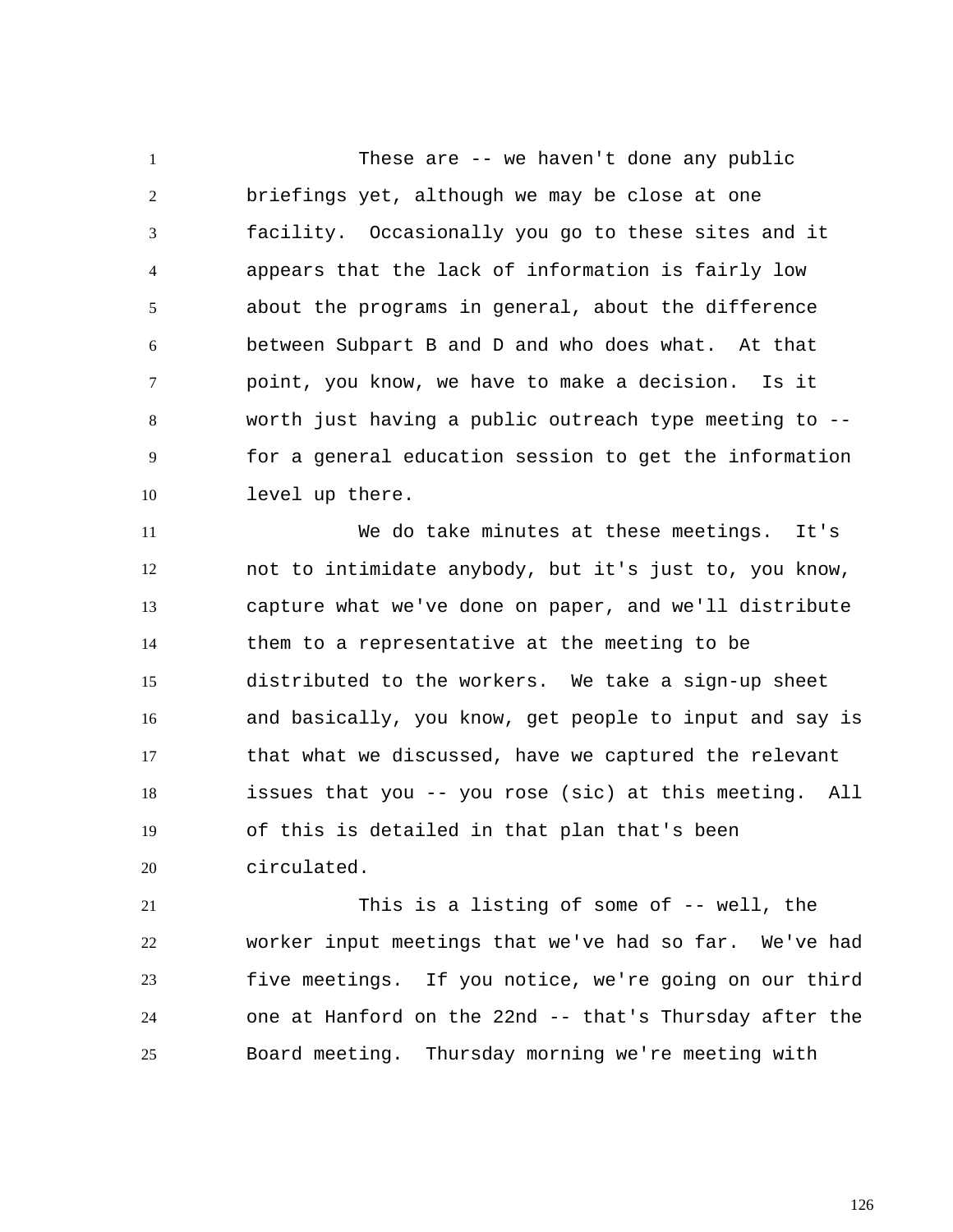1 2 3 4 5 6 PACE, and I believe the Guard union representatives. Sometimes it's difficult to get everybody together in one room on the same day, and we're sensitive to that so we try to accommodate where we can. Of course we prefer to make fewer trips, but if it requires us to make multiple trips to a site, we will do that.

7 8 9 10 11 12 13 14 15 16 17 18 So we've done Hanford, we've done three meetings there. Savannah River was our first one, as you recall, on November 11th. Portsmouth we had March 24th and April 16th. And these are upcoming: INEEL is next Wednesday, I think, April 28th; Nevada Test Site is tentative for May 10th, and Pantex is scheduled for June 3rd. All these have been scheduled since Mark Lewis has come on board, so you can tell that he's ambitious to get things rolling, and we really appreciate his enthusiasm. I believe we have some tentative negotiations going on with the Mound site in May.

19 20 21 22 23 24 25 One thing that's come up at these meetings is that the site safety reps need some training. This came up at the Portsmouth meeting and I've heard this from other union representatives before, that there's enough claims being distributed now and the workers are going to their union representatives and asking for interpretation -- what does this mean; you know, what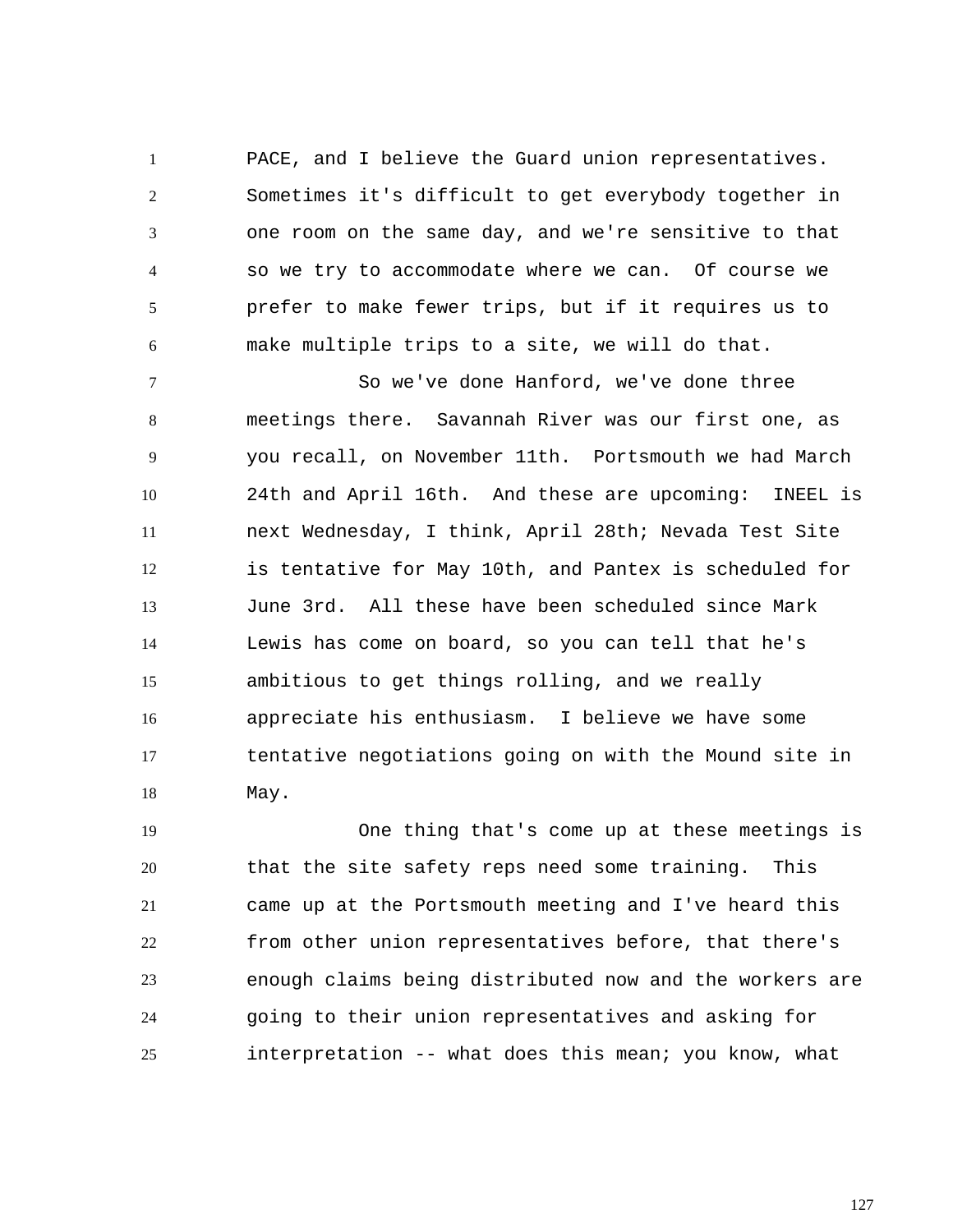1 2 3 4 5 6 7 8 9 10 11 12 13 14 15 16 is an OCAS-1 and should I sign it and what is this IREP program and IMBA? So it's happened enough times that we realize that there's a need for this training and we are in the early stages of planning a workshop for - we're going to invite union representatives from the major sites -- hopefully health and safety type representatives -- invite them to Cincinnati. We'll fund the meeting at our expense to come there and have a one or two-day session -- we're not clear yet on how long it would take -- to essentially have a dose reconstruction workshop. Start with the regulation, go over the efficiency process, talk about IREP, IMBA, how do you read an IREP input sheet, all that kind of stuff. And hopefully to give people a baseline of knowledge that they're comfortable with with the process that we're doing.

17 18 19 20 21 22 23 24 25 I understand it's a complex process. It's very difficult to understand these things. I don't know that we'll ever get there where people will be totally comfortable. But to the extent that we can provide some education and input, we're committed to do it and I look forward to working with the unions -- in the very near term; I don't want this to drag on for a long time -- to come to Cincinnati and collaborate with us and to getting this information shared.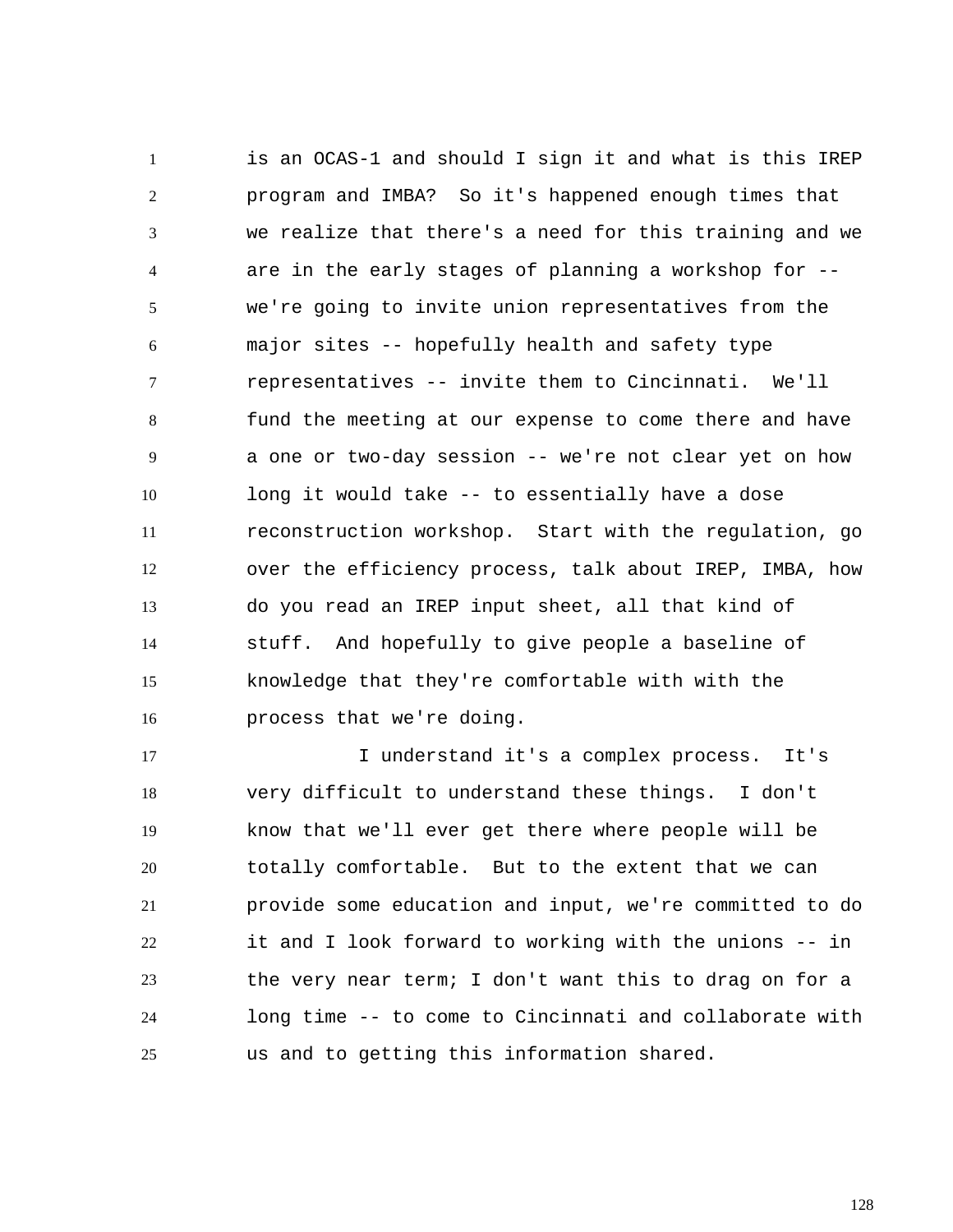1 2 3 4 5 That's all of the formal remarks I had. If there's any questions, I'd be happy to answer them.  **DR. ZIEMER:** Okay, let's start with Gen Roessler, then Jim Melius.

6 7 8 9 10 11 12 13 14  **DR. ROESSLER:** Early on in the goals of the -- doing the site profiles, you talked about meetings with old-timers -- I don't know if that's the word that was used, but the workers and the people who were around there, if they're still available, in the '40's. And at Hanford I think that's particularly important to get that perception from the people who were really working there during the '40's and maybe during things like the green run. Have you -- what success have you had with getting people like that?

15 16 17 18 19 20 21 22 23 24 25  **DR. NETON:** I'll be honest with you, haven't done a lot in that area, but we are collecting data and information. Matter of fact, just this morning I was speaking to a fellow that's at this meeting who we're going to interview. He had a -- interesting knowledge -- level of knowledge, fascinating knowledge about what happened in the early monitoring days for construction workers -- or more specifically, what didn't happen. So we're trying to do that. We need to do more of that. But you know, we'll see how it goes. Right now we've -- we're committed to interviewing two or three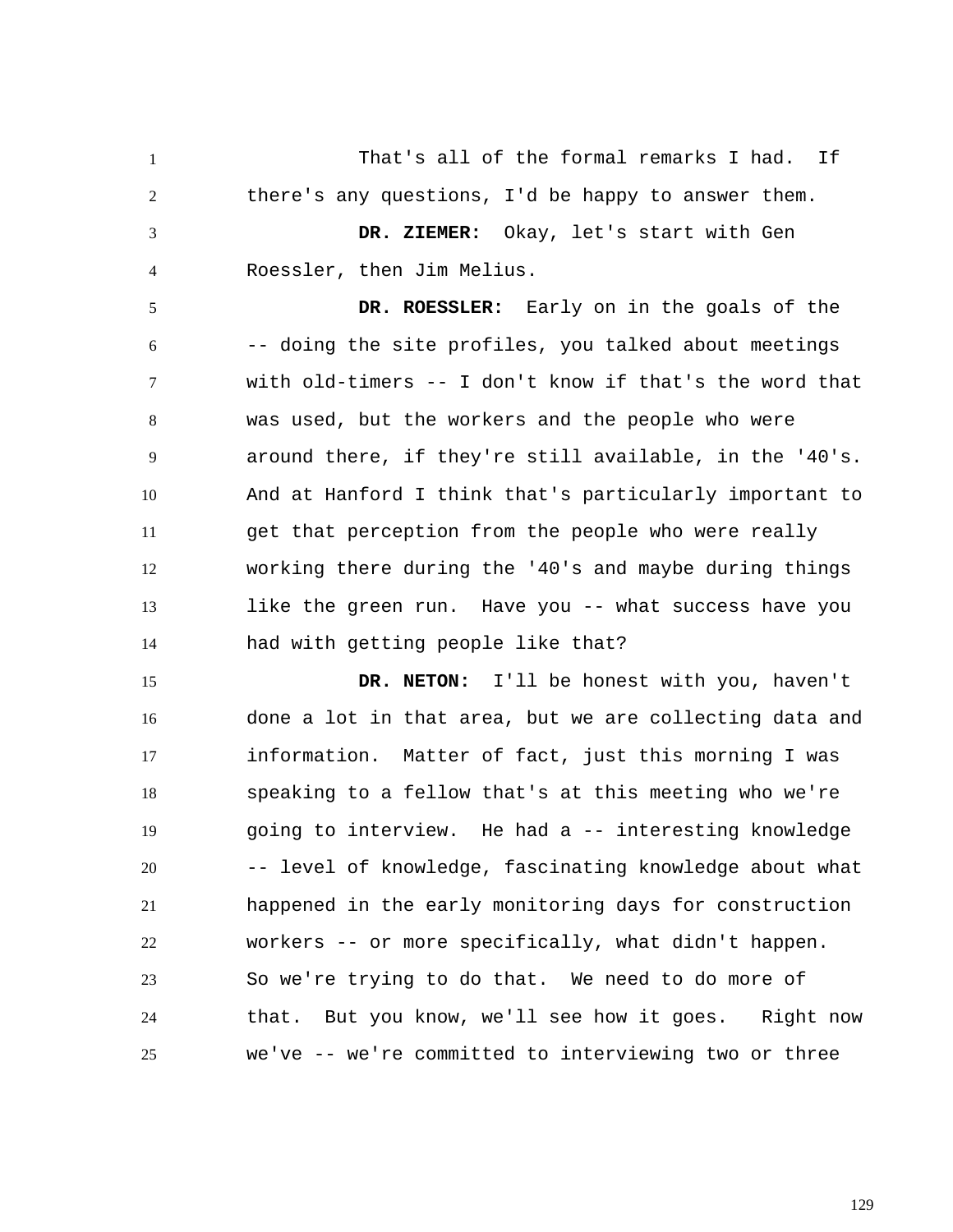1 2 3 4 5 people -- I think we did one interview at Rocky Flats for a person who we had discovered had some knowledge and was getting ready to retire, but you know, our involvement there has been limited. We need to -- we need to aggressively pursue that more.

6 7 8 9 10  **DR. MELIUS:** Yeah, I have a few questions. The first is an item from last meeting -- actually several meetings ago, also, but from my understanding from last meeting was that ORAU was -- and NIOSH were developing a conflict of interest policy regarding --

11 12 13  **DR. NETON:** Right, right, I'm glad you brought that up because it was in my notes and I skipped right over it. Thank you.

14 15 16 17 18 19 20 21 22 23 24 25 ORAU has drafted a conflict of interest policy. We are -- we are still in the process of reviewing it, but I will say that the revisions that they've made to their conflict of interest plan are very similar to the concepts that are included in their dose reconstruction conflict of interest policy, so that any worker who had worked at the site -- currently works or previously worked at that site could not be a principal author of one of those Technical Basis Document chapters. That doesn't preclude, though, them from using resources, site subject matter experts as resources to help flesh out and author those chapters,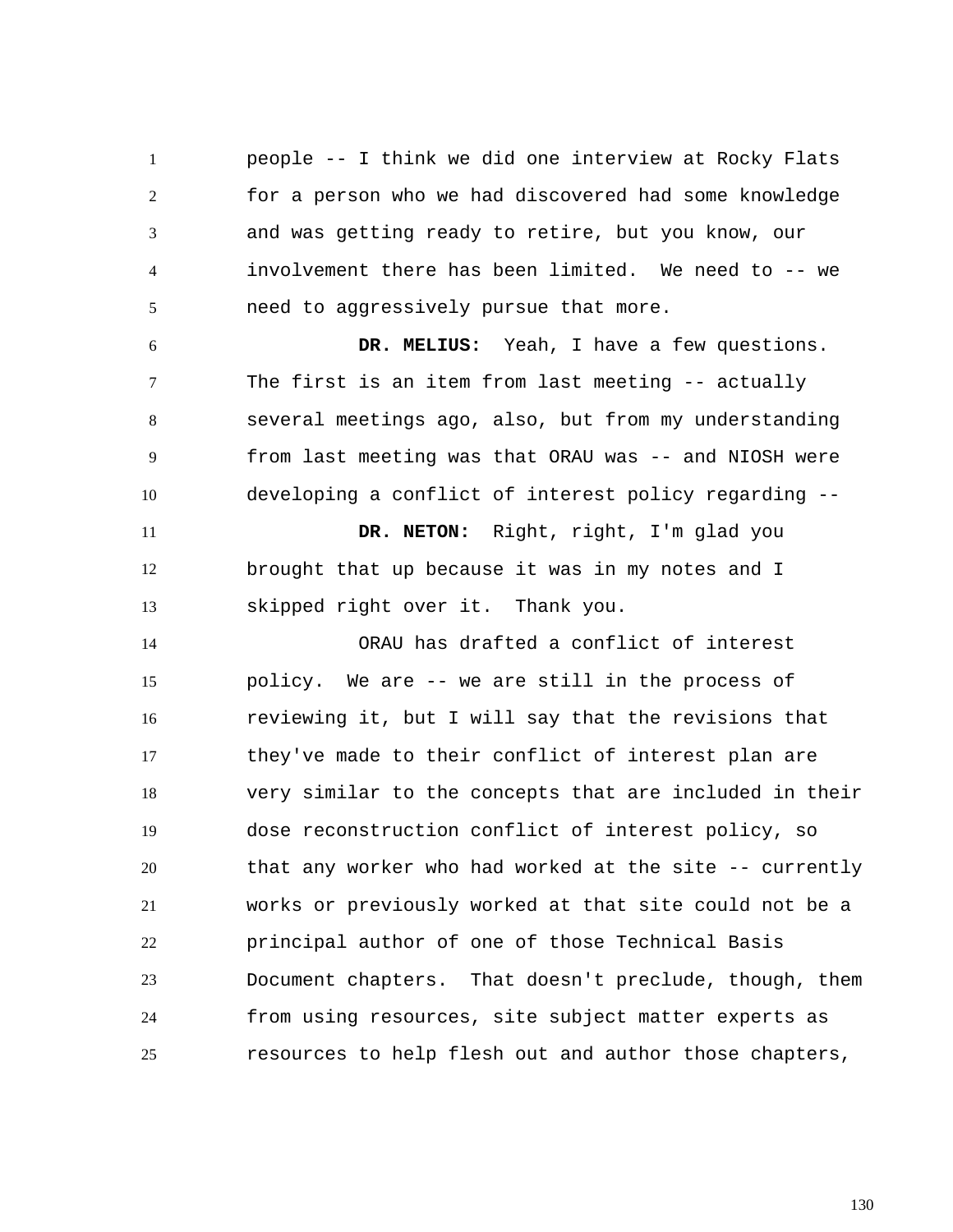1 2 3 4 5 6 7 8 9 because we really frankly believe that they have to. Those people are the most knowledgeable. But the person who puts pen to paper or whatever you want to say is -- cannot be -- you know, have that conflict of interest. And for the new profiles being developed, ORAU -- even though the official policy is not approved -- is following that voluntarily at this point until we review and approve their completed conflict of interest modification.

10 11 12  **DR. MELIUS:** I don't know how to ask this. It would be helpful to see it and -- I mean you say you're following it, and yet we can't see it.

13 14 15 16 17  **DR. NETON:** I understand, Dr. Mel-- yeah, it's -- until we get the final form out, I can't -- I can't authori-- or issue it, but it's extremely close. I mean I imagine this will be within a matter of weeks that we can get this thing issued.

18 19 20 21  **DR. MELIUS:** Well, if we can get a -- 'cause I think it's a significant problem and frankly people are going to be skeptical until they -- they see it and see how it's being implemented.

22 23 24 25 And just a comment on what you have briefly described is I think one of the major issues is going to be transparency if there are -- you're going to access or use people with potential conflicts of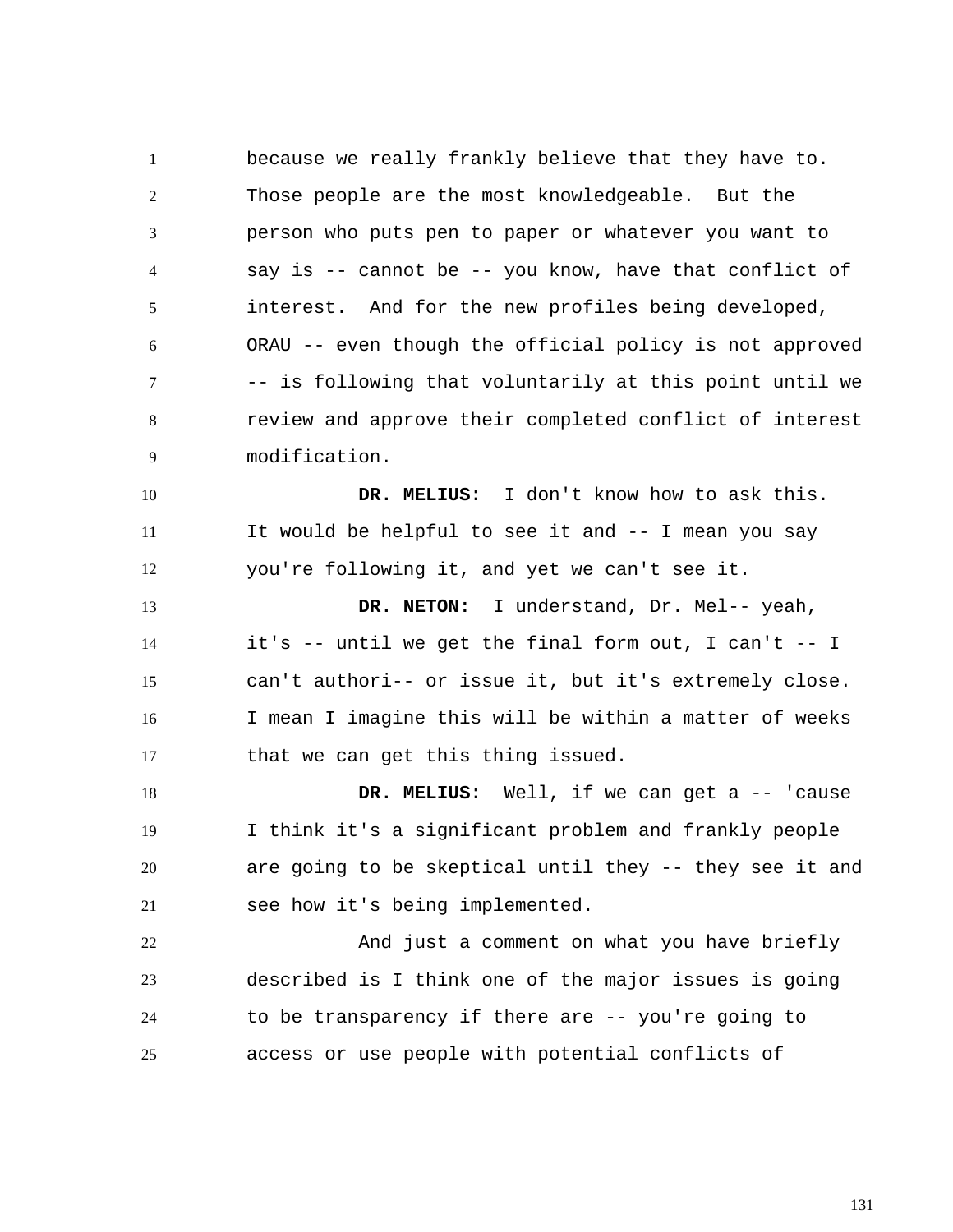1 2 3 4 5 interest or whatever you want to call that as a resource, at least there ought to -- there should be some transparency to that, and I think it's really transparency for all your references for this 'cause I think that would be --

 **DR. MELIUS:** -- very helpful and --

 **DR. NETON:** I agree.

6

7

8 9 10 11 12 13 14  **DR. NETON:** Yeah, anyone who works on the profile as a member of the team needs to file a biographical sketch -- you know, they will have a signed biographical sketch indicating that conflict of interest and what their role was. But you're right, until we get that formal policy issued, it's -- you know, you can't tell.

15 16 17 18 19 20 21 22 23 24 25  **MR. ELLIOTT:** Can I comment here on that issue? We agree, I think, very strongly that whoever contributes to these documents needs to be so referenced. And I think you'll see this conflict of interest plan come out, as Jim has described it, that will make sure that the principal authors -- who interpret what is provided to them, what resources they have -- are not conflicted. And as soon as we have this conflict of interest plan approved, I assure you we'll give it to the Board the day it happens.  **DR. MELIUS:** We'll give you a day or two.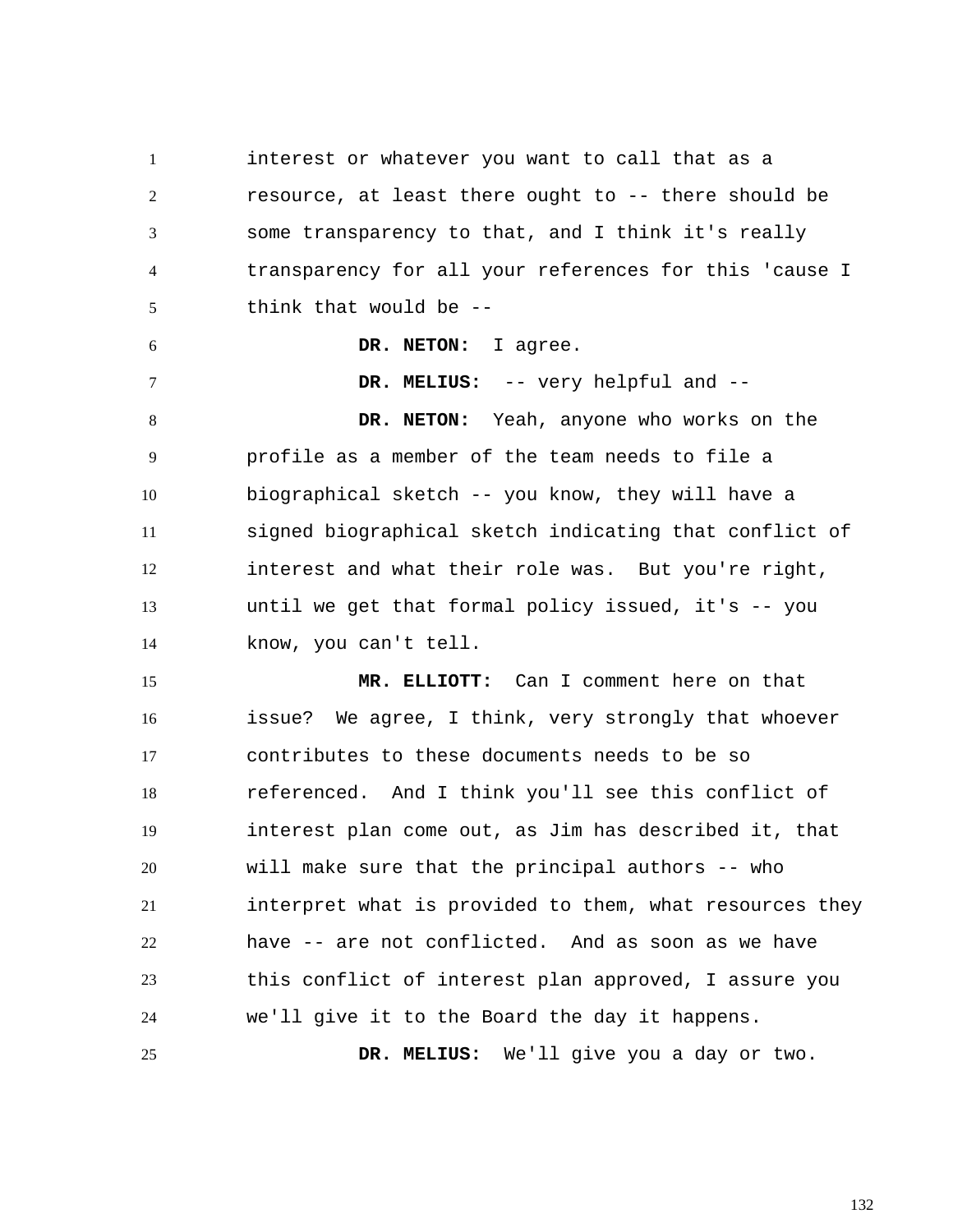1 2  **MR. ELLIOTT:** I'm committed on the record, the day it happens.

3 4 5 6 7 8 9 10 11  **DR. MELIUS:** Okay, okay. Appreciate that. And I think also -- I mean references to people who are at these outreach meetings you're having, the so-called "old timers" that Gen mentioned I think would be -- are also -- I think it's helpful to the credibility of the process to see who was accessed. And as people go back and look at how this site profile that was -- you know, may have been used for their dose reconstruction, I think it really adds to the process.

12 13 14 15 16 17  **DR. NETON:** We are committed to putting the minutes of those meetings on our web site, as well as the attendance sheets. And I think we make it clear at the meetings that we plan on doing so, so if anyone has a problem with that, they can -- they can withdraw their name.

18 19 20 21 22 23 24 25  **DR. MELIUS:** You have me a little confused on another point, some of the clarifications you did at the beginning -- and this has I think some implications on what the Board's going to be doing in terms of review process. And you mentioned I think three different -- you have sort of the site profile technical document which you describe in a chapter, so forth. You have these implementation guides which I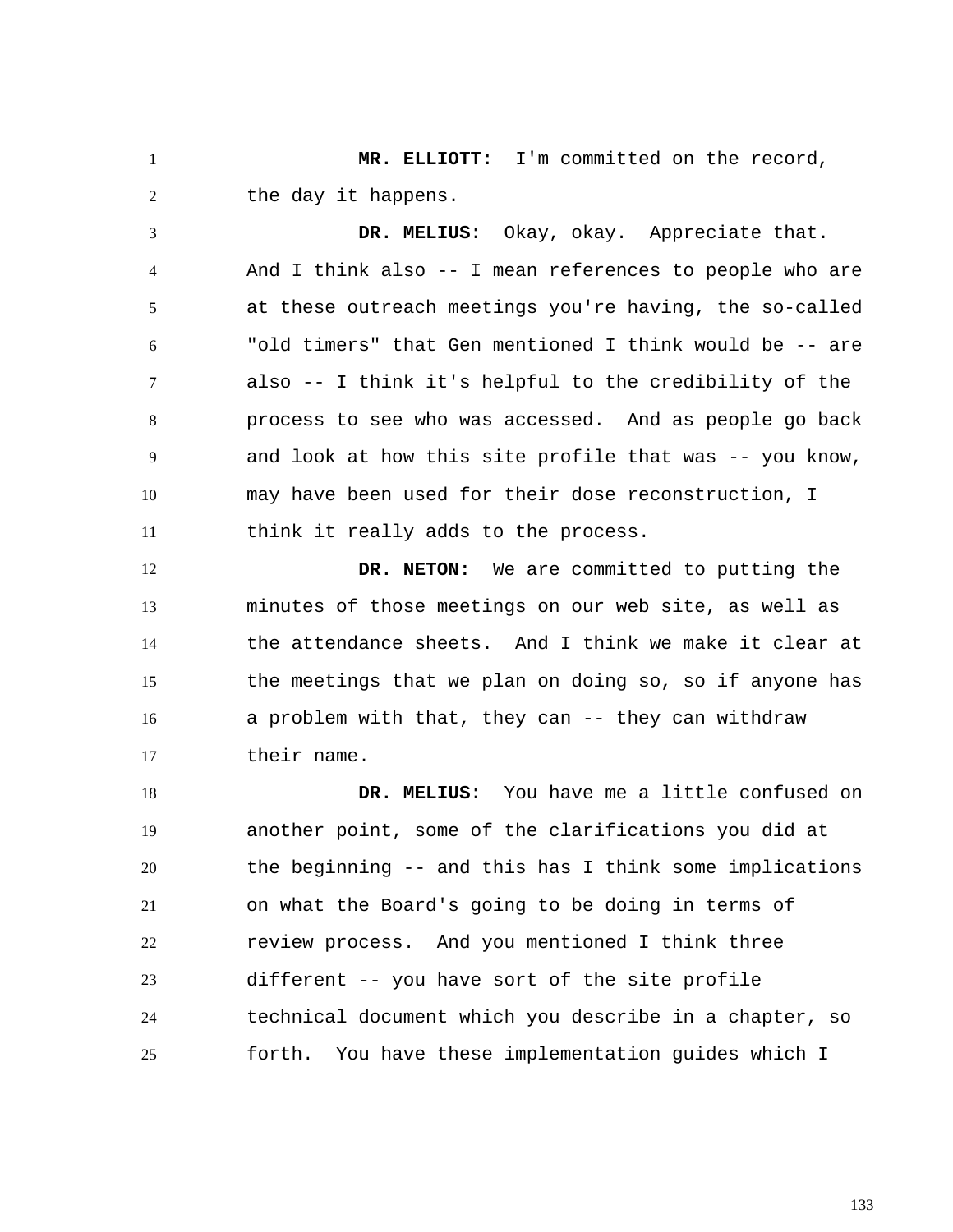1 2 take it -- I wasn't clear whether those were sitespecific or more general.

3 4 5 6 7 8 9 10  **DR. NETON:** No, implementation guides are more general. Like we have an implementation guide for internal dosimetry, an implementation guide for external dosimetry. Those are more conceptual-based, how would one perform a dose reconstruction giving a set of bioassay records or a set of TLDs, how do you correct for where the organ is relative to the badge, those type of issues.

11 12 13 14  **DR. MELIUS:** So -- I mean those are something we as a Board have to think about how we -- do. But then the third one was this repository of incident reports and so forth?

15 16 17 18 19 20 21 22 23 24 25  **DR. NETON:** Well, it's not just incident reports. I don't -- I don't want to give you a misimpression of that. It is what we call a Department of Energy site images database. We do a lot of data capture efforts at facilities. We have scanned I don't know how many thousands of pages of records, but they're all catalogued on our database as PDF files by site. So for instances if one wanted to look at all the records we've captured at the Savannah River Site, one could go to that section of the database and do a keyword search and pull up anything that had "incident"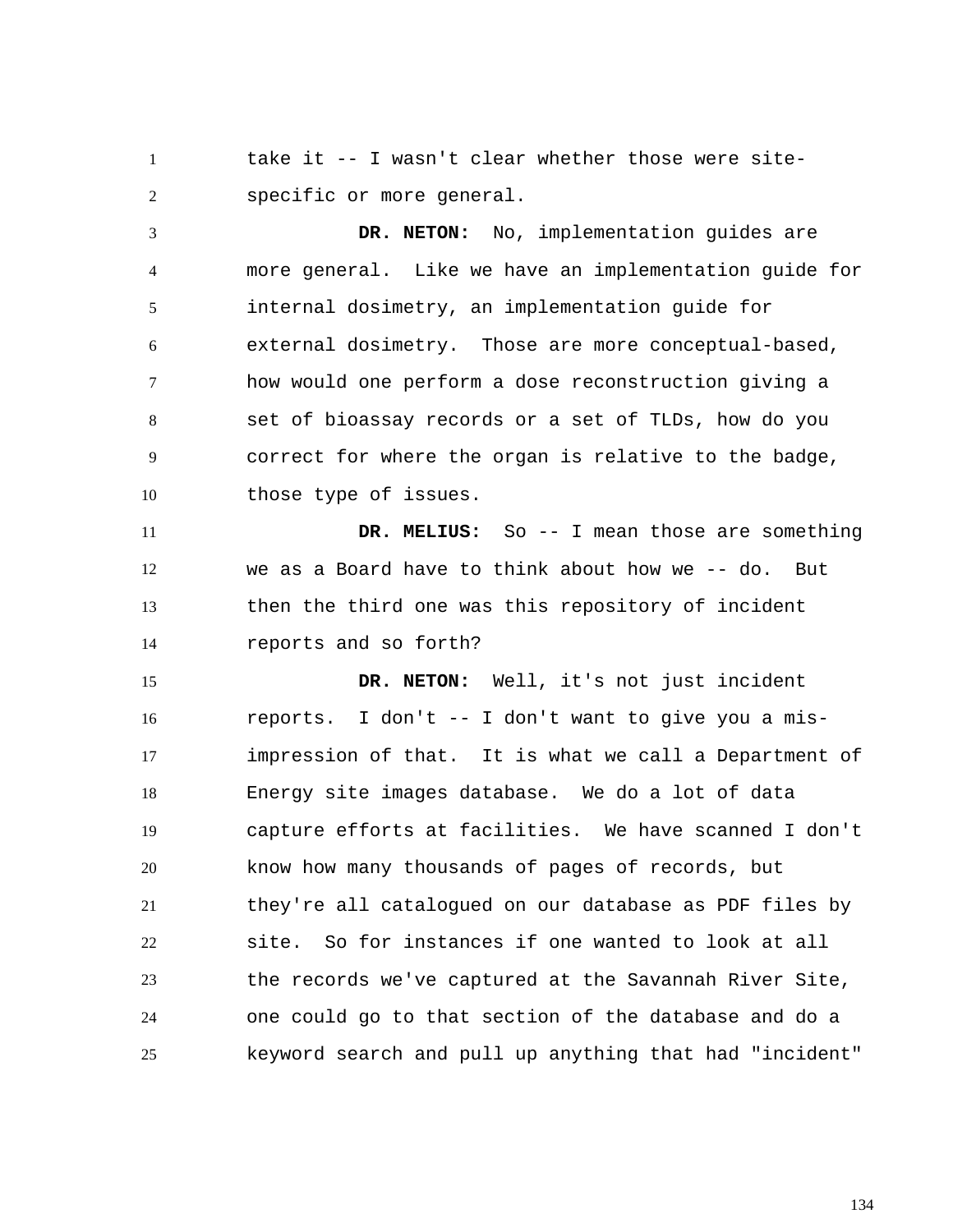1 2 3 4 5 6 7 8 9 10 11 12 13 14 15 16 17 18 19 20 21 22 23 24 25 or "accident" in the title and retrieve those type of documents. So it's not just purely an incident database, but the incidents are catalogued in that.  **DR. MELIUS:** Are they -- those referenced or indexed anywhere relative to the site profile technical document? I mean how do we -- how do somebody from the outside know what you have and -- information you have and  $--$  and don't have and  $--$  I'm assuming internally you --  **MR. ELLIOTT:** Well, these are all indexed.  **DR. NETON:** We can generate an index of what's in there. I mean that are put in there, but they're --  **MR. ELLIOTT:** And the Board certainly has access to that, as well as your contractor.  **DR. MELIUS:** Uh-huh.  **MR. ELLIOTT:** And if -- correct me if I'm wrong, Jim. If one is -- one of those are used in a dose reconstruction, that's cited in the dose reconstruction report, are we --  **DR. NETON:** Yeah.  **MR. ELLIOTT:** -- incident report was found and such and such a date cited from --  **DR. NETON:** Yeah, if it were used in the dose reconstruction, I mean the first ones we did were the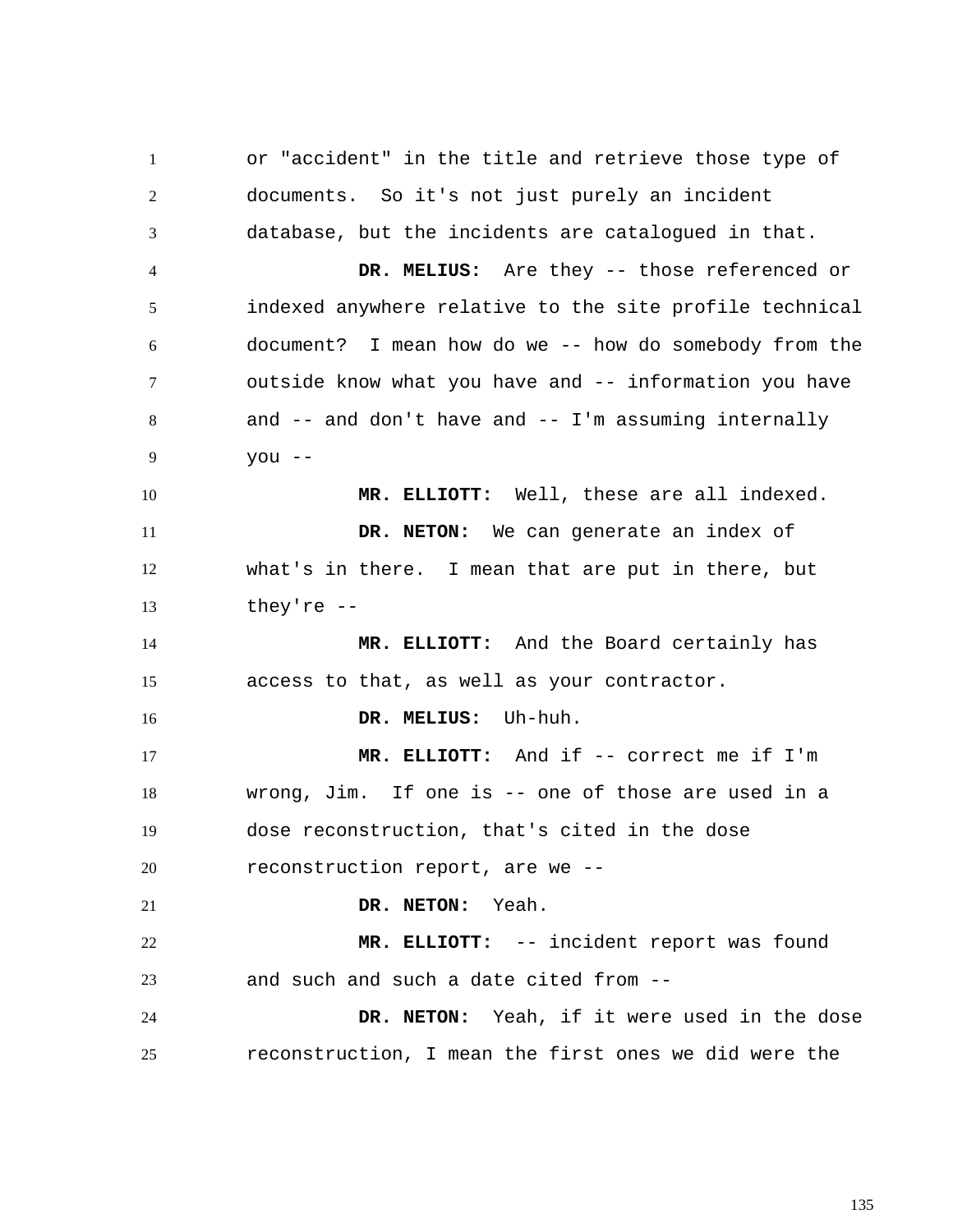1 2 3 4 5 6 7 8 9 10 11 12 13 14 15 16 17 18 19 20 21 22 23 24 25 Y-12 criticality accident and those are referenced.  **DR. MELIUS:** But they're not referenced in the site profile technical document.  **DR. NETON:** There are some referenced in there, but it's not an exhaustive list. The problem you have with incident reports and investigations, where do you draw the line? Do you draw the line at these little episodic two or three-people incidents, or do you have to get to a critical mass of 20, ten people? We have catalogued the best way we can the ones that have reports associated with them. We also request all incident monitoring data from the Department of Energy when we issue a request for information. We also request incident information during the CATI. There's numbers of sources that bring these incidents to the forefront. However, in certain dose reconstructions where we have monitoring data, it is not necessary -- necessarily essential to have that small incident in there, for example, an internal exposure. If one assumes -- if you have two bioassay samples and we assume for dose reconstruction purposes that an incident happened the day after his last sample and what could it have been and still been nondetectable a month or two months later, that dose would be assigned to the worker in the reconstruction.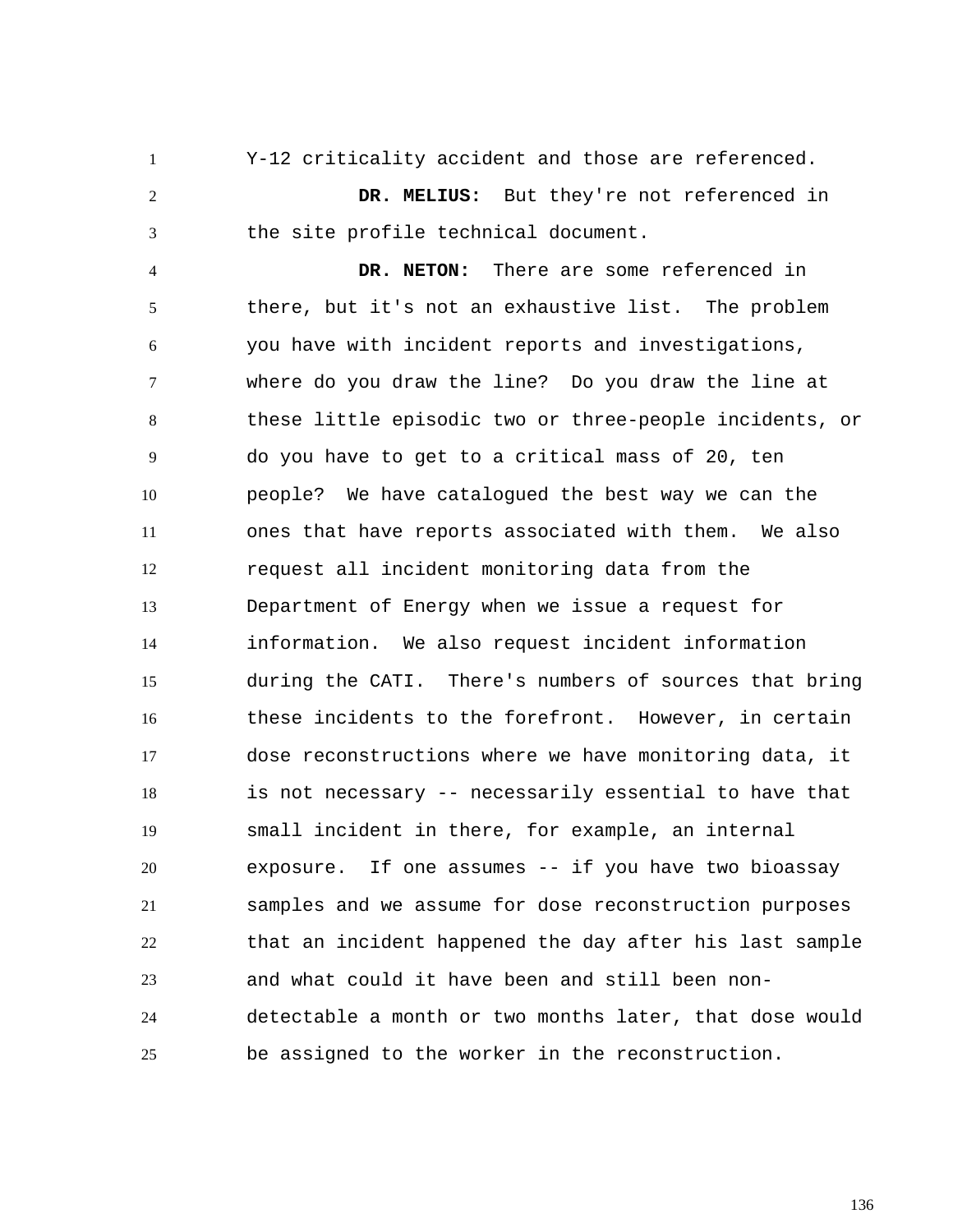1 2 3 4 5 6 7 8 9 10 11 12 13 14 15 16 17 18 19 20 21 22 23 24 25 So any incident that would have been in there is covered in a fairly claimant-favorable manner. That way we don't -- we can't possibly find all -- reference to all possible internal dose incidents that occurred. If we know about them, of course we'll deal with them. But if we don't know, using the claimant-favorable approach, we will assume some type of incident happened in that period.  **DR. MELIUS:** Yeah, but --  **DR. NETON:** I don't know if that's --  **DR. MELIUS:** No, I understand what you're saying. I think it just -- if the individual's name is not attached to that in -- I'm trying to think as --  **DR. NETON:** Yeah, yeah.  **DR. MELIUS:** If this is like the -- you know, the base document that's supposed to sort of guide these individual dose reconstructions.  **DR. NETON:** Right.  **DR. MELIUS:** And those -- and that -- and you're using these other technical documents and -- and -- but that incident -- let's assume that it's a significant incident, whatever that means. Okay? Clearly you can't cover every single one, but there is no name attached to it. It would seem to me that you would want some system to be able to make that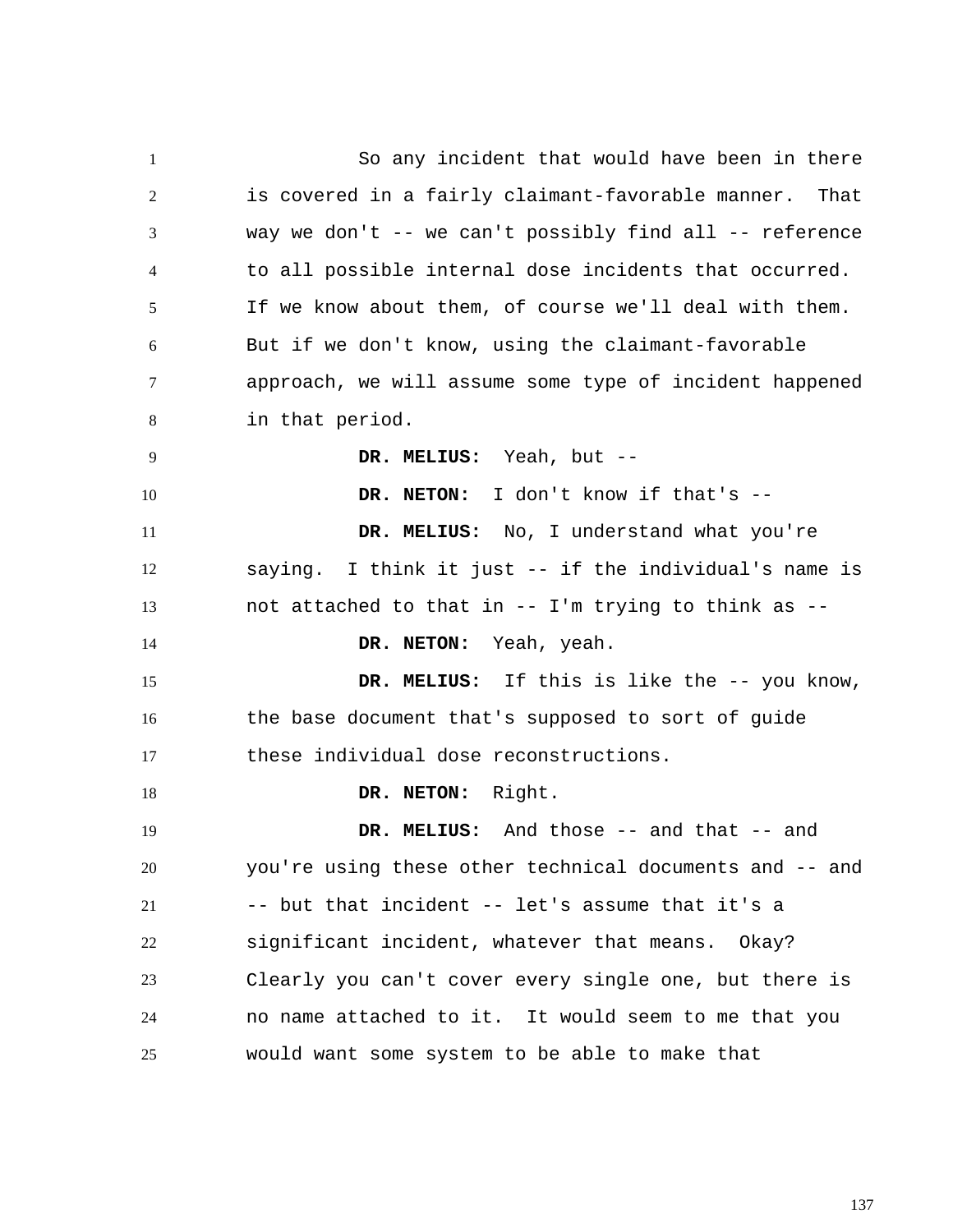1 2 3 4 5 association, whether it be with a building or a process or a type of job that at least would raise the suspicions or -- I mean, again, we're -- you're not necessarily going to pick up the interview process, you've got a survivor or whatever.

6 7 8 9 10  **DR. NETON:** Right. Yeah, to confuse matters even more, I can talk about a different subset of the data, which is this worker profile database that we've talked about in the past, and that is under construction, where workers' data are going in there.

11 12 13 14 15 16 17 18 19 20 21 22 23 24 25 Right now, by and large a large number of the claims that we are working on have monitoring data. These are -- I'm not saying we're not doing any unmonitored workers, but until we get a number of workers through that have monitoring data where we flesh out what their exposures could have been, that goes into the worker database. Then we can start moving through these workers who may have been completely unmonitored. It just can't happen until we get some more experience at certain sites. I'm not saying we're not doing any of those because there are some techniques we can use to do unmonitored workers, but -- but we need to gain some more experience with the monitored workers who have bioassay samples and TLDs to understand what happened in those areas, to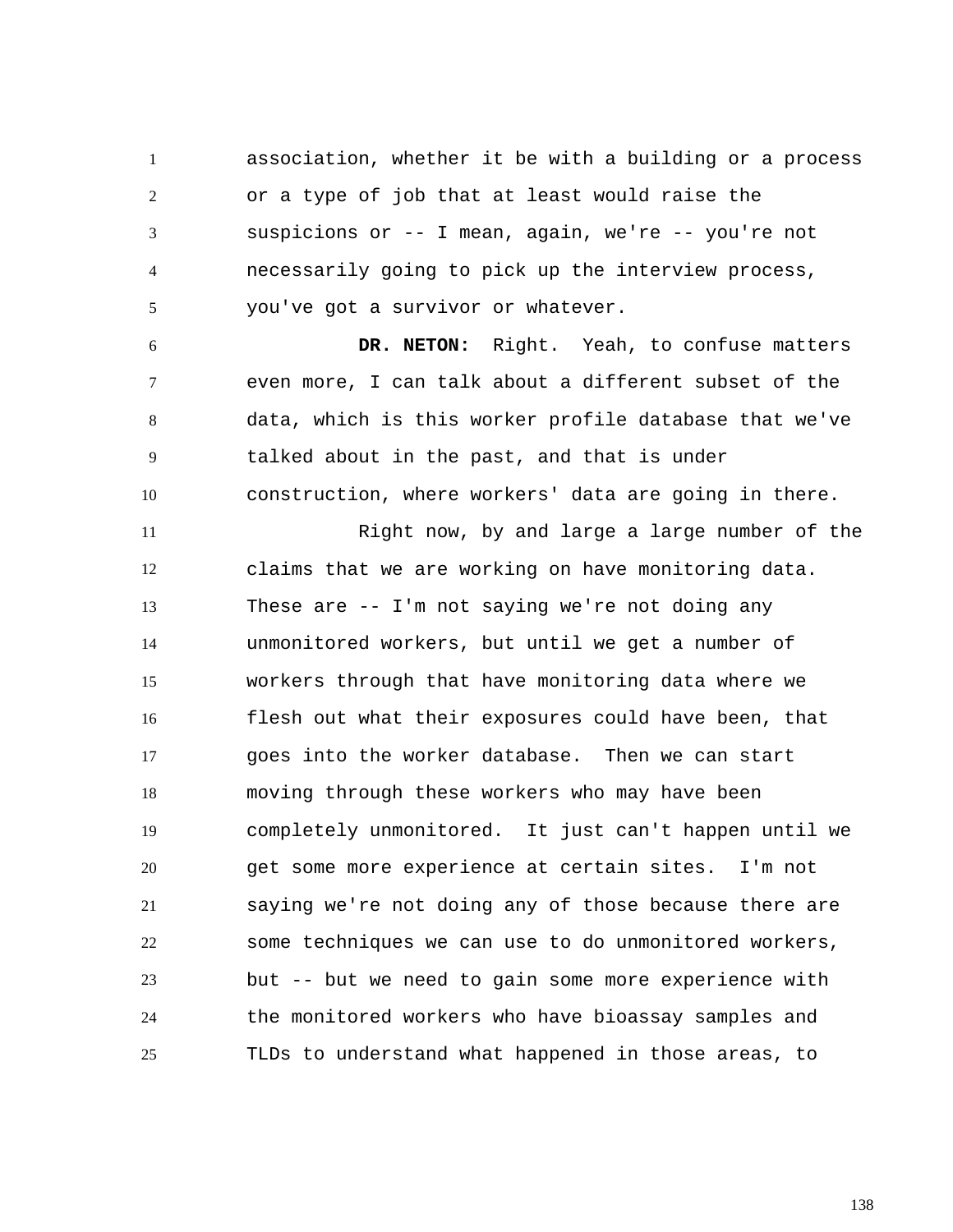1 2 3 4 5 6 7 8 9 10 11 12 13 14 15 16 17 18 19 20 21 22 23 24 25 then be able to say okay, this unmonitored worker who did this exact same job or similar job has this exposure, in our estimation. I'm probably confusing --  **DR. MELIUS:** No, no, no -- well, probably -- I probably don't realize I'm confused -- do it -- when I'm asking these questions, but you are using this efficiency process.  **DR. NETON:** Yes.  **DR. MELIUS:** And so you have someone that has monitoring and you're -- assuming that's a fairly significant percentage of those that you're moving through now. I don't --  **DR. NETON:** Yes.  **DR. MELIUS:** You know, the site -- and so they're being excluded based on -- their -- their claim is being denied based on efficiency, yet how -- then how do you know whether or not you've missed an incident? I mean 'cause an in-- a signifi-- a significant incident, where's that --  **DR. NETON:** Like I say, we assume -- if someone had bioassay monitoring, let's say that the person was monitored every six months. We would assume that the person had exposure, even though they were non-detectable that whole period during their work history, and give them internal dose -- whether it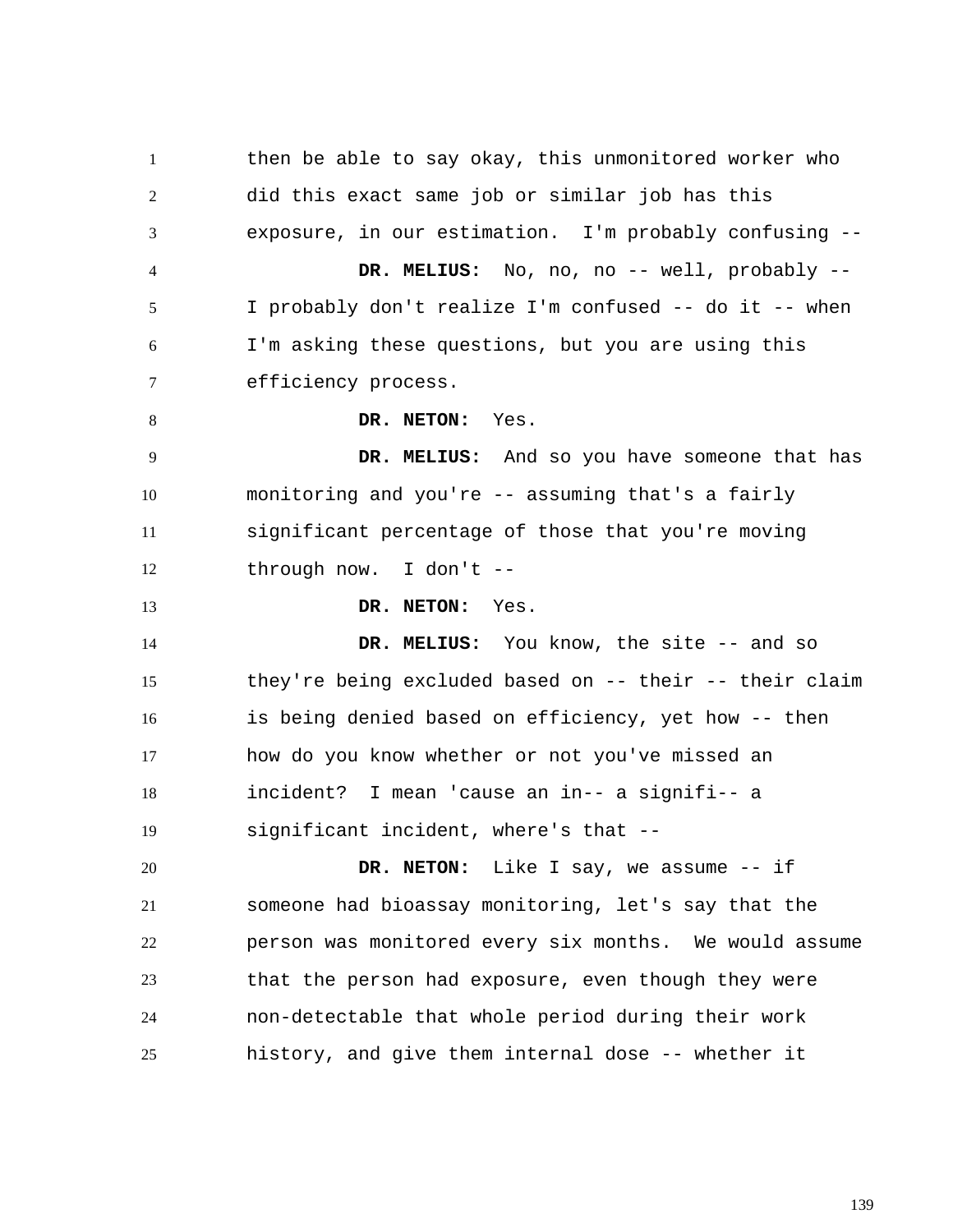1 2 3 4 5 6 7 8 9 10 11 12 13 14 15 16 17 18 19 20 21 22 23 24 25 would be -- there's a judgment call from a health physi-- professional judgment call whether this was a - - potentially a chronic exposure scenario which could be more claimant-favorable or an episodic exposure scenario. I mean it depends on the case, but we assign essentially missed dose for internal exposures that would incorporate or include doses from incidents. That's what missed dose really is, from an internal monitoring perspective.  **DR. MELIUS:** Uh-huh.  **DR. NETON:** If I assume you had an incident the day after you left your last sample, then your - and your next bioassay was non-detectable, there's no incident that could have been greater than that. That is the highest dose we could possibly come up with for that un-- for that monitored period.  **DR. MELIUS:** Uh-huh.  **DR. NETON:** Those are techniques that are - that are often used in the program. So there is no incident that happened anywhere in that month that's going to be less dose because it happened closer to the monitoring period. Am I...  **DR. MELIUS:** Yeah, I've just been trying to see how the -- we, as the Board reviewing this program, captured that in our -- to make our process efficient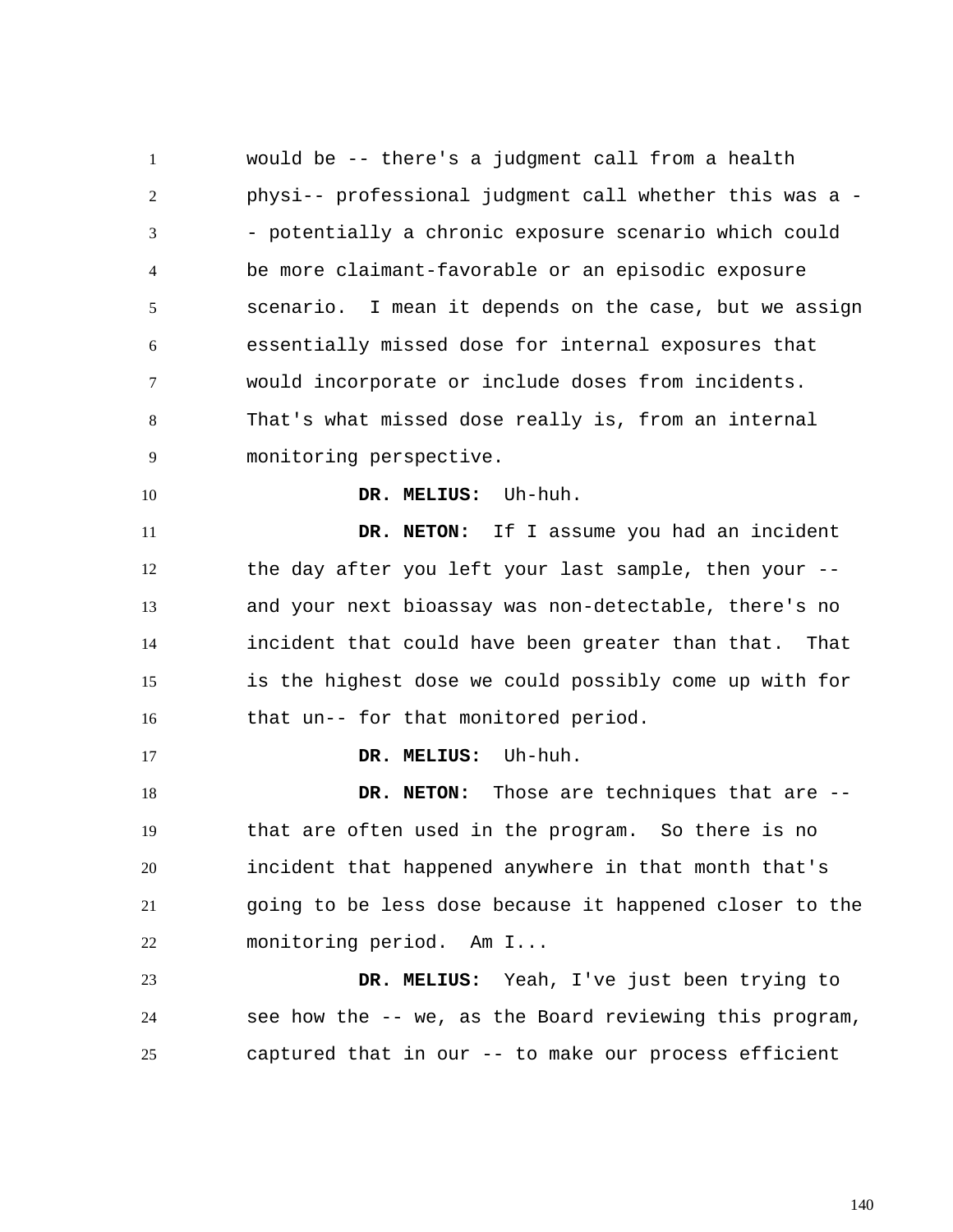1 in terms of --

2 3 4 5 6 7 8 9 10 11 12 13 14 15 16 17 18 19 20 21 22 23 24 25  **DR. NETON:** Right.  **DR. MELIUS:** 'Cause if we're going to approach it -- if we're going to wait until we get to individual dose reconstructions, it seems to me that that could be then a lot of work for each individual dose reconstruction to make sure that the information's complete --  **DR. NETON:** Right, yeah.  **DR. MELIUS:** -- that we have for that -- that you used for that individual.  **DR. NETON:** I'll give you an example. About a year ago I think we gave a presentation where we said in certain cases where an organ doesn't concentrate plutonium, for example, and the person was monitored and had periodic monitoring, or maybe only one monitoring, an exit monitoring point and it was nondetectable.  **DR. MELIUS:** Yeah.  **DR. NETON:** In the efficiency process, we could assume that the person had an acute intake of plutonium on the first day of employment, and bring it down to where it was non-detectable the last day and give the person that whole integrated dose for maybe a 15 or 20-year work history. That would encompass any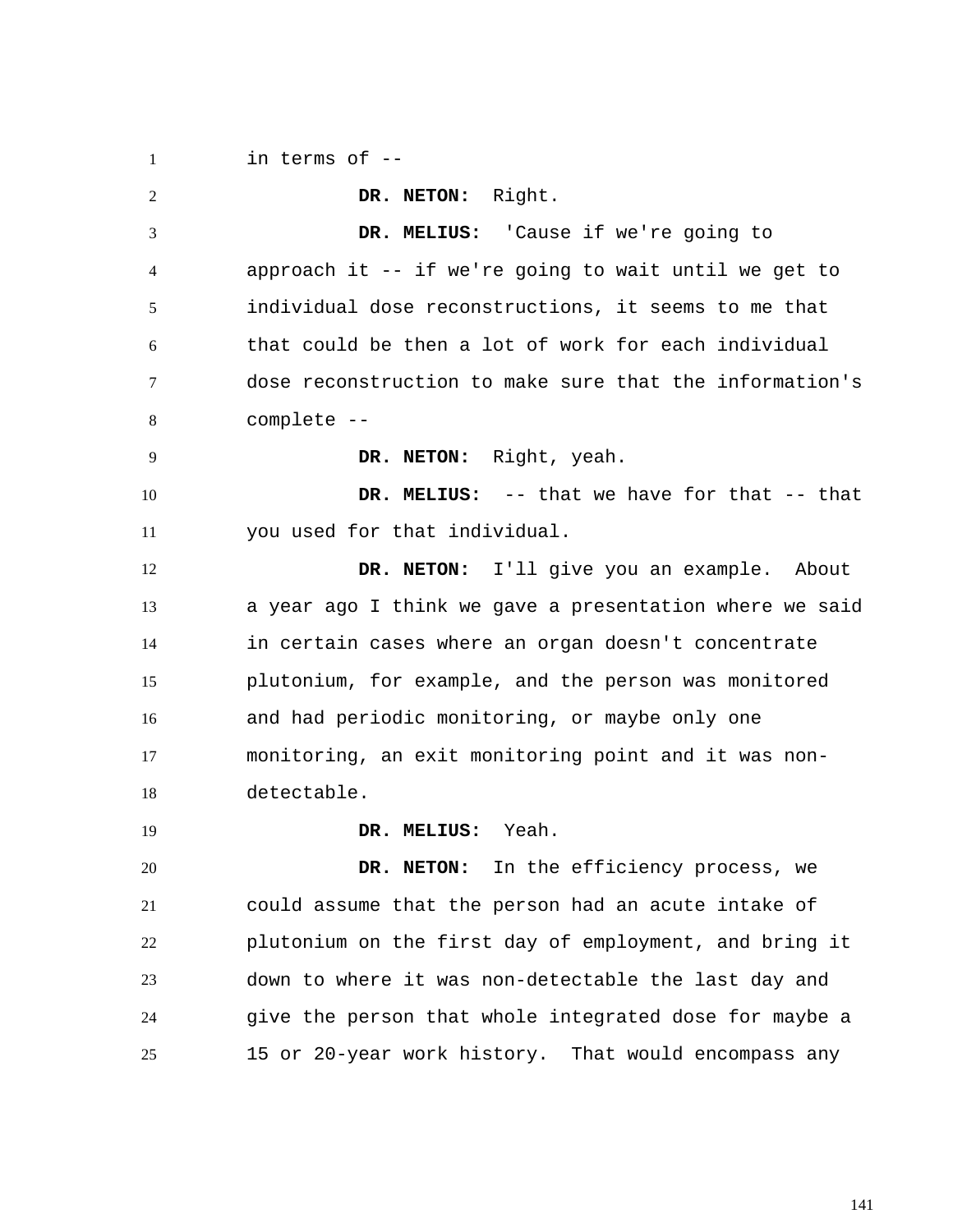1 2 3 4 5 6 7 8 9 10 11 12 13 14 15 16 17 18 19 20 21 22 23 24 25 possible incident that could have occurred in their work history. I can't imagine mathematically that there is a more generous assignment that one could use.  **DR. MELIUS:** Uh-huh.  **DR. NETON:** These are outlined in our implementation guides, these type of concepts. So those incorporate -- they preclude the use of incident data because you're assuming that a worst-case incident occurred at the beginning of the process. I think when we start reviewing dose reconstructions I'm hoping this will become a little clearer, but --  **MR. ELLIOTT:** I know this goes back many meetings ago, but we gave a presentation -- Dave Allen gave a presentation on internal dose, bioassay analysis, and how we proposed to do that under the internal dose implementation guide. And Tim Taulbee come before you and gave a similar presentation on the external dose implementation guide. If you want to revisit those, we can certainly consider that and bring them back. They're on the web site, but we can bring those guys back in and I think illustrate again what we were proposing then and how we're actually doing it now, how we're using that -- those methods and those - those concepts.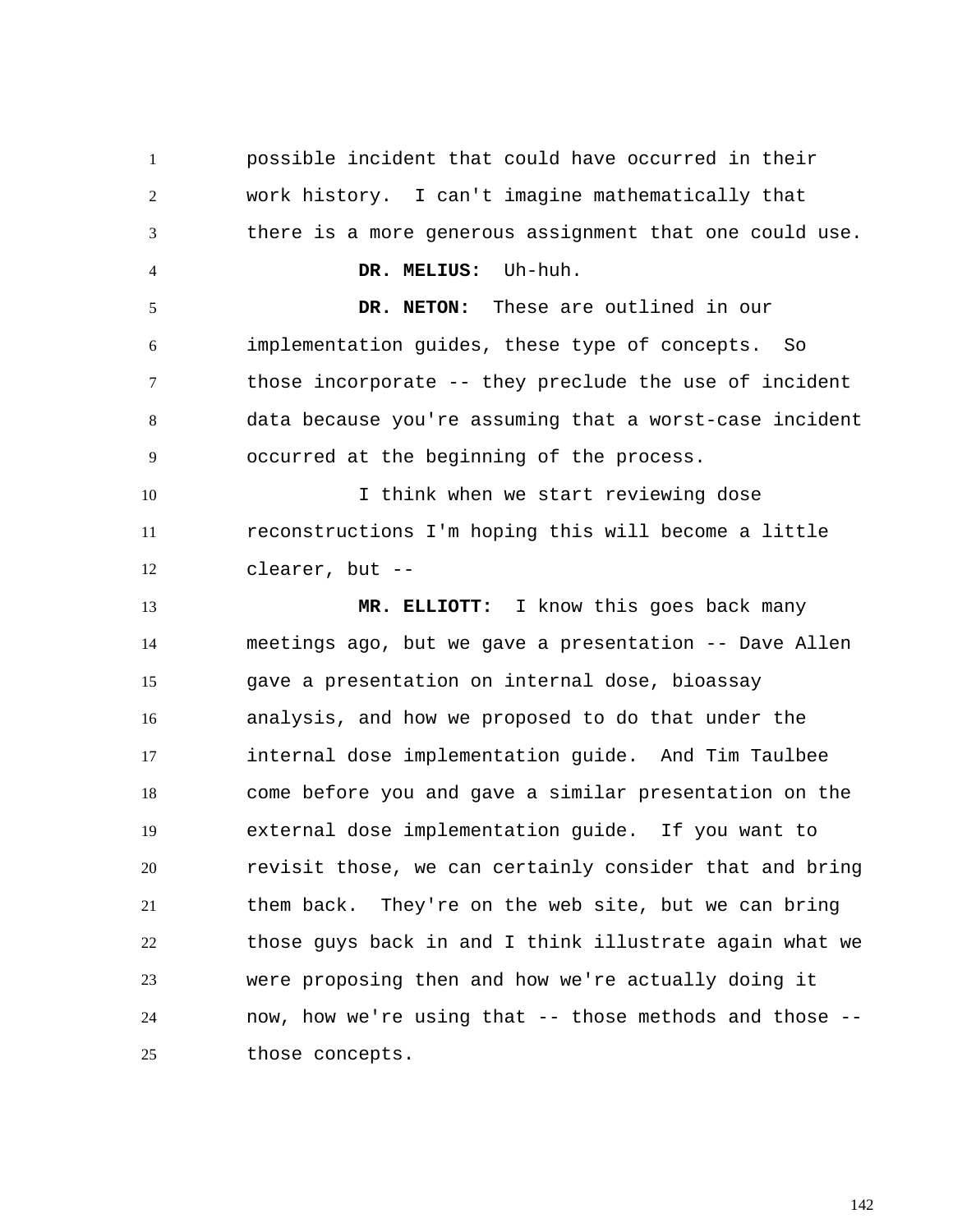1 2 3 4 5 6 7 8 9 10 11 12 13 14 15 16 17 18 19 20 21 22 23 24 25  **DR. NETON:** Yeah, I would be more than happy that we'd come back and revisit the issue of how we - internal missed dose and the efficiency process work hand-in-hand and are extremely claimant-favorable in many of these dose reconstructions.  **DR. ZIEMER:** Jim, are you asking about cases where -- is there any assurance that, if we do have an incident report, that it's linked to a particular individual who might have been there or involved?  **DR. MELIUS:** There's a way of linking it, that's --  **DR. ZIEMER:** Yeah --  **DR. MELIUS:** -- what is -- what method are they using to link to this --  **DR. ZIEMER:** So let's say somebody worked at Y-12 at the time of the criticality accident.  **DR. MELIUS:** Uh-huh.  **DR. ZIEMER:** Does the Y-- can you link the Y-12 report with an individual whose dose reconstruction occurs during that period?  **DR. MELIUS:** Yeah.  **DR. ZIEMER:** It's that kind of question that's being asked.  **MR. ELLIOTT:** Yes and no.  **DR. NETON:** Yeah, I mean --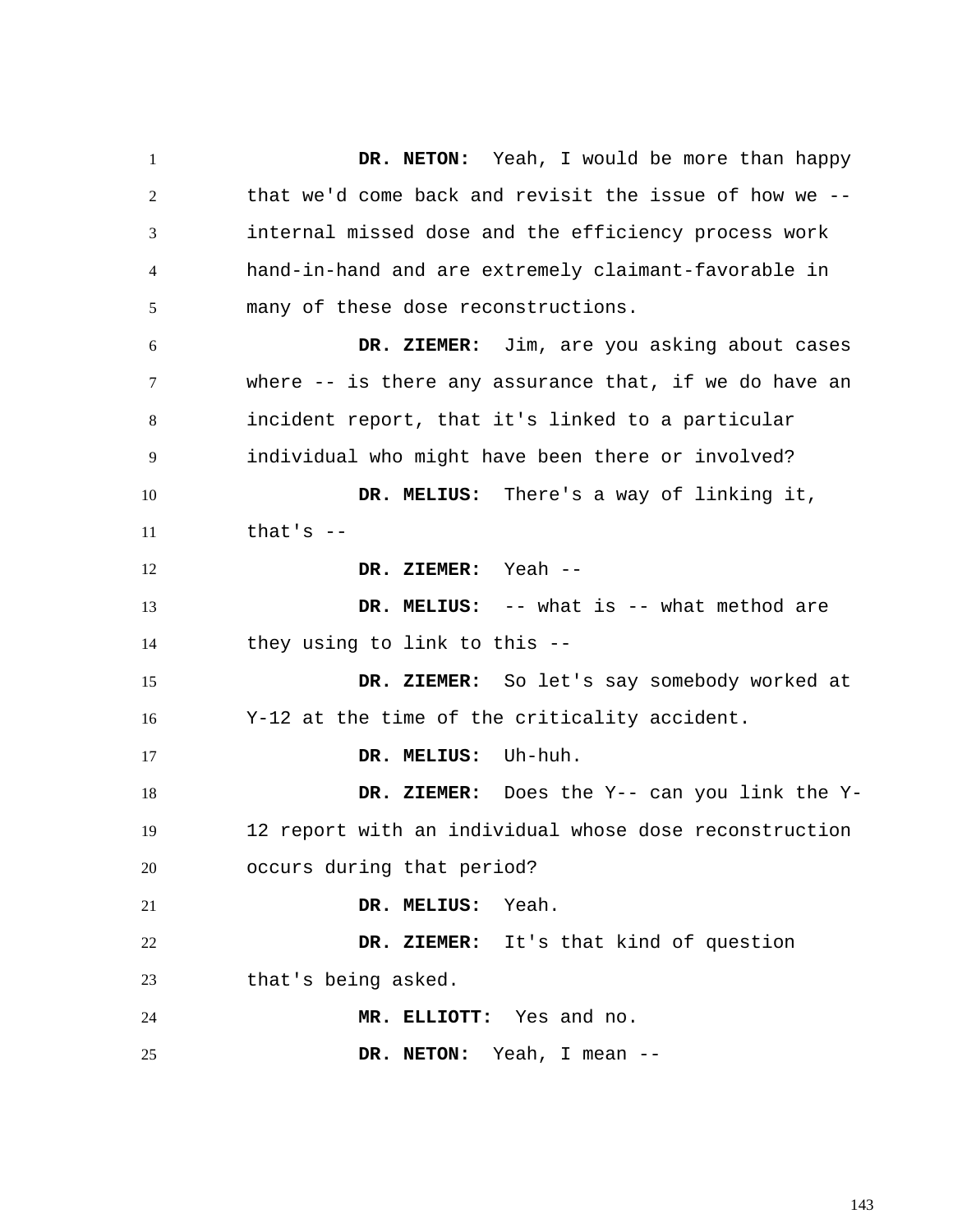1 2 3 4 5 6 7 8 9 10 11 12 13 14 15 16 17 18 19 20 21 22 23 24 25  **MR. ELLIOTT:** Yes and no.  **DR. ZIEMER:** You may or may not, and I think Jim is saying, for example, if it's an internal dose issue and there's bioassay data, then the fact that you made the linkage may not matter --  **DR. NETON:** For -- for -- to do --  **DR. ZIEMER:** -- that that's what caused it.  **DR. NETON:** Right.  **DR. ZIEMER:** On the other hand, if it's someone who wasn't monitored, you might have a different situation.  **DR. NETON:** Yeah, and that's what I was trying to say. The unmonitored workers are much more difficult. I mean I'll agree with that, and that's why we're constructing this worker database -- these data points, but we're not ignoring incidents. We're cataloguing them, but we are also performing dose reconstructions without necessarily having to link the internal exposure to an incident.  **DR. ZIEMER:** But if a person worked at a given site  $--$  let's say Y-12  $--$  in mid-June of '58  $-$ that was the year, I believe. I happen to know that 'cause I was there.  **DR. NETON:** Right.  **DR. ZIEMER:** Did -- how would you link that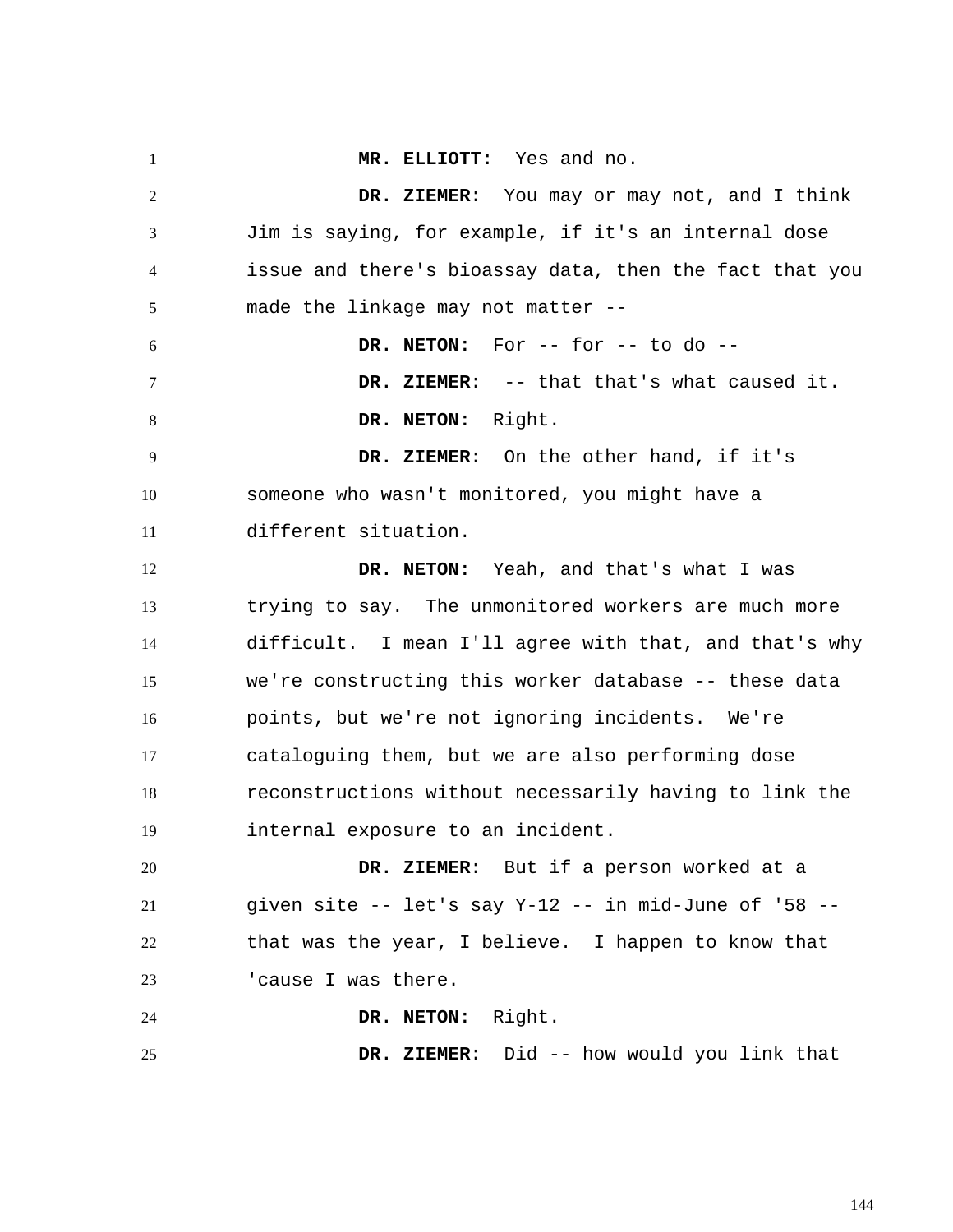1 2 3 4 5 6 7 8 9 10 11 12 13 14 15 16 17 18 19 20 21 22 23 24 25 person's work with the incident, I guess is the...  **DR. NETON:** Yeah. Well, we have the entire report. We know how many people were reconstructed in that incident. It's in this database that I spoke of, the Y-12 criticality incident --  **MR. ELLIOTT:** I think a more illustrative example is the obverse question. Where we don't have the ability to link, what are we doing?  **DR. ZIEMER:** Right.  **DR. NETON:** Right, and that's what I'm trying to say --  **MR. ELLIOTT:** And we're giving the benefit of the doubt. We're not challenging them in that way. We're looking at the reasonableness of the allegation. DR. NETON: Right, I think -- **MR. ELLIOTT:** And if they say an incident happened in building X where I was working, and to our best efforts we can't find that that incident was ever recorded but we can get an affidavit -- okay? -- we pursue that line.  **DR. NETON:** Yeah, I'm --  **DR. ZIEMER:** Okay.  **DR. MELIUS:** But the -- I guess my question is -- well, I think it's two-fold. One is how do we assure the people involved in the program, the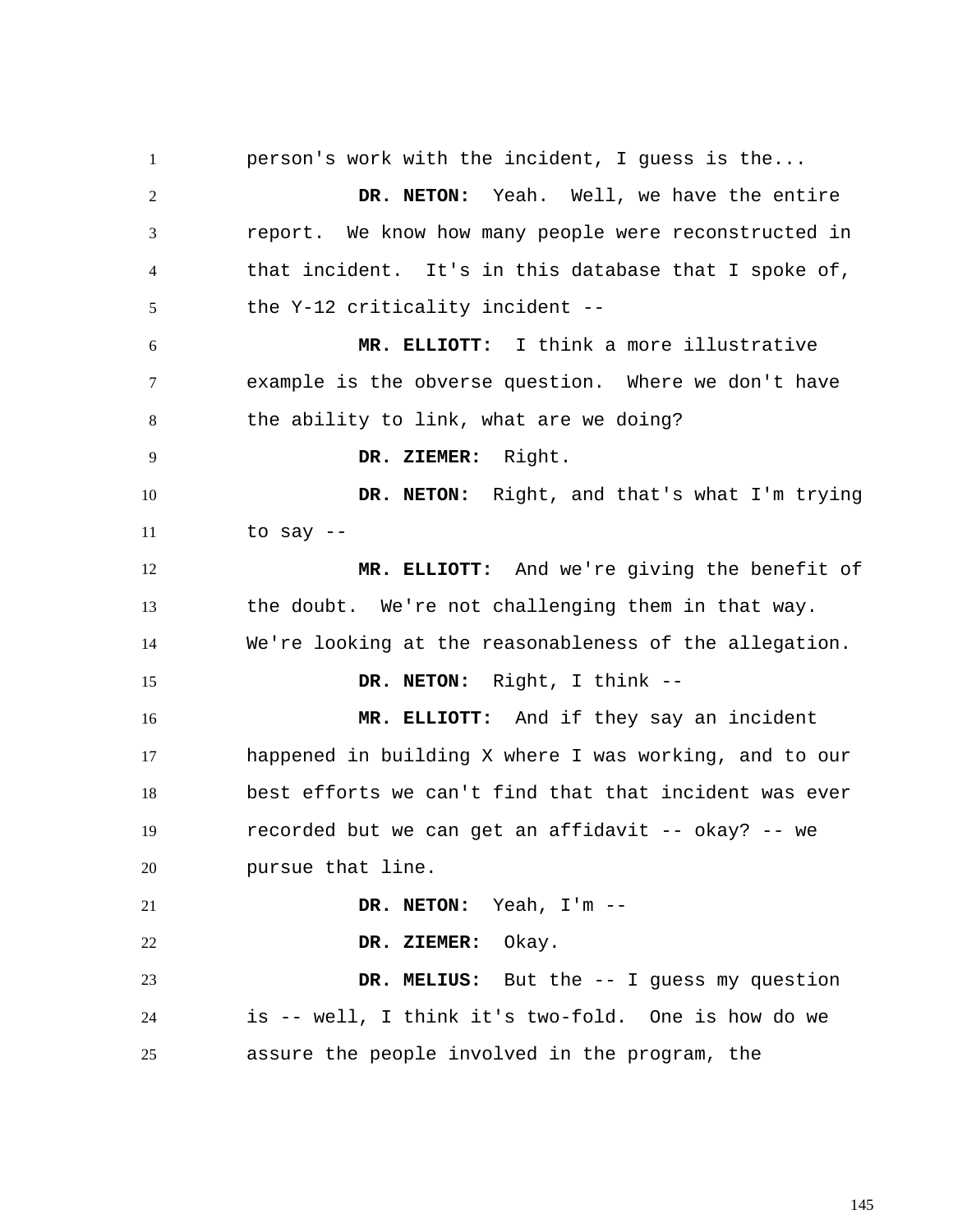1 2 3 4 5 6 7 8 9 10 11 12 13 claimants and so forth, that these are -- you know, incidents are accessible to you, to the extent that it's possible to do this, and that in some cases there may be a reported incident that's not recorded. Other cases there -- you may not have -- again, 'cause it's a survivor's -- you know, applying, they may not have that information, yet there's some assurance that there's an attempt to find that out. And I think people's expectations -- some say that was -- would be part of the site profile 'cause the site profile is the -- what the person doing the dose reconstruction's going to use as their Bible. And so I'm trying to get a feeling for what is the other --

14 15 16 17 18  **MR. ELLIOTT:** But this goes to the practice of dose reconstruction. It doesn't go to the site profile. The site profile is a specifically-purposed document that doesn't necessarily speak to incident or accident reports.

 **DR. MELIUS:** Uh-huh.

19

20 21 22 23  **MR. ELLIOTT:** But in the practice of dose reconstruction, we expect each dose reconstructor to ask those questions of a -- of the case and pursue that line of thought until they're satisfied.

24 25  **DR. NETON:** I think we need to start -- when you start getting into the dose reconstruction reviews,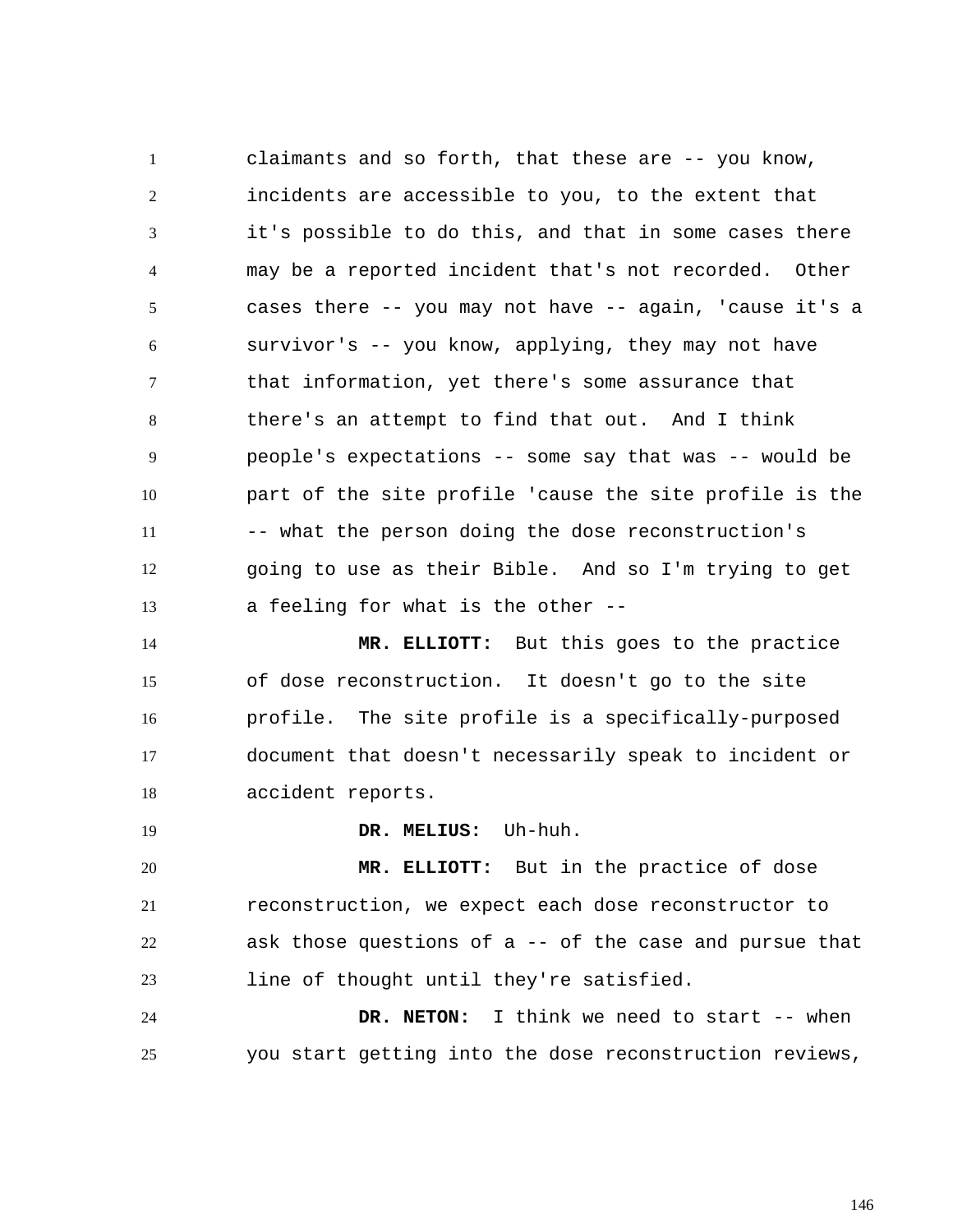1 2 3 4 5 6 7 8 9 10 11 12 13 14 15 16 17 18 it'll become more -- may become more obvious how this tends to work. The profile is a guide, it's a living document, a dynamic document. It helps the dose reconstructor with their job to be more uniform and consistent. It does not have to have every piece of data that were ever existing at that site for it to be used, and you see we oftentimes do publish them without having the entire document completed. As long as we're aware of what is missing in there and can't use it for those scenarios, I think we can use it. I mean it's okay. But one needs -- you cannot review a site profile in a vacuum without looking at its corresponding dose reconstruction that was done with it to see does that really make sense. Was a good enough job done on the dose reconstruction in collaboration with the site profile to provide a convincing argument, technically, that this is the reconstructed dose for the person.

19 20 21 22 23 24 25  **DR. MELIUS:** But I think we're also looking for how are you -- it's a concern of ours, it's a concern of yours -- is how do you maintain consistency among the cases so that the same type of information's accessed, and that's to some extent what the site profile would provide -- again, never -- not complete and so forth, and I'm sort of thinking as our process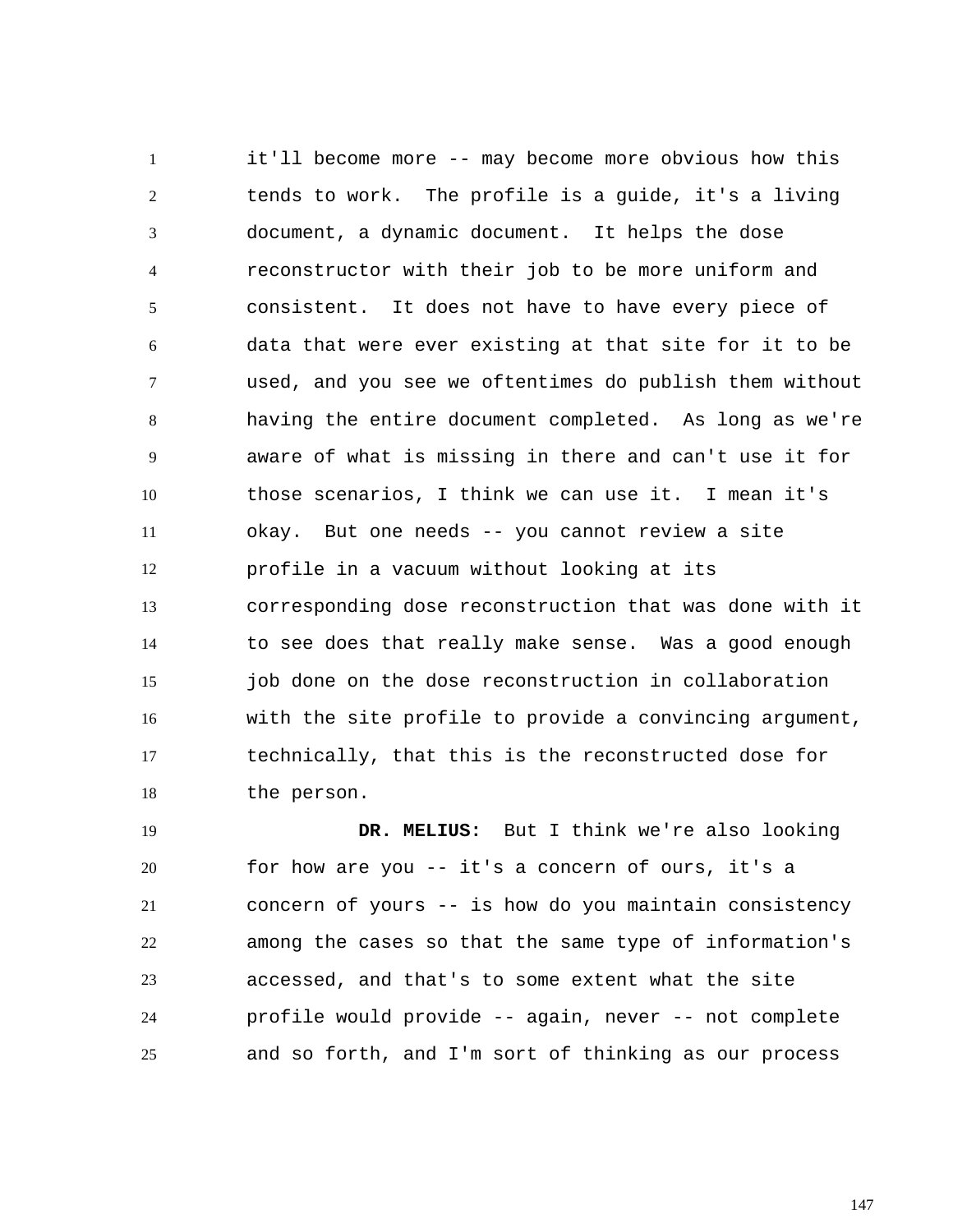1 2 3 4 5 6 7 8 9 10 11 12 13 14 15 16 17 18 19 20 21 22 23 24 25 to review these, how do we do that in an efficient way that, you know --  **DR. NETON:** Yeah, I --  **DR. MELIUS:** -- it helps the process, I mean -- obviously would do that and -- while -- but I think -- somehow I think -- you haven't convinced me yet, but  $I$   $-$  **DR. NETON:** Yeah.  **DR. MELIUS:** -- the site profile, including this -- you know, these incident (Inaudible), would be one way of making sure that there was some consistency. And for, you know, the claimants also to know that there'd been a comprehensive attempt to get what information's available for significant incidents and to the extent possible -- do that. And may or may not, you know, be helpful for some of the individuals - individual dose reconstructions that you do. I'll think about it some more --  **DR. ZIEMER:** Let's go ahead --  **DR. MELIUS:** -- and be more confused and --  **DR. ZIEMER:** -- Robert Presley has a question.  **MR. PRESLEY:** Jim, do -- are y'all getting any feedback from say the -- on the site profiles that are out on the web site now, are you getting any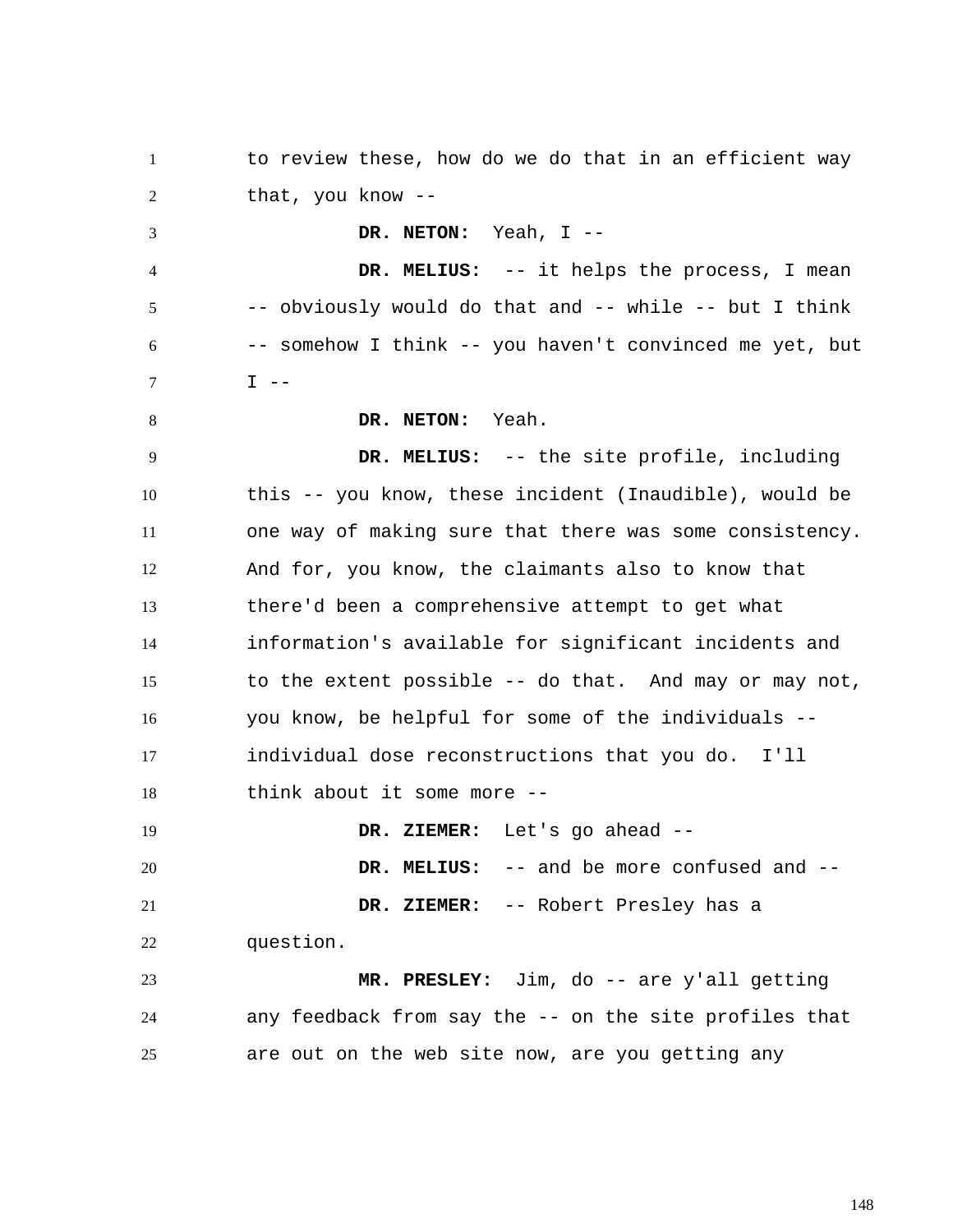1 2 3 4 feedback from any type of old-timers group or what we call graybeards or anything like that? And if so, are there means to where that site profiles can be updated?  **DR. NETON:** We have not received a lot of

5 6 7 8 9 10 11 12 13 14 15 16 17 feedback. I want to say that it's a handful of comments and not as many as we would have hoped, I suppose. At least -- you know, the union briefings, we do -- we do get feedback and got some valuable information. But from the write-in, there's been some -- some input. If they do provide substantive input that would change the approach to dose reconstruction, as I mentioned, we would certainly modify the site profile to incorporate that information, put that back out on our web site as a revision and then go back and view its effect on all prior dose reconstructions that were denied. We wouldn't go back and look at the one that were awarded.

18 19 20 21 22 23  **MR. ELLIOTT:** If I could add to that, I know that we've had one comment that resulted in our looking at the source documents for a site profile to make sure that we had a reference that was given to us by this commenter. And I think that was valuable because we did have it and we could tell them we had it.

24 25 In another case, a commenter gave us a reference which we didn't have, and so we considered it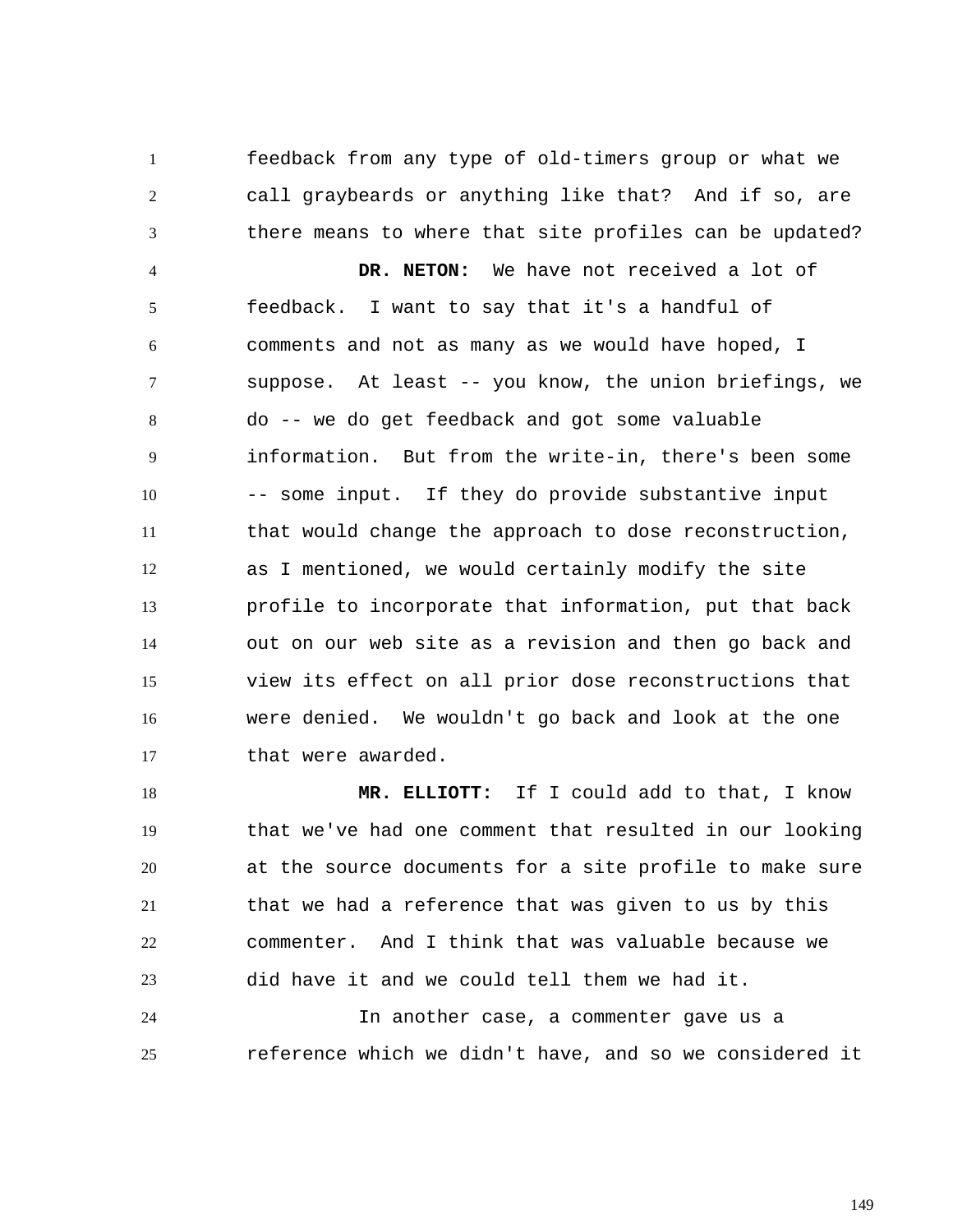1 2 3 4 5 6 7 8 9 10 11 12 13 14 15 16 17 18 19 20 21 22 23 24 25 and added it and -- added it to; I don't think it made any change to the site profile, but it was another piece of information we hadn't had before.  **DR. ZIEMER:** Another comment?  **DR. MELIUS:** Yeah, I will just be brief, but I will catch you tomorrow on your outreach plan once I figure out how to read an ORAU technical procedure - couldn't even figure out where -- what it was at first, but -- and may have some questions tomorrow, but I'm - one -- glad that you're doing it and so forth. I would -- and I think the idea of doing some more educational technical outreach I think is good. I would urge you to work with Department of Labor in some of -- 'cause it seems that Pete Turcic and DOL wants to do some of the same activities. And I think to the -- given the potential confusion about the different programs, I think it's helpful if everyone can go out together and do that, you know, within -- within resources and - and so forth. But appreciate you getting this done and -- I say, I may have -- if I can understand it, I'll...  **DR. NETON:** I apologize for getting it late, but it was literally just signed Friday.  **DR. ZIEMER:** Thank you. Further comments? Mark, yes.  **MR. GRIFFON:** Jim, I just need a little more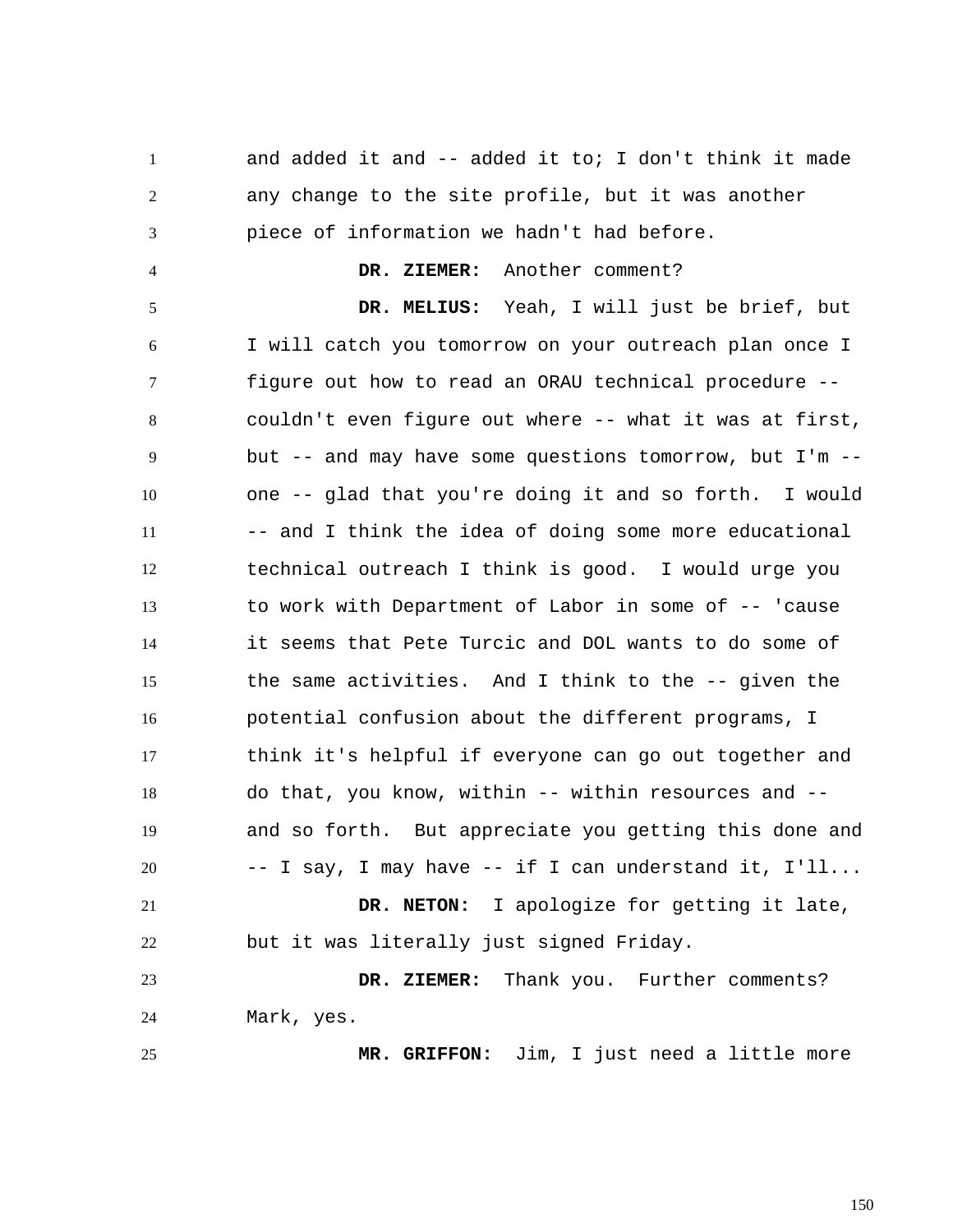1 2 3 4 5 6 7 8 9 10 11 12 clarification on the unmonitored -- unmonitored workers versus unmonitored exposures. And what I'm trying to get at here is the -- I mean I've interviewed quite a number of former workers that have -- that have said there's been various jobs, various time periods where they were coming close to their quarterly limit and were told or -- or volunteered, in a sense, or else they would be rotated out of their job, they were told to leave their badge in their locker when they worked for the next couple of weeks or else they'd be over their limit and be shipped off somewhere else. That's one example.

13 14 15 16 17 18 Another example is if you have all this bioassay monitoring data but the source term suggests that there were exposures to other radionuclides, that's something I would consider a potentially unmonitored exposure. You know, the worker was being monitored, but maybe for the wrong thing.

## **DR. NETON:** Uh-huh.

19

20 21 22 23  **MR. GRIFFON:** So I'm wondering if you address that in your unmonitored -- in your concept of unmonitored dose, 'cause you didn't really say that when -- in your earlier statements.

24 25  **DR. NETON:** Right. Right. The first example that you bring up -- brought up actually came to us at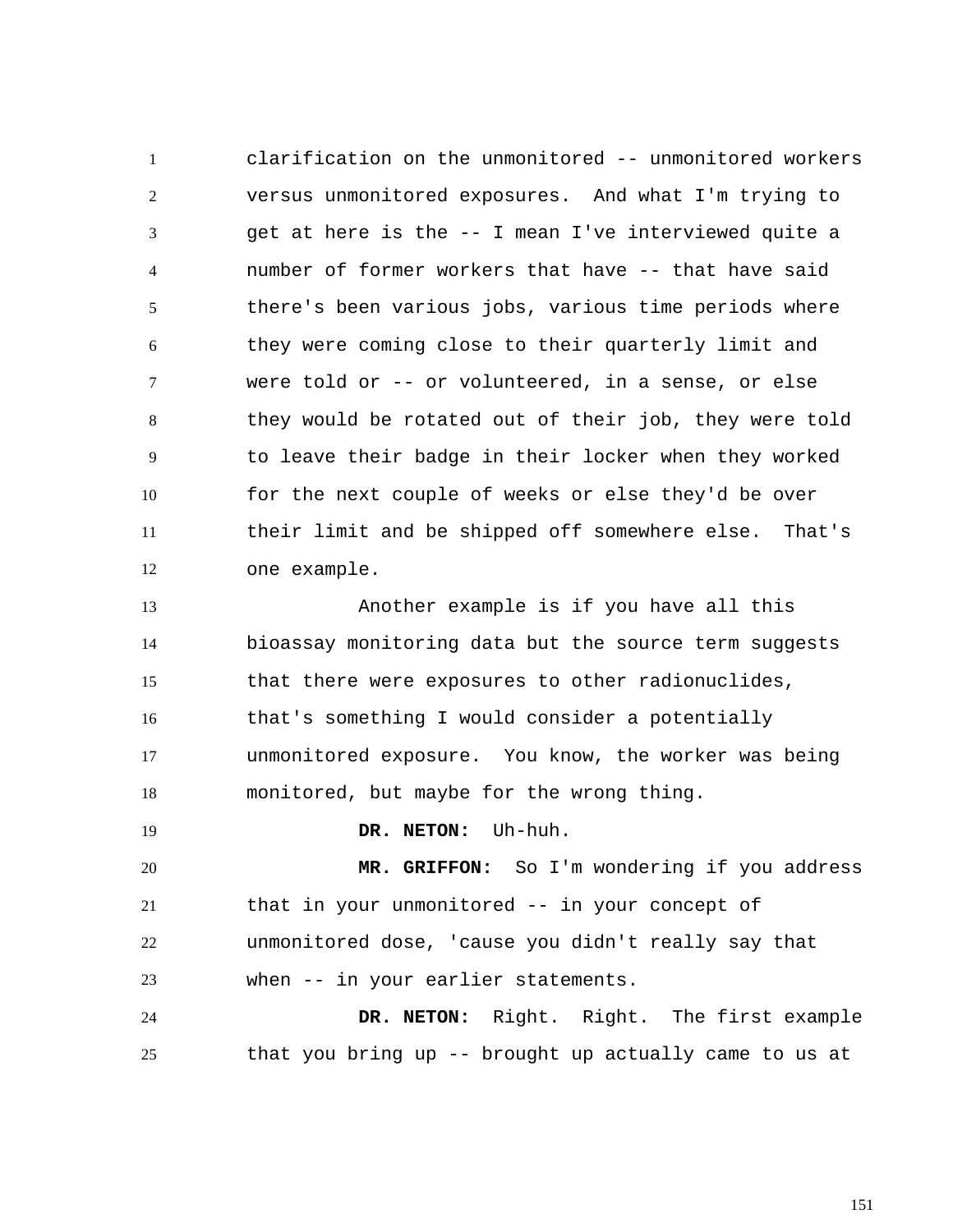1 2 3 4 5 6 7 8 9 10 11 12 13 14 15 16 one of our worker outreach briefings. A person came up and brought up that exact issue, that even in fairly recent times workers were pulled off a job as they approached the administrative limit because -- or not pulled off, but they weren't badged and they continued to receive exposure. And in fact we're looking at that. We're going to actually write a technical bulletin on this issue where if you look at the cumulative dose for workers, cumulative frequency distribution, it goes up and then all of a sudden towards that administrative limit, it starts to go like this (indicating). And you know something happened there because the workers may even still have been on the bioassay program. So you can -- you can fit that curve and maybe extrapolate back upwards, and we're looking at ways to accommodate that.

17 18 19 20 21 22 23 24 That is not going to affect a large number of workers, but a very important segment of workers because those are the ones that are very close to maybe the compensation, you know, value, so we're looking very closely at that. That's not addressed right now, but we're looking at ways to address that and this is a good example of something that we learned at one of these worker outreach meetings.

25 I think we're aware of it in general.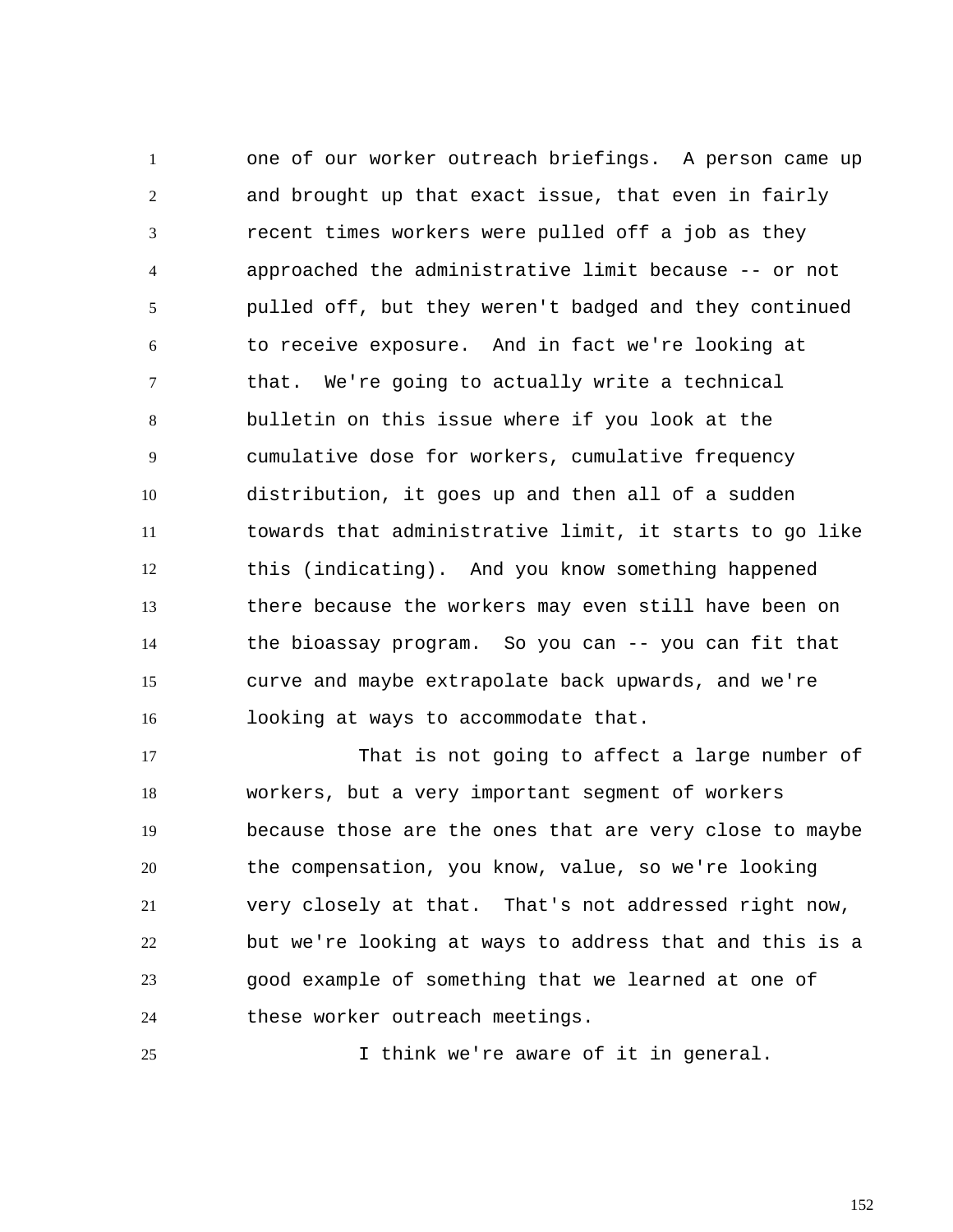1 2 3 There's articles on this, but to the extent it happened and to hear a real-world example at a specific site was very interesting to us.

The second example --

4

5 6  **MR. GRIFFON:** (Off microphone) We've heard that at a lot of sites (Inaudible).

7 8 9 10 11 12 13 14 15 16 17  **DR. NETON:** Yeah, I'm learning that. Yeah. The second example where we have bioassay programs where the source term had nuclides that weren't monitored, I think -- I think that speaks to the site profile. I mean the internal dosimetry site profile is supposed to cover and flesh out the source terms - what radionuclides were there; were there transuranic nuclides mixed in with the uranium source term; were there other types of materials. And then that would require the health physicist to go back and reconstruct those. In fact --

18 19 20 21 22  **MR. GRIFFON:** Then this also get to the linkage that Jim was talking about. How do you place that -- the worker -- the individual that you're dose reconstructing with that source term? How do you - you know?

23 24 25  **DR. NETON:** We know what years the source term existed and when the transuranic wastes, for instance, started coming in in the late '50's and so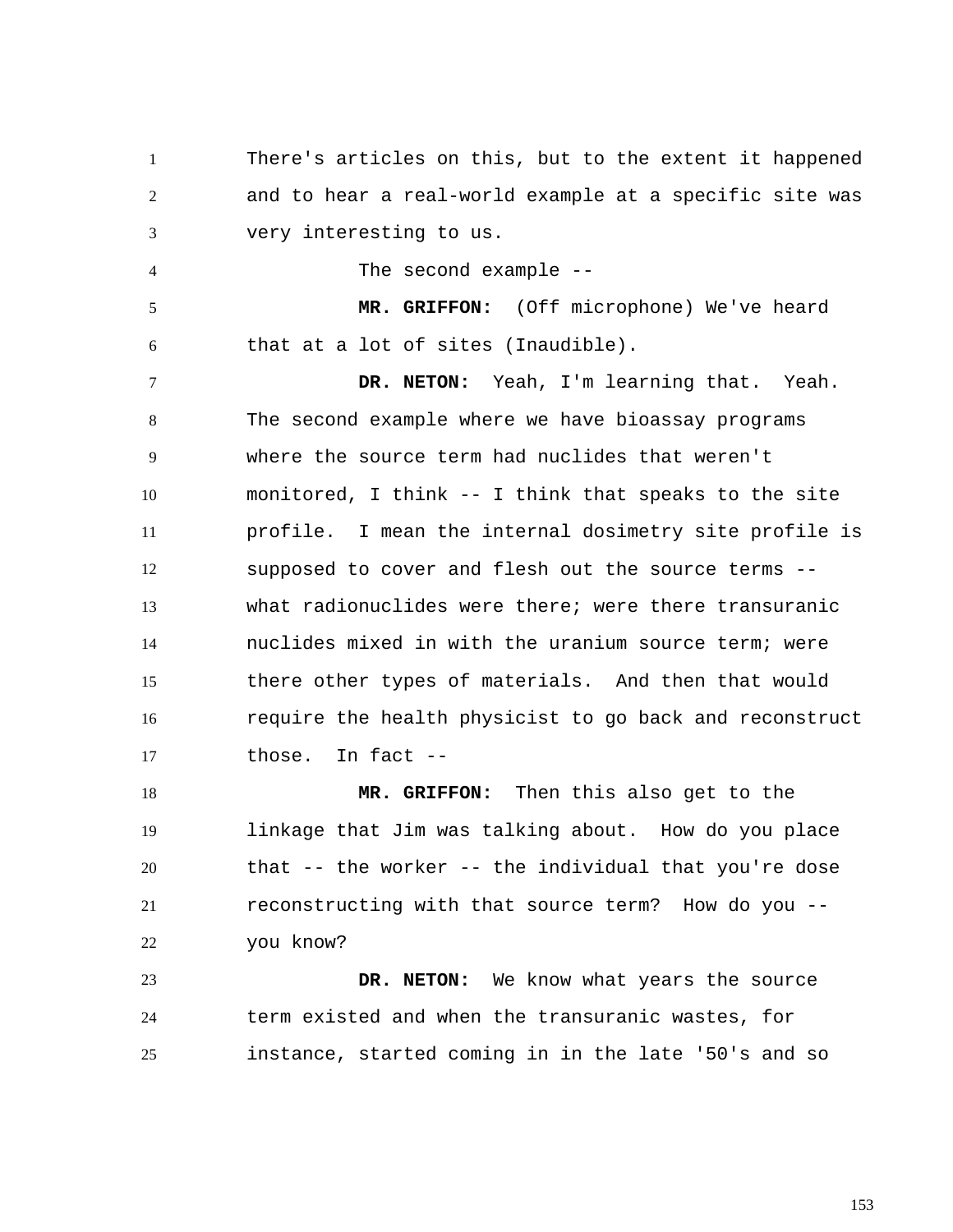1 2 3 4 5 6 7 8 9 10 11 12 13 14 15 16 17 18 19 20 21 22 23 24 25  $if --$  **MR. GRIFFON:** And do you --  **DR. NETON:** -- and the site profile would definitely address that. That's not an incidentrelated issue. That is just --  **MR. GRIFFON:** No, no, no --  **DR. NETON:** -- a fact -- source term-related --  **MR. GRIFFON:** -- but -- but for a --  **DR. NETON:** -- fact.  **MR. GRIFFON:** -- work history, especially for  $--$  **DR. NETON:** Right, where the worker was, and if we didn't know, we will assume always the most claimant-favorable approach and assign the worker the worst source term that existed at the site if it's not possible to determine their exact location. That's fairly standard practice in this program.  **DR. ZIEMER:** Did you have an additional question, Mark? No? Okay. Question, Mark? Okay. Other comments, questions? (No responses)  **DR. ZIEMER:** Jim, thank you very much. Our agenda calls for a break. We've not been back from lunch for a full hour. Does the committee feel like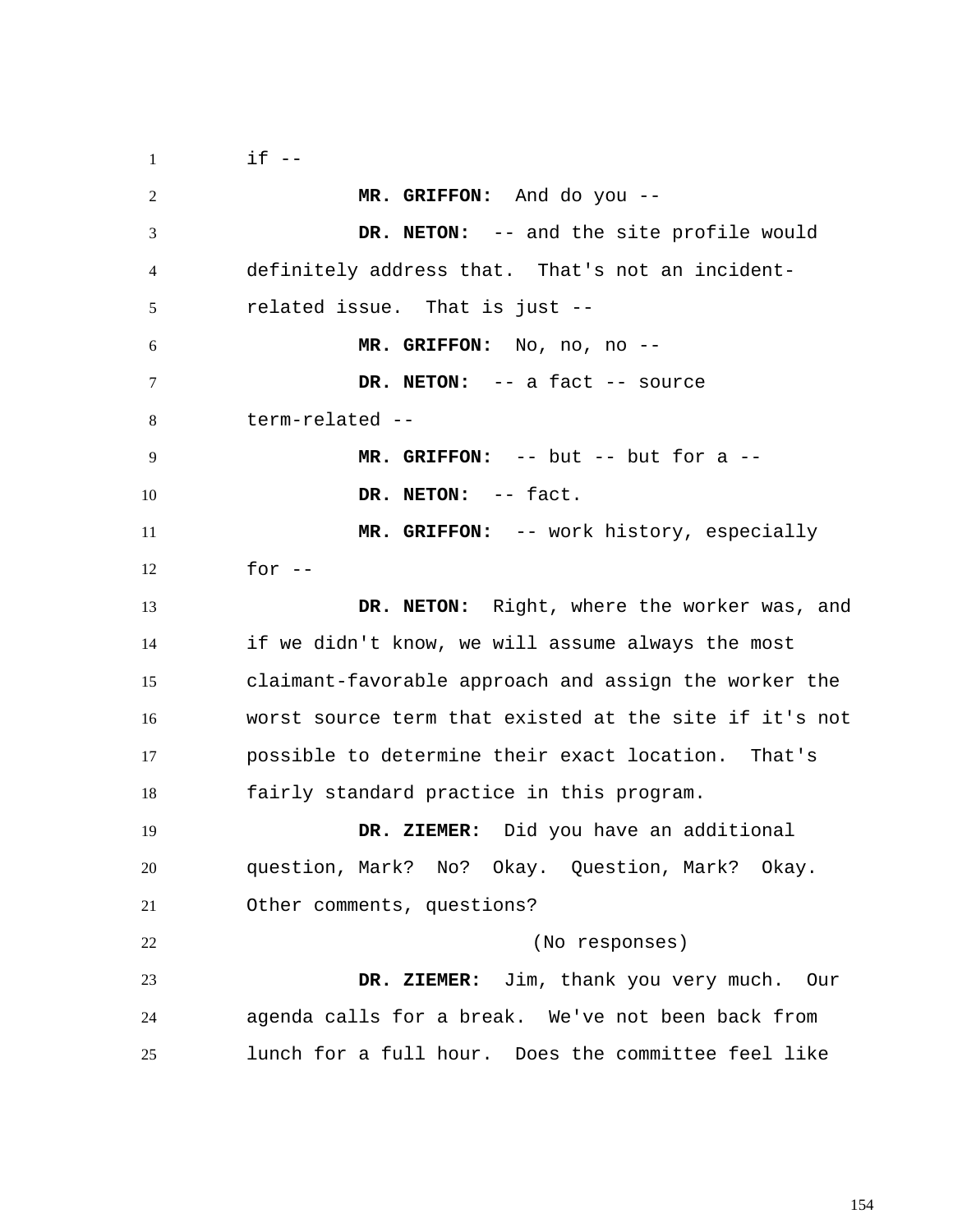1 2 3 4 5 6 7 8 9 10 11 12 13 14 15 16 17 18 19 20 21 22 23 24 25 they need a break yet or you want to press on? (Pause)  **DR. ZIEMER:** I guess we're going to have a brief break -- five minutes. (Whereupon, a recess was taken.) **RESEARCH ISSUES STATUS DR. ZIEMER:** Our next item on the agenda is Russ Henshaw from NIOSH. Russ is going to give us a status report on what the Board refers to as research issues. These are ongoing issues that are of interest to us in terms of -- relating to dose reconstruction and related issues. So Russ?  **MR. HENSHAW:** Good afternoon. Can everyone hear me okay? I'm Russ Henshaw. I'm an epidemiologist with NIOSH's Office of Compensation Analysis and Support, and my presentation today will focus on two areas. The first is an update on research topics. And as I go through the slides you'll see that we will have projects underway within the year addressing each of the three research areas identified earlier by the Board as priority one topics. The second part of the presentation will focus on a review of compensation results of our completed claims through the first quarter of this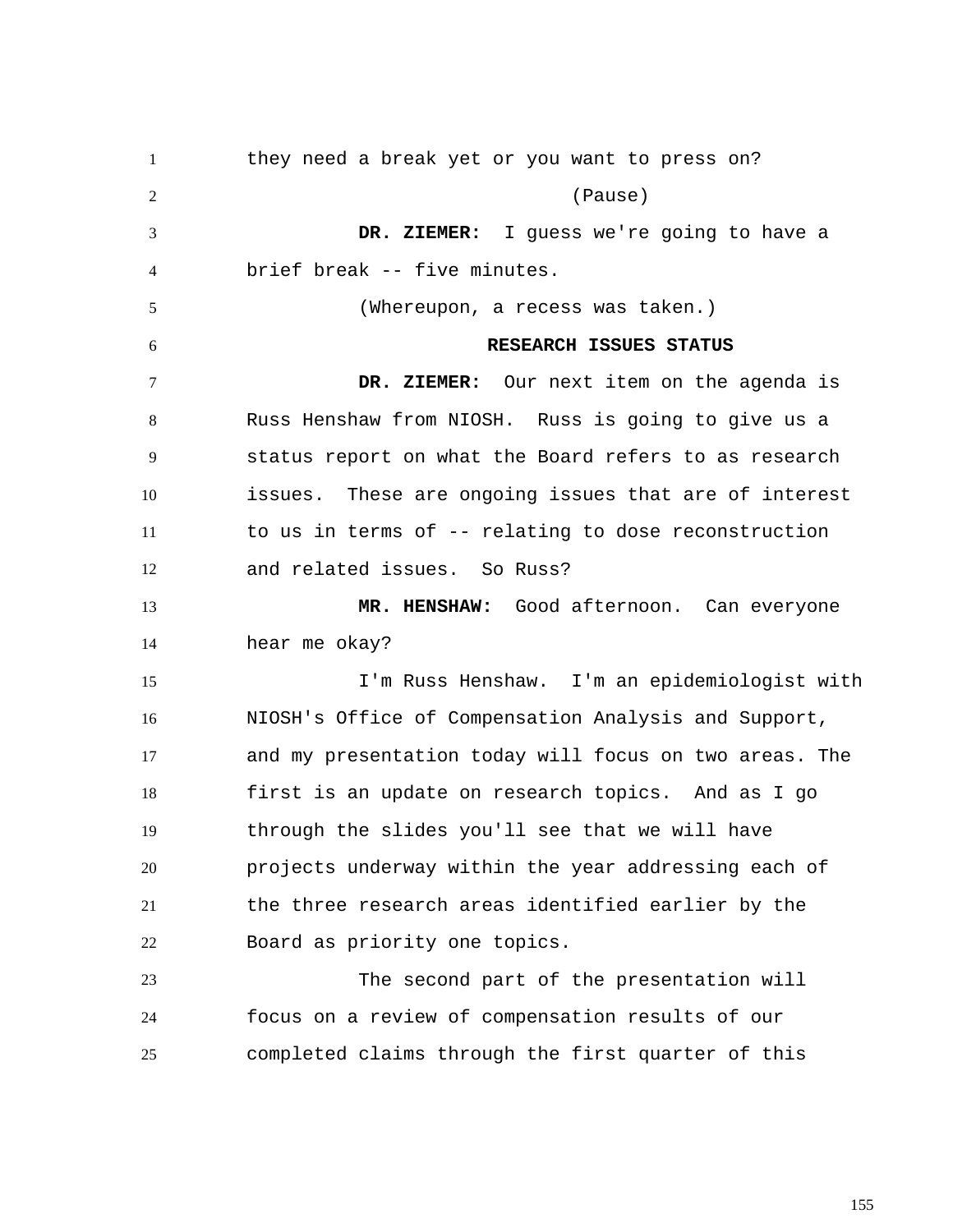1 year.

2 3 4 5 6 7 8 9 10 11 12 13 14 15 16 17 18 19 20 21 22 23 24 25 And Dr. Ziemer, if it's okay with you, I'd be happy to entertain questions at any time during the presentation or after --  **DR. ZIEMER:** Sure.  **MR. HENSHAW:** -- particularly in the second part when we start looking at the -- all the data. If it's unclear, please don't hesitate to ask me to clarify it. Just to recap the Board's earlier consideration of research topics -- and here for reference purposes are the topics the Board previously identified as priorities. There are three priority one topics and two priority two topics. And I'll address each of those in the coming slides. Well, this topic -- and that is the incorporation of occupational studies into NIOSH-IREP - - appears first on the Board's priority one list. Obviously the DOE work force itself, rather than the atomic bomb veterans -- excuse me, atomic bomb survivors -- would be the ideal source population from which to derive IREP risk coefficients. However, when the risk models were first developed for IREP, NIOSH judged that worker studies were insufficient from which to derive quantitative risk estimates, due to a number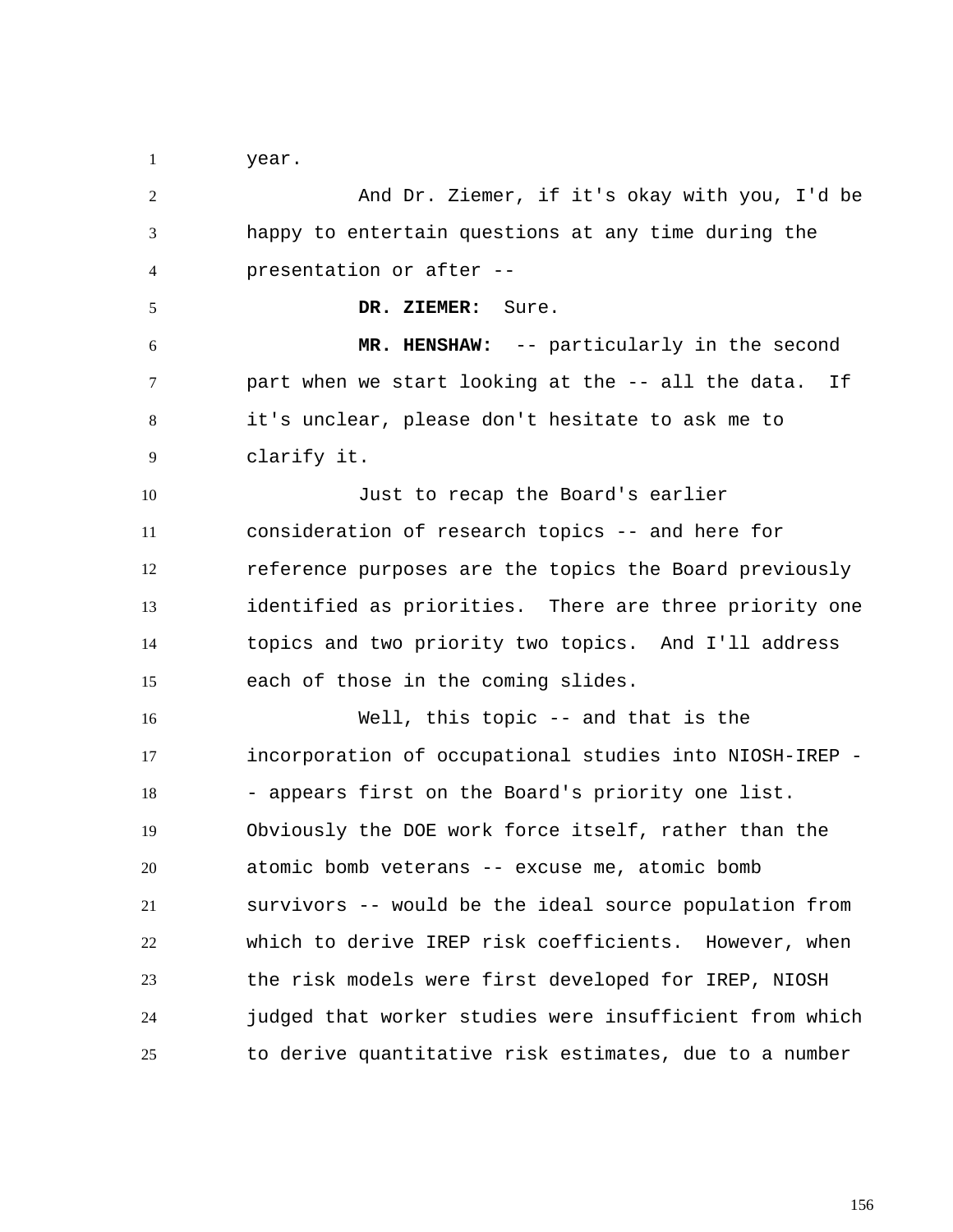1 2 3 of factors but primarily because the complexity of the factors in the study and also the often conflicting findings.

4 5 6 7 8 9 10 11 The idea, though, was to periodically revisit this issue, and we intend to do that this year. We will conduct a feasibility study within the year to review the current state of knowledge of worker studies. And if it appears warranted from that review, we would then propose to launch a more formal evaluation leading to the possible adjustment of IREP risk coefficients.

12 13 14 15 16 17 18 19 And this has been discussed often, the NIOSH-IREP lung and smoking model. And as you know, the model's a priority one topic and it conflicts now - the model in NIOSH-IREP conflicts with the model currently in use in NCI's version of IREP which is known as NIH-IREP. NCI introduced a new lung model late last year based on a new analysis of updated Japanese cohort data.

20 21 22 23 24 25 The question was how to deal with that, whether to adopt the NCI model, not adopt it, adopt it in some revised form, what have you. Well, this year we will have SENES convene an expert panel to evaluate the new model, not to second-guess NCI's decision, but to evaluate it for its applicability in our program --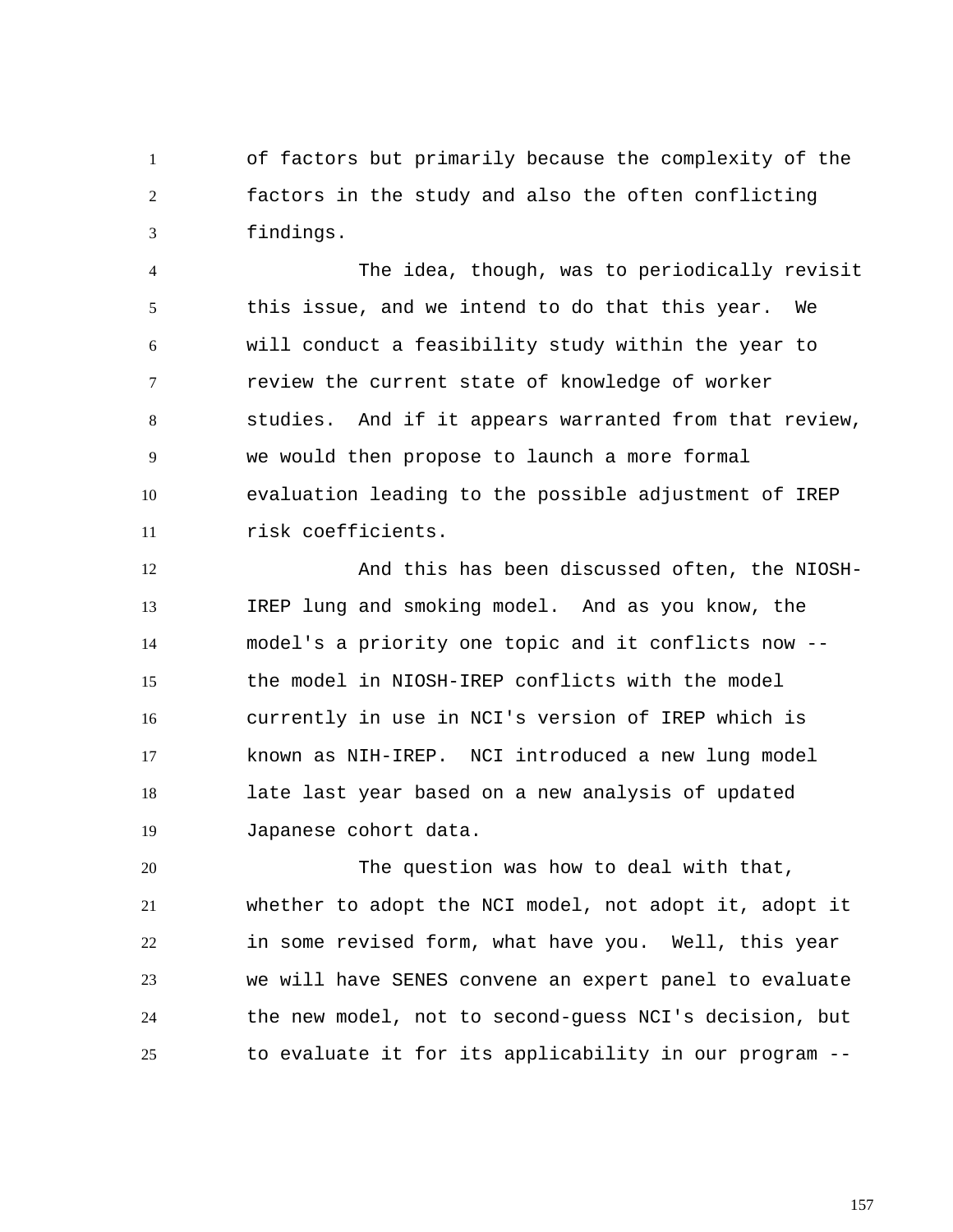1 2 whether it fits the unique exposure characteristics of the EEOICPA-covered work force.

3 4 5 6 This approach could also be used for other model differences. For example, the bone model. The NCI model uses a slightly different latency function than we do in NIOSH-IREP.

7 8 9 10 11 12 13 14 15 16 17 18 19 The other priority topic -- priority one topic on the Board's list is the -- is how cancers are grouped in IREP, the grouping of rare and miscellaneous cancers, including prostate cancer. Well, again, we're going to address that this year. In fact, SENES will begin re-evaluating the risk coefficients used in IREP. In particular we are asking them to focus on the possible discrepancies in the uncertainty distributions, especially revisiting the logic and consistency in how the models were grouped in the first place and wound up into one of the 32 risk models currently used in NIOSH-IREP. Again, this project will begin this year.

20 21 22 23 24 25 There were two priority two topics on the Board's list. There really isn't much to report at this time. The age at exposure workshop concept, which has been discussed previously at Board meetings, has been shelved for the time being. But it could be revisited at a later date. The problem right now is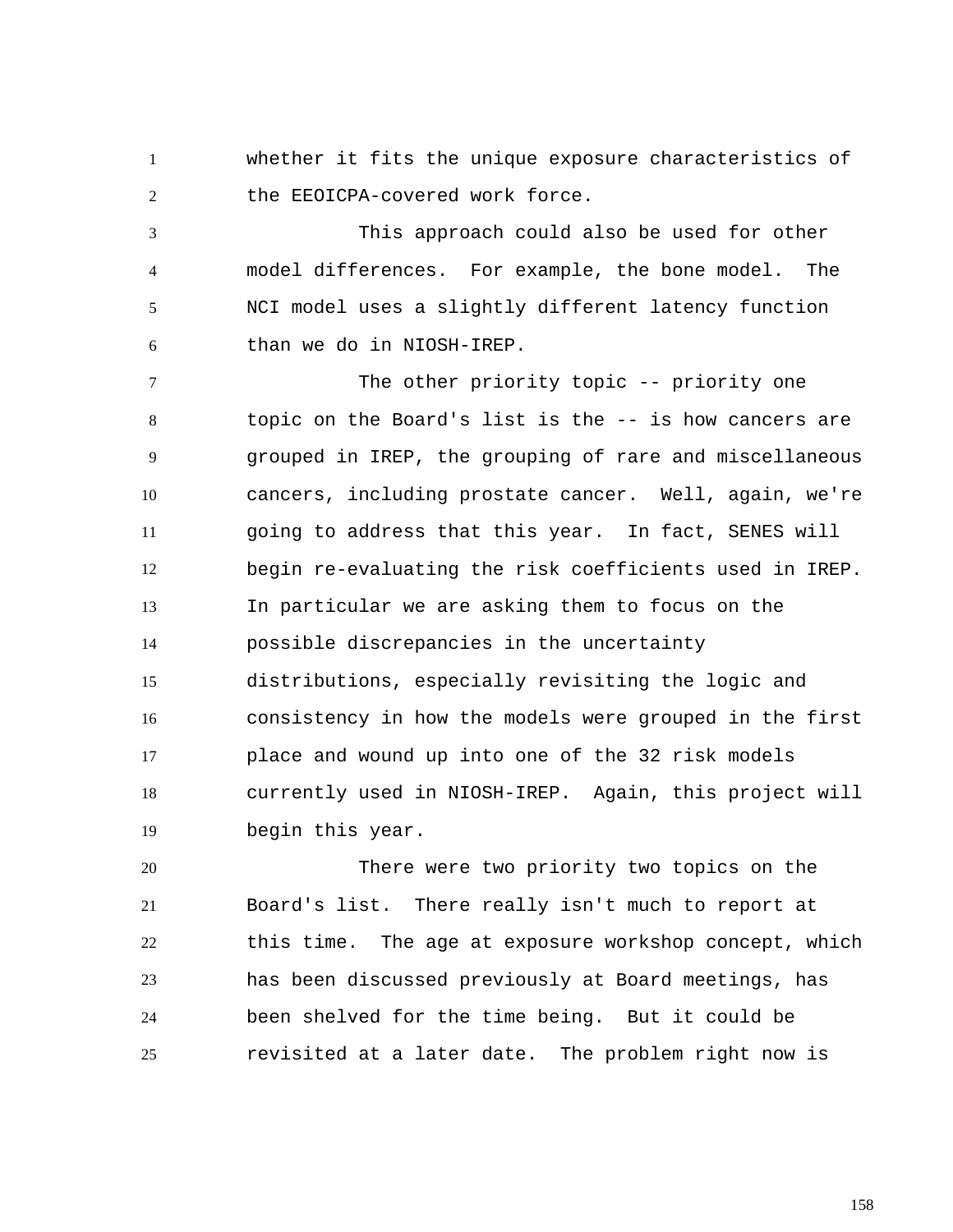1 2 3 4 5 6 7 8 the lack of development of a standardized database. And frankly, lack of staff time to pursue the project. However, age at exposure is a potentially crucial and controversial factor, so we can't let it fall off of our radar. Later, by the way, when I get into looking at the claims results, I have a slide showing the compensation rates by exposure age. It's kind of interesting.

9 10 11 12 13 Interaction with other work exposures was the other priority two topic, and quite frankly we've discussed this from time to time within OCAS, but we simply have not had time to properly consider it. There's nothing currently planned.

14 15 16 17 18 19 20 21 22 There of course are other potential research topics other than the five on the Board's priority one and two list. One of those is DDREF or dose and doserate effectiveness factor. And as you probably know, DDREF is a risk modifier that's used to adjust for low level radiation doses just for the non-leukemia cancers. The leukemia models employ a linear quadratic function which it's thought adjusts already for that issue.

23 24 25 Actually the first phase of this project is already nearing completion. The first phase was an extensive literature review that SENES has been doing -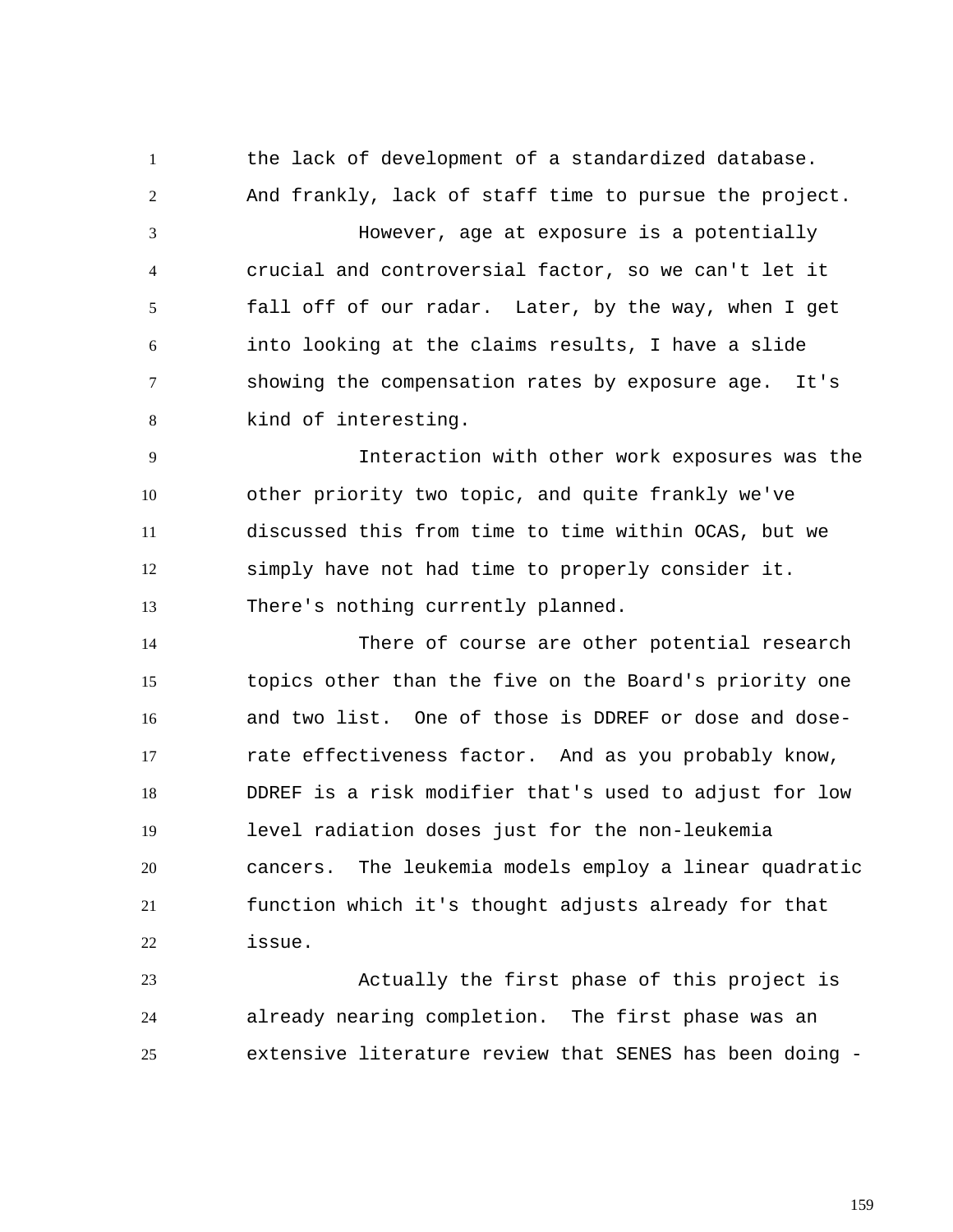1 2 3 4 5 6 7 - they began that earlier this year, and we expect to have a progress report from SENES within a few weeks. Once the report is in, we will review SENES's tentative findings and recommendations. The next phase then would likely involve convening an expert panel, but we'll wait for the written report before commenting further on that.

8 9 10 11 12 13 And then there is chronic lymphocytic leukemia. As the Board knows, there was a Congressional appropriation for research specifically on CLL. CLL is of course the only cancer specifically excluded from compensation in IREP. It's been traditionally regarded as a non-radiogenic cancer.

14 15 16 17 18 19 20 21 However, there are other cancers with very little evidence for radiogenecity and we have quantitative risk models for those cancers in IREP. For example, prostate cancer, non-Hodgkins lymphoma, and even some of the leukemia subtypes like hairy-cell leukemia that is granted some risk in NIOSH-IREP, whereas for example the United Kingdom compensation program excludes hairy-cell leukemia as well as CLL.

22 23 24 25 At any rate, our Health-Related Energy Research Branch, otherwise known as HERB, will begin a research project on CLL this year. That will include an acceleration of two leukemia studies already in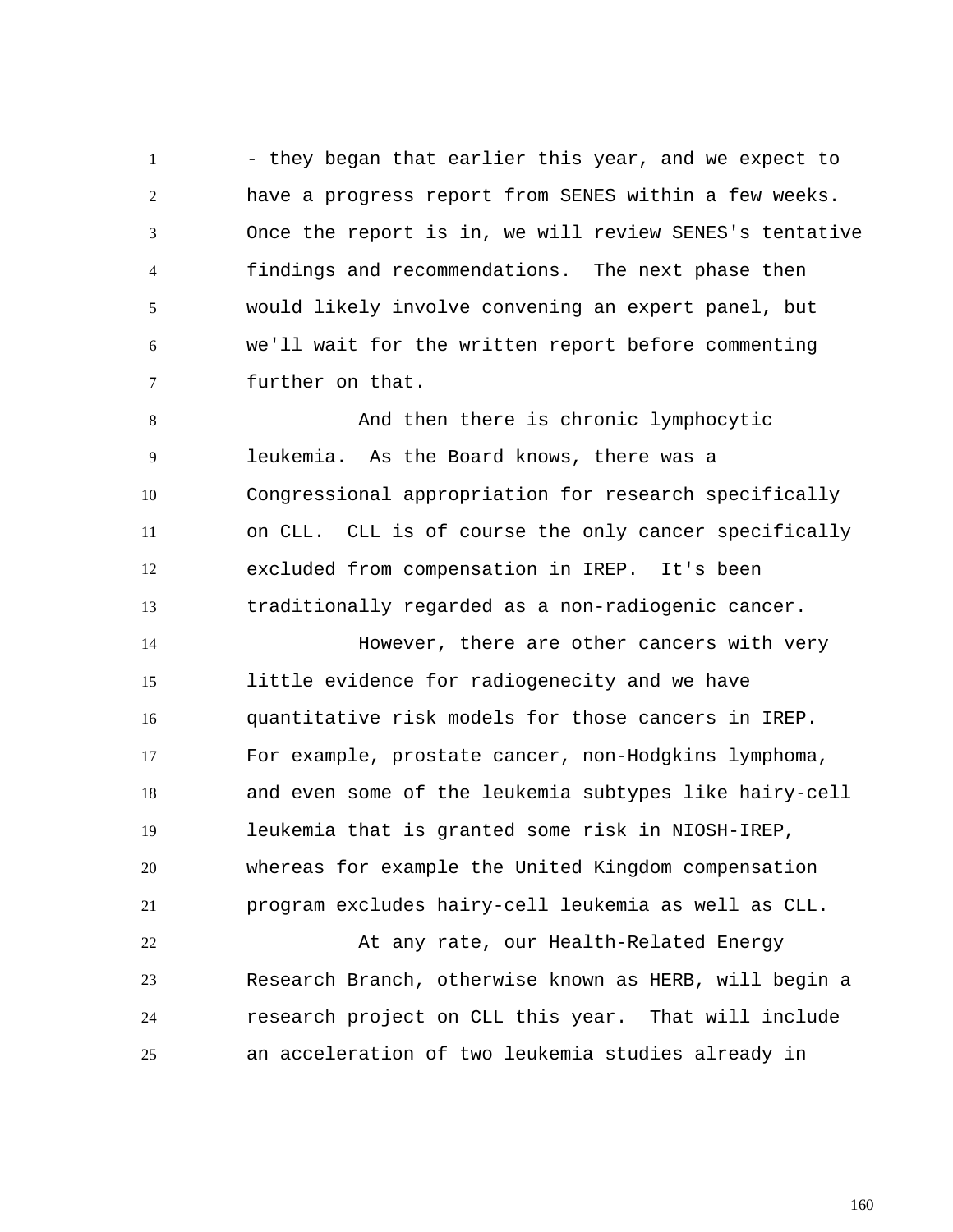1 2 3 4 5 6 7 8 9 10 11 12 13 14 15 16 progress -- two of their own studies -- as well as a meta-analysis of other relevant studies, both published and unpublished. And they also intend to convene an expert panel, and I believe their plan is to do that this summer. If the findings from this study warrant it, a quantitative risk model for CLL could be developed and incorporated in NIOSH-IREP.  **MR. ELLIOTT:** Russ, may I interrupt you just a moment?  **MR. HENSHAW:** Sure.  **MR. ELLIOTT:** I just want to make note here that each of these scientific expert panels or technical peer panels, subject matter expert review panels, whatever you want to call them, whatever the findings and recommendations are from those, we would

18 19 20 21 22 23 24 25  **MR. HENSHAW:** Right, thanks, Larry. Just following up on that, they're -- in addition to the Board's own discussion of procedures for modifying IREP, that's also spelled out in the probability of causation rule which requires us to submit proposed substantive changes to the Board for review and to then consider those -- the Board's comments, if any. Also to notify the public via the *Federal Register*, consider

then bring forward to this Board.

17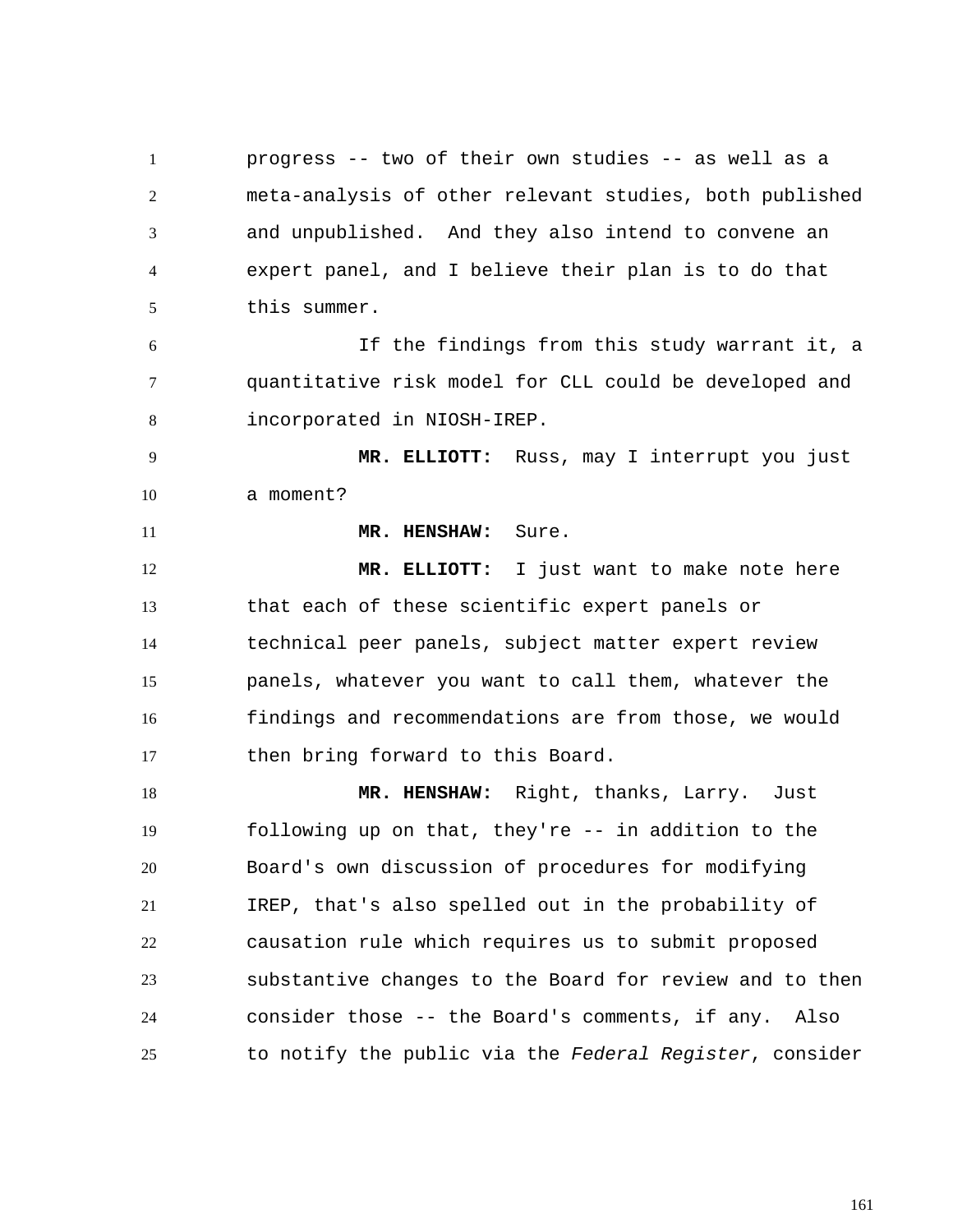1 2 3 4 those comments, et cetera. And then finally to notify the Board, the public and the Department of Labor of the expected completion date for implementing any change after we've gone through that process.

5 6 7 8 9 10 11 12 13 There's a provision to deviate from that - those procedures, and again, those are the procedures in the probability of causation rule -- to deviate from those if circumstances warrant. It does not explain what those circumstances need be, but that -- that option is there. And a substantive change is defined as -- a substantive change to NIOSH-IREP is defined as any change that would substantially affect probability of causation.

14 15 16 17 18 19 20 21 22 23 24 25 Now this is maybe only marginally a research topic, but since we're doing it right now, I thought I'd report on it. As you may know, the guts operating in the background of NIOSH-IREP is a software program called Analytica 2.0. Analytica released a newer version earlier this year, Analytica 3.0, and it addresses, for our needs, some of the limitations inherent in the older software package. 2.0 was limited by capacity, and by that I mean the number of rows of dose input that IREP can effectively process, as well as the number of iterations used. You might recall that most claims are run using 2,000 iterations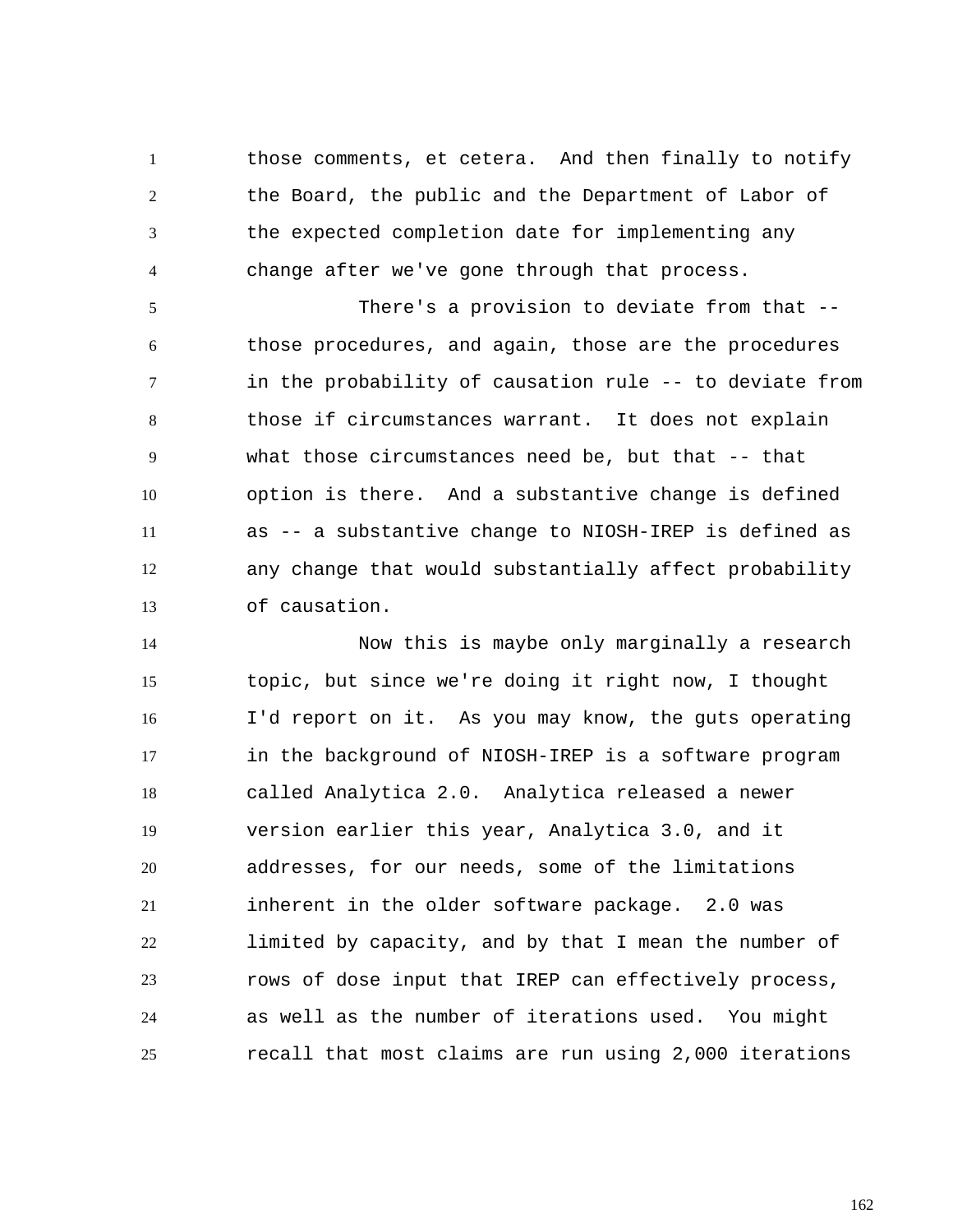1 2 3 4 5 6 7 8 9 10 11 in the Monte Carlo simulation process. Claims that initially fall into the 45 to 50 percent range but do not meet the compensability level of 50 percent probability of causation, we use a -- we up the number of iterations to 10,000 for a more precise estimate of probability. At any rate, IREP is currently limited to -- at 10,000 iterations, probably no more than 300 rows of dose input. What we're finding lately is that some claims can have considerably more dose input than that, up to 500 rows or even more. So 3.0 would solve that problem.

12 13 14 15 16 17 18 19 However, before changing over to it, we need to thoroughly test the software to ensure that there are no inadvertent effects on PC results, either due to rounding or some other unanticipated glitch in the software. And we are doing that. We're working cooperatively with ORAU and SENES to accomplish that. We have a test planned that actually is probably just getting underway this week, if not last week.

20 21 22 23 24 25 And finally, the research part of the presentation, I thought I'd mention the potential use of our own claims data. It's possible that an epi analysis of claims data could prove useful in the IREP risk model. I say possible because there are limitations and some very serious challenges to the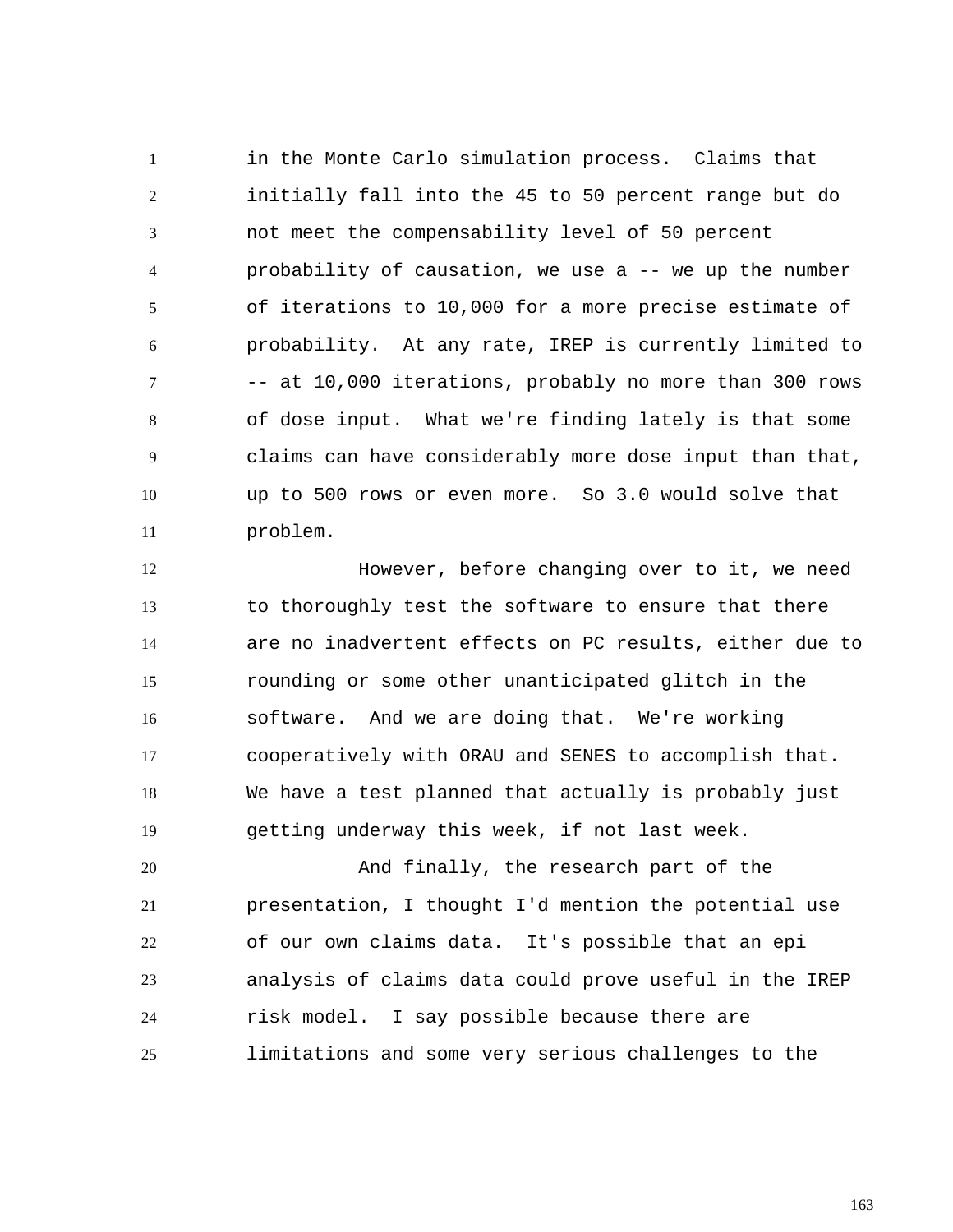1 data, but it's still possible.

2 3 4 5 6 7 To begin with, the data are currently limited. The results should not be construed as being representative of all claims, not by any means. But more importantly, the dose reconstruction efficiency approach carries very serious limitations, especially when attempting to assess dose response.

8 9 10 11 12 13 14 15 16 17 18 Right now -- you'll see as we get into the slides, results are based on 1,325 completed claims. Of those claims, with the exception of the claims from Bethlehem Steel, a claim -- any claim that's compensable -- virtually all compensable claims use the underestimate approach. Virtually all non-compensable claims use the overestimate approach. What that means, for my purpose -- our purposes for trying to do an epidemiological analysis, is that for compensable claims the dose reconstruction stops when enough dose is found to make the claim compensable.

19 20 21 22 23 24 The converse of that, for a non-compensable claim, an extreme overestimate is used. If the extreme overestimate is still below -- would still result in a probability of causation below 50 percent, again the dose reconstruction stops. Therefore, we have few, if any, claims with complete dose reconstructions.

Again that efficiency process -- I believe

25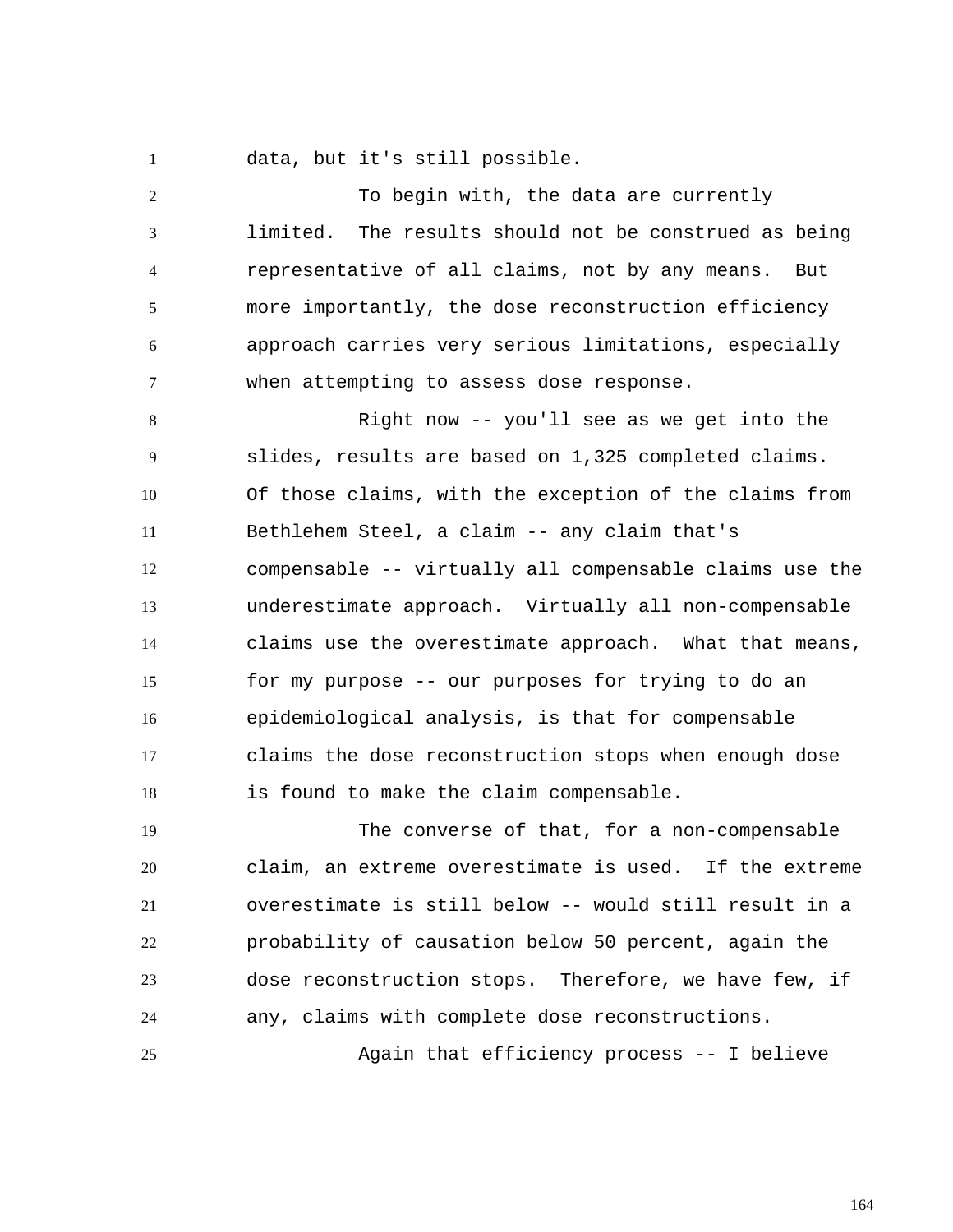1 2 3 4 5 Bethlehem Steel would be the exception to that where - it was a kind of -- I don't know whether it's a unique site, but it was a site with I believe no personal monitoring data, so the model applies I think to all the claims.

6 7 8 9 10 11 12 13 14 15 16 Other challenges are in comparing the data with National Cancer figures. It's difficult to do under the best of conditions. Also there are hundreds of different types of cancer, but less than three dozen cancer models in NIOSH-IREP. And finally, the claimant-friendly process further complicates an epidemiological analysis of the completed data, as in many cases we use multiple IREP models and take the model with the highest probability of causation, and that is the information that appears in our database that can be extracted for analysis.

17 18 19 20 21 22 23 24 25 I'd like to share the claims results with you. Again, that's through March 31st, 2004. This includes completed dose reconstructions submitted to the Department of Labor for which we have received notice from the Department of Labor of a decision. That's about two-thirds at that time -- through March 31st, about two-thirds of the dose reconstructions submitted to DOL. Thus it may not -- for that reason, it may not be predictive of future results, but also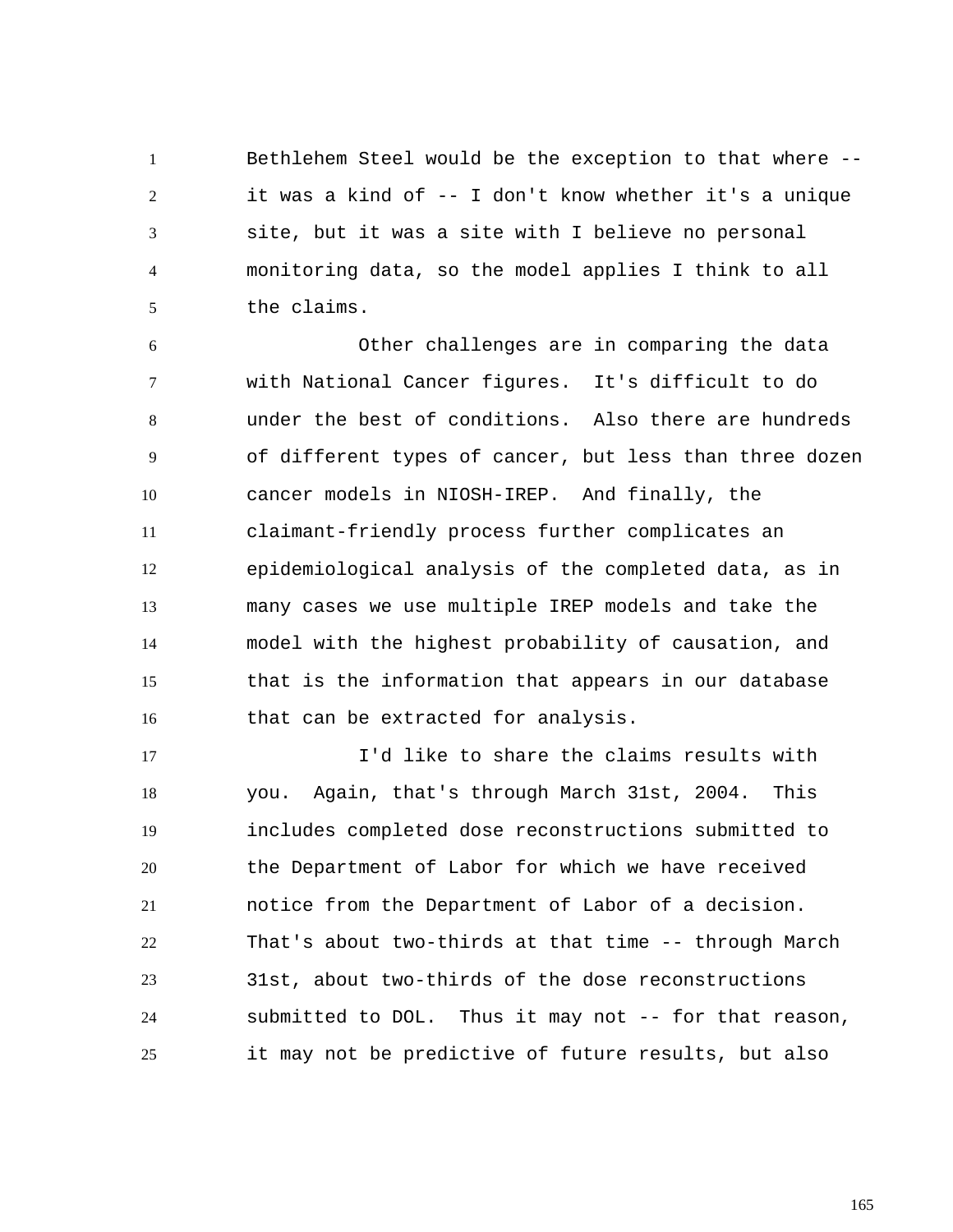1 2 3 because of the efficiency process, a more compelling reason, it would be surprising if it's predictive of future results.

4 5 6 7 8 9 10 11 Another caveat is that the results for the cancer -- specific compensa-- cancer model-specific compensation rates reflect only claims with one primary cancer. You'll see later -- I show the compensation results for two other broad groups of claim types. One is secondary cancers for which the primary is unknown. The other is multiple cancers. Those are not included in the cancer model-specific results.

12 13 14 15 16 17 18 19 20 Okay, just to -- what I've done here, I've taken the 32 cancer models in IREP and put them in a table. It goes across several slides. I have -- just to try to explain the table here -- I hope I'm pressing the right button for the laser pointer -- the column on the left is the cancer model in IREP, and it's arranged simply in the order that the models appear in the NIOSH-IREP pull-down menu, and that's roughly in ascending numerical order by ICD-9 code.

21 22 23 24 25 The middle column is the total number of cases that were processed using that model -- and again, these are only -- these are claims with only one primary cancer. And the right column, probability of causation greater than or equal to 50 percent -- equal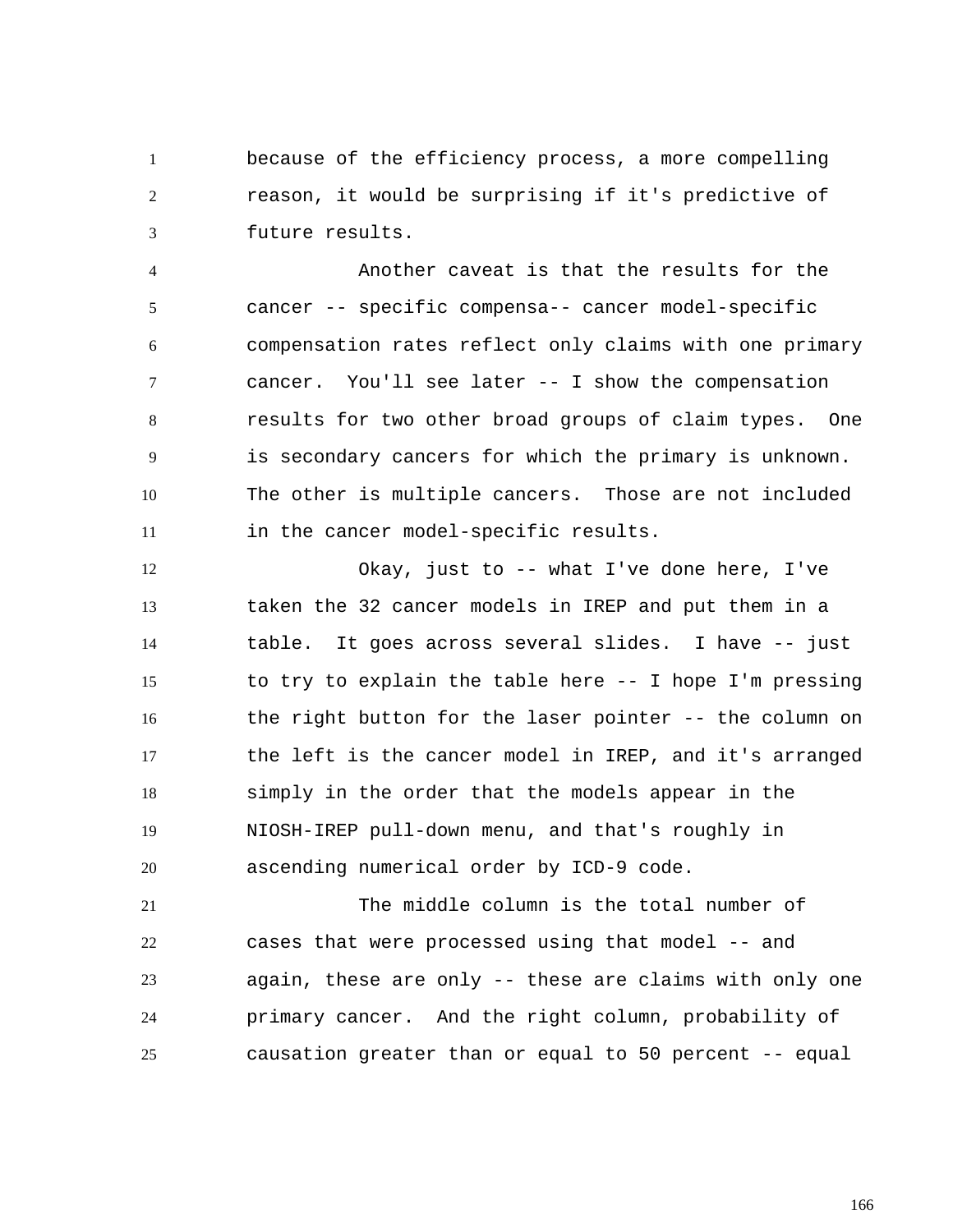1 2 3 4 to or greater than 50 percent. There are the claims that were -- the portion and percentage of -- excuse me, the number and percentage of claims that were compensable.

5 6 7 8 9 In this case, for example, oral cavity and pharynx, there were 23 claims. Four of the 23 were compensable for a compensation rate of 17 percent. Oral cavity and pharynx, by the way, includes tumors of the lip, tongue, gums, tonsils, et cetera.

10 11 12 Any questions on the table format or the numbers before I go on to the next slide? (No responses)

13 14 15  **MR. HENSHAW:** I think I'll save you the agony of having me read what exactly you can see on the slide, so...

16 17 18 19 20 21 22  **DR. HOFFMAN:** Russ, since we have members of the public here, I think it's important to point out that this is not probability of causations greater than 50 percent, but a one percent chance that the probability of causation would be greater than 50 percent, and so it's a -- it's a highly conservative estimate of the probability of causation.

23 24 25  **MR. HENSHAW:** I -- thanks, Owen. I think what Owen -- what Owen is saying is that -- I think -don't interpret the percentage in parentheses as the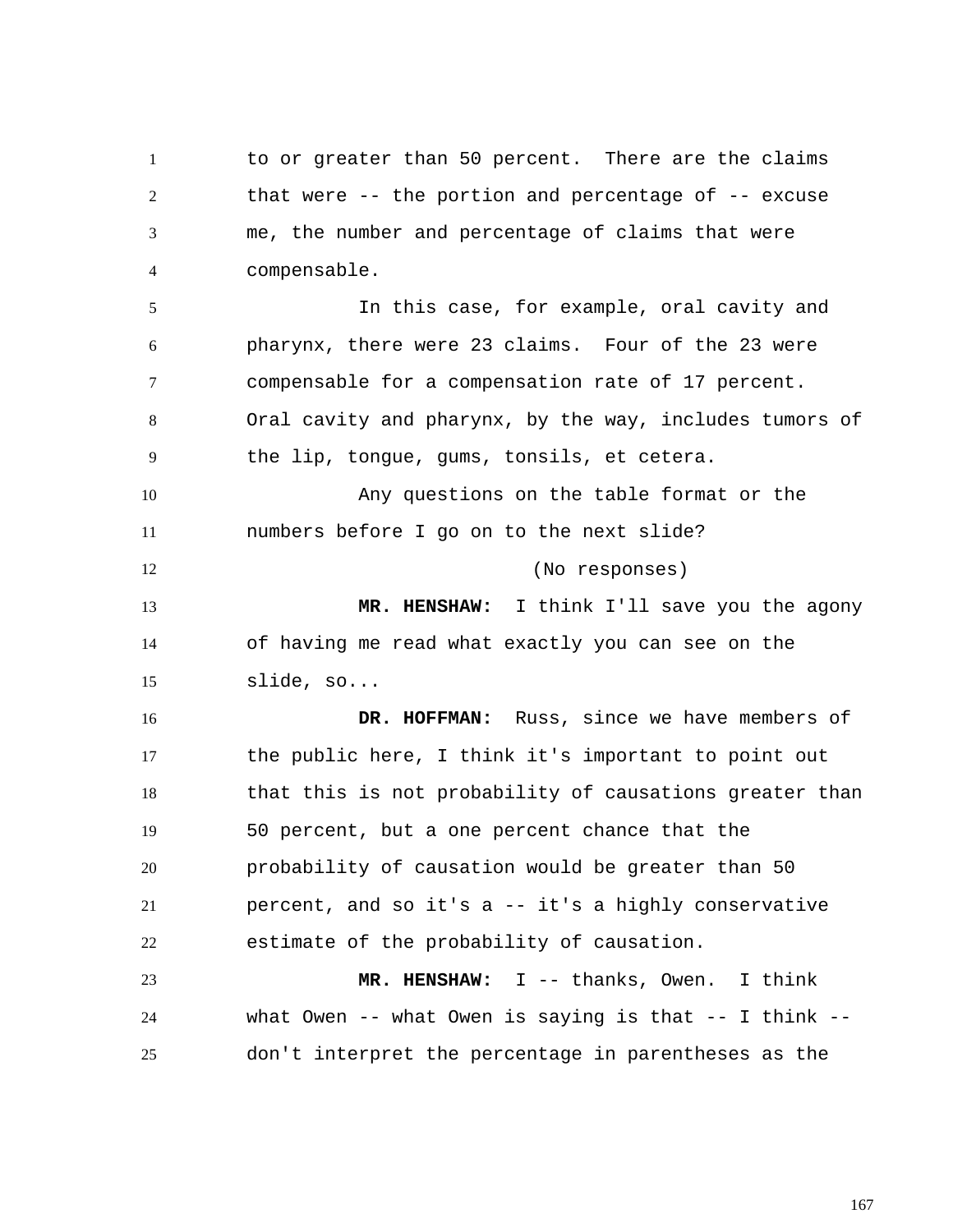1 2 3 average PC or the PC result. That's simply the rate - the compensation rate, the percentage of cases that were compensable.

4 5 6 7 8  **DR. ZIEMER:** I believe he was simply defining what probability of causation means in this case. I don't think we understood the numbers in the column to be that. Owen, you were simply defining probability of causation as it's applied by NIOSH, which is --

9 10 11 12 13 14 15 16  **DR. HOFFMAN:** Right, but in this case it's not a true probability of causation. It is -- after accounting for all sorts of uncertainty, if there is more than a one percent chance that the probability of causation is above 50 percent, then the claim is eligible. But that -- that qualification isn't evident here in the slide. It just says PC greater than 50 percent.

17  **DR. ZIEMER:** Yes, understood.

18 19  **MR. HENSHAW:** Thank you, Dr. Ziemer. I misunderstood what Owen said. I'm sorry.

20 21 22 Anyway, going on to the next slide, in the next five models as they appear in the IREP pull-down menu --

23 24  **MR. GRIFFON:** Russ, I was just going to ask one thing.

25  **MR. HENSHAW:** Sure.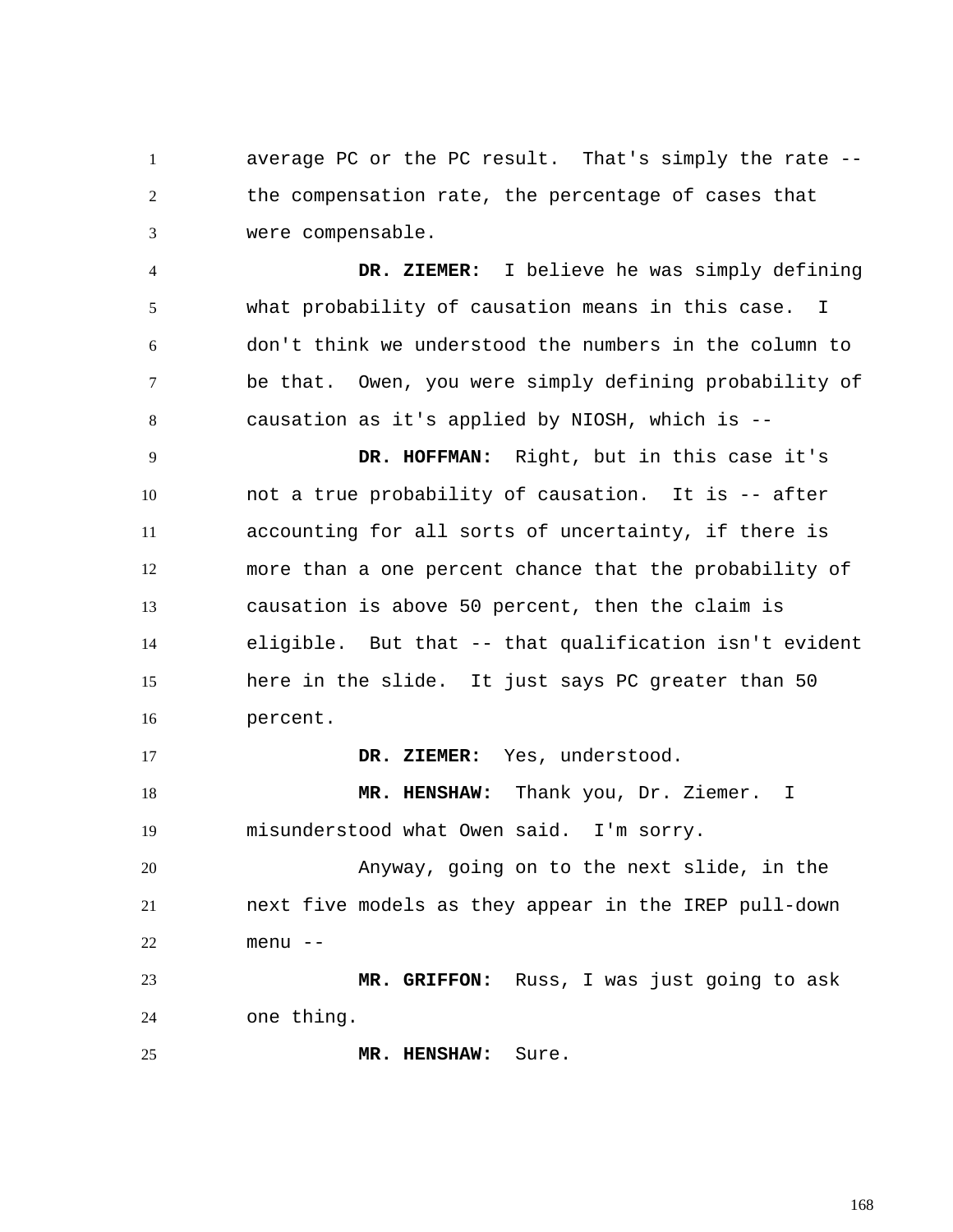1 2 3 4 5 6 7 8 9 10 11 12 13 14 15 16 17 18 19 20 21 22 23 24 25  **MR. GRIFFON:** Do we -- I think we've asked for this kind of data before and I'm not sure -- it might be more appropriate in tomorrow's discussion, but do we have a breakdown of number of claims by cancer type by site or something like that? I think -- I don't know if we --  **MR. HENSHAW:** Whether or not the claims were processed, you mean?  **MR. GRIFFON:** Yeah, just in -- in terms of our case selection process it might be important for us to see, you know, how -- how that distribution is across all the claims currently in the system.  **MR. HENSHAW:** I have some results. I did not include that in this presentation since I was focusing on completed claims. But roughly, if you consider all claims submitted -- sent to NIOSH from the Department of Labor, about 34 percent of the cancers are nonmelanoma skin cancers; 14 percent fall into the all male genitalia model, it's mostly prostate cancer; about 12 percent --  **DR. ZIEMER:** Let me interrupt --  **MR. GRIFFON:** (Off microphone) (Inaudible) something you can --  **DR. ZIEMER:** Yeah, we don't need that now, and you're giving the overall. I think Mark is asking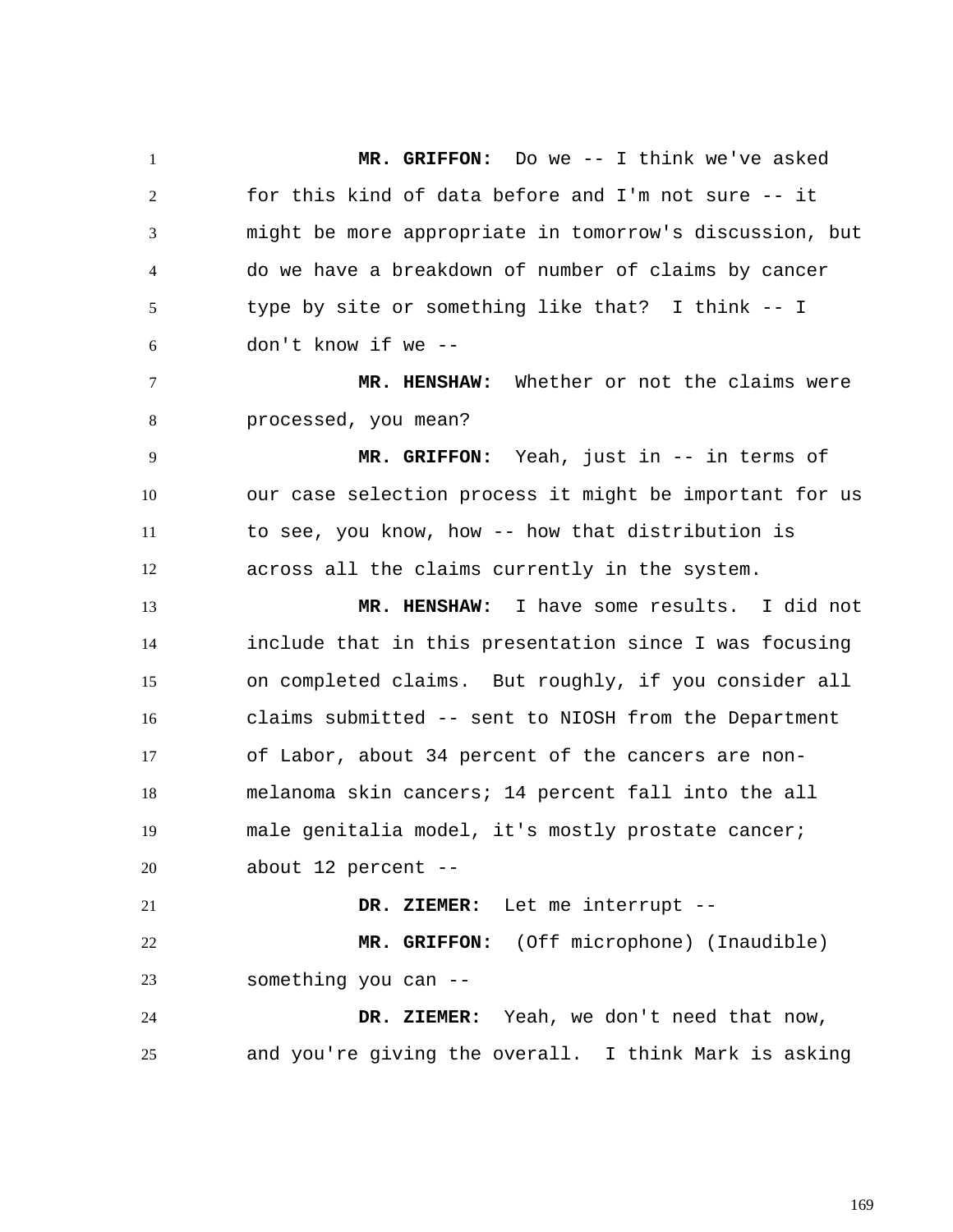1 2 3 4 5 6 7 8 9 10 11 12 13 14 15 16 17 18 19 20 21 22 23 24 25 -- for example, does some particular cancer appear to be, at least claim-wise, more prevalent at Savannah River, for example, or at Hanford -- and maybe --  **MR. GRIFFON:** (Off microphone) Looking at both, I think (Inaudible) --  **DR. ZIEMER:** Right, and maybe at some future point or next meeting we could have that, or earlier, perhaps. I think as we get into the selection process, it might be helpful information. But please proceed.  **MR. HENSHAW:** The simple answer then is I haven't looked at that yet, so --  **DR. ZIEMER:** But it could be retrieved.  **MR. HENSHAW:** One clarification on the all digestive model, by the way, that is all digestive except for the organs that have specific cancer models. So for example, liver cancer would go into its own model, gall bladder, et cetera. Anything that doesn't fit into that -- for example, tumor in the small intestine would go into the all digestive model. You can see lung cancer is a very high compensation rate thus far, 91 percent of the 230 single primary lung cancer claims, only 21 were noncompensable. Some of this data is graphed a little later, as well. And the lung model, by the way, includes cancers of the trachea and bronchus.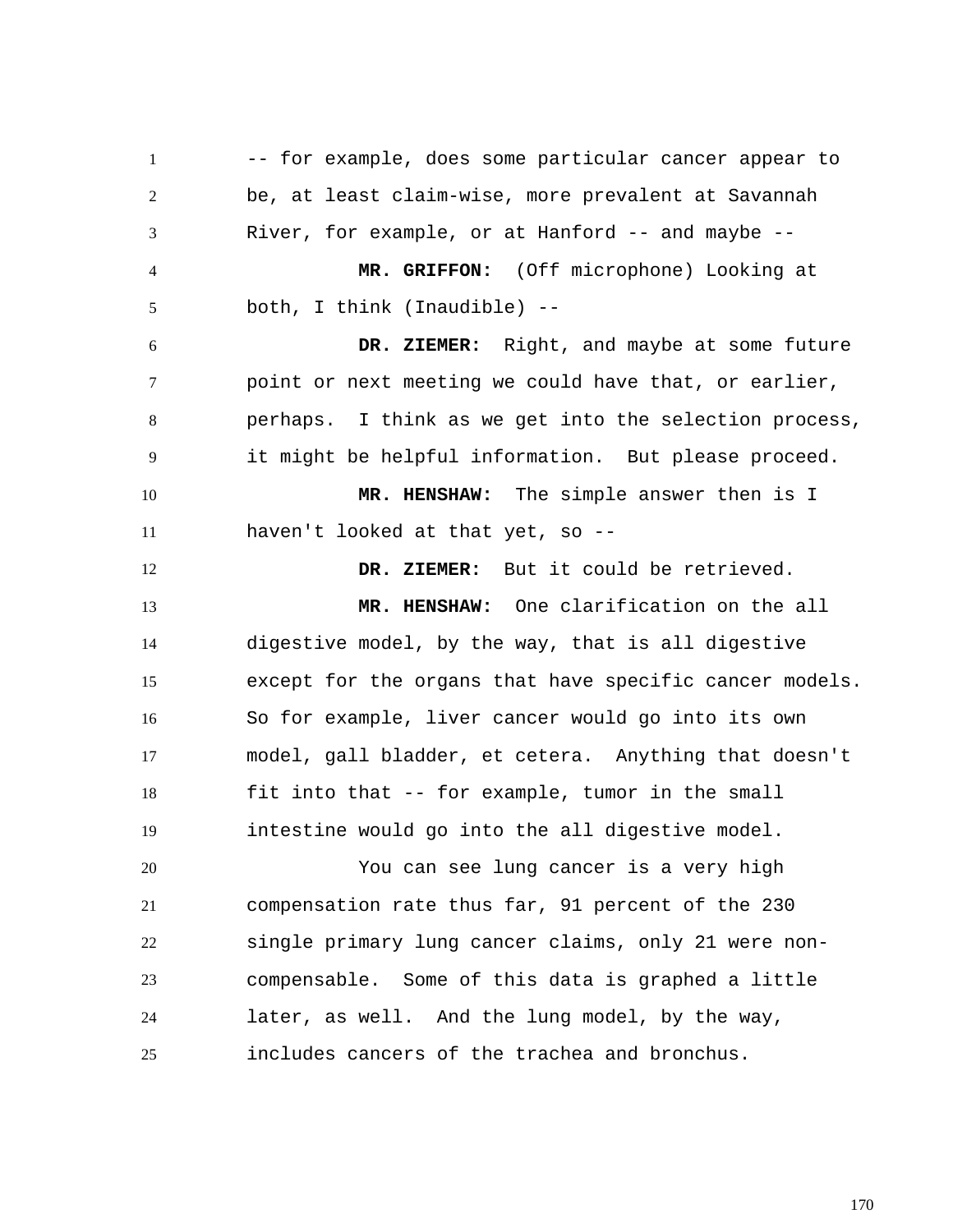1 2 3 4 5 6 7 8 9 10 11 12 13 14 15 16 17 18 19 20 21 22 23 24 25 Going on -- other respiratory, compensation rate of about 32 percent thus far. And other respiratory would include probably largely cancers of the pleura. For example, most of the mesotheliomas would fall into this category, but also the larynx and nose, except for skin cancer of the nose. Basal cell carcinoma model, the bottom row, it's a relatively high compensation rate thus far, 44 percent. Any questions before I move on? (No responses)  **MR. HENSHAW:** The other non-melanoma skin cancer model in IREP is squamous cell, and as you can see, that is a much lower compensation rate, which basically one might speculate mirrors the fact that squamous cell carcinoma is thought to be much less radiogenic than basal cell carcinoma. There is a separate cancer model in IREP for ovarian cancer. That's because the epidemiologic evidence is much stronger for radiogenicity for the ovaries. All other female genital organ tumors fall into the female genitalia excluding ovary model. Thus far from this dataset, none have been compensable. That's kind of a stunning number at the bottom, all male genitalia. That is about -- well, 219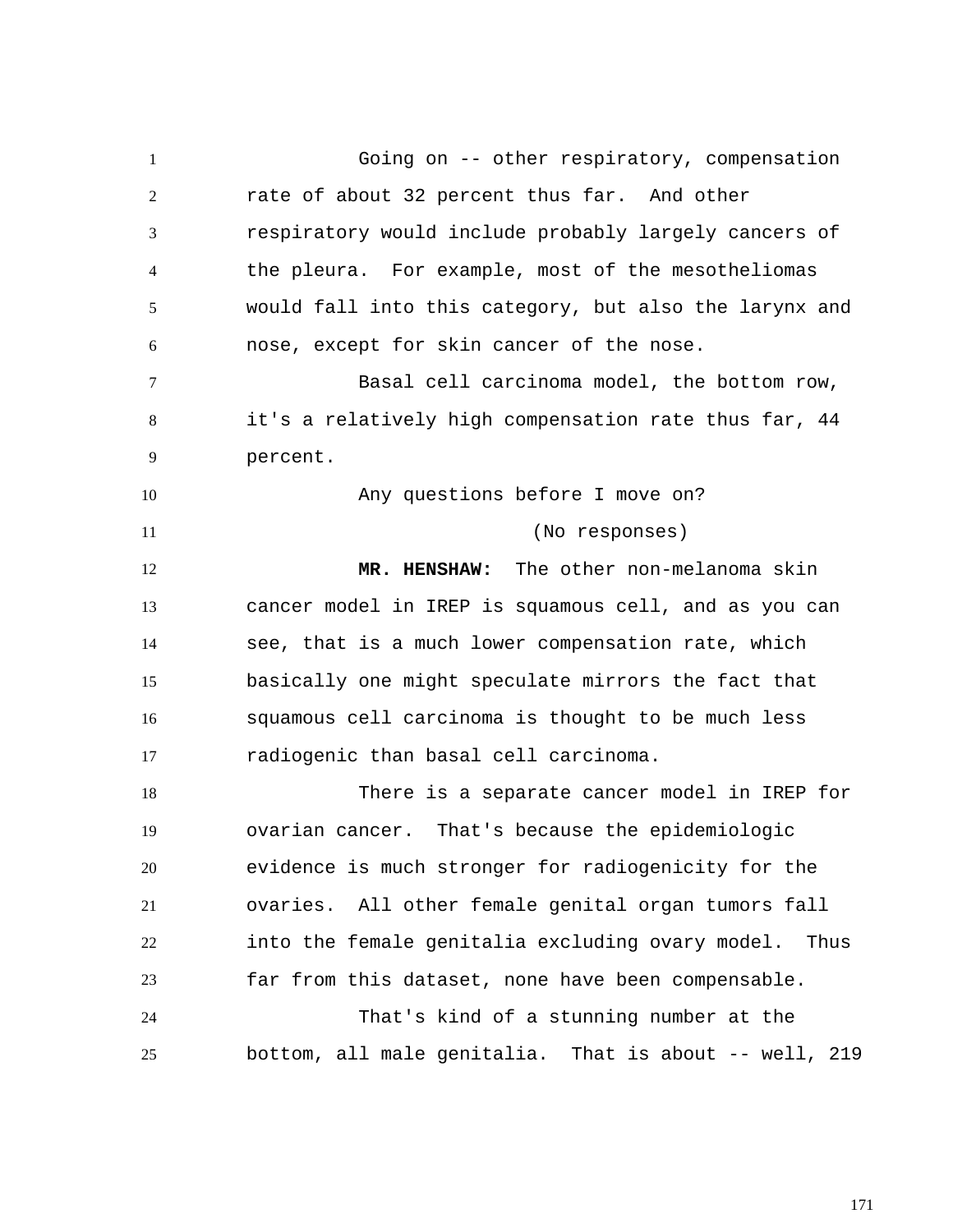1 2 3 cases. None in this dataset have been compensable. And of those 219, about 95 percent were prostate cancer.

4 5 6 7 8 Going on, bladder cancer and then urinary organs excluding bladder, that has a relatively high compensation rate. That is -- that is a model that renal cancer would be processed in, cancer of the kidney.

9 10 11 12 Nervous system models, ICD-9 codes 191 and 192 -- 191 is for brain tumors, 192 is cancer of other organs in the nervous system, no compensable cases thus far with this data.

13 14 15 16 17 18 19 20 21 22 23 24 25 And similarly for thyroid cancer, 14 cases, none were compensable. This -- there are a number of surprises in these results, but I certainly was surprised when I first looked at many of these numbers. I would caution the Board, though, to bear in mind that these results almost certainly will change. With thyroid cancer -- I don't know this yet, I haven't checked into it this closely, but it's quite possible, for example, that someone did a dose reconstruction on a thyroid cancer at a very low dose, learned how to do it and then, you know, culled other low dose thyroid cancers out of the claims database and did those as part of the efficiency process. It may be that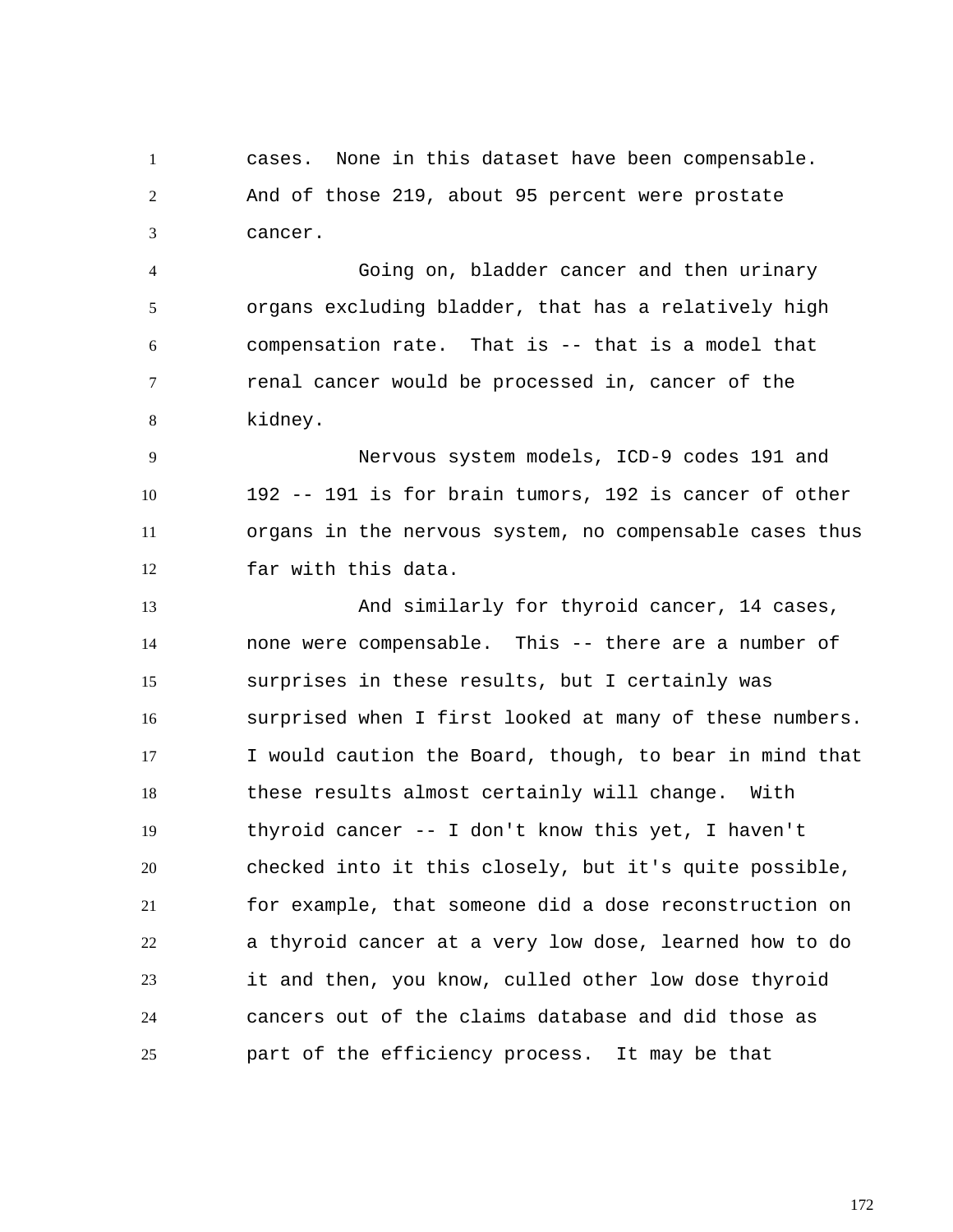1 2 3 4 5 6 7 8 9 10 11 12 13 14 15 16 17 18 19 20 there'll be another batch of higher dose thyroid cancers which will completely change the way the results look. I do intend to follow this and other trends, of course, as we get ongoing in the program. I see a fairly large number of claims fell into the lymphoma and multiple myeloma model, very few of which were compensable, two out of 90. And finally we go to the leukemia models. There are four leukemia models in IREP. You see the first two here. The other two are on the next slide. They all have varying rates of compensation. For this dataset there were fewer than ten claims -- that is completed dose reconstructions submitted to DOL for which we've received notice -- fewer than ten claims in each of the four leukemia categories. If you lump the four -- the numbers from the four leukemia categories together, however, that's a total of 24 cases, 16 of which were compensable, for a compensation rate of 67 percent.

21 22 23 24 25 You kind of -- you kind of draw a line right there separating the last of the leukemia models from the next two categories and summed up the 32 cancer models, that would be a total of 1,071 claims. There are an additional 254 claims, however, that I did not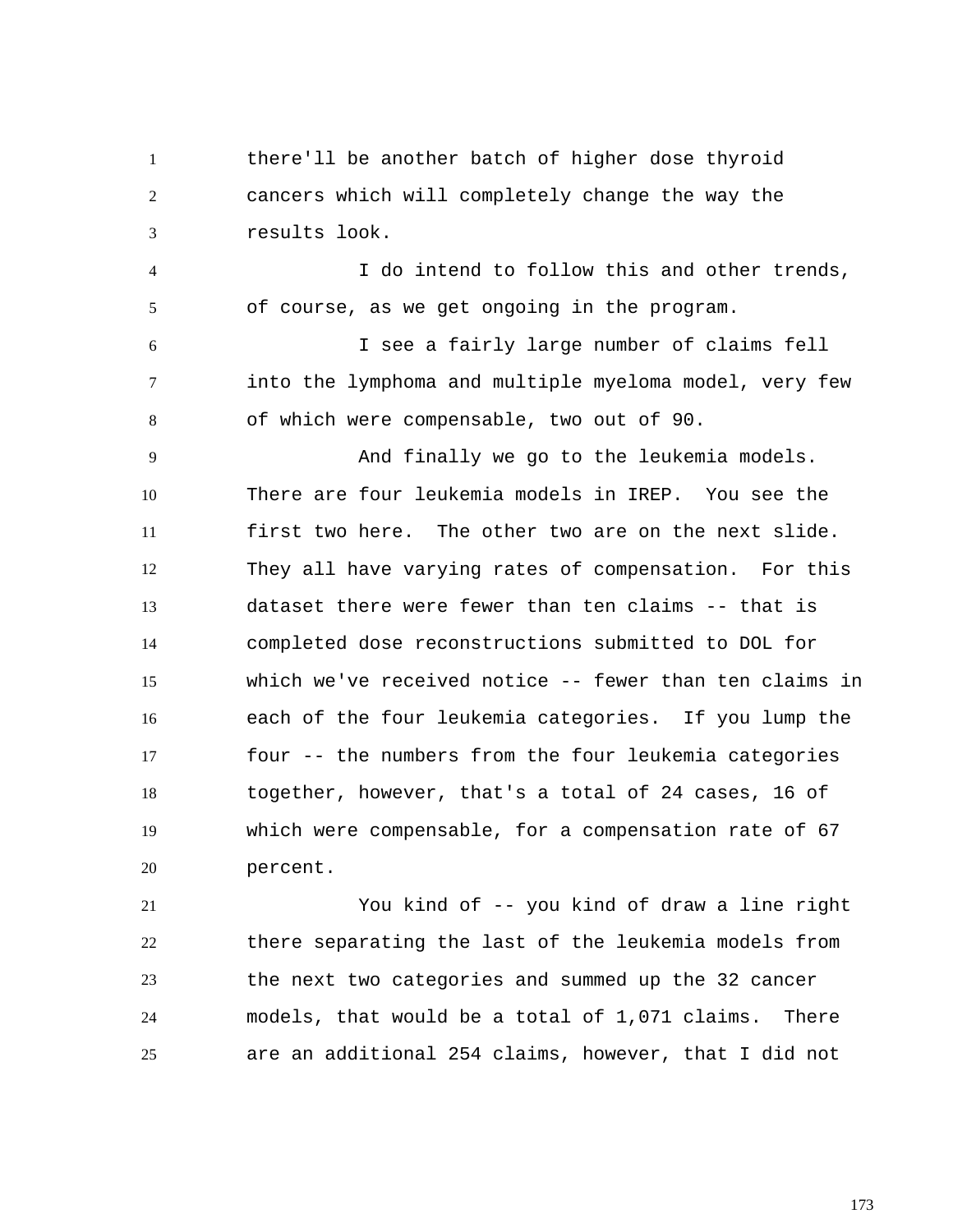1 2 3 include in the cancer model-specific categories because there's really no good effective or logical way to do that.

4 5 6 7 8 9 10 11 12 13 The claims with unknown primary cancer, there were 28, 24 of which were compensable. Those are -- in this case, they're all secondary cancers with an unidentified primary. As you may know, our protocol is to run one or more of the primary cancer models depending upon the secondary cancer identified, and then take the model that produces the highest probability of causation. There were 226 claims with multiple primary cancers, 146 of those were compensable, a rate of nearly two-thirds.

14 15 16 Taken all together, all completed claims in this dataset, it's 1,325 claims, compensation rate is 33 percent.

17 18 19 20 21 22 23 24 25 I took the cancer -- cancer models with claims of at -- with -- excuse me. I took the cancer models with at least ten claims and graphed them from highest to lowest in terms of rate of compensability. And again, this is not -- the vertical axis is not probability of causation. That is the compensation rate. This recaps what you've seen in the table. The highest compensation rate was lung cancer, followed by urinary organs excluding bladder. Again that's -- I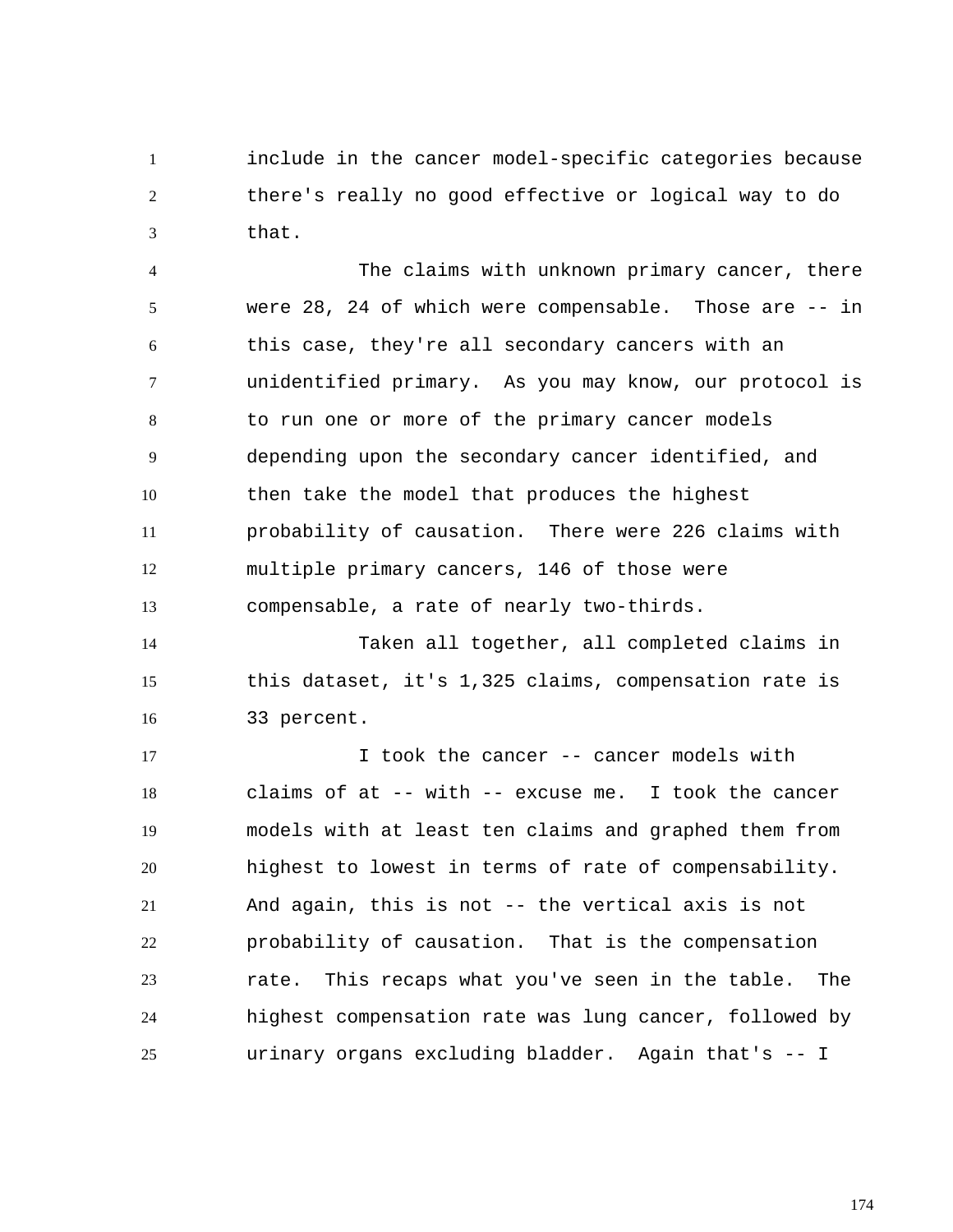1 2 3 4 5 6 7 haven't looked at this to verify it, but I'm speculating it's probably largely kidney cancer. Then the basal cell carcinoma model, 44 percent; other respiratory organs and then oral cavity and pharynx and malignant melanoma at 16 percent. And going down, squamous cell carcinoma, 6 percent; bladder, lymphoma and multiple myeloma, and so on.

8 9 10 11 12 13 14 15 16 There were -- there were nine cancer models with no compensable cases. There are only eight on here. Sorry, I inadvertently omitted the all male genitalia, but that should also be on this slide. Nine models with ten or more completed cases, none compensable thus far. I'm saying thus far, that's through March 31st. I mean there may very well be compensable cases in our hopper by now for some of these.

17 18 19 20 This is just a bar graph of the two groups I mentioned before, the unknown primary cases and the multiple primary cases. Again, you can see very high compensation rates.

21 22 23 This is a graph of compensation by years of employment. I was really struck by the way this graph turned out, a nice -- nice slope to the data.

24 Any questions?

25  **DR. ANDRADE:** Russ, not a question but a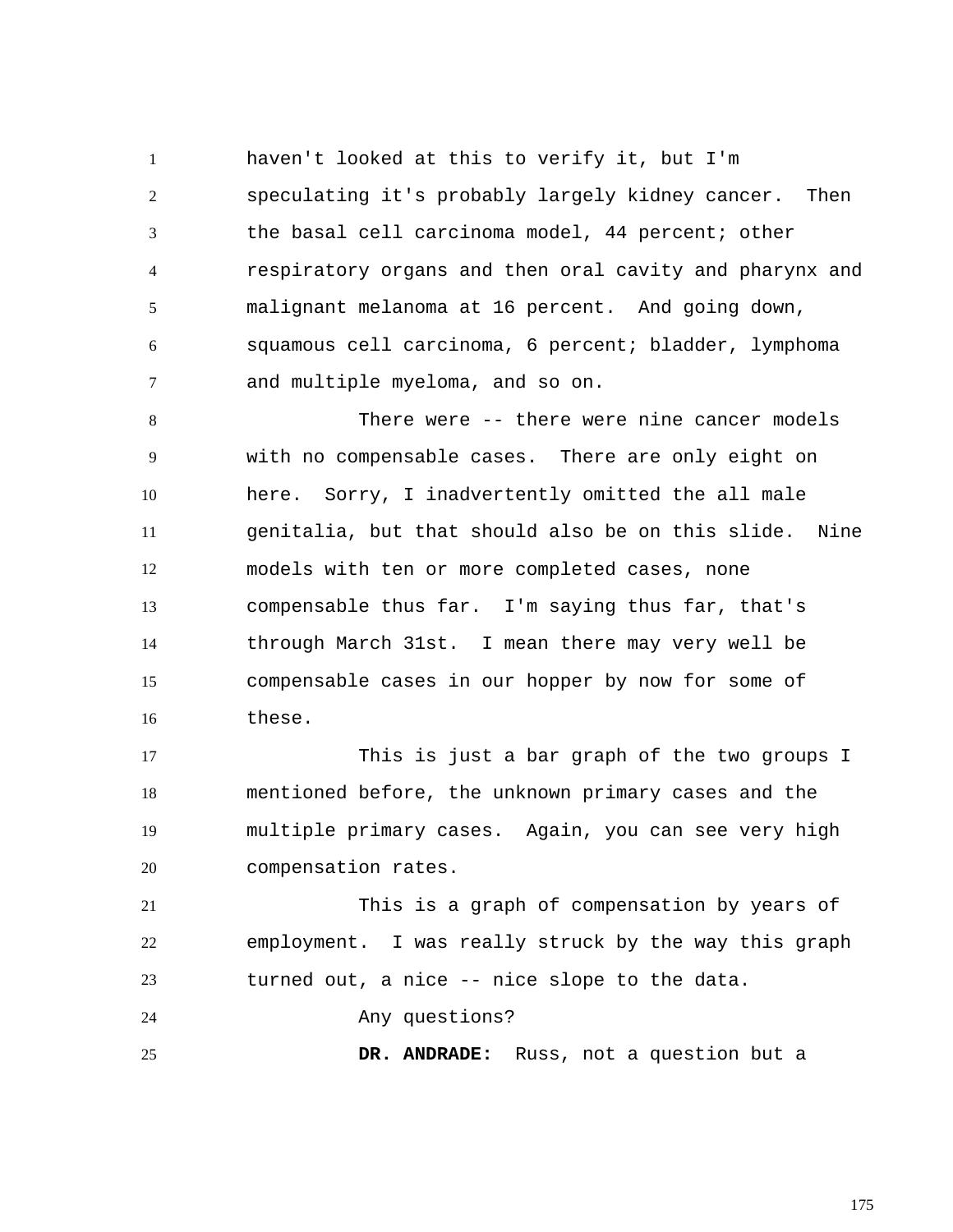1 2 3 4 5 6 7 quick comment. Perhaps you can validate this or not. Isn't that slope rather artificial, given the efficiency process? I mean the longer -- the longer that you have worked, either at one site or more sites, if you go through the efficiency process and assign say missed dose over the span of your career, you're going to get a linear slope.

8 9 10 11  **MR. HENSHAW:** I think -- yeah, that's a good point. I think it's quite possible that -- maybe largely due to the efficiency process, that this could be a proxy for estimated dose.

12 13 14 15 16 17 18 19 20 I did the same thing with age at diagnosis. Again, very nice linear slope. It also does not necessarily mean anything, following up on Tony's comment. It's hard to tell really what's going on with this. Of course I intend to follow it and look at it more closely as we get into this, but it's pretty to look at, anyway, for right now. But -- kind of thing if you were writing an epidemiology textbook, you know, you'd invent something like that.

21 22 23 24 25 This was a very interesting observation. I looked at compensation with -- I looked at lung cancer compensation by smoking status. The bar on the left is never smoked, the bar on the right are all the other categories, including former smoker. Somewhat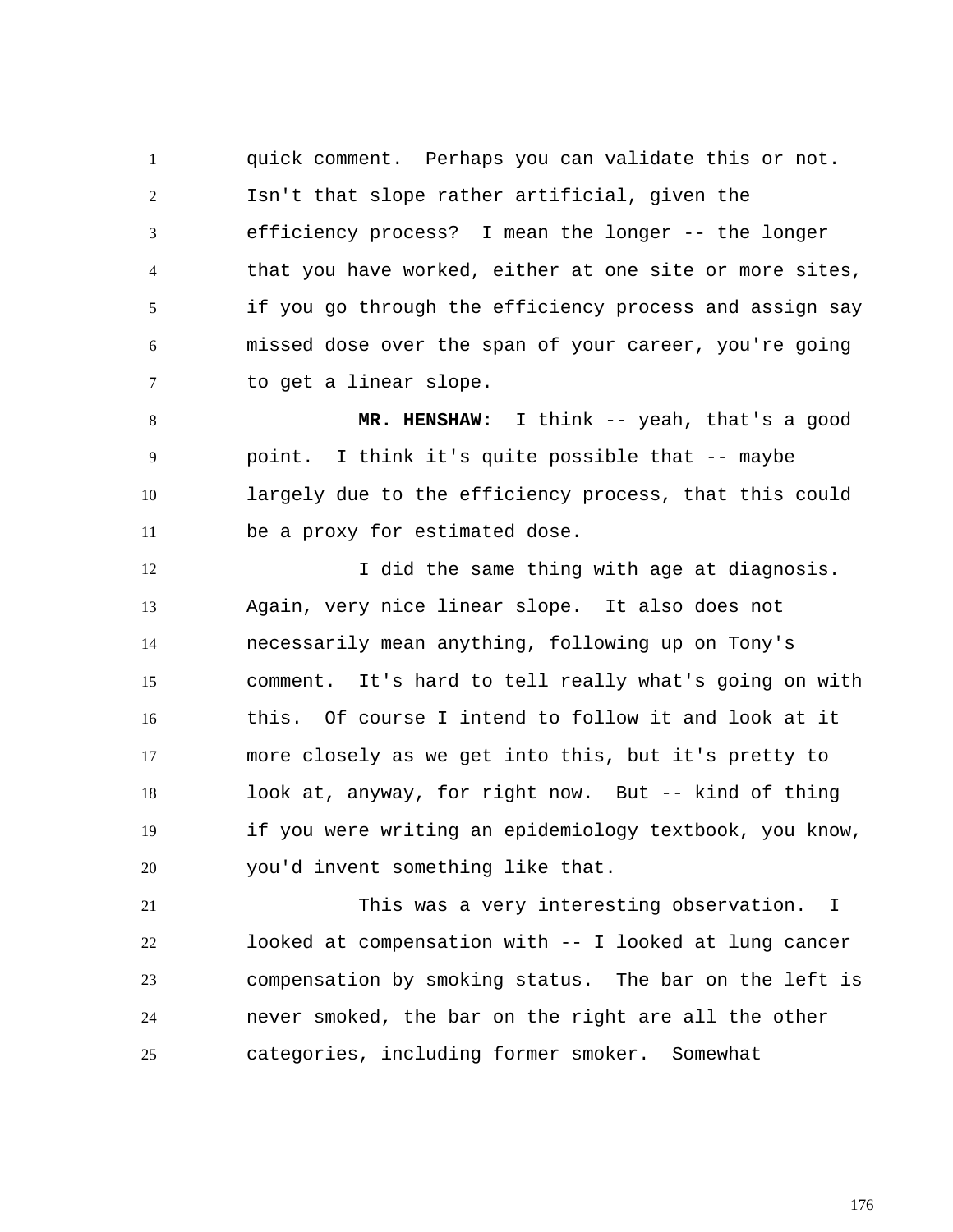1 2 surprisingly, the compensation rate was actually higher for smokers.

3 4 5 6 7 8 9 10 11 12 It's hard to tell exactly what's -- I'm going to show you a slide -- the next slide breaks those numbers down by smoking category. It's hard to know exactly what's going on there. It's something we want to continue to look at as more data comes in. It probably should be noted that about -- about 100 of those 230 lung cases were from Bethlehem Steel. This may -- this may just be a function of such an overestimate -- or excuse me, such a high dose estimate used that it washes out the smoking adjustment.

13 14 15 16 17 18 19 20 21 22 23 24 25 Here it is by smoking category. At 86 percent is the bar on the left, and again, this is not probability of causation. That's compensation rate. You have former smoker, less than 10 cigarettes a day, 10 to 19 cigarettes a day -- you can see all of those categories are higher than non-smoker. It doesn't start to drop until you get to more than one pack a day, but even there it's a compensation rate of 75 percent. This -- you really can't make much of this number -- I think it was only two cases, one of the two were compensable. That's the more than two pack a day smoker. Then the column on the right, that questionmarked number, that just -- that means smoker, but it's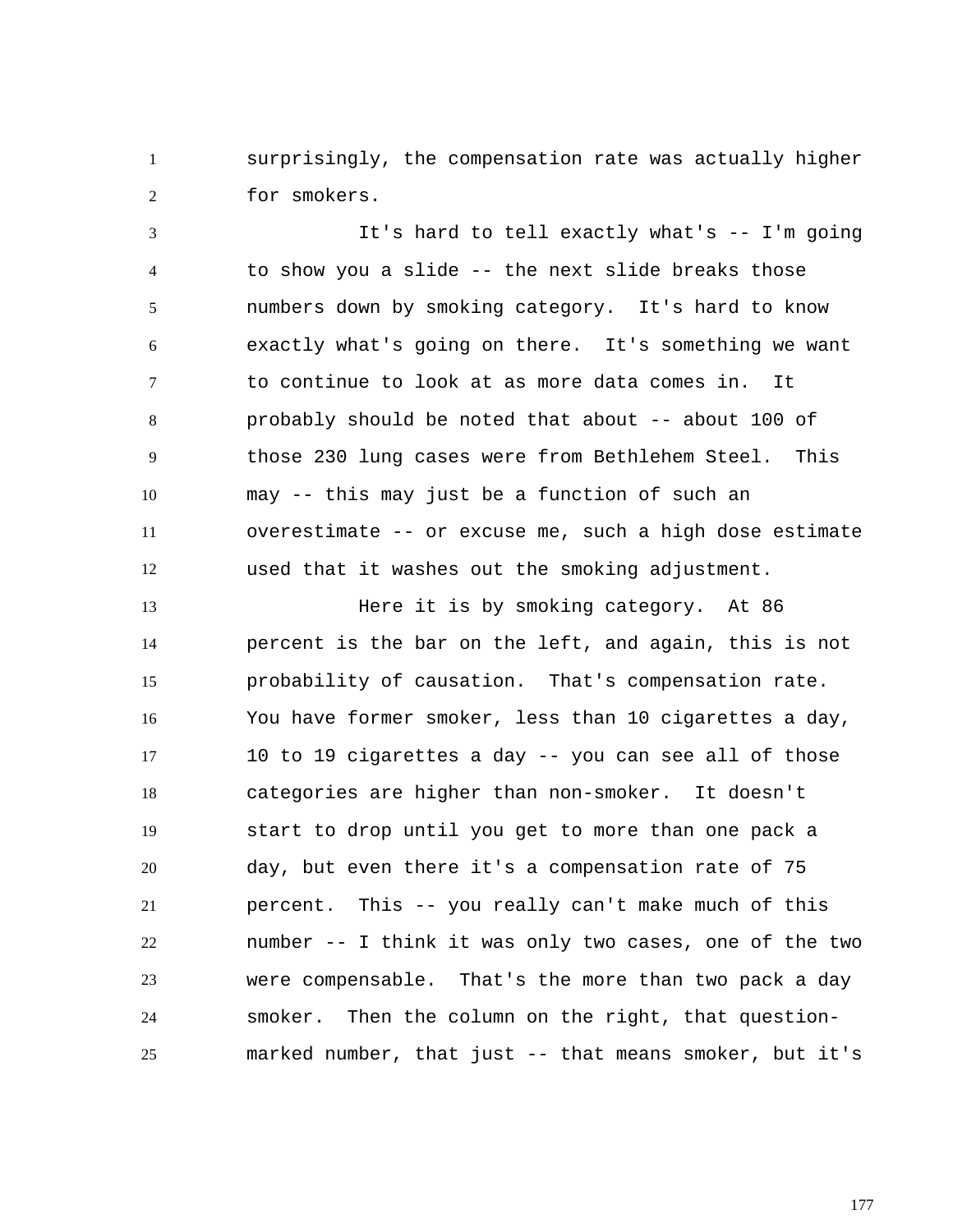1 2 3 4 unknown how many cigarettes he or she smoked per day. In the risk model it's kind of an average across the other smoking categories. Again, it was only a few cases.

Any questions?

5

6

(No responses)

7 8 9 10 11 12 13 14 15  **MR. HENSHAW:** Compensability by gender, 37 percent of claims for male workers were compensable, only four percent of the cases for female workers. I don't know for sure what the explanation is for that, but I think a good guess would be probably low dose, probably less years of employment than the males. About -- somewhat slightly less than half of the claims -- of the completed claims for females were breast cancer, by the way. I think it was like 46 percent.

16 17 18 19 20 21 22 23 24 25 Well, this takes me to the last slide, so I guess to summarize, we will have projects underway within the year addressing the three priority one topics on the Board's list. We have other research projects already underway or in planning. The completed claims results, some surprises, but again, the results are undoubtedly skewed by the dose reconstruction efficiency process and also possibly by the incomplete data. We'll continue to monitor the data for trends and anomalies and of course we will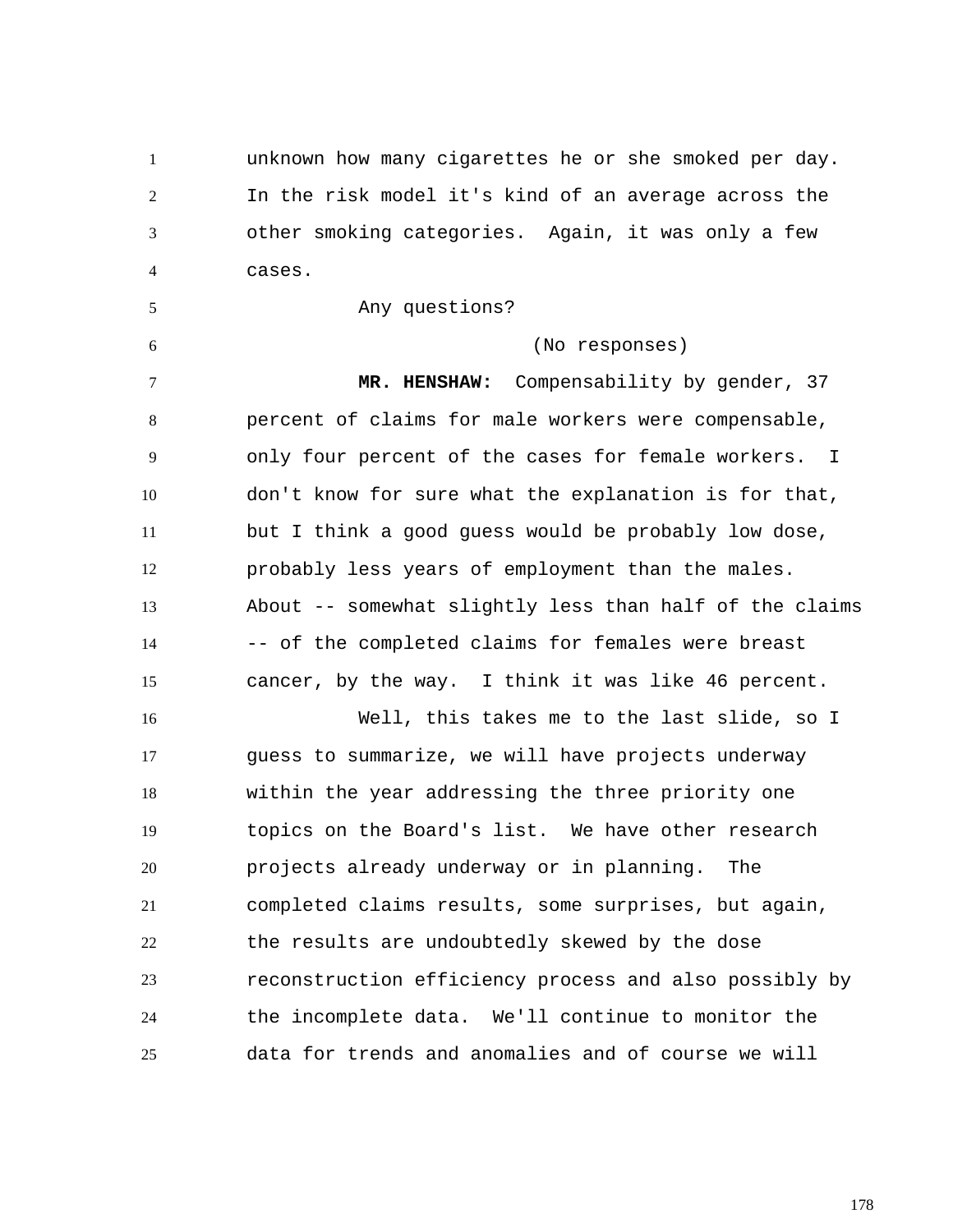1 2 3 keep the Board updated as more and more data comes in. Thank you very much for your attention. I'd be happy to take any additional questions.

4 5 6  **DR. ZIEMER:** Thank you, Russ, for a very interesting presentation. Let's see, we've got a question here from Dr. DeHart.

7 8 9 10 11 12 13  **DR. DEHART:** Russ, when you were talking about multiple primaries -- skin cancer, primarily squamous cell and basal cell frequently are associated with primary -- multiple cancers. Is that in keeping with your data or do you exclude -- if they both -- if they're multiple cancers and the -- three of them and all three are squamous cell, how do you handle that?

14 15 16 17 18 19 20 21 22 23 24 25  **MR. HENSHAW:** Multiple skin cancers were not included in the skin cancer-specific results. I initially tried to include those cases, but it's - decided it really wasn't appropriate to do that. You know, we can try to do it -- look at it that way in the future if you'd like, but the problem is, many of the skin cancer cases are not just squamous cell or not just basal cell. (Inaudible) have three or four sites, two basal cell carcinomas, one squamous cell. Then the problem, you know, arises which model do you put it in, and then if you only count it as -- you know, most of them are compensable, so do you count it as compensable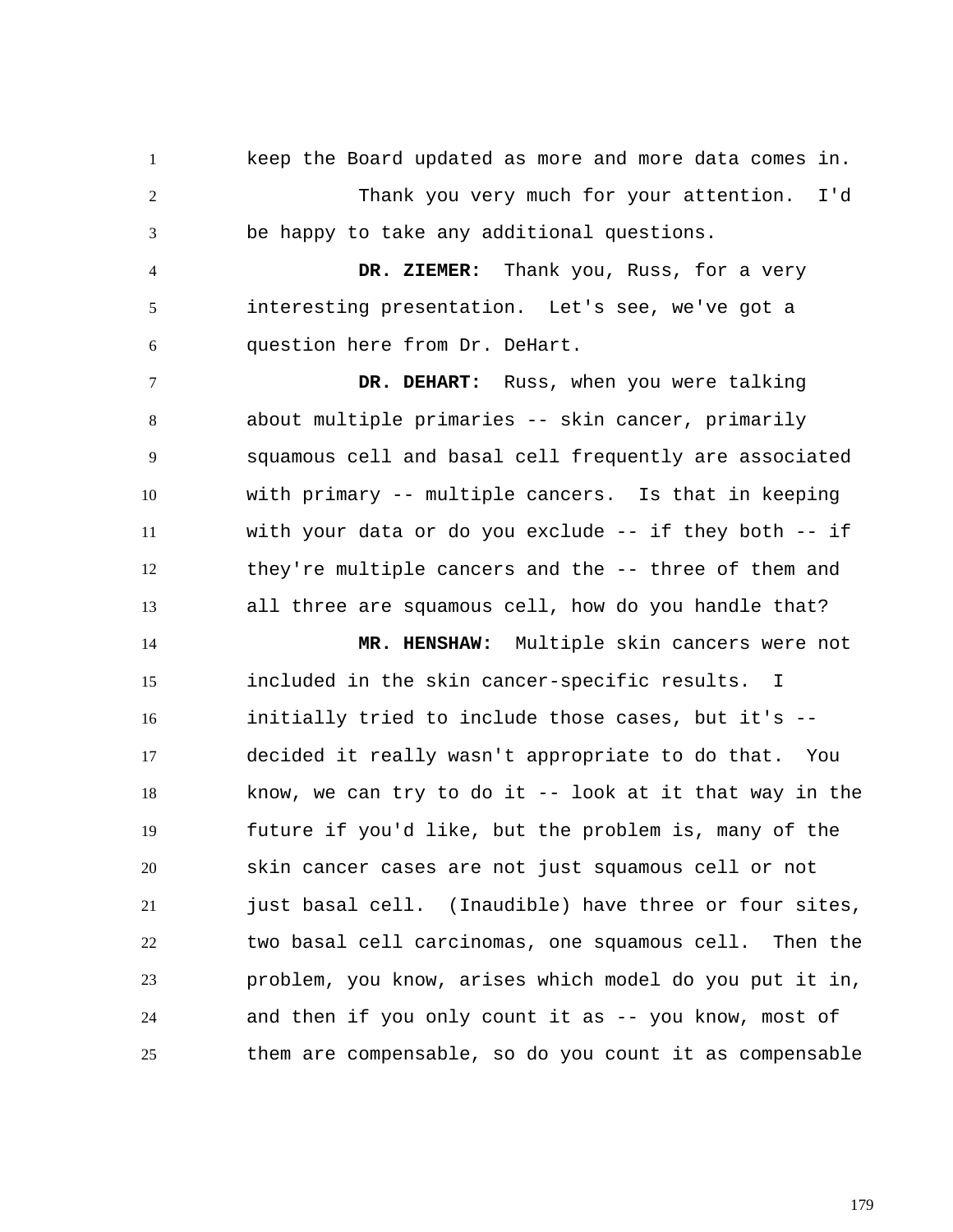1 2 3 4 5 6 7 8 9 10 11 12 13 14 15 16 17 18 19 20 21 22 23 24 25 for basal cell, non-compensable for squamous cell, you know, and so on. I finally -- I looked at that really about a dozen different ways, and I just finally came to the conclusion that it would be more honest and clean to just simply exclude all multiple primaries from cancer model-specific rates.  **DR. ZIEMER:** Jim?  **DR. MELIUS:** Yeah, I have a question and a comment. One's just more out of curiosity, but when you run into sort of the limits of Analytica 2 in doing -- when you have such a complicated dose -- exposure situation, what do you do if you can't...  **MR. HENSHAW:** I don't think --  **DR. MELIUS:** I mean does it just slow it down or is it a question of you're just -- it's just unable to handle that...  **MR. HENSHAW:** The awareness of the problem occurred when we discovered we had claims in the hopper with rows that exceeded IREP's capacity. We have not - - we have not gotten to those yet in the dose reconstruction.  **DR. MELIUS:** Okay, so it's not -- hopefully you'll have the Analytic 3 that --  **DR. ZIEMER:** You have a comment?  **DR. MELIUS:** Yeah, my comment is related to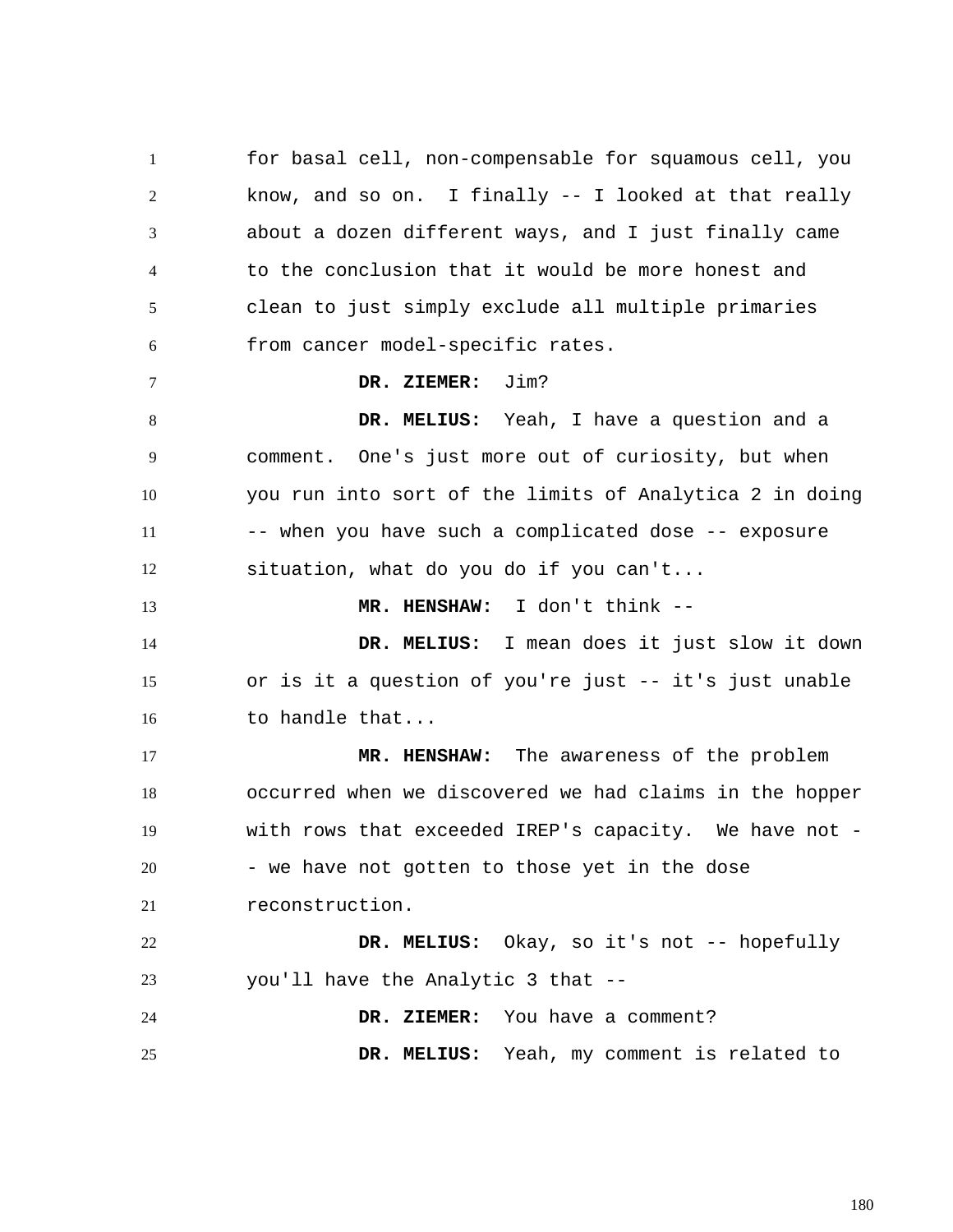1 2 3 4 5 6 7 8 9 10 11 12 13 14 15 16 17 18 the issue of your review of the occupational studies and the other issue that you're not dealing with, though, I think it might be possible to -- at least you should consider in that is this question of interaction with other occupational exposures. If you're going to be doing anything as part of that -- part of the work that you are doing with the occupational health studies I think sort of cataloguing what information might be available and thinking -- it's just going to be hard to separate out the two issues entirely, and I just - rather than saying you're ignoring it, I think that you're really -- I would hope that you're sort of subsuming it under the other -- other issue because there are -- particularly as we're dealing with IREP, there are ways -- different ways of thinking about the other occupational exposures, for example, that add more uncertainty to -- to your -- the model and so forth.

19 20 21 22 23 24 25  **MR. HENSHAW:** To be honest -- well, I think that's a good point and when we get to the point where we can begin a study of occupational -- a review of occupational studies, which we intend to have the literature review this year, the feasibility study, I think that's a good point. I think we can try to look at that, as well, to the extent that it's feasible to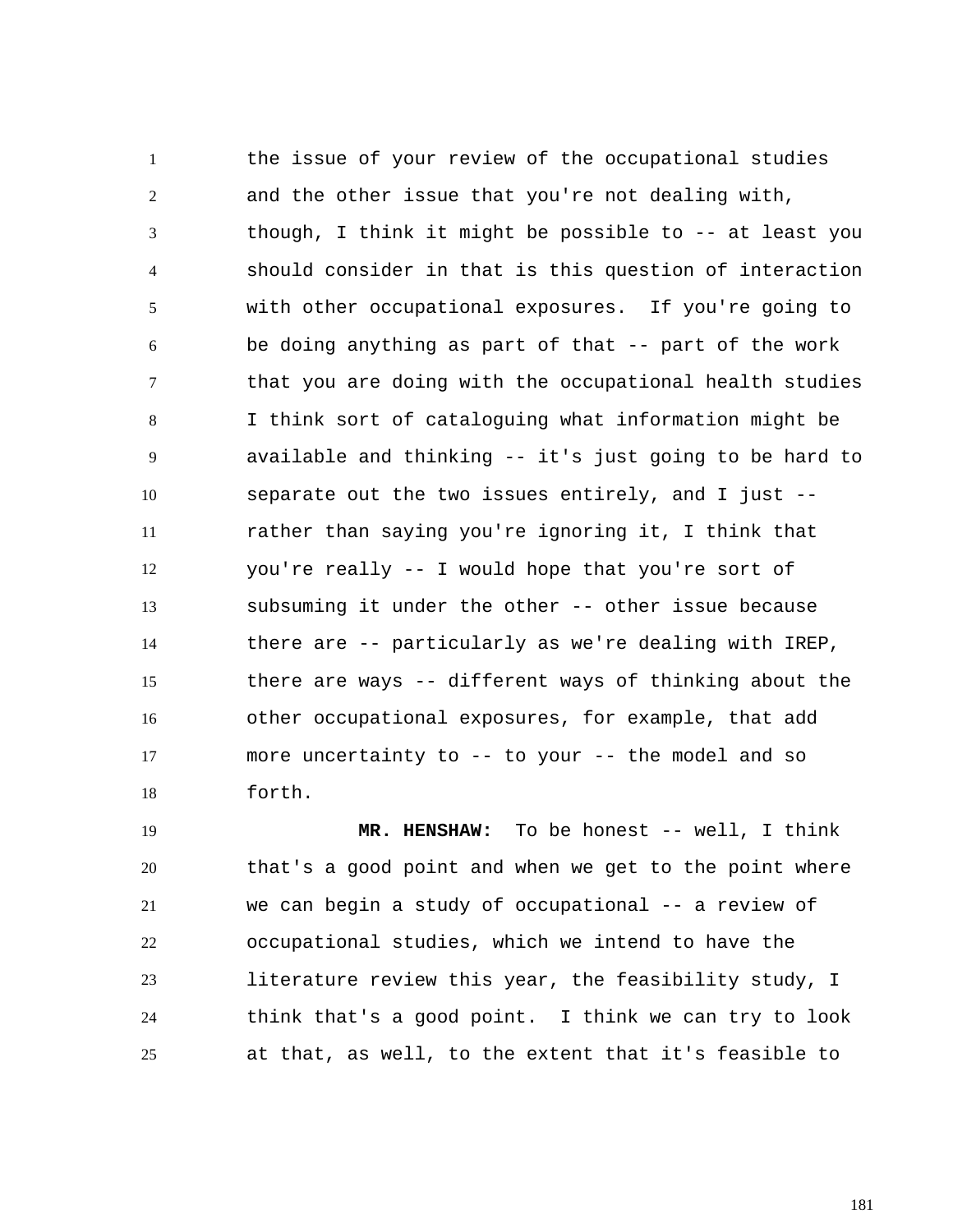1

do that, but I agree with you.

2 3 4 5 6 7 8 9 10 11 12 13 14 15 16 17 18 19 20 21 22 23 24 25  **DR. ZIEMER:** Henry and then Gen.  **DR. ANDERSON:** Just one thought that I had that would be an interesting, difficult to interpret analysis, but not unlike some you have here, would be to look at the overall distribution of the types of cancers you have, almost to a proportional ratio like you do a proportional mortality and look to see is the distribution, if you age-adjust it, is the distribution of cancers in those that you have here different than you'd expect in the general population or does there seem to be more lung cancers, fewer, is liver disproportionately represented in this group. I think that would be -- treating this as a selective cohort coming through, would be interesting to see. Are claims -- are, you know, people putting in claims because they believe a specific cancer is radiationrelated, or is it just every cancer that's occurred, somebody has filed. I mean I think that would be interesting to see, as their -- prostate looked to me to be about right, the breast cancer's -- if you look at, you know, incidence not mortality -- probably is not out of line for the age groups here. But some of them seem to be a little bit more than you might expect.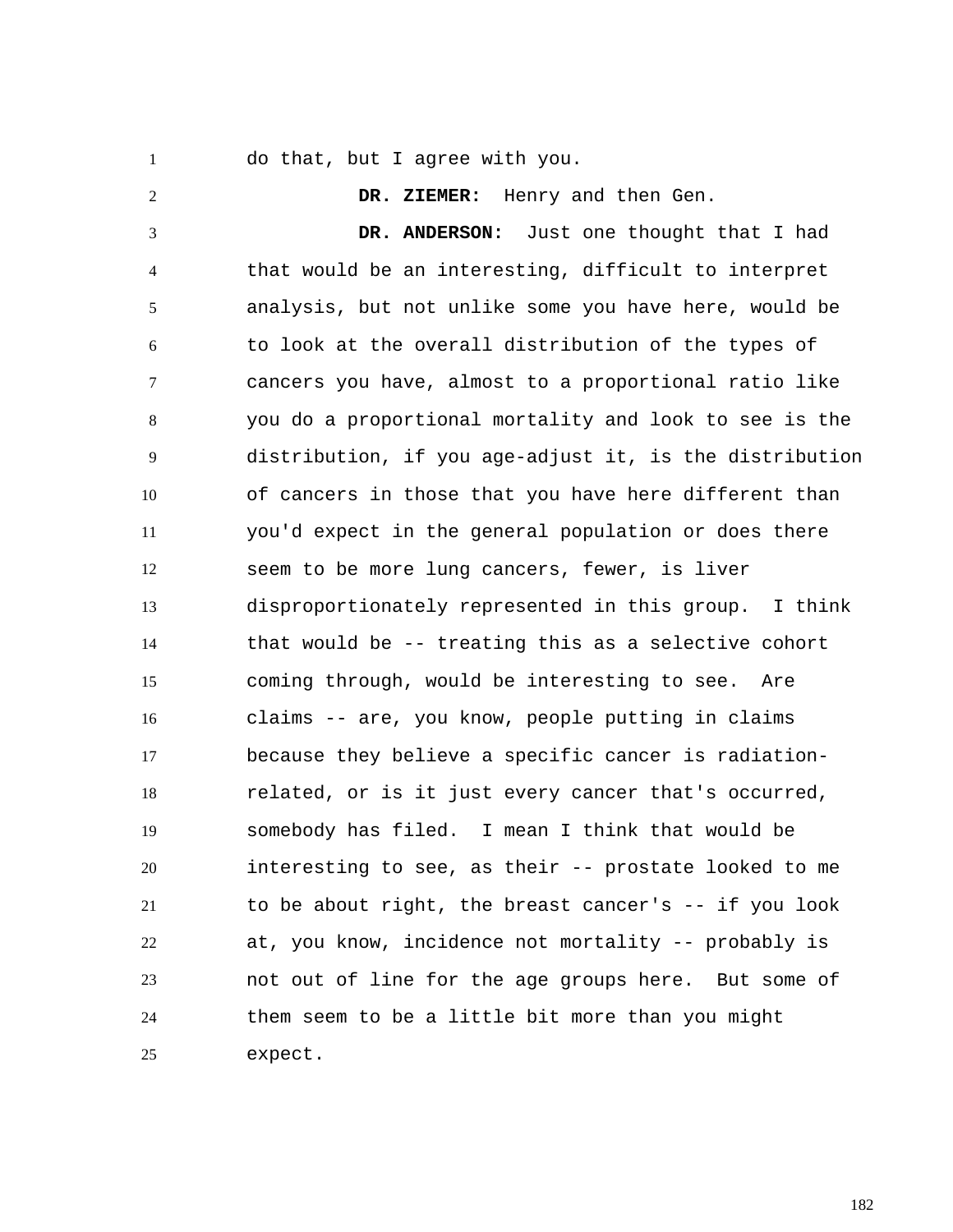1 2 3 4 5 6 7 8 9 10 11 12 13 14 15 16 17 18 19 20 21 22 23 24 25  **MR. HENSHAW:** I absolutely agree, and I intend to do that. There will be some obstacles to overcome as we do that. You know, what do you compare it to -- you know, this data -- which block of this data. You know, the way this data is modeled is not the same as the way the data's modeled in NIOSH-IREP and so on, but I agree, it's  $a - -$  it's a rich dataset to look at from that point of view and I definitely intend to do it.  **DR. ZIEMER:** I must have missed something there. Henry, it's not clear to me what it -- what are you suggesting be compared in that case, because these are all -- I mean this is not a normal population to start with.  **DR. ANDERSON:** Right, but what you do is you have  $1,000$  people or  $1,000$  cancers  $-$  **DR. ZIEMER:** Right. DR. ANDERSON: -- and you say seven percent of those were liver cancers --  **DR. ZIEMER:** Oh, the relative numbers of each one --  **DR. ANDERSON:** Right, and then you look at the general population where -- and age-standardize and say in the general population it's two percent.  **DR. ZIEMER:** I gotcha.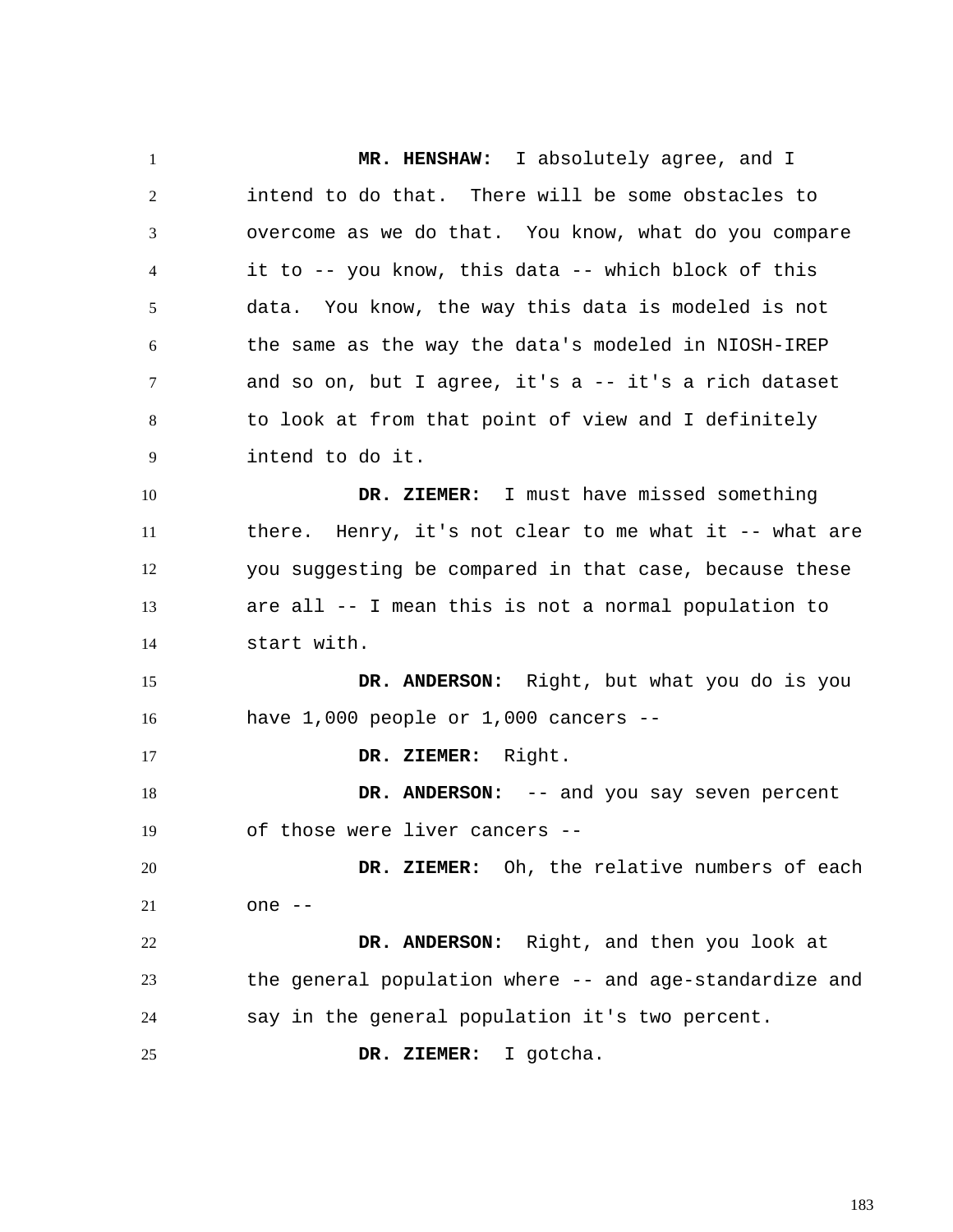1 2 3 4 5 6 7 8 9 10 11 12 13 14 15 16 17 18 19 20 21 22 23 24 25  **DR. ANDERSON:** And therefore you may -- and then, one, looking at compensation, you may say gee, there seems to be an excess of a cancer that isn't compensated at all in this group. That would give you some leads to look into some of the epi studies to see -- 'cause these are all pretty well vetted for what type of cancer it is, other than those that are unknown.  **DR. ZIEMER:** Of course the underlying question then is is a population group of cancer individuals have this a priori -- should it have the same distribution?  **DR. ANDERSON:** Well, I mean that's -- that's part of the discussion of it, but at least you might look to see --  **DR. ZIEMER:** A starting point.  **DR. ANDERSON:** It's a starting point to see whether there are some of these. You would expect to see in this population the radiation-sensitive cancers ought to be over-represented.  **DR. ZIEMER:** Right.  **DR. ANDERSON:** And those that aren't, ought not to be.  **DR. ZIEMER:** Right.  **DR. ANDERSON:** Now if those are rare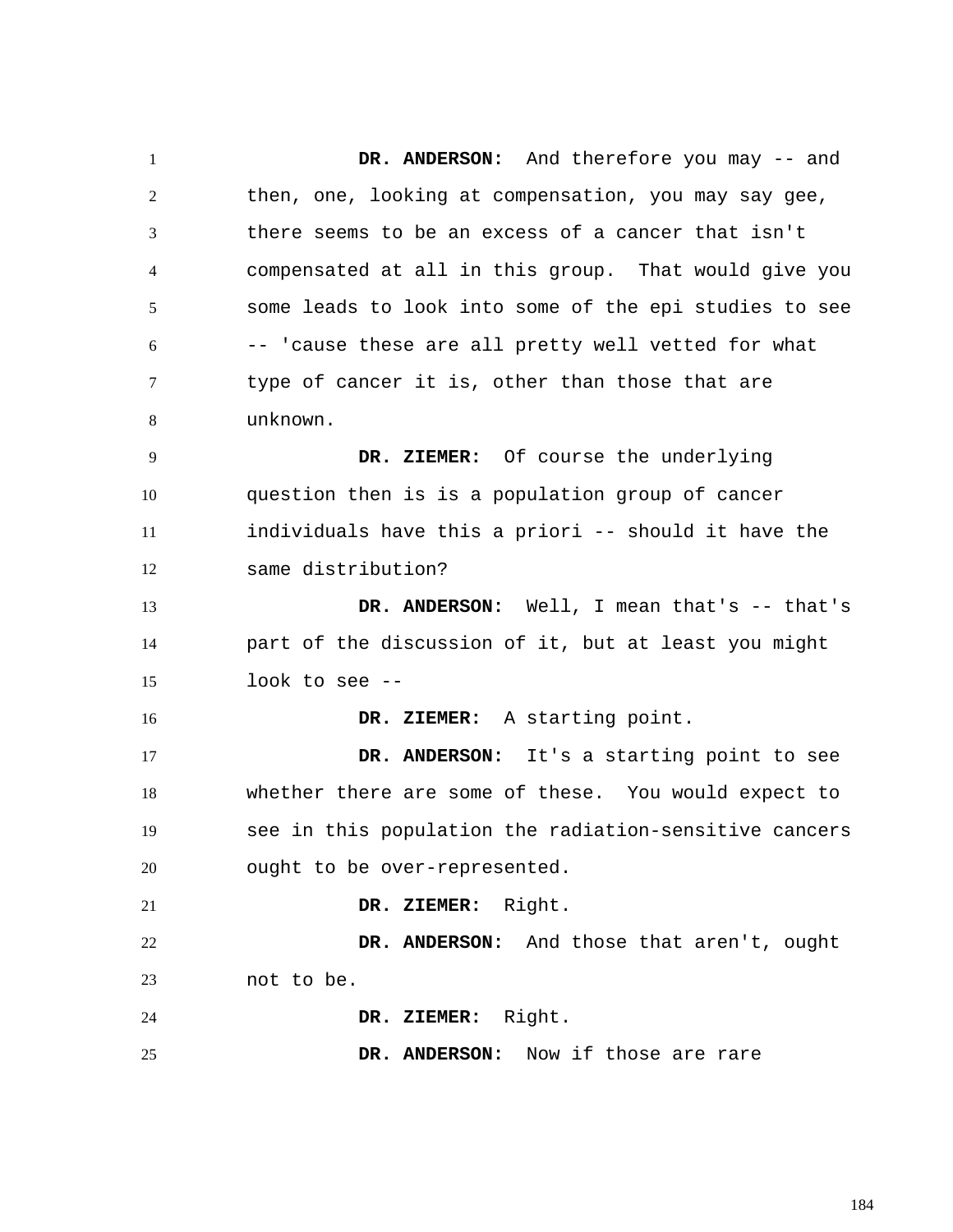1 2 3 4 5 malignancies, then percentage-wise it isn't going to be very easy to see early on, but I think that's what you'd like to look as -- more for the consistency in this database with what you know in the epi studies rather than get into quantitative measures.

## **DR. ZIEMER:** Dr. Roessler?

6

7 8 9 10 11 12 13 14 15 16 17 18 19 20 21 22 23  **DR. ROESSLER:** This discussion in the last part of your presentation bothers me because even though you have qualified the interpretation, many times numbers like this are carried forward without the qualifications and I think, other than scientific curiosity, this really doesn't mean much at this point and we ought not make too much of it. As you've said, the small database, the efficiency process has certainly made this a very -- not representative population, even of the workers. And as I looked at one of your slides where you presented the numbers with regard to age, I keep wondering if because this is a claimant-friendly process, that's just the normal incidence of cancers with age and has nothing to do with the radiation exposure. My point is, let's not make -- have to be careful not to make too much of the interpretations at this point.

24 25  **MR. HENSHAW:** Your point is well taken. I mean absolutely. Hopefully no one will run up -- run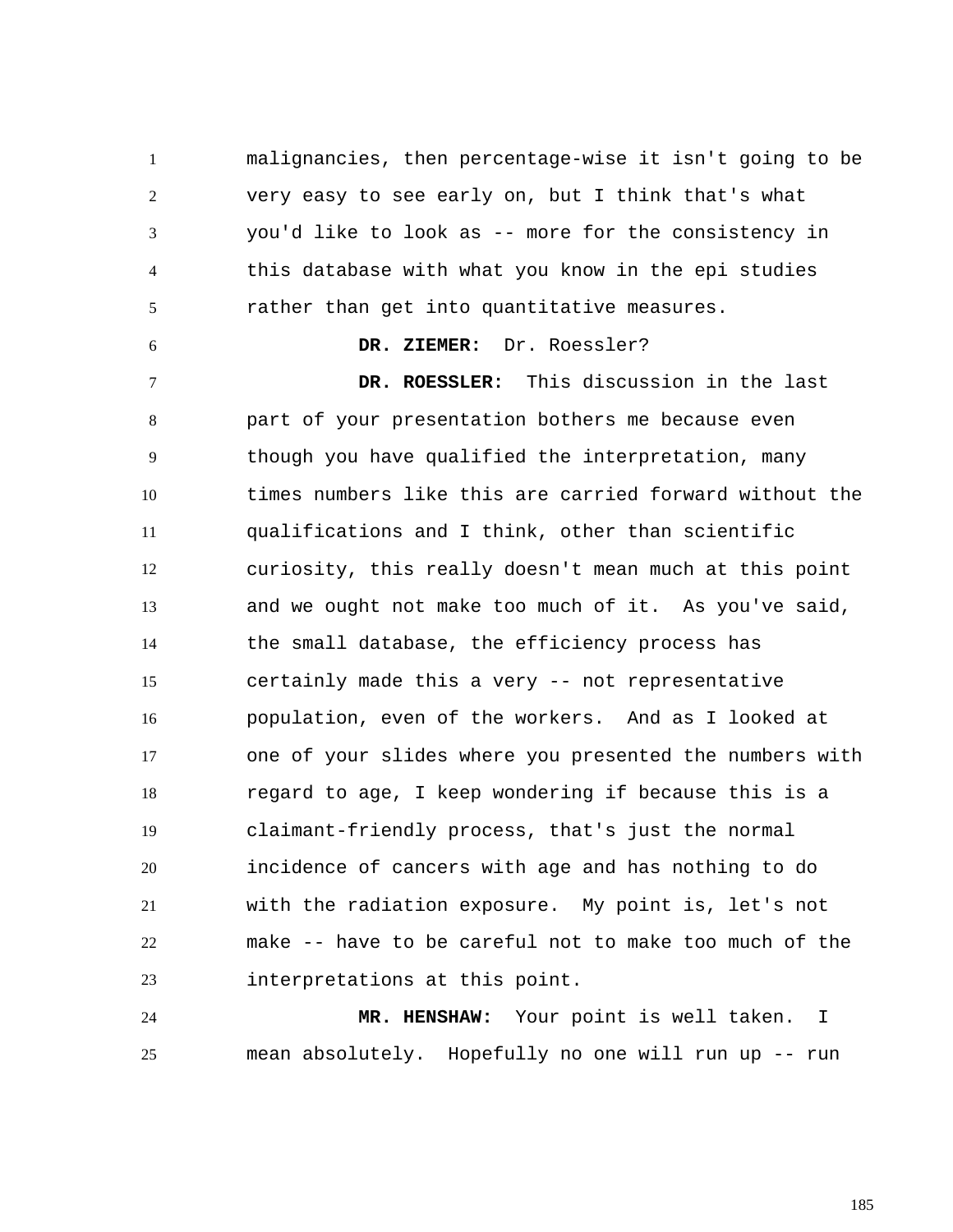1 2 3 4 5 6 7 8 9 10 11 12 13 14 15 16 17 18 19 20 21 22 23 24 25 off and try to use this to affect regulatory decisions or anything.  **DR. ZIEMER:** Okay. Other comments or questions? (No responses)  **DR. ZIEMER:** Thank you again, Russ. We appreciate your input to us. We are actually approximately an hour behind schedule. At the beginning of the meeting I indicated that we might have the opportunity for public comment if we were ahead of schedule. What I will ask is if there are any who signed up for public comment who would find it very inconvenient to do their comments this evening, which is the scheduled time -- if for whatever reason, we can certainly accommodate -- yes, are you on the list, sir? **UNIDENTIFIED:** (Off microphone) Yeah.  **DR. ZIEMER:** If you prefer to give your comment now, we'll be glad to hear -- **UNIDENTIFIED:** (Off microphone) (Inaudible)  **DR. ZIEMER:** Use the mike, please, and identify yourself for the record.  **MR. COLEMAN:** I'm Thad Coleman. I worked at PRTR for four or five years. That was a plutonium test recycle reactor, a very hot place. Numerous times --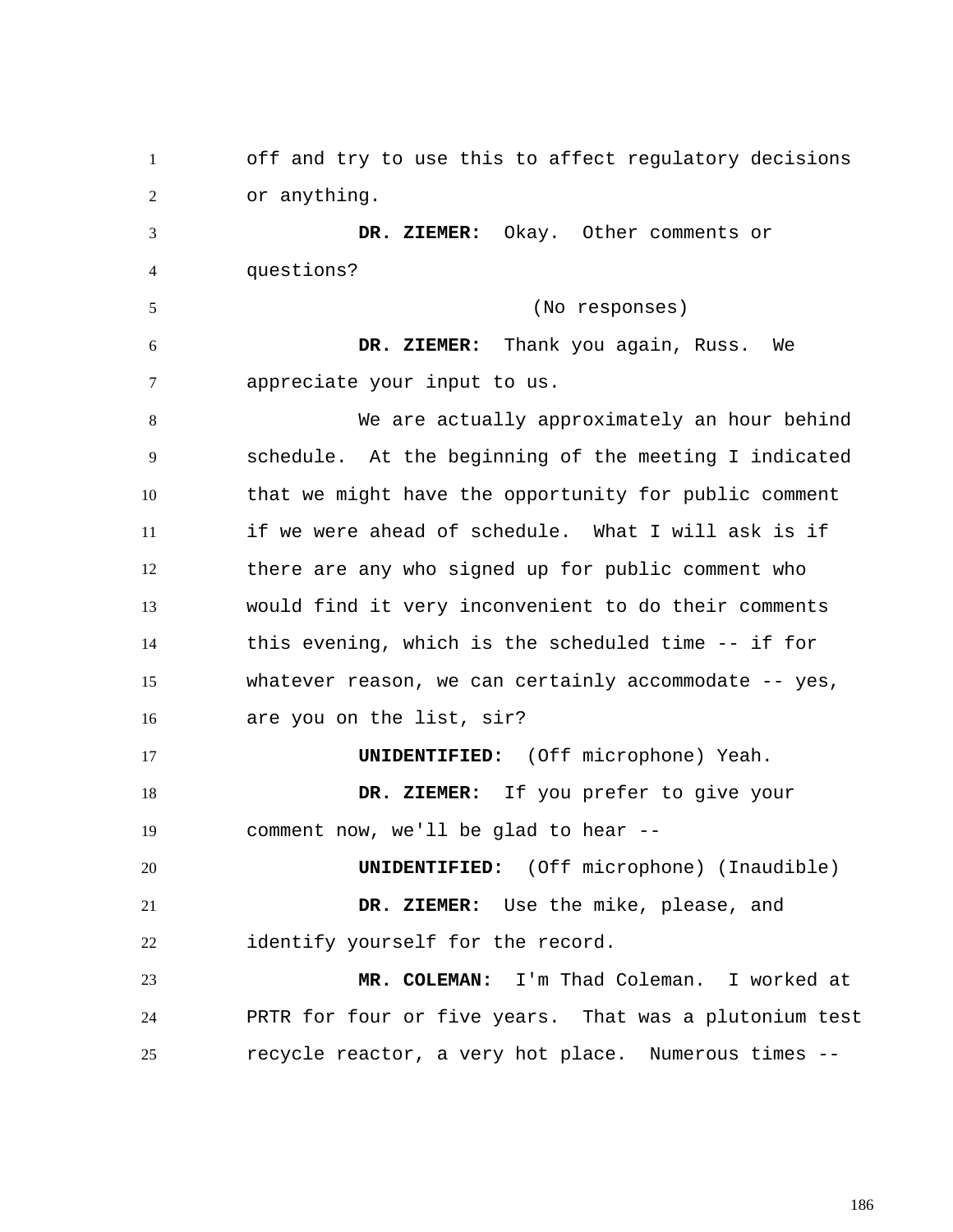1 2 3 4 5 6 7 8 9 10 let's say you're a supervisor of a building. You have 50 or 60 pipe fitters (Inaudible) work with one welder. Only one welder has the qualifications to go in and do the welding. Well, how many of those pipe fitters you going to burn out before the welder's burned out in the same place? And whenever you do burn out, the supervisor would come in -- give me your badge and pencil; he took them and went and got me another set, go back in. Well, after I took all I could, I got sick and went home.

11 12 13 14 15 Well, they come out to my house to see if I couldn't come back. They needed the welding done. Well, with one welder, there was no way they were going to get it done. But I had to go back in and do the welding. I was overexposed many, many times.

16 17 18 19 20 21 22 23 24 Another thing they did there melting lead with an acetylene torch, making shields. Well, lead is very bad. We couldn't do it in the shop 'cause it would contaminate the whole shop. They moved me outside. You still had to melt it with -- I said why don't you buy me a ventilator, a up-sucker to pull these fumes away? Oh, it costs too much. I said I'll tell you, I'll pay for it, you put it in. They wouldn't do it.

25

Today my lungs are full and I'd like to get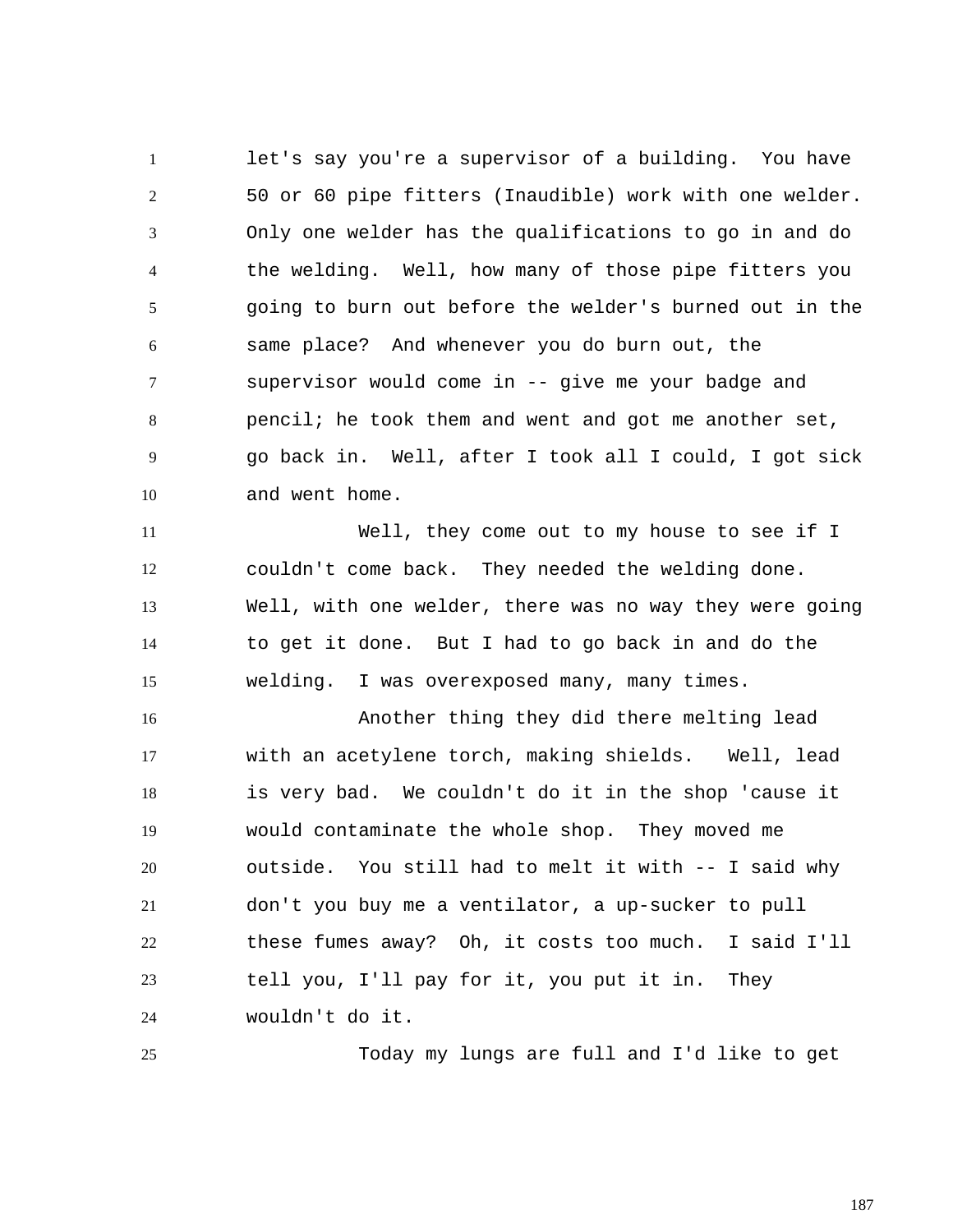1 2 3 4 5 6 7 8 9 10 11 12 13 somebody to tell me what is in there. Is it lead poisoning, zinc poisoning, (Inaudible), brass poisoning or what is it? They can't tell me. They say you've got asbestosis. Well, that's one they don't pay. I would like to have them prove that mine is not -- what it is, because they can't -- I welded around the fumes and the lead-based paint and stuff for over 60 years. You get a lot of fumes in that much time. Yes, I had asbestosis 'cause I spent seven years and eight months in the south Pacific aboard ship a lot of times working around (Inaudible), but it wasn't this asbestos (Inaudible). My lungs are not asbestos today. I've got something wrong. What is it? Can you tell me?

14 15 16 17 18 19 20 I got a letter from a little gal said your statute of limitations expired, you don't qualify. That's a very poor excuse, if you ask me. I took it over to my doctor this morning and told him -- I had an appointment at 12:30, 12:15. I said Doctor, I just don't agree with this letter. But how are you going to overcome it? What can we do about it?

21 22 23 24 25 Medicare gets a bill and it costs me \$449 a month for my secondary insurance. Medicare won't pay it. My insurance won't pay it. Well, then I got to pay the damned bill. We need somebody -- a coordinator in here to try to get this -- justice done. I know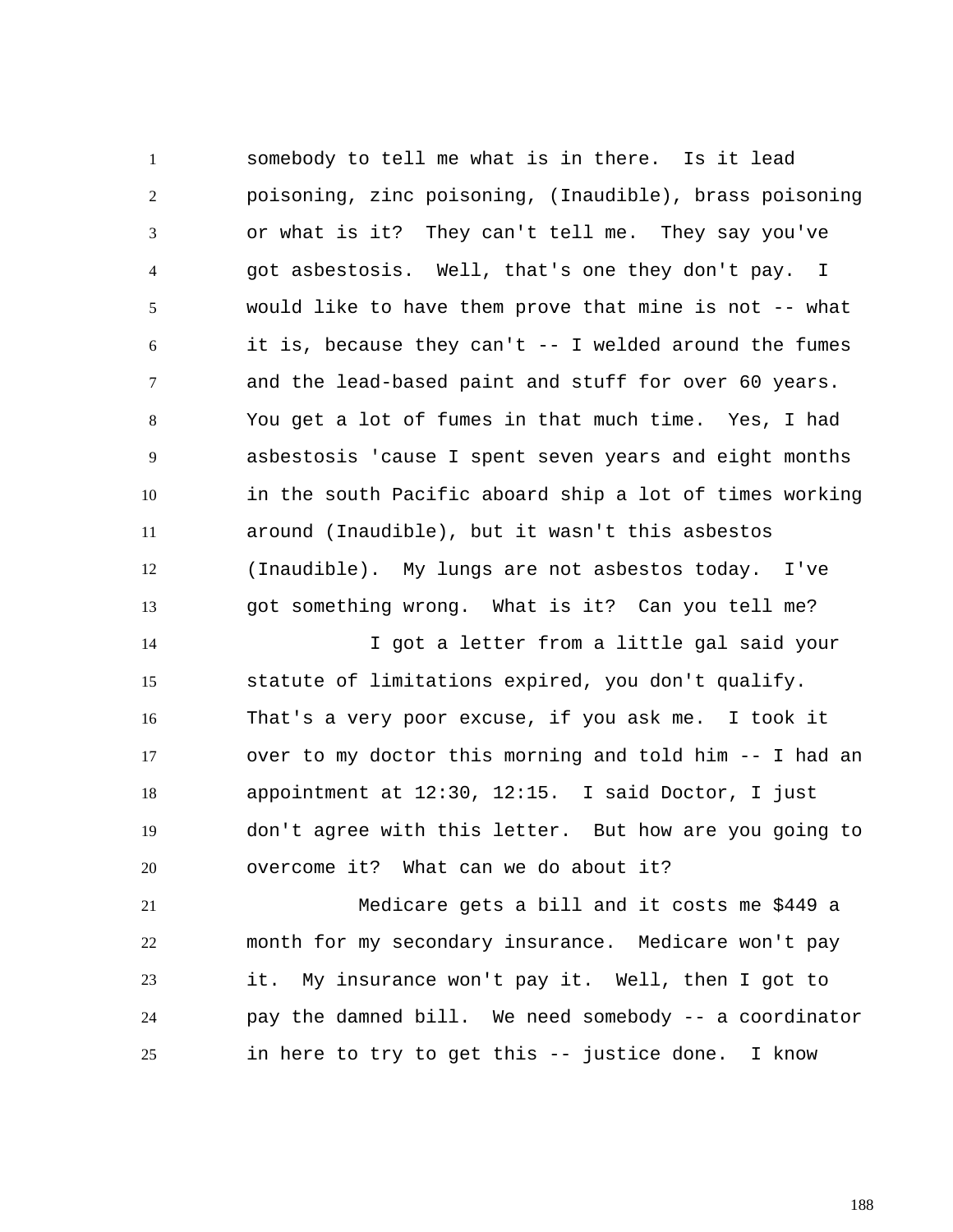1 2 3 4 5 6 7 this is important to do all this, but it costs a lot of money. We're suffering like hell trying to get -- stay alive, and sometimes I can't even talk, but you can't even get a doctor to go in -- I got one doctor that I think the world and all of him. He's Dr. Clipper and he's helping me a lot. But  $I - - I$  just choke up too bad to talk.

8 9 10 11 12 13 I would like to have somebody to tell me what is in there. My lungs -- they said oh, your lungs are gone. Well, now my teeth's gone. I just had them pulled out day before yesterday. Is there any place you could send me or tell me where I could go to get somebody that could give me an answer?

14 15 16 17 18  **DR. ZIEMER:** This Board probably can't answer your question, but maybe -- maybe some of the staff can direct you to who you should be in contact with. It appears to me that this is -- is this one of the workmen's compensation area ones that's --

19 20  **MR. COLEMAN:** Well, I don't know -- workmen's compensation, what is that, money?

21  **DR. ZIEMER:** Well --

22 23  **MR. COLEMAN:** I told them I don't want to be the richest man in the graveyard whenever I die.

24 25  **DR. ZIEMER:** I doubt if you will under workmen's comp, but let's  $--$  let's find out and maybe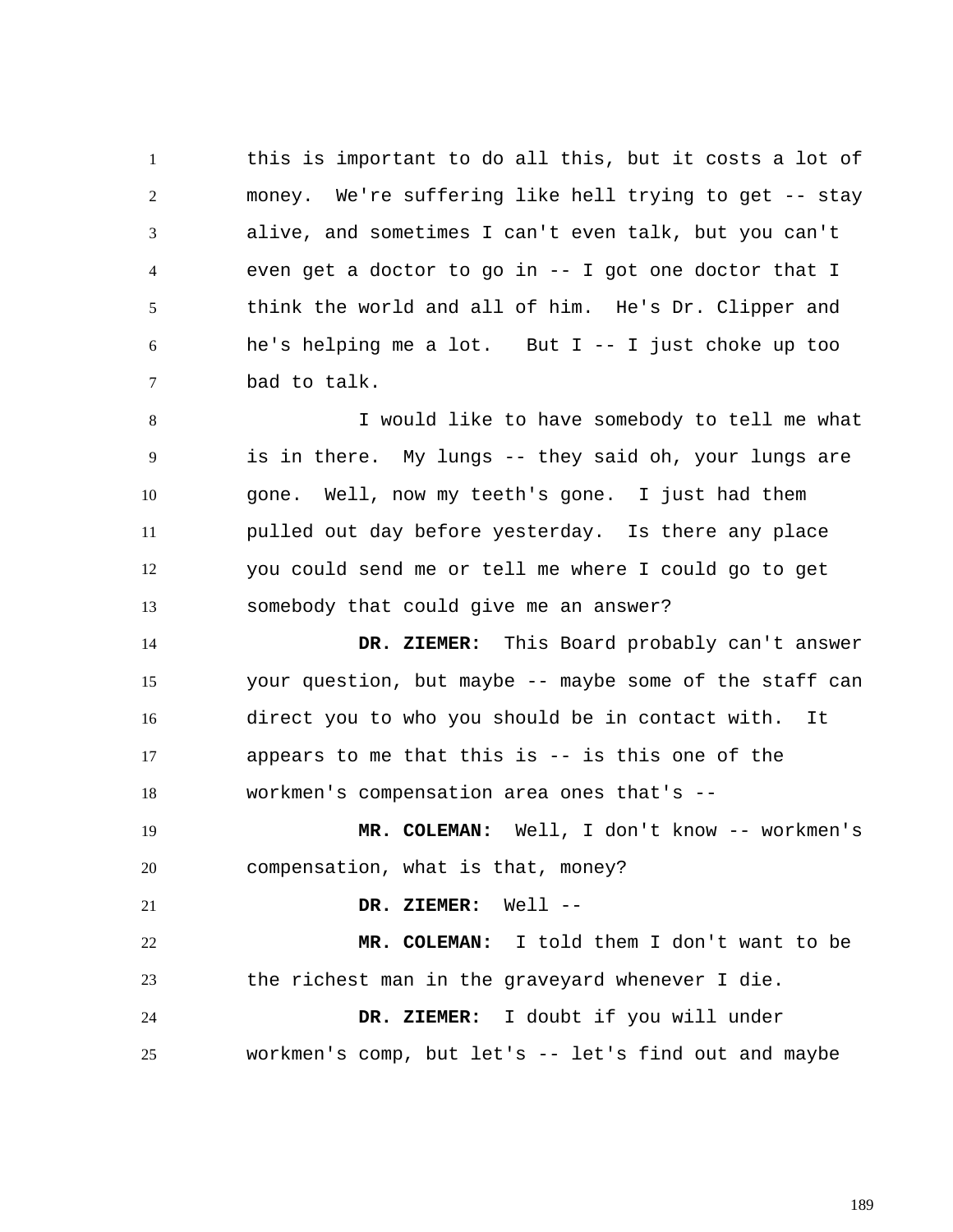1 2 3 4 5 6 7 8 9 10 11 12 13 14 15 16 17 18 19 20 21 22 23 24 25 after the meeting find out if there's someone here - certainly a doctor's diagnosis becomes a part of this, and then I don't know where in the system we plug this gentleman in, but we'll see if we can find somebody to at least assist you.  **MR. COLEMAN:** I would just like to get to where I can get my breath and breathe.  **DR. ZIEMER:** Yeah. Thank you.  **MR. COLEMAN:** That's all I'm after.  **DR. ZIEMER:** Okay. Appreciate your comments.  **MR. COLEMAN:** And the first thing they give me, they say fill out another form. Well, hell, I've filled out 50 of them.  **DR. ZIEMER:** Right.  **MR. COLEMAN:** And they look at me -- how many cigarettes you smoke a day? I never smoked a cigarette in my life. How much alcohol do you consume a day? I never used a drop of it. I was a healthy, very strongwilled man.  **DR. ZIEMER:** Okay.  **MR. COLEMAN:** And I thank God because I'm the only one left out of my whole group that I worked with a few years ago, and I'm the only boy that's left out of ten kids, one girl. No, all I need is somebody that knows what to do to get my breath.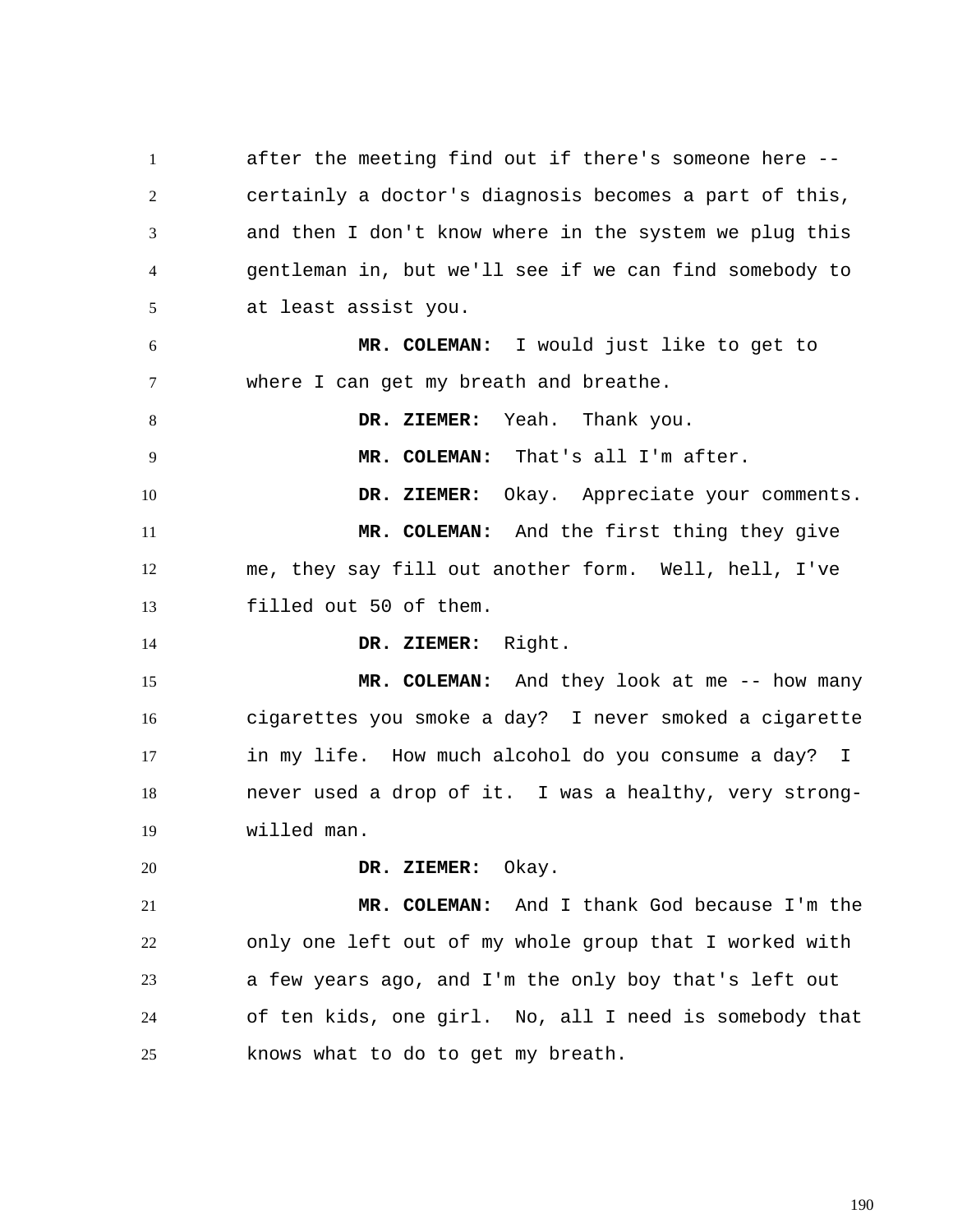1 2 3 4 5 6 7 8 9 10 11 12 13 14 15 16 17 18 19 20 21 22 23 24 25  **DR. ZIEMER:** Okay. Thank you.  **MR. COLEMAN:** Thank you for listening to me.  **DR. ZIEMER:** Are there any others that prefer to speak now? (No responses)  **DR. ZIEMER:** It appears not. Fine, then we will recess until 7:00 this evening. We will reconvene in this room and all are welcome to join us at that time. This will be exclusively a public comment period. Thank you very much. (Whereupon, a recess was taken.) **INTRODUCTION DR. ZIEMER:** Good evening, everyone. I'd like to ask you to please take your seats. We'd like to get underway right away. Thank you all for coming tonight. This is the public comment session for the Advisory Board on Radiation and Worker Health. My name is Paul Ziemer. I serve as the Chairman of the Advisory Board, and the Board is very pleased to be here in the Richland-Hanford area tonight for this particular meeting. Our meetings have very specific focus, but we always have an opportunity for public comment, an opportunity to learn about what's going on with respect to individual people as far as it impacts on this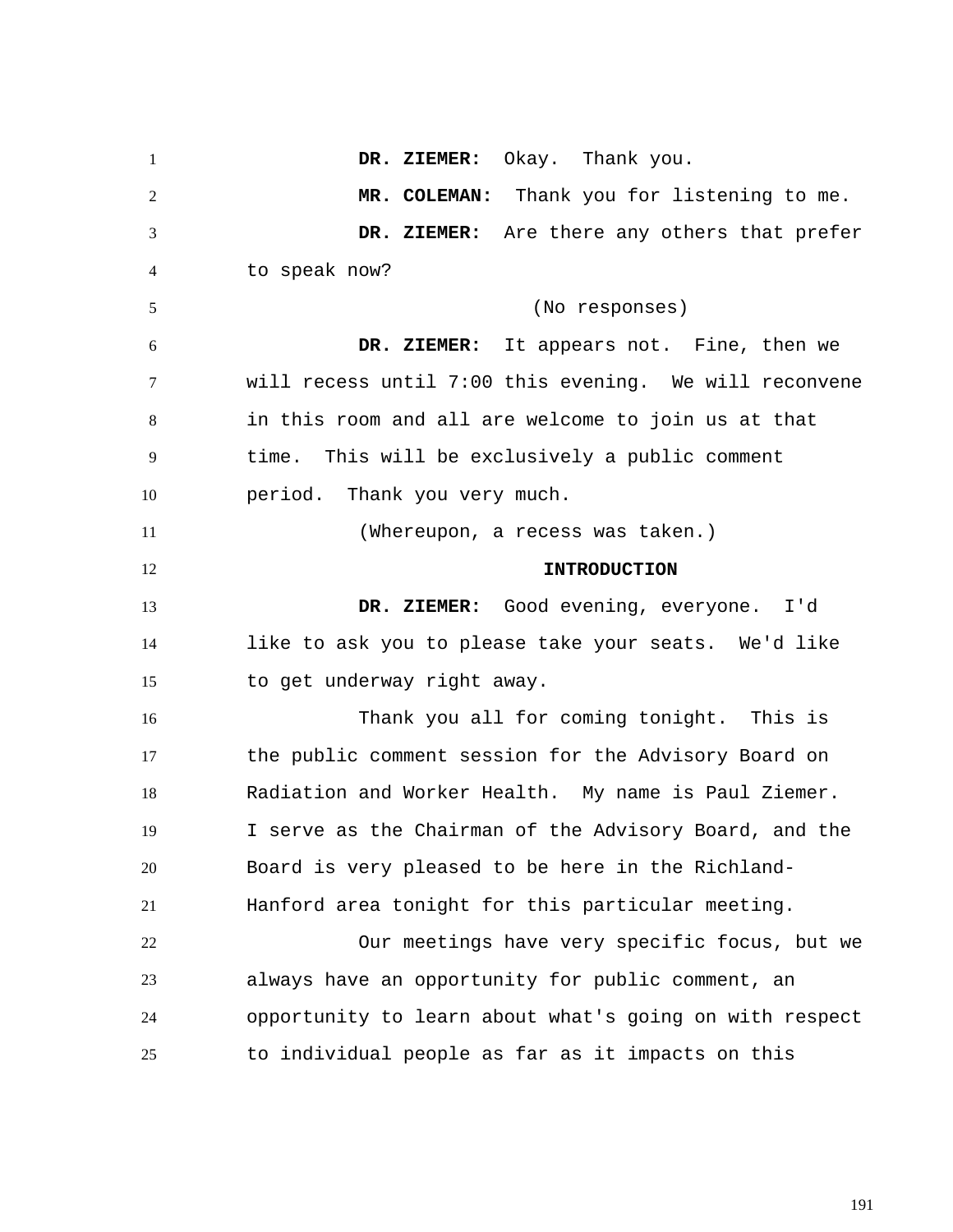1 program.

2 3 4 5 6 7 8 9 10 11 Before we have the actual opportunity for many of you to speak, I thought it might be of use if I took just a few minutes and familiarize you with the responsibilities of this particular Board. Our responsibilities are quite well-defined, and to some extent they are limiting in terms of what we are able to do as a Board. And I want to make you aware of what it is we do, and you can put that in the context of the larger program that many of you are already familiar with.

12 13 14 15 16 17 18 19 The program -- the workers compensation program that we're talking about here tonight is actually administered by several different entities - the U.S. Department of Labor, U.S. Department of Health and Human Services, the Department -- Energy Department and also the Attorney General. So these various Secretaries of the various Departments, all of their agencies have a role in this process.

20 21 22 23 24 25 Independent of those agencies is this Board, called the Advisory Board on Radiation and Worker Health. The individuals on this Board largely are independent of those agencies. I say largely because actually some of the members of the Board may work for one of the subsets of an agency. That is, we have some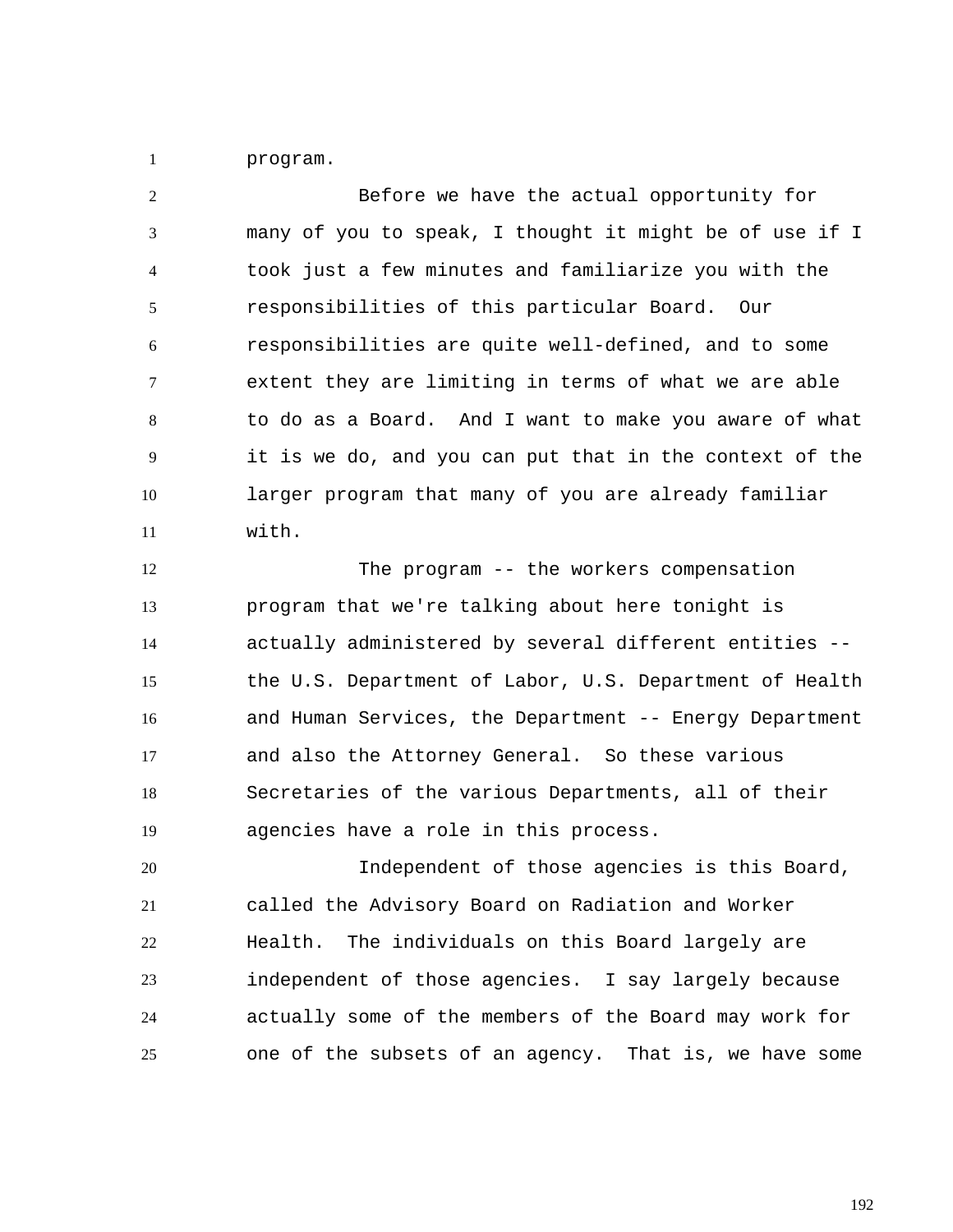1 2 3 4 5 6 individuals here who are associated with some Department of Energy facilities. But in terms of our day-to-day responsibilities, we are independent of the program and serve as an oversight type of agency or really board. And I want to familiarize you with our responsibilities.

7 8 9 10 11 12 13 14 15 16 First of all, the Board itself -- its composition is defined by law. It's -- the law specifies that the Board will be comprised of up to 20 individuals. These individuals, incidentally, are appointed by the White House, by President Bush, and the White House actually determines the number because they make the appointments, so there are not actually 20 individuals, as you will see. There are a dozen of us at the moment. The White House also designates the Chair of the committee.

17 18 19 20 21 22 23 24 25 And the other specification in the law is that the individuals on this Board are to represent certain facets of the interested community as far as this law is concerned. And by that I'm talking about labor, I'm talking about medical, I'm talking about radiation safety or health physics types of individuals. So there are technical, medical, labor individuals. The individuals do not necessarily represent specific groups, but have that kind of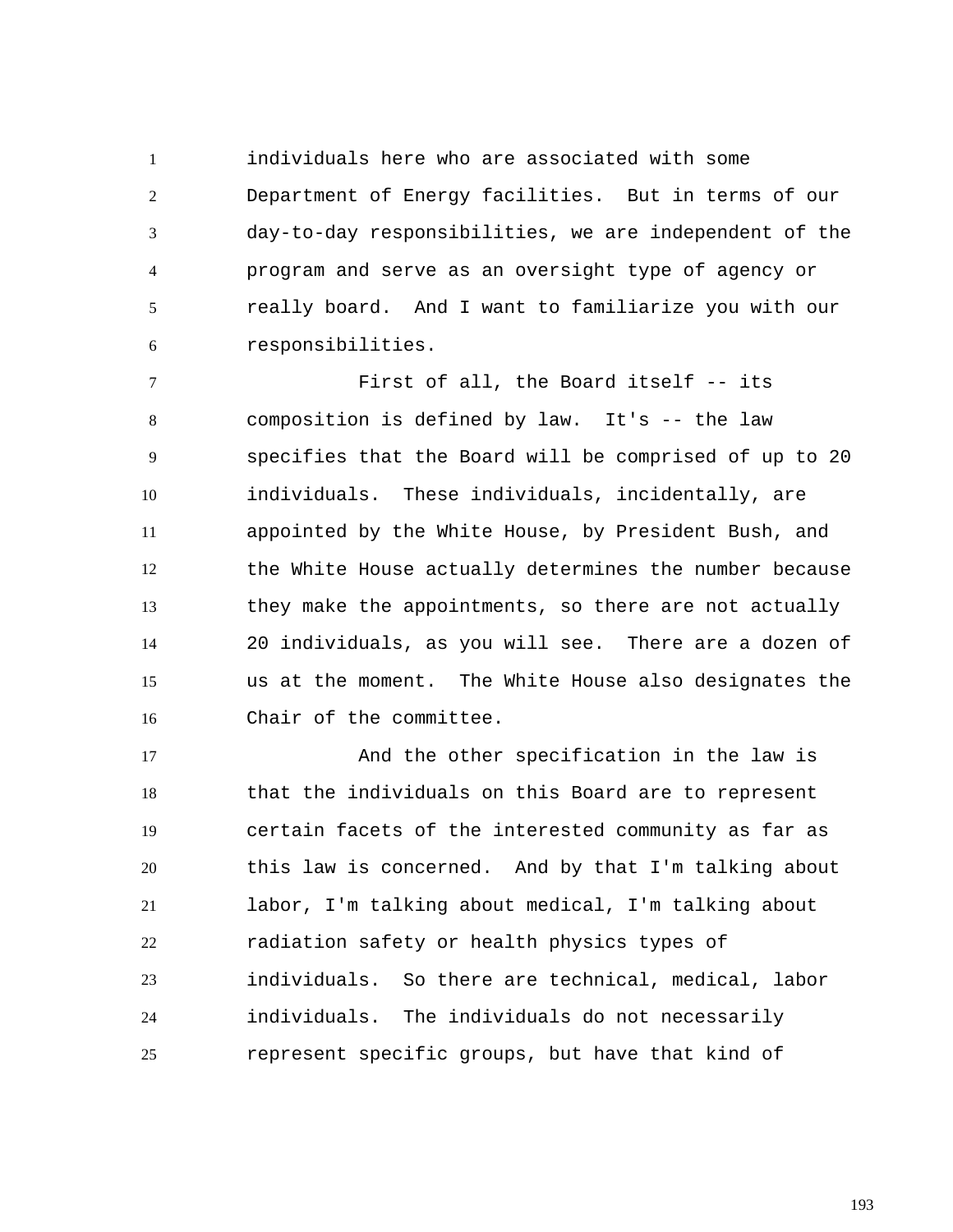1 2 3 background so they can bring to the table the perspective of say labor or medicine or the technical community.

4 5 6 7 8 9 10 11 12 13 These are the members of the Board. As I indicated, I serve as Chair. We have a designated Federal official, Larry Elliott, and Larry, as I introduce each of you -- even though they have placards, you might not be able to see the placards. So Larry Elliott serves as the Executive Secretary and also heads up the dose reconstruction program or the Office of Compensation Analysis for NIOSH, which is, as you know, part of the Department of Health and Human Services.

14 15 16 Then we have Henry Anderson. Henry is not back from dinner yet, so -- should not have gone alphabetically, I guess.

17 18 19 20 21 22 23 24 25 Tony Andrade, who is with Los Alamos National Laboratory; Dr. Roy DeHart, Vanderbilt University; Richard Espinosa, Los Alamos -- you'll see in each case an indication of their particular background. Mike Gibson with Babcock & Wilcox; Mark Griffon has his own consulting firm; James Melius, New York State Labor's Health and Safety Trust Fund -- Dr. Melius; Wanda Munn, who's retired but here -- one of your local people from here in Richland; Charles Owens from U.S. Enrichment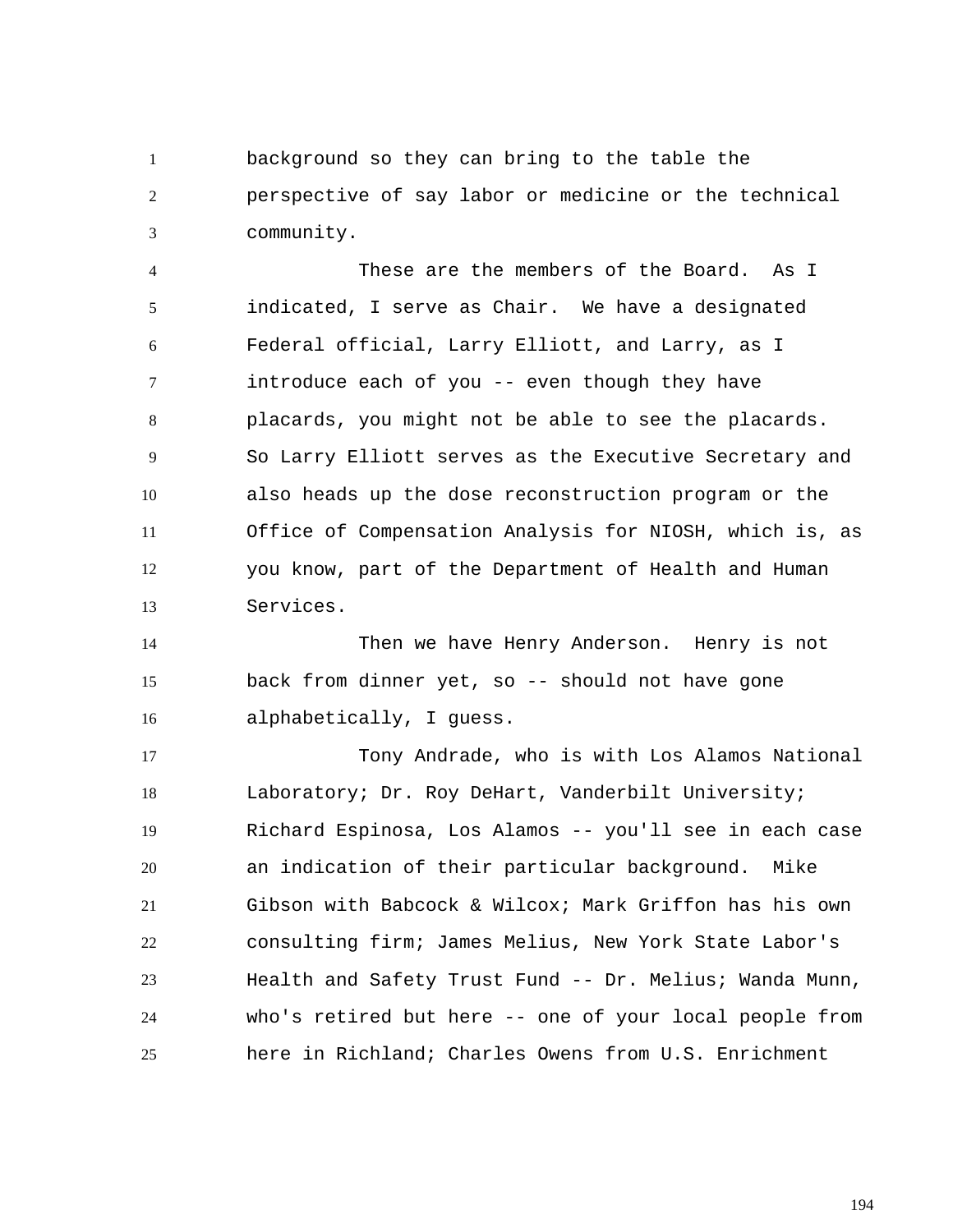1 2 3 4 5 6 Corporation, Paducah, Kentucky; Robert Presley is actually retired, but is still there in Oak Ridge - retired and working again, so to speak; and Dr. Gen Roessler is retired from the University of Florida and now living in Minnesota -- in Lake Woebegone, is it? Yes, right.

7 8 9 10 11 12 13 14 15 16 17 18 The role of this Board is -- as I suggested, is specified and it's pretty well-defined. We have a role in the development of guidelines on the probability of causation. That's that calculation for the likelihood of a cancer or health effect being produced by radiation exposure. We have a role in the development of the guidelines for the dose reconstruction process, so the first two bullets simply summarize those responsibilities for reviewing the guidelines as they're developed, and those guidelines have been developed and the Board has, in a sense, done those.

19 20 21 22 23 We have an ongoing responsibility to assess the scientific validity and quality of the dose reconstructions that are being done. This is an ongoing process and the Board is underway and actually has its own contractor now to assist in this process.

24 25 And then there's a role for evaluating and assessing both guidelines and petitions that have to do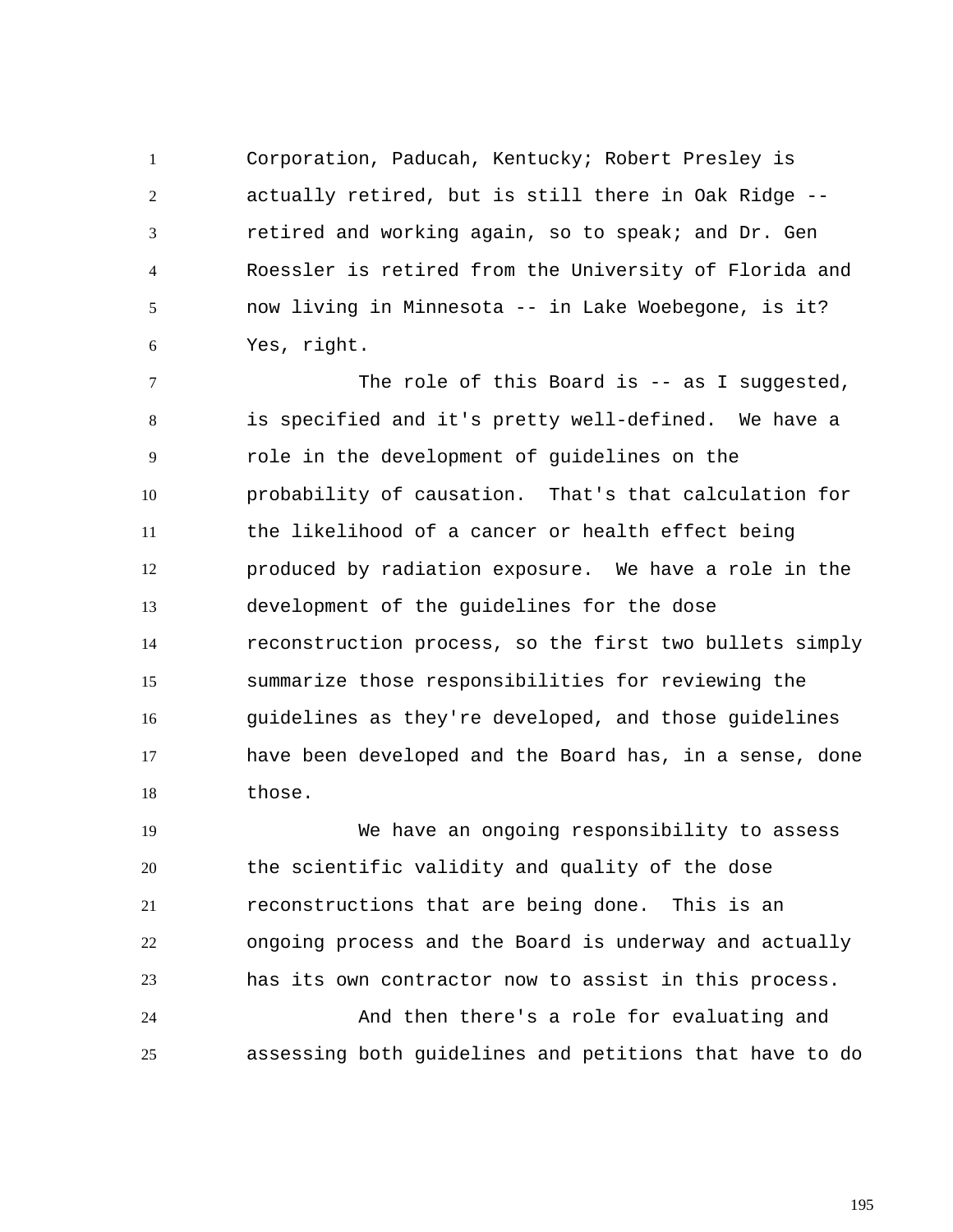with what is called the Special Exposure Cohort. This is a rulemaking which is still in process and the Board has played an ongoing role in that process, as well.

1

2

3

4 5 So basically what you see here on this slide are the responsibilities of this Board.

6 7 8 9 10 11 12 13 14 15 16 17 18 19 The Board does not deal specifically with individual cases. We are not a Board that listens to appeals or even reviews individual cases. We may, as part of the determination of scientific validity and quality of dose reconstructions, we may as part of our audit process, look at specific dose reconstructions that have been done to assess -- and in fact we will be sampling a certain fraction of the work that is done by the Federal agency, by NIOSH, to determine the quality of that work. But we ourselves do not -- if you are a claimant, this Board will not be specifically reviewing necessarily your particular claim. And in fact, if you have claim issues, they would be referred to the agency that is responsible for processing that claim.

20 21 22 23 24 25 That completes those slides. I want to, before we start the public comment, just make a couple of additional observations. And that is that the comment period, as far as the Board is concerned, is really simply intended for us to hear from you. We're not operating in a mode -- sort of a question and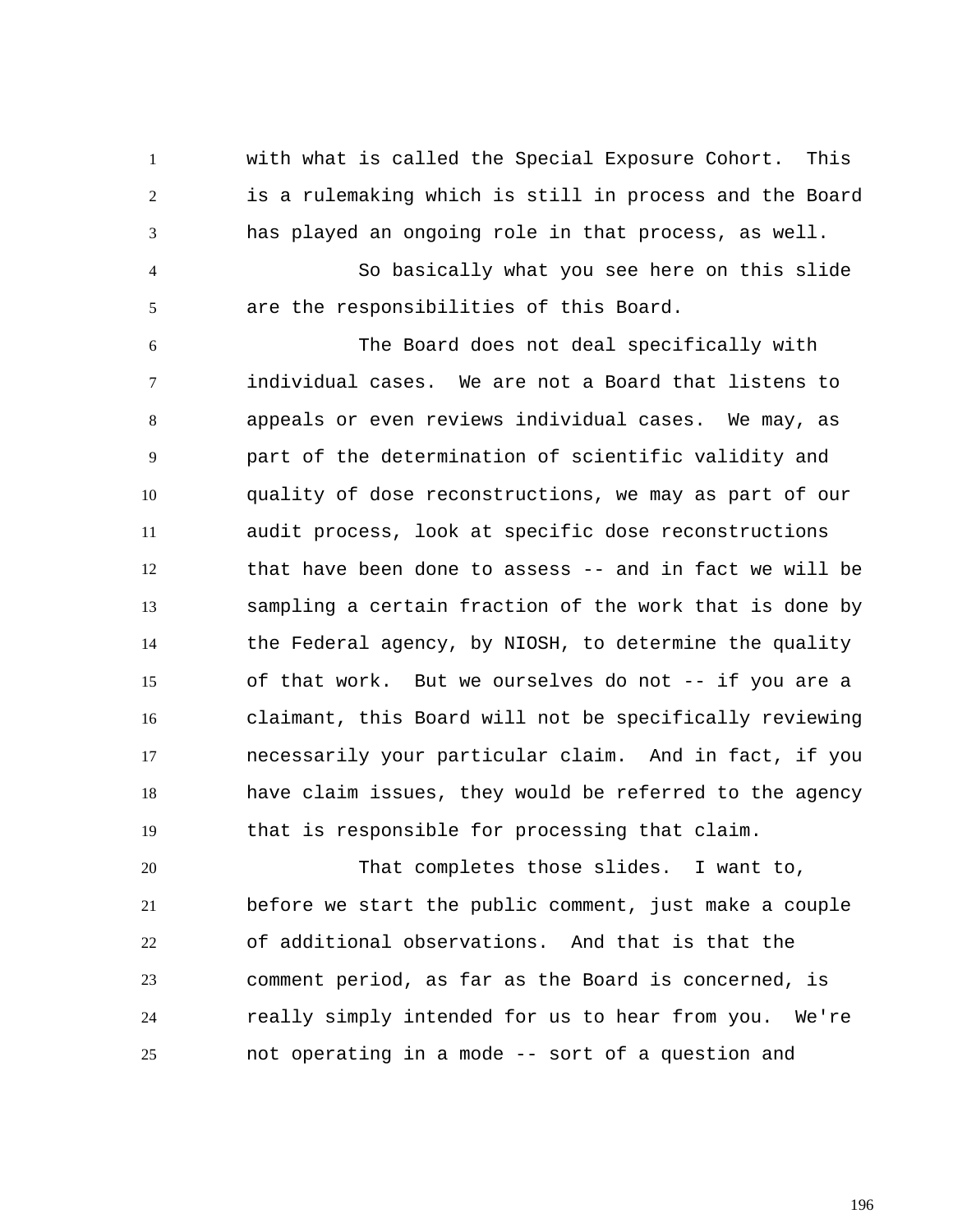1 2 3 4 5 6 7 8 9 answer mode because we -- we do not have access to your specific case. Those, you know, are confidential. And so we are not in a position tonight to answer specific questions you might have. However, if you have a question on your case, if you have a particular question or concern, we certainly will make sure that it gets addressed by the agency, whether it's NIOSH or Labor or DOE, or make sure that we get you in touch with the right person to do that.

10 11 12 13 14 15 16 17 18 19 20 21 22 23 24 25 We are interested in learning about how effective this program is or where it is not effective. We're interested in hearing whatever your experiences may be that you're welcome to share whatever you wish with us because that helps us get a feel for how this program is working. So we do listen to a lot of personal experiences. Not that we can necessarily address them ourselves as a Board, but they do help us in the context of trying to assure that the Federal agencies involved do correctly and rapidly -- although the speed is not always where one would desire, but at least to be moving along on addressing the issues that individuals might have. So any commenters are free to talk about both their personal experiences as they wish, but please understand that we're somewhat limited as a Board in how we can deal with you on an individual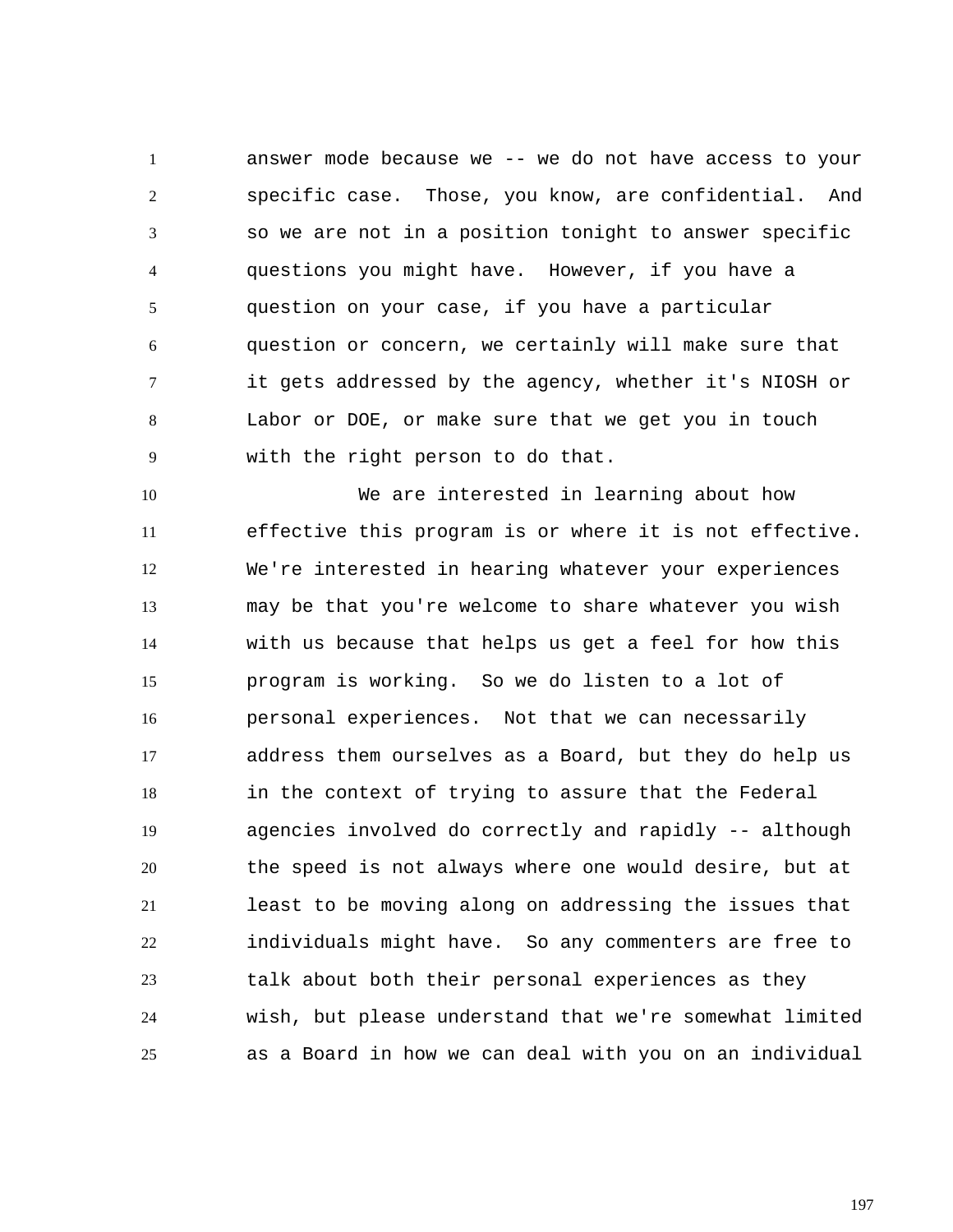1 2 3 4 5 basis. But we do want to hear your stories and experiences, and please -- if you have issues, we will try to help make sure that they get addressed, even though we may not be able to, as a Board, address them individually with you.

6

## **PUBLIC COMMENT**

7 8 9 10 11 12 13 14 15 Now with those preliminary comments, I have already a list of individuals who have requested to speak. And I think because of the size of the room and the configuration -- although we have already set up a mike near the back, I think it would be better if those who wish to address the group would come up here to the podium where you can be seen better. And also if you're a little nervous, it gives you something to lean on, so that always helps, too.

16 17 18 19 20 21 22 23 24 25 Oh, I do need to announce two things. One is that for our public record we do like to have a record of all who are in attendance, so there's a sign-up sheet if you haven't already done this. It's in the back and Cori, who's waving her hand back there, is the keeper of the records and she will point you to the right place to record your attendance with us tonight. And then if you have -- if you do wish to speak and haven't already done so, we ask that you sign up there. And this just helps us keep the flow going and make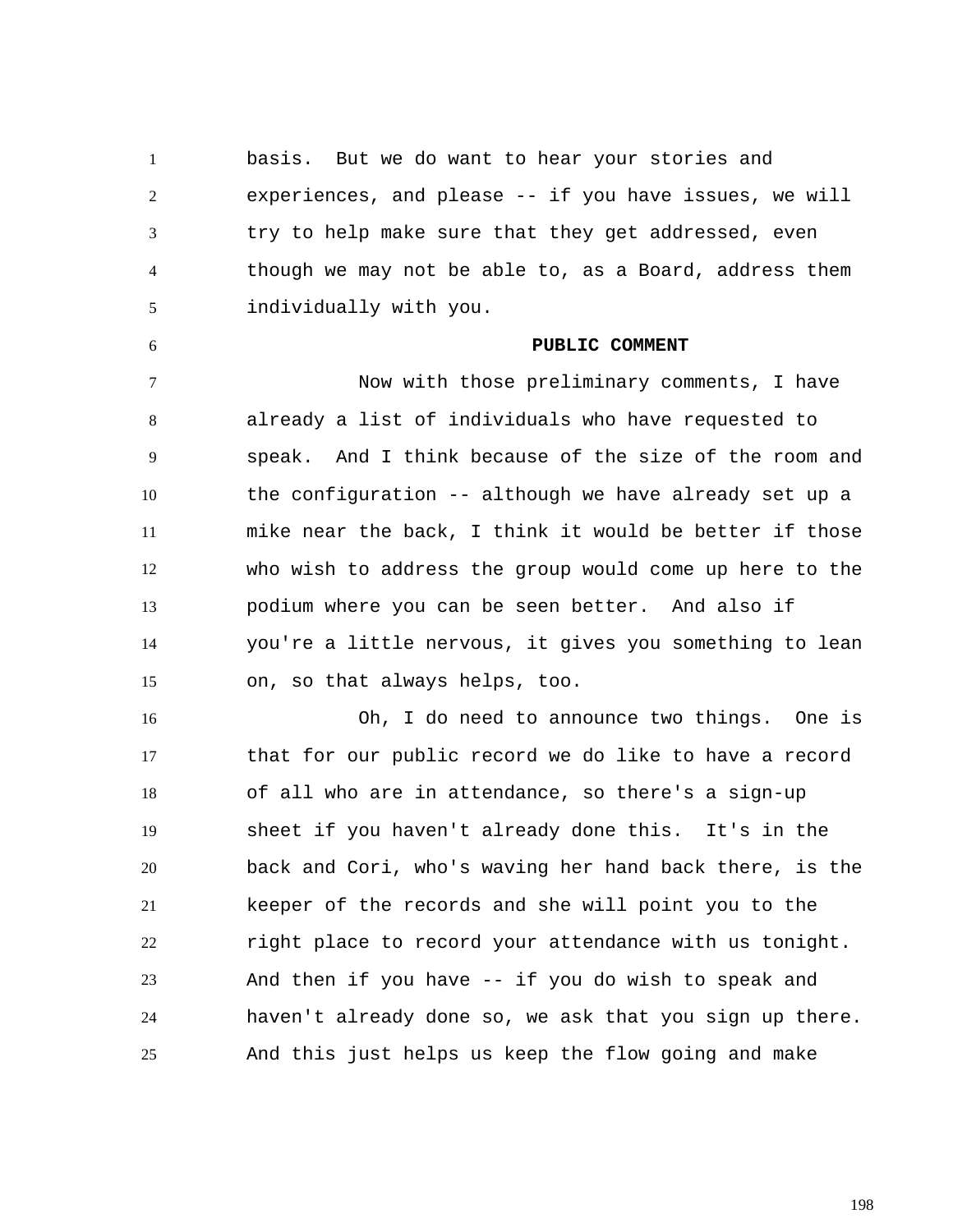1 2 3 4 5 6 7 8 9 10 11 12 13 14 15 16 17 18 19 20 21 22 23 24 25 sure that we get everyone who wishes to speak. So I'm going to return to my seat now and I'll get the record there and we'll get underway. And please excuse me if I don't pronounce the names right. I can feel for you, mine gets pronounced incorrectly at least half the time, also. It looks like Gai Oglesbee. Is Gai here? Gai's with National Nuclear Victims for Justice from here in Richland. Gai, could you -- would you be willing to use the mike near the front so we can...  **MS. OGLESBEE:** (Off microphone) Oh, okay. That one up there?  **DR. ZIEMER:** Yes, please.  **MS. OGLESBEE:** Okay. I'm from this area and I work with a lot of people across the nation to try to help all I can because I am very experienced and knowledgeable by now after many decades. My own daughter is a claimant, as well, who suffers with beryllium exposure and the effects of cancer, so it's pretty disheartening sometimes, so -- I've had cancer and her father has had cancer. We all worked at Hanford. There's nine people in my family that have - are battling with cancer right now. Before I get started -- this is always a show-stopper because you can't see it -- I know you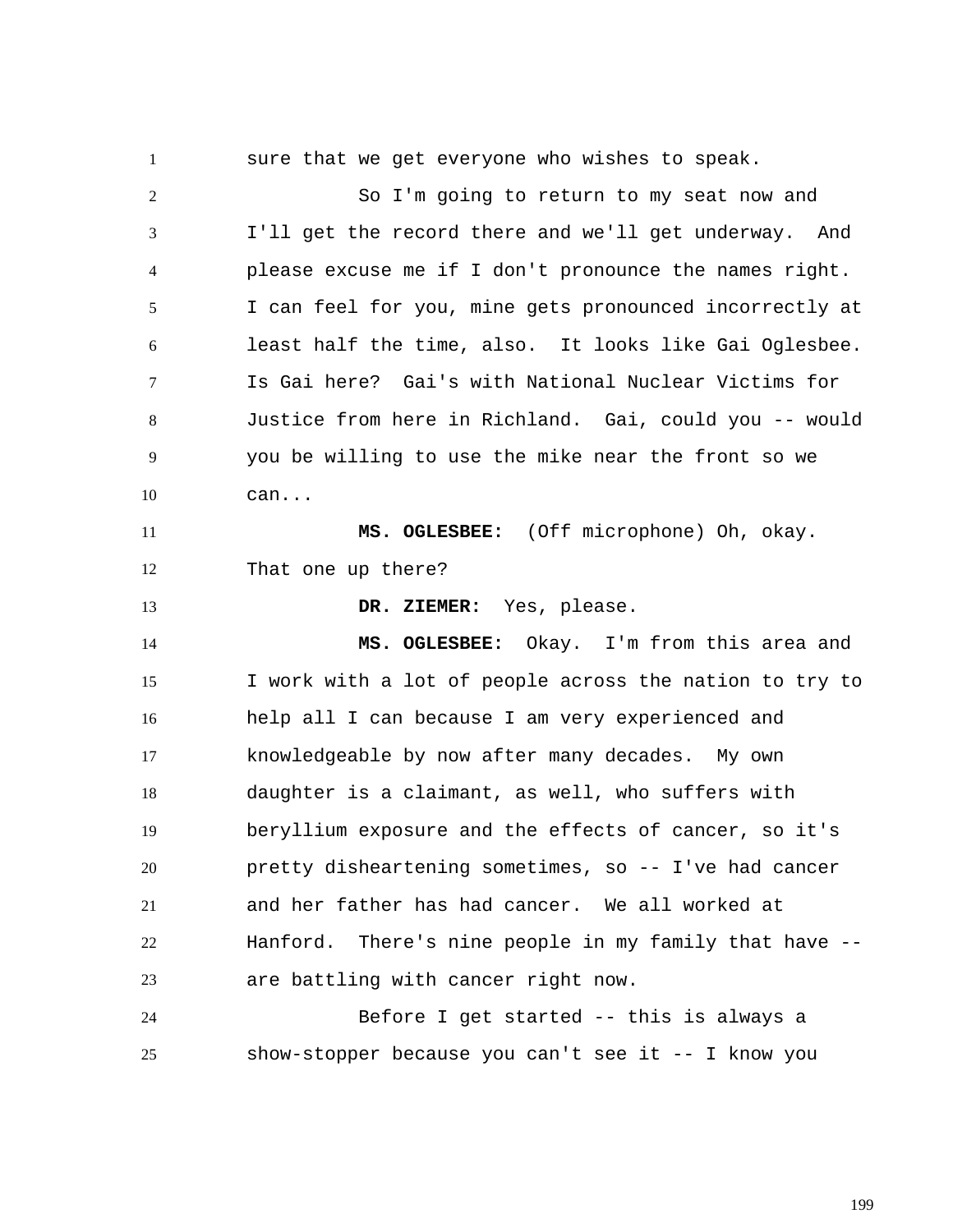1 2 3 4 5 6 can't, but this is what radiation exposure looks like, people. And I'll give your Chair a copy of it. A friend of mine did this after traveling to -- they're Russian farmers is what they are, by the Caspian Sea. And I know people that have mutations just like this in this country.

7 8 9 10 11 12 Then this is -- I want to get this in, too, and again I'll give your Chair a copy. This is (Inaudible) that was found on Hanford by individuals appointed by the CDC that says dose reconstruction cannot be done here at Hanford. That is very emphatic information that's not being paid attention to.

13 14 15 16 17 18 Then there is a survey done already of Hanford that lists what some of the construction workers and people are exposed to at Hanford. So there has been a survey done here -- many of them -- and I have copies of them if -- and I'll probably try to send them along.

19 20 21 22 23 24 25 So let me begin here by saying in my case the agency employees are traditional agency defendants with conflicts of interest with a point of view that is so confrontational I have decided the incidents and quarrels must stop. I didn't enter this to be put-upon and I've -- it's cost me a lot of money to get where I'm at right now in time and energy and my own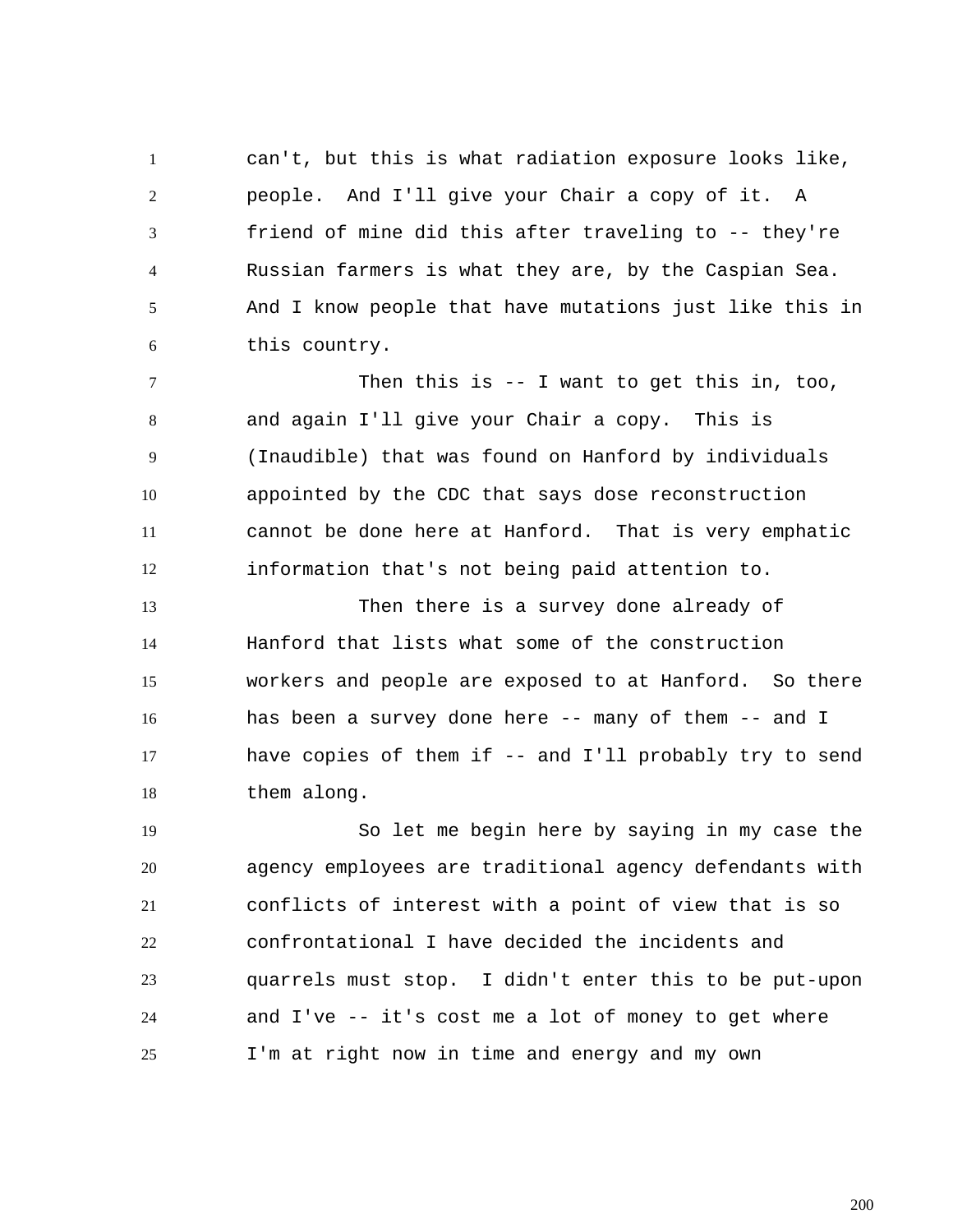1 2 3 4 5 finances, and I live on a fixed income. So I was an unmonitored employee, especially after I disclosed the events that happened to me at Hanford B plant (Inaudible). There are many in this room who know my story. I support them and they support me.

6 7 8 9 10 11 Because the escalation of my historical issues a high-ranking government official, the former Secretary of Energy, Hazel Leary (sic), came to (Inaudible) by April 17th, 1996, which was indeed her obligation anyway, and she knew that. Secretary Leary (sic) decisively enforced her initiatives.

12 13 14 15 16 17 18 19 20 21 Consequently, her subordinates were disciplined for their adversarial role against me. Because of this error of adjustment, I processed through -- there is a contract -- I -- as I processed through, I should say, there is a contract in place that forbids the Hanford contractors and the USDOE from violating the terms of agreement. If one agreement's violated, the rest are still intact, so this became a problem for me with some of the agencies and agents that I had done business with before in my past.

22 23 24 25 In a private meeting before I testified before the USDOE Assistant Secretary Environmental Health and Safety, which was Dr. David Michaels, I was encouraged to apply for EEOICPA provisions after being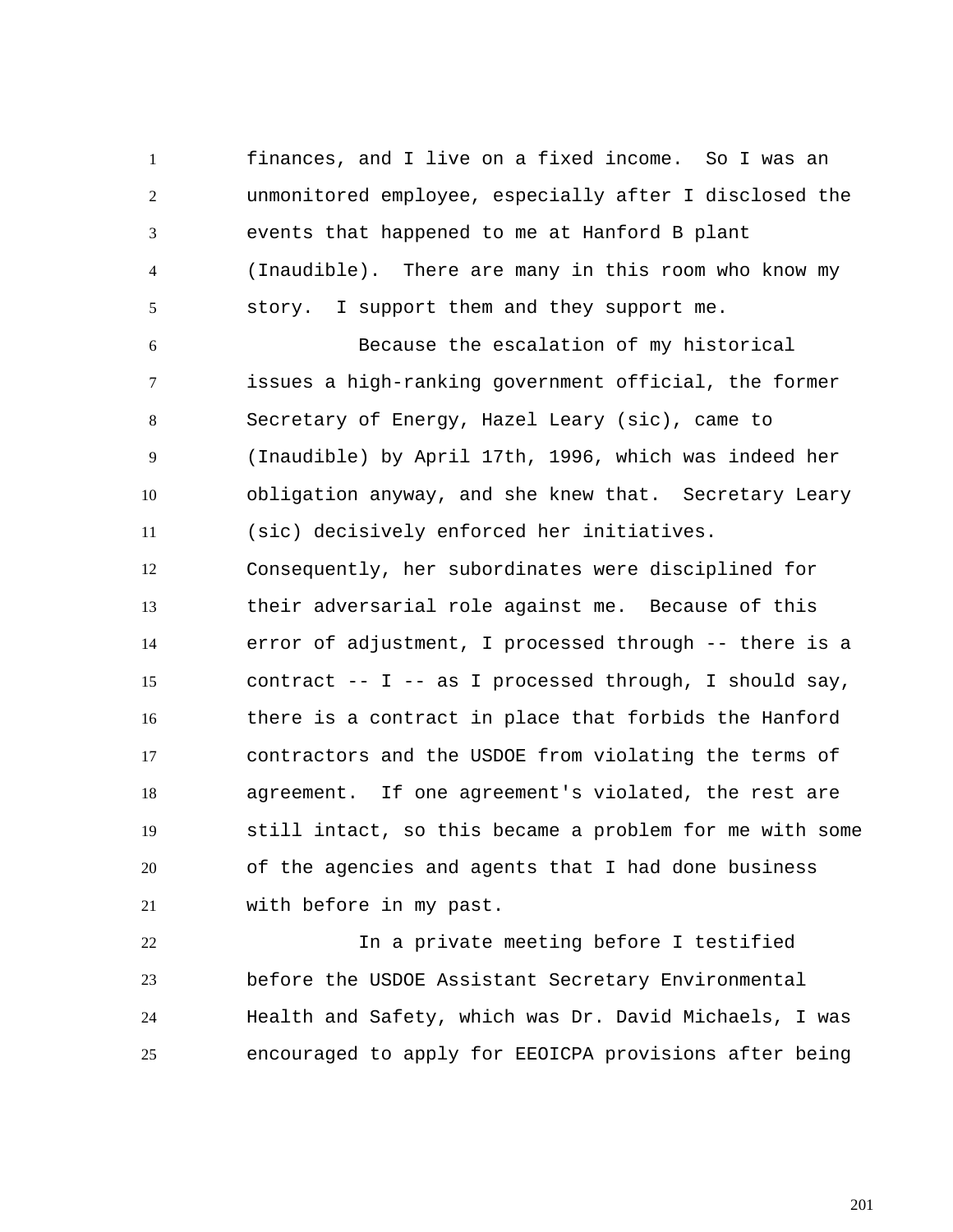1 2 3 4 5 6 7 informed that my history would not affect my right to apply. USDOE contractor Oak Ridge Associated Universities disqualified themselves already due to their recognition of conflicts of interest about a year and a half ago. The USHHS subsidiary, CDC-NIOSH, employees seem to be unable to get a grasp on the concept of conflicts of interest where I'm concerned.

8 9 10 11 12 13 14 15 Because of my background, knowledge and experiences, I know for a fact that health physicist evaluations are not considered expert in any illegal (sic) adjudication process I am aware of. My expert witness is a high-profile Ph.D. peer who heads a team of ten international experts. The preparation of my expert witness evidence cost \$24,000, and that was done several years ago.

16 17 18 19 20 21 22 23 24 25 NIOSH insists that the expert witness do not outrank their scientists and methodology. Well, perhaps the time will finally come when we test the NIOSH employees and the USDOAC employees -- employee Admiral Rollow's perspectives in Federal court. Consequently, for lack of better -- a better phrase that is powerful enough to -- definition enough to use, Dr. John Howard, Director of NIOSH, and I are in a pissing contest -- excuse me, but that's what it is - regarding what he feels in his right -- is his right to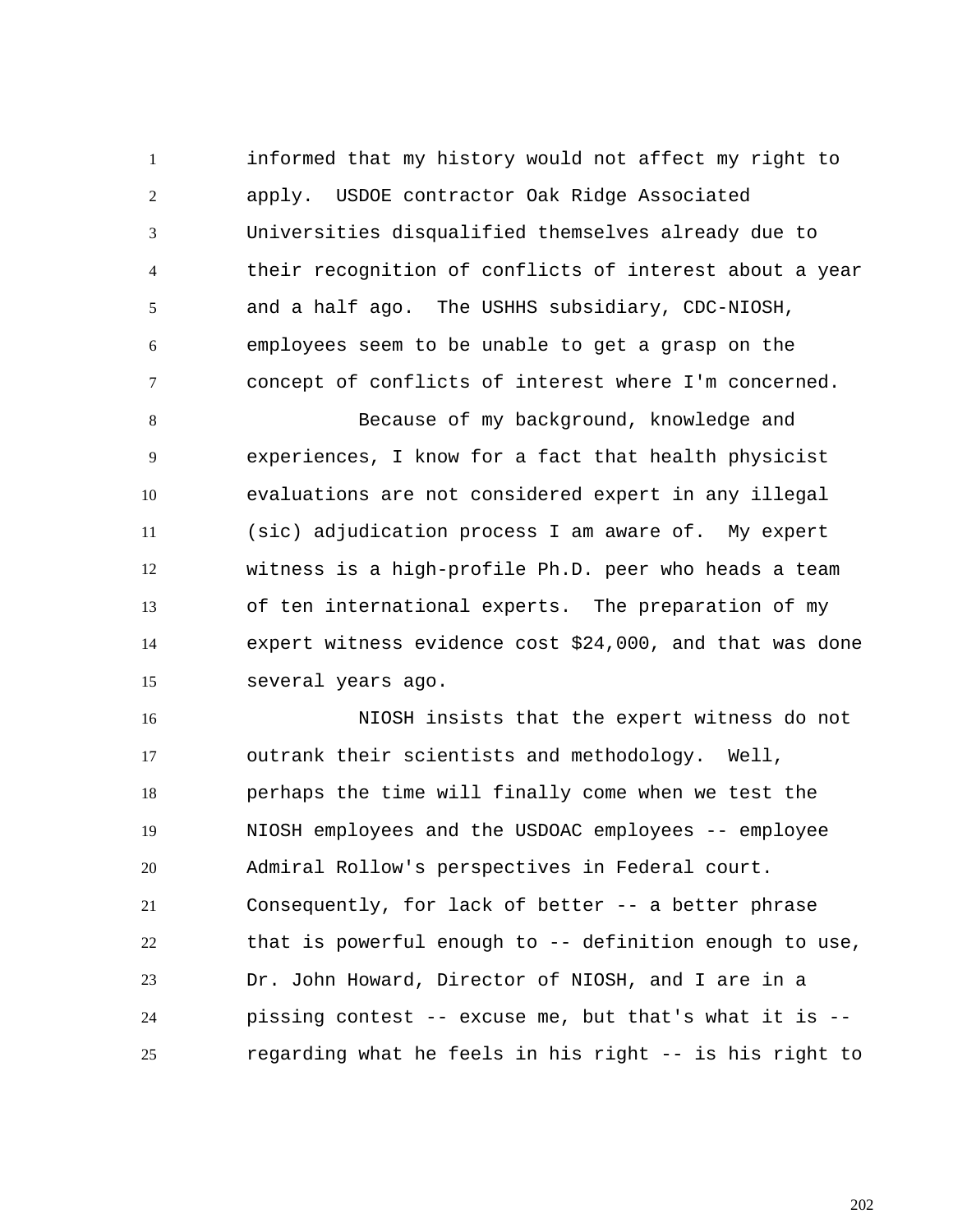1 2 3 4 5 6 7 8 9 10 11 dismiss my generic dose reconstruction. I am informed that the only evidence NIOSH would accept is imaginary USDOE contractor HEHF X-rays. Obviously I have failed to explain historical circumstances over and over again to the NIOSH agents. I should not have to explain in the manner that these agents have required. I am wholly aware that I am not finished with my medical monitoring, as that is an ongoing reality that I must manage for the rest of my life, but Dr. Howard insists that I shall obey his agency code command and sign his waiver, or else.

12 13 14 15 16 17 18 19 20 21 The Interactive Radio-Epidemiologic Program, IREP, that was created by Dr. F. Owen Hoffman, is challenged as an unreliable methodology. The generic causation has already been deemed unreliable for individual causation purpose by peers -- peer experts and also by the Ninth Circuit Court of Appeals, who explain in their decision that Dr. Hoffman's theory is not all that is needed to reconstruct the dose of radiation-exposed workers and vic-- or victims, whatever you want to call them.

22 23 24 25 My point is, because I am the only person in the world who can release any of my original personnel records regarding my case issues, I cannot be absolutely sure that the records that are being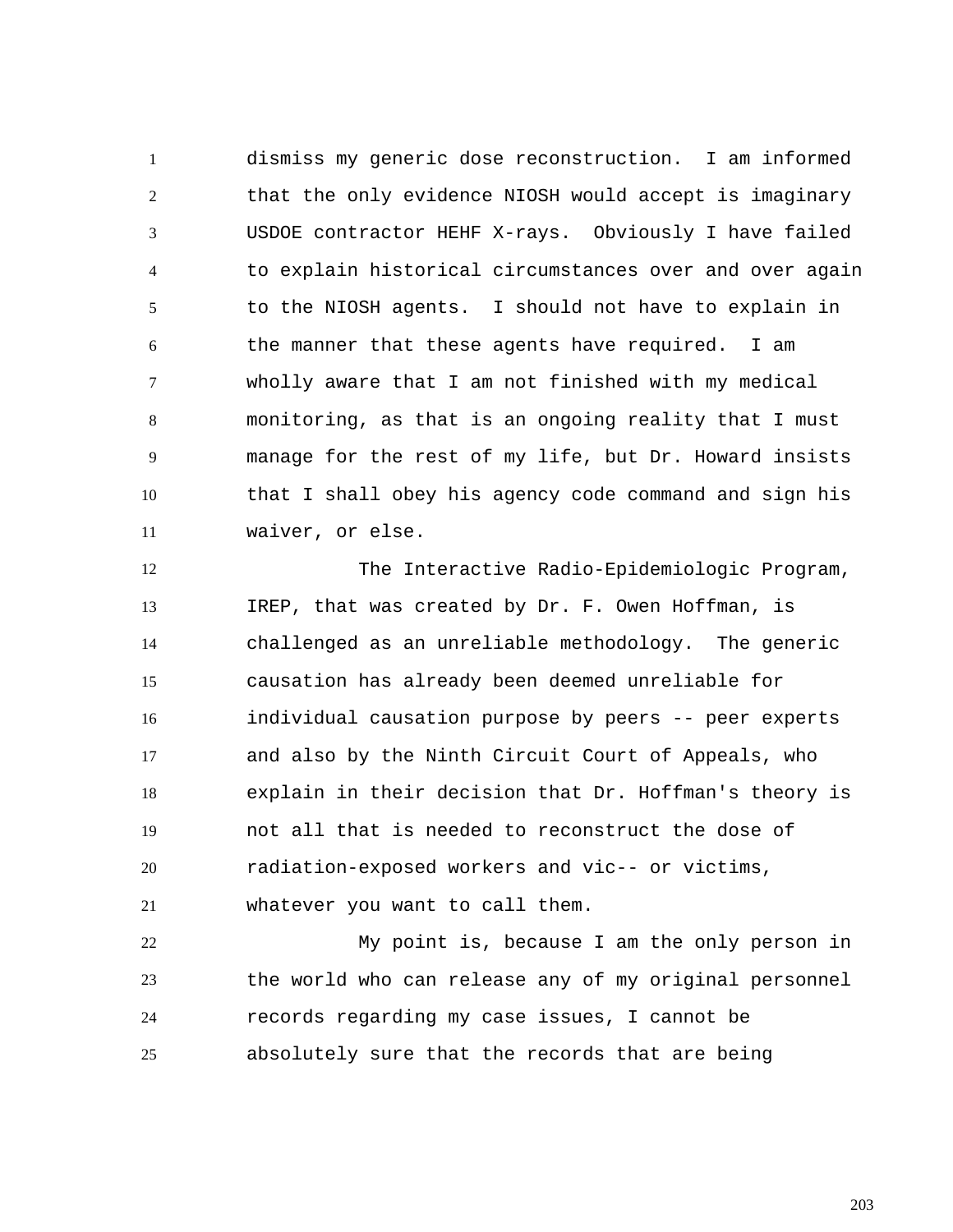1 2 3 4 5 6 7 8 9 10 11 processed by the agency employees are the same records I submitted. It appears NIOSH and USDOE employees are relying on slush files -- what's been deemed slush files provided by unassuming USDOE record-keepers. The \$500 box of records I compiled have been lost, rediscovered, lost, rediscovered, recopied, reestablished, lost again and rediscovered in the USDOE mail room, according to the witnesses. Because of this rhetoric, the originals I submitted in early August, 2001 were ordered returned to me, so I have the original copies of what I originally sent.

12 13 14 15 16 17 18 19 20 21 22 23 24 25 I have custody of high-profile expert witness testimony. That is a court record which is included in my files I released for this EEOIC purpose. The experts verify that I am irreparably damaged by ionizing radiation and components. I have filed a claim with the USDOL and the USDOE. This was originally supposed to be presented to just the Advisory Board, these quotes. I'm very alarmed by some of them. Resigned -- this is Secretary Robert Card testimony that was sworn before the Senate committee March 30th, 2004. In that -- in a quote that was very alarming to many of the survivors, the quote said additionally given, the medical benefits are available in most state workers compensation systems for living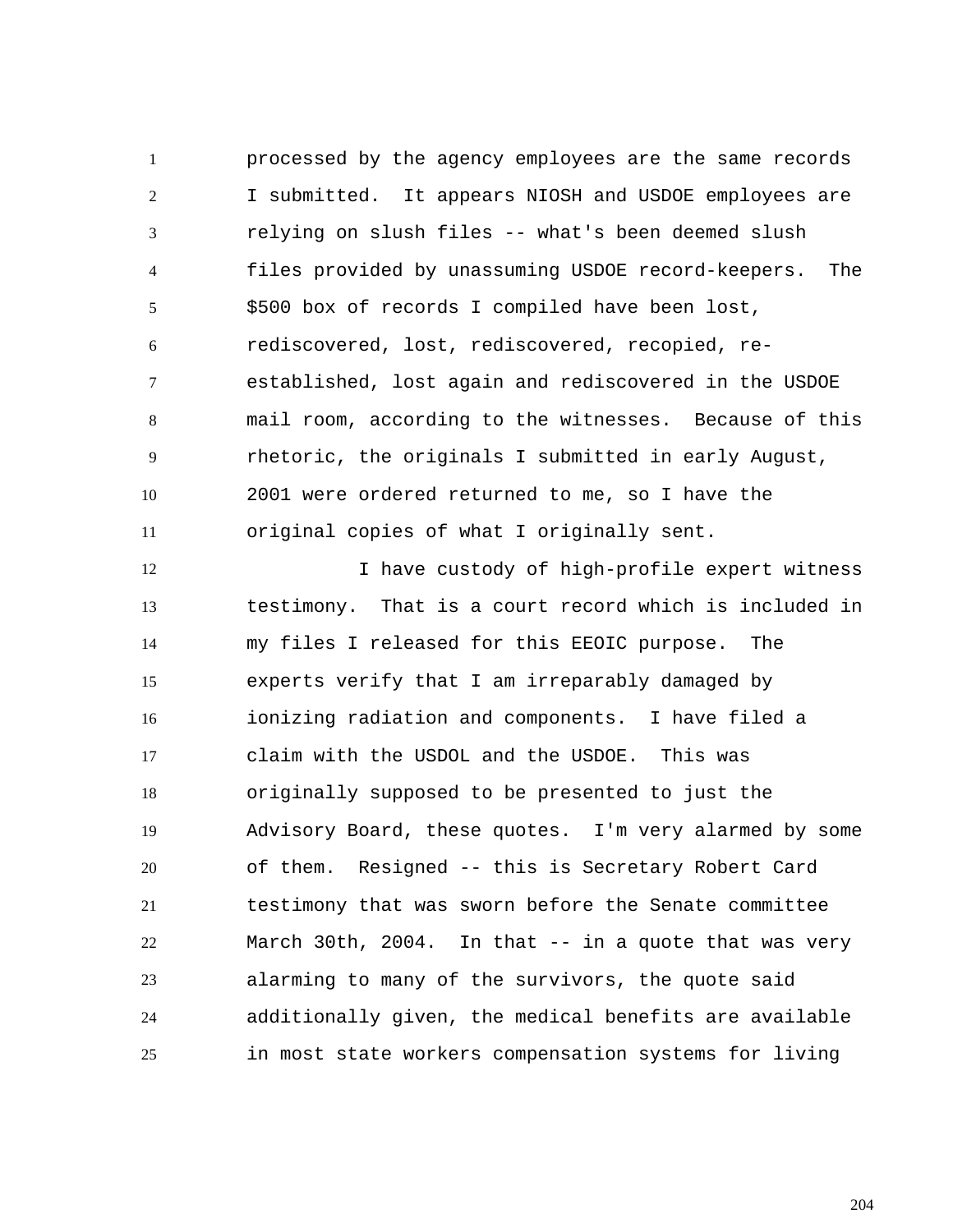1 2 3 4 5 6 7 applicants. We are moving applications filed by living applicants ahead of those filed by survivors. Finally given that the statute requires us to provide all available information, including a dose reconstruction from relevant Part B applications, we are setting aside these Part D applications where Part B dose reconstructions are pending.

8 9 10 11 12 13 14 15 16 Now Senator Grassley, as you know, is very heavy into this situation. And I also have made some quotes because I was challenged today by Mr. -- or Admiral Rollow, and I want to read -- these aren't my statements -- sworn statements. These are Senator Grassley's sworn statements. It says (Reading) Nothing can make up for the illnesses these workers developed because they were exposed to toxic substances without their knowledge or consent.

17 18 19 20 21 22 23 24 25 That's me. Today they wear their battle scars in the form of illnesses and disease and - diseases, the least of our -- our government can do is try to compensate them, compensate them quickly and compensate them before they die, but that -- but that is a problem. The program is moving like molasses. Thousands of workers or their survivors are in limbo while their requests for help sit in offices here in Washington. We need reform with -- with accountability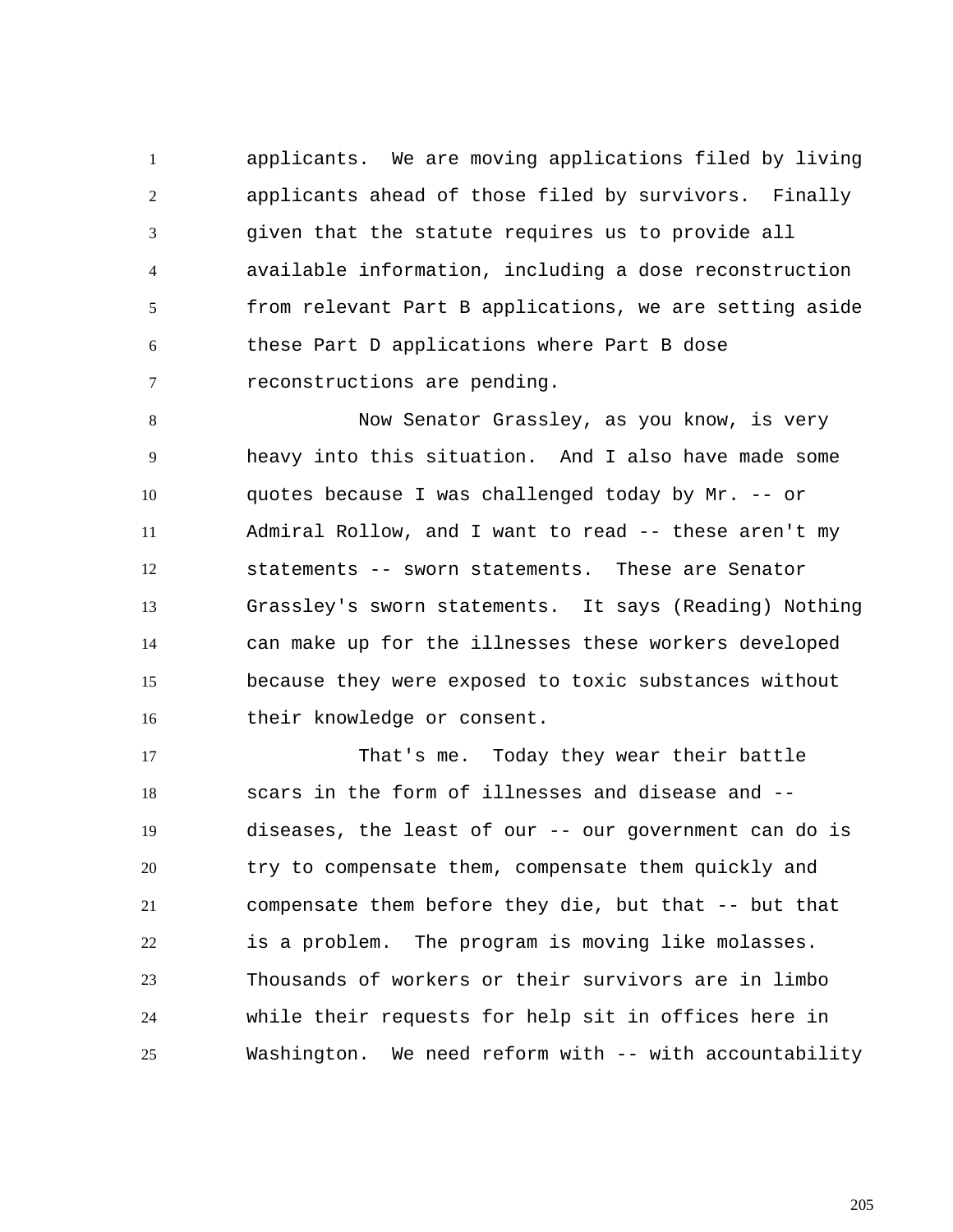1 and results.

2 3 4 5 6 7 8 9 10 11 12 13 14 15 16 Now he goes on to talk about the Science and Engineering Associates known as SEA, which is a USDOE contractor. This company's employees are the ones processing the compensation claims of sick workers. What we found should make Congress think twice before forking over more money to the Energy Department, especially without any guarantees that things will get better. Mr. Chairman, I want to note that the Navy and SEA don't want these numbers to come out. They stamp the words business confidential and priority in big red letters all over their invoices. Sometimes people in government contractors who feed from Uncle Sam's trough forget who they are working for. They're working for the taxpayers, not themselves, and they should not be trying to hide the way they're using taxpayer money.

17 18 19 20 21 22 23 The Energy Department's seeking \$33 million in FY '04 appropriations transfer, plus \$43 million for its FY '05 request, totaling \$73.3 million or \$77 million. The Department of Energy's plan to eliminate the entire backlog of applications will be 2006, commonly referred to as a path forward plan. Let's see -- SEA is charging exorbitant

24 25 amounts of money for questionable results. An aide position at SEA bills the government at a rate of 36.9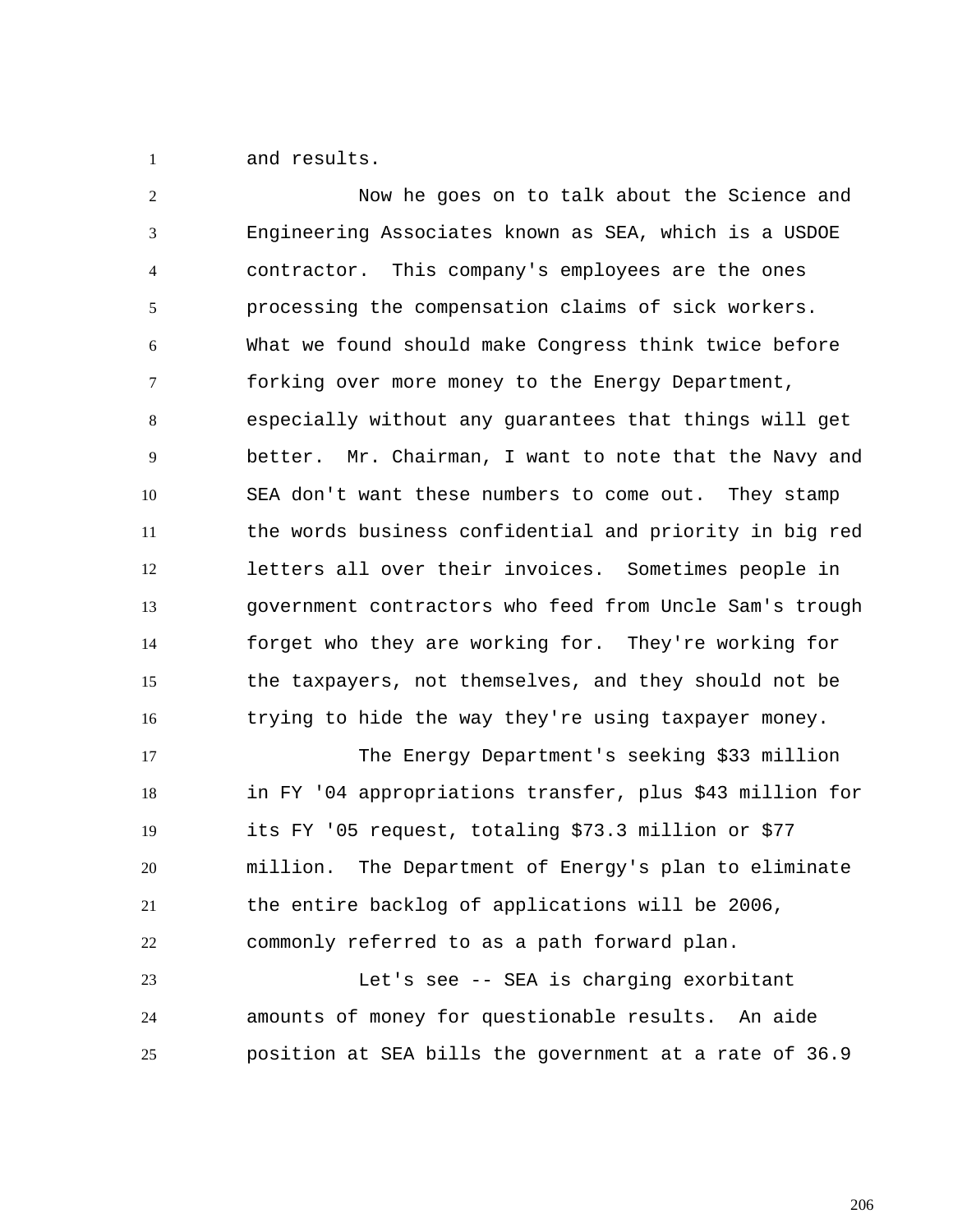1 2 3 4 5 6 7 8 9 10 11 12 13 14 15 16 17 18 19 20 21 22 23 24 25 or \$36.09 an hour that comes up to \$72,180 a year. That's a lot of money for someone who makes copies, sends FAXes and puts files in filing cabinets. Then they get their 40 percent an hour benefits. And people who do the bulk of the case preparation work at SEA are the nurses who examine compensation claims and get them ready for the physicians and make a decision. Now how is it that when I have an expert witness and a ten-team international team of witnesses that a nurse -- and I don't really -- I don't want to offend the nursing profession, but I don't see where that is a reliable source. Sorry, they don't know what we know and what anybody else knows, but that's the way it works. And they're making \$90.51 an hour for nurses' work and about \$181,000 a year. The highest-paid SEA official on the project is Richard Cutshaw, the program manager. SEA is billing \$264 an hour for the -- his time. Let me be clear so there's no confusion. I said \$264 (sic) cents per hour. That comes up to  $$401$  --  $$200$  --\$401,280 a year. Mr. Cutshaw costs the taxpayer more than the salaries of Energy Secretary Abraham and Labor Secretary combined. He costs more money than the Vice President, and SEA charges just a bit more for his work than the salary of George -- President George W. Bush. Mr. Cutshaw's counterpart at the Labor Department would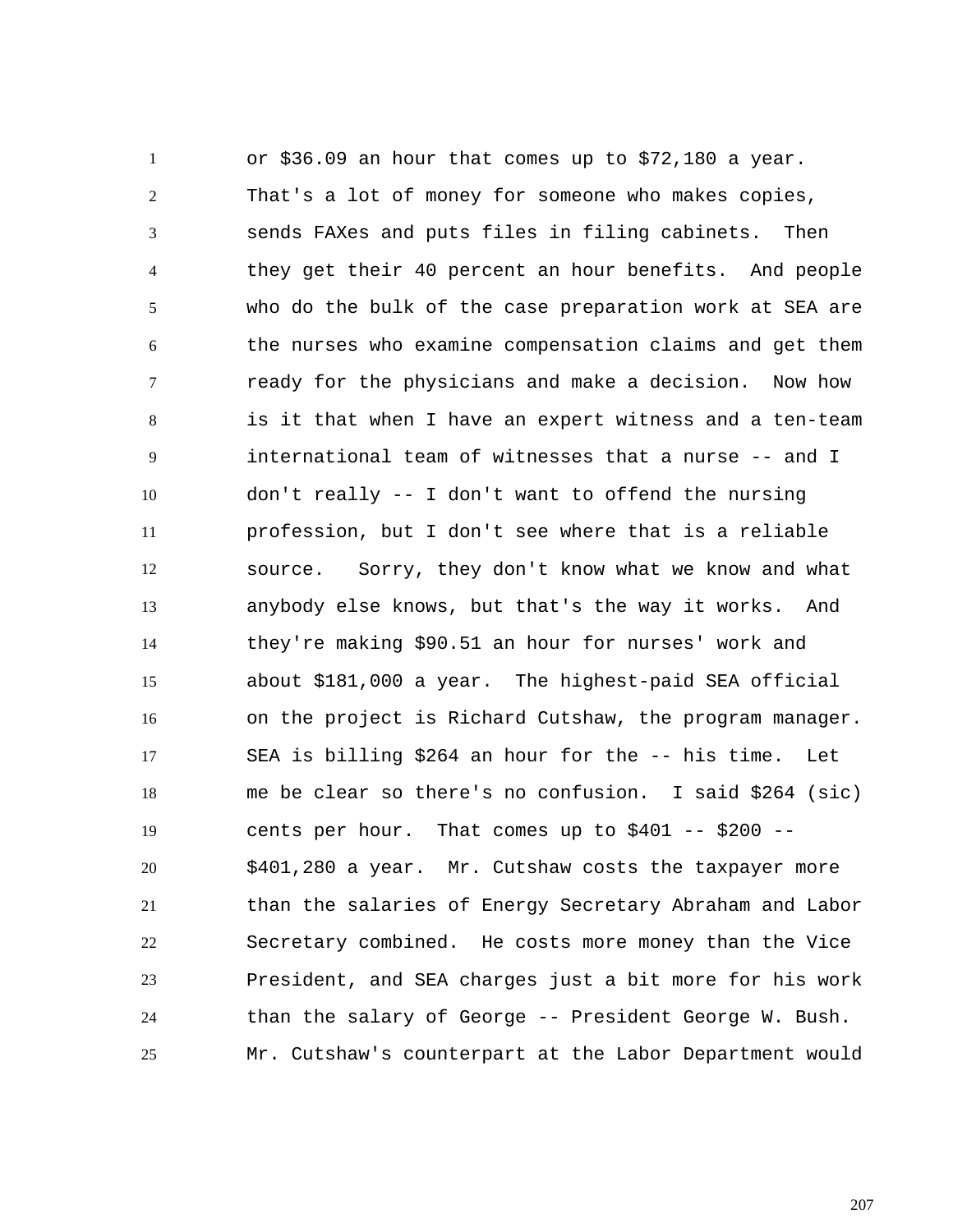1 2 3 4 5 6 7 8 9 10 be a GS 14 director or district director who costs about \$135,000, including fringes. Only in the government contract can people make so much money and perform so poorly. If this were the private sector, these people would not be -- would get canned and be out on the street. Now we know how much the Labor Department folks are getting paid. We don't know how much SEA employees are getting paid. We only know how much the company is billing the taxpayers for their work.

11 12 13 14 15 16 17 18 And in excerpt quotes, USDOE Admiral Rollow explains that I have misunderstood all the issues and that if I repeat any of the conversation we had this afternoon that I can be charged with slander. I would say, Admiral Rollow, that you don't know where I've been or what's going on and you need to find out because your -- your people are handling my case right now, and you assured me that they were.

19 20 21 22 23 24 25 Can Admiral Rollow handle a job after making a statement such as this? Is everybody wrong and Admiral Rollow right? It is Senator Grassley's sworn statement and other of his associates investigative findings, it wasn't mine. I have before me several sworn statements regarding the conduct of the USD employees that are before me to ponder. I'm not quite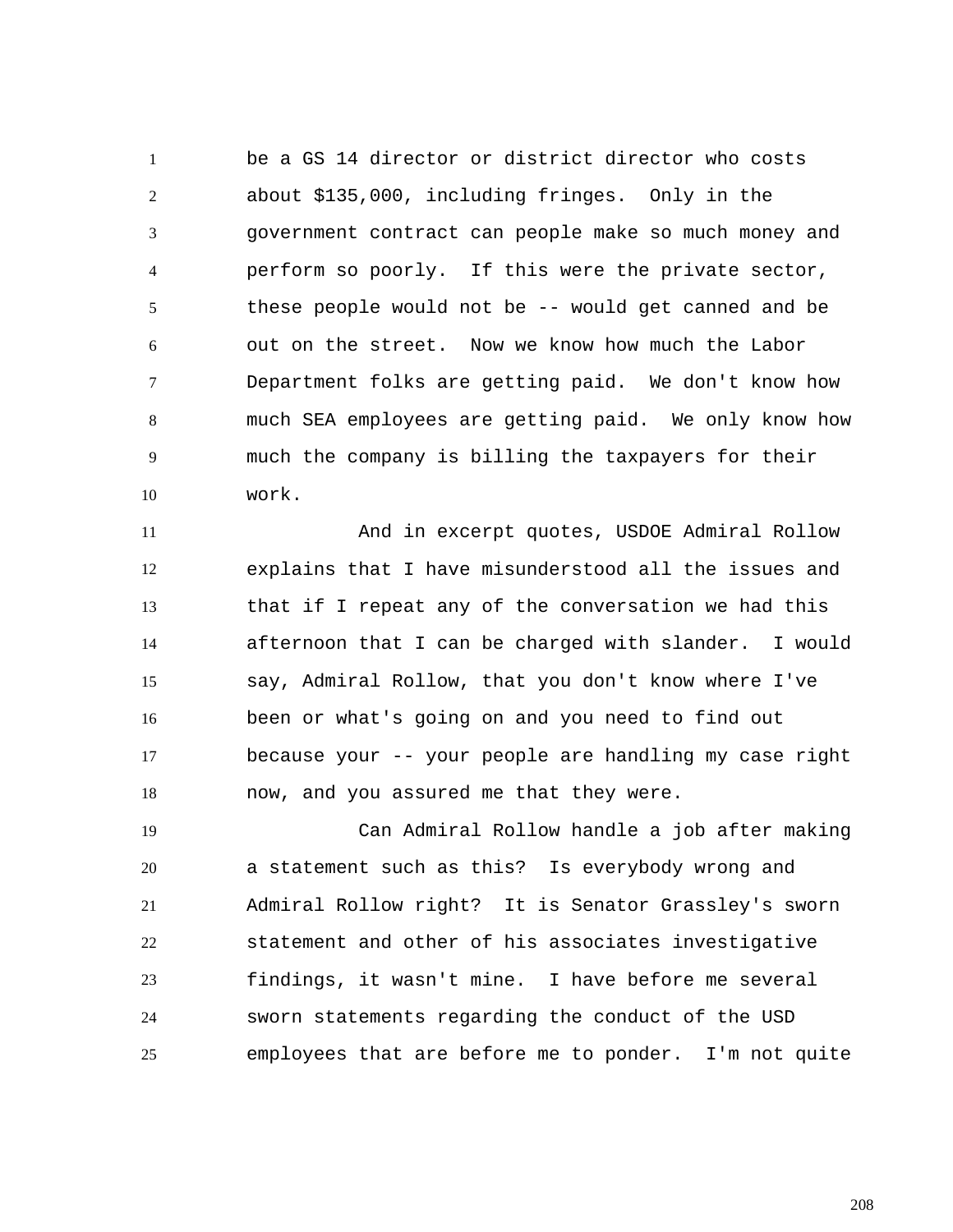ready to talk about those yet, but they're pretty disturbing, I can tell you that, that involves me.

1

2

3 4 5 6 7 8 9 10 11 12 13 My daughter Carol is also an EEOICPA claimant who battles with the health effects caused by cancer and respiratory problems after being exposed to the harmful toxins at Hanford and Rocky Flats. In 1993 Carol was notified by the USDOE she was exposed to beryllium because a coworker died after developing the disease. Gai Oglesbee, Subtitle B and D claimant, National Nuclear Victims for Justice. And I will give your Chair a copy of what I have here, and I have many more -- any many more records I want to send you. I have over 75,000 records accumulated.

14 15 16 17  **DR. ZIEMER:** Thank you very much. Our next speaker will be Thad Coleman, and Thad -- oh, that's the individual who -- I think Thad already addressed us this morning -- or this afternoon. Thank you.

18 19 Louisa -- is it Jahnke? Louisa Jahnke. **UNIDENTIFIED:** (Off microphone) (Inaudible)

20  **DR. ZIEMER:** I'm sorry?

21 22 23 24 **UNIDENTIFIED:** (Off microphone) (Inaudible)  **DR. ZIEMER:** You want to use this mike here? Oh, okay. Thank you. Did you have someone else you wanted to speak in your behalf or --

25 **UNIDENTIFIED:** (Off microphone) (Inaudible)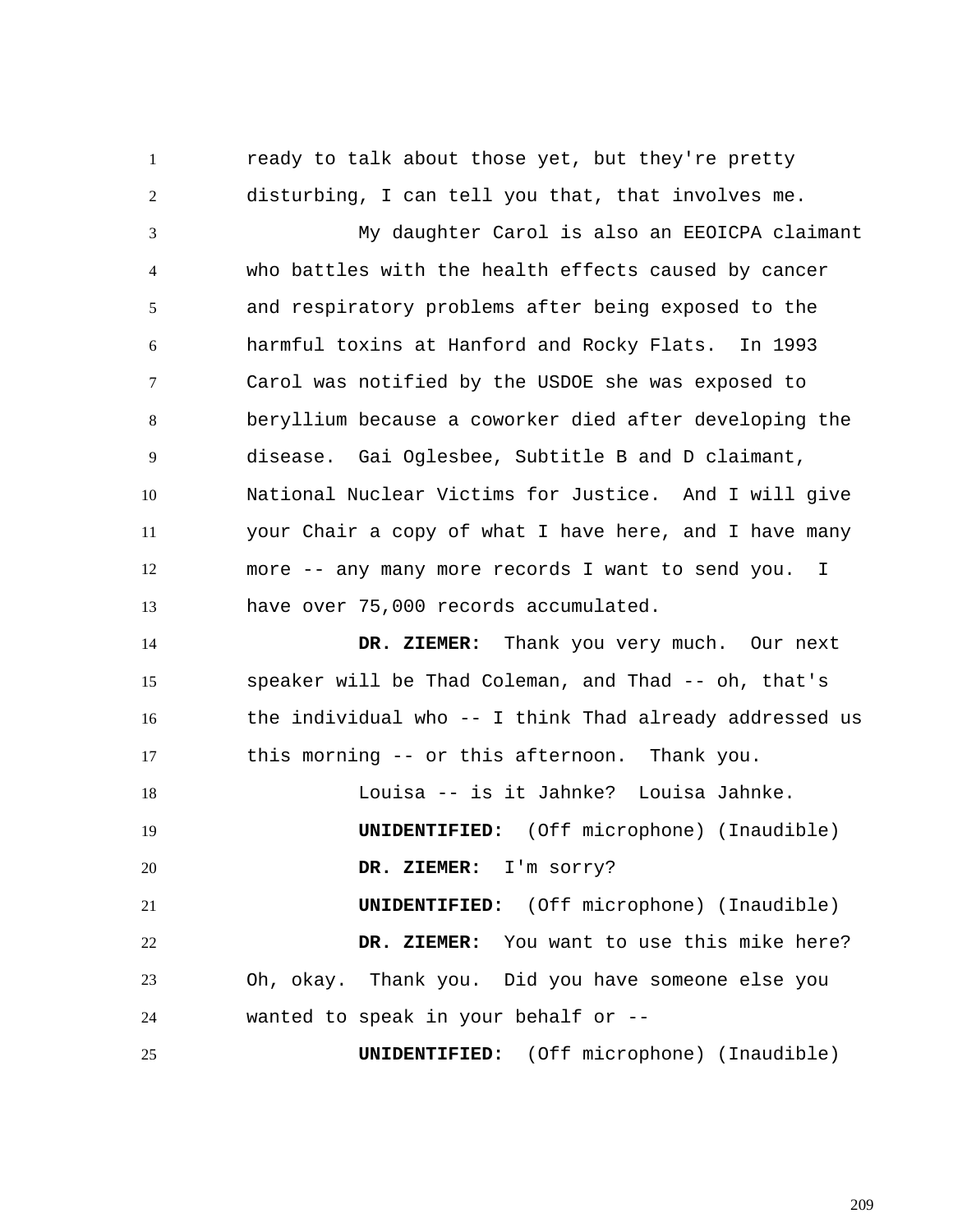1 2 3 4  **DR. ZIEMER:** Okay, thank you. E. R. Samser, Samson, Samser -- E. R. -- you might have to correct me on the name, sir, when you get up there. He's from -- Samson from Kennewick.

5 6 7 8  **MR. SAMSON:** Well, there's quite a few people here tonight I know, but anyway, I've worked around here many a year and everything, but I'm not going to talk about that.

9 10 11 12 13 14 15 16 17 18 19 20 I am so thrilled that this group that's here now has give us more information in one day than we've had in four years here. Now that's pretty pathetic, really. That's the thing that's disturbing me. They've got a lot of money they're spending and nobody's telling us nothing. And I mean it's bad when you call Seattle and they say well, can I get -- I want to see where my list is of my -- on my plan that -- as I wrote to you guys about, and they say well, we'll have to see if the examiner's got time to work with you. I've seen the examiner one time in two months. The rest of the time, he never comes on.

21 22 23 24 25 Here we are trying to find out what's going on. I think I have a pretty good claim, you know. I worked all over the -- every area out there and everything. My nose is half gone and everything, but I don't -- I don't let that bother me. What I want to do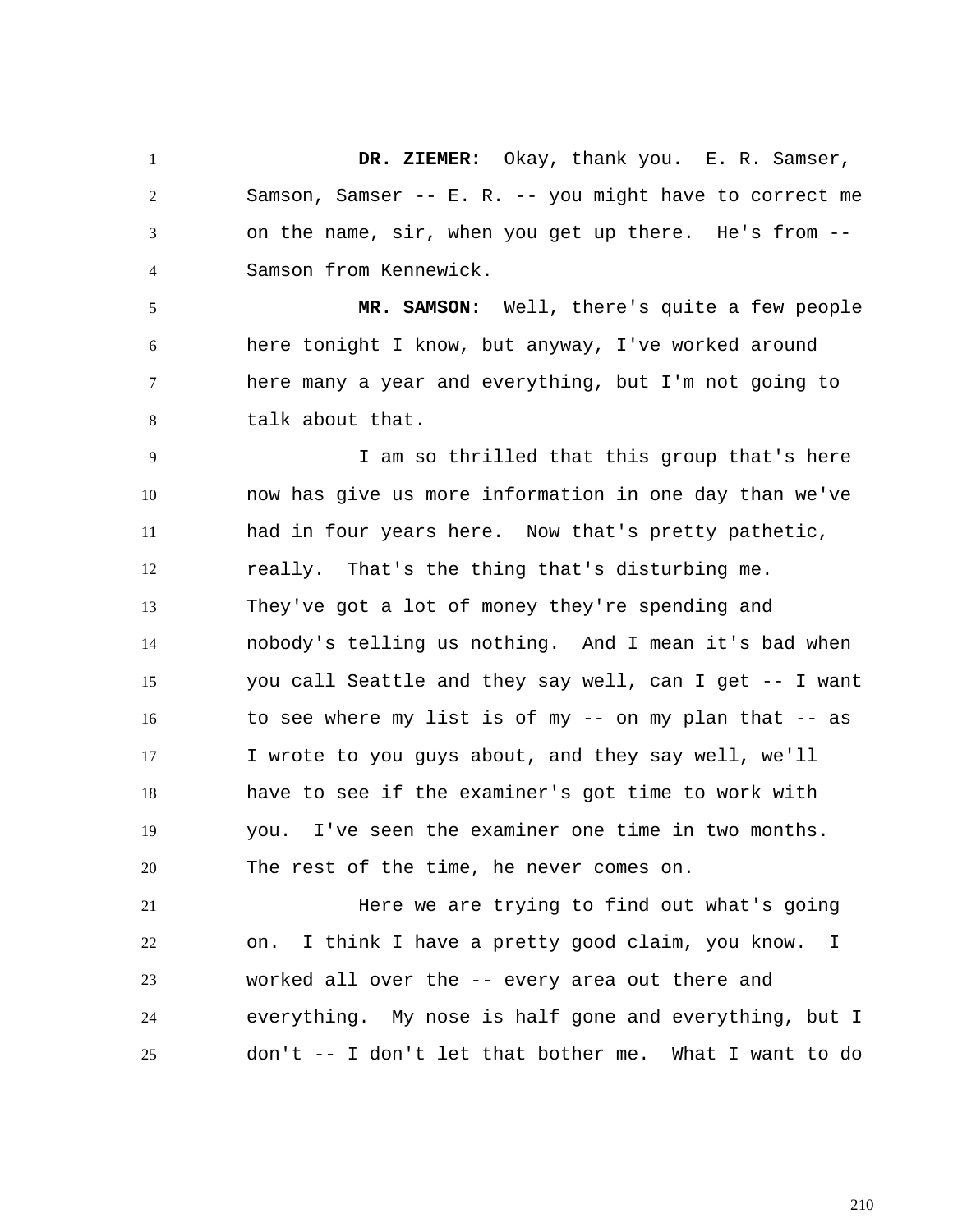1 2 3 4 5 6 7 8 9 10 11 12 13 14 15 16 17 18 19 20 21 22 23 24 25 is -- we got a little group of people here that a lot of their husbands has all passed on and whatever, on a fixed income. I want some of them people. I'm not worried about me, I'll make it. But some of these people that needs the money and everything, you know, especially on the medical end of it. So I'm going to close by just telling you that. I think we need some more help like you give us today would help a bunch of things around here. Catch you later.  **DR. ZIEMER:** Thank you for your comments. (Applause)  **DR. ZIEMER:** Again, I'm having a little trouble reading the writing. It's -- the last name appears to be  $M-o-u$ . Is it -- could be a Charles W. Moore, maybe?  **MR. MOORE:** (Off microphone) That's me.  **DR. ZIEMER:** Is it Moore?  **MR. MOORE:** (Off microphone) I'm not a Ph.D. there and I wrote that.  **DR. ZIEMER:** Well, you must be a medical doctor. It looks like a prescription to me.  **MR. MOORE:** (Off microphone) No, I'm not (Inaudible).  **DR. ZIEMER:** Anyway, it's Charles Moore then, is it, from Yakima?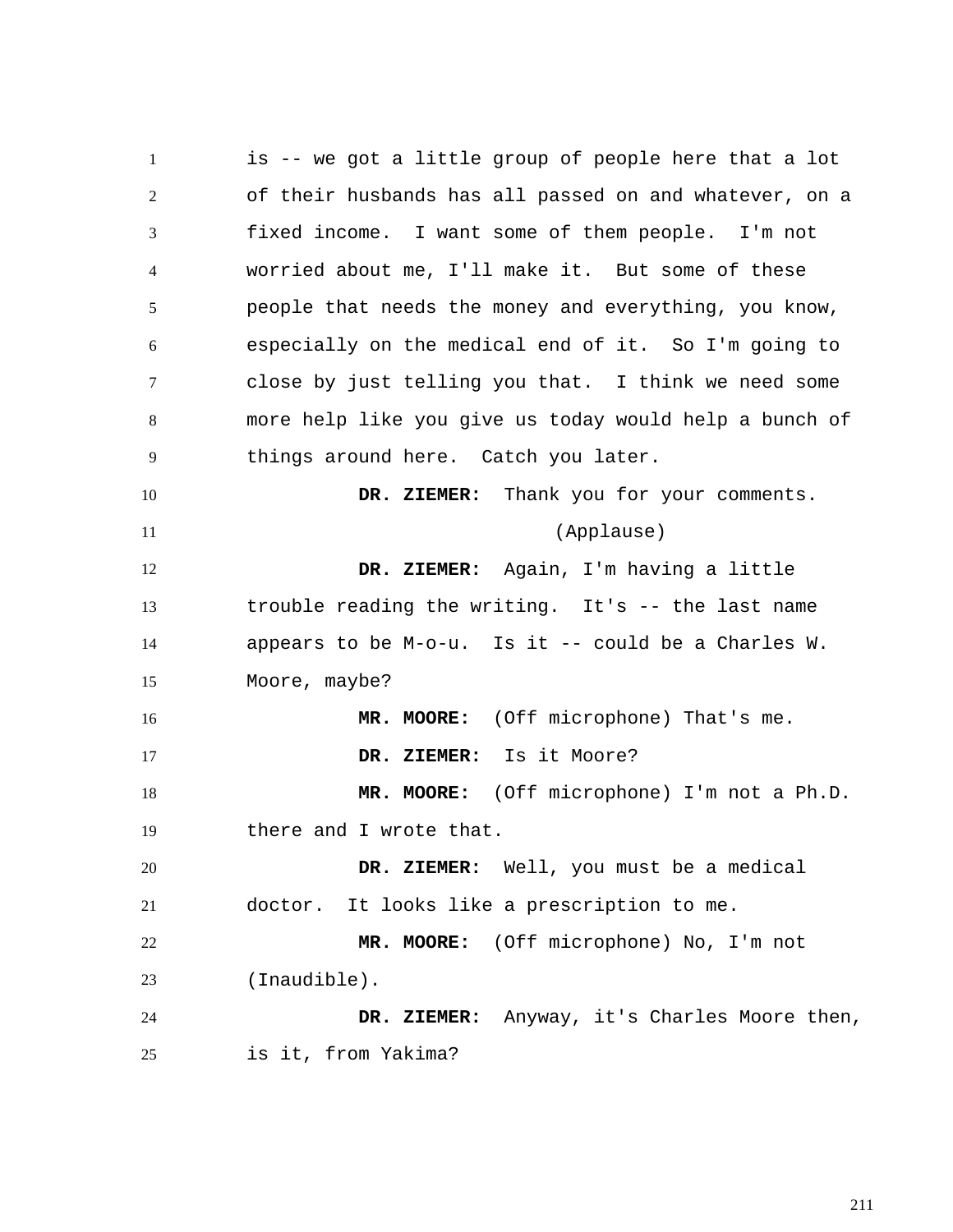1 2 3 4 5 6 7 8 9 10 11  **MR. MOORE:** Correct, from Yakima. I worked 23 years on the Hanford project. After 23 years I was fired because I have asbestosis. I've never received any compensation whatsoever about that, but that's not why I came here to talk to you. I come to talk about reconstruction of the dosage, and I have a whole bunch of documentation that I want to give the panel. I have one here that's got my name on it. It's a five - four-page document about my personal exposure, but it's not what I come to talk to you about, nor will I read it.

12 13 14 15 16 17 18 19 20 21 22 But I have a document here that I received under public disclosure showing my dose rates from - oh, boy, I had cataracts removed the other day and it changed my eyesight a little bit -- from 1950 to 1972, and it kind of lays out what I've received. And then I went through my documentation and here's a document here that says mine was withdrawn. Here's another document that shows that I received a lot of radiation in a year that is not on the first documentation. They forgot to put it on there. And here's another document exactly the same.

23 24 25 So I don't want to talk too long. I just want to say that there is no way we can reconstruct dose radiation from years ago because they didn't keep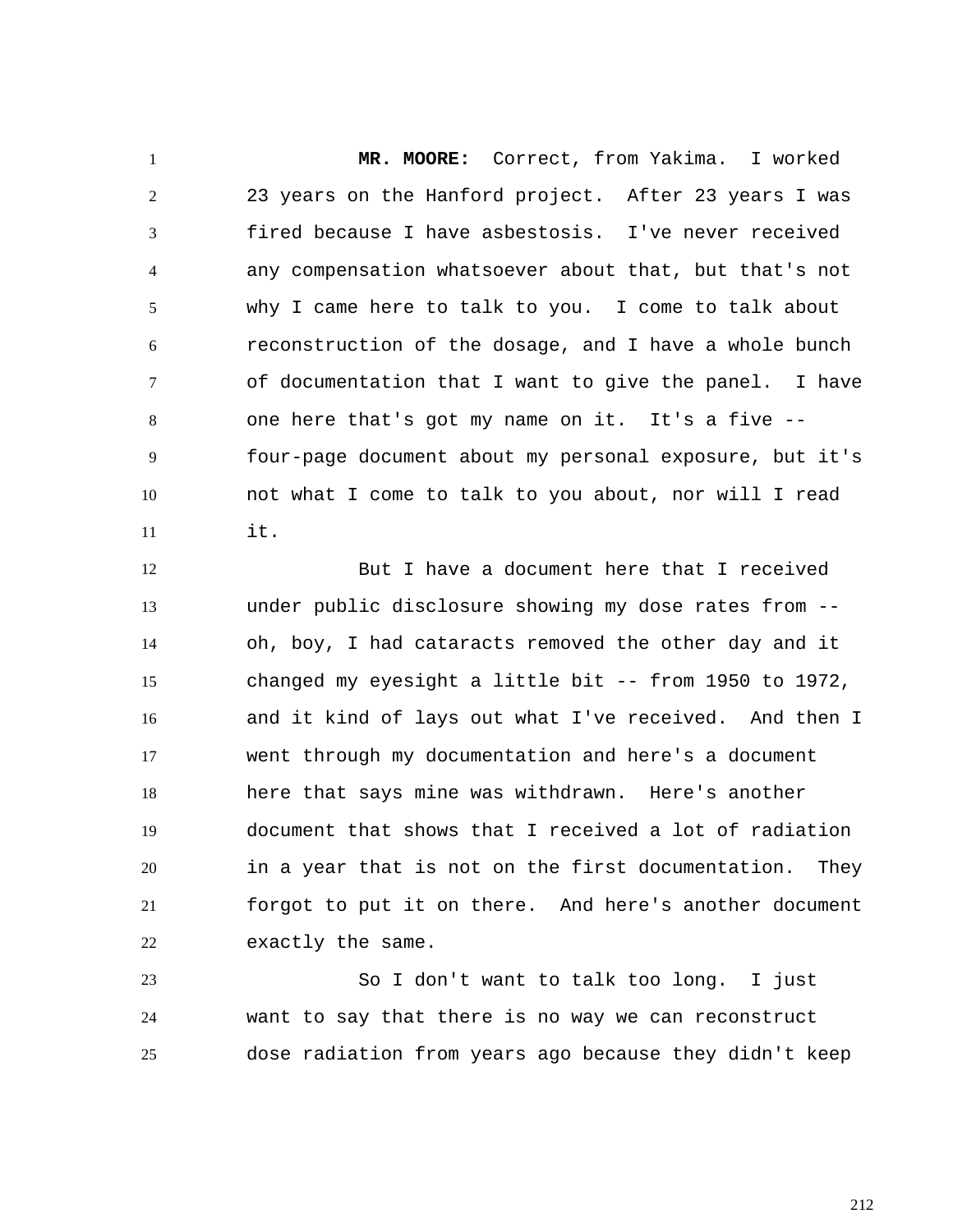1 2 track, nor did they give a damn -- excuse my expression.

3 4 5 6 7 8 9 10 Here's another document from Battelle, says that my documents has been changed, altered. This is kind of one of my favorite ones. It says that I had contamination on my nose in dash five building. I took a shower, changed clothes, and I left the building and the alarm went off. It wasn't on the tip of my nose; I had alpha particles in my nose. That's kind of a good example of what we had to contend with out there.

11 12 13 14 15 16 17 18 19 Here's another document that says that - primary the same thing. It is not on the computer sheet with the dates. Another document, deleted. And here's a nice little document. Remember your weekly radiation dosage that you signed the bottom of each week? A lot of you remember those, don't you? Well, this is not my signature. Somebody forged my signature on this one. So how can we reconstruct something if the left hand doesn't know what the right one's doing?

20 21 22 23 24 25 Here's another one about the same as the other one. So I just wanted to give the panel these documents to go through and look at and tell me if they can figure dose radiation from what we received out there. And I thank all of you, and have a good day.

(Applause)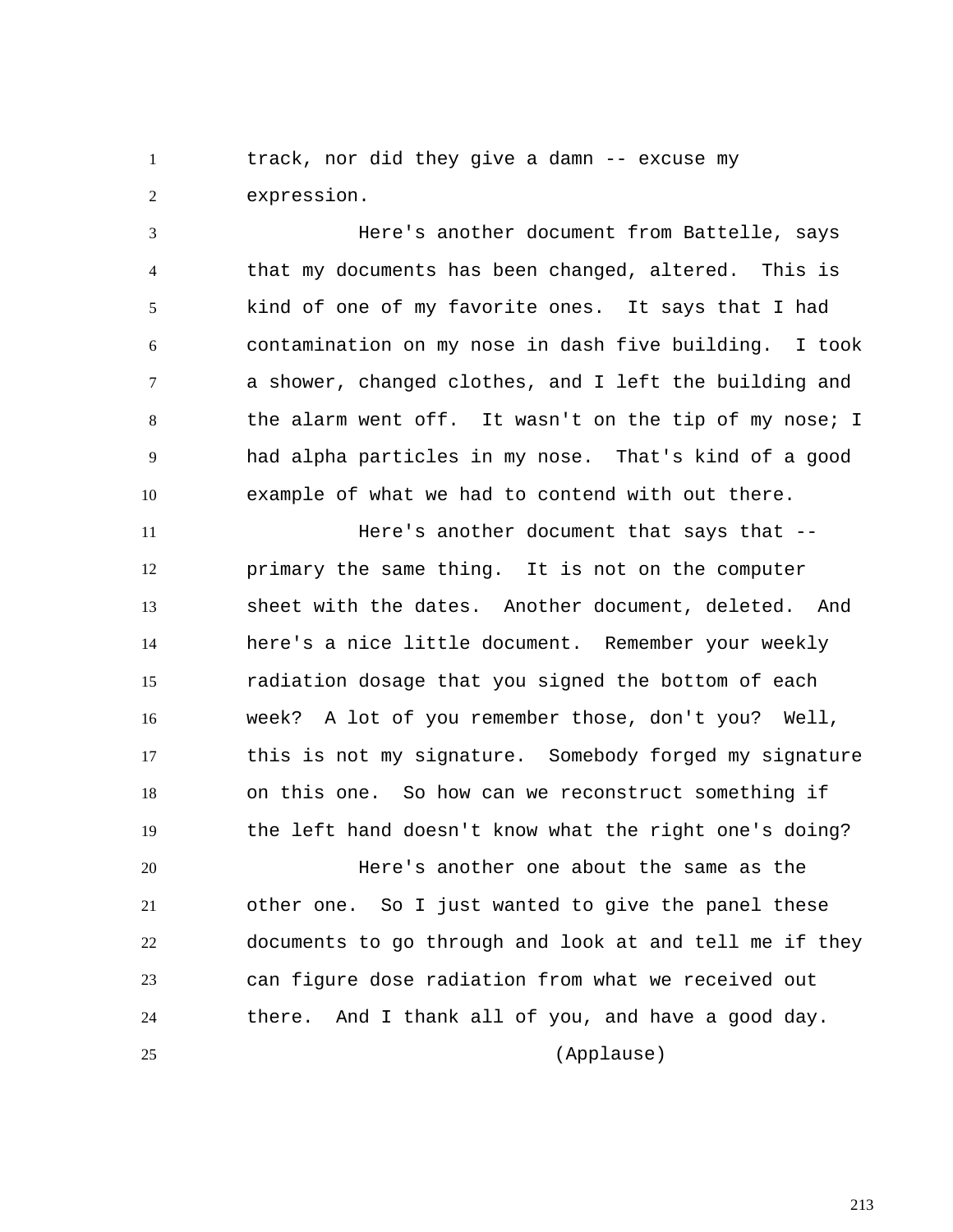1 2 3 4 5 6 7 8 9 10 11 12 13 14 15 16 17 18 19 20 21 22 23 24 25  **DR. ZIEMER:** Okay. Thank you, Charles. Next we have Randy Knowles. Randy's with PACE and -- here in Richland. Randy Knowles.  **MR. KNOWLES:** (Off microphone) I had intended to speak on behalf of Mr. and Mrs. Williamson, but (on microphone) their son's here and I think it's more appropriate that you hear from him --  **DR. ZIEMER:** That would be fine.  **MR. KNOWLES:** -- instead of me.  **MR. WILLIAMSON:** My name's Jim Williamson. I was just writing notes as I heard my name called, so you have to understand I'm not really ready because I didn't know I was going to speak tonight. But I'm speaking on behalf of my mom and my family and my dad's name was John Williamson and some of you know him as Jack. He was hired in 1987 -- 1967 and he worked for 25 years. He retired in 1993, and that same year he was diagnosed with cancer; 1996, a few years later, he also had part of his nose cut off, like the gentleman said earlier with him. And two years after that, he was screened for asbestosis and it was confirmed he had that. And in '99 he was diagnosed with myelodysplastic syndrome and finally myelomonocytic leukemia in August of '99. And I remember -- I mean I vividly remember -- I have four kids and I remember this day with my dad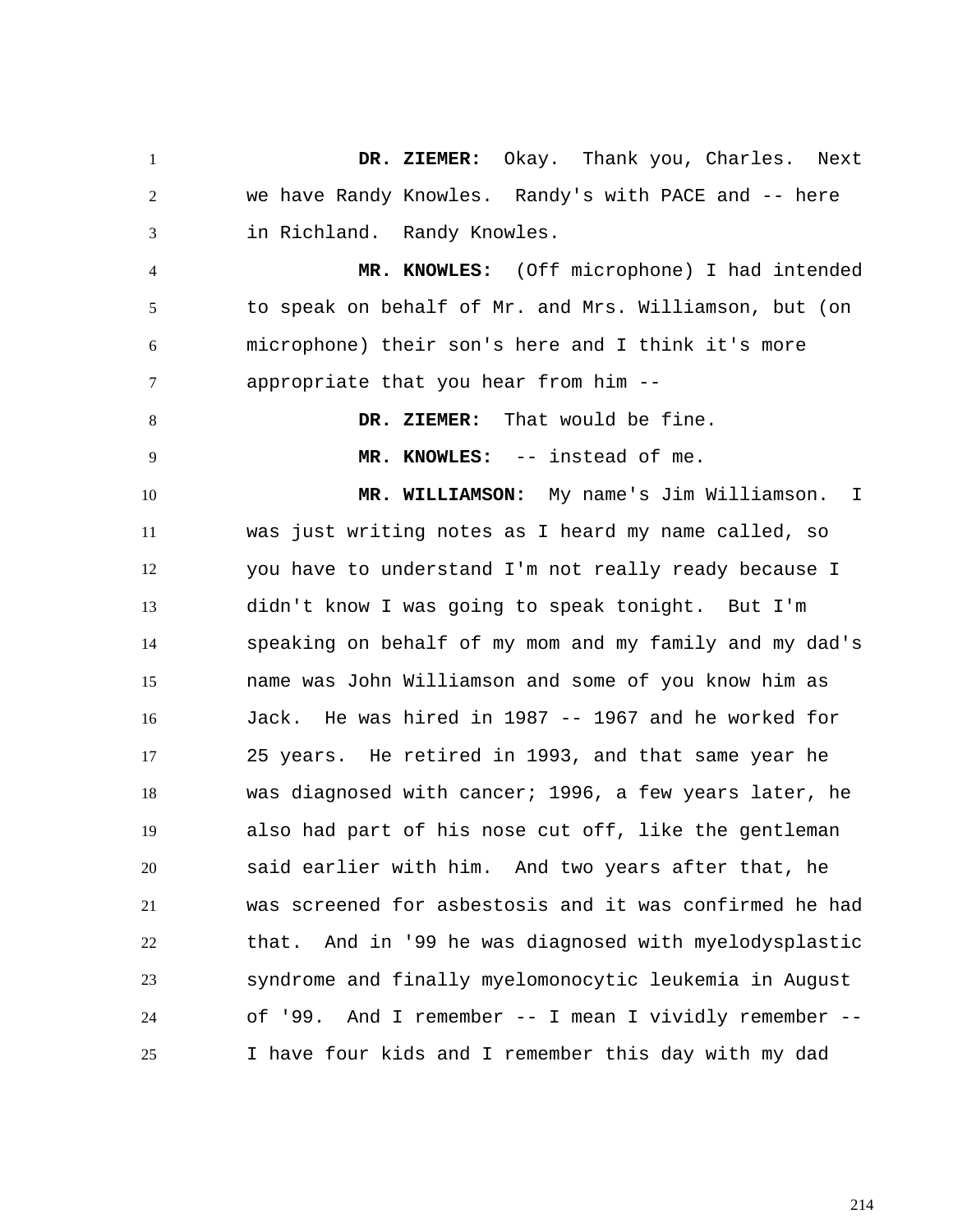1 2 3 4 5 more than I remember my kids being born, but I remember the doctor looking at my dad and saying John, you have a disease -- a rare disease that has no cure. You have one year to live. I mean it was just a -- I replay that many times in my life.

6 7 8 9 10 11 12 13 14 15 16 17 18 19 20 21 22 23 24 25 Again, here's where I'm not quite sure... But anyway, my mom had LNI claim and it was from the State of Washington and it was -- they won the claim with the State of Washington and it was one of the few or maybe the only ones with the Hanford cancer-related cases that has won in the State of Washington, but in - - for the Federal, for some reason, it's -- it's not working, for some -- we just don't understand if -- if it's one of those cases that the state is paying and they're supposed to have some kind of process where the cases that are -- that are easy to process and everything's already done, and  $I$  -- and  $I$  don't even know how many years ago it was, three, four years ago, my mom's still trying to deal with this and it keeps getting backed up or they call her and they're doing a phone interview and my mom doesn't -- my mom's here so I can't say anything bad about my mom, but she doesn't have -- she doesn't have a clue on those kind of questions or the way they're asking the questions. So I teach school and I take off school and I go over and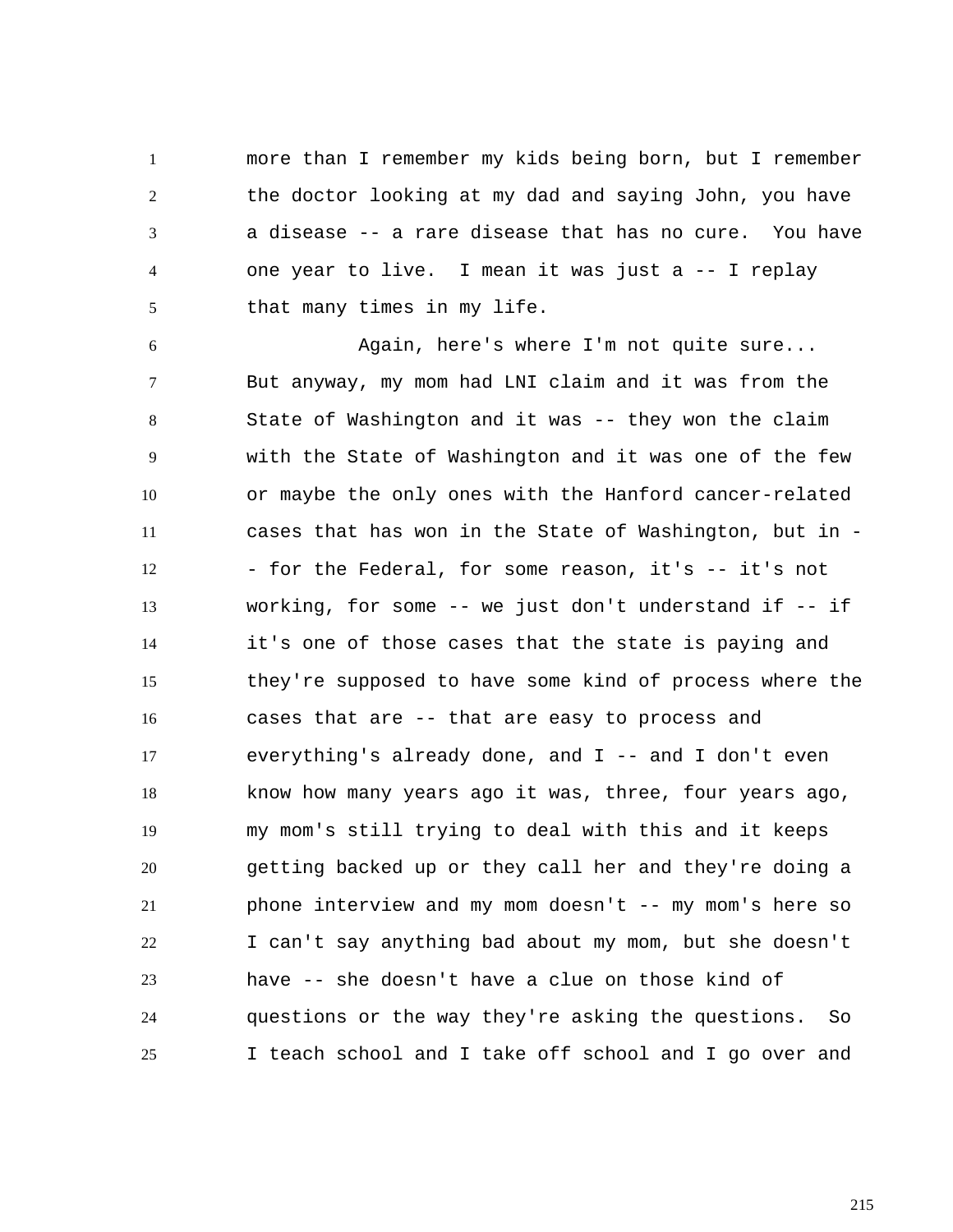1 2 3 4 5 6 7 I try to help my mom with the questions and it's just - - it's kind of unfair -- it's very unfair, and I feel for the -- all of you that are in here that are going through that, that are dealing with this stretched out and stretched out. Again, I -- I don't know what it is, four years, five years -- seems like a long, long time that we're dealing with this process.

8 9 10 11 12 13 14 15 So again, I just -- if it -- to me, if it happened at the State of Washington and they've already gone through and they say yes, it's -- he died of cancer and I -- and then how come at the Federal level it's -- I don't know, we need to check it out a little bit longer and spend another four years. Anyway, it's -- sorry for being unorganized, but I didn't know I was going to be speaking tonight.

16 17 18 19 20 (Applause)  **DR. ZIEMER:** Okay. Thank you very much, Jim. Next we have Ken Staley. Ken Staley, is it? Ken?  **MR. STALEY:** (Off microphone) Here or up in front?

21 22  **DR. ZIEMER:** We'd prefer in the front, if you're willing.

23 24 25  **MR. STALEY:** (Off microphone) (Inaudible). I think maybe I'll talk into this. My name is Ken Staley. I come back here in 1946. I come out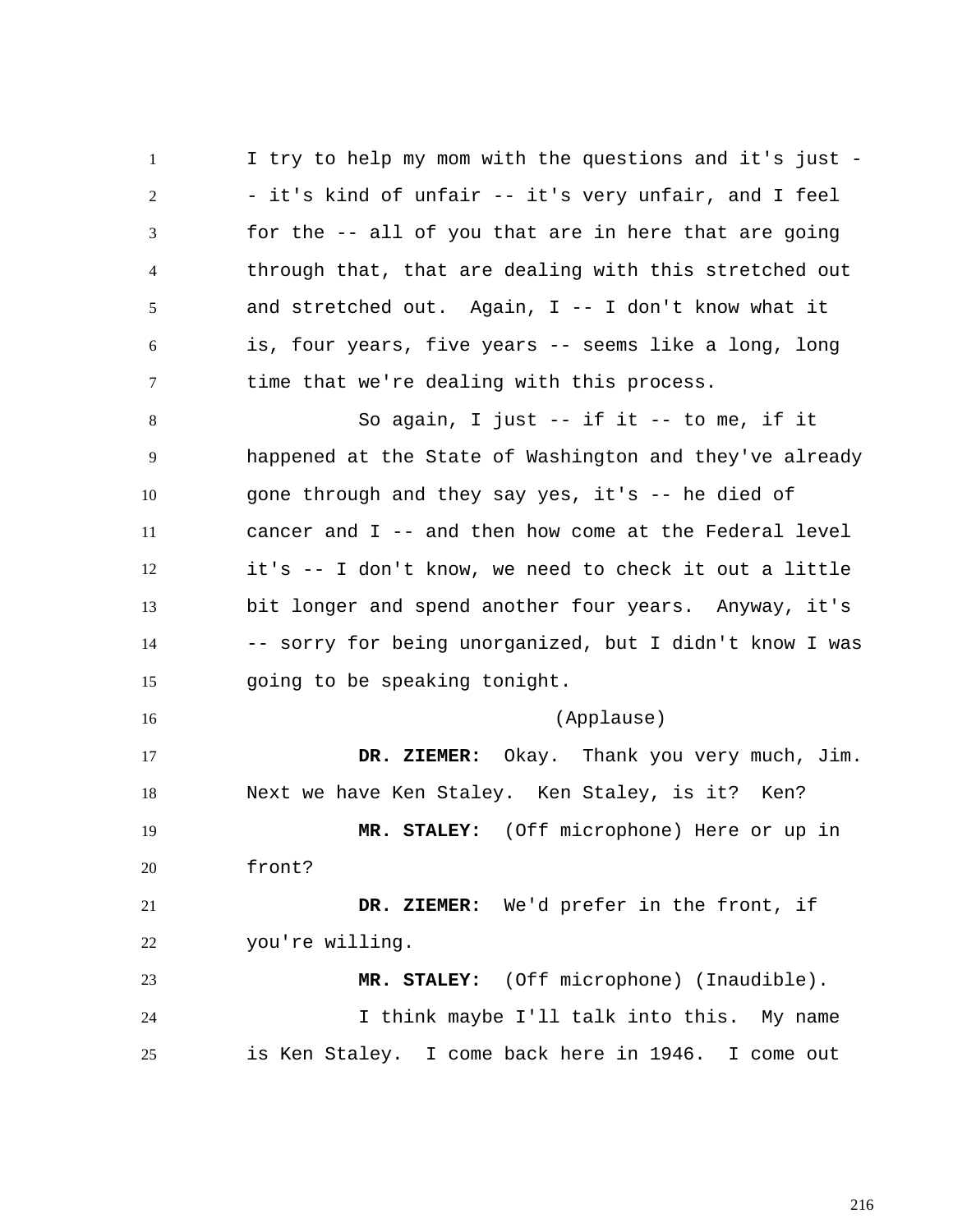1 2 3 4 5 here in the '40's early when they were building Hanford. Uncle Sam knocked on the door and I got hurt in the south Pacific. I come back in '46 and started working at Hanford and there isn't an area out there that I haven't been in.

6 7 8 9 10 11 12 13 And I think probably that I've looked around the room here and seen a lot of people that I know have worked there, but it's very obvious to me that when we first started working out there, you were allowed 300 millirems a week. You were allowed 50 a day or 300 a week. My contention is, no one explained where that 50 went and you were able to pick it up the next Monday, or the next -- the next week.

14 15 16 17 18 19 20 21 22 23 24 25 I understand from my son-in-law now they're allowed only 100 a week. Am I getting to everybody? Well, I'll tell you what. The people have moaned and groaned about these down-winders. I happened to have worked in that 108-B building, the P-10 project. I have four children by my first marriage, '47, '49, '51 and the one born in '53. It so happens that not only me, but my friend of mine's daughter was born the same time in '53 that the down-winders are hollering about this stuff that went up the stack, that beautiful yellow smoke. She's been in a wheelchair over 30 years with MS. Her girlfriend, born the same time, over the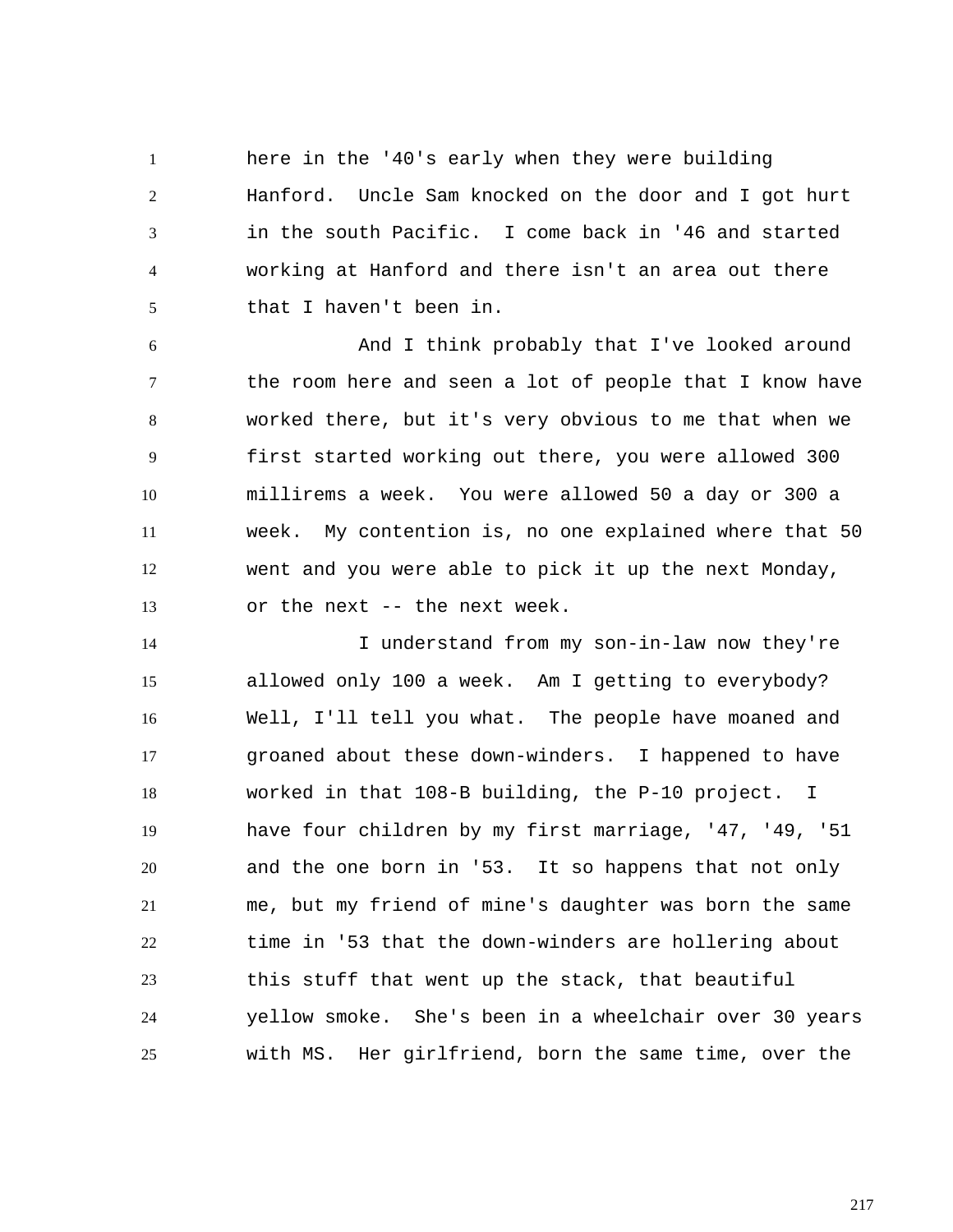same period of time, is in the ground. I have asked several people, did I contribute that to them.

1

2

3 4 5 6 7 8 9 10 11 And this building, this 108-B building that I'm talking about, this other electrician is in the ground, and I went in there. I said Art, what in the world have they got these scales in here for? Well, he said, Boat, he -- my name is Boat, Steamboat. He said they weigh this heavy air before they let it go. I said what the hell they let it go for -- excuse the French. Once in a while I speak French. He said but they weigh it so they know how much they've got.

12 13 14 15 16 17 18 19 20 21 22 23 24 25 Now I know -- I go around the room and I know a lot of these people go around 240 to shortcut over to the coast. They see this beautiful orange-yellow smoke go up the stacks in the 200 areas. What is it? I'll tell you what it is -- contamination off the slugs that they've taken the stuff off them. Where does it go? Out in the prairie. Now they're worried about the deer and the rest of them having it. Well, I wouldn't eat a deer from out there anyway, but my contention is this. This gentleman that's sitting back here that I worked with for years, if you've noticed his beautiful nose -- 1973 he had a speck go up his nose; it took them five hours to get it out. They went in with chemotherapy and burnt on him. It come back on the lobe about a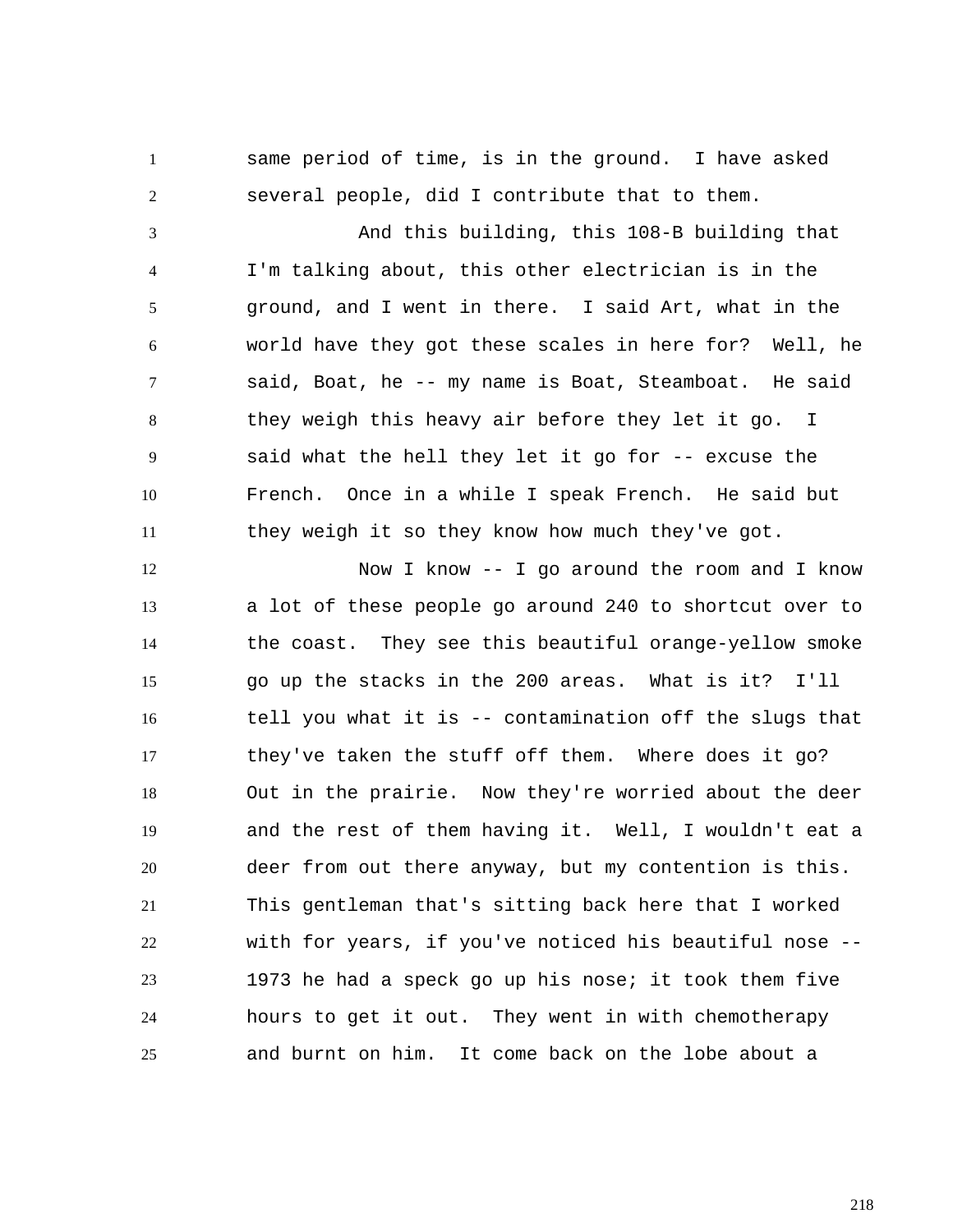1 2 3 4 5 6 7 year later. If you look at his beautiful face, it's going to cost \$40,000 to get it rebuilt. There hasn't been one iota finances to help this gentleman out - none -- whether the Medicare or the -- what will take care of it, but they're not getting off their duff here to help anybody that has been irradiated with this stuff.

8 9 10 11 12 13 14 15 16 17 18 19 20 21 22 23 24 25 I've got beautiful arms here. It's not from the sun. It's from different things that you get into out there. I've never smoked in my life. I have to admit I put them on -- swinging graveyard in the bars once in a while. But security was so tight at the time that this happened in the '50's and the early -- late '40's that five of us had a glass of -- one pitcher of beer down at the old Rec Hall down here, and I happened to be the last one in. This is telling you how tight security used to be. I was the last one in with this little glass sitting there and I said gosh, that's for saving it for me. You better be good 'cause we were about to drink it. I sat down and said see those two fellas sitting at the bar up there? I said yeah. He said that one guy's been shooting his mouth off of what he's been doing out there. And I hadn't finished that glass of beer and he grabbed him bar and he said he's fired, come on.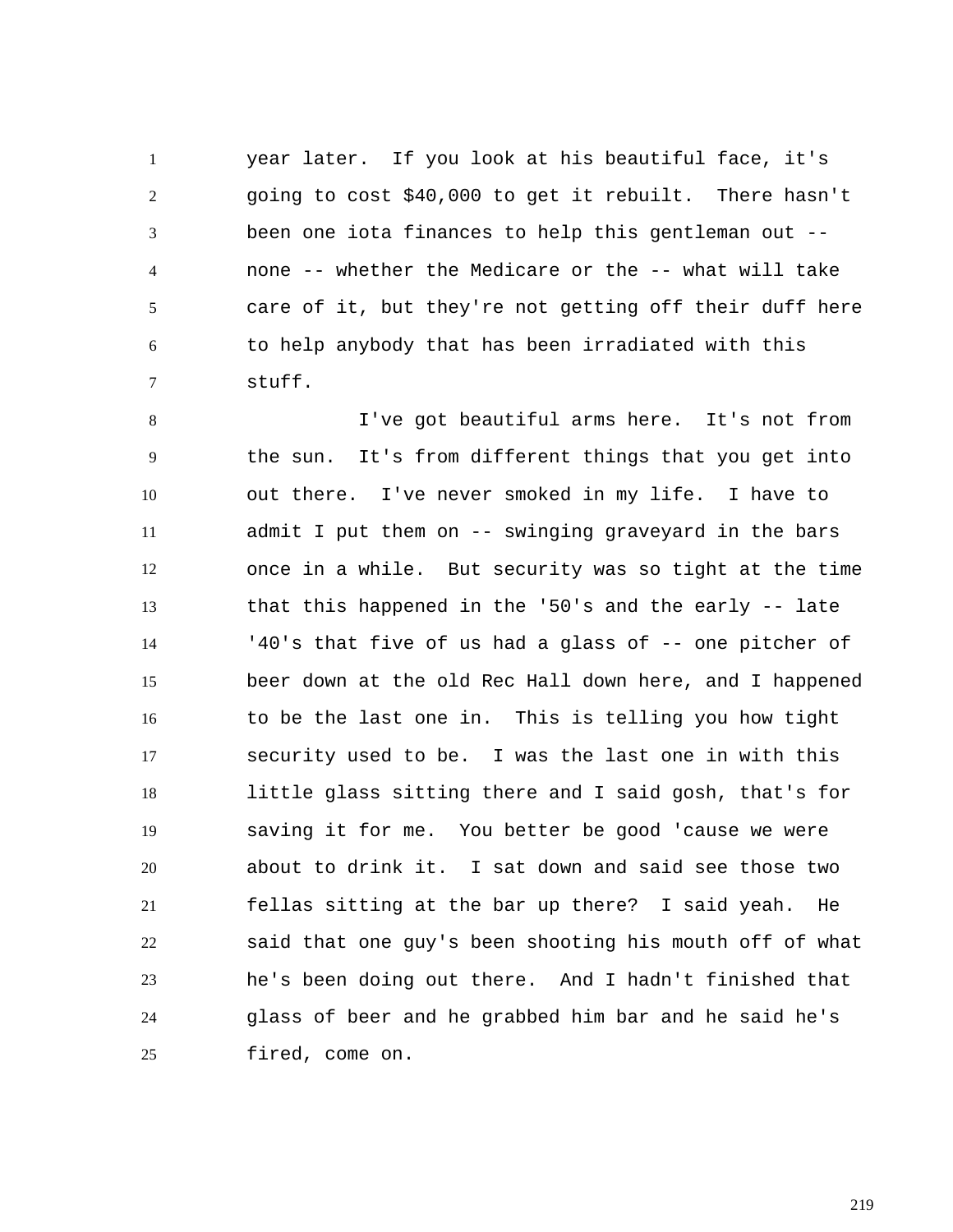1 2 3 4 5 6 7 8 9 Now this is how tight security is and nobody -- and I'm sure around here a lot of them know what I'm talking about, but I know there's a woman didn't want to get up here, used to be my neighbor, and we were interviewed from the State Radiation Department, three of us, Ray Samson, myself and Louise Jahnke. She has pictures of her husband. For the last five years he was dying of radiation poisoning. She don't want to speak.

10 11 12 13 14 15 16 17 18 19 We were interviewed three years ago by *Seattle Times* -- three years ago, Bobby Pittman, Ray Samson and myself. Bobby Pittman had radiation so bad when he come out of that danger zone, they fieldstripped him, scrubbed him and buried the truck. Now I know a lot of you people working out there know what I'm talking about, burying radiated equipment. Before my friend Bobby Pittman died, he was on chemotherapy three times a week. Now if you think that's fun, try it.

20 21 22 23 24 25 I'm not going to get up here and preach because I preach Fridays. I don't know religion preaches Fridays, so I'm going to get down. But I do want you people to know that they're very, very slow in compensating these widows and some of these other people out here, and it's very obvious that somebody is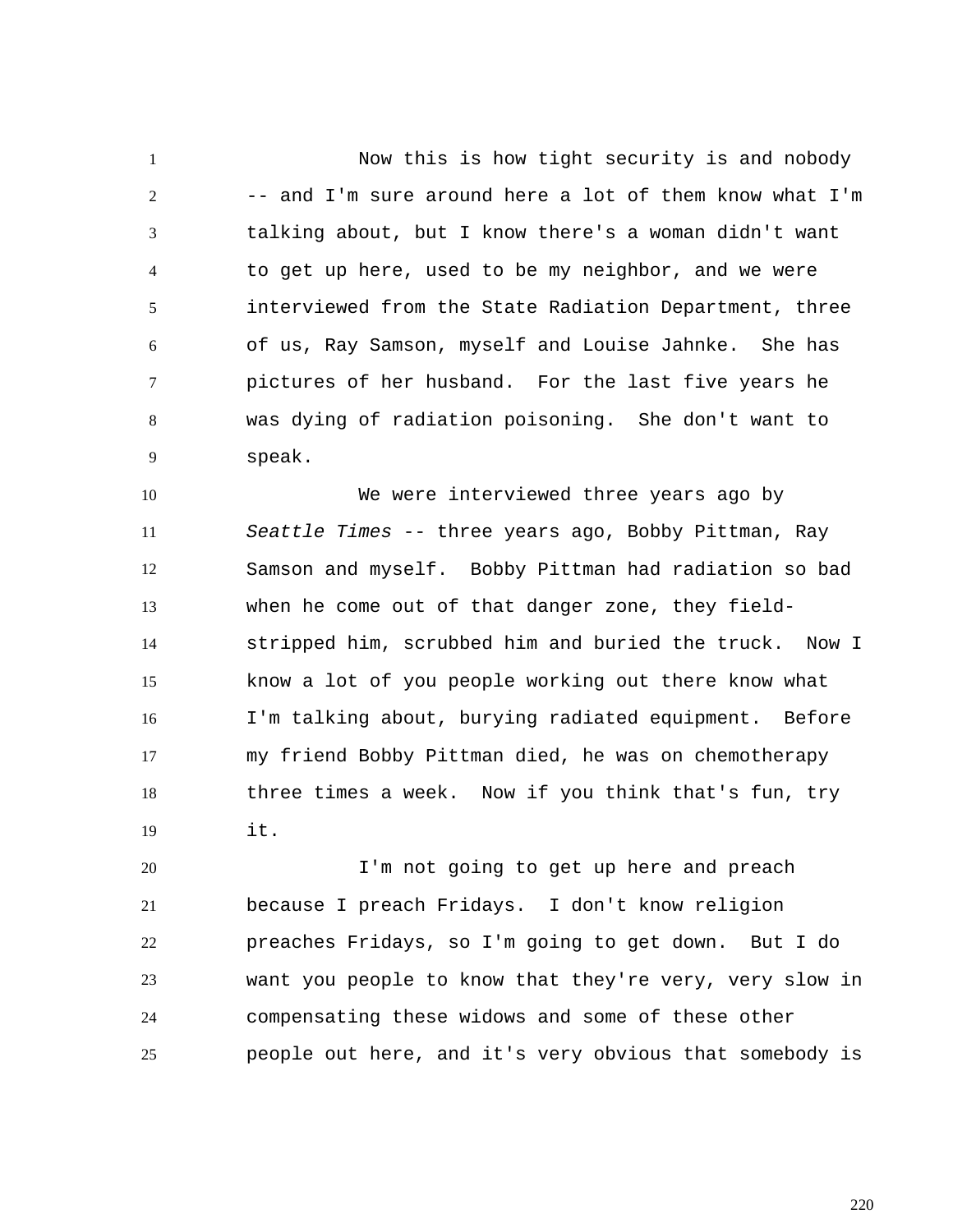1 2 3 4 5 6 7 8 9 filling their pocket up other than taking care of these widows. I have a unit of about 12 or 20 people -- I think it's real close to 20 people -- that we are talking about, widows. I'm looking at a few of them around here. What they're living on? I had one of the people say -- I had to loan this woman \$100 so she could eat for the rest of the month. Is that fair because her husband died of this stuff? Not really, fellas.

10 11 12 13 14 15 16 17 18 19 I've heard this early morning session where they were talking about Paducah, this wave and -- I think I heard, in the whole course this morning, Hanford mentioned only twice. What are they waiting for? These men and women come in here to understand what kind of stuff has been going on out there, and these people at NOSHA (sic) down there or whatever they call it, I don't think any of them -- I don't believe any of them have ever been across that 300 area line toward the radiation and know what they want.

20 21 22 23 24 25 I have a claim number. I have been denied. I had a sample taken out of my arms that are so beautiful, but they took it in the wrong place. It come back benign. My case number's 2398. I've heard nothing but it has been denied. So it kind of makes you wonder, and the woman down there was a little bit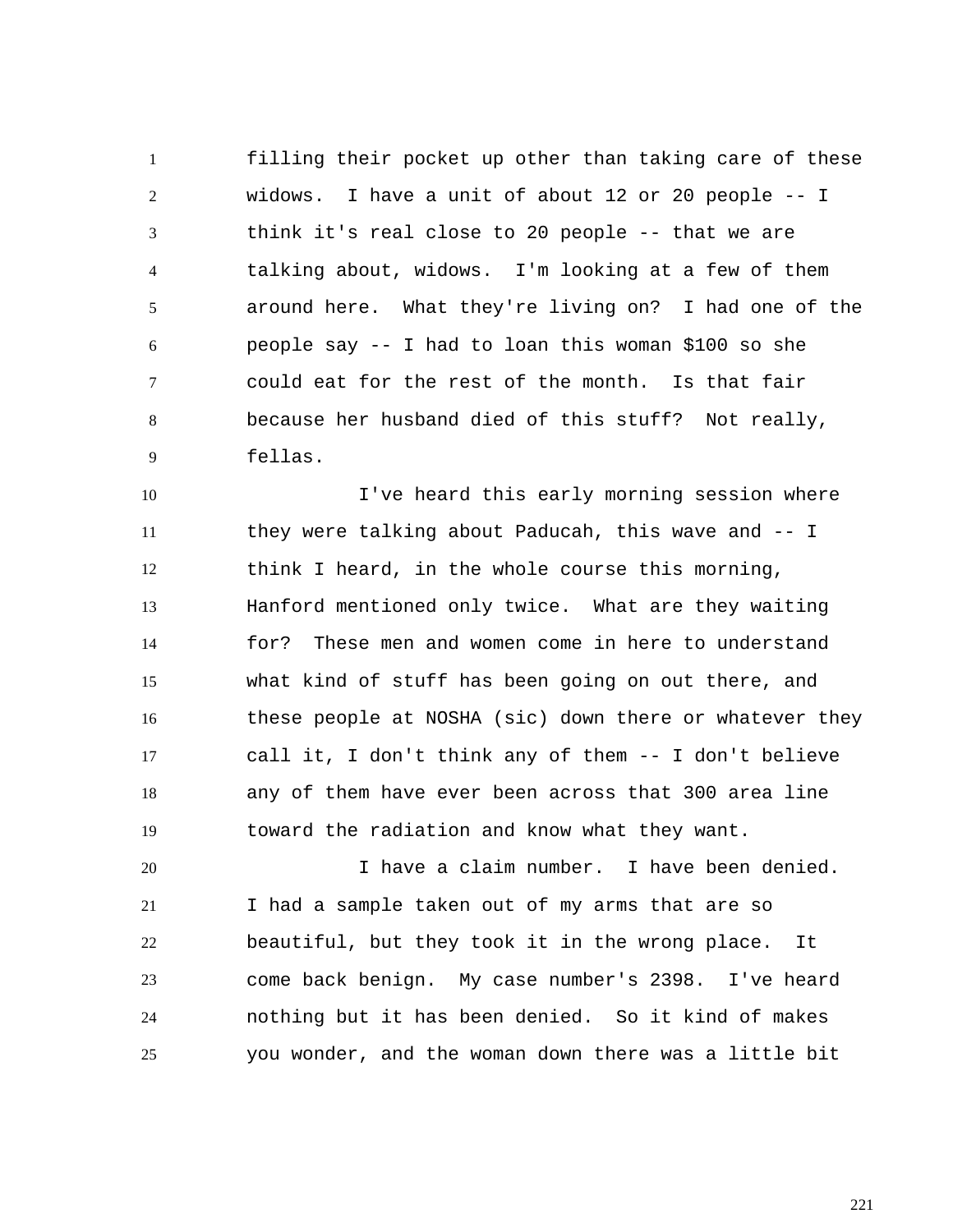1 2 3 4 5 6 7 8 9 10 11 12 13 14 15 16 17 18 19 20 21 22 23 24 25 impudent with me. I said don't worry about it, they still make lawyers, and that's a heck of a way to be. I'm not going to preach anymore because I know there's other people got better stories than mine, and I thank you.  **DR. ZIEMER:** Thank you, Ken. (Applause)  **DR. ZIEMER:** Next I have Michael Henning. Is it Michael Henning? Michael Henning is -- I think that's Henning. Anyone with a name similar to that? Okay, perhaps is not here. Richard Miller, Government Accountability Project.  **MR. MILLER:** (Off microphone) Why don't I pass for now, Dr. Ziemer?  **DR. ZIEMER:** Okay. Donna Beecroft. Donna?  **MS. BEECROFT:** I wanted to make a comment on dose reconstruction. In January of 1943 we moved here. My dad was one of the first people to be a reactor operator out at Hanford. In those early years you probably know that the rods -- the nuclear rods were changed by hand, so whenever the reactor slammed, Dad would go in and put on these white gloves and white suit and go in and take these rods out and they were disposed of. The gloves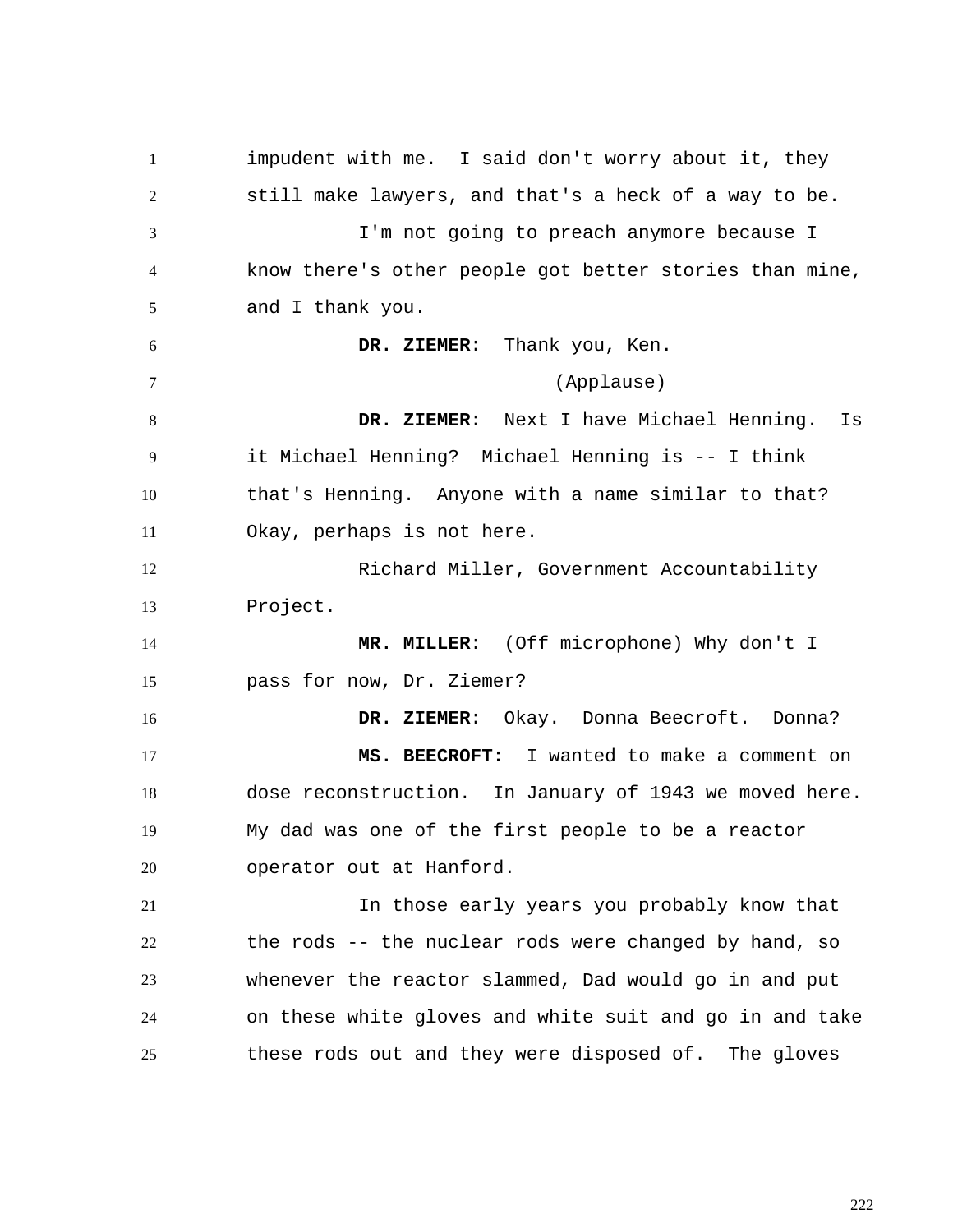1 2 3 4 came off and went into a big bin and the white suit went into a big bin, and all of the beautiful equipment like pliers and wrenches also went into a bin and everything was buried.

5 6 7 8 9 10 11 12 One time one of Dad's coworkers tried to sneak a wrench home in his lunch box and was fired immediately. And my dad was not a person ever to take anything that didn't belong to him, but he thought that was so severe because I don't think in those days they understood anything that they were up against. This was -- this was fun, it was wonderful, it was exciting and we loved living here.

13 14 15 16 17 18 19 20 21 22 23 24 25 We didn't come and ask for this money. I was approached and asked if we would apply for it, and I feel like we have not been treated well and we never asked for it. My dad worked -- when the reactors went down, sometimes Dad worked three shifts in a row, and they were -- they had a limit, and I don't know if it was seven minutes or 12 that they were supposed to be inside the reactor, and the -- but -- and then Dad would come out -- seven minutes, and Dad would come out and take off his gloves and his suit and put it in the bin that gets thrown away and put on a new suit and new gloves, and go back in again. And he wasn't supposed to do that, but they did it over and over because when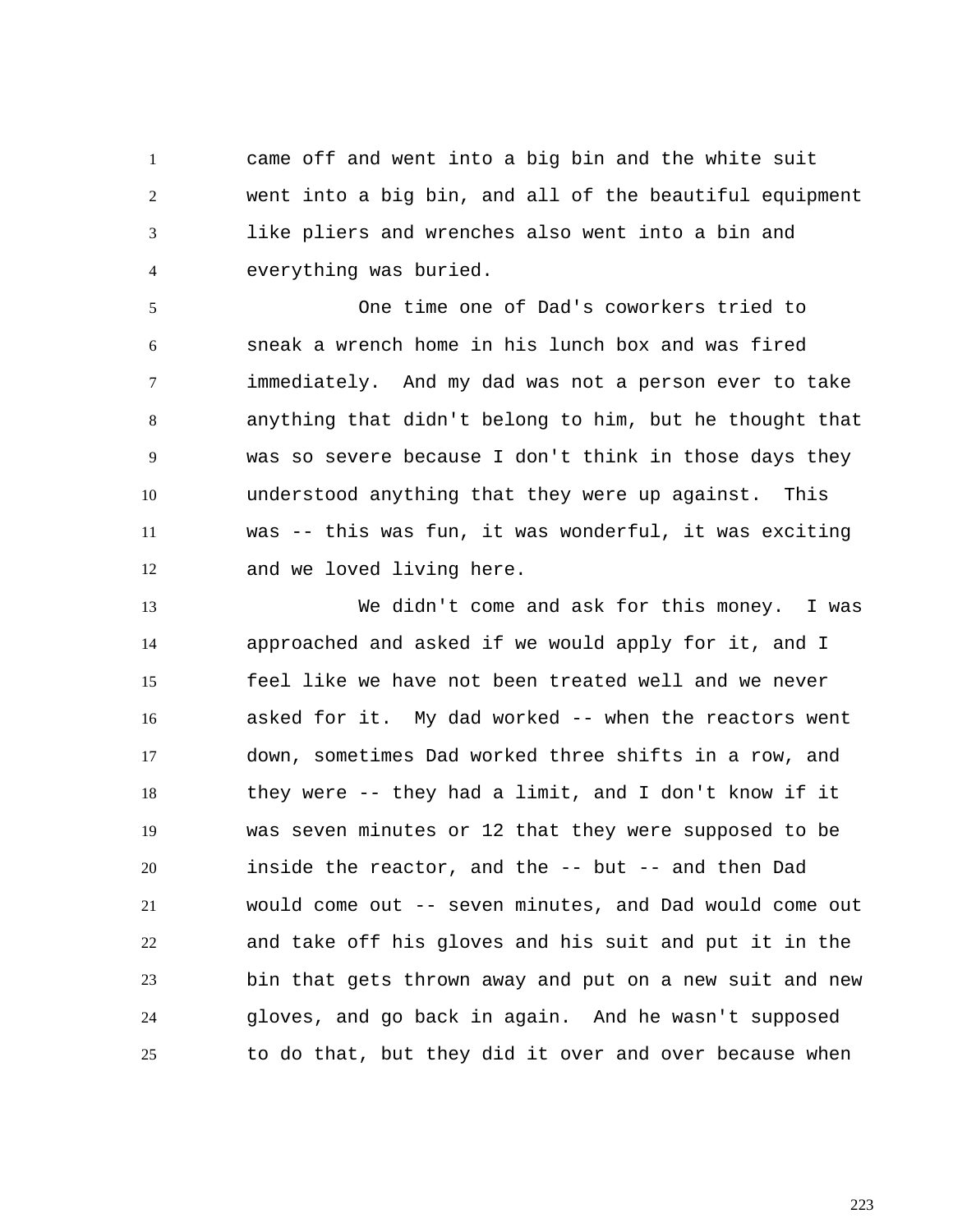1 2 3 that reactor went down, you didn't say well, my time is up. You know, you kept on working, and they kept on working and a shift -- back-to-back shift.

4 5 6 7 8 9 10 11 12 It's the first time Dad ever heard of a TV dinner. They had these dinners and they'd just heat them right up and it -- it was fun, it was exciting. He liked it. And he didn't know that he was getting sick, and some of his friends died. The first one was Jack Spadey and another one was Earl Sealey, and I happen to know them because -- I mean I knew them personally, and so -- and I'm sure a lot of others did, too.

13 14 15 16 17 18 19 20 21 22 23 24 25 Anyway, now when  $I$  -- I call, they tell me well, we are looking at -- this is ten months -- ten months Dad's been in dose reconstruction. We're in dose reconstruction, but I'm wondering, you know, how in the world are you doing dose reconstruction when Dr. Charles Moore who spoke to you, his record's from 1950 to 1976, and do you think they did a better job in record-keeping back in 1940? Let's see, 1943, that's when Dad started working, before they even had robots to change those rods. He was changing them with his hands. And you say you're going to do -- Dad knew what he was doing was illegal. He wasn't supposed to be taking that -- he'd -- he'd go on the geiger counter,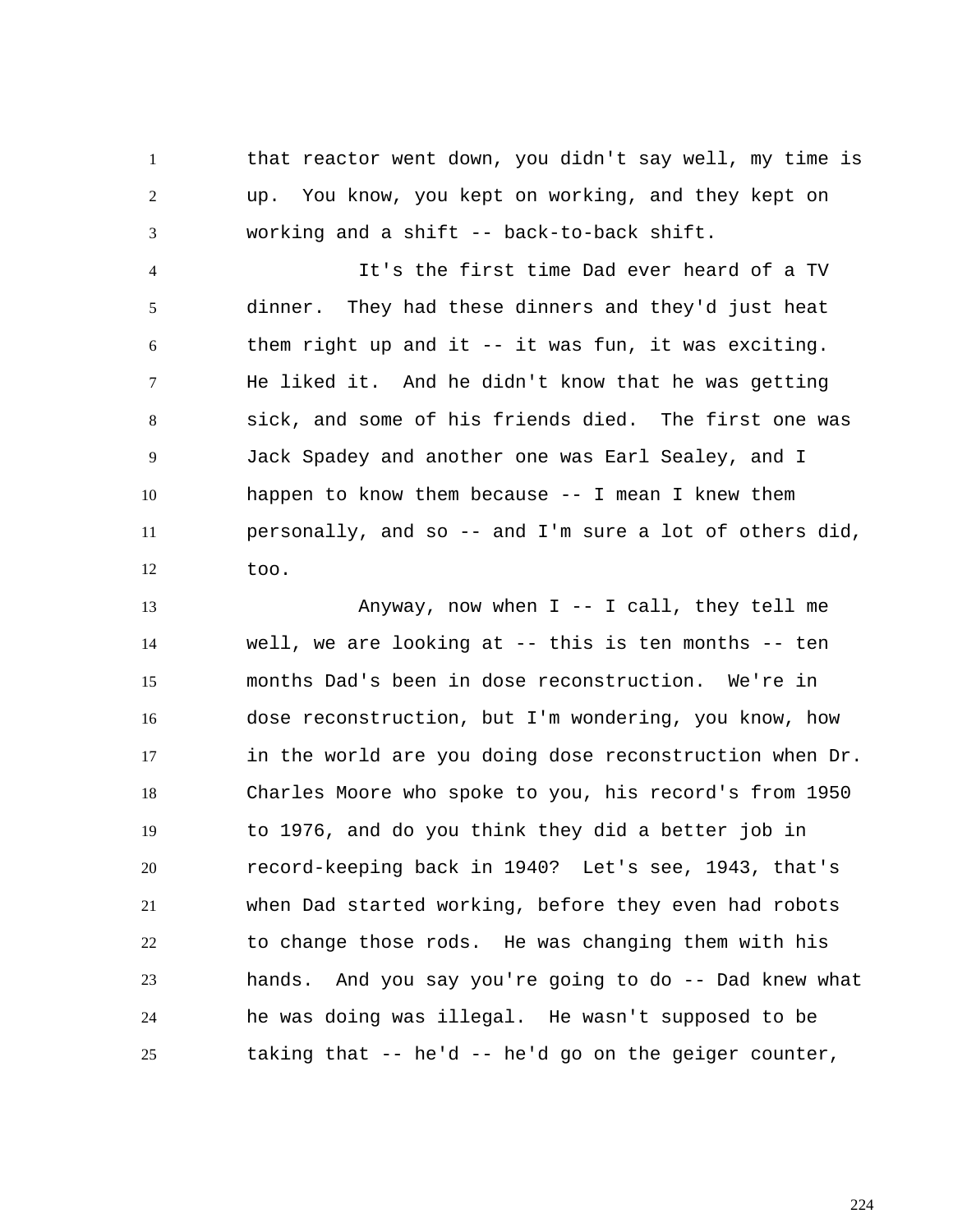1 2 3 4 it'd tick -- when it ticked so hard that he couldn't make it quit ticking by showering and scrubbing and soaping, when he didn't quit ticking, then he didn't go back in anymore. But he came home like that.

5 6 7 8 9 10 Now I don't want you to think we're a pitiful little family, because we're not. And we are proud of what my dad did and we're proud of him. We're proud of Hanford. We love it and we've enjoyed our lives here. It cost us to be here, but it's worth it. But this wasn't just Dad.

11 12 13 14 15 16 17 18 When he comes up with bladder cancer, he had years of chemotherapy, changed his personality, it's taken a toll. I have three brothers and all three of them have thyroid problems and have had to have -- one of them's had the thyroid removed, maybe two. My only sister had breast cancer. My mom died of cancer. I seem to be the only one who made it just great, but anyway, the dose reconstruction, that's my point.

19 20 21 22 23 24 25 I don't think it's honest or fair to say you're going to do dose reconstruction. You can't do dose reconstruction. They didn't keep those records, and you know they didn't write down when the dosimeter had a higher number than was legal. They didn't write that down. They wrote down something that was legal. And why is it that DOE has recognized that it's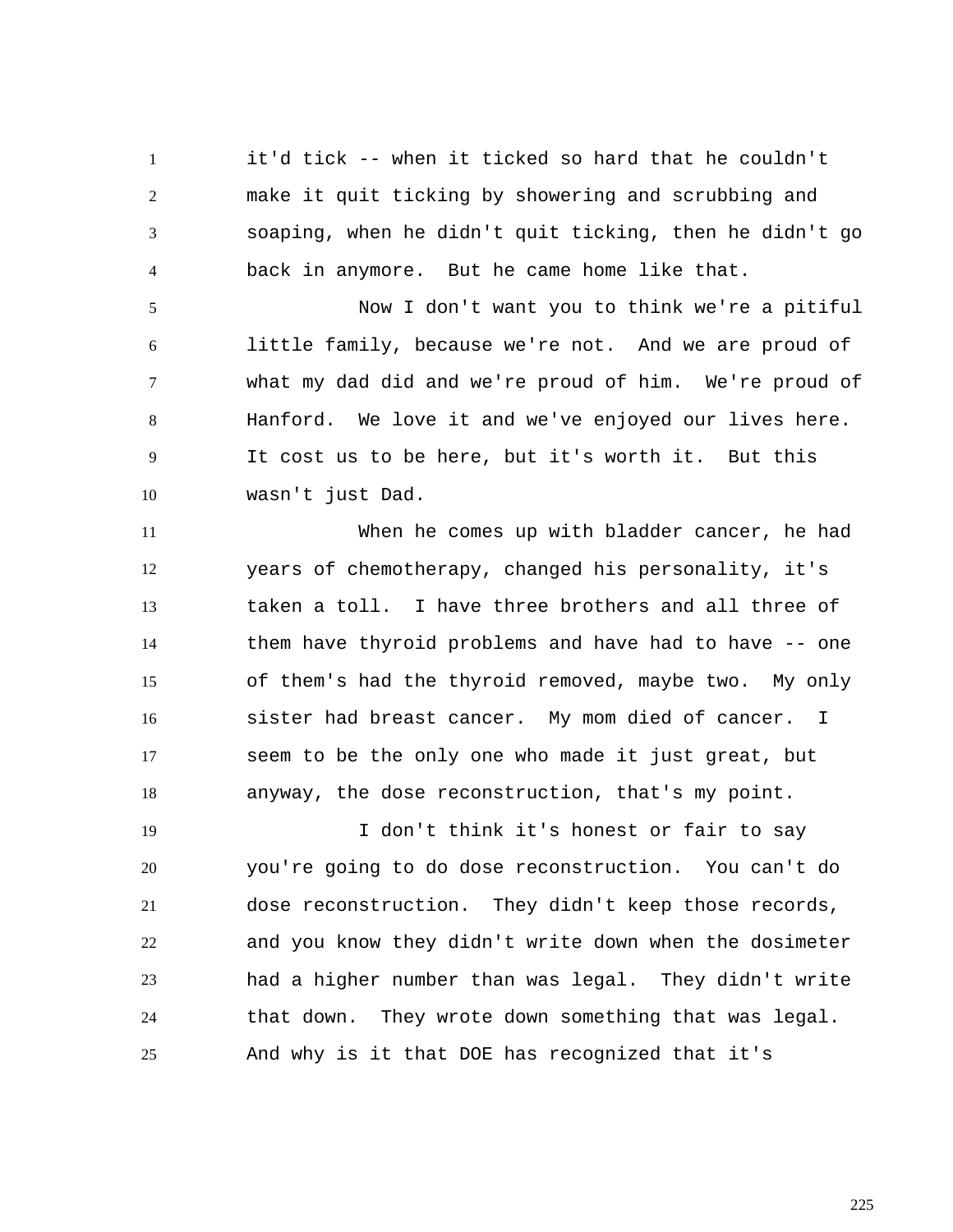1 2 3 4 5 6 7 8 9 10 11 12 13 14 15 16 17 18 19 20 21 22 23 24 25 impossible to do dose reconstructions at other sites, but not at Hanford? I don't think it's fair. We didn't ask for the money. I was not -- I was contacted. I didn't come and ask for it. But now that it was offered, and it's been what, nearly three years or -- over -- well, and -- and as far as I know, there isn't anything's been done on it, and it seems like it's a dead end. And I appreciate the opportunity to speak to you. (Applause)  **DR. ZIEMER:** Okay, did Michael Henning come back to the room? Yes.  **MR. HENNING:** My name is Mike Henning. I've worked out there since 1978 and -- **UNIDENTIFIED:** (Inaudible)  **MR. HENNING:** My name's Mike Henning. I've worked out there since 1978. I've worked pretty much every building that's there. I was working as a QC inspector, inspecting pipes they broke and everything else, and going in the tank farms and doing that sort of stuff. And I have had my reconstruction done. I filed it in 2001, December 2001, and they came back and said that I had so many rem and that it was less than the 50 percent required. Well, they didn't say what the 50 percent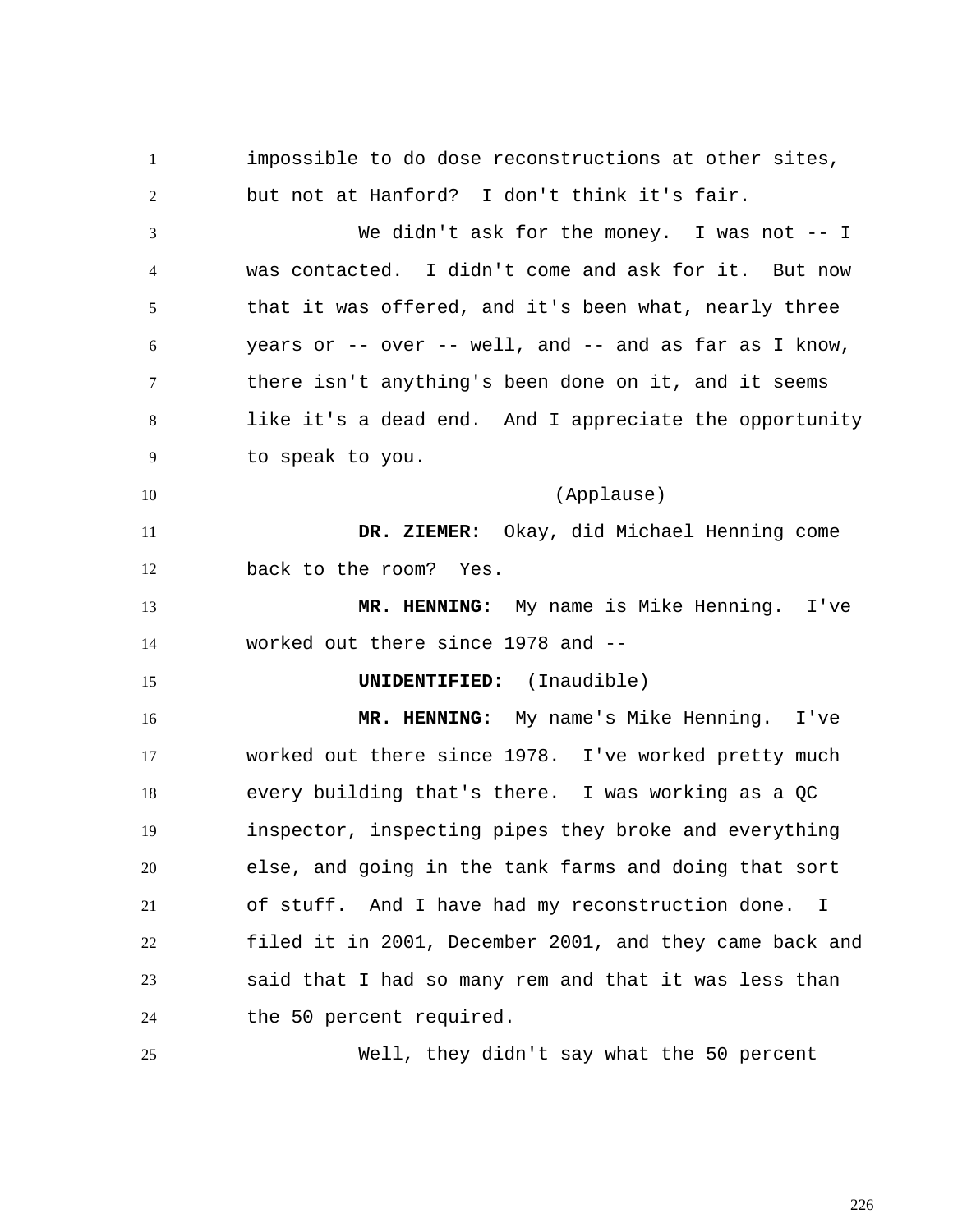1 2 3 4 5 6 7 8 9 10 11 12 13 14 15 16 17 18 19 20 21 22 23 24 25 required was, where it had to be five rad or 50 rem or whatever it was supposed to be. They didn't never tell us -- tell me in the letter or anyplace else that I know of what that criteria is. And where do they come up with this criteria, pull it out of their hat? I don't know. They don't tell you that, either, where they got these criteria for making these -- for rejecting you or whatever. And  $I$  -- I've had lymphoma cancer five or six years ago -- six years ago, and it hasn't come back again, but I don't know whether it will. You have people ask you whether or not you're clear from the cancer. Well, I was clear before I got it, so I don't know. So I just -- I think they need to inform people a little better about what criteria they're using and where they got their criteria and give - like I said, they said I didn't meet 50 percent. Well, what was 50 percent? I don't know. So thank you very much. Oh, and I am glad you guys are here. (Applause)  **DR. ZIEMER:** Thank your very much. Your comments are noted. The issue of communicating is one that we hear fairly regularly and it's something that is certainly being worked on.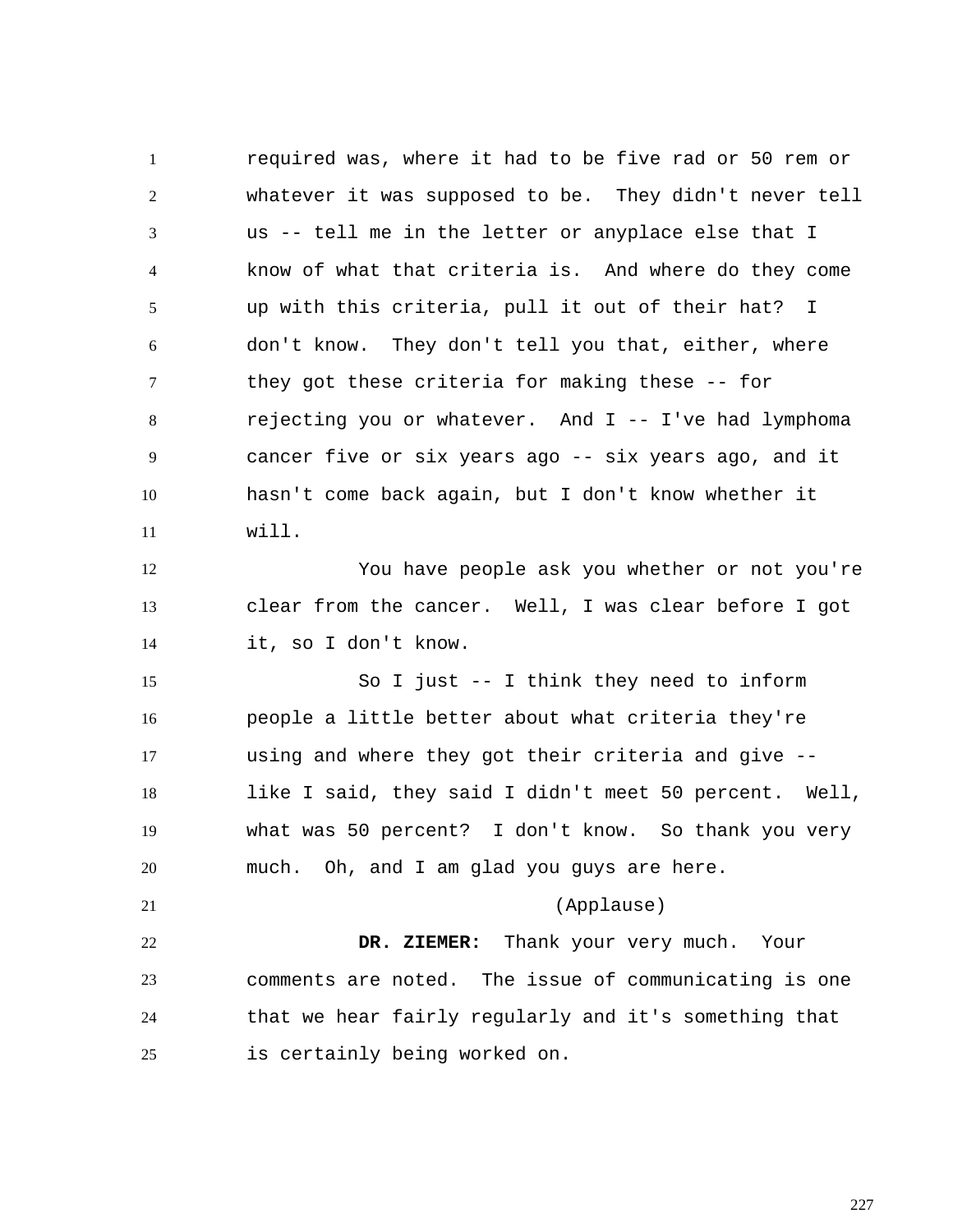1 2 3 4 5 6 7 8 9 10 11 12 13 14 15 16 17 18 19 20 21 22 23 24 25 Let me ask if there are any other individuals here who did -- who did wish to speak but did not get an opportunity to sign up on the sign-up sheet? Sir? Please. We have a little time, so we can take additional... **UNIDENTIFIED:** (Off microphone) (Inaudible) gentleman says he signed up and he hasn't been asked to speak yet.  **DR. ZIEMER:** Am I missing a -- I may be missing a sheet. Please go ahead, sir, and we'll -- we have time, we'll get you next. **UNIDENTIFIED:** Well, I want you to know I'm only 86 years old. I came here to Hanford in 1944.  **DR. ZIEMER:** And give us your name, for the record, please.  **MR. SHATELL:** Charles W. Shatell.  **DR. ZIEMER:** Thank you.  **MR. SHATELL:** And I came here with the DuPont Company, but as far as radiation work is concerned, I wasn't involved in any until 1948, and from 1948 I worked for the Jones Company and -- or the contract under Jones, and we did radiation work for all the reactors. And so finally with -- well, I ended up with cancer. And in 1978 we used 400 men -- 400 exposure - radiation exposures of 400 men in 100-N when we were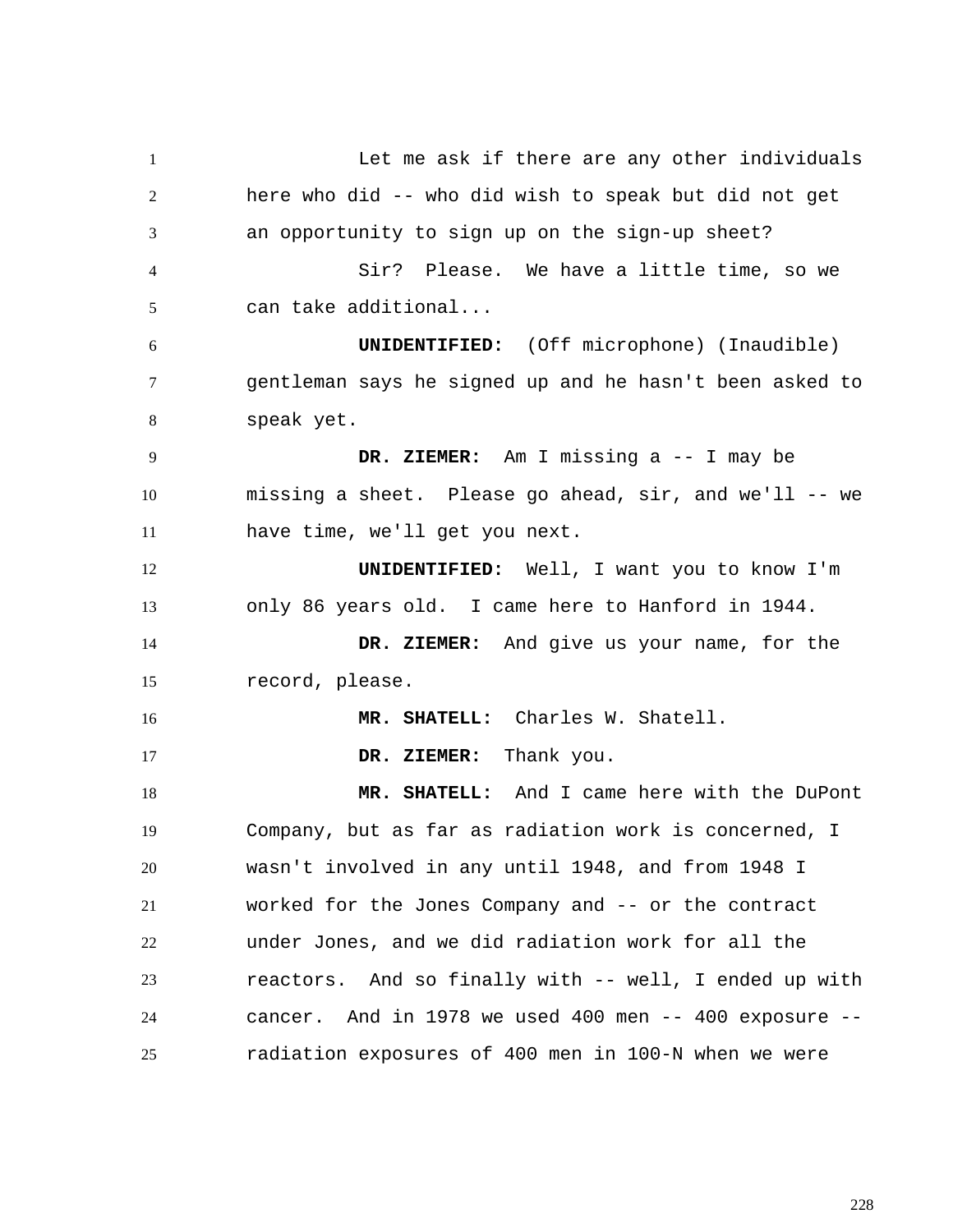1 2 3 4 5 6 7 8 9 10 11 12 13 14 changing all the valves out. And of course now everybody thinks this film you've got on your badge was -- tell you how much radiation you took, and that is not so 'cause most of the times that we worked in 100-N on all those valves, it was beams from material that was in these valves. And a lot of -- well, I quess that when the fuel elements had a rupture and then those  $-$ - those partly  $-$  is  $-$ - gets into the valves and you get a beam from them, and that's what you get most of your radiation from was the beams from ruptured fuel elements and whatever. And I don't know how many times I've talked to people since I've been in this cancer business, and they think this film badge on here tells you how much you get. Well, that's not so.

15 16 17 18 19 20 21 22 23 24 25 Well, anyhow, in 1978 we did all this work out here at 100-N. And as I say, we used 400 -- the exposure of 400 men. And right at the last of the valves, we run into cobalt 60. I don't know whether - how many of you know about cobalt 60 or not, but anyhow, we had a rupture -- fuel element, evidently - and we had a valve that read 550 R, which is pretty - pretty rough. And that day that we run into this valve that read 550 R, everybody left. And you couldn't blame them. All the engineers and everybody that we - was taking over the thing, they all left. They didn't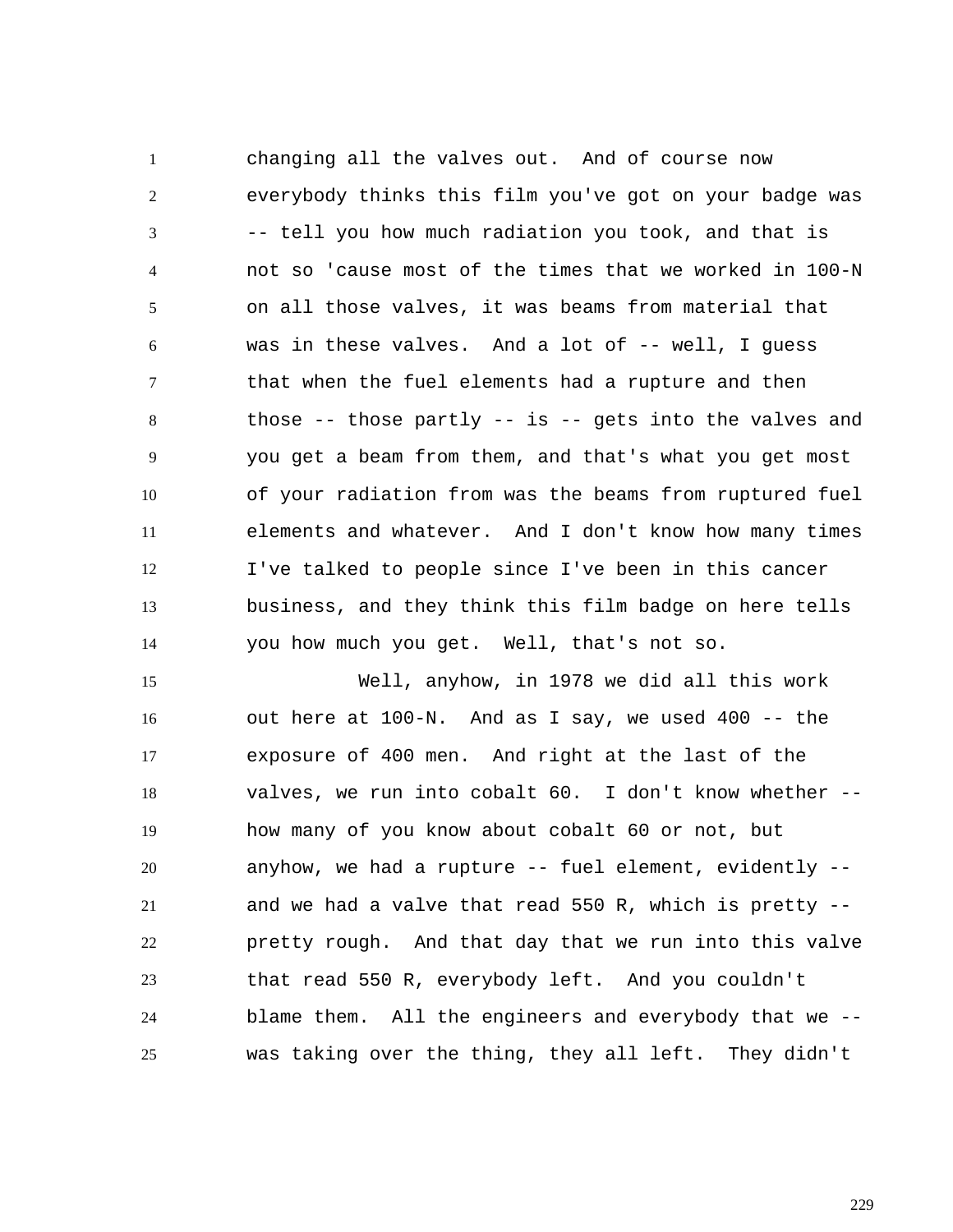1

want anything to do with 550 R.

2 3 4 5 6 7 8 9 10 11 12 So we -- when we took the contract from Jones to do these valves, we anticipated that we might run into some high reading radiation, and so we built boxes -- lead-lined boxes, even up to the point of threequarters of an inch thick of lead -- that when we cut a valve out we could put it in that and then you could handle it. But this cobalt 60 -- and I didn't know that they was even using cobalt 60 as a fuel element, but I guess they were. So we run into this valve that was reading 550 R and so what do you do? You can't even get close to it.

13 14 15 16 17 18 19 So the plumbers and the fitters are the ones that had jurisdiction over these valves. We had decided that we would take 300 MR per week. That was it. And anybody caught going over that amount on their own, like putting their things in their hip pocket or whatever, they would get fined \$1,500, so most of them -- nobody ever went over it that I know of.

20 21 22 23 24 25 And so I know that I was one of the -- I was the general foreman over the group and any time we had something that was reading 550 R, I wanted to be damned sure that somebody didn't do something wrong, so I went with them all the time whenever we had something that was -- reading that hot. And so I happened to be -- I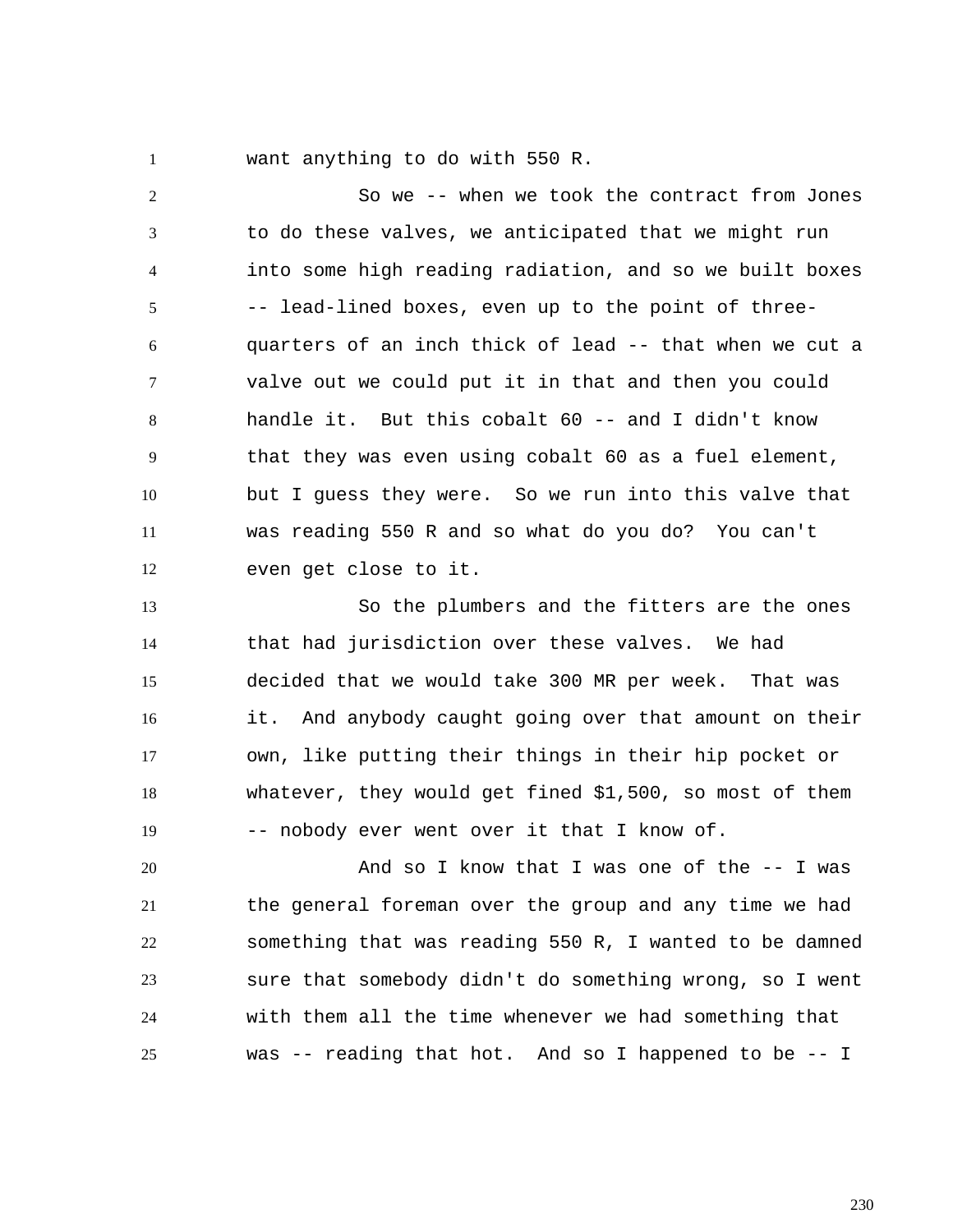1 2 3 4 5 6 7 8 9 10 happened to be one of the people that did one of the operations that -- we decided how we were going to do it and got it all set up to take this valve out. And we got young -- agile young fellas. The boy that could go by the valve and put a choker on it in three seconds -- he had three seconds. In three seconds you would get 300 MR. He had to do it in three seconds, so he did it. And I know I was up above with a electric hoist with a hook hanging down and he hooked the choker onto the -- onto the electric hoist.

11 12 13 14 15 So anyhow, then the welder that cut the bolts, he had a cut torch with a six-foot handle and he was able to take his 300 in one minute, and he cut the four bolts -- cut the nuts, the bolts off, then they dropped out.

16 17 18 19 20 21 22 23 24 25 In the meantime, we had this valve hoisted up, pulled the pipe apart and whatever and we hoisted the thing up. And the job that I did was nothing. I put a plastic bag over the valve as it come up through the floor. And -- because if that particle that read 550 R dropped out on the floor, you'd been in a hell of a shape, so that's what I did. And I put that -- that plastic bag on the valve, and it come right up by me and I had three seconds to do it, and I did it. And so two years later, that's when I found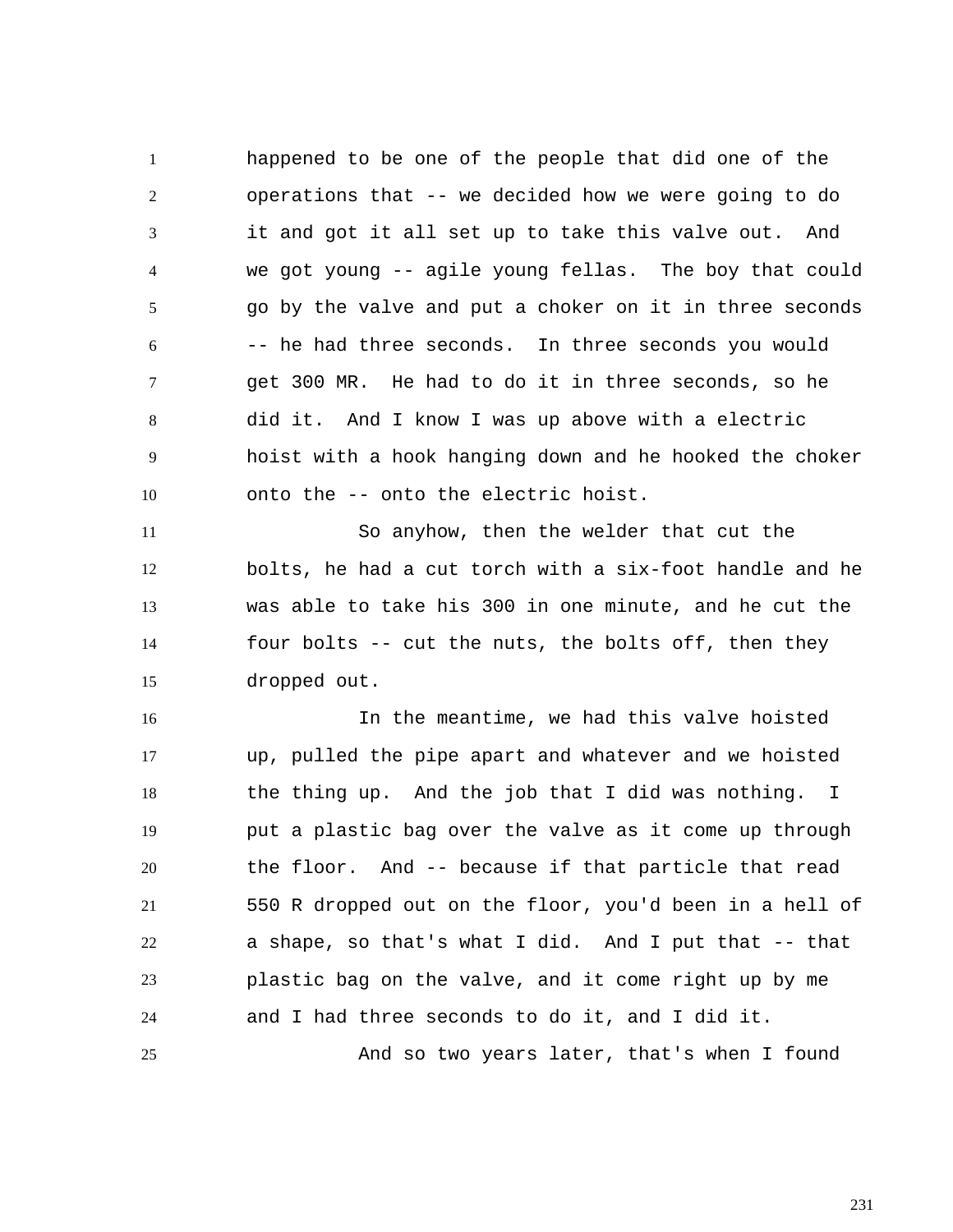1 2 3 4 5 6 7 8 9 10 out when I had a four plus four cancer in my prostate, and it was really -- I'd never had any cancer before or anything like this. I've been a pretty healthy guy all the way down the line, so anyhow, when this new urologist come in, he got a bunch of new equipment and he -- he found this -- with the biopsies, he found this cancer on my prostate and it was four plus four. Now I don't know whether -- how many of you know what four plus four means. They told me that five plus five would kill you, so it was -- pretty hot thing.

11 12 13 14 15 16 17 18 19 20 21 22 23 24 25 So anyhow, now I signed up for this deal for the Hanford setup, and when I signed up for it of course they needed all this information. The Jones Company that I was -- worked with, every day that anybody worked on any of our radiation, we had a log book that was fixed up every day and wrote down exactly what everybody did, how much radiation they took and location and everything. The reason we did that was because we got sued two or three times for people saying they did this and did that -- just like your down-winders or whatever now that stuff drops into you out of the sky. But anyhow, those log books, when I left there we had a whole filing cabinet full of them. And Jones Company, when they left out there, they give them to DOE and brought them down here to DOE. If they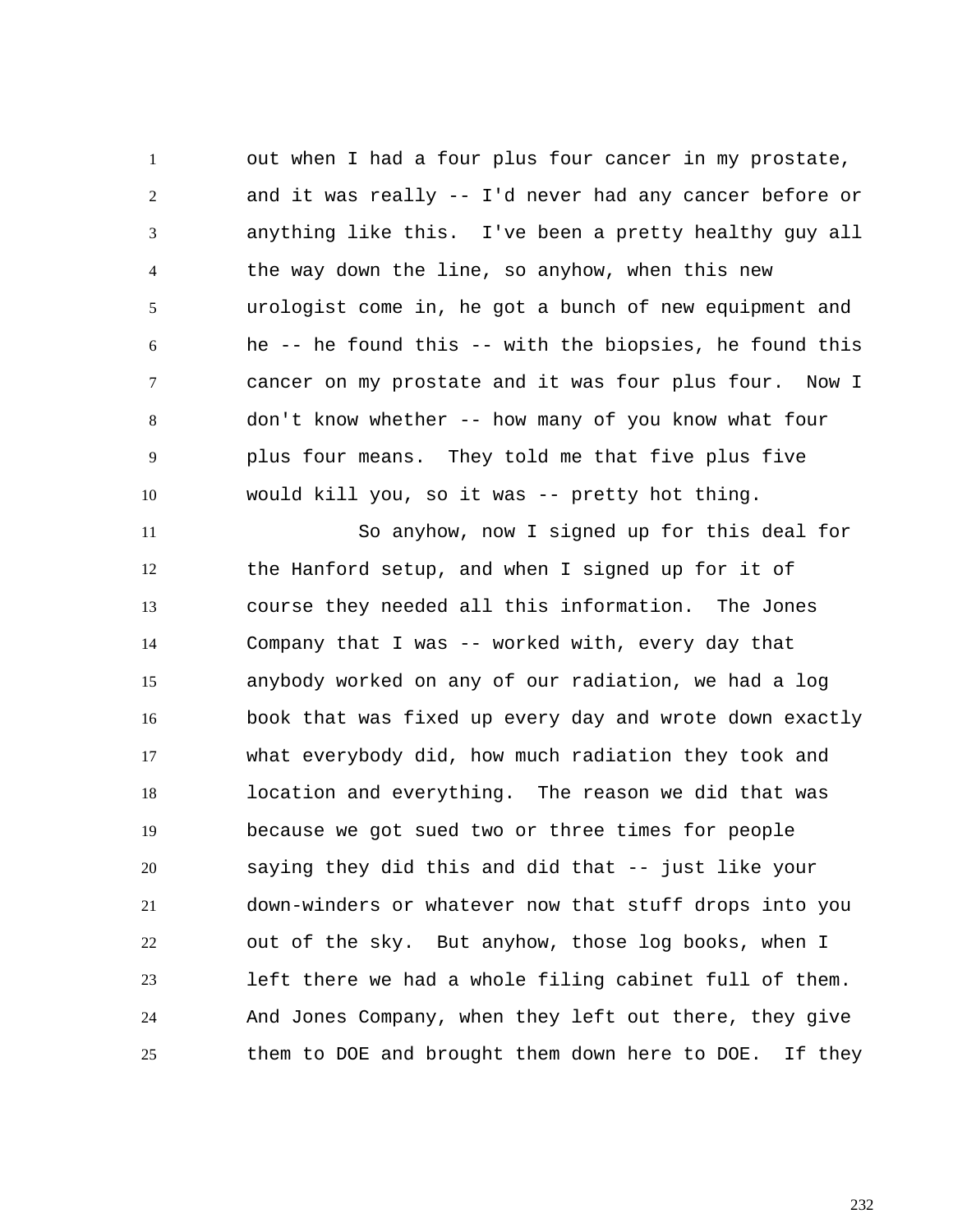1 2 3 4 5 could get those log books, that'd solve a lot of problems for these people as to what they did, where they did it and how much radiation they took and the whole works. So -- but they tell me they can't find them, so I don't know.

6 7 8 9 10 11 12 13 14 15 16 17 18 19 20 21 22 23 But anyhow, I signed up with this thing and I've been going through all the -- the -- for the NIOSH and the whole works, and in 2002 I spent \$10,000 on my cancer. Now the shots that they gave me -- I know that gal from DOE says what? The shot I took every four months was \$2,400 a shot, and it didn't take too long to get up to \$10,000 bucks when you do that. But it did the work. It got my cancer way down, PSA was way down. But I still got -- the doctor said oh, hell, your PSA is down, you don't need any more shots. I said no, I want a biopsy to make sure. So we had a biopsy and find out sure enough, I still got a little bit of cancer left. So we're thinking the \$2,400 shots -- it was \$2,360 when we started but \$2,400 now, and (Inaudible). I can't under-- this nurse says did you ever have gold pumped into you, and I said no, I never did. She said well, you just did. At that time the shots was \$2,360.

24 25 So anyhow -- so now I've went through all your NIOSH and I've went through telephone interviews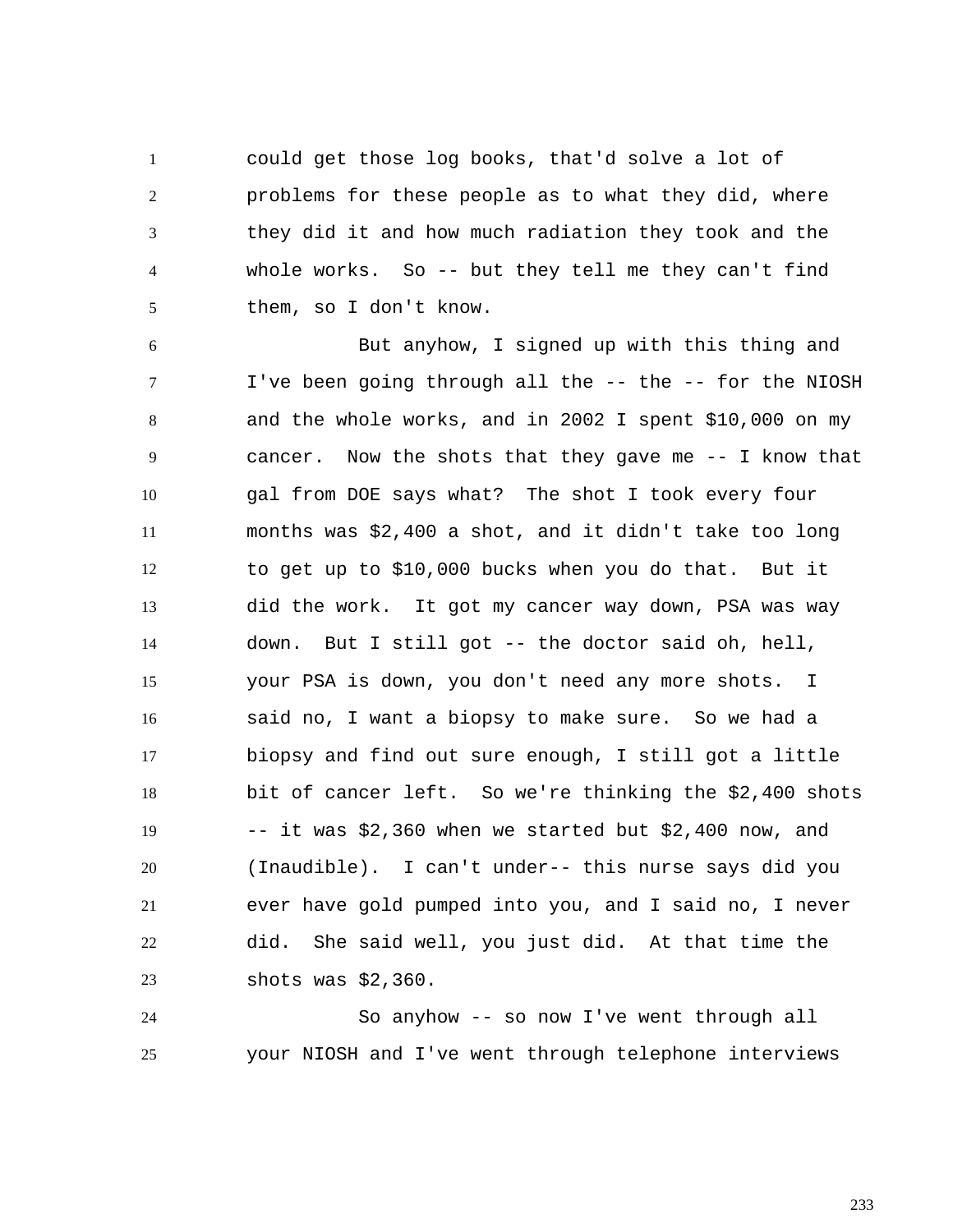1 2 3 4 5 6 7 8 9 10 11 12 13 14 15 16 17 18 19 20 21 22 23 24 25 and I've went through the whole works, and finally I'm back to the deal now where they want to know actually how much money I spent, so maybe they're getting ready to pay me, I don't know. But I asked that -- the girl that is the first gal under -- oh, the head of the DOE -- she wrote me a letter and told me about (Inaudible) four plus four cancer, and she knew it was high, and she put her phone number on there, so I figured if anybody puts their phone number down, they expect you to call them. So I did and I called her and I said well, what I want to know is when are you going to start paying us some money so we can get -- get this thing back in shape again. And she said well, that's a different story. She said we put in for that program every month into the White House, and Mr. Bush turns her down every time. He said they've got insurance, let their insurance take care of it. Sure, I've got insurance. But my insurance now is up to \$530 bucks a month and it's going to go higher. You can bet your life on it. And each time I get a letter from the insurance company that says  $-$  and they turn their  $$ turn me down, but they said we're taking it under advisement. So finally they come and pay it. But with \$530 a month, that's getting up around \$6,000 a year. And so I think it's time that NIOSH or whoever's doing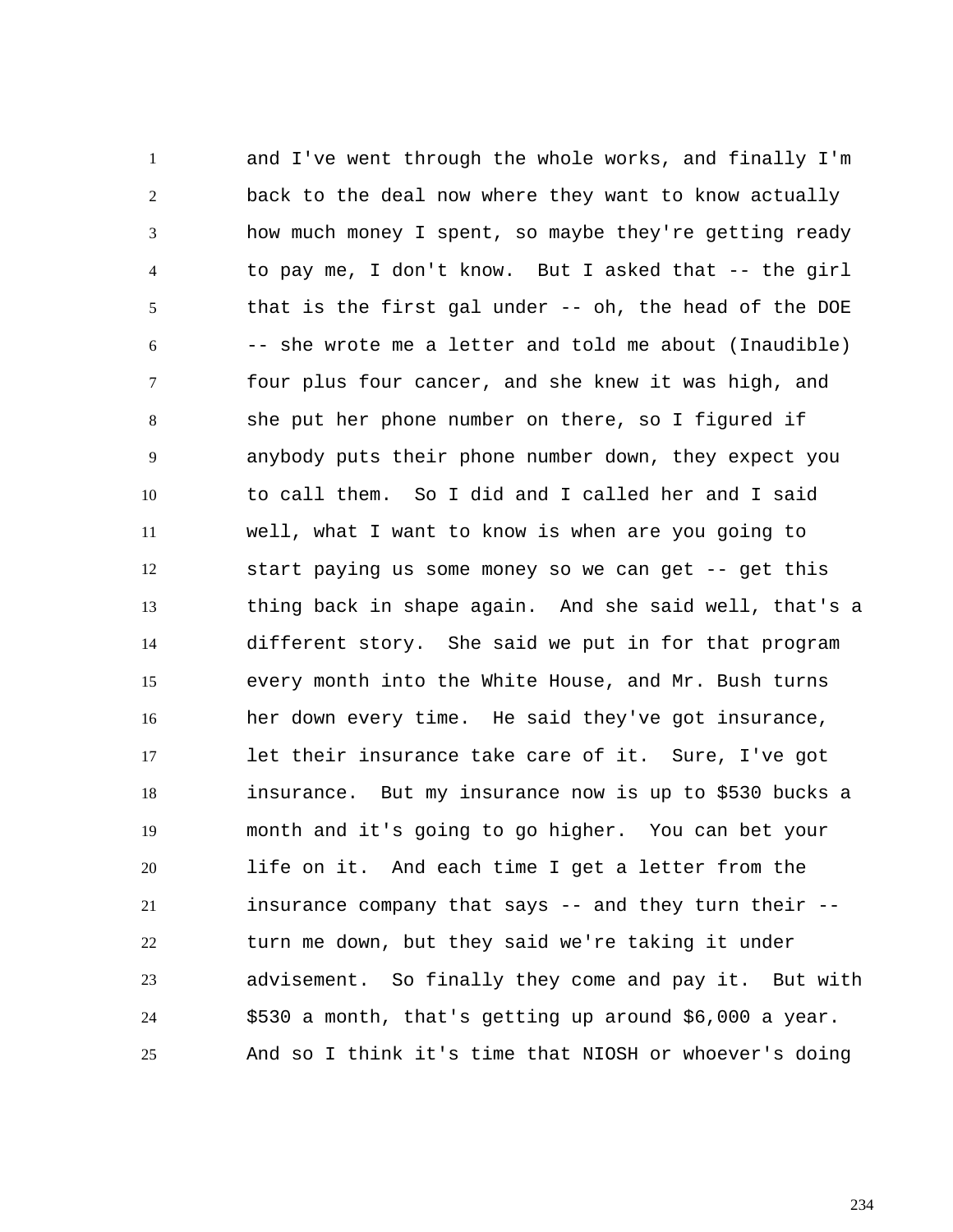1 2 3 it would be start recognizing the fact that the insurance companies can't be expected to pay for the whole thing.

4 5 6 7 8 9 10 11 12 13 14 15 16 17 18 19 And then another thing, that other \$40,000 that they had there was  $-$ - I don't know what that was for, for a person. And every time I talk to anybody, how's your cancer doing? So it -- that \$40,000 was to take care of whatever happened to you, I suppose. But I think -- I think that radiation, as far as Hanford was concerned, we did a lot of it. And all the records was kept and everything and I'll say one thing for the DOE. When we had suggestions, they did them. We told them how to clean the radiation down and before we'd go in, and for a higher radiation they would clean the place up first, and that was good. And they got us blankets with -- lead-lined blankets to where we could stop these -- the beams from hitting you. So I'll say one thing for them, they were -- they were cooperative with us on the thing.

20 21 22 23 24 25 But since you have a group here of these people, I think there's one thing I would -- I'd just like to add before I quit. Quite a number of years ago it came out in the paper that anybody that had leukemia, radiation didn't -- was -- didn't have a thing to do with leukemia. And it was -- and it was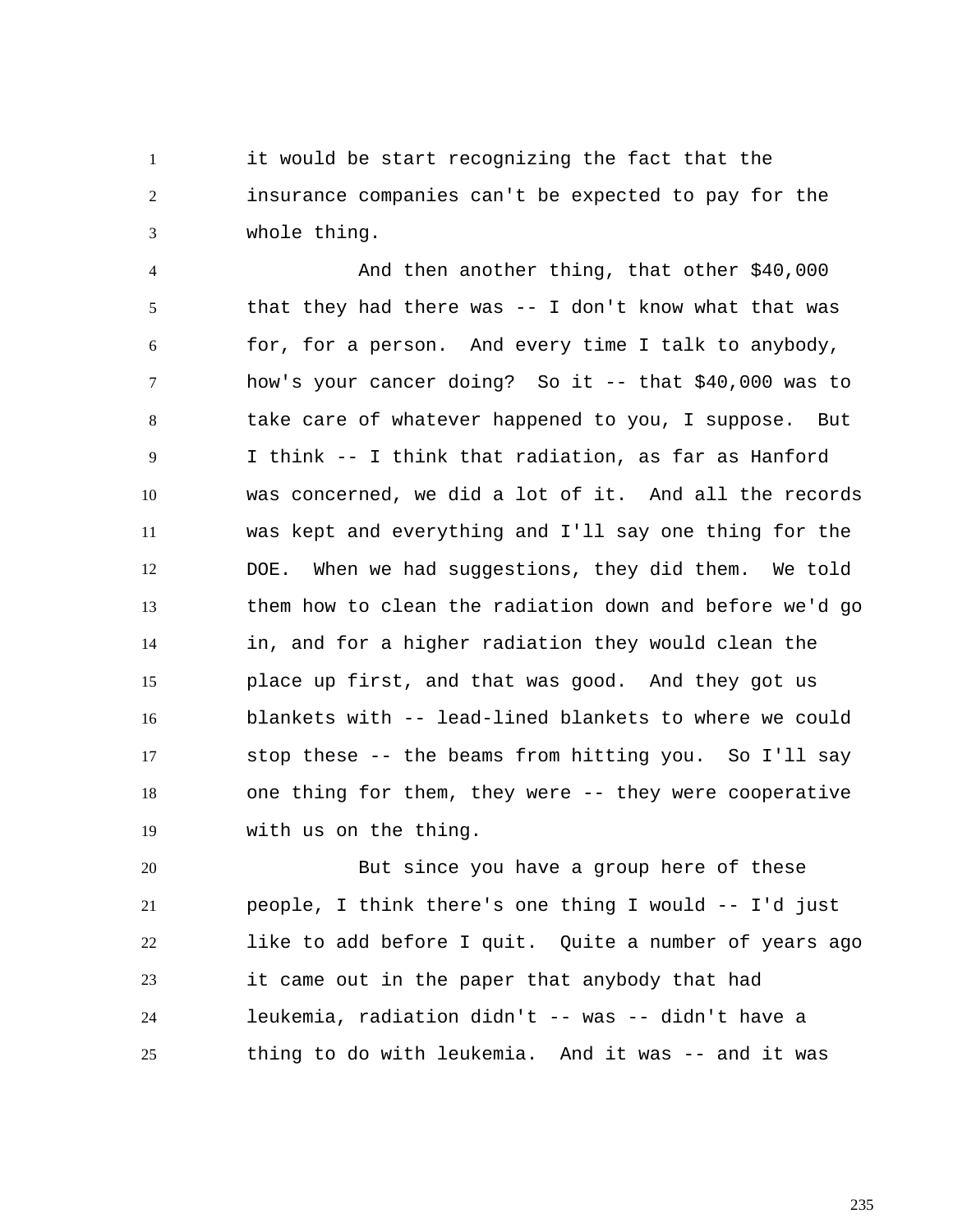1 2 3 4 5 6 7 8 9 believed. People believed it. So this boy, that HEHF doctor here, I don't know what his name was because he wouldn't tell us, but we've -- from the plumbers and fitters, we decided that we were going to -- wasn't going to take 5,000 MR a year, we was only going to go -- take 3,000. And so we had an awful time getting it through, but they -- our international president said no, you're going to take 5,000. I said well, come on out and take it, if that's the way you want.

10 11 12 13 14 15 16 17 18 19 20 21 22 23 24 25 So anyhow, they -- we talked to a nurse. She's dead now, God help her. She would come and take blood samples of our people that was -- we were going down in the -- like at 100-N, down in those holes, and they get 300 MR in about eight minutes. So we would take a blood sample of the boys that went down in those holes and this doctor that came along, he brought his microscope out and he would take this plate and make a plate of the blood sample. They would go in and do their job at high radiation and eight minutes, and come out and we took another blood sample right after they come out and he made a plate for it. And after looking at -- a lot of people never looked in a microscope before, but I have, and we looked at it -- at the plates. And this doctor said you see that? When you've got leukemia that's what your blood looks like.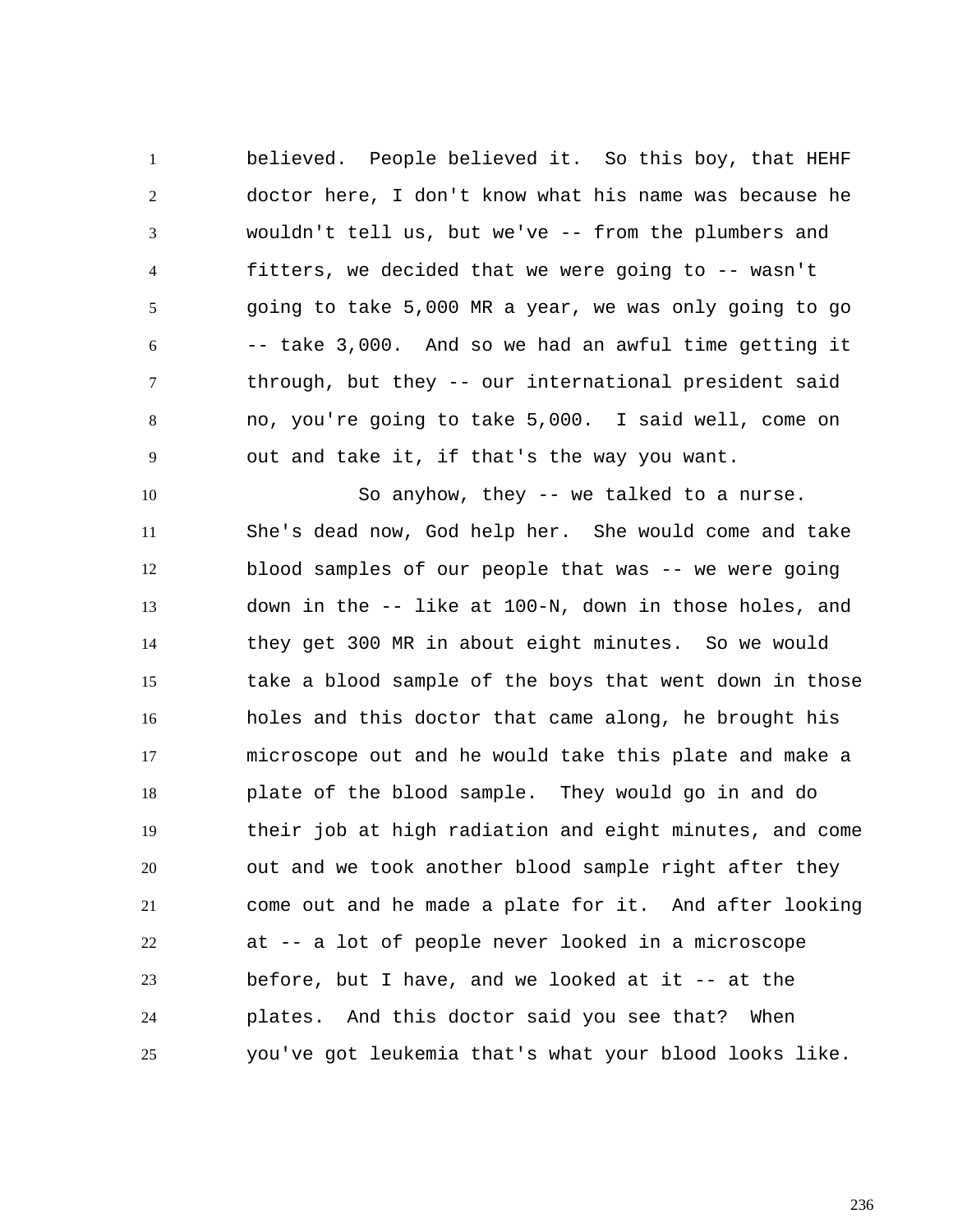1 2 3 4 5 6 So it was pretty much proven that radiation upset your blood system, too. So what we did, too, we went a week after that and took another blood sample of the same people and their blood was back to normal again. So that's were we came up with the 300 MR. That's all we took.

7 8 9 10 11 12 13 14 15 16 17 18 19 20 21 22 23 24 25 So I just hope some time or other that they start paying us to get back even again because -- oh, one other thing. I just got a letter from them. I complained to them about -- that they didn't have any doctors or people that interview us from the Hanford project, so they sent me a list of the people from - they said all you've got to do is just put a circle around the ones you want to talk to, so that's what they did. And this one guy I talked to, he had never - - he didn't even know what a tube reactor was. He'd worked in labs all his life, you know. And so as I say, they cooperate with you pretty well. But it's been quite a few years since -- since this thing's been going on and I hope I outlive the cancer. I don't know whether I will or not, but -- but anyhow, I'm still taking the shots. And these shots that they give you - - any of the women in here that's over 50 years old know what I'm talking about -- you have hot flashes. Yeah, you do, you have hot flashes. And I mean -- so I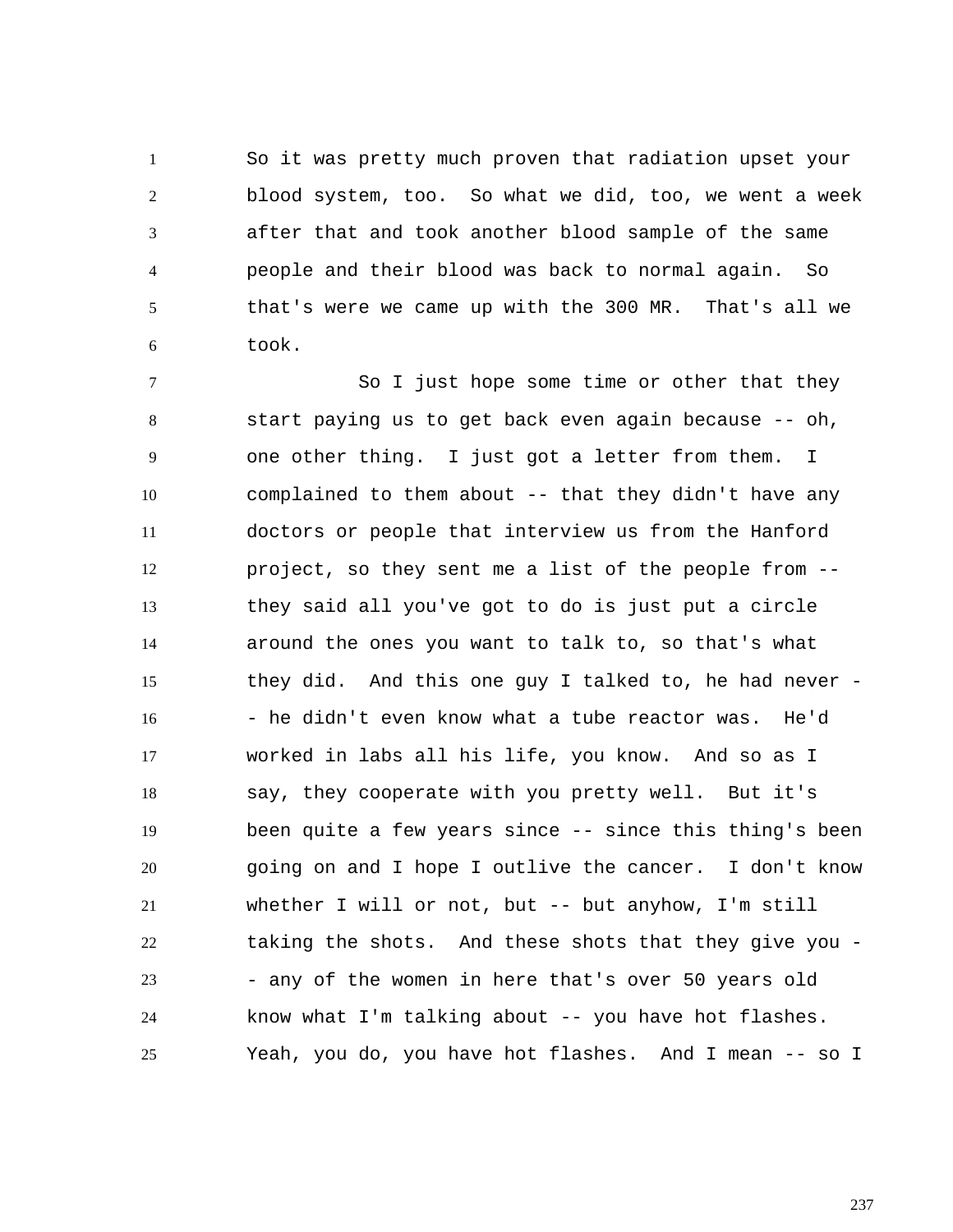1 2 3 4 5 6 7 8 9 10 11 12 13 14 15 16 17 18 19 20 21 22 23 24 25 told the doctor, I said God, those hot flashes -- he said oh, hell, I got a pill for that, so he give me some pills for it. And also this thing that you're taking, you take this shot and you -- these hot flashes you have, your skin just burns up, you know, and -- but you get red spots and green spots in front of your eyes. That's what -- that goes with those shots. So you -- so I'll tell you, it's -- it's quite a -- it's quite a thing to go through that, and I just hope that -- that they get their act together. They say they're up in the million dollars now that they've give to people in -- in the Hanford project. I hope they --  **DR. ZIEMER:** We had those discussions. Thank you. Thank you.  **DR. ZIEMER:**  (Applause) I think they cover everything but hot flashes, actually. Just -- thank you very much for your comments. The other gentleman that  $-$  is over here, yes.  **MR. DAVID:** My name is John David. I'm a sheet metal worker. I'm fortunate enough right now to represent the sheet metal workers here in this area, sheet metal workers Local 66. And I think it's pretty evident to anybody that's had an opportunity to hear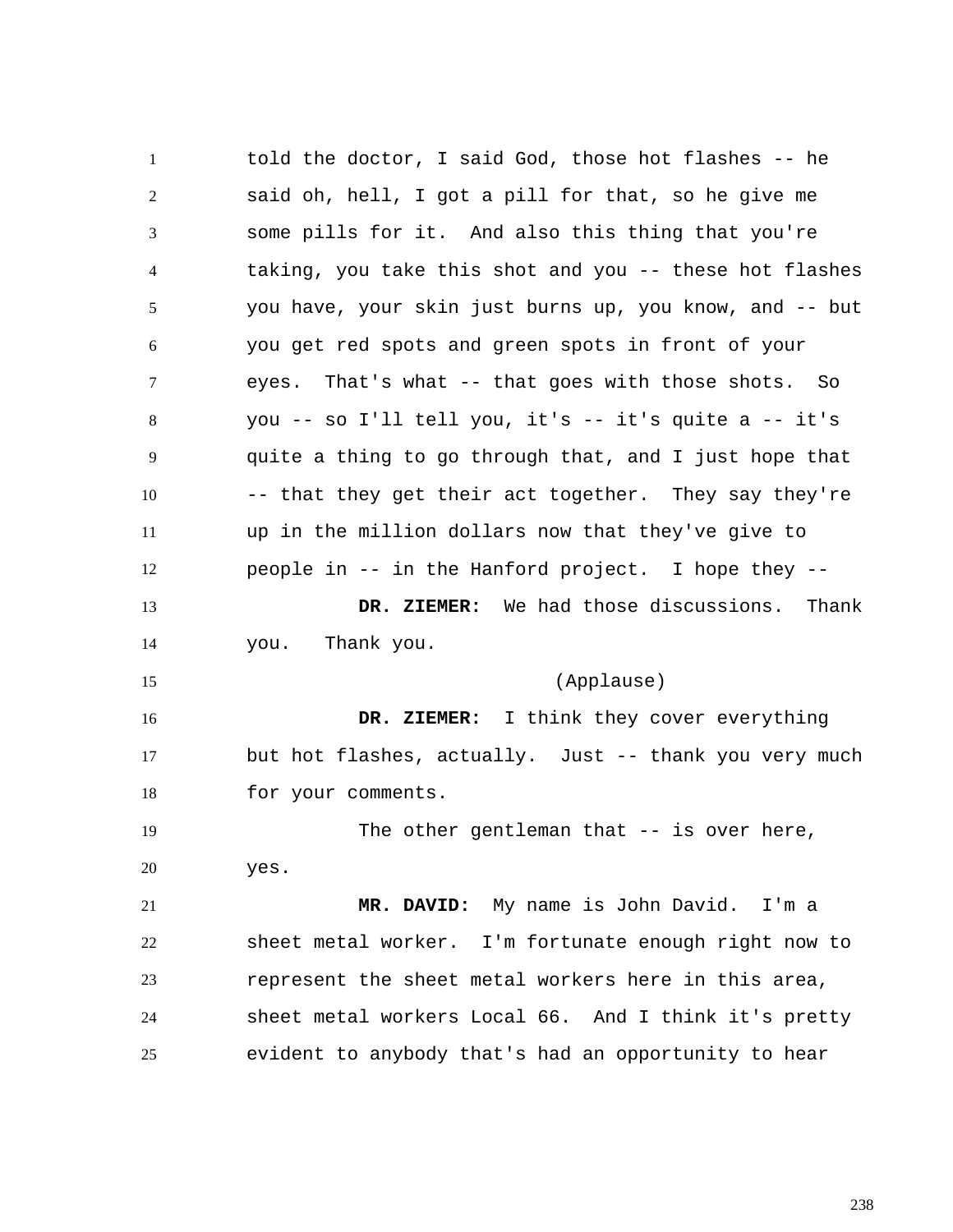1 2 3 4 5 6 7 8 9 10 11 12 13 14 15 16 17 18 19 20 21 22 people speak here that this record -- dose reconstruction just absolutely, totally does not work. Now I can remember working out there where this gentleman worked, and I can remember working with that gentleman right there, and he's a sheet metal worker and his father was a sheet metal worker. And whether you're a sheet metal worker or a pipe fitter or whatever you did out there, you took a whole lot of dose. And it's pretty amazing to me that -- and I can remember people called timekeepers, and that's all their job was, they kept track of our dose. Now where all these books went is pretty amazing to me because they've got stacks of books everywhere out here and they've got every record in the world. And I'll guarantee you if I did something wrong out there, they could find every record on me they -- and they could probably replicate it in -- just like that. But when it comes to finding out for these people's medical issues, they can't find squat. Now there ain't nothing -- you can't call it anything other than unadulterated bullshit. (Applause)

23 24 25  **MR. DAVID:** Thank you. And these people need to be taken care of. Now I don't -- you guys can travel all around the country, and I want to thank you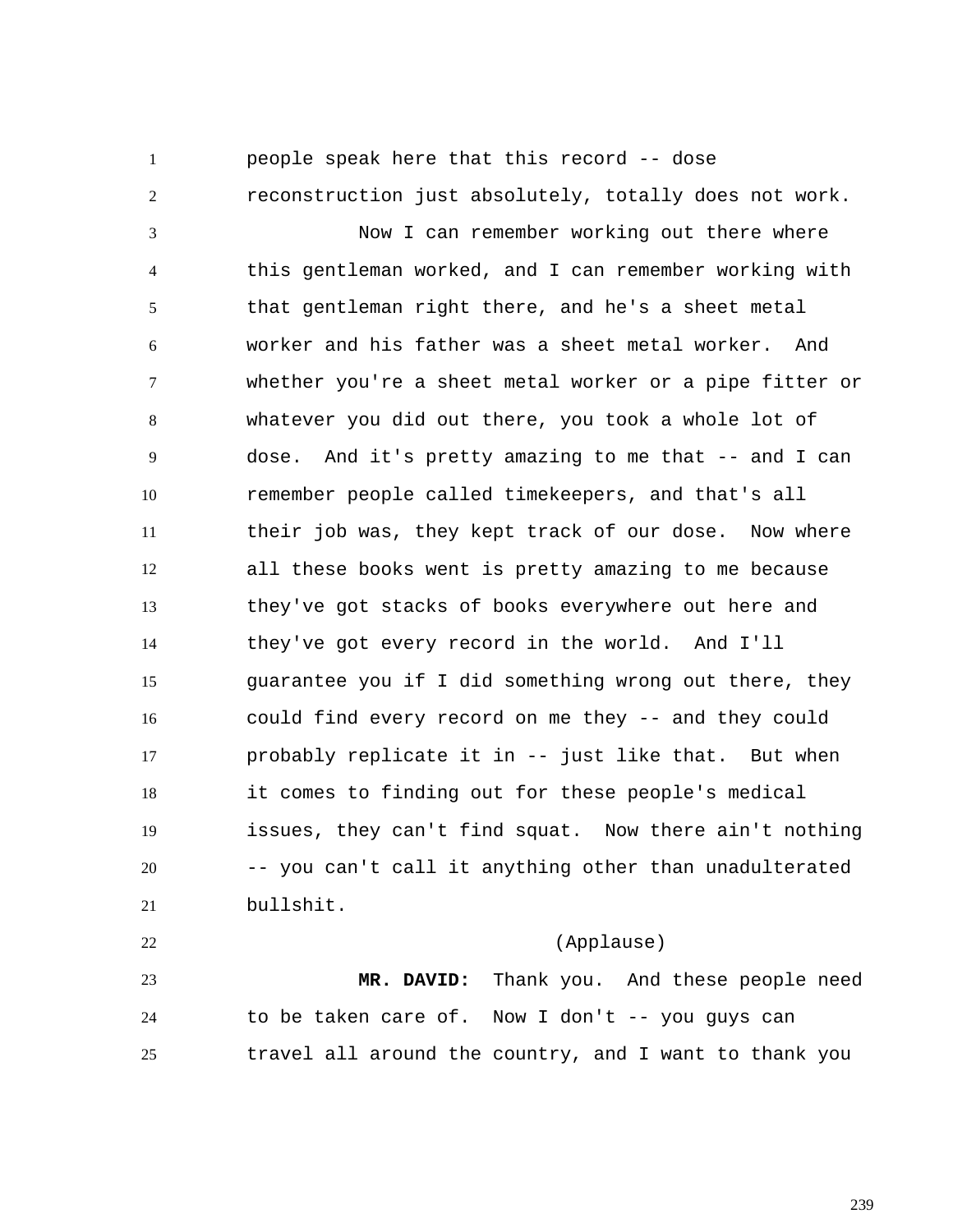1 2 3 4 5 6 7 for coming here, I want you to know that, and every one of us here want to thank you for that. But bottom line, you've got to give these people what they have coming, plain and simple. And they've put all this paperwork together. They've done everything they're supposed to do, and they're just waiting for somebody to do what they're supposed to do.

8 9 10 11 12 13 14 15 16 17 And this gentleman here, Mr. Elliott, I've had the opportunity to see him and his people come through here, and his people that are sitting over here, I've seen them and I've seen them here multiple times. But hey, the rubber's got to meet the road sooner or later. And people are not going to continue to accept from you that hey, we're working on it, because working on it just don't cut it. And so all these people that are saying that they're trying to do something, what are they trying to do?

18 19 20 21 22 23 24 Now I'm no genius. Okay? I went to two years of community college and I went to an apprenticeship, and I'm proud to tell you that. But I can figure out that this site needs to be a special cohort site, and I don't know how long it's going to take your Advisory Board or the NIOSH or whoever else it is to come up with that.

25

Now these people around the country, these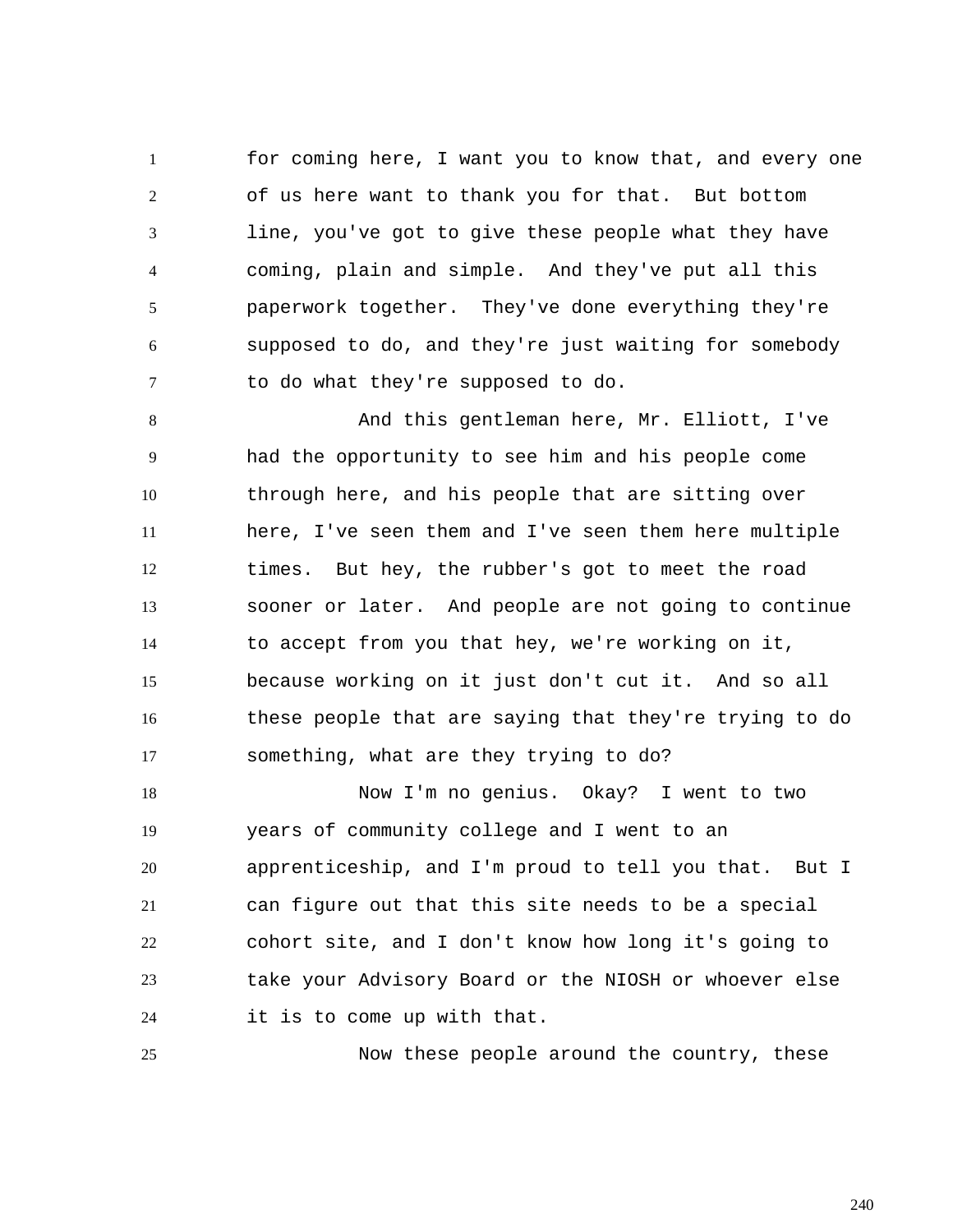1 2 3 4 5 other sites, they've got that. And you're just going to continually just talk to them and talk to them and talk to them -- okay? -- and they're not going to get anything and these people are dying, and that's horrific.

6 7 8 9 10 11 12 13 14 Now I had the opportunity to work out there for 14 years. I don't have anything wrong with me, I don't think. Okay? So you -- you got -- you just got to bite the bullet and accept that and create this - make this a special cohort site. You can't beat around the bush any more than you already have. You determined now that you had your dose reconstruction project complete in October of 2003. You can't prove to anybody that you're getting anything done.

15 16 17 18 19 20 21 22 23 24 25 I'd also like to say that I happen to have the opportunity to represent a gentleman that's had his head opened up twice. Well, he's not eligible. He can only go through the State of Washington LNI program. Well, the last time it was, here last October, he got his head opened up, that was \$250,000 to our health care plan. That's the second time it's happened. Both times, fortunately, the tumors are benign. He's not eligible, and he's going to get some more of these tumors 'cause he's got to go in every six months and he's got to get checked. He's 50 years old. He's got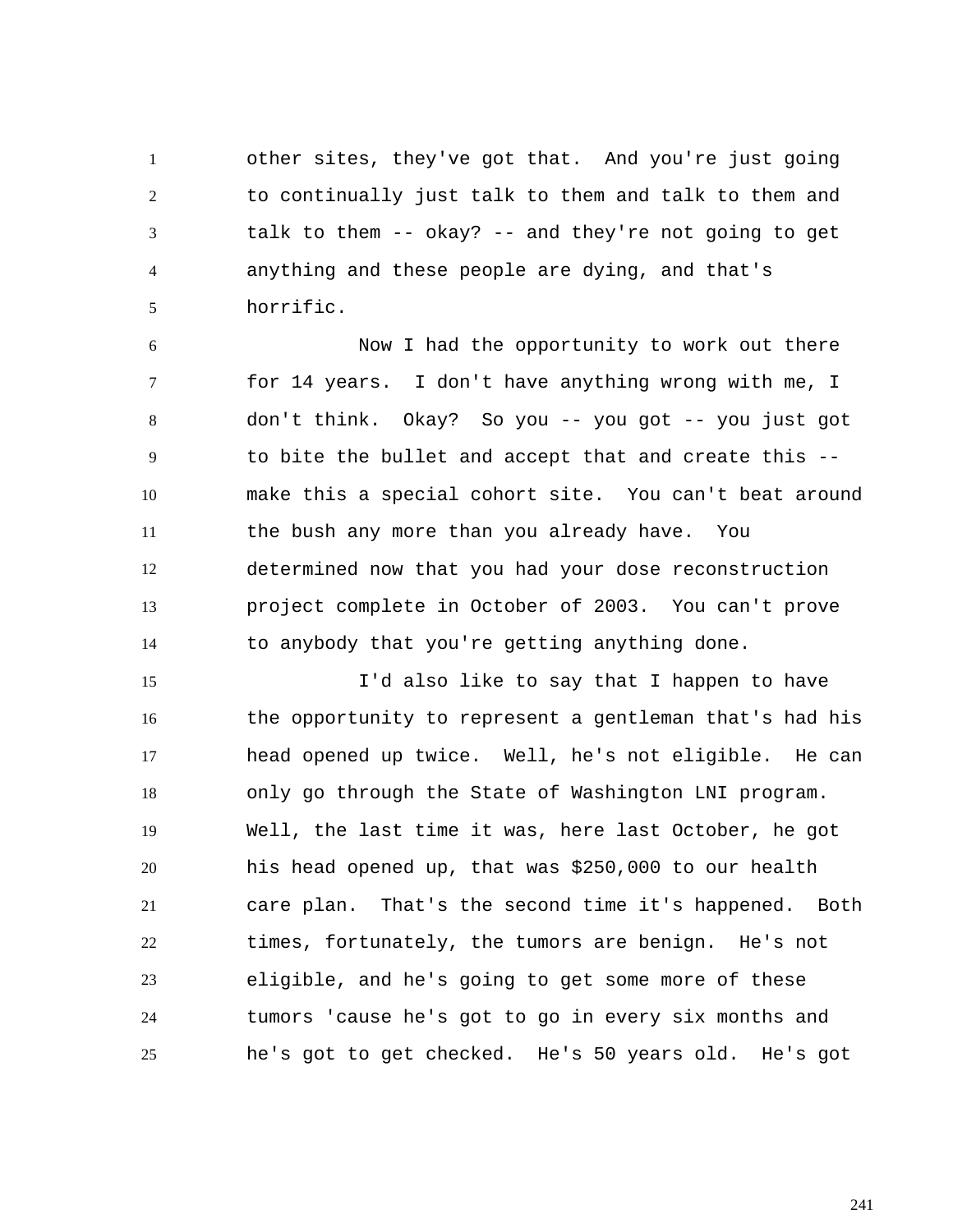1 2 to have malignant tumors before he can get any money? A quarter of a million dollars.

3 4 5 6 7 This gentleman over here says he's told that hey, our health care plans will provide it -- provide for us, and our health care insurance premiums are going through the roof, which the government has a responsibility to address this.

8 9 10 11 12 13 14 15 16 17 18 19 I also had an opportunity to work with a gentleman that he came here at the last time Mr. Elliott and his group of people were here, and he was so serious about this that he told Mr. Elliott that you could go exhume my dad's body right now, I'll give you permission. My sister and I will do that. Because there's no records of my father ever being contaminated, and I will guarantee you you will find plutonium in his system today. Now that's a pretty serious thing when somebody would be willing to allow their parent to be exhumed. And there's probably other cases just like that.

20 21 22 23 24 25 Now I also would like to say and I'd like to thank Eunice Godfrey and the people that are over in that office that are trying to help these people of this community, because they have one of the most thankless jobs that I could ever imagine having. And they do a fantastic job of working with what they have.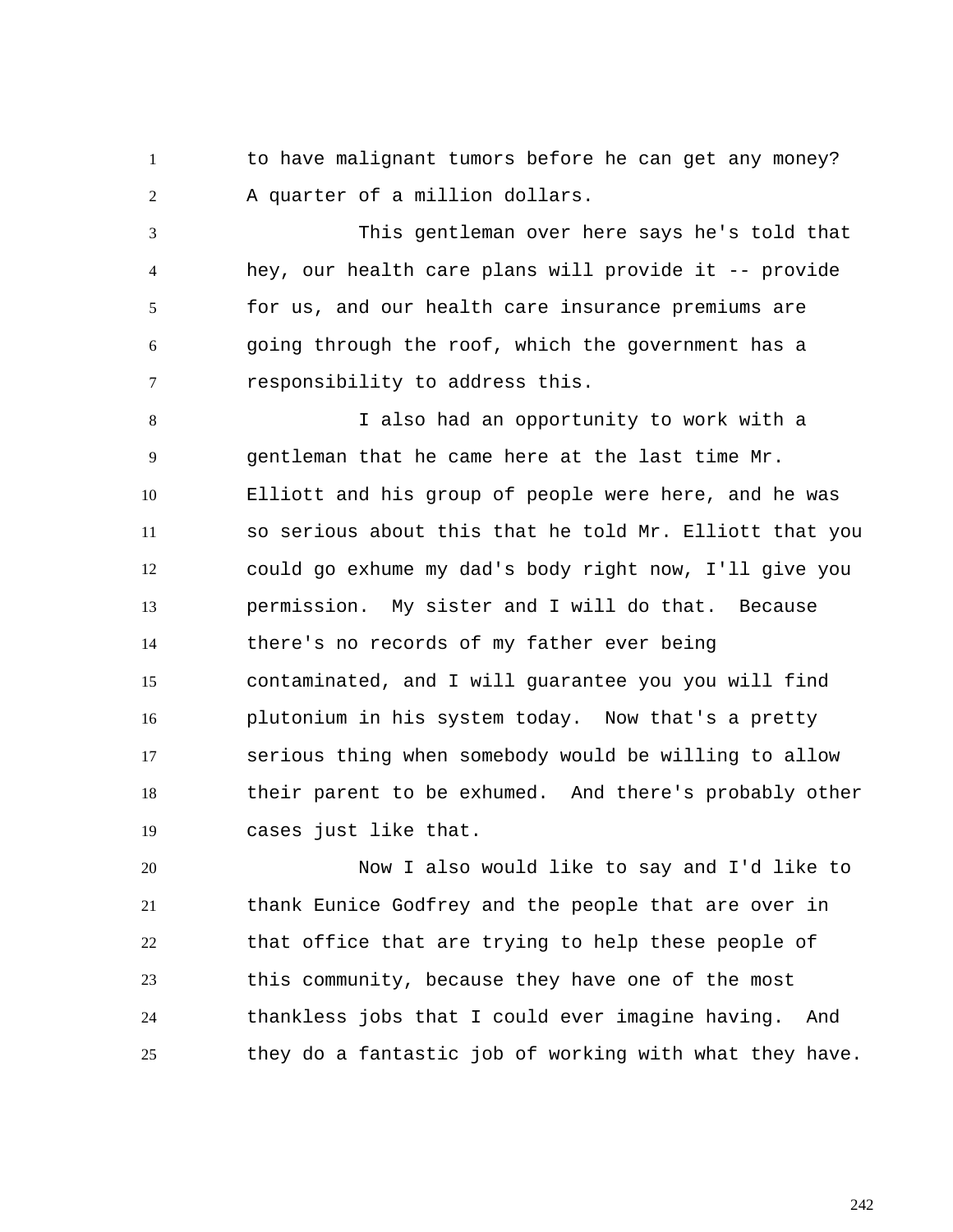1 2 3 4 5 6 7 8 9 10 But you people and the people that are supposed to be helping these people have got to do something to actually come up with something. And so this gentleman over here doesn't have to tell you about the horrific medical expenses he's experienced and 86 years old, which I'll go out on a limb and say it's pretty amazing to me that he can afford that. And go back and tell whoever it is you've got to tell wherever you've got to tell, because apparently they're not here, that this can no longer go on any longer.

11 12 13 14 15 16 17 18 19 20 21 22 23 24 25 And again and lastly, I'd like to thank you. I know that everywhere you go you're probably hearing the same story. I don't know if you get paid for what you do or whatever, but whatever you're getting paid, you're probably -- you're earning every penny of it. But you're going to continue to get this until you finally and -- give these people what they're asking for, and that's simply just what they're supposed to get. This program was created in 2000, said hey, come on, sign up. And it's unacceptable to anybody that here four years later we have these minuscule numbers that we get a chance to read in the papers that we've compensated people for. Comparative to the amount of people that have applied for this program, it's -- I don't think that you could -- anybody could really say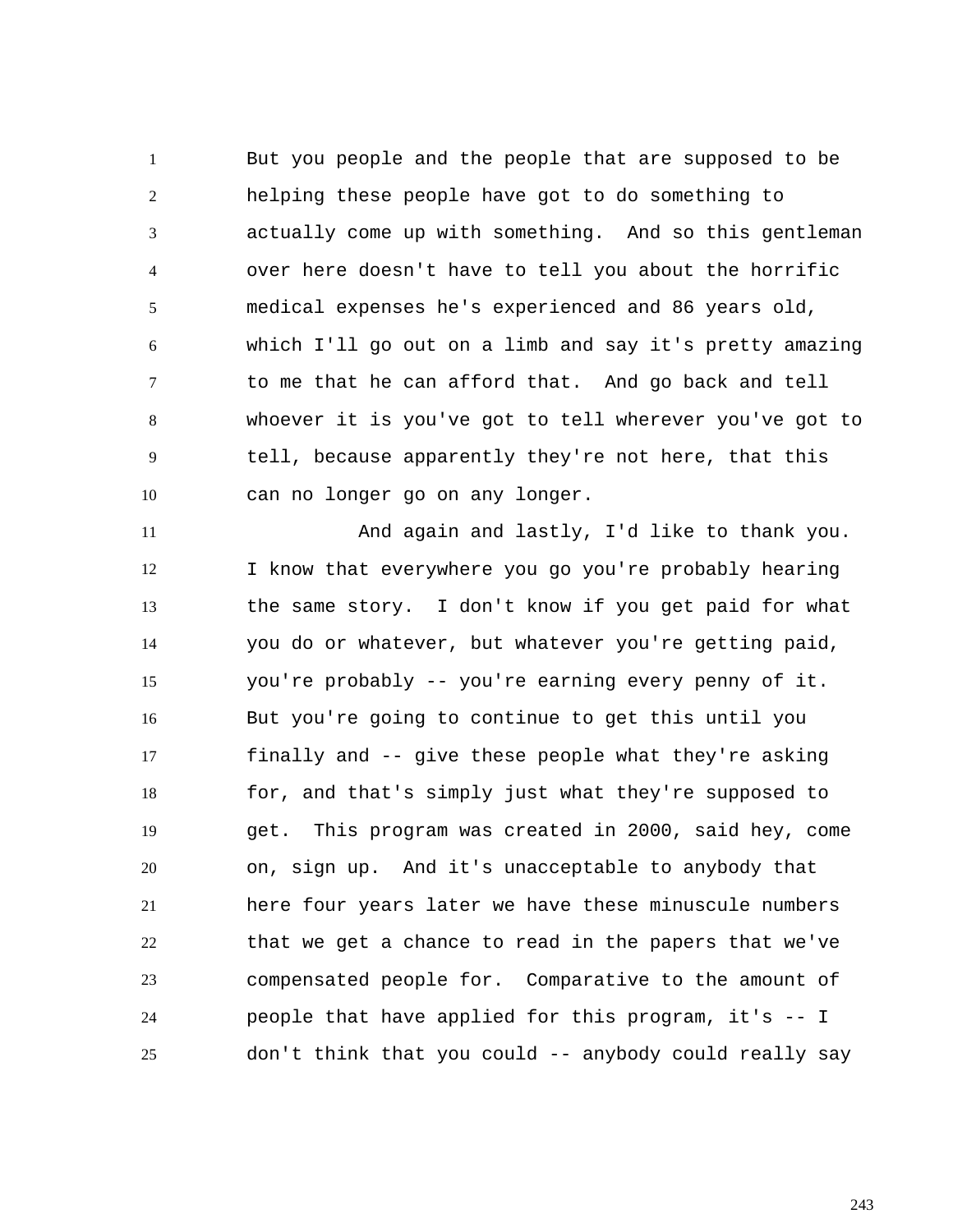1 that it's done its job so far.

2 3 4 5 6 7 8 9 10 11 12 13 14 15 16 17 18 19 20 21 22 23 24 25 So again and lastly, thank you for coming and please take this message back. Not for me, not for you, for all these people and for all these people that aren't here tonight that -- they have died and their survivors are trying to get this compensation, and thank you. (Applause)  **DR. ZIEMER:** Thank you very much. Another gentleman approaching the mike -- give us your name, sir, and...  **MR. MITCHELL:** My name is J. L. Mitchell and I worked out at the project for 33 and a half years. I worked in all the areas and all buildings with various types of material. In fact, the night that the plant blew up, I was the one that ran the sample and I was told that the samp-- we didn't have that much americium in the project. And we pulled another sample and in between the two, then she went -- the plant went. And I got contaminated and so did the rest of the crew that was there. We really got a shot of americium. I also worked with the thorium and beryllium and all of that over the period of time that I was in the plant. And I -- we always wore badges, but the badge only reads when it's coming directly to you. If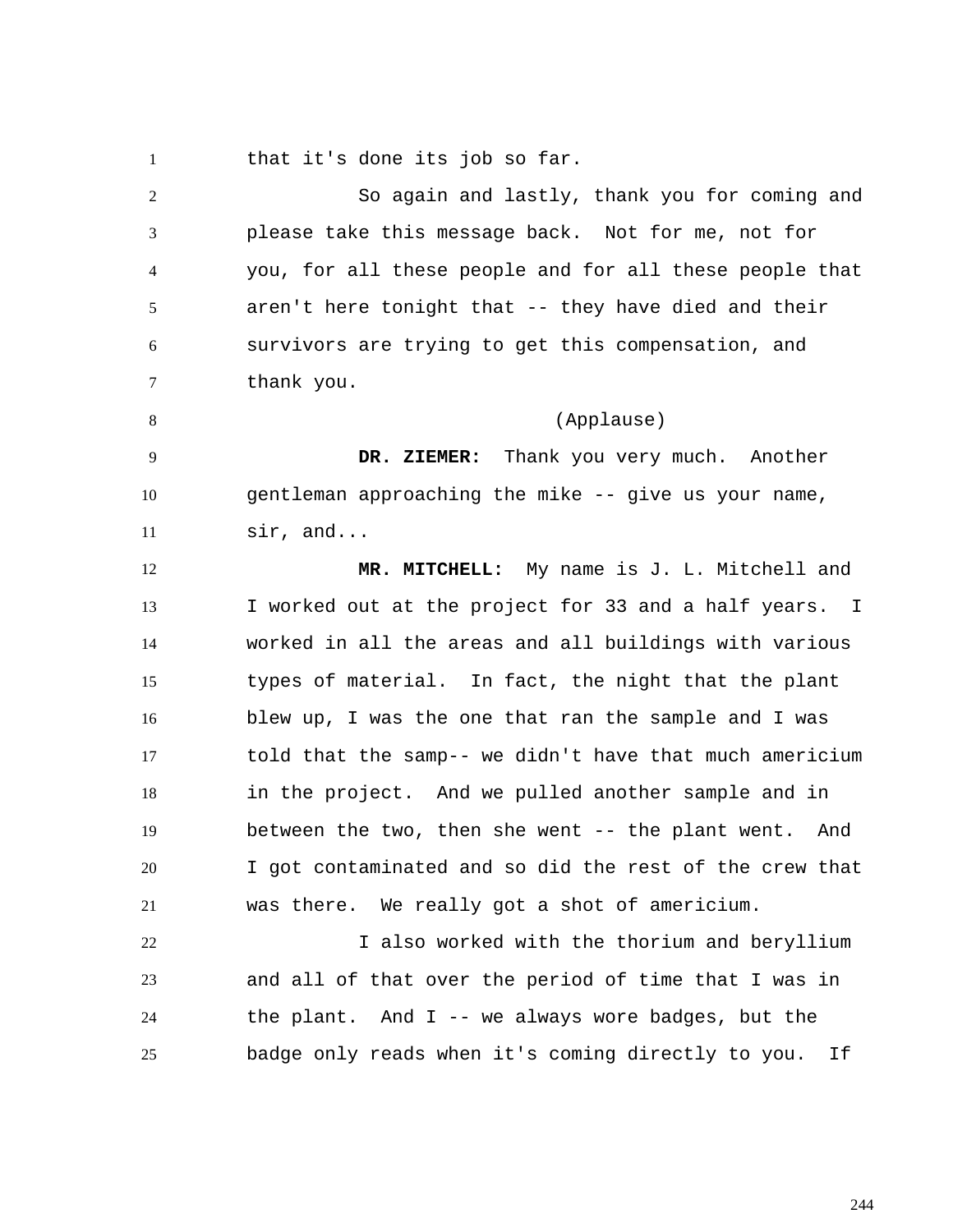1 2 3 4 5 6 7 8 9 10 11 12 13 14 15 16 17 18 19 20 21 22 23 24 25 you have the badge pinned here and you turn this-a-way, well, your body's getting the reading instead of the badge. So it's not a -- really a true reading there, and I was never satisfied with -- they put the air sample up and then they'd take it down the next day and they let it set 24 hours while it decayed before they'd take the reading. But in the meanwhile, we was in the lab all the time getting it all the time and we never had no decay period. So there's really not a accurate reading that -- I don't think, because if we had been, it wouldn't be as many people is sick -- that are sick from the -- the things that they went through out there and they taken. And so I'm here to just let them know. And as I read in the *Reader's Digest*, the article about McCluskey was really not accurate because they left out some things and I don't know who dictated to the writer, but I'm the man that ran the sample and I'm the one to know what happened. And I just want people to know that that write-up wasn't really like it was supposed to be because it was too much left out. I don't know if it was covered over or left out, but it really wasn't accurate. And I'm here because I would like to get compensated for my sickness and for the suffering and I put myself through. And if it's any ways possible that I could get some help with this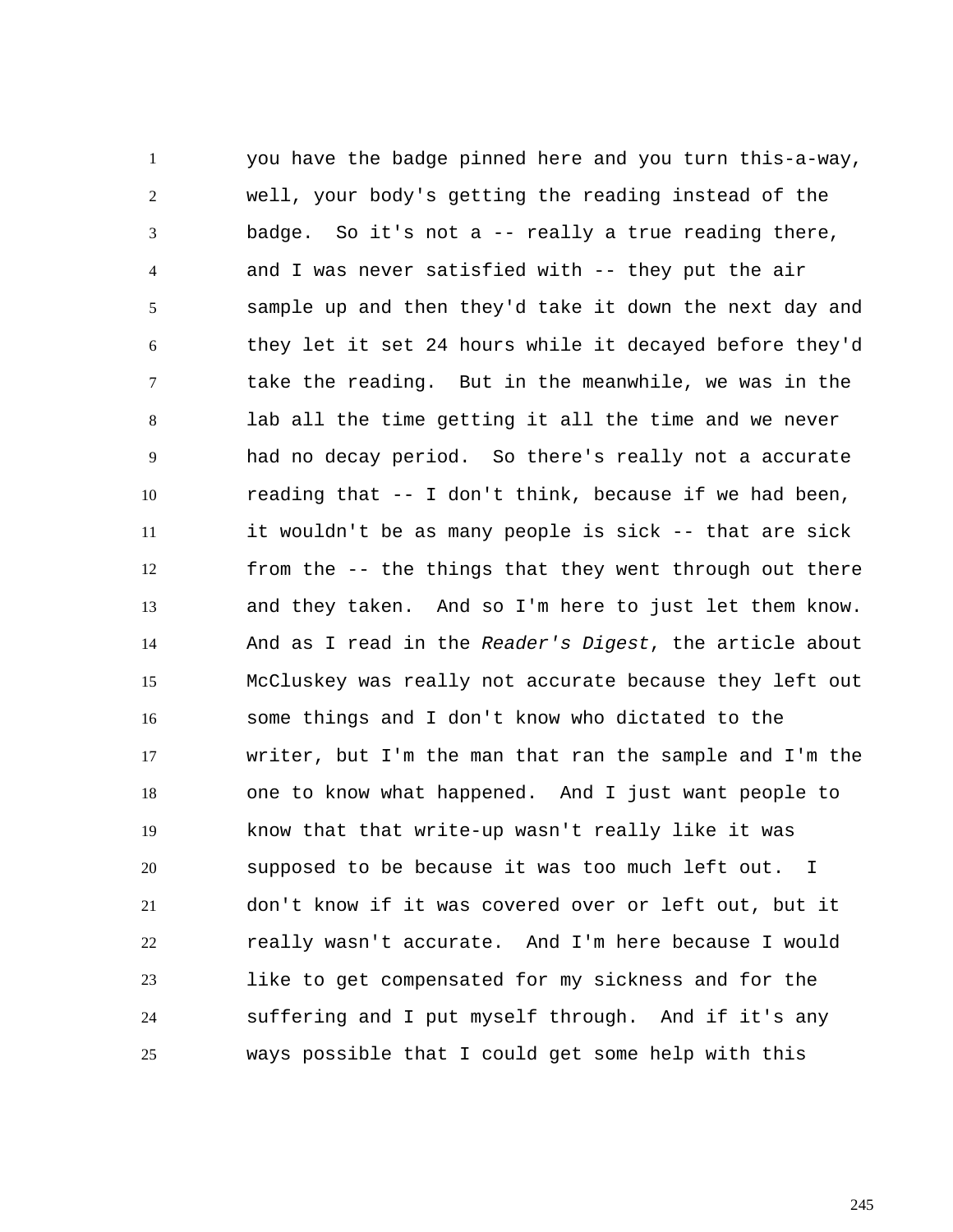1 2 3 4 5 6 7 8 9 10 11 12 13 14 15 16 17 18 19 reconstruction because I've been contacted by attorneys from a southern state -- and I won't call the state - about my sickness and they wanted to know was anybody doing anything for me. And they asked me about the asbestos and I didn't even know about it, and they said they was in the area and took X-rays and I had something in my lungs and they figured it was asbestos, and this is what they was writing me about and they wanted to get an answer from me. Well, I don't know what it is, so what can I tell them? So I'm just kind of between a rock and a hard place, but they keep calling me and talking to me about it and they said if -- if they don't do something about it pretty quick and they was going to take over -- they was going to take over the -- for my -- and be my attorney, and without me even knowing what was going on. So I would, you know, just like to know, is it other people outside the state that know more about things than we do right here in the tri-city area?

20 21 22 23 24 25 And I realize I been in Arkansas taking care of my mother for about five years and I really haven't kept up with everything because I wasn't here. And if I had gotten any mail there and she got ahold to it, ain't no telling what would have happened because she's suffering with Alzheimer's. But really something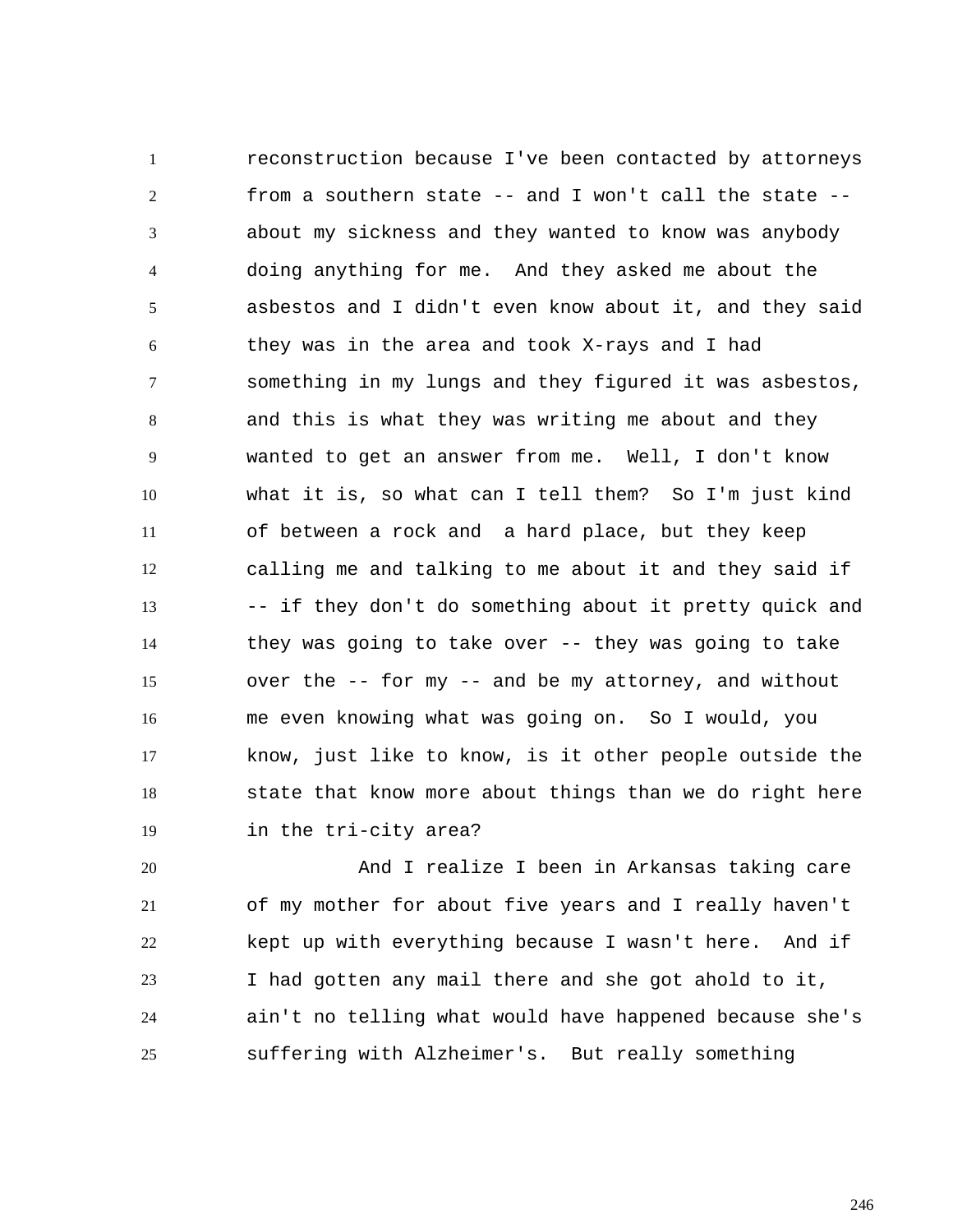1 2 3 4 5 really needs to be done because it's a lot of people out -- out here that worked out in that area and we got a lot of radiation that we shouldn't have gotten. But we got it and so what we going to do about it? And thank you.

6 (Applause)

7 8 9 10 11 12 13 14 15  **DR. ZIEMER:** I have one more individual that signed up. It's Hank Hartley. Hank Hartley?  **MR. HARTLEY:** Good evening. My name is Hank Hartley. I did have the pleasure of serving on the Hanford Health Effects subcommittee with Dr. Henry Anderson for about six years. For about six and a half years I have managed the Hanford building trades medical screening program, and I wanted to touch on I guess four subjects. I'll start out with Charlie.

16 17 18 19 20 21 22 23 24 25 I worked for Charlie many years ago, the pipe fitter general foreman who came up here a little while ago and talked. I was one of those young guys that used to run down there and attach the chokers, and Charlie would tell them to be careful of the shine. Well, I didn't know what shine was, so we went over to 100-H one day to get some valves out and Charlie said see that wall over there? I said yeah. He says you got to run like a son of a gun and get over there - and I did. And then we ran in and put the chokers on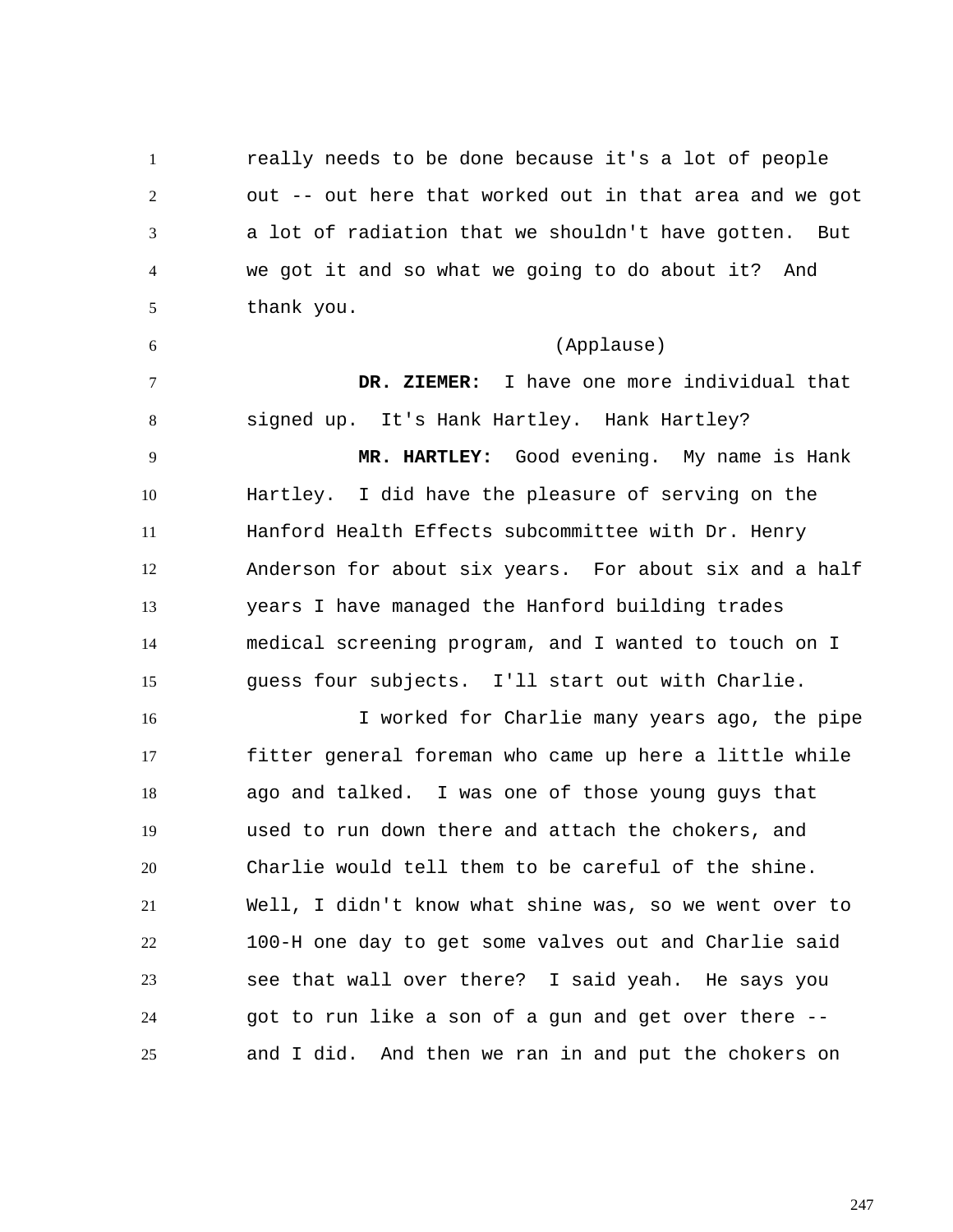1 and got it out.

2 3 4 5 6 7 8 Anyway, the only thing I've ever really had is a little bit of skin cancer, which the doctors burn off about every three months or so. A little acid fell on my shoulder in the Purex building -- PNO galley - and I had a cancer removed from it. It was about 30 years ago I got that on me. But anyway, so much for that.

9 10 11 12 13 What Charlie was talking about is these guys (Inaudible) shine. I have seen a lot of fellows that are not even nearly Charlie's age that are gone -- of all -- of all crafts, of all unions, of all workers of all types, production and construction.

14 15 16 17 18 19 20 21 22 23 24 25 The other subject I wanted to talk about was this dose reconstruction. So many times in the past I wanted to know what my dose rate was or how much did I get, and they never could really quite tell me. Now hopefully -- I'm hoping that today they can establish some way or some means of being able to tell us what our dose assessment was. I don't know how they're going to do that. Maybe if they have people that did receive doses and you worked near them or in the same building as them, maybe they can do it, I don't know. I hope that they have means and methods of doing it. The other thing I was going to talk about was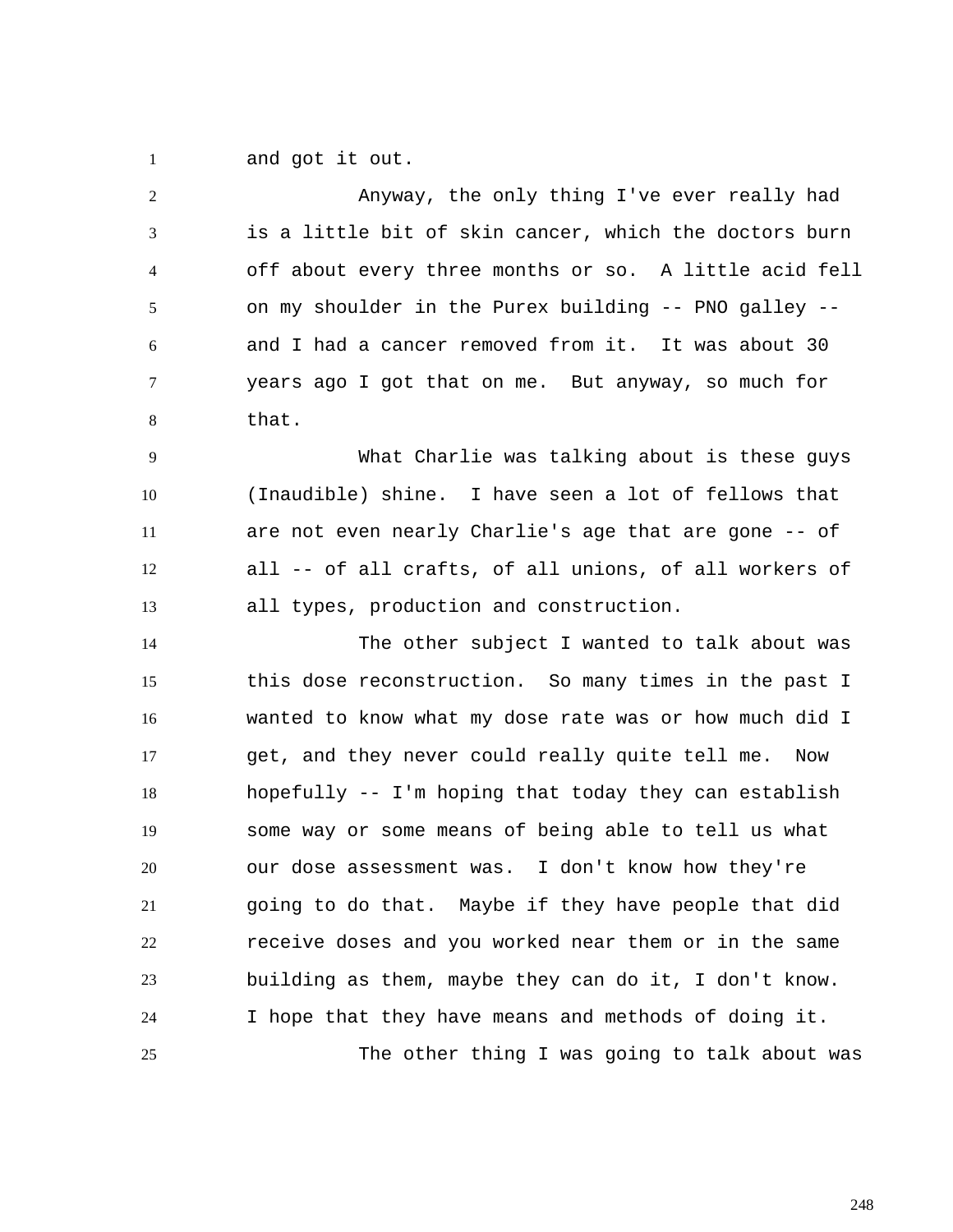1 2 3 4 5 6 7 8 9 10 11 12 13 14 15 16 -- so many talk about -- people talk about the downwinders. Well, you know, I had my doubts a little bit, too, a long time ago. But time passed and I've listened to a lot of people talk, especially Gail at the meetings I attended, and Ken Staley and Mr. Samson. And anyway, I've been married a few times, but I married a lady that used to live out in the Waluke Slopes. She got 47 acres out there. I told her to sell the property. I don't even want to live near that. But what happened out there, during the green run there were people out there, innocent people living out there just doing their thing, and there are areas out there that has been documented where people absolutely died for no real reason. And I'm talking about like Ritzville, Connell, all the little outlying lands that are down wind from Hanford.

17 18 19 20 21 22 23 24 25 Well, anyway, I didn't much believe a lot of these stories until you actually, like in my case, get married to someone and they talk about it. And there were a lot of strange things that took place out there with animals, vegetables, women drinking milk when they were -- I don't know, six, seven, eight years old and developing breast cancer. And those women that couldn't tolerate milk from a cow drank goat's milk, which was even worse. And I attended a meeting on that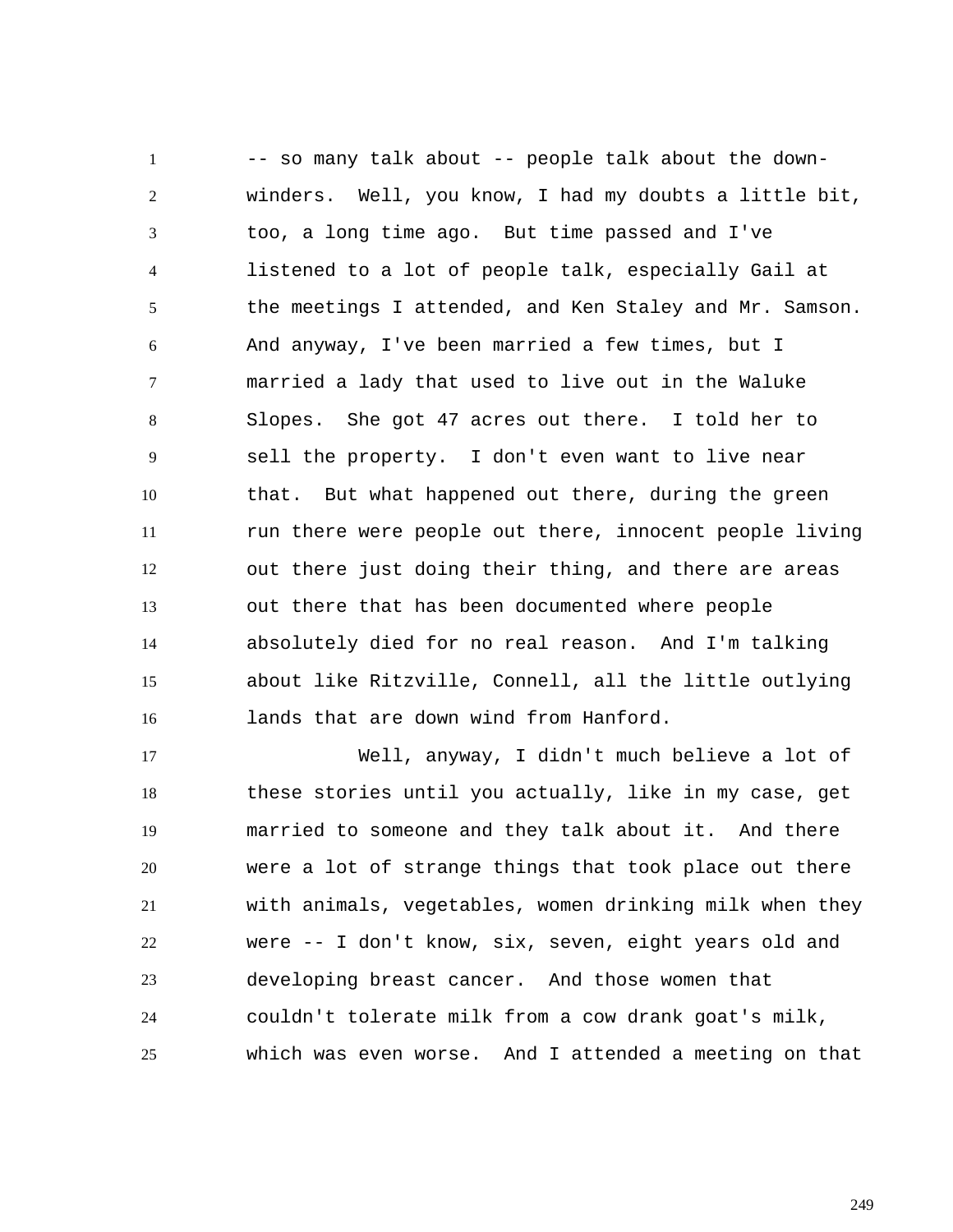1 2 3 up in Spokane, and that was documented about the green run that got on the grass and the cows ate it and the animals got it up.

4 5 6 7 8 9 10 Anyway, there was a fella that lived out near Eltopia, he was a Navy SEAL, and he has kept records of -- of deaths of people in and around the area that are hard to explain, and mostly they were cancers. And a lot of them didn't have cancer in their family, but they lived out in the blocks, we call it, down wind from Hanford, and they had pretty bad cancers.

11 12 13 14 15 16 17 18 19 20 21 Then there was this -- another individual who -- he's about my age, I would say. He lived out on his grandfather's farm when he was very young, and the grandparents used to go out into the wheat stubble and find weather balloons. And these weather balloons were released about the same time as the green run and they would come over and fall down into the wheat stubble. Well, the folks would go out there and pick up the balloon. It'd have a little note that says if found, please return to your Federal government and tell us where and when and what and how. They did.

22 23 24 25 They thought they were doing their duty to their country, and they were. But by the same token, they were sort of being -- I call it experimented on, you know, what through this release through the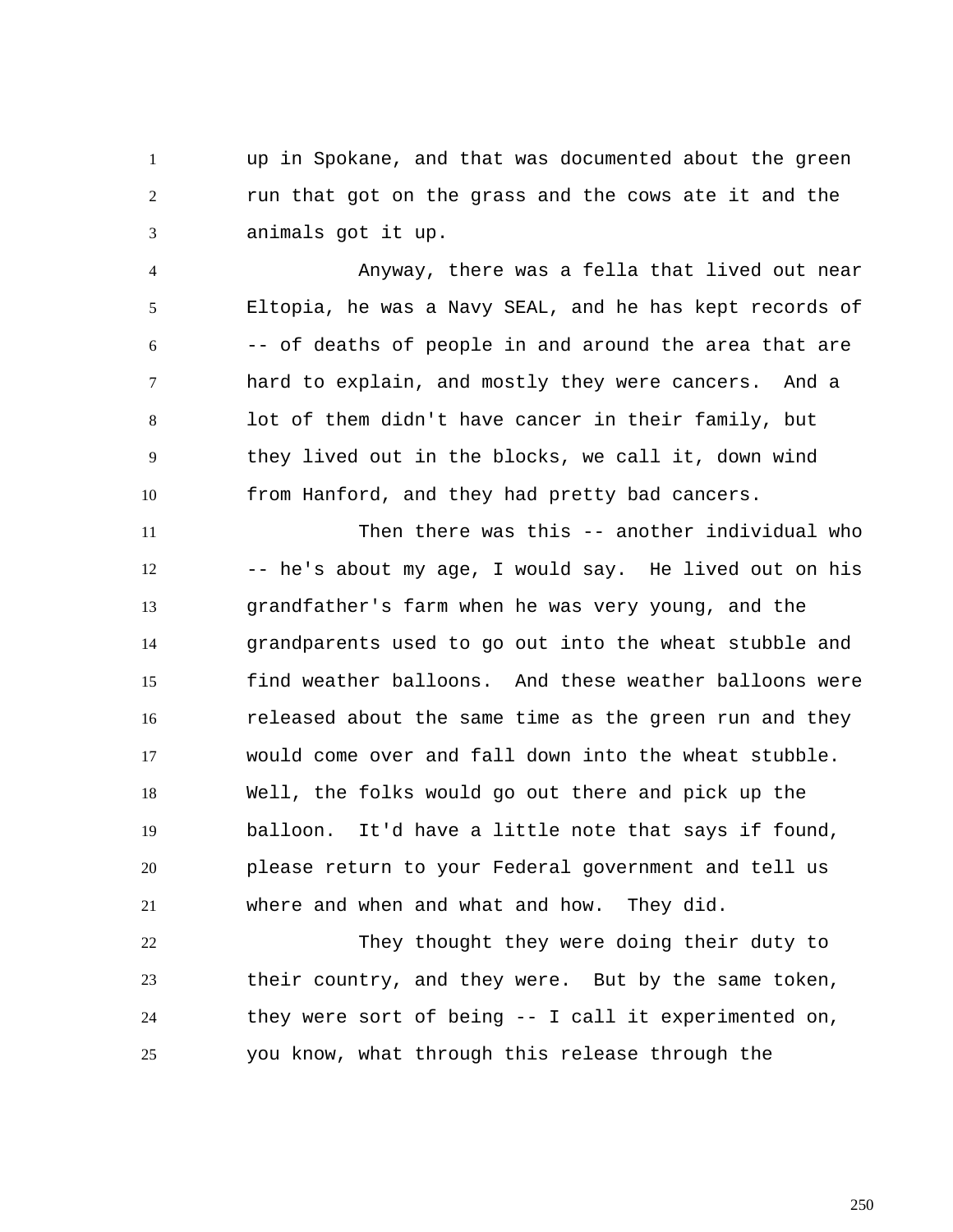1 2 3 4 balloons and the green run stuff that went over the top of them. Well, most of those people died of a strange -- brain stem cancers and things like that. A lot of those people died from it.

5 6 7 8 9 10 11 12 And I read about it where so many times it's written off, saying oh, well, you know, they had to have it somewhere. Or there's people that live other places that get it; you know, you can't blame it on Hanford. But why so many people in such a small little area? I mean that becomes the question, to me; why so many deformed animals in that area, vegetables, things like that. It makes you wonder.

13 14 15 16 17 18 19 20 21 Now from my wife's property, which I don't own, you walk up to the top of the hill and what are you looking at? 100-N, 100-H, all the places that Charlie told me to look out for when we were working out there as a pipe fitter. So I just wanted to touch on that, that the whole thing is related not only from the workers at Hanford, but from the people that live down wind from Hanford, and they suffered serious consequences.

22 23 24 25 There were cases that I have noticed, having been a construction worker, Hanford's Health Effects and the building trades medical screening, where there were sometimes -- all the people on one side of a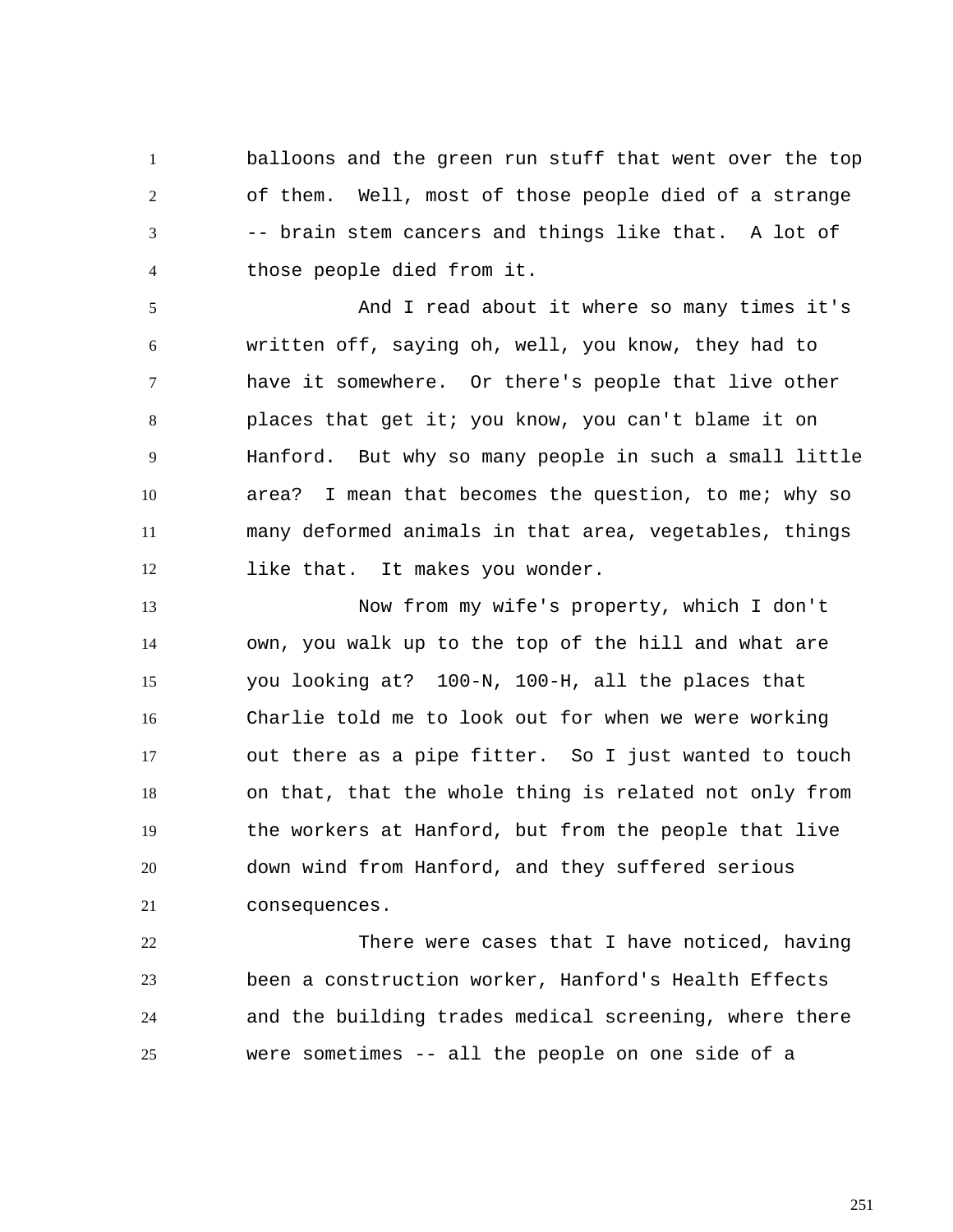1 2 3 4 5 6 7 8 9 10 block, for example, in Ritzville, would die, but the people on the other side didn't. Something to do with the prevailing wind -- I mean who knows? I'm not a scientist. But I wholly concur with David -- John David who just got up from sheet metal, and I sincerely hope that some good things come of these meetings. And I just want to tie it all together, Hanford, downwinders, all the people that have suffered one way or another because -- perhaps because of a lack of knowledge.

11 12 13 14 15 16 17 18 19 So many people are afraid to come to EEOICPA. I refer a lot of people here from the medical screening. They're afraid that they can't remember the details or who they worked for or when or where or what. But there are ways -- I want to let the public know, there are ways of finding out where you worked and who you worked for. It takes a little research, pension records, Social Security, affidavits from other people that worked around you.

20 21 22 23 24 25 Now Charlie -- speaking of Charlie, there are many people who could use Charlie as a person who could sign an affidavit for them, and I have signed myself four or five affidavits for widows whom I worked with their husbands in various areas. And now that I saw Charlie again tonight, it brought it to mind. He might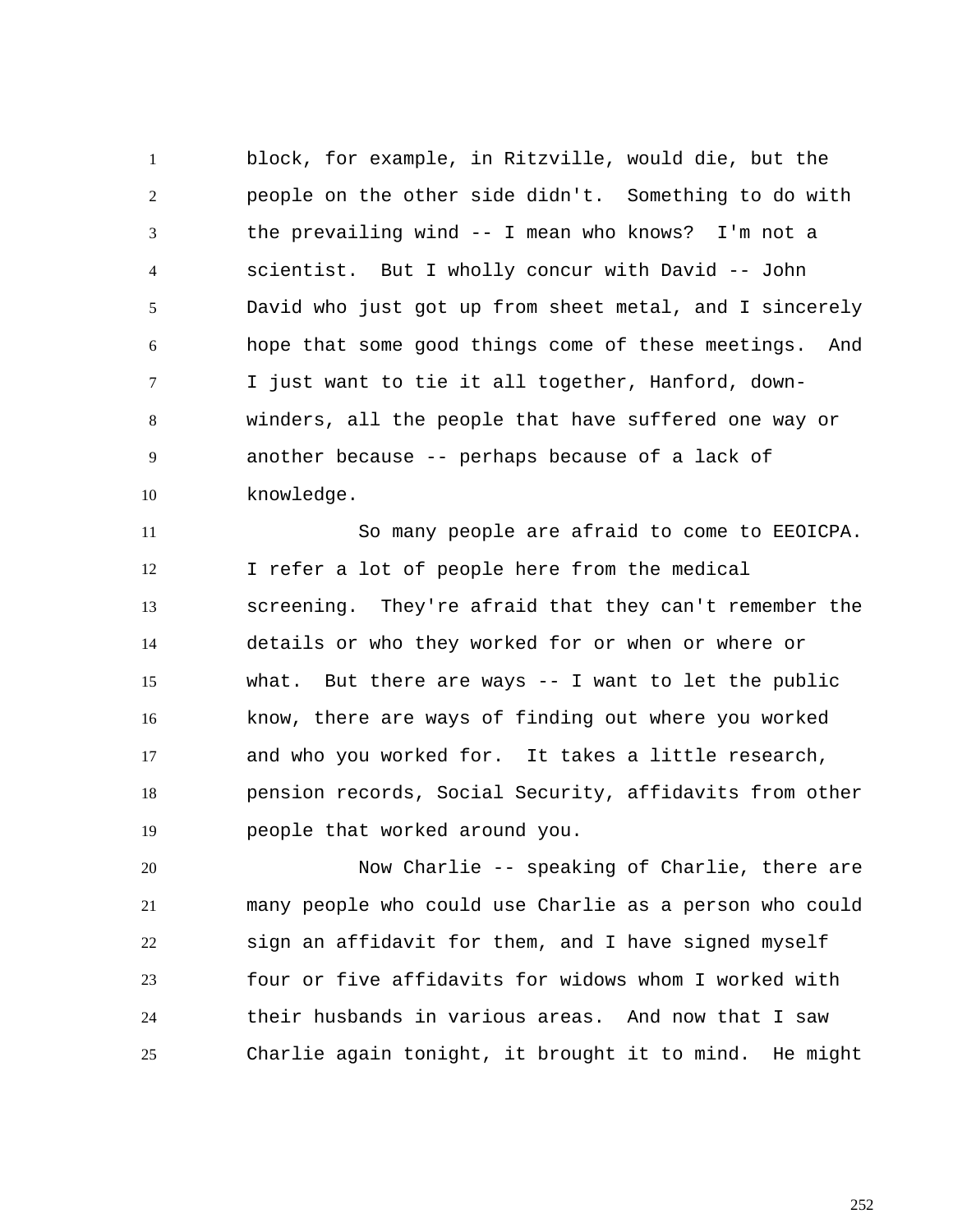1 2 3 4 5 6 7 8 9 10 11 12 13 14 15 be able to help with a lot of these other people who are looking desperately for someone they worked for. They come to me and they say gee, Hank, everybody I worked with is dead. You know, he was right. They have been dying at a rapid rate, and they're at that age where they do naturally die at this time because a lot of them are World War II vets. My father is dead. He worked out there. A lot of those guys have passed on and they're not around to do affidavits and say that yes, I worked with this individual at 100-K, 100-D, HHR, whatever, they were there. But I think Charlie would be a good person who still has good faculties and he could sign affidavits and help people to prove where they worked, and that's one of the bugaboos that the people are worried about.

16 17 18 19 20 21 22 23 24 25 I tell them, regardless of your fear, call the resource center in Kennewick. Those ladies down there will help you. They will help you with the paperwork. They're very good at what they do. They're personable. I've had many, many, many individuals come back to my office and tell me how personable those ladies were, how good they were, how they -- how helpful they were and how resourceful they were. I mean they really work hard. And personally, my hat is off to Judy Goudy, Teresa Hammer, who are the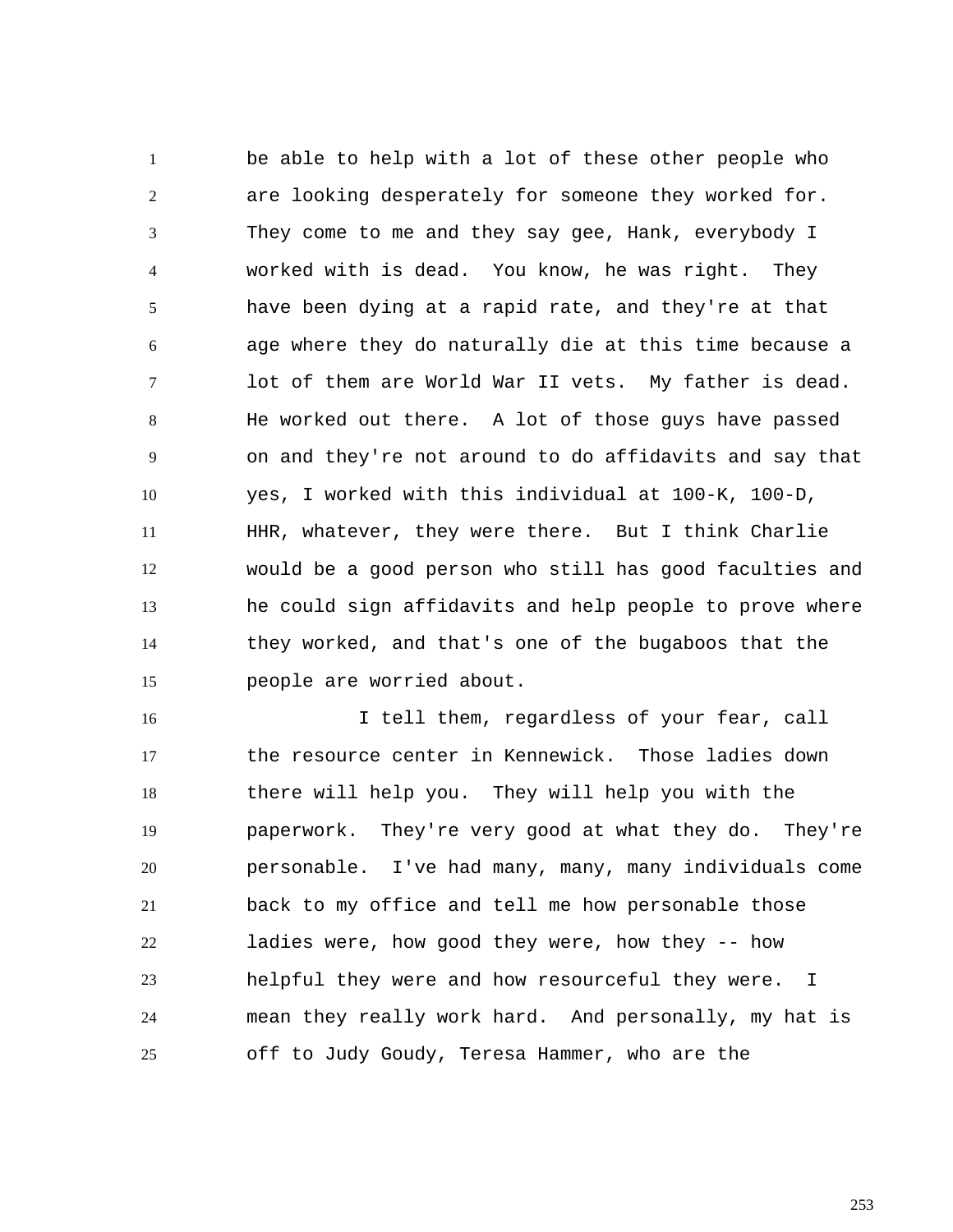1 2 3 4 5 6 7 8 9 10 11 12 13 14 15 16 17 18 19 20 21 22 23 24 25 caseworkers there, and Eunice Godfrey, their manager. I mean they -- those ladies have really done a great job and I'm here to give them a hand. (Applause)  **MR. HARTLEY:** I guess that's all I had to say. This is kind of impromptu. I was kind of nervous coming up here. Usually I can talk a little bit longer, but I'll try and let Charlie be the longer talker. Thank you. (Applause)  **DR. ZIEMER:** Thanks, Hank. We are running short of time, but there was another individual -- yes, sir, if you would approach the mike and give your name. Use the mike so our recorder can pick it up here. Thanks.  **MR. YATES:** Yes, I'm Roy Yates and I'm an electrician out at Hanford. And I did have colon cancer and it was stopped, you know -- or caught before it spread throughout my body, but I did have to take nine months of chemo. And right now I have on stage of osteoporosis. You know, they detected it in my back and hip and the doctors, you know, point for a man to have it at my age of 56, you know, it had to be the chemo that affected the thyroid and -- but I'd like to add a few notes here that -- I worked at Purex and at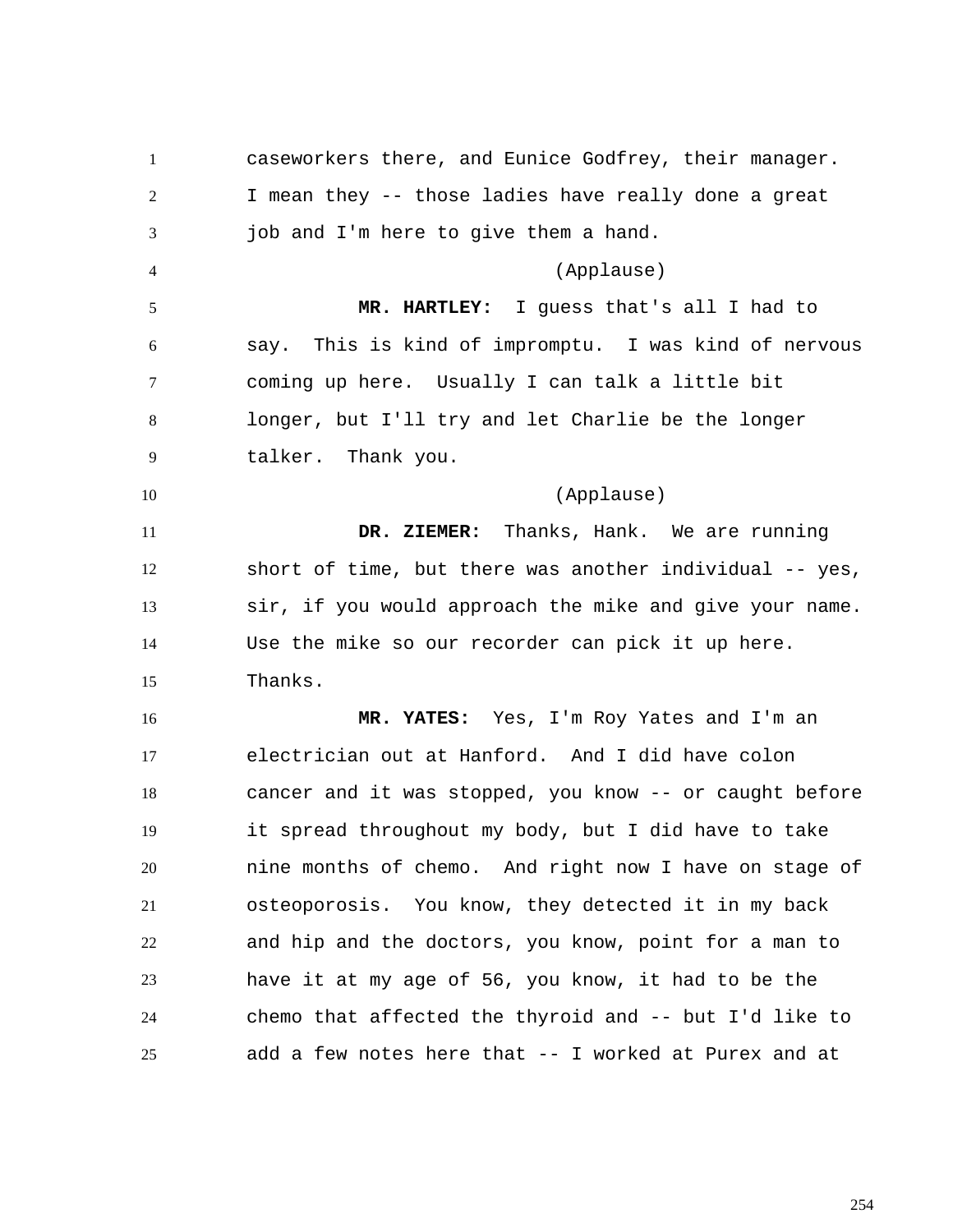1 2 3 4 5 6 7 8 9 10 11 12 13 14 15 16 the plutonium finishing plant and while I worked at Purex, you know, I witnessed, you know, a lot of inconsistencies, such as, you know, we had commingling, and that was throughout the 300-- or 200 areas and - and that the rad workers would routinely check, you know, the code site, you know, for any contamination. And during one check they up and found hot spots on our chairs in our shop -- one of our chairs. And these are the same chairs we sat in, you know, with our coming and going-home clothes. And after that there, a couple of our more rowdiest electricians, you know, complained to DOE and at Purex we got that commingling stopped, which made, you know, management kind of upset, but -this was for taking breaks and stuff. It was fast to get surveyed out of a zone and -- and not change out of your whites.

17 18 19 20 21 22 23 24 25 And at the same -- as time went on, we ended up finding contamination on our whites after not being in anywhere where we should have got contamination, and it came to be that we were getting hot coveralls back from the laundry and -- so that was another episode that -- all the stuff is probably -- no records kept of it, you know, and Rockwell mission, you know, to its managers, was do what it took to keep the plant running.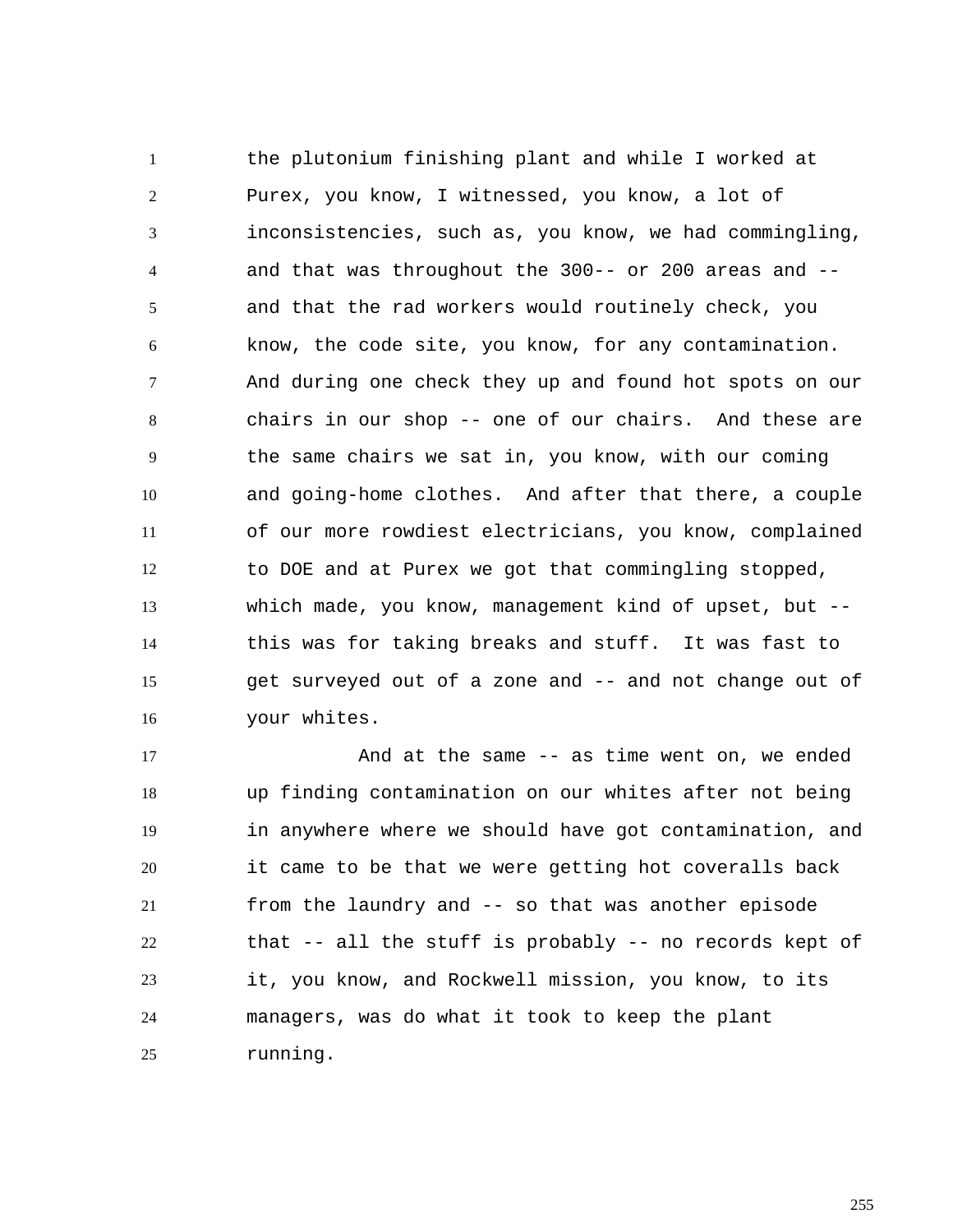1 2 3 4 5 6 7 8 9 10 11 12 13 14 15 16 17 18 And I was told as electrician at times to, you know, do things that I thought was unsafe electrically just to keep, you know, different components running. And consulting with a radiation technician that I worked with, both at Purex and then moved on to the dash -- you know, plutonium finishing plant, enlighted (sic) me with activities about their equipment. They had monitors that, you know, they turned off because they'd cause nuisance alarms, and then they had inaccurate monitoring of records of other monitors. Then they had -- these monitors also consisted of aluminum parts, and when they had them in the corrosive environments of -- of areas of Purex, they -- they tend to fail that way. And I witnessed this working on the equipment in those areas myself that components were badly corroded. And so we were exposed to another element right there with all the, you know, toxics (sic) of the corrosions that went on.

19 20 21 22 23 24 25 And I guess -- like I said, I just -- I knew this meeting was -- somebody told me this meeting was coming up, but I didn't know about it until, you know, just -- just this -- you know, earlier this evening, so that's about as prepared as -- I did get my -- I did record, you know, my -- my cancer, you know, into the ONOSH (sic), you know, reporting. And I got my -- my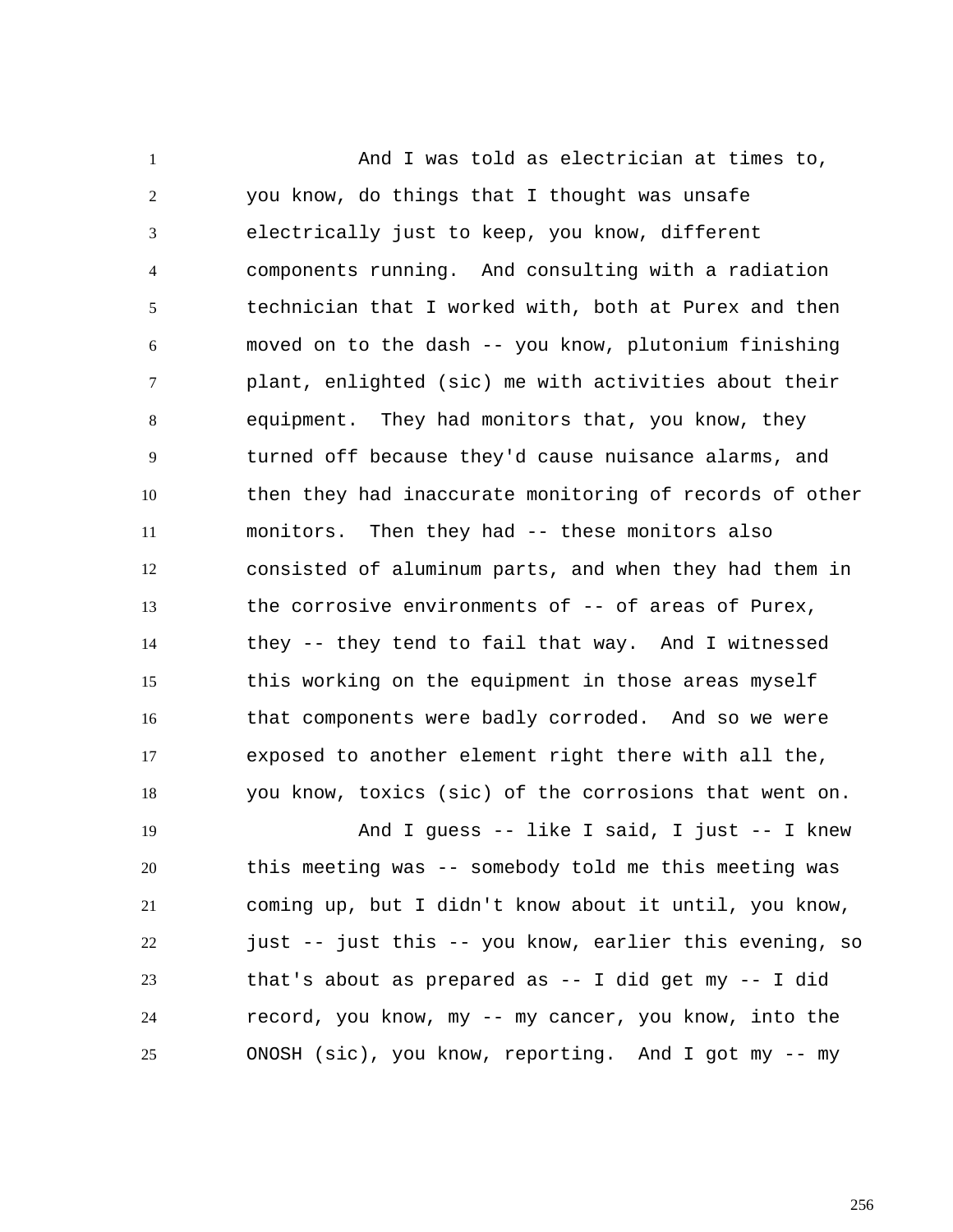1 2 3 4 5 6 7 8 9 10 11 12 13 14 15 16 17 18 19 20 21 22 23 24 25 report back that said I was denied because I didn't have, you know, the percentage it required. But I still feel like under, you know, other testimonies and  $--$  and what I'm stating here that  $--$  that we were getting shines and other stuff that -- like I'd get that shine, too, because we went to, you know, the canyon where we had to work on the crane and the component you were working on is what they would, you know, kind of, you know, time kept what you were facing. But in back of you, you had the crane hook that was putting off a lot more dosage and a lot of your monit-- or a lot of your timekeepers didn't account for that, and that was coming from your back. So there was other -- oh, various activities of this nature that I feel like I didn't -- you know, what's on my records, you know, probably didn't account for everything that I was exposed to.  **DR. ZIEMER:** Thank you. (Applause)  **DR. ZIEMER:** Thank you very much. Let's see, Richard Miller, are you wanting to speak today yet or  $--$  **MR. MILLER:** (Off microphone) (Inaudible)  **DR. ZIEMER:** Okay. There will be an opportunity again tomorrow for public comment.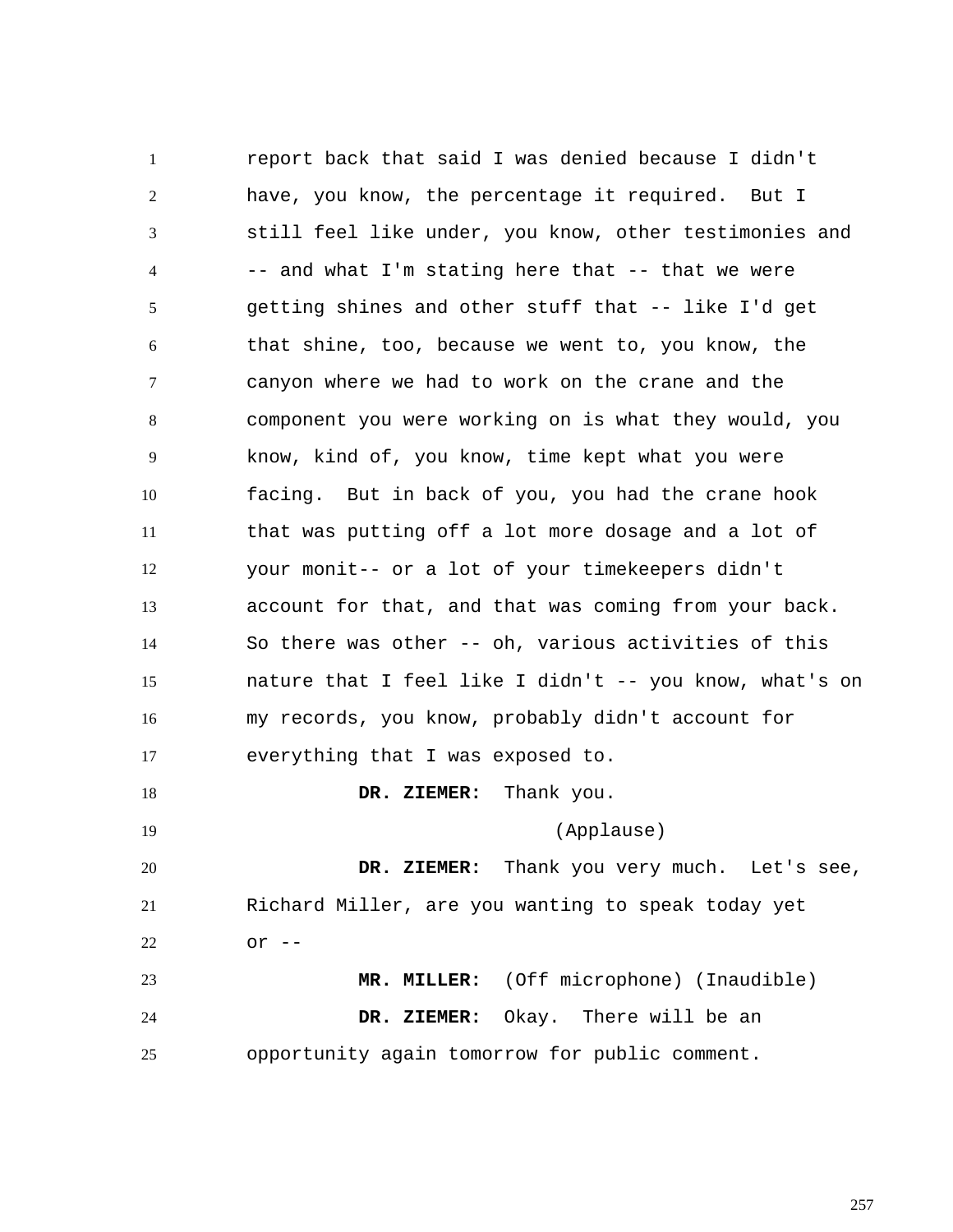1 2 3 4 5 6 7 8 9 10 11 12 13 14 15 16 17 18 19 20 21 22 23 24 25 Let me ask one final time, are there any other individuals -- I know we've gone past our time - was advertised as going to  $8:30$ , but  $-$ - you have another lady? Thank you very much. **UNIDENTIFIED:** (Inaudible)  **DR. ZIEMER:** Okay, right. Well, let's give this lady a chance and then you'll have the opportunity... **MS. VAN DYKE:** Hi, my name is Catherine Van Dyke and I am not a public speaker so you'll have to excuse me, but I've been feeling led throughout the whole meeting tonight to get up here and share. I was a quality control inspector out at Hanford for ten years, and I quit to come home and take care of my little boy and be an at-home mom. When I come home from being employed out there, I worked at several different areas out there, I had ongoing health problems and was in communication with the journeyman that I worked side-by-side with all those years who has a cousin disease compared to what they were finding or treating or still are currently treating me for. He has scleroderma, which is a connective tissue problem. They've been treating me with lupus, but I've never really been textbook for anything. I went and applied for the former Hanford checkup and I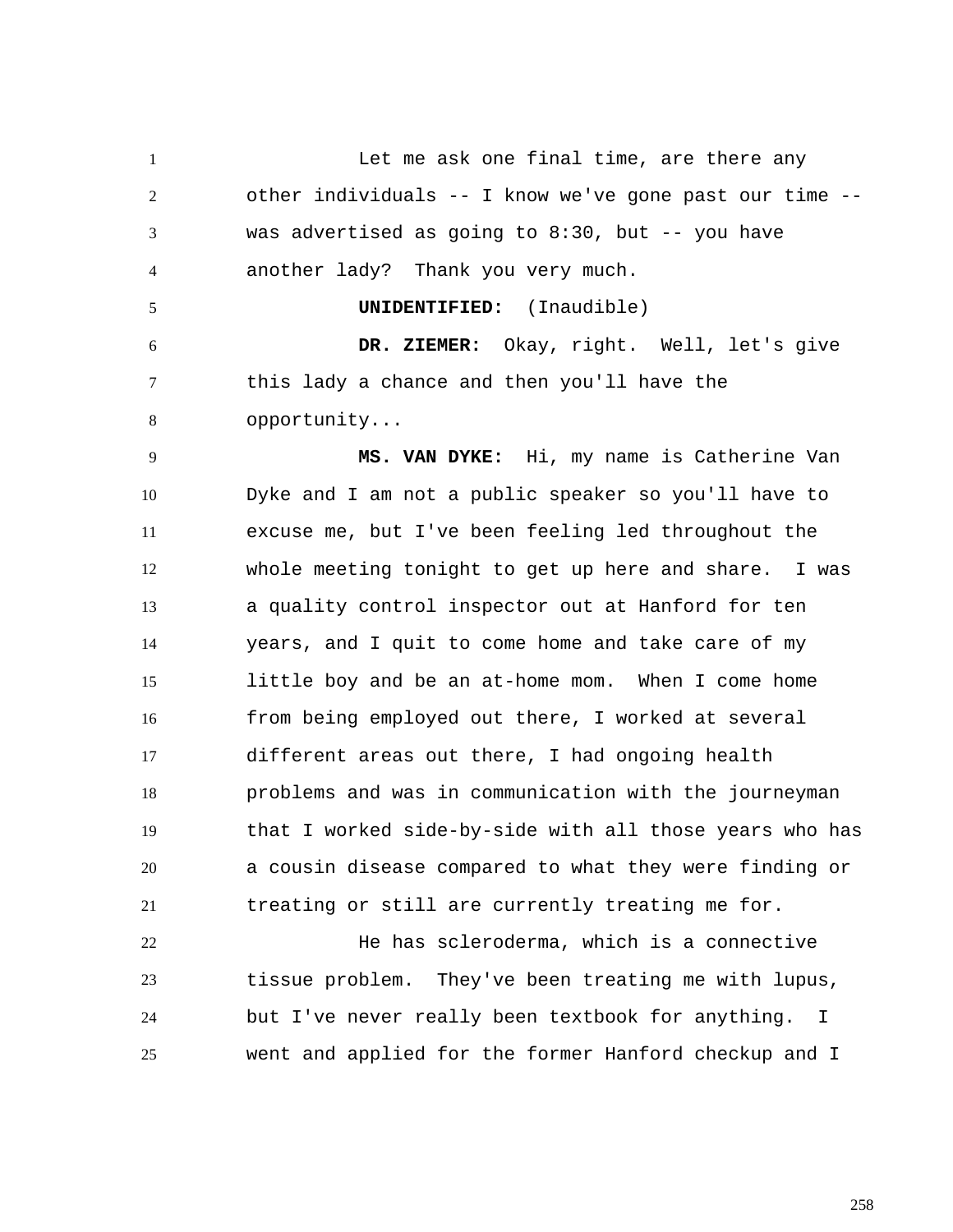1 2 3 4 5 6 7 8 9 10 11 12 13 14 15 16 17 18 19 20 21 22 23 24 25 am beryllium sensitized, which really took me by surprise after many years of ongoing testing and putting us in a financial situation of many medications and many different testing. I am currently going to National Jewish once a year. I go next month for lung biopsies. I did have high lymphocytes showing and everything. But my main concern this evening is to mention to you -- and I do have a claim with you guys. It has been approved as far as the beryllium sensitivity goes for ongoing testing. But I'd also like to have you take a look at the fact of all my other health problems from all the other things that I've been exposed with. I just cannot seem to find a physician or someone to place it all together as all the multiple problems that I have. I am 45 years old and I am permanently disabled, and it has been a real struggle for me. And I thank you for coming and -- and I just want to make you aware of where I'm coming from. Thank you.  **DR. ZIEMER:** Thank you. (Applause)  **DR. ZIEMER:** Now this -- this is --  **MS. JAHNKE:** Louisa Jahnke.  **DR. ZIEMER:** Right, Louisa.  **MS. JAHNKE:** My husband worked out here for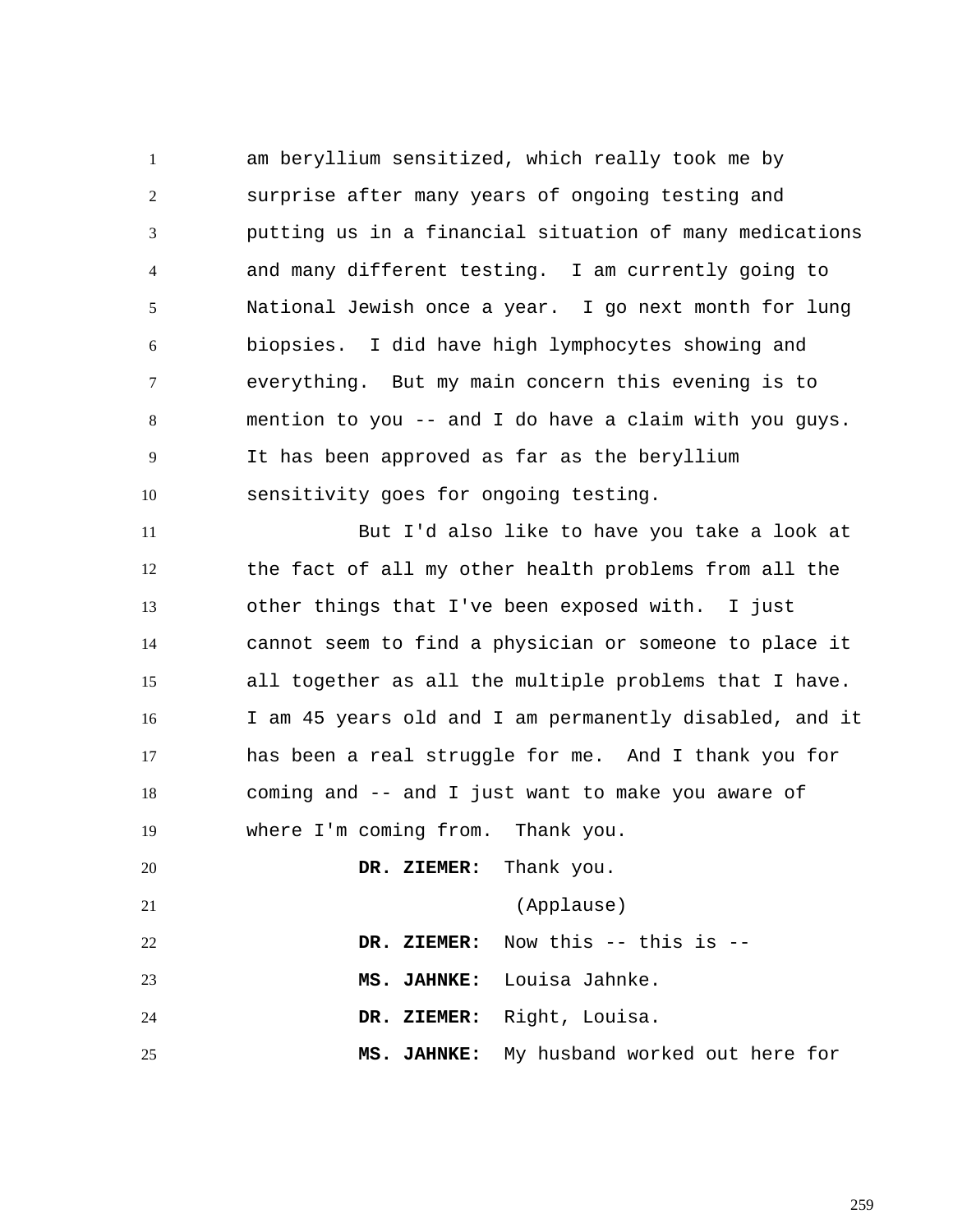1 2 3 4 5 6 7 40 years. He came -- he came out of the Marines, went to work for Hanford. I have documented where he - which building he worked in, every building he worked in and what he done. He was exposed to asbestos, beryllium, and I have papers on where there was two accidents out there that he was in in radiation. And this is the way he ended up, completely paralyzed.

8 9 10 11 12 13 14 15 16 17 18 19 I have letters from five doctors that said they did not know what was wrong with him. They couldn't diagnose beryllium or -- or anything that he had. And if you men would look at this picture, I had to change his diapers every hour. It was rough. Just think if your wife had to do that for four years. But I loved him, so I did it. And I just can't get no place on these people. They won't do nothing for me, and I'm still paying the hospital bills. Can you imagine that? I'm still paying them. Social Security don't go very far, so I sure wish you would do something about this. I thank you.

20 21 22 23 24 25 And I want to tell you something. My kids were all born and raised here. My youngest son, they found beryllium in his lungs. He never worked out there. He went to Seattle to Dr. Dakari, probably some of you know him, and Dr. -- the doctor came down here to Hanford. They found beryllium in his lungs from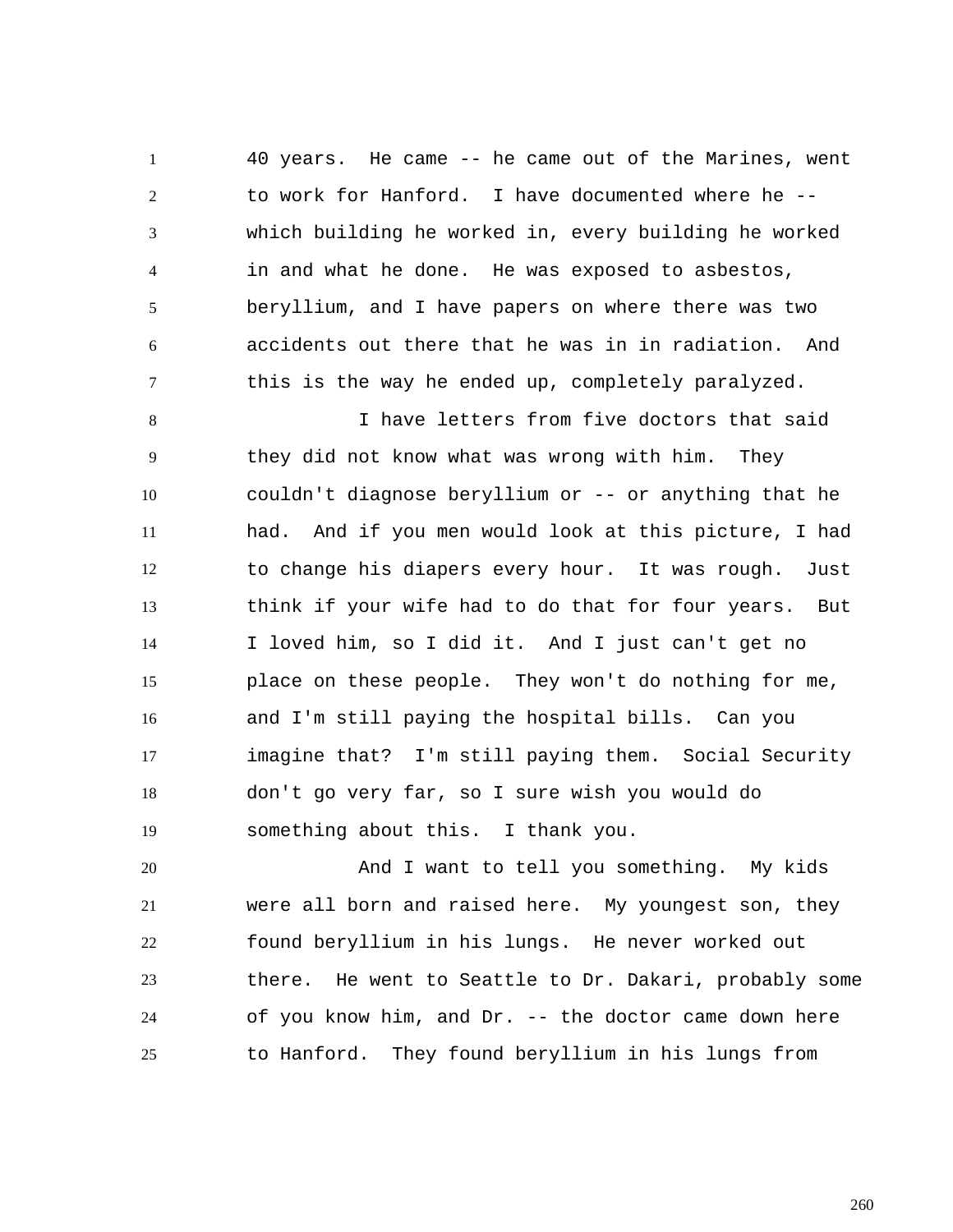1 2 3 4 5 6 7 8 9 10 11 12 13 14 15 16 17 18 19 20 21 22 23 24 25 Bill carrying it home on his shoes, washing the clothing all together. That's what the doctor said. Can you imagine that? So I wish you would take care of at least one of these. I appreciate it. Thank you.  **DR. ZIEMER:** Thank you.  **MS. JAHNKE:** I made it. (Applause)  **DR. ZIEMER:** Thank you very much, all who participated and all who attended this evening. The Board will be meeting again tomorrow. I should emphasize to you, our meetings are completely open, not just the public period. They may be a little boring at times, they may be exciting, but you are welcome to all the meetings tomorrow. There's a lot of information, as one of the earlier gentlemen pointed out, our various presenters providing the Board with information to help us 'cause we are learning, too. And so you're welcome to join us again tomorrow. Our session begins -- what time does our session begin? The formal part of the session will begin at 8:30 and we continue through the day tomorrow. There will be a public comment period in late morning tomorrow, as well. Again, thank you and good night. (Meeting adjourned 8:50 p.m.)